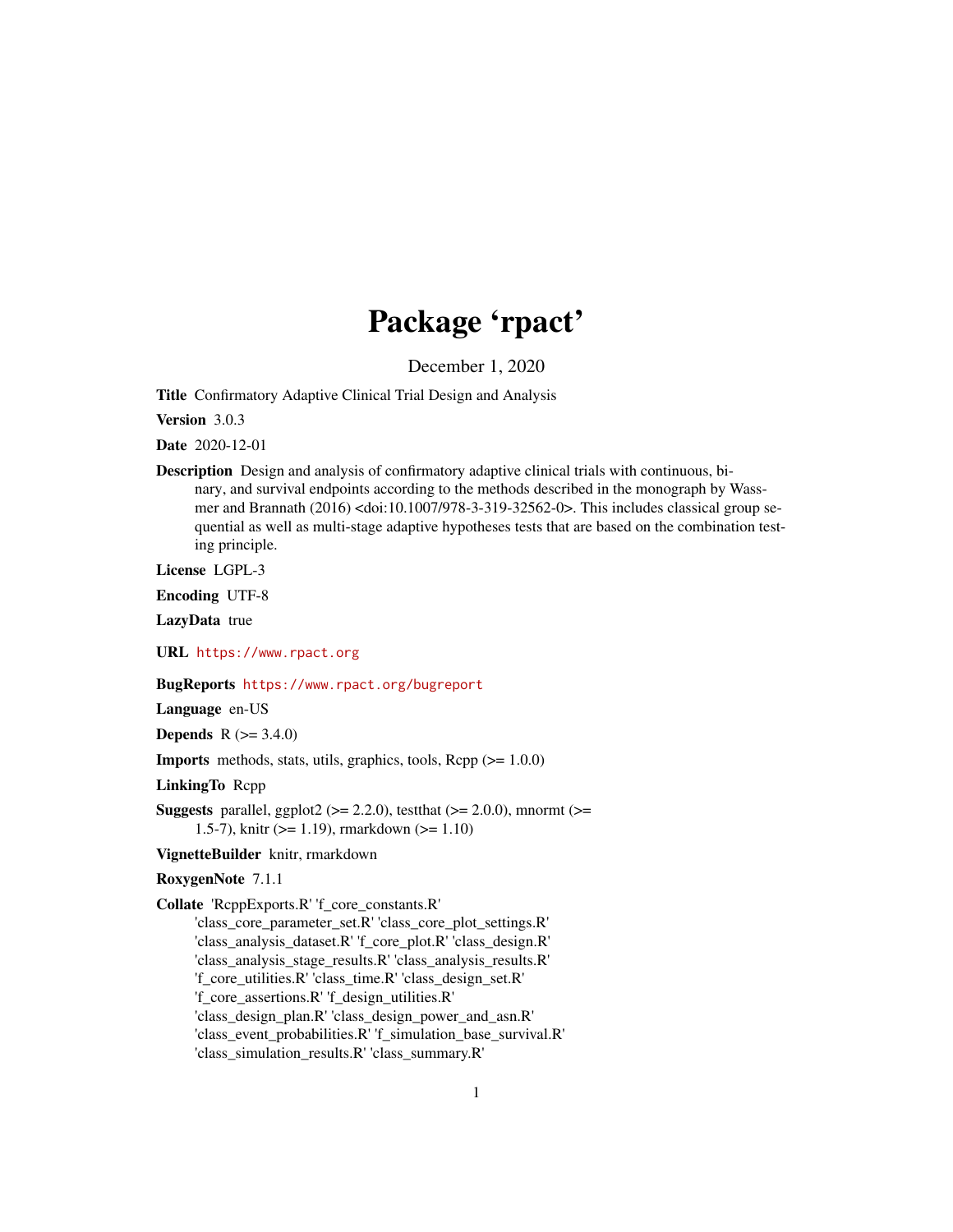'f\_analysis\_base.R' 'f\_analysis\_base\_means.R' 'f\_analysis\_base\_rates.R' 'f\_analysis\_base\_survival.R' 'f\_analysis\_multiarm.R' 'f\_analysis\_multiarm\_means.R' 'f\_analysis\_multiarm\_rates.R' 'f\_analysis\_multiarm\_survival.R' 'f\_core\_output\_formats.R' 'f\_design\_fisher\_combination\_test.R' 'f\_design\_group\_sequential.R' 'f\_design\_sample\_size\_calculator.R' 'f\_simulation\_base\_means.R' 'f\_simulation\_base\_rates.R' 'f\_simulation\_multiarm.R' 'f\_simulation\_multiarm\_means.R' 'f\_simulation\_multiarm\_rates.R' 'f\_simulation\_multiarm\_survival.R' 'parameter\_descriptions.R' 'pkgname.R'

# NeedsCompilation yes

Author Gernot Wassmer [aut], Friedrich Pahlke [aut, cre]

Maintainer Friedrich Pahlke <friedrich.pahlke@rpact.com>

Repository CRAN

Date/Publication 2020-12-01 17:10:02 UTC

# R topics documented:

| 3   |
|-----|
| 6   |
| 10  |
| 12  |
| 14  |
| 16  |
| 17  |
| -18 |
| 22  |
| 23  |
| 25  |
| 27  |
|     |
| 33  |
| 34  |
| 37  |
| 39  |
| 40  |
| 42  |
| 43  |
| 46  |
| 48  |
| 50  |
| 53  |
| 59  |
| 60  |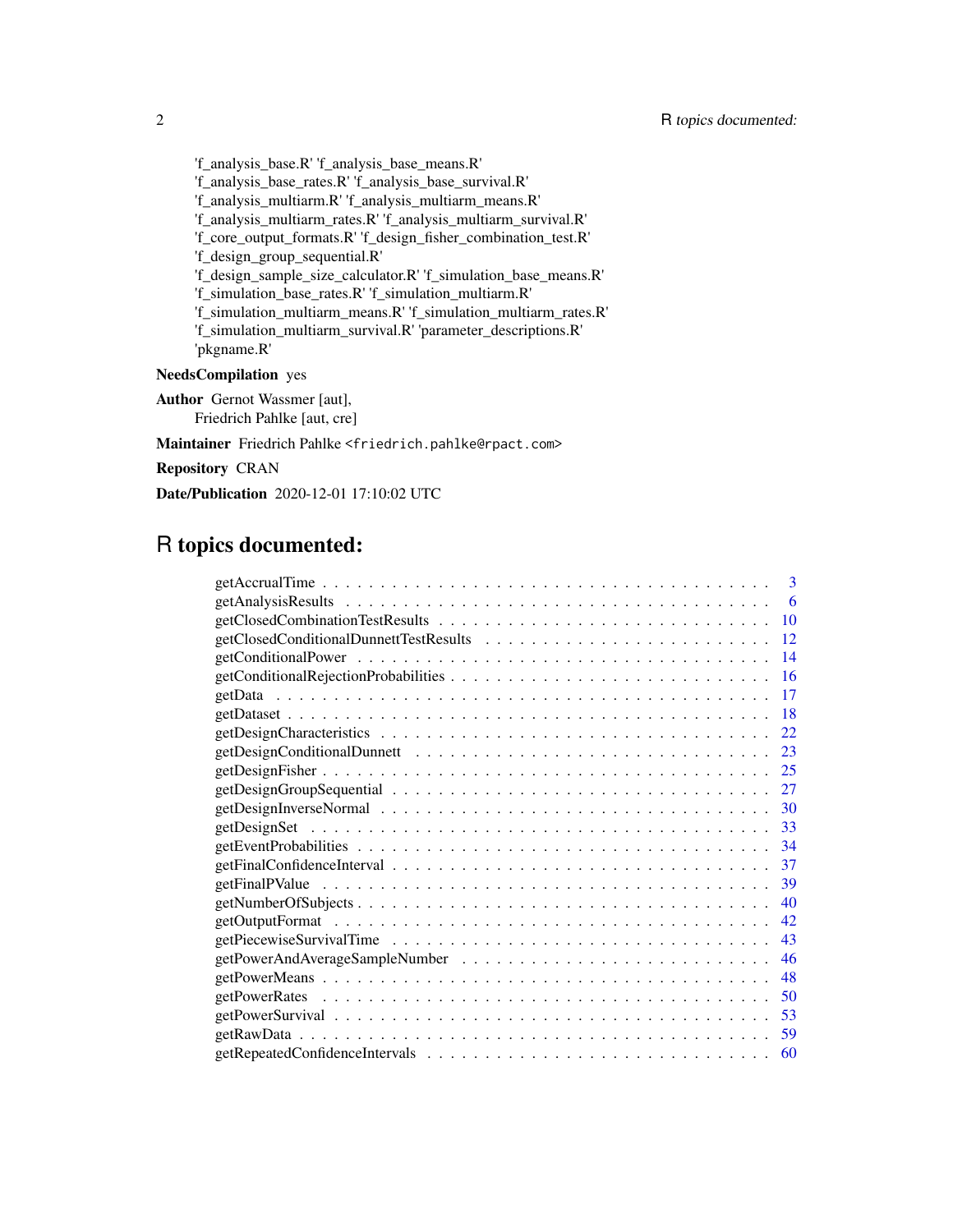<span id="page-2-0"></span>

|       | 62  |
|-------|-----|
|       | 63  |
|       | 65  |
|       | 68  |
|       | 74  |
|       | 79  |
|       | 84  |
|       | 89  |
|       | 94  |
|       | 99  |
|       |     |
|       |     |
|       |     |
|       |     |
|       |     |
|       |     |
|       |     |
|       |     |
|       |     |
|       |     |
|       |     |
|       |     |
|       |     |
|       |     |
|       |     |
|       |     |
|       |     |
|       |     |
|       |     |
|       |     |
|       |     |
|       |     |
|       |     |
| Index | 151 |

<span id="page-2-1"></span>getAccrualTime *Get Accrual Time*

# Description

Returns an AccrualTime object that contains the accrual time and the accrual intensity.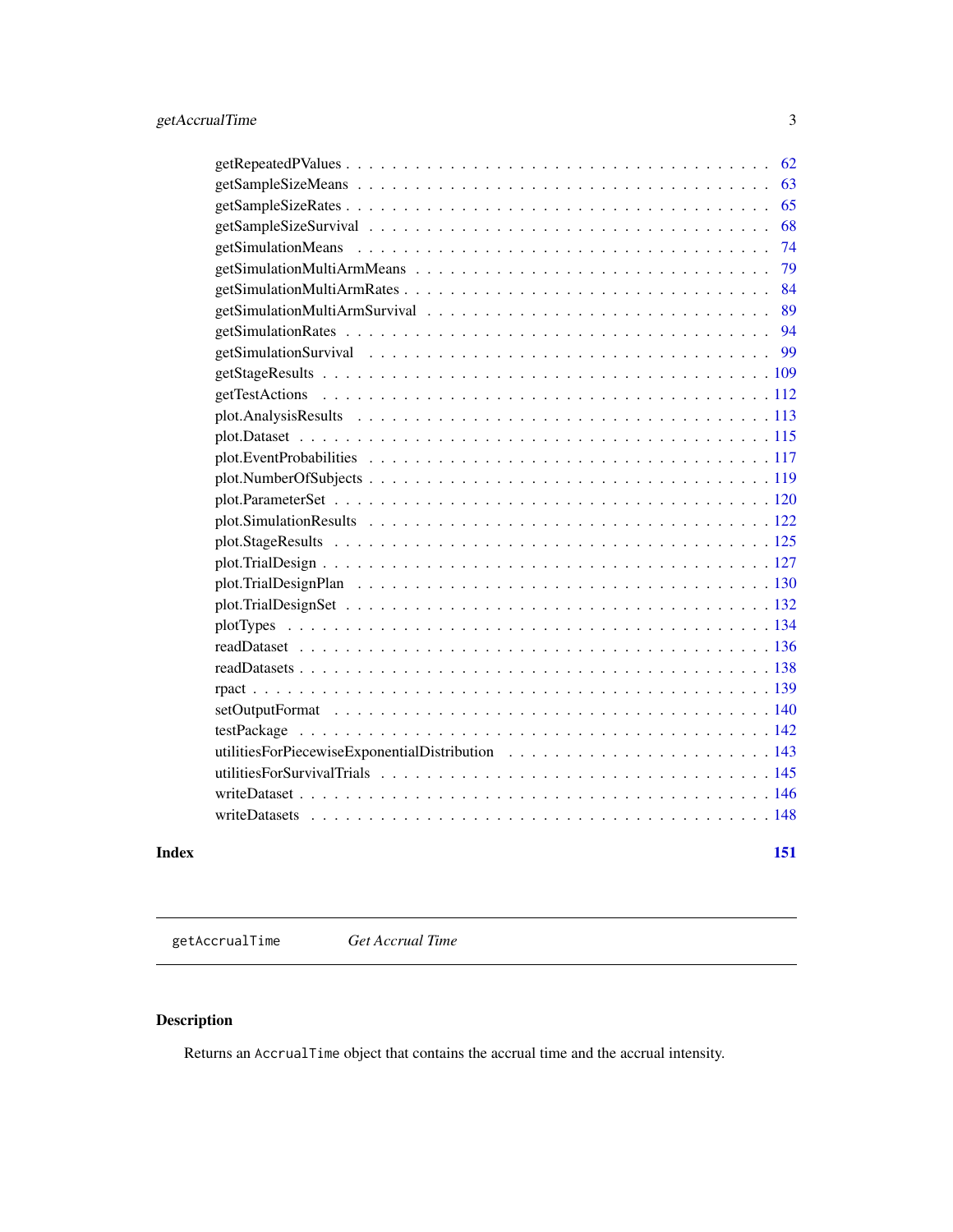#### Usage

```
getAccrualTime(
  accrualTime = NA_real_,
  ...,
  accrualIntensity = NA_real_,
  maxNumberOfSubjects = NA_real_,
  accrualIntensityType = c("auto", "absolute", "relative")
)
```
#### Arguments

| accrualTime | The assumed accrual time intervals for the study, default is $c(0, 12)$ (for details |
|-------------|--------------------------------------------------------------------------------------|
|             | see getAccrualTime).                                                                 |

... Ensures that all arguments (starting from the "...") are to be named and that a warning will be displayed if unknown arguments are passed.

accrualIntensity

A vector of accrual intensities, default is the relative intensity 0.1 (for details see [getAccrualTime](#page-2-1)).

maxNumberOfSubjects

The maximum number of subjects.

accrualIntensityType

A character value specifying the accrual intensity input type. Must be one of "auto", "absolute", or "relative"; default is "auto", i.e., if all values are < 1 the type is "relative", otherwise it is "absolute".

#### Value

Returns an [AccrualTime](#page-0-0) object. The following generics (R generic functions) are available for this result object:

- [names](#page-0-0) to obtain the field names,
- [print](#page-0-0) to print the object,
- [summary](#page-0-0) to display a summary of the object,
- [plot](#page-119-1) to plot the object,
- [as.data.frame](#page-0-0) to coerce the object to a [data.frame](#page-0-0),
- [as.matrix](#page-0-0) to coerce the object to a [matrix](#page-0-0).

# Piecewise accrual

accrualTime is the time period of subjects' accrual in a study. It can be a value that defines the end of accrual or a vector. In this case, accrualTime can be used to define a non-constant accrual over time. For this, accrualTime is a vector that defines the accrual intervals. The first element of accrualTime must be equal to  $\theta$  and, additionally, accrualIntensity needs to be specified. accrualIntensity itself is a value or a vector (depending on the length of accrualtime) that defines the intensity how subjects enter the trial in the intervals defined through accrualTime.

accrualTime can also be a list that combines the definition of the accrual time and accrual intensity (see below and examples for details).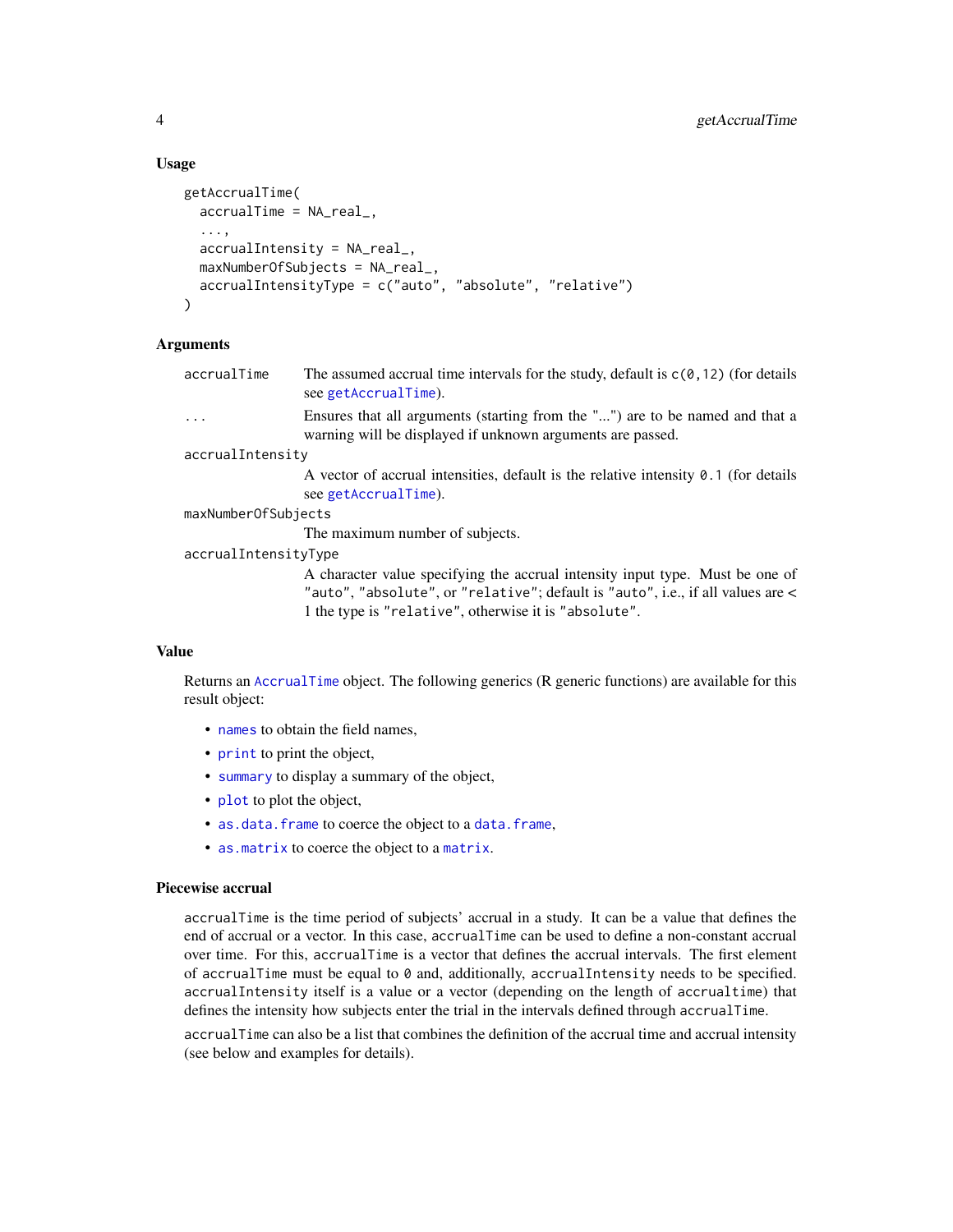# getAccrualTime 5

If the length of accrualTime and the length of accrualIntensity are the same (i.e., the end of accrual is undefined), maxNumberOfSubjects > 0 needs to be specified and the end of accrual is calculated. In that case, accrualIntensity is the number of subjects per time unit, i.e., the absolute accrual intensity.

If the length of accrualTime equals the length of accrualIntensity -1 (i.e., the end of accrual is defined), maxNumberOfSubjects is calculated if the absolute accrual intensity is given. If all elements in accrualIntensity are smaller than 1, accrualIntensity defines the \*relative\* intensity how subjects enter the trial. For example, accrualIntensity =  $c(0.1, 0.2)$  specifies that in the second accrual interval the intensity is doubled as compared to the first accrual interval. The actual (absolute) accrual intensity is calculated for the calculated or given maxNumberOfSubjects. Note that the default is accrualIntensity =  $0.1$  meaning that the \*absolute\* accrual intensity will be calculated.

#### How to get help for generic functions

Click on the link of a generic in the list above to go directly to the help documentation of the rpact specific implementation of the generic. Note that you can use the R function [methods](#page-0-0) to get all the methods of a generic and to identify the object specific name of it, e.g., use methods("plot") to get all the methods for the plot generic. There you can find, e.g., plot.AnalysisResults and obtain the specific help documentation linked above by typing ?plot.AnalysisResults.

#### See Also

[getNumberOfSubjects](#page-39-1) for calculating the number of subjects at given time points.

### Examples

```
# Assume that in a trial the accrual after the first 6 months is doubled
# and the total accrual time is 30 months.
# Further assume that a total of 1000 subjects are entered in the trial.
# The number of subjects to be accrued in the first 6 months and afterwards
# is achieved through
getAccrualTime(accrualTime = c(0, 6, 30),accrualIntensity = c(0.1, 0.2), maxNumberOfSubjects = 1000)
# The same result is obtained via the list based definition
getAccrualTime(list(
     "0 - 5" = 0.1,"6 - \langle =30" = 0.2 \rangle,
     maxNumberOfSubjects = 1000)
# Calculate the end of accrual at given absolute intensity:
getAccrualTime(accrualTime = c(0, 6),accrualIntensity = c(18, 36), maxNumberOfSubjects = 1000)
# Via the list based definition this is
getAccrualTime(list(
    "0 - 5" = 18,">=6" = 36,
   maxNumberOfSubjects = 1000)
```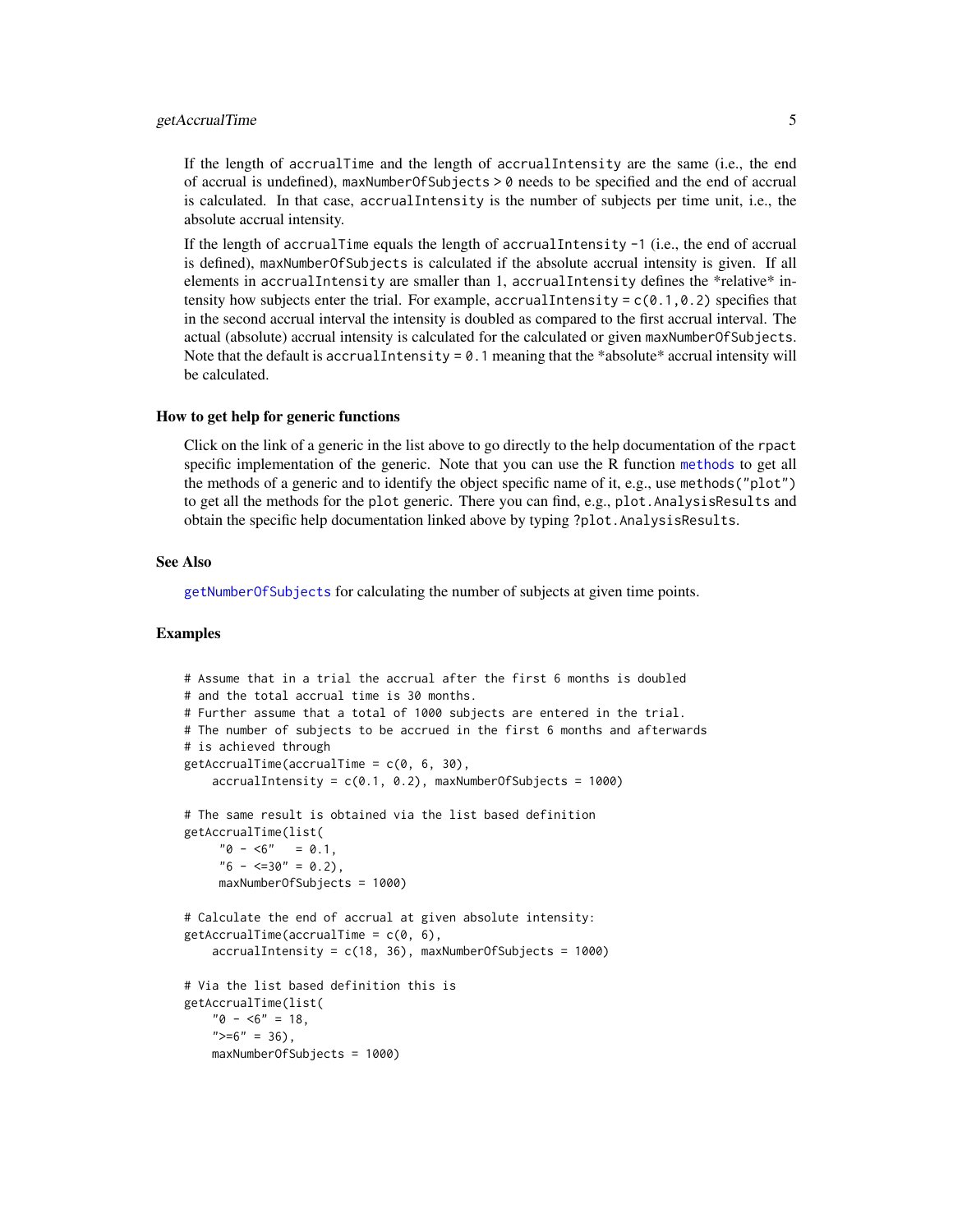```
# You can use an accrual time object in getSampleSizeSurvival() or
# getPowerSurvival().
# For example, if the maximum number of subjects and the follow up
# time needs to be calculated for a given effect size:
\text{accrualTime} = \text{getAccrualTime}(\text{accrualTime} = c(0, 6, 30),accrualIntensity = c(0.1, 0.2)getSampleSizeSurvival(accrualTime = accrualTime, pi1 = 0.4, pi2 = 0.2)
# Or if the power and follow up time needs to be calculated for given
# number of events and subjects:
accrualTime = getAccrualTime(accrualTime = c(0, 6, 30),accruallIntensity = c(0.1, 0.2), maxNumberOfSubjects = 110)
getPowerSurvival(accrualTime = accrualTime, pi1 = 0.4, pi2 = 0.2,
maxNumberOfEvents = 46)
# How to show accrual time details
# You can use a sample size or power object as argument for the function
# getAccrualTime():
sampleSize <-
getSampleSizeSurvival(accrualTime = c(0, 6), accrualIntensity = c(22, 53),
    lambda2 = 0.05, hazardRatio = 0.8, followUpTime = 6)
sampleSize
accrualTime <- getAccrualTime(sampleSize)
accrualTime
```
<span id="page-5-1"></span>getAnalysisResults *Get Analysis Results*

#### **Description**

Calculates and returns the analysis results for the specified design and data.

#### Usage

```
getAnalysisResults(
  design,
  dataInput,
  ...,
  directionUpper = TRUE,
  theta = NA\_real_,
  nPlanned = NA_real_,
 allocationRatioPlanned = 1,
  stage = NA_integer_
)
```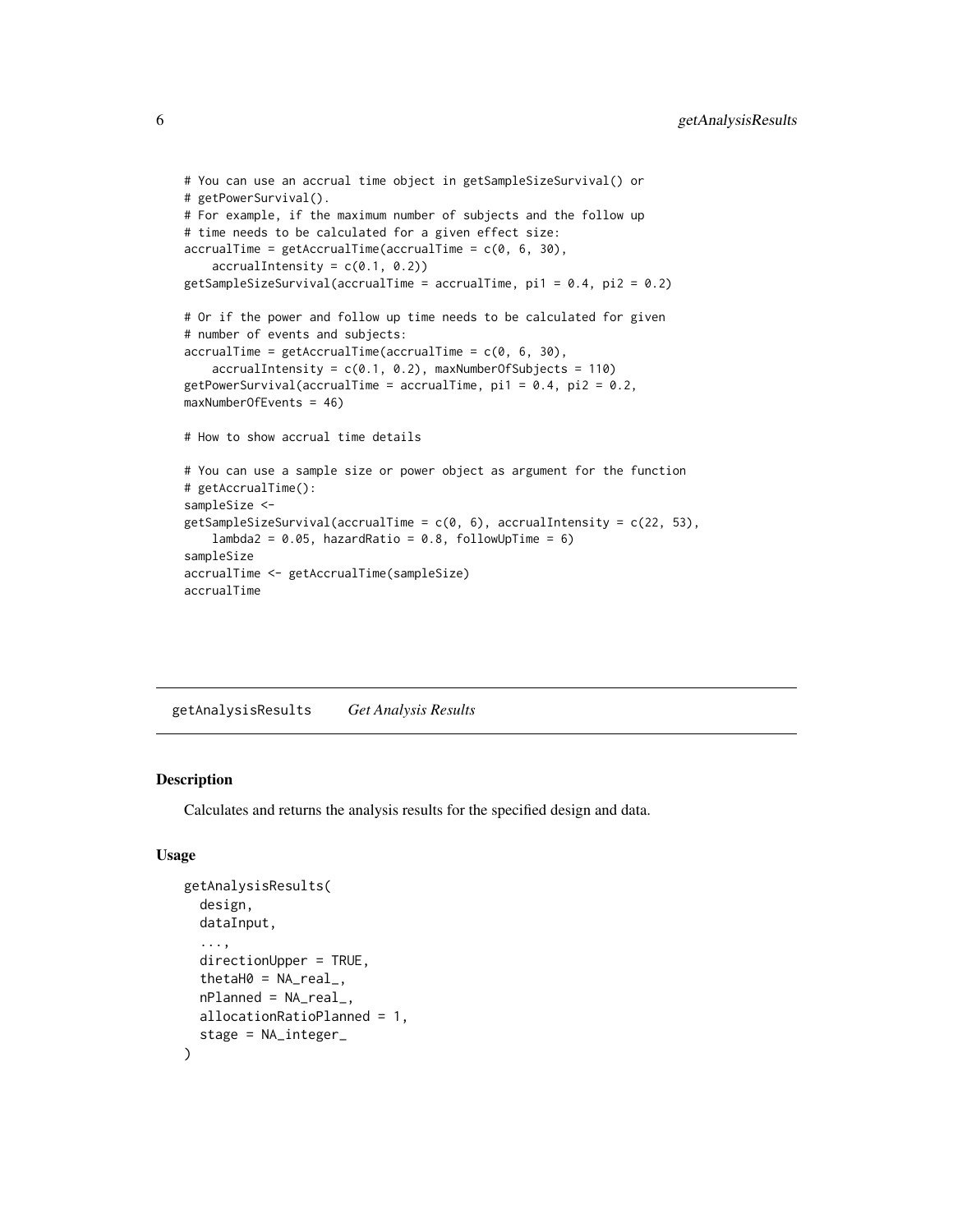# Arguments

design The trial design.

| uesign         | THE that design.                                                                                                                                                                                                                                                                                                                                                                                                                                |
|----------------|-------------------------------------------------------------------------------------------------------------------------------------------------------------------------------------------------------------------------------------------------------------------------------------------------------------------------------------------------------------------------------------------------------------------------------------------------|
| dataInput      | The summary data used for calculating the test results. This is either an element<br>of DatasetMeans, of DatasetRates, or of DatasetSurvival and should be<br>created with the function getDataset. For more information see getDataset.                                                                                                                                                                                                        |
| .              | Further arguments to be passed to methods (cf. separate functions in "See Also"<br>below), e.g.,                                                                                                                                                                                                                                                                                                                                                |
|                | thetaH1 and assumedStDev or pi1, pi2 The assumed effect size or assumed<br>rates to calculate the conditional power. Depending on the type of dataset,<br>either the taH1 (means and survival) or pi1, pi2 (rates) can be specified.<br>For testing means, an assumed standard deviation can be specified, default<br>$is1$ .                                                                                                                   |
|                | normalApproximation The type of computation of the p-values. Default is<br>FALSE for testing means (i.e., the t test is used) and TRUE for testing rates<br>and the hazard ratio. For testing rates, if normal Approximation = FALSE<br>is specified, the binomial test (one sample) or the exact test of Fisher (two<br>samples) is used for calculating the p-values. In the survival setting, normal Approximation<br>= FALSE has no effect. |
|                | equalVariances The type of t test. For testing means in two treatment groups,<br>either the t test assuming that the variances are equal or the t test without<br>assuming this, i.e., the test of Welch-Satterthwaite is calculated, default is<br>TRUE.                                                                                                                                                                                       |
|                | iterations Iterations for simulating the power for Fisher's combination test.<br>If the power for more than one remaining stages is to be determined for<br>Fisher's combination test, it is estimated via simulation with specified<br>iterations, the default is 1000.                                                                                                                                                                        |
|                | seed Seed for simulating the power for Fisher's combination test. See above,<br>default is a random seed.                                                                                                                                                                                                                                                                                                                                       |
|                | intersectionTest Defines the multiple test for the intersection hypotheses in<br>the closed system of hypotheses when testing multiple treatment arms. Five<br>options are available: "Dunnett", "Bonferroni", "Simes", "Sidak", and<br>"Hierarchical", default is "Dunnett".                                                                                                                                                                   |
|                | variance Option Defines the way to calculate the variance in multiple treat-<br>ment arms $(>2)$ for testing means. Three options are available: "overallPooled",<br>"pairwisePooled", and "notPooled", default is "overallPooled".                                                                                                                                                                                                             |
|                | thetaH1 and assumedStDevs or piTreatments, piControl The assumed ef-<br>fect size or assumed rates to calculate the conditional power in multi-arm<br>trials. You can specify a value or a vector with elements referring to the<br>treatment arms.                                                                                                                                                                                             |
| directionUpper | Specifies the direction of the alternative, only applicable for one-sided testing;<br>default is TRUE which means that larger values of the test statistics yield smaller<br>p-values.                                                                                                                                                                                                                                                          |
| thetaH0        | The null hypothesis value, default is $\theta$ for the normal and the binary case (test-<br>ing means and rates, respectively), it is 1 for the survival case (testing the hazard<br>ratio).                                                                                                                                                                                                                                                    |
|                |                                                                                                                                                                                                                                                                                                                                                                                                                                                 |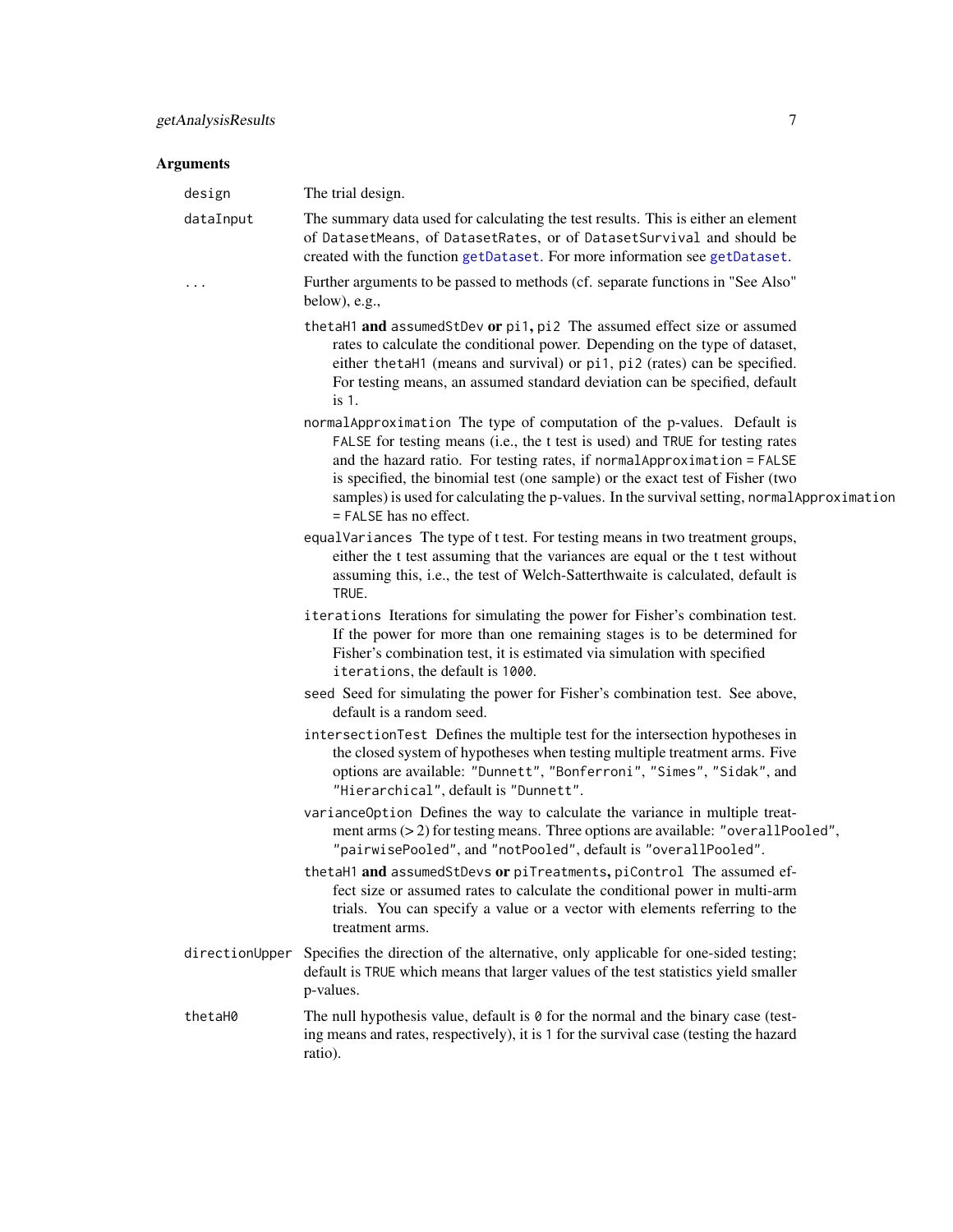For non-inferiority designs, thetaH0 is the non-inferiority bound. That is, in case of (one-sided) testing of

- *means*: a value != 0 (or a value != 1 for testing the mean ratio) can be specified.
- *rates*: a value  $!= 0$  (or a value  $!= 1$  for testing the risk ratio pi1 / pi2) can be specified.
- *survival data*: a bound for testing H0: hazard ratio = thetaH0 != 1 can be specified.

For testing a rate in one sample, a value the talled in  $(0, 1)$  has to be specified for defining the null hypothesis H0: pi = thetaH0.

nPlanned The additional (i.e., "new" and not cumulative) sample size planned for each of the subsequent stages. The argument must be a vector with length equal to the number of remaining stages and contain the combined sample size from both treatment groups if two groups are considered. For survival outcomes, it should contain the planned number of additional events. For multi-arm designs, it is the per-comparison (combined) sample size.

```
allocationRatioPlanned
```
The planned allocation ratio n1 / n2 for a two treatment groups design, default is 1. For multi-arm designs, it is the allocation ratio relating the active arm(s) to the control.

stage The stage number (optional). Default: total number of existing stages in the data input.

# Details

Given a design and a dataset, at given stage the function calculates the test results (effect sizes, stagewise test statistics and p-values, overall p-values and test statistics, conditional rejection probability (CRP), conditional power, Repeated Confidence Intervals (RCIs), repeated overall p-values, and final stage p-values, median unbiased effect estimates, and final confidence intervals.

For designs with more than two treatments arms (multi-arm designs) a closed combination test is performed. That is, additionally the statistics to be used in a closed testing procedure are provided.

The conditional power is calculated only if effect size and sample size is specified. Median unbiased effect estimates and confidence intervals are calculated if a group sequential design or an inverse normal combination test design was chosen, i.e., it is not applicable for Fisher's p-value combination test design. For the inverse normal combination test design with more than two stages, a warning informs that the validity of the confidence interval is theoretically shown only if no sample size change was performed.

A final stage p-value for Fisher's combination test is calculated only if a two-stage design was chosen. For Fisher's combination test, the conditional power for more than one remaining stages is estimated via simulation.

Final stage p-values, median unbiased effect estimates, and final confidence intervals are not calculated for multi-arm designs.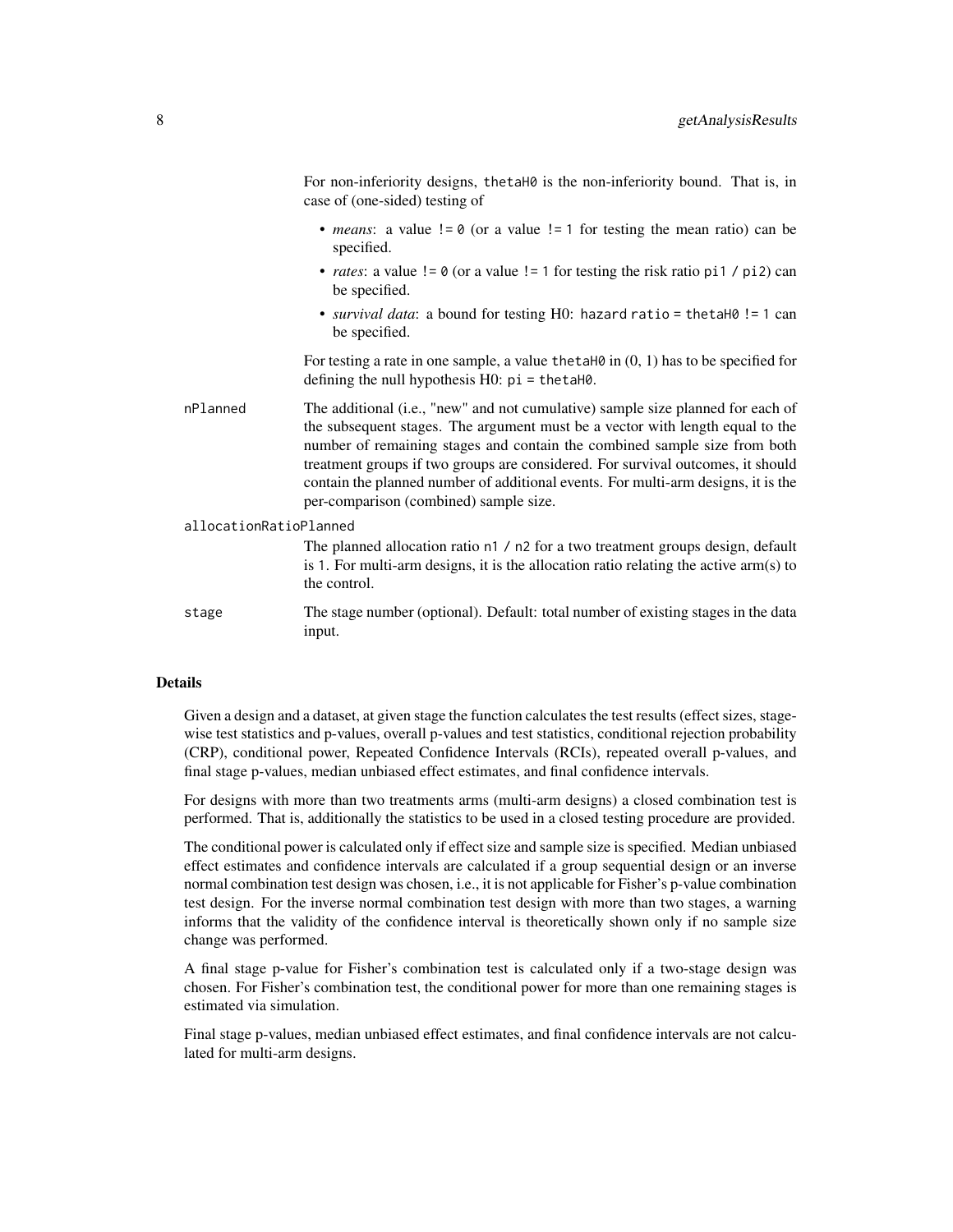# getAnalysisResults 9

### Value

Returns an [AnalysisResults](#page-0-0) object. The following generics (R generic functions) are available for this result object:

- [names](#page-0-0) to obtain the field names.
- [print](#page-0-0) to print the object,
- [summary](#page-0-0) to display a summary of the object,
- [plot](#page-112-1) to plot the object,
- [as.data.frame](#page-0-0) to coerce the object to a [data.frame](#page-0-0),
- [as.matrix](#page-0-0) to coerce the object to a [matrix](#page-0-0).

#### How to get help for generic functions

Click on the link of a generic in the list above to go directly to the help documentation of the rpact specific implementation of the generic. Note that you can use the R function [methods](#page-0-0) to get all the methods of a generic and to identify the object specific name of it, e.g., use methods("plot") to get all the methods for the plot generic. There you can find, e.g., plot.AnalysisResults and obtain the specific help documentation linked above by typing ?plot.AnalysisResults.

#### Note on the dependency of mnormt

If intersectionTest = "Dunnett" or the design is a conditional Dunnett design and the dataset is a multi-arm dataset, rpact uses the R package [mnormt](https://cran.r-project.org/package=mnormt) to calculate the analysis results.

#### See Also

Other analysis functions: [getClosedCombinationTestResults\(](#page-9-1)), [getClosedConditionalDunnettTestResults\(](#page-11-1)), [getConditionalPower\(](#page-13-1)), [getConditionalRejectionProbabilities\(](#page-15-1)), [getFinalConfidenceInterval\(](#page-36-1)), [getFinalPValue\(](#page-38-1)), [getRepeatedConfidenceIntervals\(](#page-59-1)), [getRepeatedPValues\(](#page-61-1)), [getStageResults\(](#page-108-1)), [getTestActions\(](#page-111-1))

# Examples

```
# Example 1
# Perform an analysis within a three-stage group sequential design with
# O'Brien & Fleming boundaries and one-sample data with a continuous outcome
# where H0: mu = 1.2 is to be tested
dsnGS <- getDesignGroupSequential()
dataMeans <- getDataset(
   n = c(30, 30),
   means = c(1.96, 1.76),
    stDevs = c(1.92,2.01))
getAnalysisResults(design = dsnGS, dataInput = dataMeans, thetaH0 = 1.2)
# You can obtain the results when performing an inverse normal combination test
# with these data by using the commands
```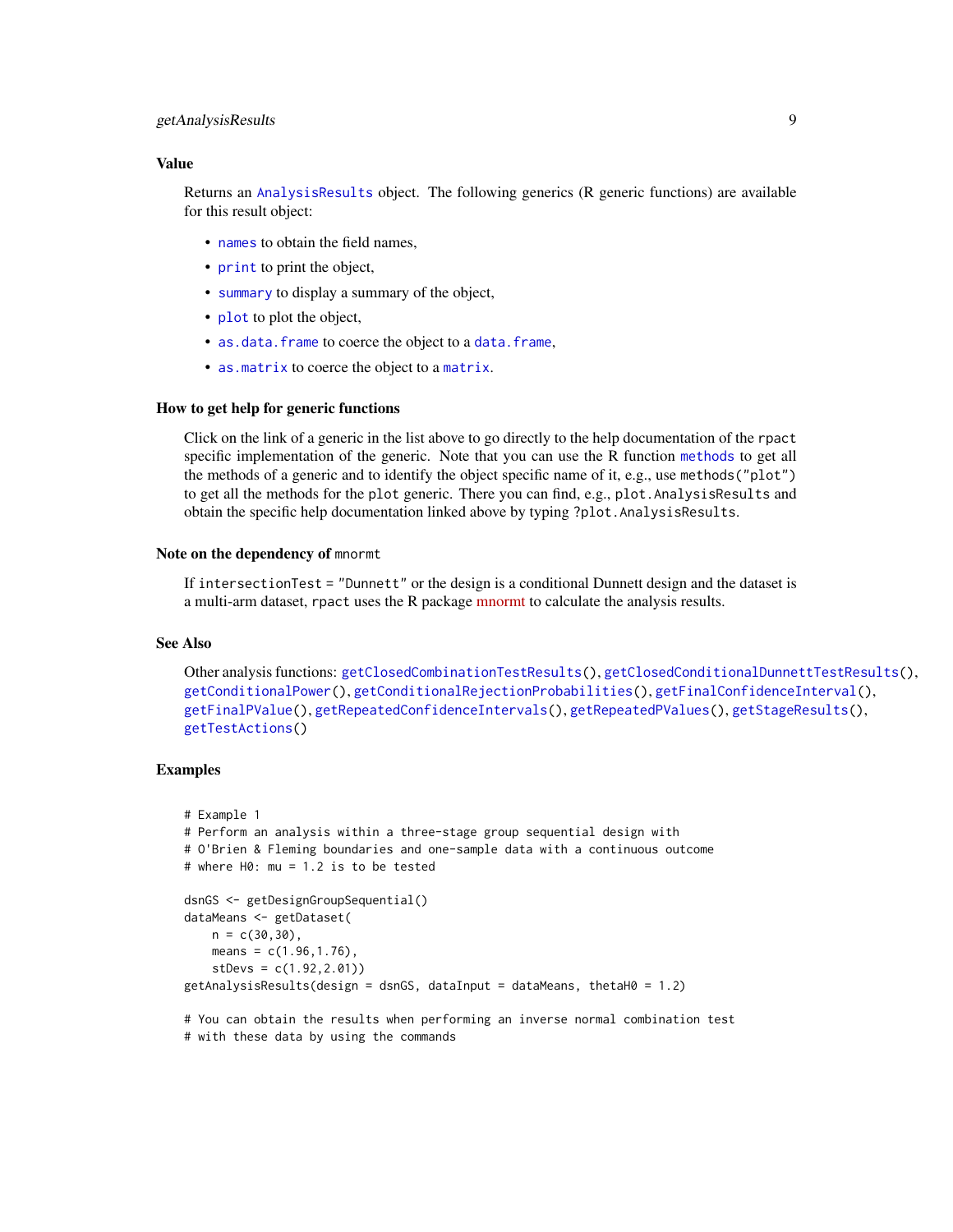```
dsnIN <- getDesignInverseNormal()
getAnalysisResults(design = dsnIN, dataInput = dataMeans, thetaH0 = 1.2)
# Example 2
# In a four-stage combination test design with O'Brien & Fleming boundaries
# at the first stage the second treatment arm was dropped. With the Bonferroni
# intersection test, the results together with the CRP, conditional power
# (assuming a total of 40 subjects for each comparison and effect sizes 0.5
# and 0.8 for treatment arm 1 and 3, respectively, and standard deviation 1.2),
# and repeated RCIs and p-values of a closed adaptive test procedure are
# obtained as follows with the given data (treatment arm 4 refers to the
# reference group (displayed with summary and plot commands):
data <- getDataset(
   n1 = c(22, 23),
   n2 = c(21, NA),n3 = c(20, 25),n4 = c(25, 27),
   means1 = c(1.63, 1.51),
   means2 = c(1.4, NA),means3 = c(0.91, 0.95),
   means4 = c(0.83, 0.75),
   stds1 = c(1.2, 1.4),stds2 = c(1.3, NA),stds3 = c(1.1, 1.14),stds4 = c(1.02, 1.18))
design <- getDesignInverseNormal(kMax = 4)
x <- getAnalysisResults(design, dataInput = data, intersectionTest = "Bonferroni",
   nPlanned = c(40, 40), thetaH1 = c(0.5, NA, 0.8), assumedStDevs = 1.2)
summary(x)
plot(x, thetaRange = c(0, 0.8))design <- getDesignConditionalDunnett(secondStageConditioning = FALSE)
y <- getAnalysisResults(design, dataInput = data,
    nPlanned = c(40), thetaH1 = c(0.5, NA, 0.8), assumedStDevs = 1.2, stage = 1)
summary(y)
plot(y, thetaRange = c(0, 0.4))
```
<span id="page-9-1"></span>getClosedCombinationTestResults *Get Closed Combination Test Results*

#### **Description**

Calculates and returns the results from the closed combination test.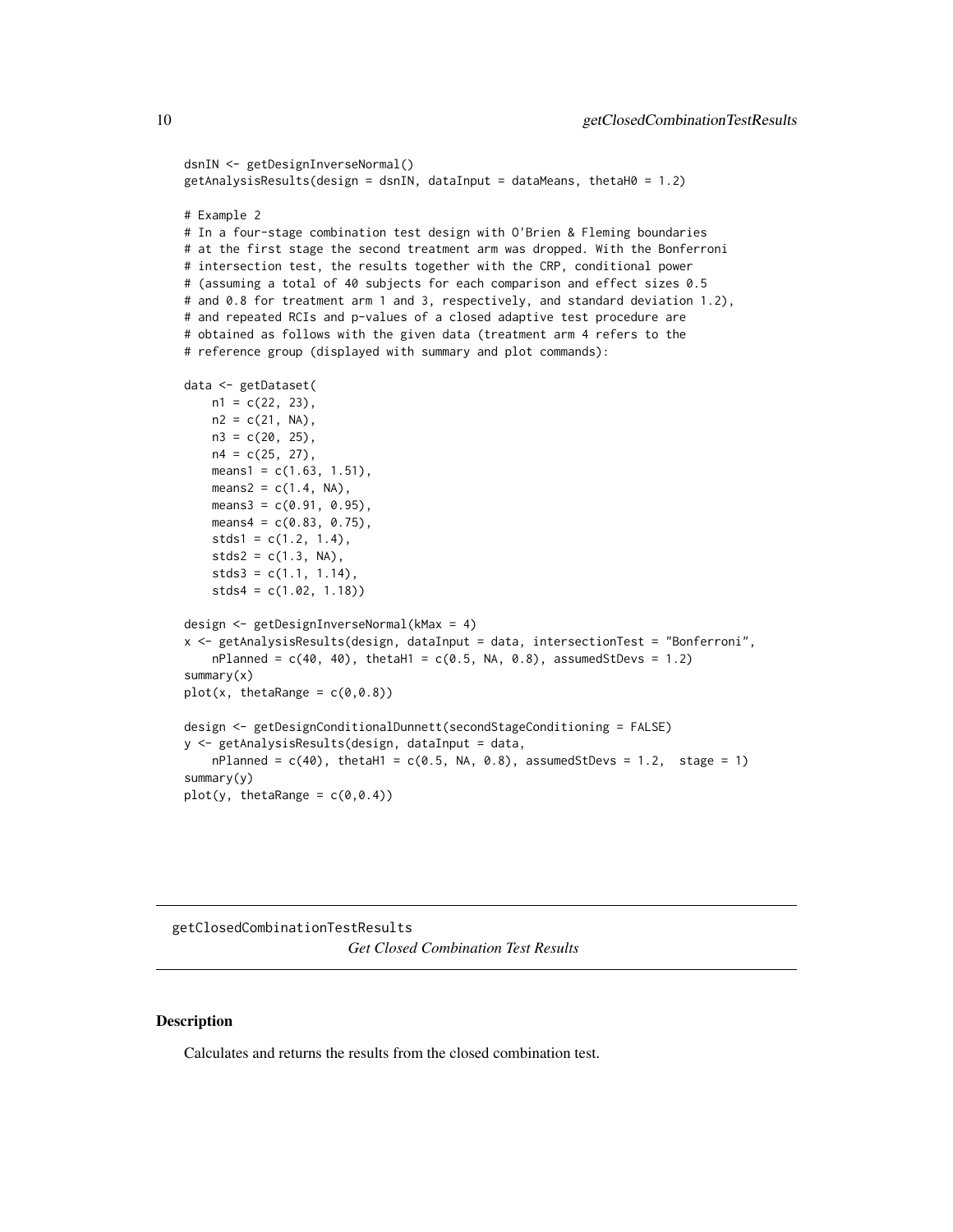#### Usage

getClosedCombinationTestResults(stageResults)

#### Arguments

stageResults The results at given stage, obtained from [getStageResults](#page-108-1).

#### Value

Returns a [ClosedCombinationTestResults](#page-0-0) object. The following generics (R generic functions) are available for this result object:

- [names](#page-0-0) to obtain the field names,
- [print](#page-0-0) to print the object,
- [summary](#page-0-0) to display a summary of the object,
- [plot](#page-119-1) to plot the object,
- [as.data.frame](#page-0-0) to coerce the object to a [data.frame](#page-0-0),
- [as.matrix](#page-0-0) to coerce the object to a [matrix](#page-0-0).

#### How to get help for generic functions

Click on the link of a generic in the list above to go directly to the help documentation of the rpact specific implementation of the generic. Note that you can use the R function [methods](#page-0-0) to get all the methods of a generic and to identify the object specific name of it, e.g., use methods("plot") to get all the methods for the plot generic. There you can find, e.g., plot.AnalysisResults and obtain the specific help documentation linked above by typing ?plot.AnalysisResults.

# See Also

```
Other analysis functions: getAnalysisResults(), getClosedConditionalDunnettTestResults(),
getConditionalPower(), getConditionalRejectionProbabilities(), getFinalConfidenceInterval(),
getFinalPValue(), getRepeatedConfidenceIntervals(), getRepeatedPValues(), getStageResults(),
getTestActions()
```
#### Examples

```
# In a four-stage combination test design with O'Brien & Fleming boundaries
# at the first stage the second treatment arm was dropped. With the Bonferroni
# intersection test, the results of a closed adaptive test procedure are
# obtained as follows with the given data (treatment arm 4 refers to the
# reference group:
data <- getDataset(
   n1 = c(22, 23),
   n2 = c(21, NA),
   n3 = c(20, 25),
   n4 = c(25, 27),
   means1 = c(1.63, 1.51),means2 = c(1.4, NA),
```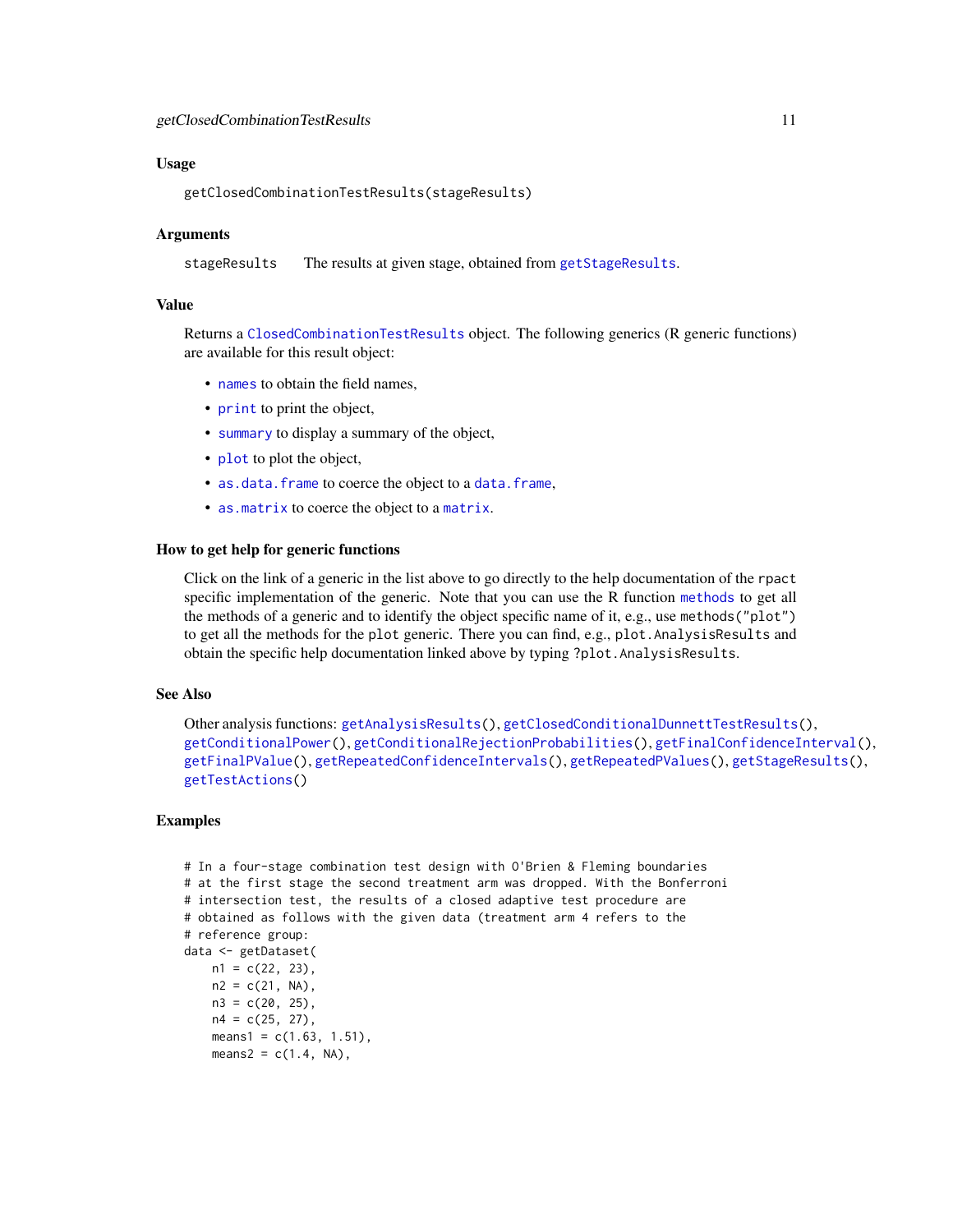```
means3 = c(0.91, 0.95),
   means4 = c(0.83, 0.75),
   stds1 = c(1.2, 1.4),stds2 = c(1.3, NA),stds3 = c(1.1, 1.14),stds4 = c(1.02, 1.18))
design <- getDesignInverseNormal(kMax = 4)
stageResults <-
getStageResults(design, dataInput = data, intersectionTest = "Bonferroni")
getClosedCombinationTestResults(stageResults)
```
<span id="page-11-1"></span>getClosedConditionalDunnettTestResults *Get Closed Conditional Dunnett Test Results*

# Description

Calculates and returns the results from the closed conditional Dunnett test.

# Usage

```
getClosedConditionalDunnettTestResults(
  stageResults,
  ...,
  stage = stageResults$stage
)
```
### Arguments

| stageResults | The results at given stage, obtained from getStageResults.                                                                                 |
|--------------|--------------------------------------------------------------------------------------------------------------------------------------------|
| $\ddotsc$    | Ensures that all arguments (starting from the "") are to be named and that a<br>warning will be displayed if unknown arguments are passed. |
| stage        | The stage number (optional). Default: total number of existing stages in the data<br>input.                                                |

# Details

For performing the conditional Dunnett test the design must be defined through the function [getDesignConditionalDunnett](#page-22-1) See König et al. (2008) and Wassmer & Brannath (2016), chapter 11 for details of the test procedure.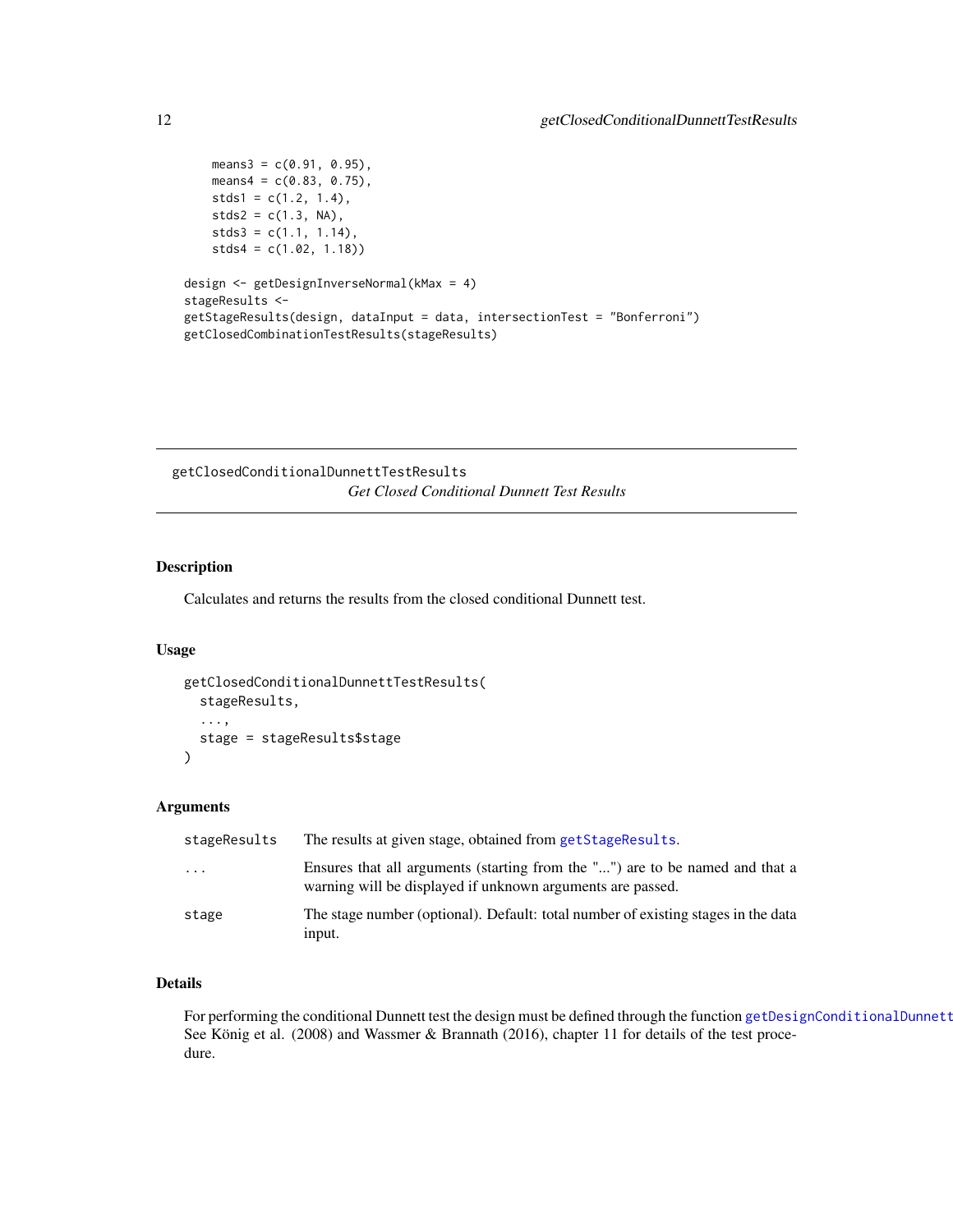# Value

Returns a [ClosedCombinationTestResults](#page-0-0) object. The following generics (R generic functions) are available for this result object:

- [names](#page-0-0) to obtain the field names.
- [print](#page-0-0) to print the object,
- [summary](#page-0-0) to display a summary of the object,
- [plot](#page-119-1) to plot the object,
- [as.data.frame](#page-0-0) to coerce the object to a [data.frame](#page-0-0),
- [as.matrix](#page-0-0) to coerce the object to a [matrix](#page-0-0).

# How to get help for generic functions

Click on the link of a generic in the list above to go directly to the help documentation of the rpact specific implementation of the generic. Note that you can use the R function [methods](#page-0-0) to get all the methods of a generic and to identify the object specific name of it, e.g., use methods("plot") to get all the methods for the plot generic. There you can find, e.g., plot.AnalysisResults and obtain the specific help documentation linked above by typing ?plot.AnalysisResults.

#### See Also

Other analysis functions: [getAnalysisResults\(](#page-5-1)), [getClosedCombinationTestResults\(](#page-9-1)), [getConditionalPower\(](#page-13-1)), [getConditionalRejectionProbabilities\(](#page-15-1)), [getFinalConfidenceInterval\(](#page-36-1)), [getFinalPValue\(](#page-38-1)), [getRepeatedConfidenceIntervals\(](#page-59-1)), [getRepeatedPValues\(](#page-61-1)), [getStageResults\(](#page-108-1)), [getTestActions\(](#page-111-1))

# Examples

```
# In a two-stage design a conditional Dunnett test should be performed
# where the unconditional second stage p-values should be used for the
# test decision.
# At the first stage the second treatment arm was dropped. The results of
# a closed conditionsal Dunnett test are obtained as follows with the given
# data (treatment arm 4 refers to the reference group):
data <- getDataset(
   n1 = c(22, 23),
   n2 = c(21, NA),
   n3 = c(20, 25),n4 = c(25, 27),
   means1 = c(1.63, 1.51),
   means2 = c(1.4, NA),means3 = c(0.91, 0.95),
   means4 = c(0.83, 0.75),
   stds1 = c(1.2, 1.4),stds2 = c(1.3, NA),stds3 = c(1.1, 1.14),
   stds4 = c(1.02, 1.18)
```
# For getting the results of the closed test procedure, use the following commands: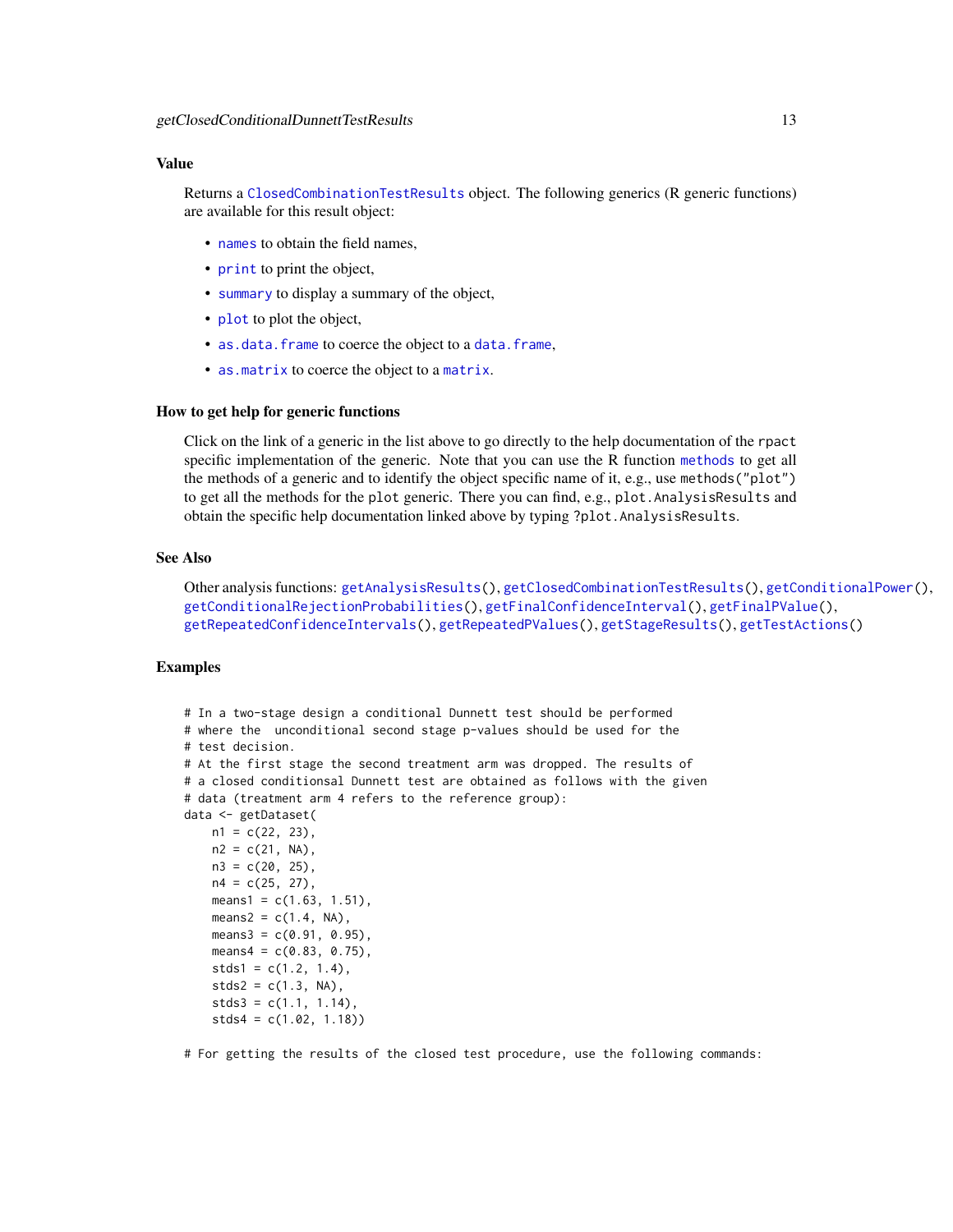```
design <- getDesignConditionalDunnett(secondStageConditioning = FALSE)
stageResults <- getStageResults(design, dataInput = data)
getClosedConditionalDunnettTestResults(stageResults)
```
<span id="page-13-1"></span>getConditionalPower *Get Conditional Power*

# Description

Calculates and returns the conditional power.

# Usage

```
getConditionalPower(stageResults, ..., nPlanned, allocationRatioPlanned = 1)
```
# Arguments

| stageResults           | The results at given stage, obtained from getStageResults.                                                                                                                                                                                                                                                                                                                                                                                                      |
|------------------------|-----------------------------------------------------------------------------------------------------------------------------------------------------------------------------------------------------------------------------------------------------------------------------------------------------------------------------------------------------------------------------------------------------------------------------------------------------------------|
|                        | Further (optional) arguments to be passed:                                                                                                                                                                                                                                                                                                                                                                                                                      |
|                        | thetaH1 and assumedStDev or pi1, pi2 The assumed effect size or assumed<br>rates to calculate the conditional power. Depending on the type of dataset,<br>either the taH1 (means and survival) or pi1, pi2 (rates) can be specified.<br>For testing means, an assumed standard deviation can be specified, default<br>$is1$ .                                                                                                                                   |
|                        | iterations Iterations for simulating the power for Fisher's combination test.<br>If the power for more than one remaining stages is to be determined for<br>Fisher's combination test, it is estimated via simulation with specified<br>iterations, the default value is 10000.                                                                                                                                                                                 |
|                        | seed Seed for simulating the power for Fisher's combination test. See above,<br>default is a random seed.                                                                                                                                                                                                                                                                                                                                                       |
| nPlanned               | The additional (i.e., "new" and not cumulative) sample size planned for each of<br>the subsequent stages. The argument must be a vector with length equal to the<br>number of remaining stages and contain the combined sample size from both<br>treatment groups if two groups are considered. For survival outcomes, it should<br>contain the planned number of additional events. For multi-arm designs, it is the<br>per-comparison (combined) sample size. |
| allocationRatioPlanned |                                                                                                                                                                                                                                                                                                                                                                                                                                                                 |
|                        | The planned allocation ratio n1 / n2 for a two treatment groups design, default<br>is 1. For multi-arm designs, it is the allocation ratio relating the active $arm(s)$ to<br>the control.                                                                                                                                                                                                                                                                      |

#### Details

The conditional power is calculated only if the effect size and the sample size is specified.

For Fisher's combination test, the conditional power for more than one remaining stages is estimated via simulation.

<span id="page-13-0"></span>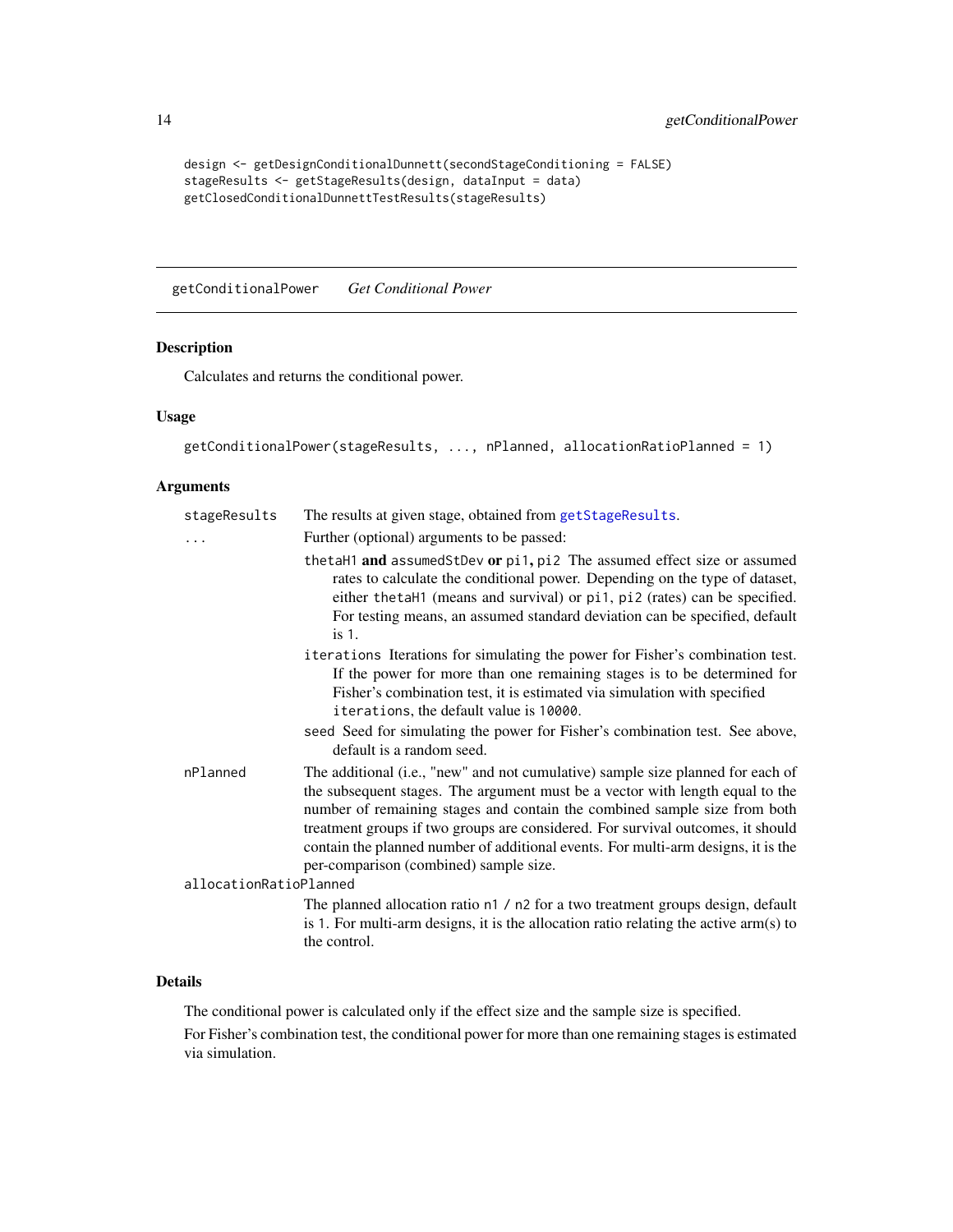#### getConditionalPower 15

### Value

Returns a [ConditionalPowerResults](#page-0-0) object. The following generics (R generic functions) are available for this result object:

- [names](#page-0-0) to obtain the field names,
- [print](#page-0-0) to print the object,
- [summary](#page-0-0) to display a summary of the object,
- [plot](#page-119-1) to plot the object,
- [as.data.frame](#page-0-0) to coerce the object to a [data.frame](#page-0-0),
- [as.matrix](#page-0-0) to coerce the object to a [matrix](#page-0-0).

#### How to get help for generic functions

Click on the link of a generic in the list above to go directly to the help documentation of the rpact specific implementation of the generic. Note that you can use the R function [methods](#page-0-0) to get all the methods of a generic and to identify the object specific name of it, e.g., use methods("plot") to get all the methods for the plot generic. There you can find, e.g., plot.AnalysisResults and obtain the specific help documentation linked above by typing ?plot.AnalysisResults.

#### See Also

[plot.StageResults](#page-124-1) or [plot.AnalysisResults](#page-112-1) for plotting the conditional power.

```
getAnalysisResults(getClosedCombinationTestResults(), getClosedConditionalDunn
getConditionalRejectionProbabilities(), getFinalConfidenceInterval(), getFinalPValue(),
getRepeatedConfidenceIntervals(), getRepeatedPValues(), getStageResults(), getTestActions()
```
#### Examples

```
design <- getDesignInverseNormal(kMax = 2)
data1 <- getDataset(
  n = c(20, 30),means = c(50, 51),stDevs = c(130, 140)
\lambdadata2 <- getDataset(
  n1 = c(22, 13, 22, 13),
  n2 = c(22, 11, 22, 11),means1 = c(1, 1.1, 1, 1),means2 = c(1.4, 1.5, 1, 2.5),
  stds1 = c(1, 2, 2, 1.3),stds2 = c(1, 2, 2, 1.3)stageResults <- getStageResults(
  getDesignGroupSequential(kMax = 4),
  dataInput = data2, stage = 2, directionUpper = FALSE)getConditionalPower(stageResults, thetaH1 = -0.4,nPlanned = c(64, 64), assumedStDev = 1.5, allocationRatioPlanned = 3)
```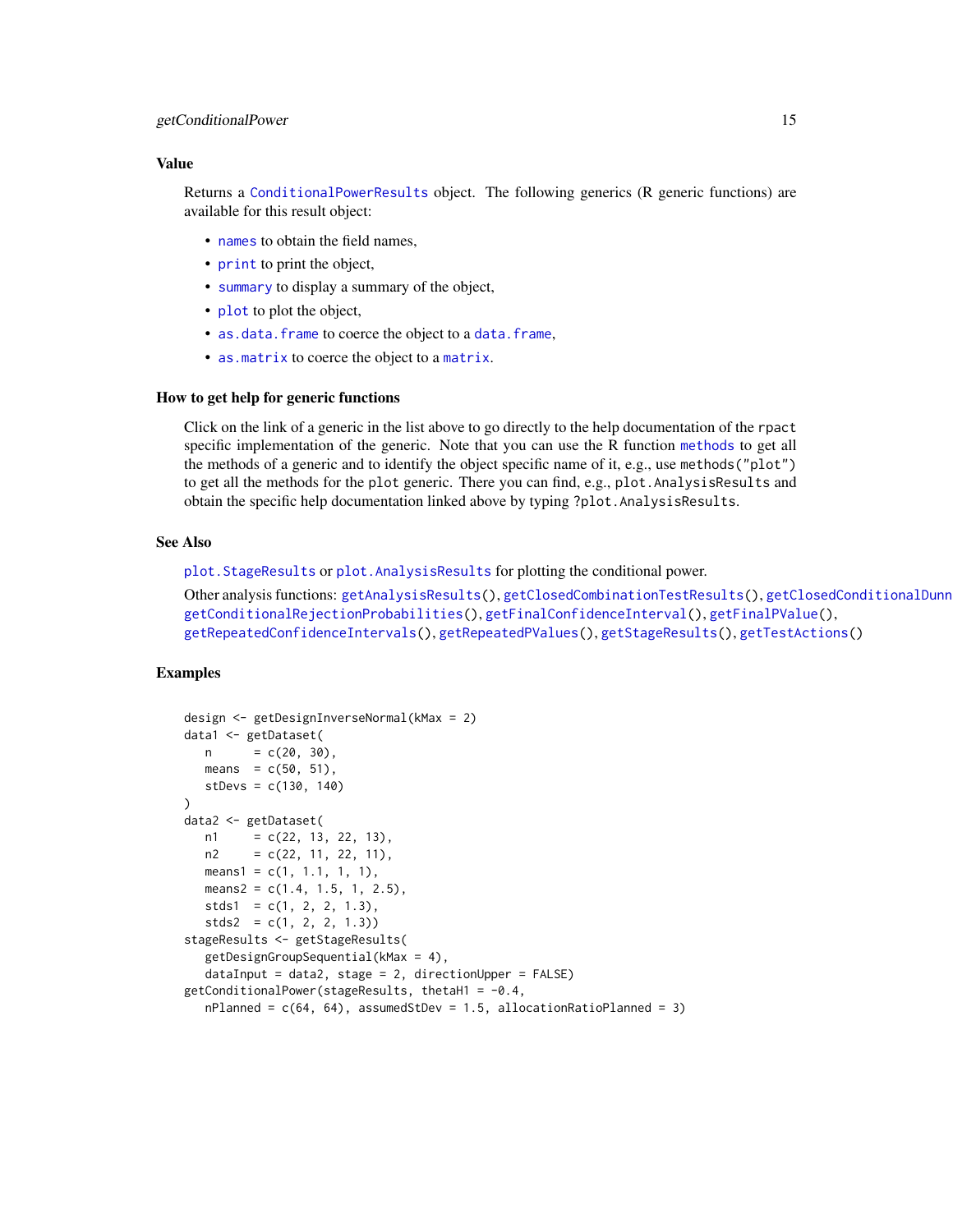# <span id="page-15-1"></span><span id="page-15-0"></span>getConditionalRejectionProbabilities *Get Conditional Rejection Probabilities*

# **Description**

Calculates the conditional rejection probabilities (CRP) for given test results.

#### Usage

```
getConditionalRejectionProbabilities(stageResults, ...)
```
#### Arguments

| stageResults | The results at given stage, obtained from getStageResults.                                                                                                                                             |
|--------------|--------------------------------------------------------------------------------------------------------------------------------------------------------------------------------------------------------|
| $\ddots$ .   | Further (optional) arguments to be passed:                                                                                                                                                             |
|              | iterations Iterations for simulating the conditional rejection probabilities for<br>Fisher's combination test. For checking purposes, it can be estimated via<br>simulation with specified iterations. |
|              | seed Seed for simulating the conditional rejection probabilities for Fisher's<br>combination test. See above, default is a random seed.                                                                |

#### Details

The conditional rejection probability is the probability, under H0, to reject H0 in one of the subsequent (remaining) stages. The probability is calculated using the specified design. For testing rates and the survival design, the normal approximation is used, i.e., it is calculated with the use of the prototype case testing a mean for normally distributed data with known variance.

The conditional rejection probabilities are provided up to the specified stage.

For Fisher's combination test, you can check the validity of the CRP calculation via simulation.

#### Value

Returns a [numeric](#page-0-0) vector of length kMax or in case of multi-arm stage results a [matrix](#page-0-0) (each column represents a stage, each row a comparison) containing the conditional rejection probabilities.

# See Also

Other analysis functions: [getAnalysisResults\(](#page-5-1)), [getClosedCombinationTestResults\(](#page-9-1)), getClosedConditionalDunn [getConditionalPower\(](#page-13-1)), [getFinalConfidenceInterval\(](#page-36-1)), [getFinalPValue\(](#page-38-1)), [getRepeatedConfidenceIntervals\(](#page-59-1)), [getRepeatedPValues\(](#page-61-1)), [getStageResults\(](#page-108-1)), [getTestActions\(](#page-111-1))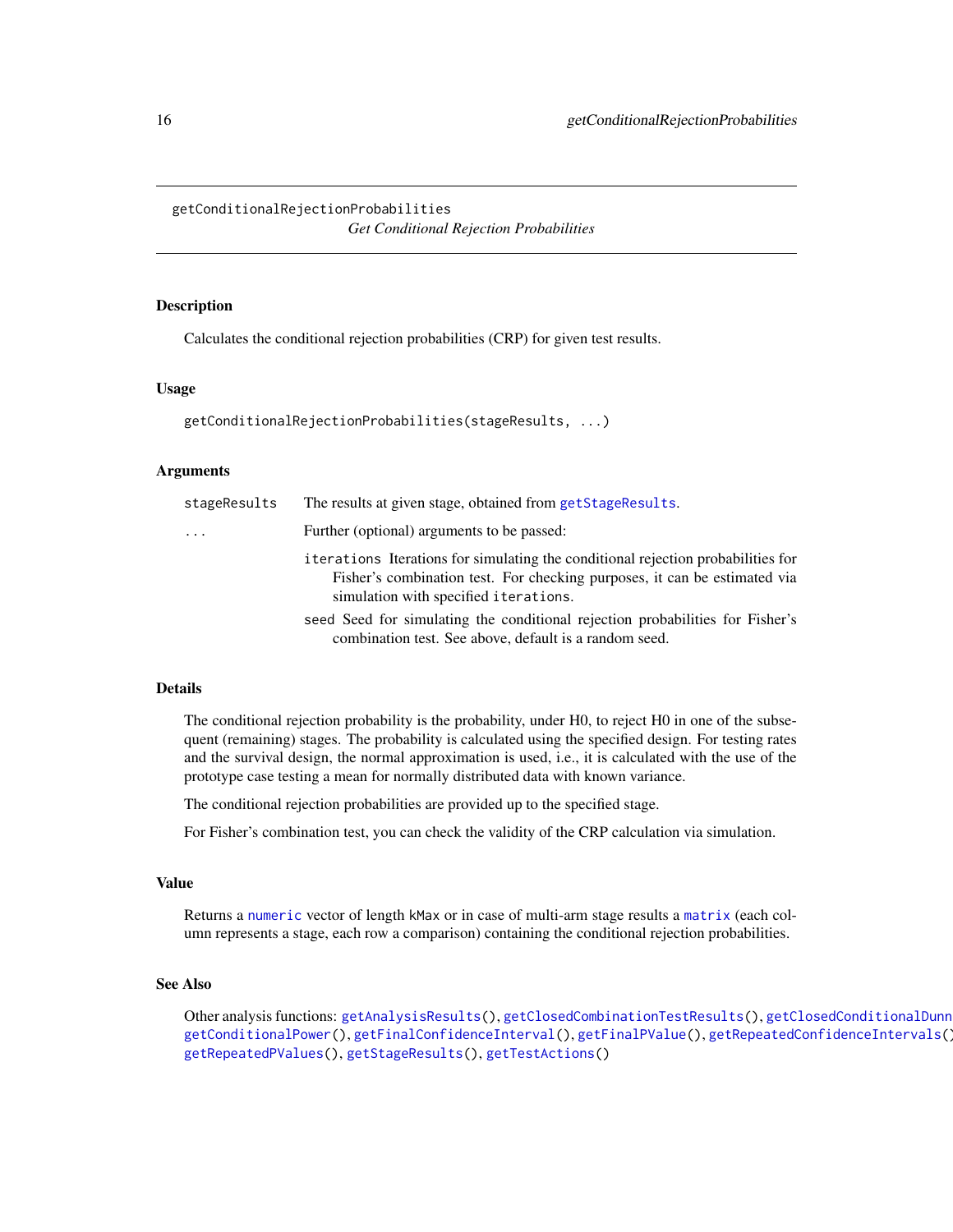#### <span id="page-16-0"></span>getData and the set of the set of the set of the set of the set of the set of the set of the set of the set of the set of the set of the set of the set of the set of the set of the set of the set of the set of the set of t

## Examples

```
# Calculate and check CRP for a Fisher's combination test design with
# two remaining stages
design <- getDesignFisher(kMax = 4,
    information Rates = c(0.1, 0.3, 0.8, 1), alpha = 0.01)data <- getDataset(n = c(40, 40), events = c(20, 22))
sr < - getStageResults(design, data, thetaH0 = 0.4)
getConditionalRejectionProbabilities(sr)
getConditionalRejectionProbabilities(sr, iterations = 100000)
```
getData *Get Simulation Data*

# Description

Returns the aggregated simulation data.

#### Usage

getData(x)

## **Arguments**

x A [SimulationResults](#page-0-0) object created by [getSimulationMeans](#page-73-1), [getSimulationRates](#page-93-1), [getSimulationSurvival](#page-98-1), [getSimulationMultiArmMeans](#page-78-1), [getSimulationMultiArmRates](#page-83-1), or [getSimulationMultiArmSurvival](#page-88-1).

#### Details

This function can be used to get the aggregated simulated data from an simulation results object, for example, obtained by [getSimulationSurvival](#page-98-1). In this case, the data frame contains the following columns:

- 1. iterationNumber: The number of the simulation iteration.
- 2. stageNumber: The stage.
- 3. pi1: The assumed or derived event rate in the treatment group.
- 4. pi2: The assumed or derived event rate in the control group.
- 5. hazardRatio: The hazard ratio under consideration (if available).
- 6. analysisTime: The analysis time.
- 7. numberOfSubjects: The number of subjects under consideration when the (interim) analysis takes place.
- 8. eventsPerStage1: The observed number of events per stage in treatment group 1.
- 9. eventsPerStage2: The observed number of events per stage in treatment group 2.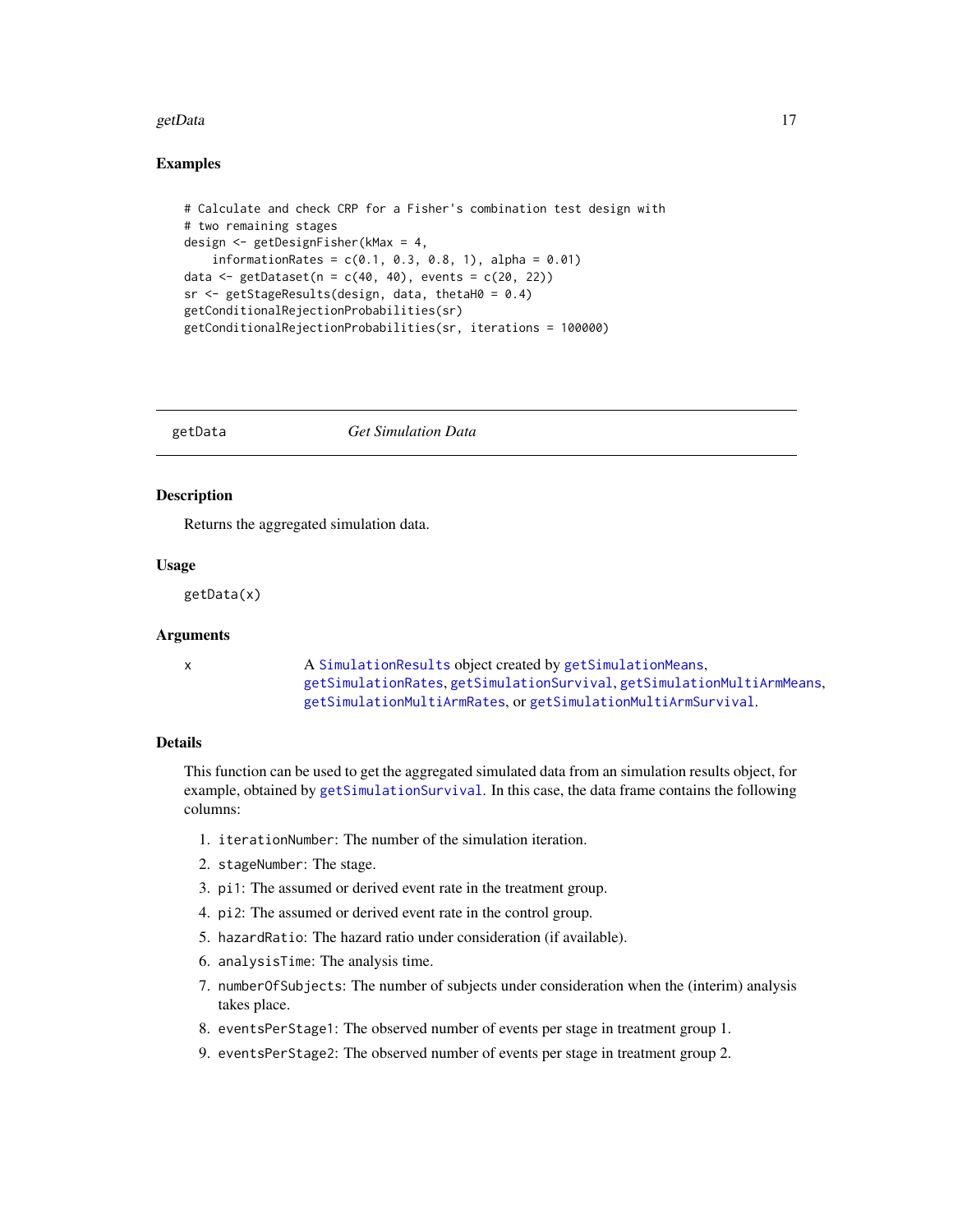- <span id="page-17-0"></span>10. eventsPerStage: The observed number of events per stage in both treatment groups.
- 11. rejectPerStage: 1 if null hypothesis can be rejected, 0 otherwise.
- 12. eventsNotAchieved: 1 if number of events could not be reached with observed number of subjects, 0 otherwise.
- 13. futilityPerStage: 1 if study should be stopped for futility, 0 otherwise.
- 14. testStatistic: The test statistic that is used for the test decision, depends on which design was chosen (group sequential, inverse normal, or Fisher combination test)'
- 15. logRankStatistic: Z-score statistic which corresponds to a one-sided log-rank test at considered stage.
- 16. conditionalPowerAchieved: The conditional power for the subsequent stage of the trial for selected sample size and effect. The effect is either estimated from the data or can be user defined with thetaH1 or pi1H1 and pi2H1.
- 17. trialStop: TRUE if study should be stopped for efficacy or futility or final stage, FALSE otherwise.
- 18. hazardRatioEstimateLR: The estimated hazard ratio, derived from the log-rank statistic.

A subset of variables is provided for [getSimulationMeans](#page-73-1), [getSimulationRates](#page-93-1), [getSimulationMultiArmMeans](#page-78-1), [getSimulationMultiArmRates](#page-83-1), or [getSimulationMultiArmSurvival](#page-88-1).

#### Value

Returns a [data.frame](#page-0-0).

#### Examples

```
results \leq getSimulationSurvival(pi1 = seq(0.3,0.6,0.1), pi2 = 0.3, eventTime = 12,
    accrualTime = 24, plannedEvents = 40, maxNumberOfSubjects = 200,
   maxNumberOfIterations = 50)
data <- getData(results)
head(data)
dim(data)
```
<span id="page-17-1"></span>getDataset *Get Dataset*

#### Description

Creates a dataset object and returns it.

#### Usage

```
getDataset(..., floatingPointNumbersEnabled = FALSE)
```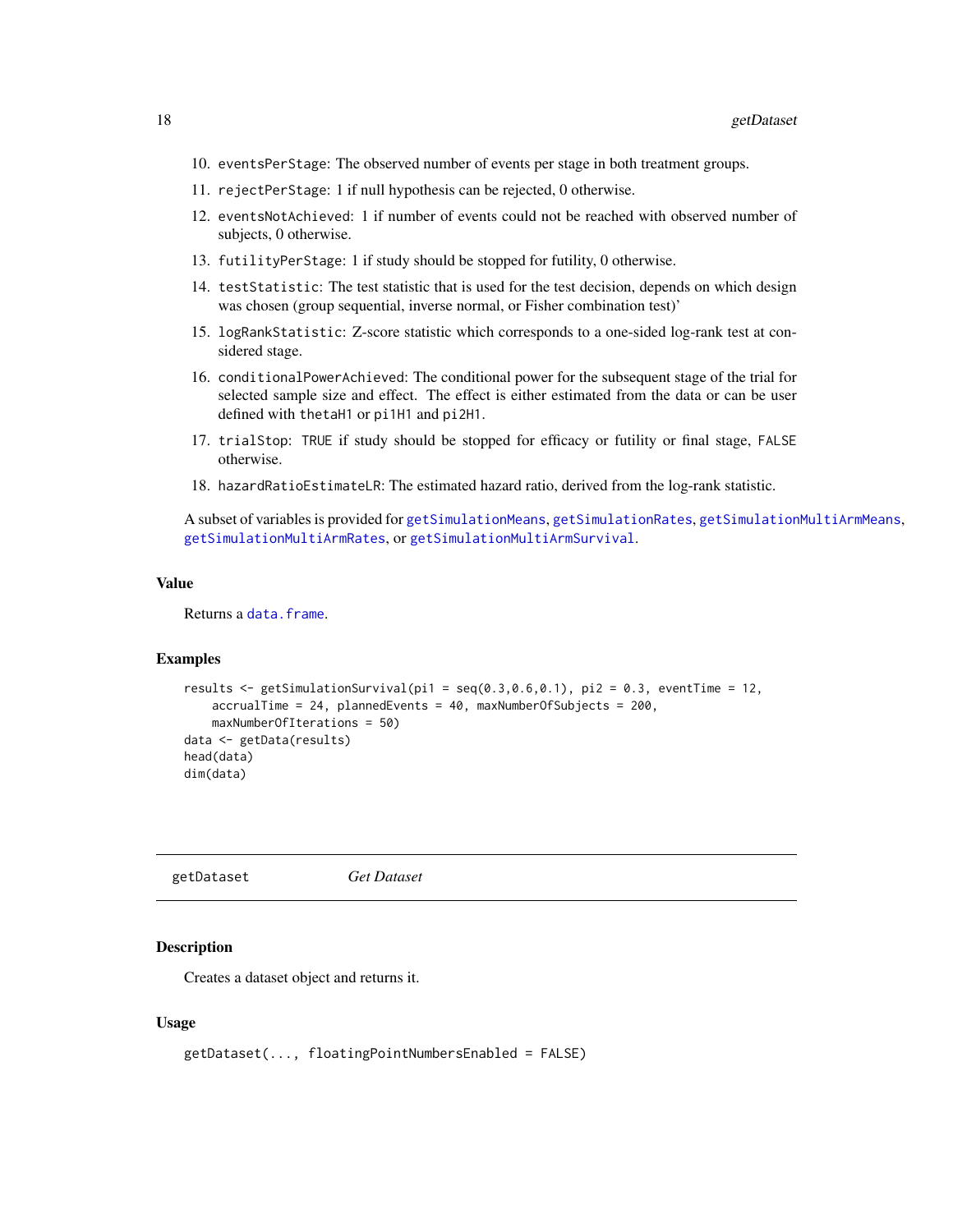#### getDataset 2002 and 2003 and 2008 and 2008 and 2008 and 2008 and 2008 and 2008 and 2008 and 2008 and 2008 and 2008 and 2008 and 2008 and 2008 and 2008 and 2008 and 2008 and 2008 and 2008 and 2008 and 2008 and 2008 and 2008

#### Arguments

... A data.frame or some data vectors defining the dataset.

floatingPointNumbersEnabled

If TRUE, sample sizes can be specified as floating-point numbers (this make sense, e.g., for theoretical comparisons);

by default floatingPointNumbersEnabled = FALSE, i.e., samples sizes defined as floating-point numbers will be truncated.

# **Details**

The different dataset types DatasetMeans, of DatasetRates, or DatasetSurvival can be created as follows:

- An element of [DatasetMeans](#page-0-0) for one sample is created by getDataset(sampleSizes =,means =,stDevs =) where sampleSizes, means, stDevs are vectors with stagewise sample sizes, means and standard deviations of length given by the number of available stages.
- An element of [DatasetMeans](#page-0-0) for two samples is created by getDataset(sampleSizes1 =,sampleSizes2 =,means1 =,means2 =, stDevs1 =,stDevs2 =) where sampleSizes1, sampleSizes2, means1, means2, stDevs1, stDevs2 are vectors with stagewise sample sizes, means and standard deviations for the two treatment groups of length given by the number of available stages.
- An element of [DatasetRates](#page-0-0) for one sample is created by getDataset(sampleSizes =,events =) where sampleSizes, events are vectors with stagewise sample sizes and events of length given by the number of available stages.
- An element of [DatasetRates](#page-0-0) for two samples is created by getDataset(sampleSizes1 =,sampleSizes2 =,events1 =,events2 =) where sampleSizes1, sampleSizes2, events1, events2 are vectors with stagewise sample sizes and events for the two treatment groups of length given by the number of available stages.
- An element of [DatasetSurvival](#page-0-0) is created by getDataset(events =,logRanks =,allocationRatios =) where events, logRanks, and allocation ratios are the stagewise events, (one-sided) logrank statistics, and allocation ratios.
- An element of [DatasetMeans](#page-0-0), [DatasetRates](#page-0-0), and [DatasetSurvival](#page-0-0) for more than one comparison is created by adding subsequent digits to the variable names. The system can analyze these data in a multi-arm many-to-one comparison setting where the group with the highest index represents the control group.

Prefix overall[Capital case of first letter of variable name]... for the variable names enables entering the overall results and calculates stagewise statistics.

Note that in survival design usually the overall events and logrank test statistics are provided in the output, so

getDataset(overallEvents=,overallLogRanks =,overallAllocationRatios =) is the usual command for entering survival data. Note also that for overallLogranks also the z scores from a Cox regression can be used.

For multi-arm designs the index refers to the considered comparison. For example,  $getDatabase(events1=c(13,33),logRanks1=c(1.23,1.55), events2=c(16,NA),logRanks2=$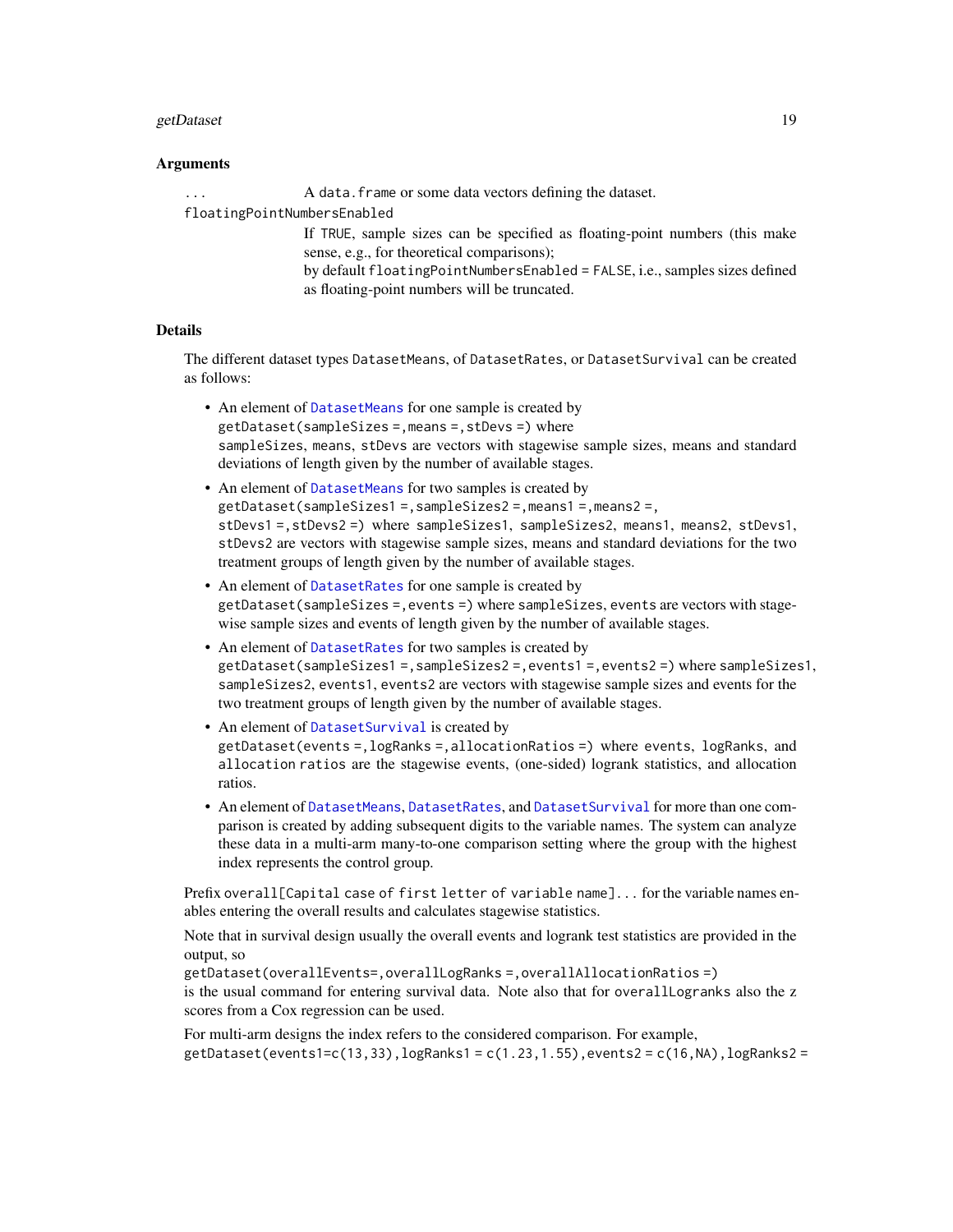```
c(1.55,NA))
```
refers to the case where one active arm (1) is considered at both stages whereas active arm 2 was dropped at interim. Number of events and logrank statistics are entered for the corresponding comparison to control (see Examples).

n can be used in place of samplesizes.

#### Value

Returns a [Dataset](#page-0-0) object. The following generics (R generic functions) are available for this result object:

- [names](#page-0-0) to obtain the field names,
- [print](#page-0-0) to print the object,
- [summary](#page-0-0) to display a summary of the object,
- [plot](#page-114-1) to plot the object,
- [as.data.frame](#page-0-0) to coerce the object to a [data.frame](#page-0-0),
- [as.matrix](#page-0-0) to coerce the object to a [matrix](#page-0-0).

#### Examples

```
# Create a Dataset of Means (one group):
datasetOfMeans <- getDataset(
   n = c(22, 11, 22, 11),means = c(1, 1.1, 1, 1),
   stDevs = c(1, 2, 2, 1.3)\lambdadatasetOfMeans
datasetOfMeans$show(showType = 2)
datasetOfMeans <- getDataset(
   overallSampleSizes = c(22, 33, 55, 66),
    overallMeans = c(1.000, 1.033, 1.020, 1.017),
    overallStDevs = c(1.00, 1.38, 1.64, 1.58)
)
datasetOfMeans
datasetOfMeans$show(showType = 2)
as.data.frame(datasetOfMeans)
# Create a Dataset of Means (two groups):
datasetOfMeans <- getDataset(
   n1 = c(22, 11, 22, 11),
   n2 = c(22, 13, 22, 13),means1 = c(1, 1.1, 1, 1),means2 = c(1.4, 1.5, 3, 2.5),
    stDevs1 = c(1, 2, 2, 1.3),stDevs2 = c(1, 2, 2, 1.3))
datasetOfMeans
datasetOfMeans <- getDataset(
```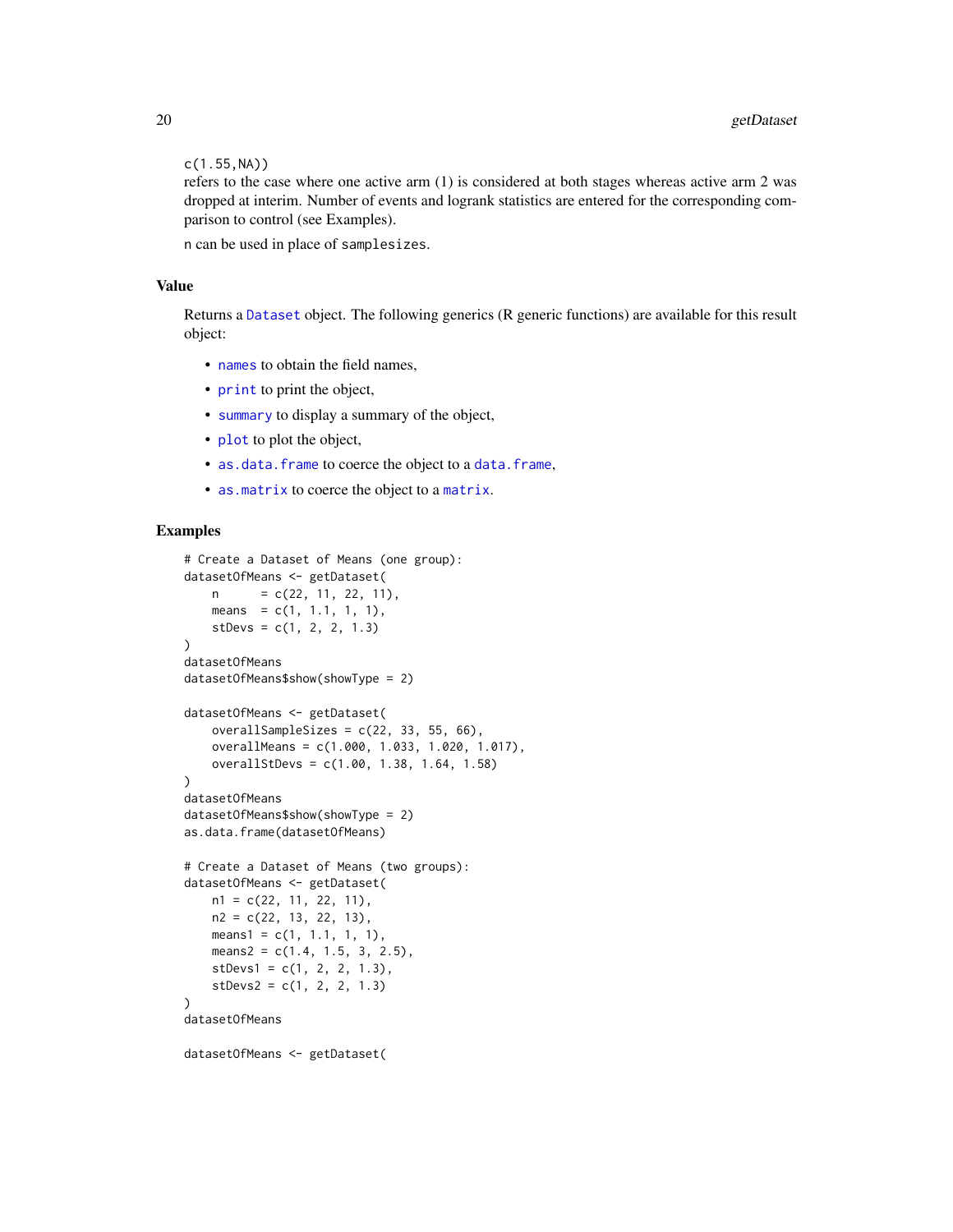#### getDataset 21

```
overallSampleSizes1 = c(22, 33, 55, 66),
    overallSampleSizes2 = c(22, 35, 57, 70),
    overallMeans1 = c(1, 1.033, 1.020, 1.017),
    overallMeans2 = c(1.4, 1.437, 2.040, 2.126),
    overallStDevs1 = c(1, 1.38, 1.64, 1.58),
    overallStDevs2 = c(1, 1.43, 1.82, 1.74)
)
datasetOfMeans
df <- data.frame(
    stages = 1:4,
   n1 = c(22, 11, 22, 11),
   n2 = c(22, 13, 22, 13),means1 = c(1, 1.1, 1, 1),means2 = c(1.4, 1.5, 3, 2.5),
    stDevs1 = c(1, 2, 2, 1.3),
    stDevs2 = c(1, 2, 2, 1.3))
datasetOfMeans <- getDataset(df)
datasetOfMeans
# Create a Dataset of Means (three groups) where the comparison of
# treatment arm 1 to control is dropped at the second interim stage:
datasetOfMeans <- getDataset(
   overallN1 = c(22, 33, NA),overallN2 = c(20, 34, 56),
   overallN3 = c(22, 31, 52),
   overallMeans1 = c(1.64, 1.54, NA),overallMeans2 = c(1.7, 1.5, 1.77),
   overallMeans3 = c(2.5, 2.06, 2.99),
   overallStDevs1 = c(1.5, 1.9, NA),
   overallStDevs2 = c(1.3, 1.3, 1.1),
   overallStDevs3 = c(1, 1.3, 1.8)datasetOfMeans
# Create a Dataset of Rates (one group):
datasetOfRates <- getDataset(
    n = c(8, 10, 9, 11),
    events = c(4, 5, 5, 6))
datasetOfRates
# Create a Dataset of Rates (two groups):
datasetOfRates <- getDataset(
   n2 = c(8, 10, 9, 11),
   n1 = c(11, 13, 12, 13),
    events2 = c(3, 5, 5, 6),
    events1 = c(10, 10, 12, 12)
\lambdadatasetOfRates
# Create a Dataset of Rates (three groups) where the comparison of
```
# treatment arm 2 to control is dropped at the first interim stage: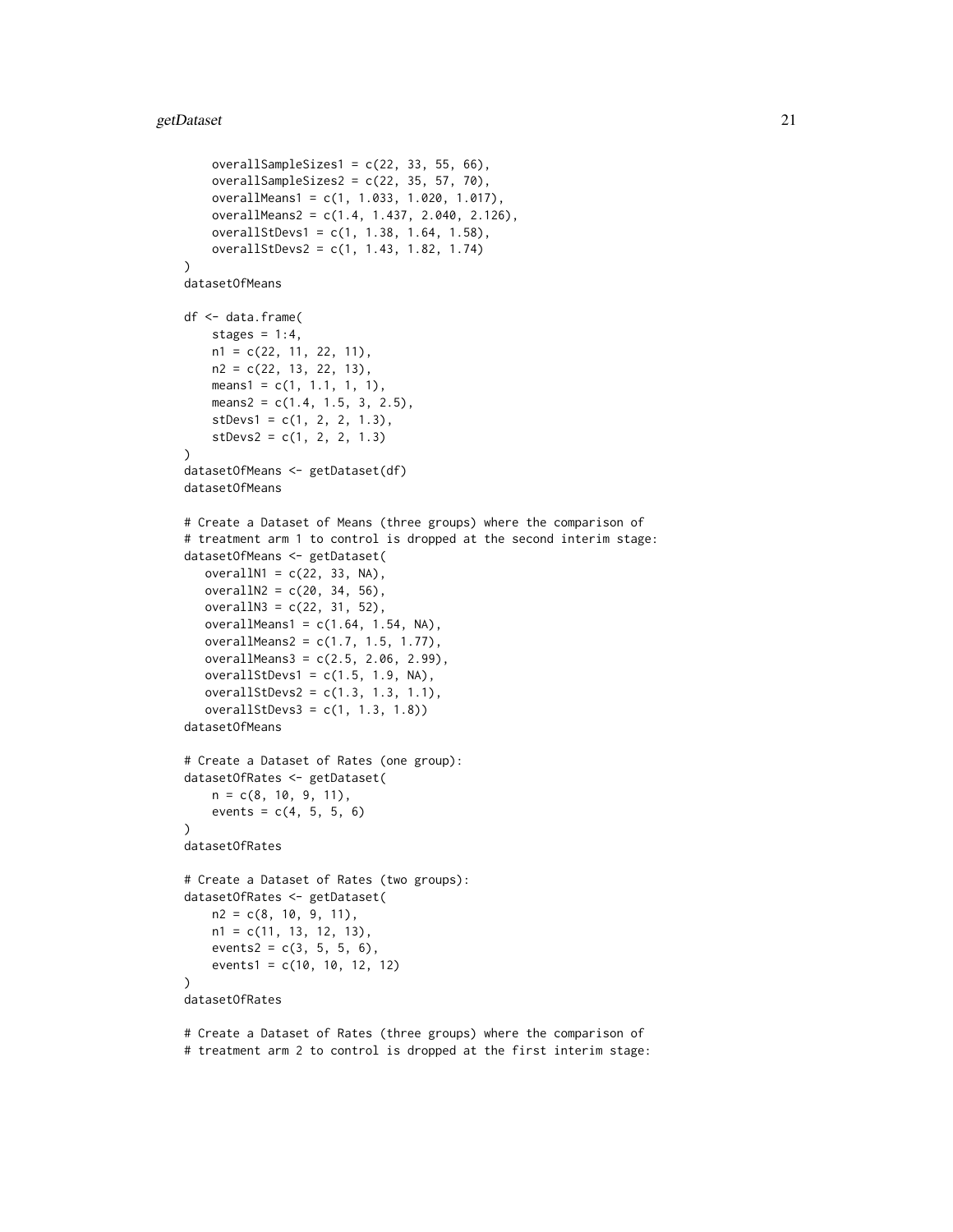```
datasetOfRates <- getDataset(
   overallN1 = c(22, 33, 44),
   overally2 = c(20, NA, NA),overallN3 = c(20, 34, 44),
   overallEvents1 = c(11, 14, 22),
   overallEvents2 = c(17, NA, NA),
   overallEvents3 = c(17, 19, 33))
datasetOfRates
# Create a Survival Dataset
datasetSurvival <- getDataset(
   overallEvents = c(8, 15, 19, 31),
   overallAllocationRatios = c(1, 1, 1, 2),
   overallLogRanks = c(1.52, 1.98, 1.99, 2.11)
\mathcal{E}datasetSurvival
# Create a Survival Dataset with four comparisons where treatment
# arm 2 was dropped at the first interim stage, and treatment arm 4
# at the second.
datasetSurvival <- getDataset(
   overallEvents1 = c(18, 45, 56),
   overallEvents2 = c(22, NA, NA),
   overallEvents3 = c(12, 41, 56),
   overallEvents4 = c(27, 56, NA),
   overallLogRanks1 = c(1.52, 1.98, 1.99),
   overallLogRanks2 = c(3.43, NA, NA),
   overallLogRanks3 = c(1.45, 1.67, 1.87),
   overallLogRanks4 = c(1.12, 1.33, NA)\mathcal{L}datasetSurvival
```
<span id="page-21-1"></span>getDesignCharacteristics

*Get Design Characteristics*

#### Description

Calculates the characteristics of a design and returns it.

# Usage

getDesignCharacteristics(design)

#### Arguments

design The trial design.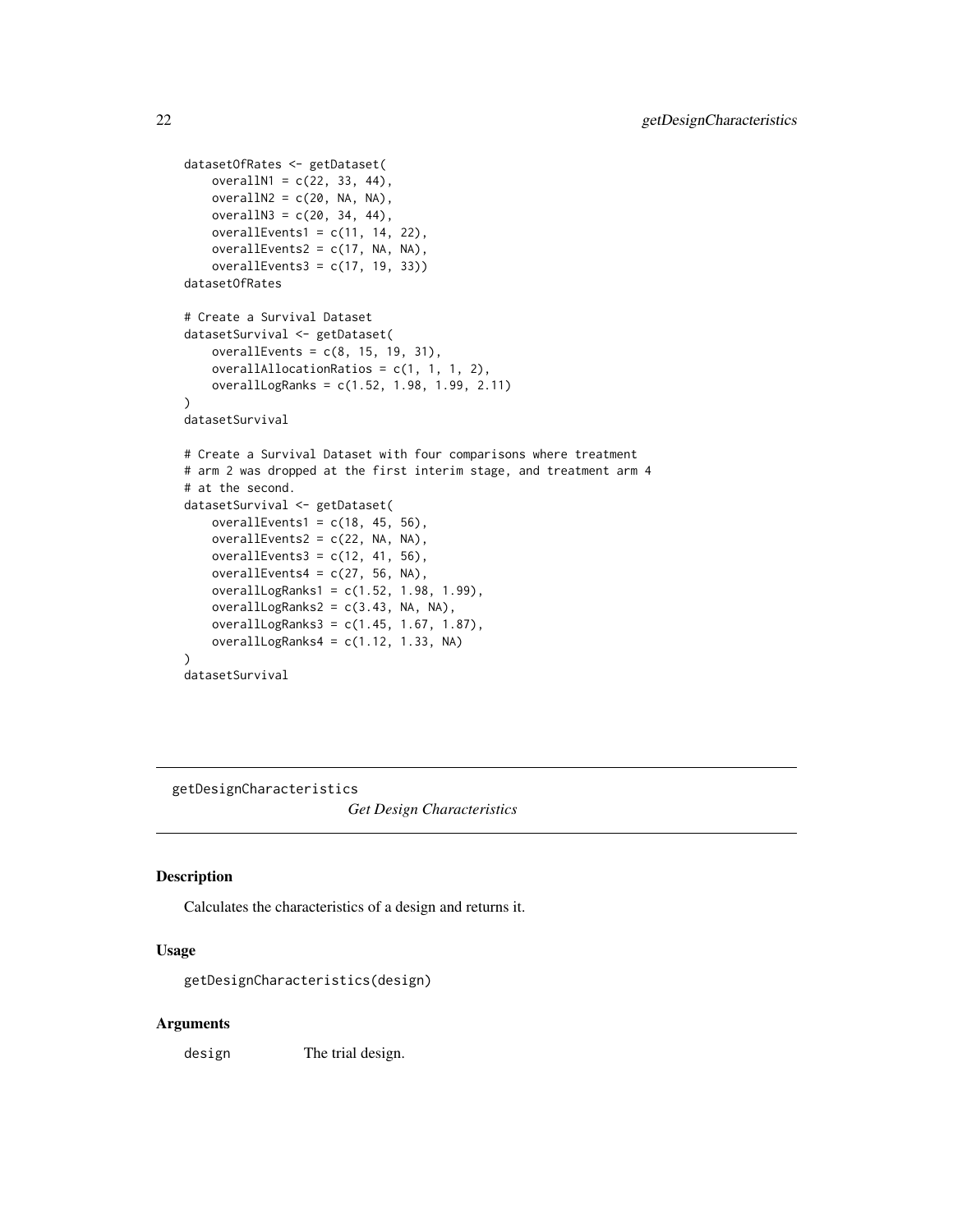#### <span id="page-22-0"></span>Details

Calculates the inflation factor (IF), the expected reduction in sample size under H1, under H0, and under a value in between H0 and H1. Furthermore, absolute information values are calculated under the prototype case testing H0:  $mu = 0$  against H1:  $mu = 1$ .

# Value

Returns a [TrialDesignCharacteristics](#page-0-0) object. The following generics (R generic functions) are available for this result object:

- [names](#page-0-0) to obtain the field names,
- [print](#page-0-0) to print the object,
- [summary](#page-0-0) to display a summary of the object,
- [plot](#page-119-1) to plot the object,
- [as.data.frame](#page-0-0) to coerce the object to a [data.frame](#page-0-0),
- [as.matrix](#page-0-0) to coerce the object to a [matrix](#page-0-0).

#### How to get help for generic functions

Click on the link of a generic in the list above to go directly to the help documentation of the rpact specific implementation of the generic. Note that you can use the R function [methods](#page-0-0) to get all the methods of a generic and to identify the object specific name of it, e.g., use methods("plot") to get all the methods for the plot generic. There you can find, e.g., plot. AnalysisResults and obtain the specific help documentation linked above by typing ?plot.AnalysisResults.

#### See Also

Other design functions: [getDesignConditionalDunnett\(](#page-22-1)), [getDesignFisher\(](#page-24-1)), [getDesignGroupSequential\(](#page-26-1)), [getDesignInverseNormal\(](#page-29-1)), [getPowerAndAverageSampleNumber\(](#page-45-1))

#### Examples

```
# Calculate design characteristics for a three-stage O'Brien & Fleming
# design at power 90% and compare it with Pocock's design.
getDesignCharacteristics(getDesignGroupSequential(beta = 0.1))
getDesignCharacteristics(getDesignGroupSequential(beta = 0.1, typeOfDesign = "P"))
```
<span id="page-22-1"></span>getDesignConditionalDunnett

*Get Design Conditional Dunnett Test*

# Description

Defines the design to perform an analysis with the conditional Dunnett test.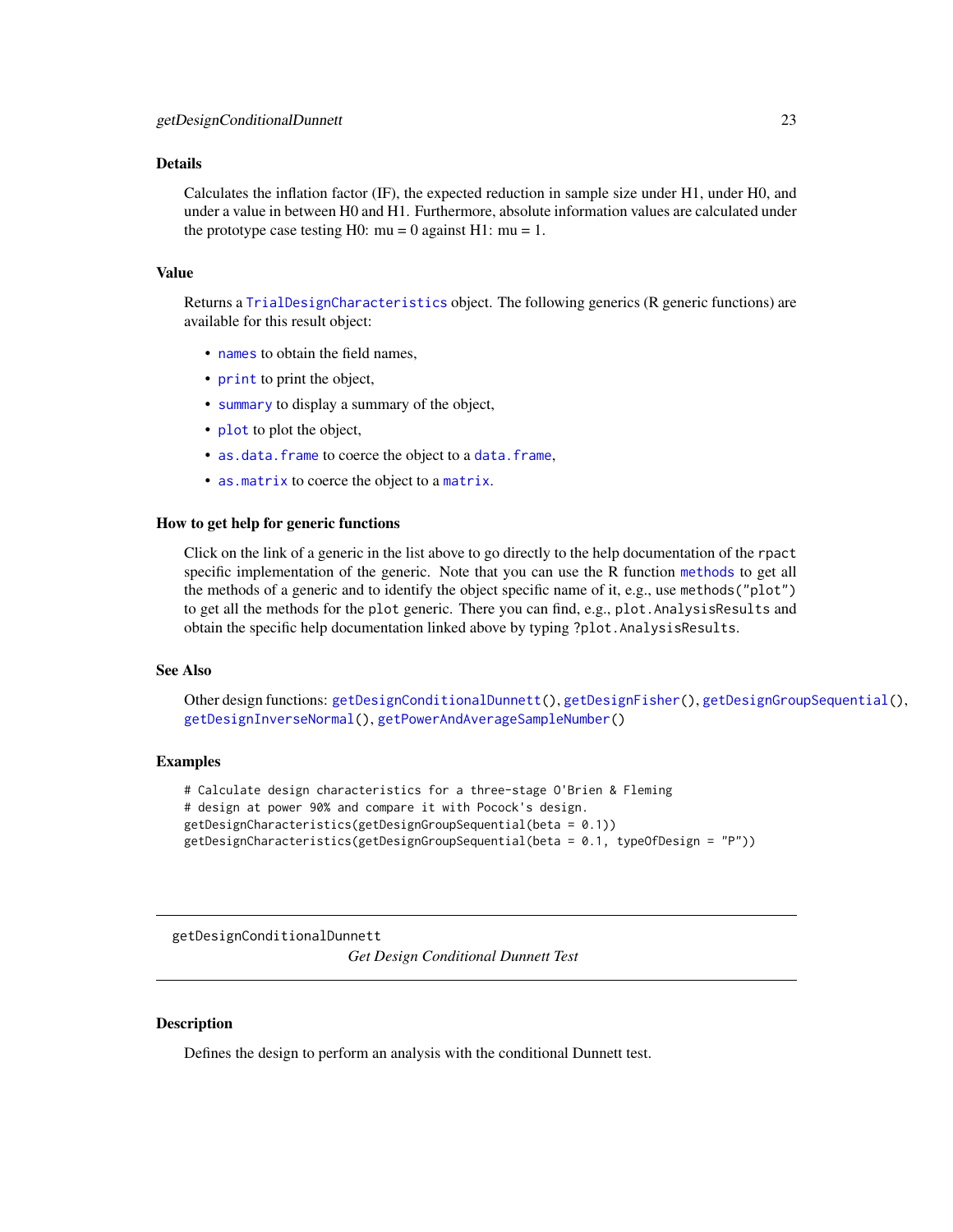#### Usage

```
getDesignConditionalDunnett(
  alpha = 0.025,
  informationAtInterim = 0.5,
  secondStageConditioning = TRUE
\lambda
```
# Arguments

alpha The significance level alpha, default is 0.025.

informationAtInterim

The information to be expected at interim, default is informationAtInterim = 0.5.

secondStageConditioning

The way the second stage p-values are calculated within the closed system of hypotheses. If secondStageConditioning = FALSE is specified, the unconditional adjusted p-values are used, otherwise conditional adjusted p-values are calculated, default is secondStageConditioning = TRUE (for details, see König et al., 2008).

# Details

For performing the conditional Dunnett test the design must be defined through this function. You can define the information fraction and the way of how to compute the second stage p-values only in the design definition, and not in the analysis call.

See [getClosedConditionalDunnettTestResults](#page-11-1) for an example and König et al. (2008) and Wassmer & Brannath (2016), chapter 11 for details of the test procedure.

# Value

Returns a [TrialDesign](#page-0-0) object. The following generics (R generic functions) are available for this result object:

- [names](#page-0-0) to obtain the field names,
- [print](#page-0-0) to print the object,
- [summary](#page-0-0) to display a summary of the object,
- [plot](#page-126-1) to plot the object,
- [as.data.frame](#page-0-0) to coerce the object to a [data.frame](#page-0-0),
- [as.matrix](#page-0-0) to coerce the object to a [matrix](#page-0-0).

# How to get help for generic functions

Click on the link of a generic in the list above to go directly to the help documentation of the rpact specific implementation of the generic. Note that you can use the R function [methods](#page-0-0) to get all the methods of a generic and to identify the object specific name of it, e.g., use methods("plot") to get all the methods for the plot generic. There you can find, e.g., plot.AnalysisResults and obtain the specific help documentation linked above by typing ?plot.AnalysisResults.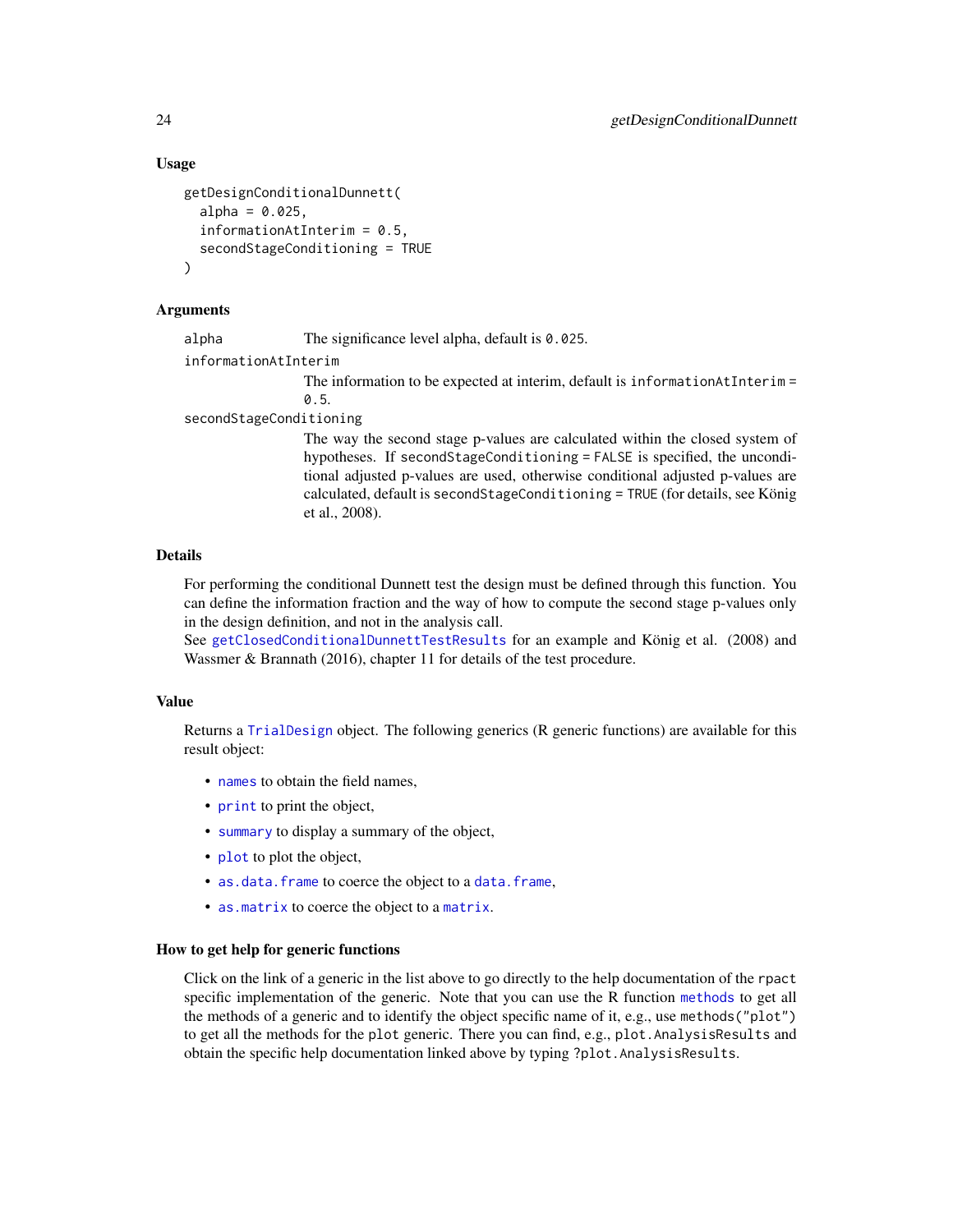# <span id="page-24-0"></span>getDesignFisher 25

# See Also

Other design functions: [getDesignCharacteristics\(](#page-21-1)), [getDesignFisher\(](#page-24-1)), [getDesignGroupSequential\(](#page-26-1)), [getDesignInverseNormal\(](#page-29-1)), [getPowerAndAverageSampleNumber\(](#page-45-1))

<span id="page-24-1"></span>getDesignFisher *Get Design Fisher*

# Description

Performs Fisher's combination test and returns critical values for this design.

# Usage

```
getDesignFisher(
  ...,
 kMax = NA_integer_,
 alpha = NA\_real_method = c("equalAlpha", "fullAlpha", "noInteraction", "userDefinedAlpha"),
 userAlphaSpending = NA_real_,
 alpha0Vec = NA_real_,
  informationRates = NA_real_,
  sided = 1,
 bindingFutility = NA,
  tolerance = 1e-14,iterations = 0L,
 seed = NA_real_
```

```
\mathcal{L}
```
# Arguments

|                   | Ensures that all arguments (starting from the "") are to be named and that a<br>warning will be displayed if unknown arguments are passed.                                                                                            |  |
|-------------------|---------------------------------------------------------------------------------------------------------------------------------------------------------------------------------------------------------------------------------------|--|
| kMax              | The maximum number of stages K. $K = 1, 2, 3, \ldots$ (default is 3). The maximum<br>selectable kMax is 10 for group sequential or inverse normal and 6 for Fisher<br>combination test designs.                                       |  |
| alpha             | The significance level alpha, default is $0.025$ .                                                                                                                                                                                    |  |
| method            | "equalAlpha", "fullAlpha", "noInteraction", or "userDefinedAlpha", de-<br>fault is "equalAlpha" (for details, see Wassmer, 1999).                                                                                                     |  |
| userAlphaSpending |                                                                                                                                                                                                                                       |  |
|                   | The user defined alpha spending. Numeric vector of length kMax containing the<br>cumulative alpha-spending (Type I error rate) up to each interim stage: $0 \le$<br>$alpha_1 \leftarrow \ldots \leftarrow alpha_K \leftarrow alpha$ . |  |
| alpha0Vec         | Stopping for futility bounds for stage-wise p-values.                                                                                                                                                                                 |  |
| informationRates  |                                                                                                                                                                                                                                       |  |
|                   | The information rates (that must be fixed prior to the trial), default is (1:kMax)<br>/ kMax.                                                                                                                                         |  |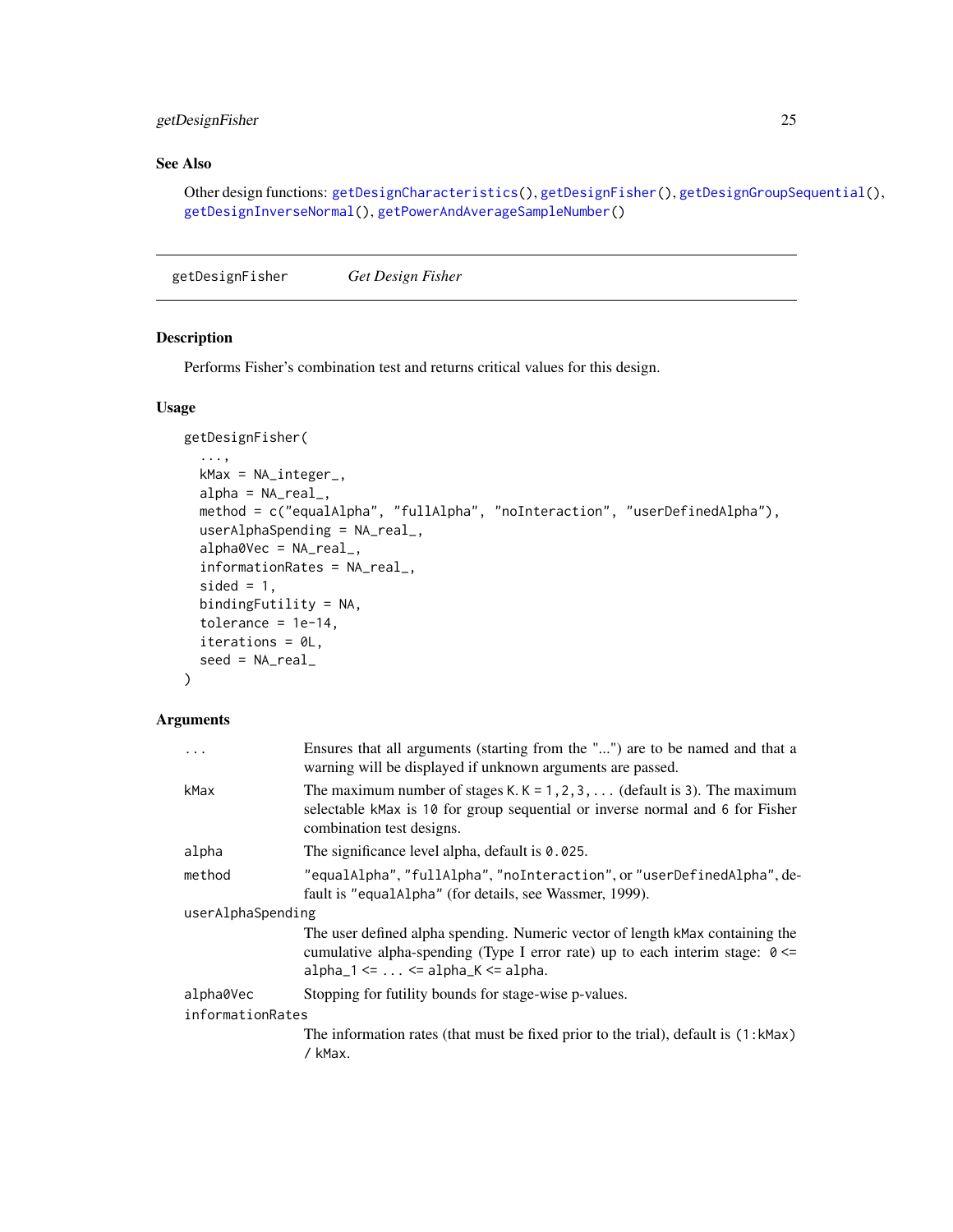| sided           | Is the alternative one-sided $(1)$ or two-sided $(2)$ , default is 1.                                                                                                                                                                   |
|-----------------|-----------------------------------------------------------------------------------------------------------------------------------------------------------------------------------------------------------------------------------------|
| bindingFutility |                                                                                                                                                                                                                                         |
|                 | If binding Futility = TRUE is specified the calculation of the critical values is<br>affected by the futility bounds (default is TRUE).                                                                                                 |
| tolerance       | The numerical tolerance, default is 1e-14.                                                                                                                                                                                              |
| iterations      | The number of simulation iterations, e.g., getDesignFisher(iterations =<br>100000) checks the validity of the critical values for the default design. The<br>default value of iterations is $0$ , i.e., no simulation will be executed. |
| seed            | Seed for simulating the power for Fisher's combination test. See above, default<br>is a random seed.                                                                                                                                    |

#### Details

getDesignFisher calculates the critical values and stage levels for Fisher's combination test as described in Bauer (1989), Bauer and Koehne (1994), Bauer and Roehmel (1995), and Wassmer (1999) for equally and unequally sized stages.

# Value

Returns a [TrialDesign](#page-0-0) object. The following generics (R generic functions) are available for this result object:

- [names](#page-0-0) to obtain the field names,
- [print](#page-0-0) to print the object,
- [summary](#page-0-0) to display a summary of the object,
- [plot](#page-126-1) to plot the object,
- [as.data.frame](#page-0-0) to coerce the object to a [data.frame](#page-0-0),
- [as.matrix](#page-0-0) to coerce the object to a [matrix](#page-0-0).

#### How to get help for generic functions

Click on the link of a generic in the list above to go directly to the help documentation of the rpact specific implementation of the generic. Note that you can use the R function [methods](#page-0-0) to get all the methods of a generic and to identify the object specific name of it, e.g., use methods("plot") to get all the methods for the plot generic. There you can find, e.g., plot.AnalysisResults and obtain the specific help documentation linked above by typing ?plot.AnalysisResults.

# See Also

[getDesignSet](#page-32-1) for creating a set of designs to compare.

Other design functions: [getDesignCharacteristics\(](#page-21-1)), [getDesignConditionalDunnett\(](#page-22-1)), [getDesignGroupSequential\(](#page-26-1)), [getDesignInverseNormal\(](#page-29-1)), [getPowerAndAverageSampleNumber\(](#page-45-1))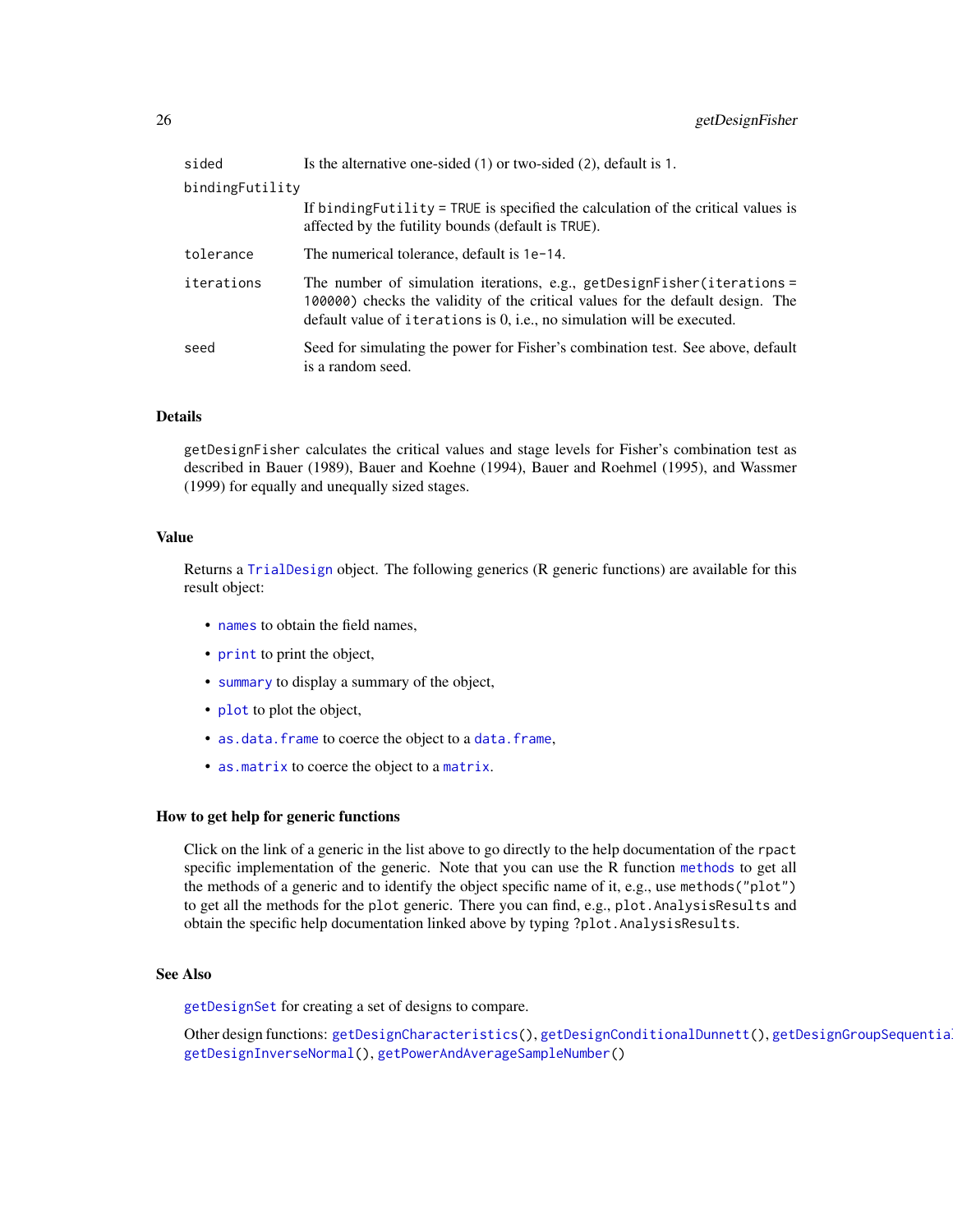#### <span id="page-26-0"></span>Examples

```
# Calculate critical values for a two-stage Fisher's combination test
# with full level alpha = 0.05 at the final stage and stopping for
# futility bound alpha0 = 0.50, as described in Bauer and Koehne (1994).
getDesignFisher(kMax = 2, method = "fullAlpha", alpha = 0.05, alpha0Vec = 0.50)
```
<span id="page-26-1"></span>getDesignGroupSequential

*Get Design Group Sequential*

#### Description

Provides adjusted boundaries and defines a group sequential design.

# Usage

```
getDesignGroupSequential(
  ...,
  kMax = NA_integer_,
  alpha = NA\_real_,
  beta = NA\_real_.
  sided = 1,
  informationRates = NA_real_,
  futilityBounds = NA_real_,
 typeOfDesign = c("OF", "P", "WT", "HP", "WToptimum", "asP", "asOF", "asKD", "asHSD",
    "asUser"),
  deltaWT = NA_real_,
  optimizationCriterion = c("ASNH1", "ASNIFH1", "ASNsum"),
  gamma = NA_{real_-,typeBetaSpending = c("none", "bsP", "bsOF", "bsKD", "bsHSD", "bsUser"),
  userAlphaSpending = NA_real_,
  userBetaSpending = NA_real_,
  gammaB = NA_{real_-,bindingFutility = NA,
  constantBoundsHP = 3,
  twoSidedPower = NA,
  tolerance = 1e-08
)
```
#### Arguments

| $\ddotsc$ | Ensures that all arguments (starting from the "") are to be named and that a                                                                                       |
|-----------|--------------------------------------------------------------------------------------------------------------------------------------------------------------------|
|           | warning will be displayed if unknown arguments are passed.                                                                                                         |
| kMax      | The maximum number of stages K. $K = 1, 2, 3, \ldots$ (default is 3). The maximum<br>selectable kMax is 10 for group sequential or inverse normal and 6 for Fisher |
|           | combination test designs.                                                                                                                                          |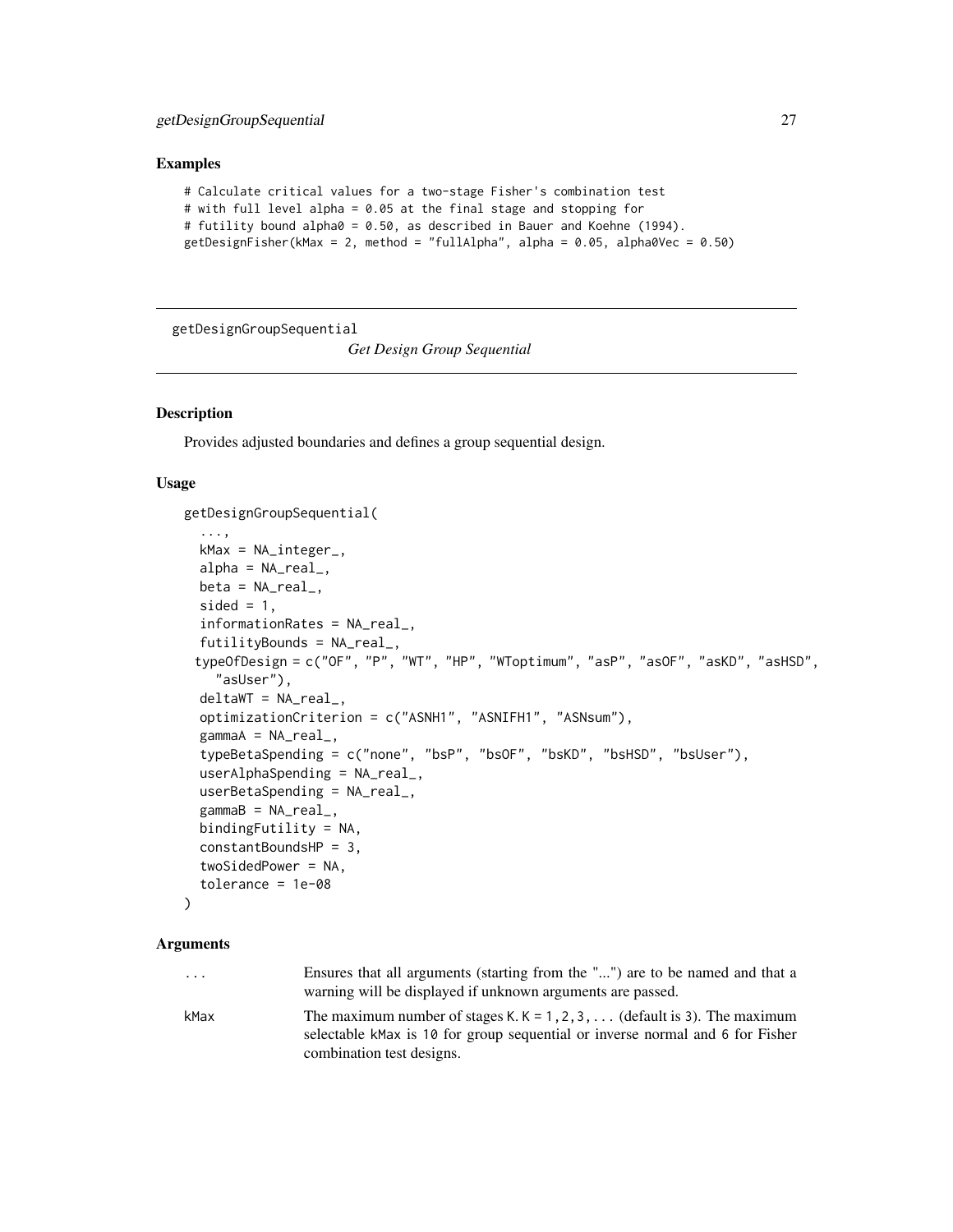| alpha                     | The significance level alpha, default is $0.025$ .                                                                                                                                                                                                                                                                                                                                                                                                                        |
|---------------------------|---------------------------------------------------------------------------------------------------------------------------------------------------------------------------------------------------------------------------------------------------------------------------------------------------------------------------------------------------------------------------------------------------------------------------------------------------------------------------|
| beta                      | Type II error rate, necessary for providing sample size calculations                                                                                                                                                                                                                                                                                                                                                                                                      |
|                           | (e.g., getSampleSizeMeans), beta spending function designs, or optimum de-<br>signs, default is 0.20.                                                                                                                                                                                                                                                                                                                                                                     |
| sided                     | Is the alternative one-sided $(1)$ or two-sided $(2)$ , default is 1.                                                                                                                                                                                                                                                                                                                                                                                                     |
| informationRates          |                                                                                                                                                                                                                                                                                                                                                                                                                                                                           |
|                           | The information rates (that must be fixed prior to the trial), default is (1:kMax)<br>/ kMax.                                                                                                                                                                                                                                                                                                                                                                             |
|                           | futilityBounds The futility bounds, defined on the test statistic z scale (numeric vector of length<br>$k$ Max $-1$ ).                                                                                                                                                                                                                                                                                                                                                    |
| typeOfDesign              | The type of design. Type of design is one of the following: O'Brien & Fleming<br>("OF"), Pocock ("P"), Wang & Tsiatis Delta class ("WT"), Haybittle & Peto<br>("HP"), Optimum design within Wang & Tsiatis class ("WToptimum"), O'Brien<br>& Fleming type alpha spending ("asOF"), Pocock type alpha spending ("asP"),<br>Kim & DeMets alpha spending ("asKD"), Hwang, Shi & DeCani alpha spending<br>("asHSD"), user defined alpha spending ("asUser"), default is "OF". |
| deltaWT                   | Delta for Wang & Tsiatis Delta class.                                                                                                                                                                                                                                                                                                                                                                                                                                     |
| optimizationCriterion     |                                                                                                                                                                                                                                                                                                                                                                                                                                                                           |
|                           | Optimization criterion for optimum design within Wang & Tsiatis class ("ASNH1",<br>"ASNIFH1", "ASNsum"), default is "ASNH1", see details.                                                                                                                                                                                                                                                                                                                                 |
| gammaA                    | Parameter for alpha spending function.                                                                                                                                                                                                                                                                                                                                                                                                                                    |
| typeBetaSpending          |                                                                                                                                                                                                                                                                                                                                                                                                                                                                           |
|                           | Type of beta spending. Type of of beta spending is one of the following: O'Brien<br>& Fleming type beta spending, Pocock type beta spending, Kim & DeMets<br>beta spending, Hwang, Shi & DeCani beta spending, user defined beta spending<br>("bsOF", "bsP", "bsKD", "bsHSD", "bsUser", default is "none").                                                                                                                                                               |
| userAlphaSpending         |                                                                                                                                                                                                                                                                                                                                                                                                                                                                           |
|                           | The user defined alpha spending. Numeric vector of length kMax containing the<br>cumulative alpha-spending (Type I error rate) up to each interim stage: $0 \le$<br>$alpha_1 \leftarrow \ldots \leftarrow alpha_K \leftarrow alpha$ .                                                                                                                                                                                                                                     |
| userBetaSpending          |                                                                                                                                                                                                                                                                                                                                                                                                                                                                           |
|                           | The user defined beta spending. Vector of length kMax containing the cumulative<br>beta-spending up to each interim stage.                                                                                                                                                                                                                                                                                                                                                |
| gammaB<br>bindingFutility | Parameter for beta spending function.                                                                                                                                                                                                                                                                                                                                                                                                                                     |
|                           | If binding Futility = TRUE is specified the calculation of the critical values is<br>affected by the futility bounds and the futility threshold is binding in the sense<br>that the study must be stopped if the futility condition was reached (default is<br>FALSE).                                                                                                                                                                                                    |
| constantBoundsHP          |                                                                                                                                                                                                                                                                                                                                                                                                                                                                           |
|                           | The constant bounds up to stage kMax -1 for the Haybittle & Peto design (default<br>is $3$ ).                                                                                                                                                                                                                                                                                                                                                                             |
| twoSidedPower             | For two-sided testing, if twoSidedPower = TRUE is specified the sample size<br>calculation is performed by considering both tails of the distribution. Default<br>is FALSE, i.e., it is assumed that one tail probability is equal to 0 or the power<br>should be directed to one part.                                                                                                                                                                                   |
| tolerance                 | The numerical tolerance, default is 1e-08.                                                                                                                                                                                                                                                                                                                                                                                                                                |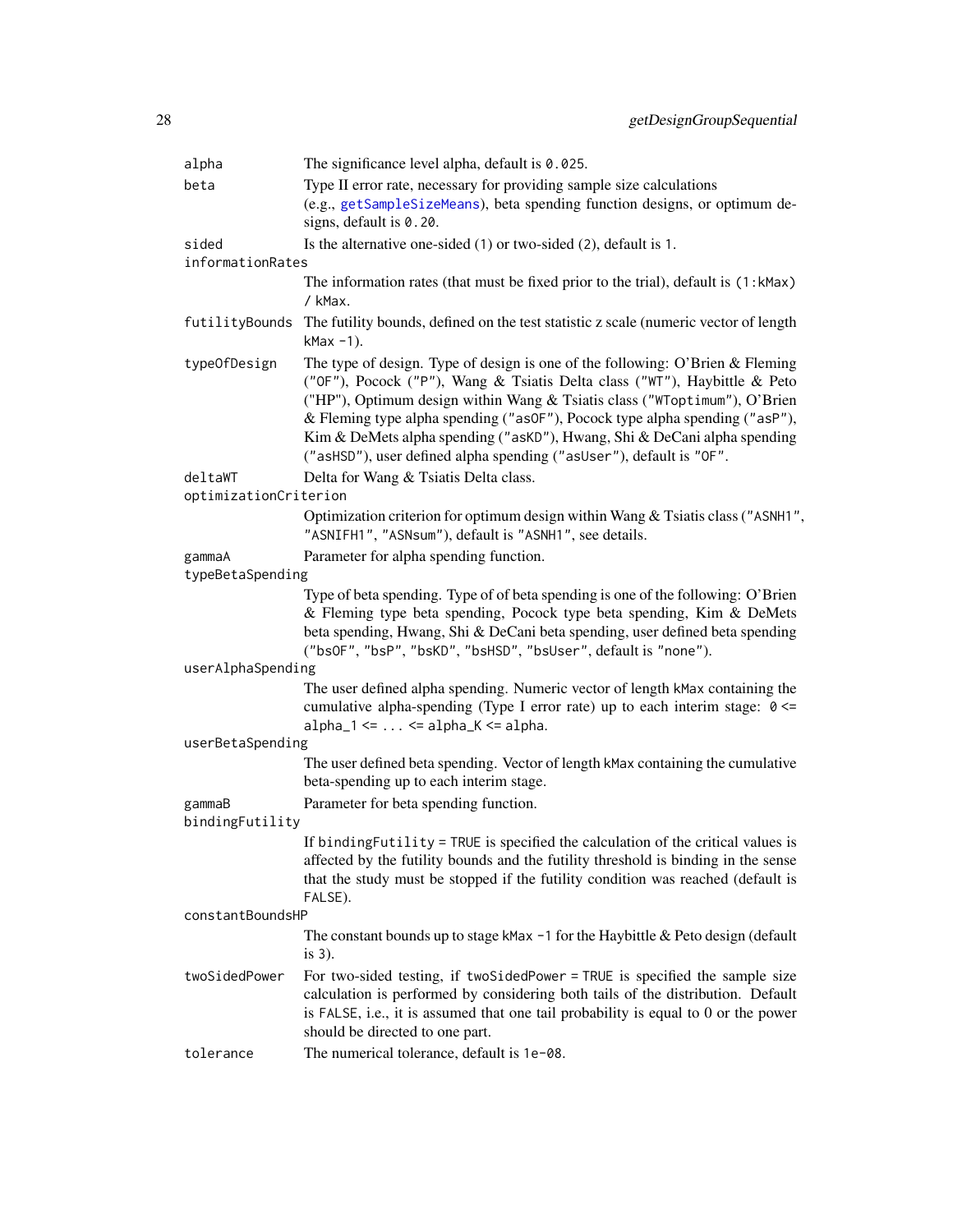# Details

Depending on typeOfDesign some parameters are specified, others not. For example, only if typeOfDesign "asHSD" is selected, gammaA needs to be specified.

If an alpha spending approach was specified ("asOF", "asP", "asKD", "asHSD", or "asUser") additionally a beta spending function can be specified to produce futility bounds.

For optimum designs, "ASNH1" minimizes the expected sample size under H1, "ASNIFH1" minimizes the sum of the maximum sample and the expected sample size under H1, and "ASNsum" minimizes the sum of the maximum sample size, the expected sample size under a value midway H0 and H1, and the expected sample size under H1.

#### Value

Returns a [TrialDesign](#page-0-0) object. The following generics (R generic functions) are available for this result object:

- [names](#page-0-0) to obtain the field names,
- [print](#page-0-0) to print the object,
- [summary](#page-0-0) to display a summary of the object,
- [plot](#page-126-1) to plot the object,
- [as.data.frame](#page-0-0) to coerce the object to a [data.frame](#page-0-0),
- [as.matrix](#page-0-0) to coerce the object to a [matrix](#page-0-0).

#### How to get help for generic functions

Click on the link of a generic in the list above to go directly to the help documentation of the rpact specific implementation of the generic. Note that you can use the R function [methods](#page-0-0) to get all the methods of a generic and to identify the object specific name of it, e.g., use methods("plot") to get all the methods for the plot generic. There you can find, e.g., plot.AnalysisResults and obtain the specific help documentation linked above by typing ?plot.AnalysisResults.

# See Also

[getDesignSet](#page-32-1) for creating a set of designs to compare different designs.

Other design functions: [getDesignCharacteristics\(](#page-21-1)), [getDesignConditionalDunnett\(](#page-22-1)), [getDesignFisher\(](#page-24-1)), [getDesignInverseNormal\(](#page-29-1)), [getPowerAndAverageSampleNumber\(](#page-45-1))

#### Examples

```
# Calculate two-sided critical values for a four-stage
# Wang & Tsiatis design with Delta = 0.25 at level alpha = 0.05
getDesignGroupSequential(kMax = 4, sided = 2, typeOfDesign = "WT", deltaWT = 0.25)
```
# Calculate the Pocock type alpha spending critical values if the second # interim analysis was performed after 70% of the maximum information was observed getDesignGroupSequential(informationRates =  $c(0.4, 0.7)$ , typeOfDesign = "asP")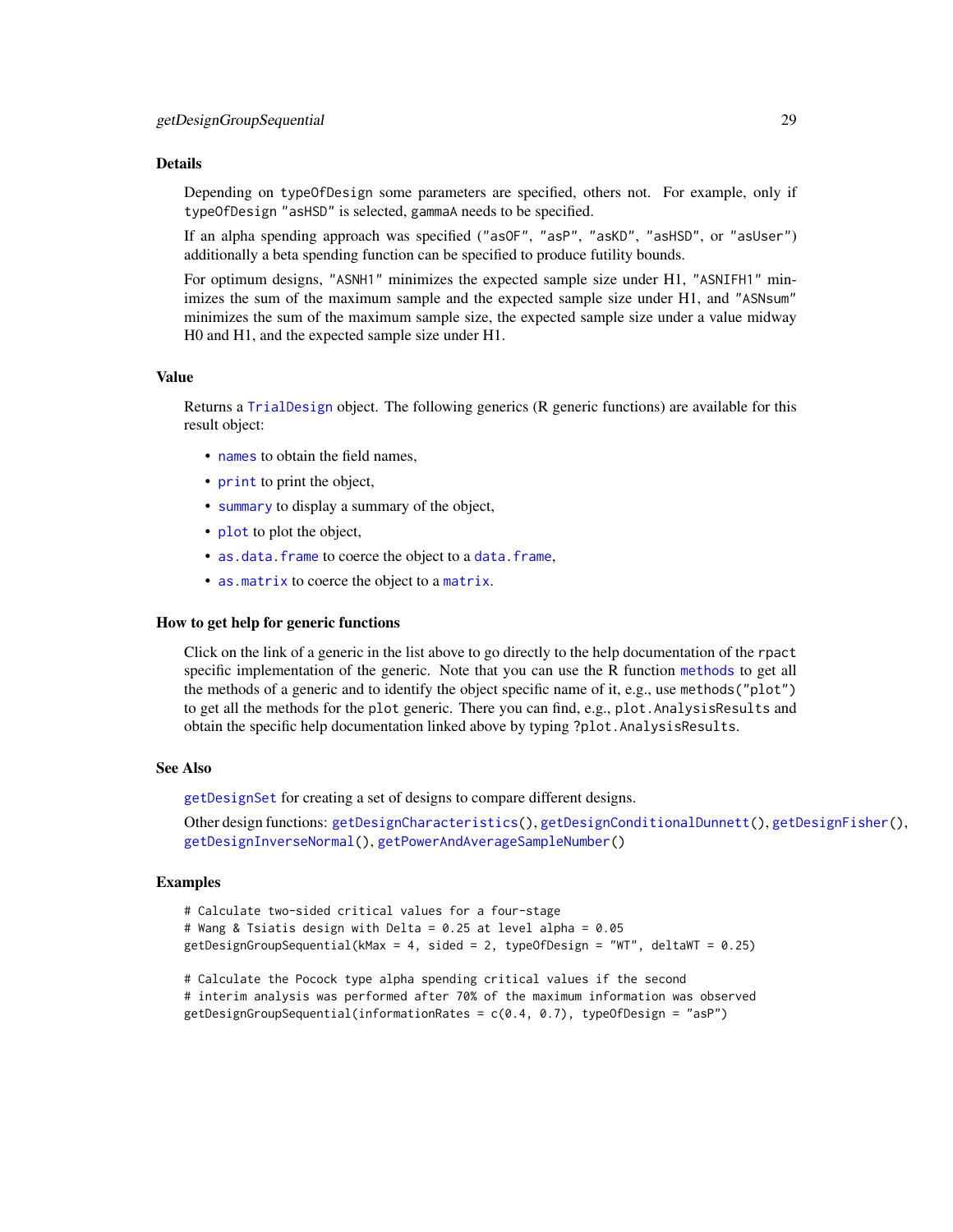<span id="page-29-1"></span><span id="page-29-0"></span>getDesignInverseNormal

*Get Design Inverse Normal*

# Description

Provides adjusted boundaries and defines a group sequential design for its use in the inverse normal combination test.

#### Usage

```
getDesignInverseNormal(
  ...,
  kMax = NA_integer_,
  alpha = NA\_real_beta = NA\_real_sided = 1,
  informationRates = NA_real_,
  futilityBounds = NA_real_,
 typeOfDesign = c("OF", "P", "WT", "HP", "WToptimum", "asP", "asOF", "asKD", "asHSD",
    "asUser"),
  delta/T = NA_{real_-,optimizationCriterion = c("ASNH1", "ASNIFH1", "ASNsum"),
  gamma = NA_{real_typeBetaSpending = c("none", "bsP", "bsOF", "bsKD", "bsHSD", "bsUser"),
  userAlphaSpending = NA_real_,
  userBetaSpending = NA_real_,
  gamma = NA_{real_-,bindingFutility = NA,
  constantBoundsHP = 3,
  twoSidedPower = NA,
  tolerance = 1e-08
\lambda
```
#### Arguments

|       | Ensures that all arguments (starting from the "") are to be named and that a<br>warning will be displayed if unknown arguments are passed.                                                      |
|-------|-------------------------------------------------------------------------------------------------------------------------------------------------------------------------------------------------|
| kMax  | The maximum number of stages K. $K = 1, 2, 3, \ldots$ (default is 3). The maximum<br>selectable kMax is 10 for group sequential or inverse normal and 6 for Fisher<br>combination test designs. |
| alpha | The significance level alpha, default is 0.025.                                                                                                                                                 |
| beta  | Type II error rate, necessary for providing sample size calculations<br>(e.g., getSampleSizeMeans), beta spending function designs, or optimum de-<br>signs, default is $0.20$ .                |
| sided | Is the alternative one-sided $(1)$ or two-sided $(2)$ , default is 1.                                                                                                                           |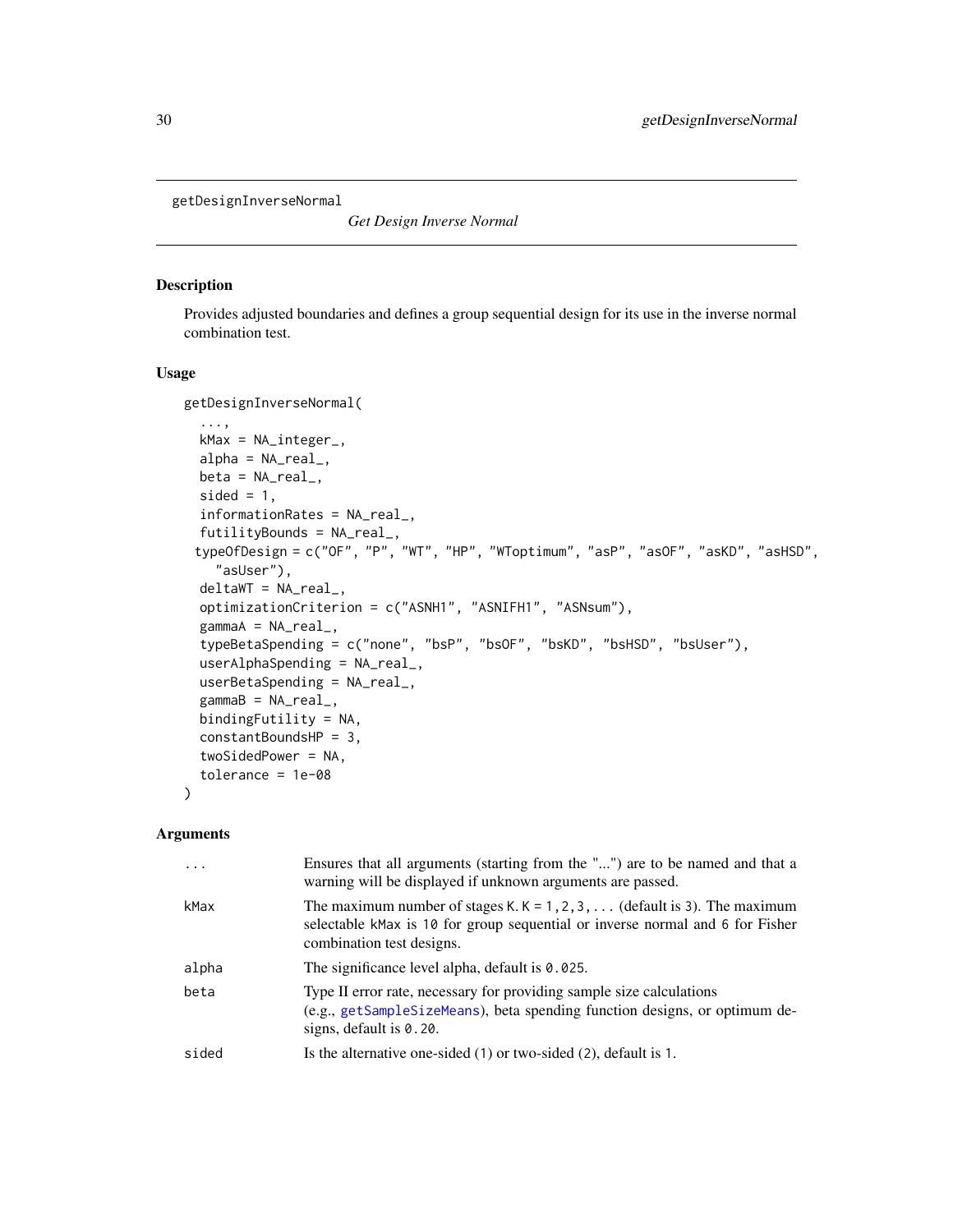| informationRates                                                   |                                                                                                                                                                                                                                                                                                                                                                                                                                                                           |  |
|--------------------------------------------------------------------|---------------------------------------------------------------------------------------------------------------------------------------------------------------------------------------------------------------------------------------------------------------------------------------------------------------------------------------------------------------------------------------------------------------------------------------------------------------------------|--|
|                                                                    | The information rates (that must be fixed prior to the trial), default is (1:kMax)<br>/ kMax.                                                                                                                                                                                                                                                                                                                                                                             |  |
| futilityBounds                                                     | The futility bounds, defined on the test statistic z scale (numeric vector of length<br>$k$ Max $-1$ ).                                                                                                                                                                                                                                                                                                                                                                   |  |
| typeOfDesign                                                       | The type of design. Type of design is one of the following: O'Brien & Fleming<br>("OF"), Pocock ("P"), Wang & Tsiatis Delta class ("WT"), Haybittle & Peto<br>("HP"), Optimum design within Wang & Tsiatis class ("WToptimum"), O'Brien<br>& Fleming type alpha spending ("as0F"), Pocock type alpha spending ("asP"),<br>Kim & DeMets alpha spending ("asKD"), Hwang, Shi & DeCani alpha spending<br>("asHSD"), user defined alpha spending ("asUser"), default is "OF". |  |
| deltaWT                                                            | Delta for Wang & Tsiatis Delta class.                                                                                                                                                                                                                                                                                                                                                                                                                                     |  |
| optimizationCriterion                                              |                                                                                                                                                                                                                                                                                                                                                                                                                                                                           |  |
|                                                                    | Optimization criterion for optimum design within Wang & Tsiatis class ("ASNH1",<br>"ASNIFH1", "ASNsum"), default is "ASNH1", see details.                                                                                                                                                                                                                                                                                                                                 |  |
| gammaA                                                             | Parameter for alpha spending function.                                                                                                                                                                                                                                                                                                                                                                                                                                    |  |
| typeBetaSpending                                                   |                                                                                                                                                                                                                                                                                                                                                                                                                                                                           |  |
|                                                                    | Type of beta spending. Type of of beta spending is one of the following: O'Brien<br>& Fleming type beta spending, Pocock type beta spending, Kim & DeMets<br>beta spending, Hwang, Shi & DeCani beta spending, user defined beta spending<br>("bsOF", "bsP", "bsKD", "bsHSD", "bsUser", default is "none").                                                                                                                                                               |  |
| userAlphaSpending                                                  |                                                                                                                                                                                                                                                                                                                                                                                                                                                                           |  |
|                                                                    | The user defined alpha spending. Numeric vector of length kMax containing the<br>cumulative alpha-spending (Type I error rate) up to each interim stage: $0 \le$<br>$alpha_1 \leftarrow \ldots \leftarrow alpha_K \leftarrow alpha$ .                                                                                                                                                                                                                                     |  |
| userBetaSpending                                                   |                                                                                                                                                                                                                                                                                                                                                                                                                                                                           |  |
|                                                                    | The user defined beta spending. Vector of length kMax containing the cumulative<br>beta-spending up to each interim stage.                                                                                                                                                                                                                                                                                                                                                |  |
| Parameter for beta spending function.<br>gammaB<br>bindingFutility |                                                                                                                                                                                                                                                                                                                                                                                                                                                                           |  |
|                                                                    | If binding Futility = TRUE is specified the calculation of the critical values is<br>affected by the futility bounds and the futility threshold is binding in the sense<br>that the study must be stopped if the futility condition was reached (default is<br>FALSE).                                                                                                                                                                                                    |  |
| constantBoundsHP                                                   |                                                                                                                                                                                                                                                                                                                                                                                                                                                                           |  |
|                                                                    | The constant bounds up to stage kMax $-1$ for the Haybittle & Peto design (default<br>is $3$ ).                                                                                                                                                                                                                                                                                                                                                                           |  |
| twoSidedPower                                                      | For two-sided testing, if two SidedPower = TRUE is specified the sample size<br>calculation is performed by considering both tails of the distribution. Default<br>is FALSE, i.e., it is assumed that one tail probability is equal to 0 or the power<br>should be directed to one part.                                                                                                                                                                                  |  |
| tolerance                                                          | The numerical tolerance, default is 1e-08.                                                                                                                                                                                                                                                                                                                                                                                                                                |  |
|                                                                    |                                                                                                                                                                                                                                                                                                                                                                                                                                                                           |  |

# Details

Depending on typeOfDesign some parameters are specified, others not. For example, only if typeOfDesign "asHSD" is selected, gammaA needs to be specified.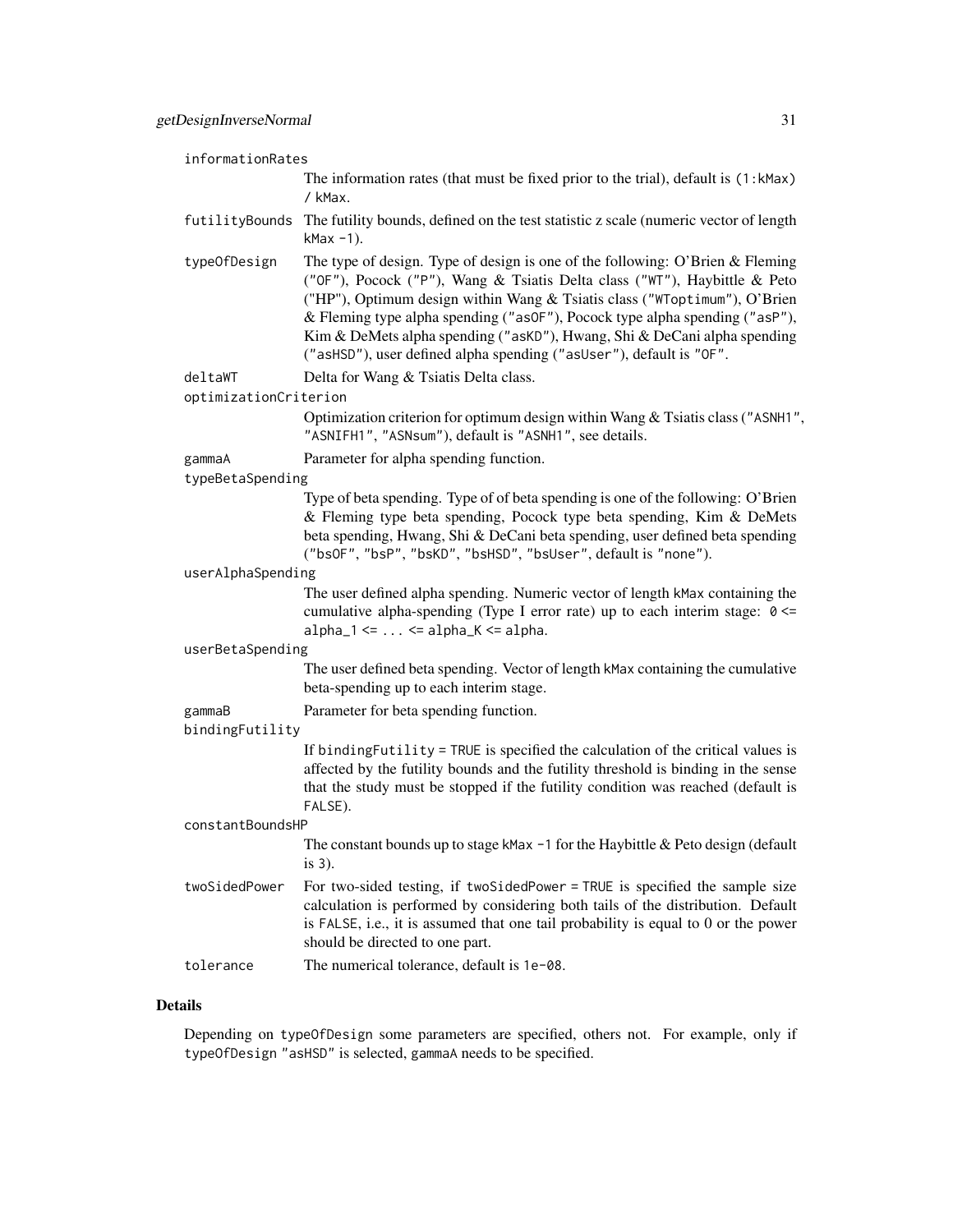If an alpha spending approach was specified ("asOF", "asP", "asKD", "asHSD", or "asUser") additionally a beta spending function can be specified to produce futility bounds.

For optimum designs, "ASNH1" minimizes the expected sample size under H1, "ASNIFH1" minimizes the sum of the maximum sample and the expected sample size under H1, and "ASNsum" minimizes the sum of the maximum sample size, the expected sample size under a value midway H0 and H1, and the expected sample size under H1.

# Value

Returns a [TrialDesign](#page-0-0) object. The following generics (R generic functions) are available for this result object:

- [names](#page-0-0) to obtain the field names,
- [print](#page-0-0) to print the object,
- [summary](#page-0-0) to display a summary of the object,
- [plot](#page-126-1) to plot the object,
- [as.data.frame](#page-0-0) to coerce the object to a [data.frame](#page-0-0),
- [as.matrix](#page-0-0) to coerce the object to a [matrix](#page-0-0).

#### How to get help for generic functions

Click on the link of a generic in the list above to go directly to the help documentation of the rpact specific implementation of the generic. Note that you can use the R function [methods](#page-0-0) to get all the methods of a generic and to identify the object specific name of it, e.g., use methods("plot") to get all the methods for the plot generic. There you can find, e.g., plot.AnalysisResults and obtain the specific help documentation linked above by typing ?plot.AnalysisResults.

#### See Also

[getDesignSet](#page-32-1) for creating a set of designs to compare different designs.

Other design functions: [getDesignCharacteristics\(](#page-21-1)), [getDesignConditionalDunnett\(](#page-22-1)), [getDesignFisher\(](#page-24-1)), [getDesignGroupSequential\(](#page-26-1)), [getPowerAndAverageSampleNumber\(](#page-45-1))

#### Examples

```
# Calculate two-sided critical values for a four-stage
# Wang & Tsiatis design with Delta = 0.25 at level alpha = 0.05
getDesignInverseNormal(kMax = 4, sided = 2, typeOfDesign = "WT", deltaWT = 0.25)
```
# Calculate the Pocock type alpha spending critical values if the second # interim analysis was performed after 70% of information was observed getDesignInverseNormal(informationRates =  $c(0.4, 0.7)$ , typeOfDesign = "asP")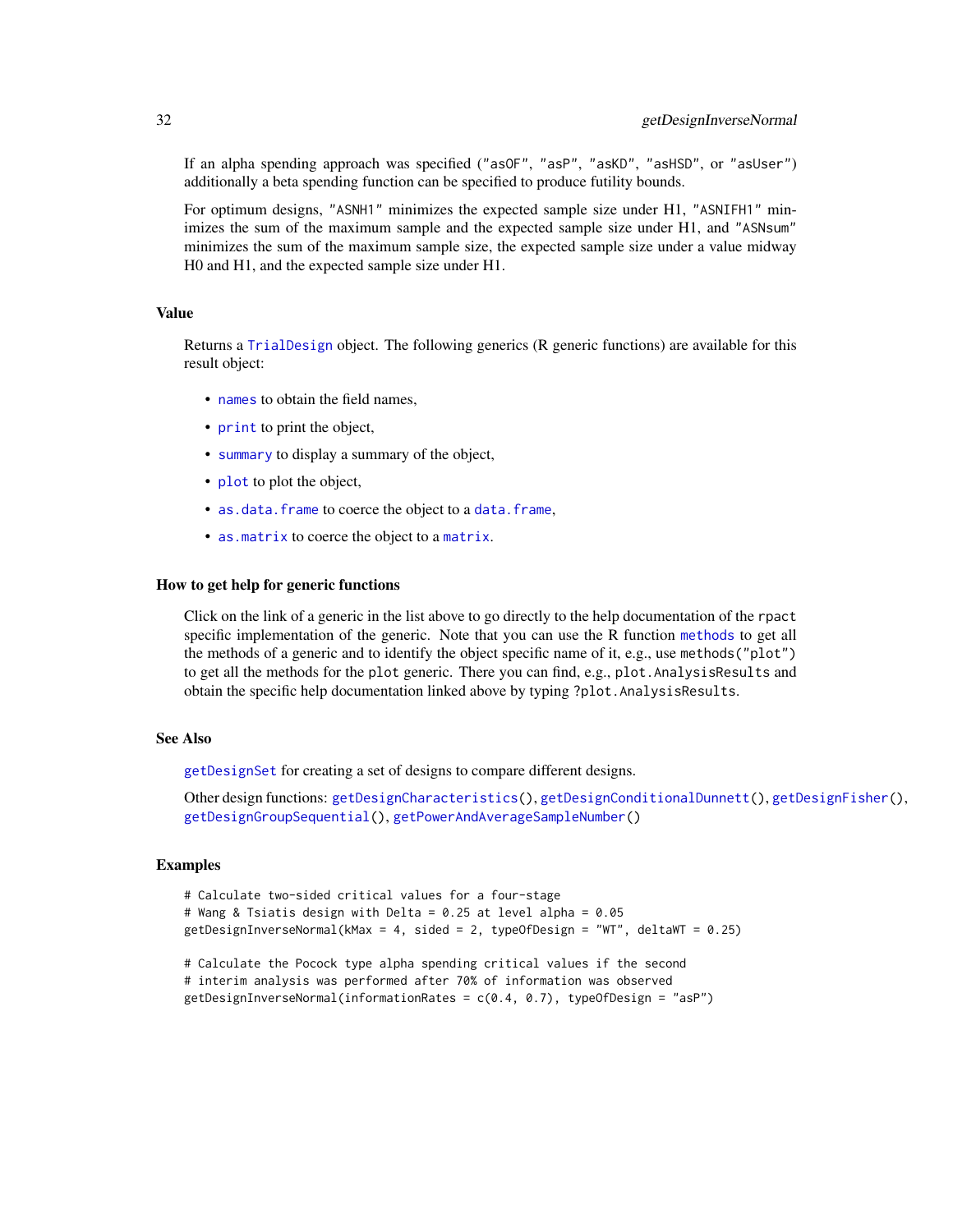<span id="page-32-1"></span><span id="page-32-0"></span>

#### Description

Creates a trial design set object and returns it.

# Usage

```
getDesignSet(...)
```
#### Arguments

... designs or design and one or more design parameters, e.g., deltaWT = c(0.1,0.3,0.4).

- design The master design (optional, you need to specify an additional parameter that shall be varied).
- designs The designs to compare (optional, you need to specify the variable variedParameters).

#### Details

Specify a master design and one or more design parameters or a list of designs.

#### Value

Returns a [TrialDesignSet](#page-0-0) object. The following generics (R generic functions) are available for this result object:

- [names](#page-0-0) to obtain the field names,
- [length](#page-0-0) to obtain the number of design,
- [print](#page-0-0) to print the object,
- [summary](#page-0-0) to display a summary of the object,
- [plot](#page-131-1) to plot the object,
- [as.data.frame](#page-0-0) to coerce the object to a [data.frame](#page-0-0),
- [as.matrix](#page-0-0) to coerce the object to a [matrix](#page-0-0).

#### How to get help for generic functions

Click on the link of a generic in the list above to go directly to the help documentation of the rpact specific implementation of the generic. Note that you can use the R function [methods](#page-0-0) to get all the methods of a generic and to identify the object specific name of it, e.g., use methods("plot") to get all the methods for the plot generic. There you can find, e.g., plot.AnalysisResults and obtain the specific help documentation linked above by typing ?plot.AnalysisResults.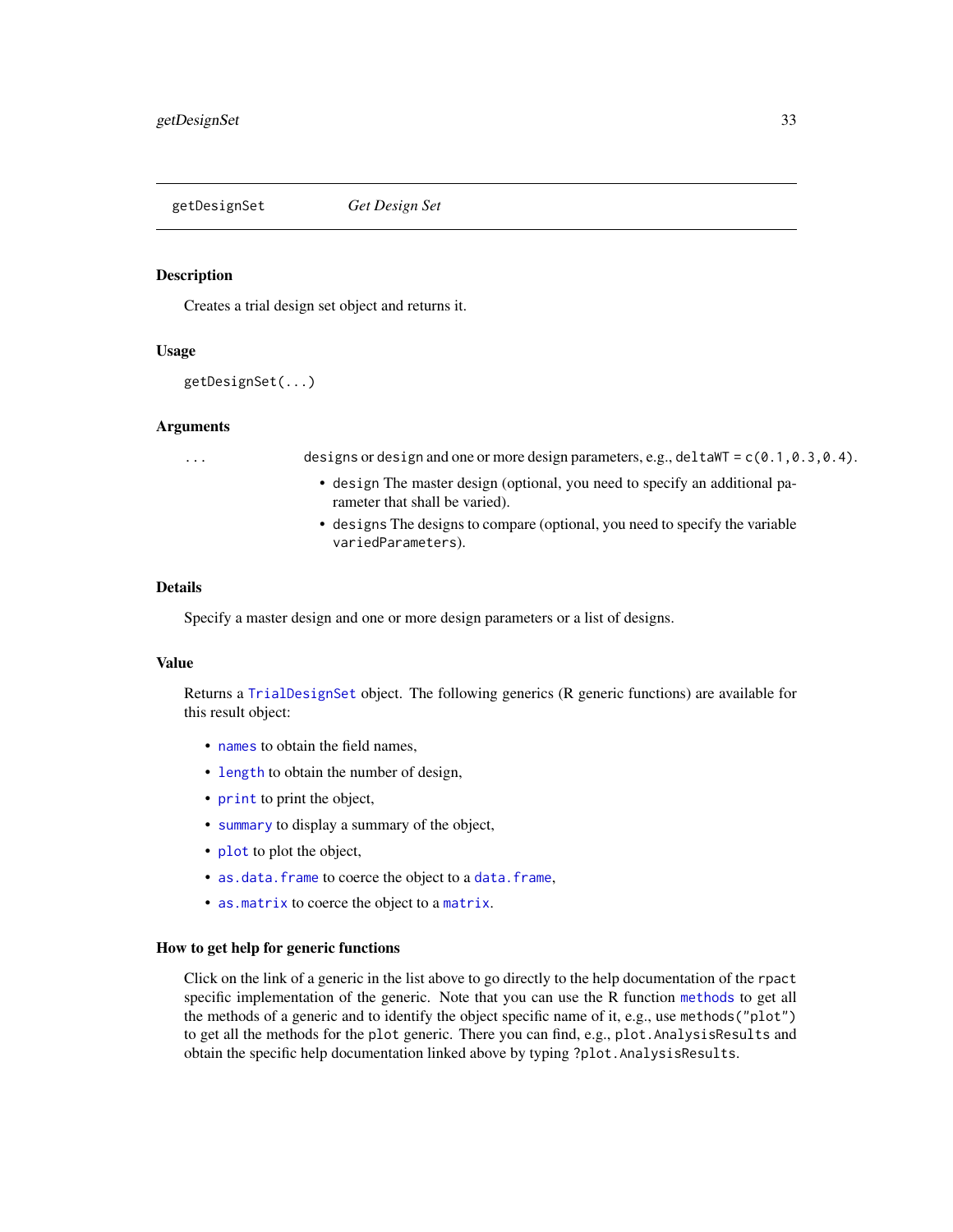## Examples

```
# Example 1
design <- getDesignGroupSequential(alpha = 0.05, kMax = 6,
   sided = 2, typeOfDesign = "WT", deltaWT = (0.1)designSet <- getDesignSet()
designSet$add(design = design, deltaWT = c(0.3, 0.4))
if (require(ggplot2)) plot(designSet, type = 1)
# Example 2 (shorter script)
design <- getDesignGroupSequential(alpha = 0.05, kMax = 6,
    sided = 2, typeOfDesign = "WT", deltaWT = 0.1)
designSet <- getDesignSet(design = design, deltaWT = c(0.3, 0.4))
if (require(ggplot2)) plot(designSet, type = 1)
# Example 3 (use of designs instead of design)
d1 <- getDesignGroupSequential(alpha = 0.05, kMax = 2,
sided = 1, beta = 0.2, typeOfDesign = "asHSD",
gammaA = 0.5, typeBetaSpending = "bsHSD", gammaB = 0.5)
d2 \leq getDesignGroupSequential(alpha = 0.05, kMax = 4,
sided = 1, beta = 0.2, typeOfDesign = "asP",
typeBetaSpending = "bsP")
designSet <- getDesignSet (designs = c(d1, d2),
variedParameters = c("typeOfDesign", "kMax"))
if (require(ggplot2)) plot(designSet, type = 8, nMax = 20)
```
getEventProbabilities *Get Event Probabilities*

#### **Description**

Returns the event probabilities for specified parameters at given time vector.

#### Usage

```
getEventProbabilities(
  time,
  ...,
  \text{accrualTime} = c(\text{OL}, 12L),accrualIntensity = 0.1,
  kappa = 1,
  piecewiseSurvivalTime = NA_real_,
  lambda2 = NA\_real_
```
<span id="page-33-0"></span>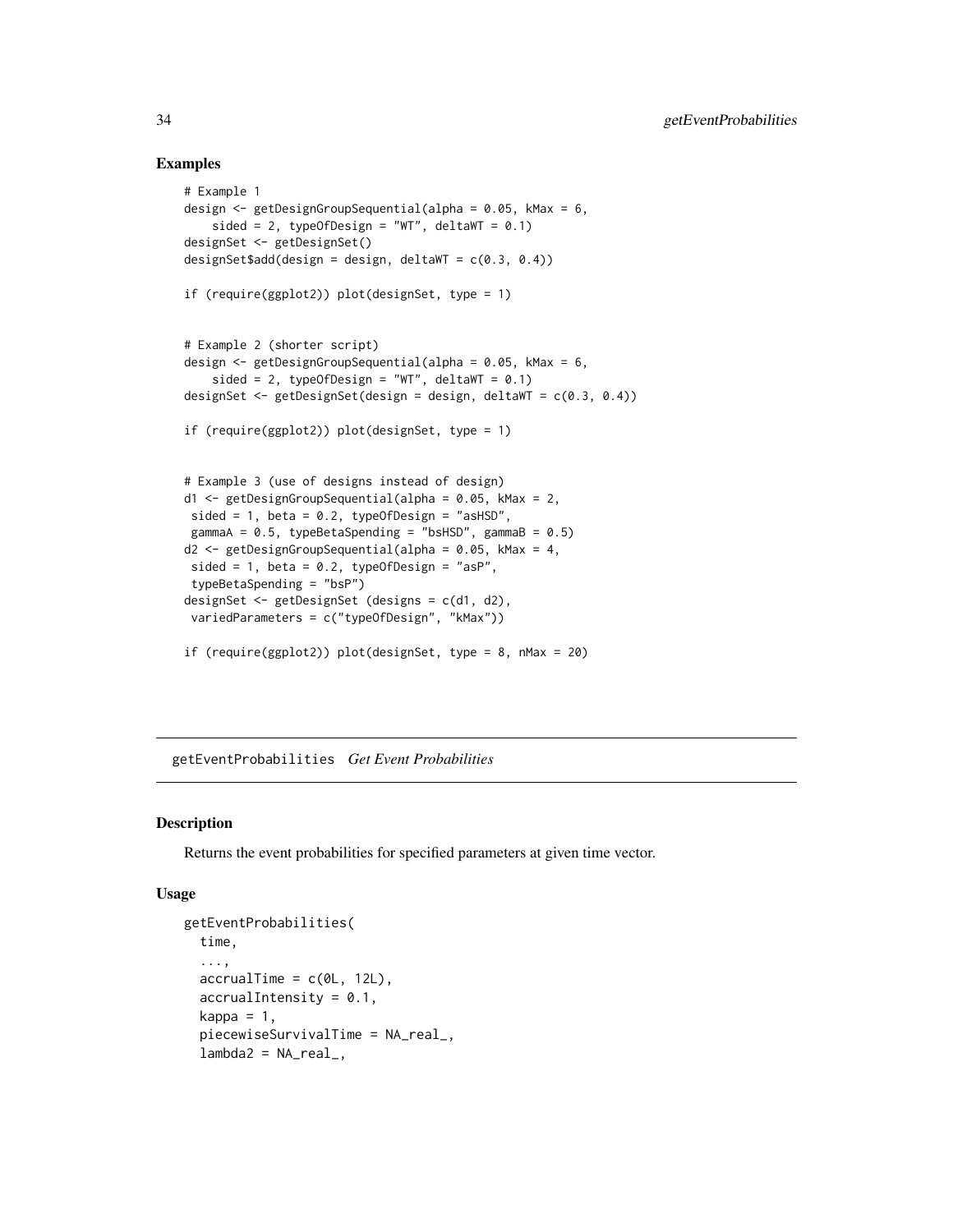# getEventProbabilities 35

```
lambda1 = NA_{real_-,allocationRatioPlanned = 1,
 hazardRatio = NA_real_,
 dropoutRate1 = 0,
 dropoutRate2 = 0,dropoutTime = 12L,
 maxNumberOfSubjects = NA_real_
\mathcal{L}
```
# Arguments

| time                   | A numeric vector with time values.                                                                                                                                                                                                                                                                                                                                                                                                                                                                                                                                                                                                                                        |
|------------------------|---------------------------------------------------------------------------------------------------------------------------------------------------------------------------------------------------------------------------------------------------------------------------------------------------------------------------------------------------------------------------------------------------------------------------------------------------------------------------------------------------------------------------------------------------------------------------------------------------------------------------------------------------------------------------|
| $\cdots$               | Ensures that all arguments (starting from the "") are to be named and that a<br>warning will be displayed if unknown arguments are passed.                                                                                                                                                                                                                                                                                                                                                                                                                                                                                                                                |
| accrualTime            | The assumed accrual time intervals for the study, default is $c(0, 12)$ (for details<br>see getAccrualTime).                                                                                                                                                                                                                                                                                                                                                                                                                                                                                                                                                              |
| accrualIntensity       |                                                                                                                                                                                                                                                                                                                                                                                                                                                                                                                                                                                                                                                                           |
|                        | A vector of accrual intensities, default is the relative intensity 0.1 (for details<br>see getAccrualTime).                                                                                                                                                                                                                                                                                                                                                                                                                                                                                                                                                               |
| kappa                  | A numeric value $>= 0$ . A kappa != 1 will be used for the specification of the<br>shape of the Weibull distribution. Default is 1, i.e., the exponential survival<br>distribution is used instead of the Weibull distribution. Note that the Weibull<br>distribution cannot be used for the piecewise definition of the survival time dis-<br>tribution, i.e., only lambda and kappa need to be specified. This function is<br>equivalent to pweibull $(t, shape = kappa, scale = 1 / lambda)$ of the stats<br>package, i.e., the scale parameter is 1 / 'hazard rate'.<br>For example,<br>getPiecewiseExponentialDistribution(time = 130, piecewiseLambda = 0.01, kappa |
|                        | $= 4.2$ ) and pweibull(q = 130, shape = 4.2, scale = 1 / 0.01) provide the sam-<br>ple result.                                                                                                                                                                                                                                                                                                                                                                                                                                                                                                                                                                            |
| piecewiseSurvivalTime  |                                                                                                                                                                                                                                                                                                                                                                                                                                                                                                                                                                                                                                                                           |
|                        | A vector that specifies the time intervals for the piecewise definition of the ex-<br>ponential survival time cumulative distribution function<br>(for details see getPiecewiseSurvivalTime).                                                                                                                                                                                                                                                                                                                                                                                                                                                                             |
| lambda2                | The assumed hazard rate in the reference group, there is no default. lambda2<br>can also be used to define piecewise exponentially distributed survival times<br>(see details).                                                                                                                                                                                                                                                                                                                                                                                                                                                                                           |
| lambda1                | The assumed hazard rate in the treatment group, there is no default. lambda1<br>can also be used to define piecewise exponentially distributed survival times (see<br>details).                                                                                                                                                                                                                                                                                                                                                                                                                                                                                           |
| allocationRatioPlanned |                                                                                                                                                                                                                                                                                                                                                                                                                                                                                                                                                                                                                                                                           |
|                        | The planned allocation ratio n1 / n2 for a two treatment groups design, default<br>is 1. If allocationRatioPlanned = $0$ is entered, the optimal allocation ratio<br>yielding the smallest overall sample size is determined.                                                                                                                                                                                                                                                                                                                                                                                                                                             |
| hazardRatio            | The vector of hazard ratios under consideration. If the event or hazard rates in<br>both treatment groups are defined, the hazard ratio needs not to be specified as<br>it is calculated, there is no default.                                                                                                                                                                                                                                                                                                                                                                                                                                                            |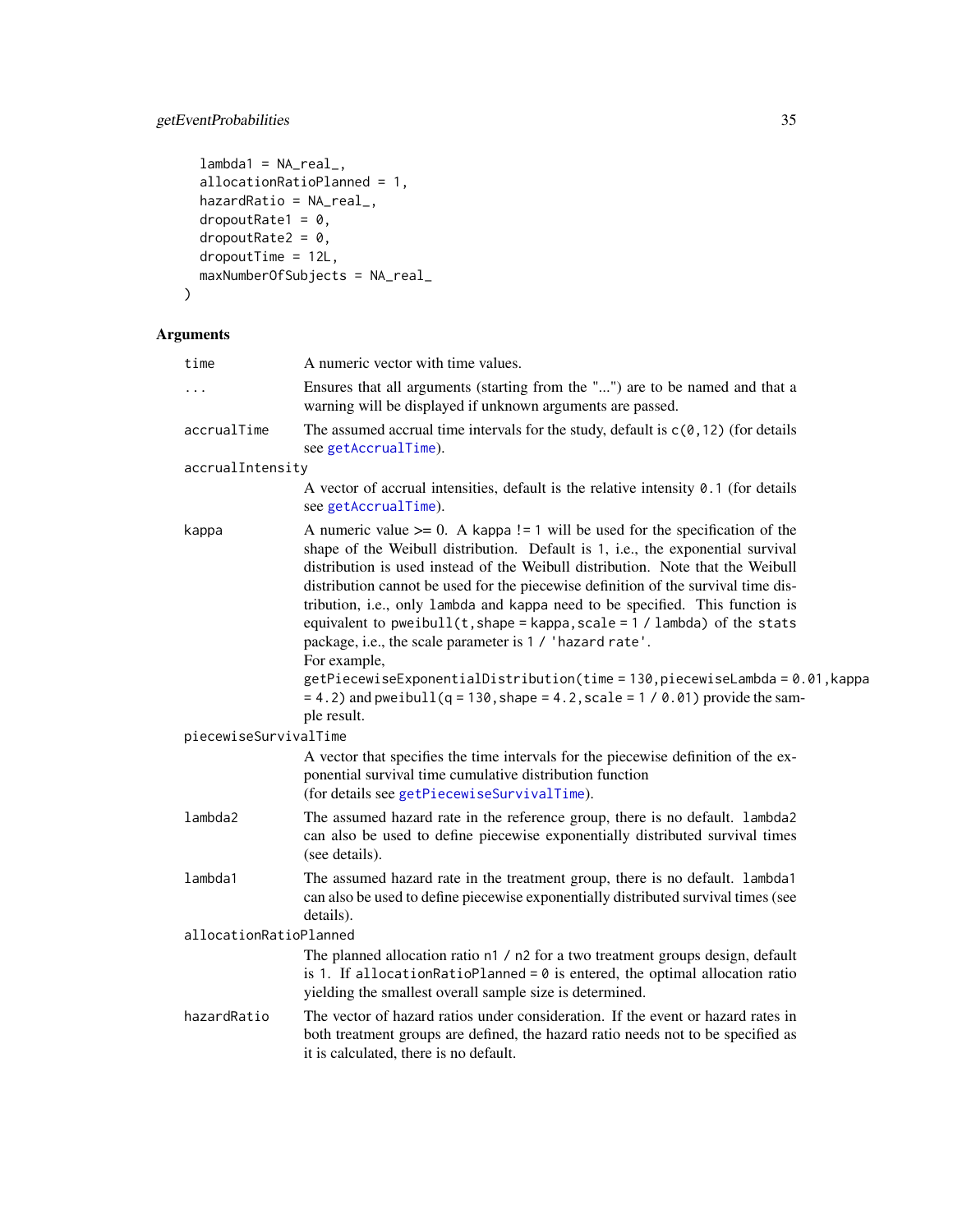| dropoutRate1        | The assumed drop-out rate in the treatment group, default is 0.                                                                                                                                                     |
|---------------------|---------------------------------------------------------------------------------------------------------------------------------------------------------------------------------------------------------------------|
| dropoutRate2        | The assumed drop-out rate in the control group, default is $\theta$ .                                                                                                                                               |
| dropoutTime         | The assumed time for drop-out rates in the control and the treatment group,<br>default is 12.                                                                                                                       |
| maxNumberOfSubjects |                                                                                                                                                                                                                     |
|                     | If maxNumberOfSubjects $> 0$ is specified, the end of accrual at specified accrual Intensity<br>for the specified number of subjects is determined or accrual Intensity is cal-<br>culated at fixed end of accrual. |

#### Details

The function computes the overall event probabilities in a two treatment groups design. For details of the parameters see [getSampleSizeSurvival](#page-67-1).

# Value

Returns a [EventProbabilities](#page-0-0) object. The following generics (R generic functions) are available for this result object:

- [names](#page-0-0) to obtain the field names,
- [print](#page-0-0) to print the object,
- [summary](#page-0-0) to display a summary of the object,
- [plot](#page-116-1) to plot the object,
- [as.data.frame](#page-0-0) to coerce the object to a [data.frame](#page-0-0),
- [as.matrix](#page-0-0) to coerce the object to a [matrix](#page-0-0).

#### How to get help for generic functions

Click on the link of a generic in the list above to go directly to the help documentation of the rpact specific implementation of the generic. Note that you can use the R function [methods](#page-0-0) to get all the methods of a generic and to identify the object specific name of it, e.g., use methods("plot") to get all the methods for the plot generic. There you can find, e.g., plot.AnalysisResults and obtain the specific help documentation linked above by typing ?plot.AnalysisResults.

#### Examples

```
# Calculate event probabilities for staggered subjects' entry, piecewisely defined
# survival time and hazards, and plot it.
timeVector \leq seq(0, 100, 1)
y <- getEventProbabilities(timeVector, accrualTime = c(0, 20, 60),
    accrualIntensity = c(5, 20),
   piecewiseSurvivalTime = c(0, 20, 80),
   lambda2 = c(0.02, 0.06, 0.1),
   hazardRatio = 2
)
```

```
plot(timeVector, y$overallEventProbabilities, type = 'l')
```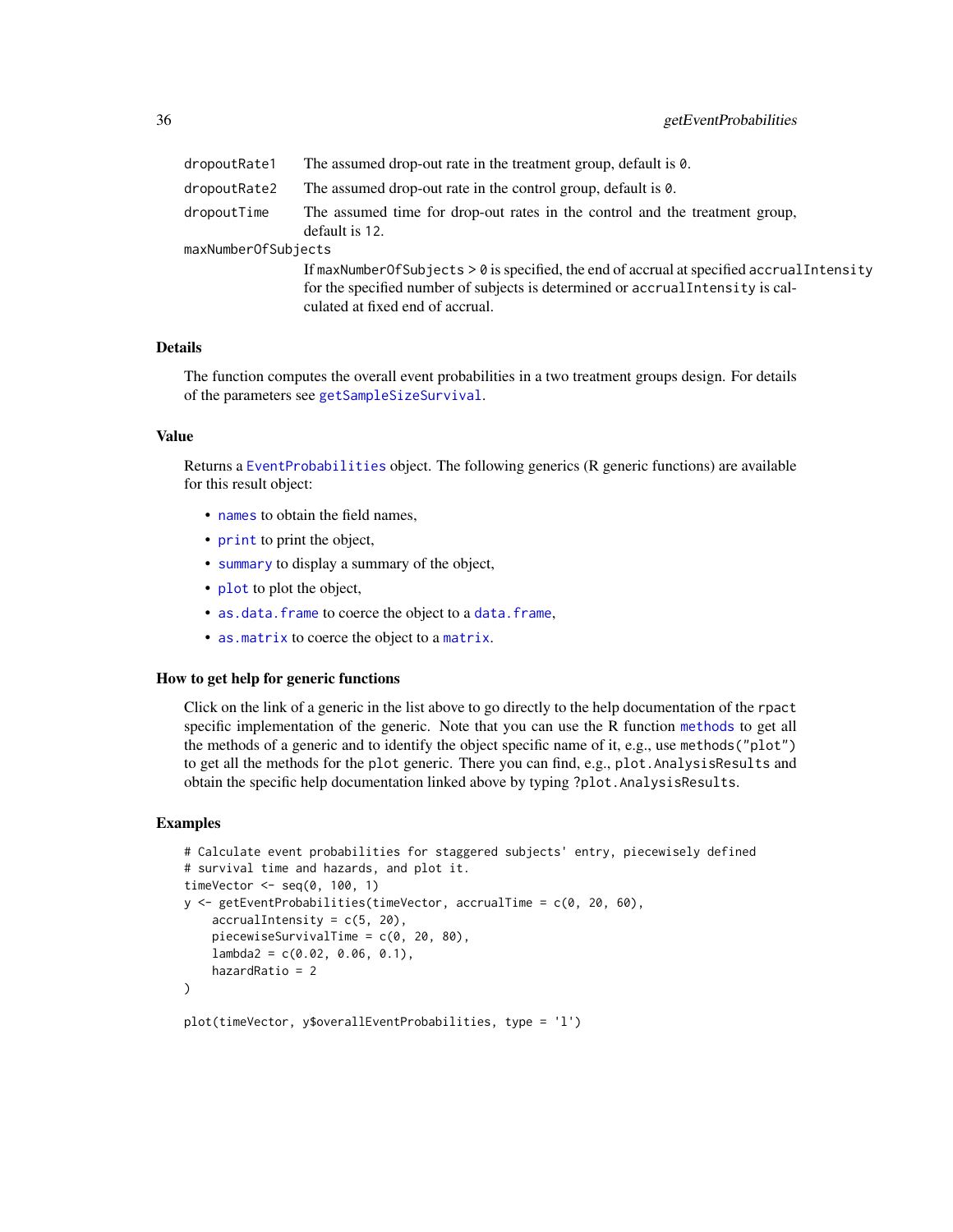<span id="page-36-0"></span>getFinalConfidenceInterval

*Get Final Confidence Interval*

# Description

Returns the final confidence interval for the parameter of interest. It is based on the prototype case, i.e., the test for testing a mean for normally distributed variables.

### Usage

```
getFinalConfidenceInterval(
  design,
 dataInput,
  ...,
 directionUpper = TRUE,
  thetaH0 = NA_{real_-,}tolerance = 1e-06,
  stage = NA_integer_
)
```

| design    | The trial design.                                                                                                                                                                                                                                                                                                                                                                                                                                                                                                                                                                                                                                                                                     |
|-----------|-------------------------------------------------------------------------------------------------------------------------------------------------------------------------------------------------------------------------------------------------------------------------------------------------------------------------------------------------------------------------------------------------------------------------------------------------------------------------------------------------------------------------------------------------------------------------------------------------------------------------------------------------------------------------------------------------------|
| dataInput | The summary data used for calculating the test results. This is either an element<br>of DatasetMeans, of DatasetRates, or of DatasetSurvival and should be<br>created with the function getDataset. For more information see getDataset.                                                                                                                                                                                                                                                                                                                                                                                                                                                              |
| .         | Further (optional) arguments to be passed:                                                                                                                                                                                                                                                                                                                                                                                                                                                                                                                                                                                                                                                            |
|           | normal Approximation The type of computation of the p-values. Default is<br>FALSE for testing means (i.e., the t test is used) and TRUE for testing rates<br>and the hazard ratio. For testing rates, if<br>normalApproximation = FALSE is specified, the binomial test (one sample)<br>or the exact test of Fisher (two samples) is used for calculating the p-values.<br>In the survival setting,<br>normalApproximation = FALSE has no effect.<br>equalVariances The type of t test. For testing means in two treatment groups,<br>either the t test assuming that the variances are equal or the t test without<br>assuming this, i.e., the test of Welch-Satterthwaite is calculated, default is |
|           | TRUE.                                                                                                                                                                                                                                                                                                                                                                                                                                                                                                                                                                                                                                                                                                 |
|           | directionUpper Specifies the direction of the alternative, only applicable for one-sided testing;<br>default is TRUE which means that larger values of the test statistics yield smaller<br>p-values.                                                                                                                                                                                                                                                                                                                                                                                                                                                                                                 |
| thetaH0   | The null hypothesis value, default is $\theta$ for the normal and the binary case (test-<br>ing means and rates, respectively), it is 1 for the survival case (testing the hazard<br>ratio).                                                                                                                                                                                                                                                                                                                                                                                                                                                                                                          |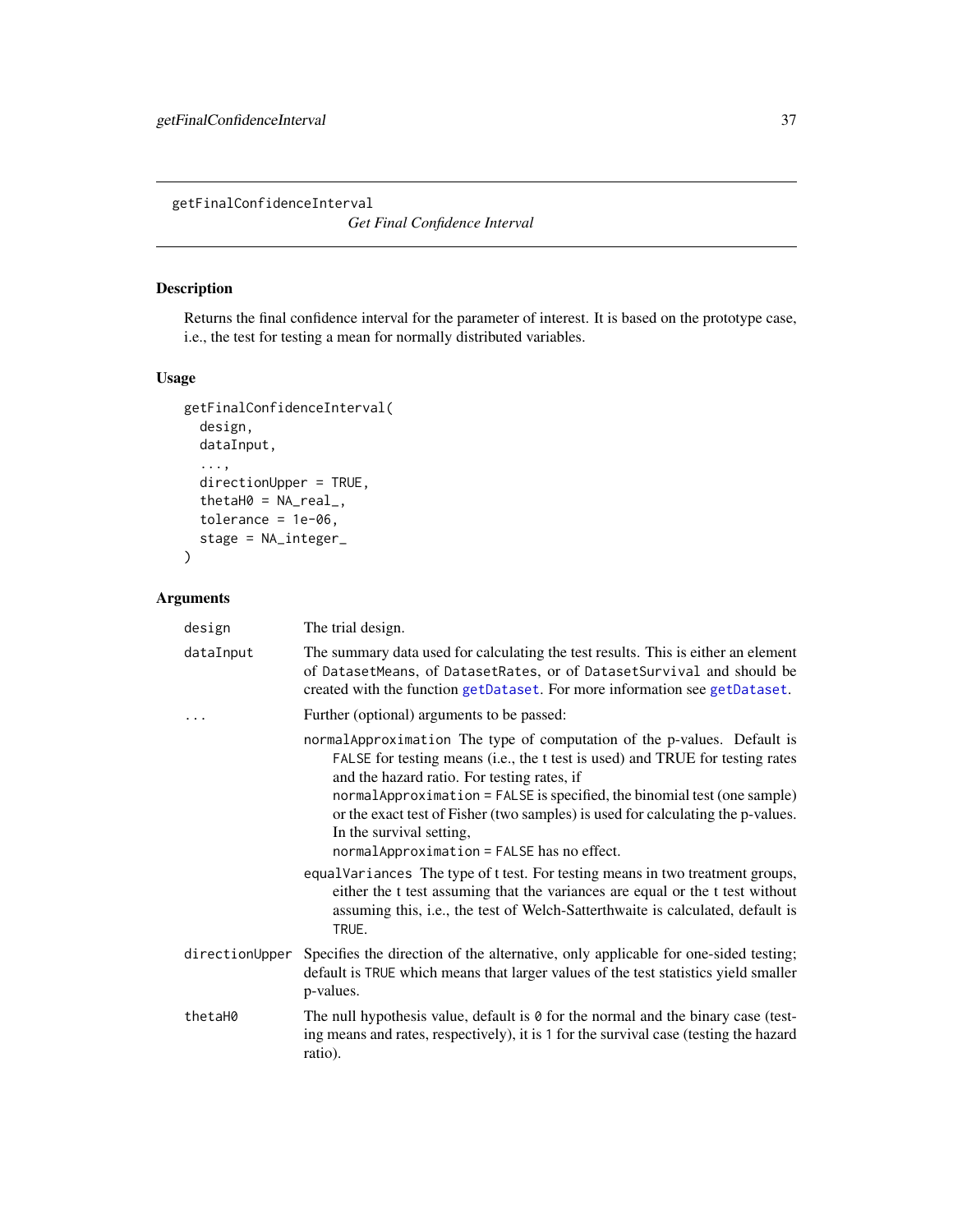|           | case of (one-sided) testing of                                                                                                                          |
|-----------|---------------------------------------------------------------------------------------------------------------------------------------------------------|
|           | • <i>means</i> : a value $!= 0$ (or a value $!= 1$ for testing the mean ratio) can be<br>specified.                                                     |
|           | • <i>rates</i> : a value $!= 0$ (or a value $!= 1$ for testing the risk ratio pi1 / pi2) can<br>be specified.                                           |
|           | • <i>survival data</i> : a bound for testing H0: hazard ratio = thetaH0! = 1 can<br>be specified.                                                       |
|           | For testing a rate in one sample, a value the taller in $(0, 1)$ has to be specified for<br>defining the null hypothesis $H0$ : $pi = \text{thetaH0}$ . |
| tolerance | The numerical tolerance, default is $1e$ –06.                                                                                                           |
| stage     | The stage number (optional). Default: total number of existing stages in the data<br>input.                                                             |

For non-inferiority designs, thetaH0 is the non-inferiority bound. That is, in

### Details

Depending on design and dataInput the final confidence interval and median unbiased estimate that is based on the stagewise ordering of the sample space will be calculated and returned. Additionally, a non-standardized ("general") version is provided, the estimated standard deviation must be used to obtain the confidence interval for the parameter of interest.

For the inverse normal combination test design with more than two stages, a warning informs that the validity of the confidence interval is theoretically shown only if no sample size change was performed.

#### Value

Returns a [list](#page-0-0) containing

- finalStage,
- medianUnbiased,
- finalConfidenceInterval,
- medianUnbiasedGeneral, and
- finalConfidenceIntervalGeneral.

### See Also

Other analysis functions: [getAnalysisResults\(](#page-5-0)), [getClosedCombinationTestResults\(](#page-9-0)), getClosedConditionalDunn [getConditionalPower\(](#page-13-0)), [getConditionalRejectionProbabilities\(](#page-15-0)), [getFinalPValue\(](#page-38-0)), getRepeatedConfidence [getRepeatedPValues\(](#page-61-0)), [getStageResults\(](#page-108-0)), [getTestActions\(](#page-111-0))

```
design <- getDesignInverseNormal(kMax = 2)
data <- getDataset(
   n = c(20, 30),
```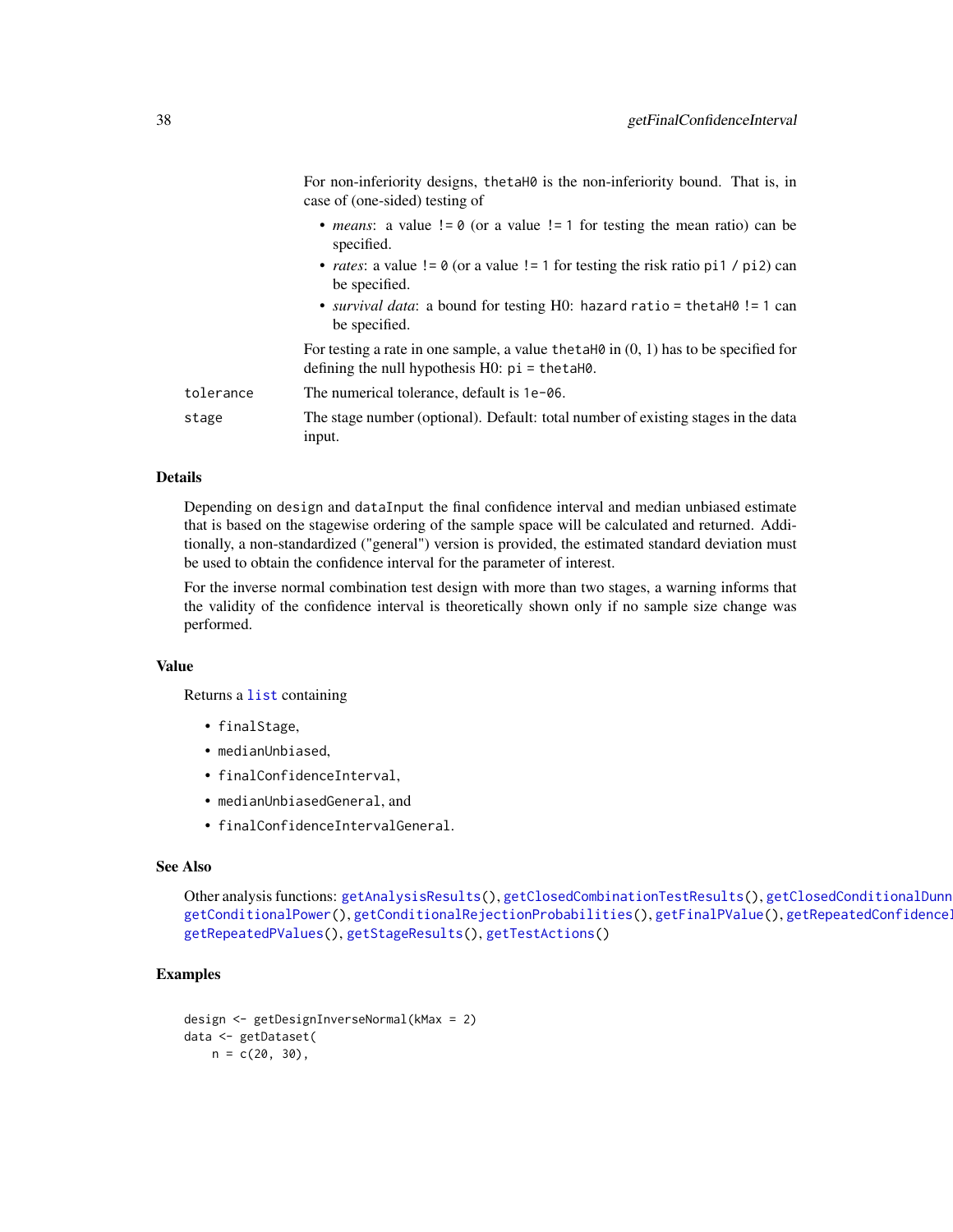```
means = c(50, 51),
    stDevs = c(130, 140)
)
getFinalConfidenceInterval(design, dataInput = data)
```
<span id="page-38-0"></span>getFinalPValue *Get Final P Value*

#### Description

Returns the final p-value for given stage results.

### Usage

```
getFinalPValue(stageResults, ...)
```
# Arguments

| stageResults      | The results at given stage, obtained from getStageResults. |
|-------------------|------------------------------------------------------------|
| $\cdot\cdot\cdot$ | Only available for backward compatibility.                 |

# Details

The calculation of the final p-value is based on the stagewise ordering of the sample space. This enables the calculation for both the non-adaptive and the adaptive case. For Fisher's combination test, it is available for kMax = 2 only.

### Value

Returns a [list](#page-0-0) containing

- finalStage,
- pFinal.

# See Also

Other analysis functions: [getAnalysisResults\(](#page-5-0)), [getClosedCombinationTestResults\(](#page-9-0)), getClosedConditionalDunn [getConditionalPower\(](#page-13-0)), [getConditionalRejectionProbabilities\(](#page-15-0)), [getFinalConfidenceInterval\(](#page-36-0)), [getRepeatedConfidenceIntervals\(](#page-59-0)), [getRepeatedPValues\(](#page-61-0)), [getStageResults\(](#page-108-0)), [getTestActions\(](#page-111-0))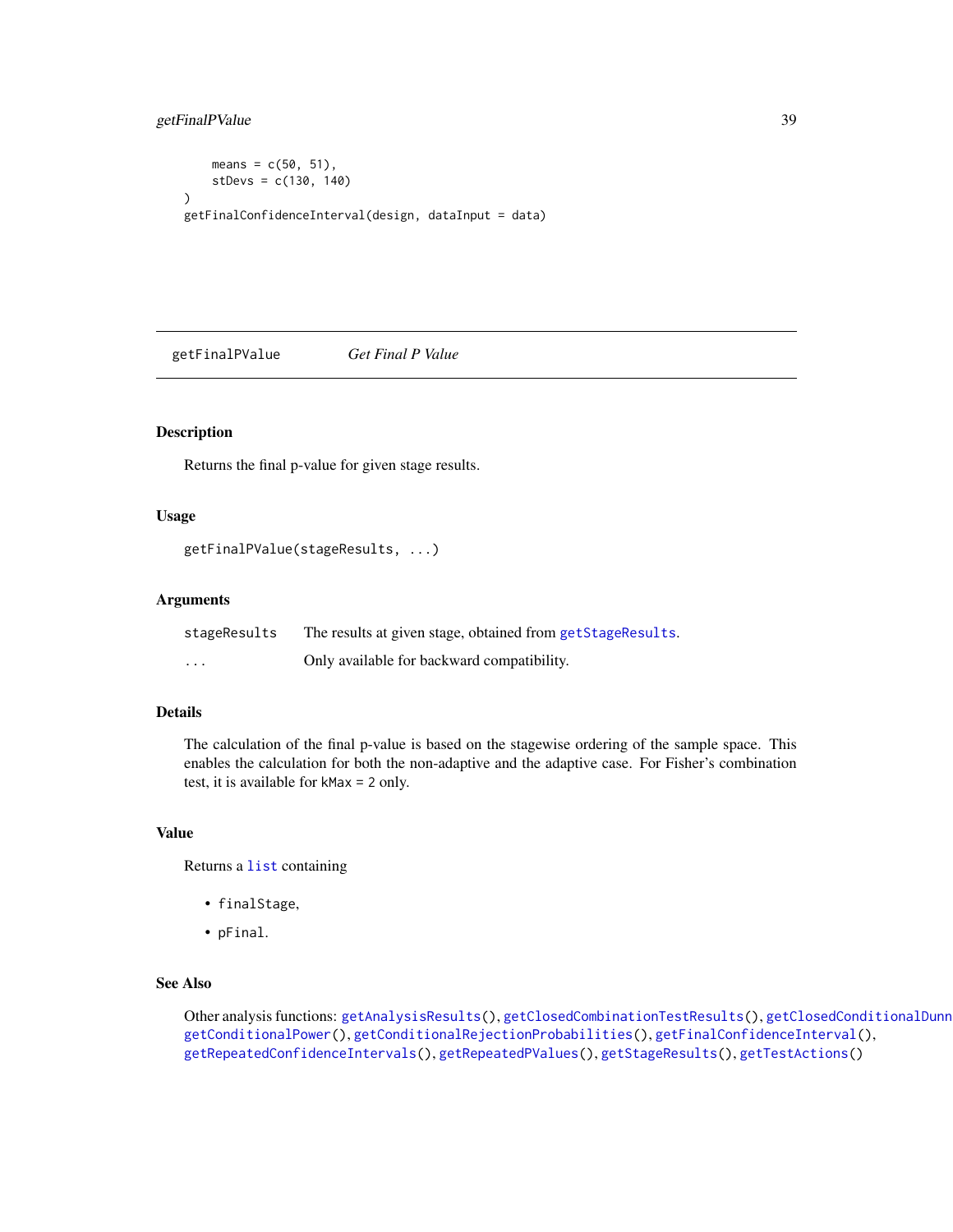# Examples

```
design <- getDesignInverseNormal(kMax = 2)
data <- getDataset(
    n = c(20, 30),means = c(50, 51),stDevs = c(130, 140)
)
getFinalPValue(getStageResults(design, dataInput = data))
```
getNumberOfSubjects *Get Number Of Subjects*

# Description

Returns the number of recruited subjects at given time vector.

# Usage

```
getNumberOfSubjects(
 time,
  ...,
 accrualTime = c(0L, 12L),accrualIntensity = 0.1,maxNumberOfSubjects = NA_real_
)
```

| time                | A numeric vector with time values.                                                                                                                                                                               |  |
|---------------------|------------------------------------------------------------------------------------------------------------------------------------------------------------------------------------------------------------------|--|
| $\cdots$            | Ensures that all arguments (starting from the "") are to be named and that a<br>warning will be displayed if unknown arguments are passed.                                                                       |  |
| accrualTime         | The assumed accrual time intervals for the study, default is $c(0, 12)$ (for details<br>see getAccrualTime).                                                                                                     |  |
| accrualIntensity    |                                                                                                                                                                                                                  |  |
|                     | A vector of accrual intensities, default is the relative intensity $\theta$ . 1 (for details<br>see getAccrualTime).                                                                                             |  |
| maxNumberOfSubjects |                                                                                                                                                                                                                  |  |
|                     | If maxNumberOfSubjects > 0 is specified, the end of accrual at specified accrualIntensity<br>for the specified number of subjects is determined or accrual Intensity is cal-<br>culated at fixed end of accrual. |  |
|                     |                                                                                                                                                                                                                  |  |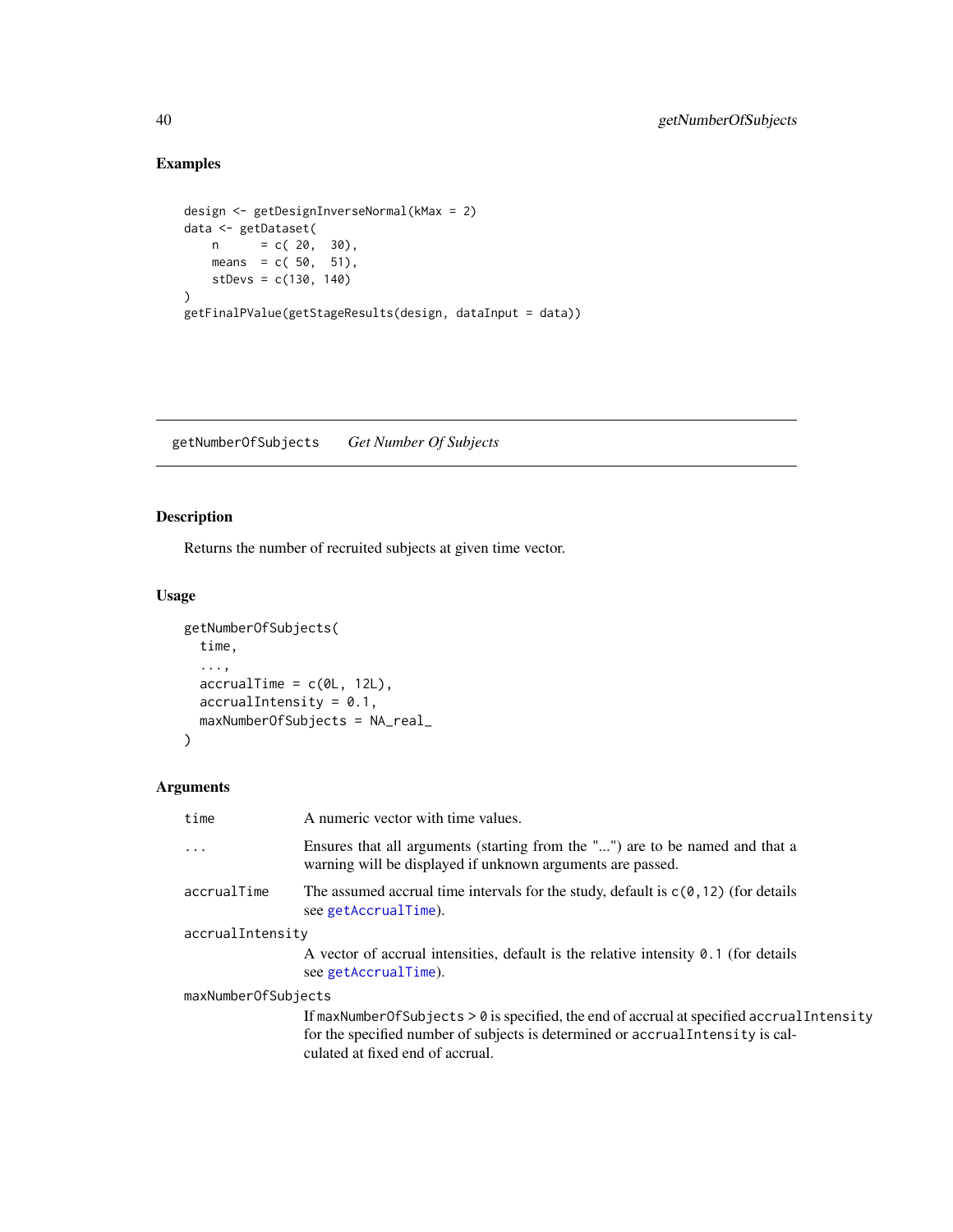Calculate number of subjects over time range at given accrual time vector and accrual intensity. Intensity can either be defined in absolute or relative terms (for the latter, maxNumberOfSubjects needs to be defined)

The function is used by [getSampleSizeSurvival](#page-67-0).

#### Value

Returns a [NumberOfSubjects](#page-0-0) object. The following generics (R generic functions) are available for this result object:

- [names](#page-0-0) to obtain the field names.
- [print](#page-0-0) to print the object,
- [summary](#page-0-0) to display a summary of the object,
- [plot](#page-118-0) to plot the object,
- [as.data.frame](#page-0-0) to coerce the object to a [data.frame](#page-0-0),
- [as.matrix](#page-0-0) to coerce the object to a [matrix](#page-0-0).

# How to get help for generic functions

Click on the link of a generic in the list above to go directly to the help documentation of the rpact specific implementation of the generic. Note that you can use the R function [methods](#page-0-0) to get all the methods of a generic and to identify the object specific name of it, e.g., use methods("plot") to get all the methods for the plot generic. There you can find, e.g., plot.AnalysisResults and obtain the specific help documentation linked above by typing ?plot.AnalysisResults.

#### See Also

[AccrualTime](#page-0-0) for defining the accrual time.

```
getNumberOfSubjects(time = seq(10, 70, 10), accrualTime = c(0, 20, 60),
    accrualIntensity = c(5, 20)getNumberOfSubjects(time = seq(10, 70, 10), accrualTime = c(0, 20, 60),
    accruallIntensity = c(0.1, 0.4), maxNumberOfSubjects = 900)
```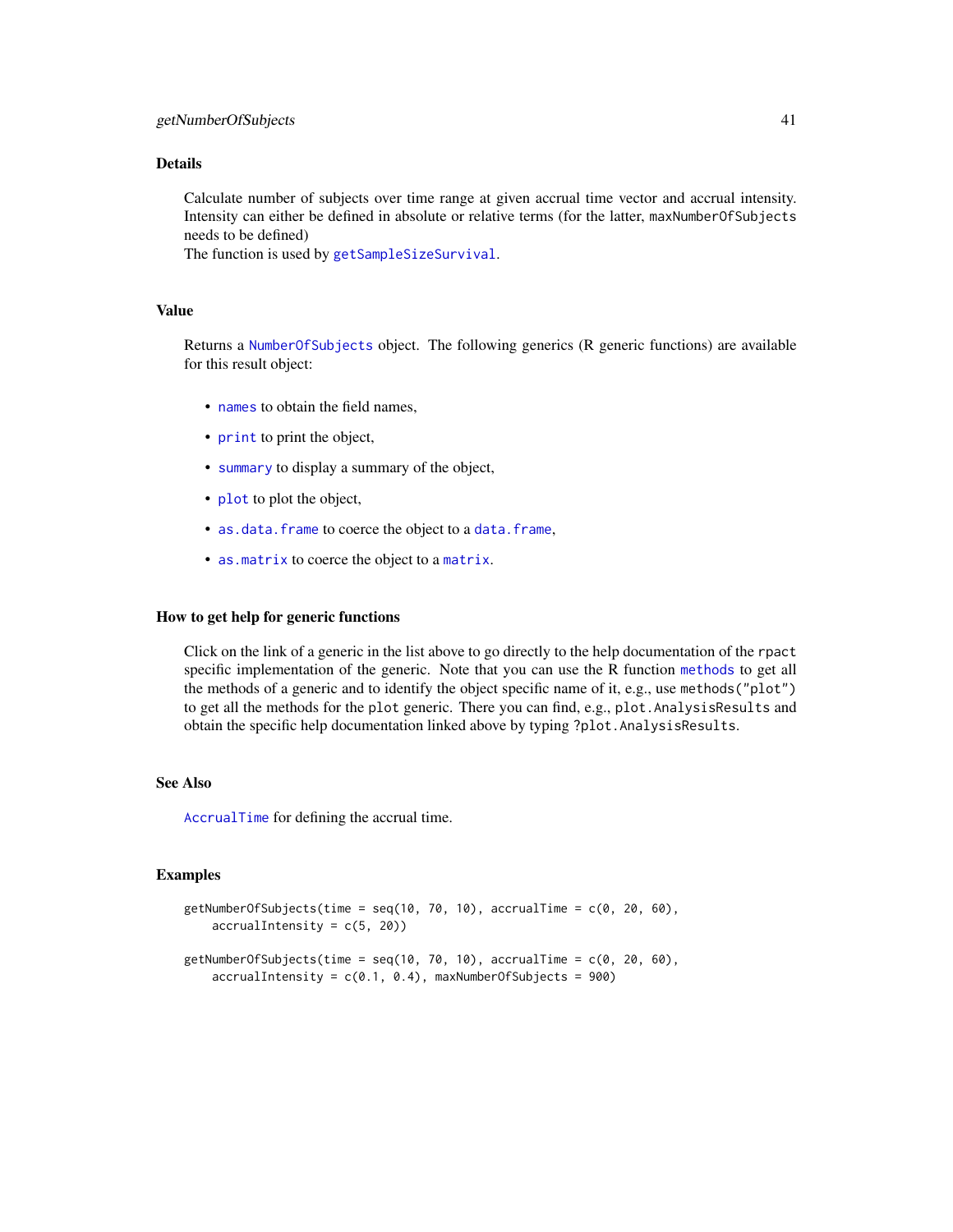getOutputFormat *Get Output Format*

#### Description

With this function the format of the standard outputs of all rpact objects can be shown and written to a file.

#### Usage

```
getOutputFormat(
  parameterName = NA_character_,
  ...,
  file = NA_character_,
  default = FALSE,fields = TRUE
\mathcal{L}
```
# Arguments

| parameterName | The name of the parameter whose output format shall be returned. Leave the<br>default NA_character_ if the output format of all parameters shall be returned. |
|---------------|---------------------------------------------------------------------------------------------------------------------------------------------------------------|
| $\cdots$      | Ensures that all arguments (starting from the "") are to be named and that a<br>warning will be displayed if unknown arguments are passed.                    |
| file          | An optional file name where to write the output formats (see Details for more<br>information).                                                                |
| default       | If TRUE the default output format of the specified parameter(s) will be returned,<br>default is FALSE.                                                        |
| fields        | If TRUE the names of all affected object fields will be displayed, default is TRUE.                                                                           |

# Details

Output formats can be written to a text file by specifying a file. See [setOutputFormat](#page-139-0)() to learn how to read a formerly saved file.

Note that the parameterName must not match exactly, e.g., for p-values the following parameter names will be recognized amongst others:

- 1. p value
- 2. p.values
- 3. p-value
- 4. pValue
- 5. rpact.output.format.p.value

### Value

A named list of output formats.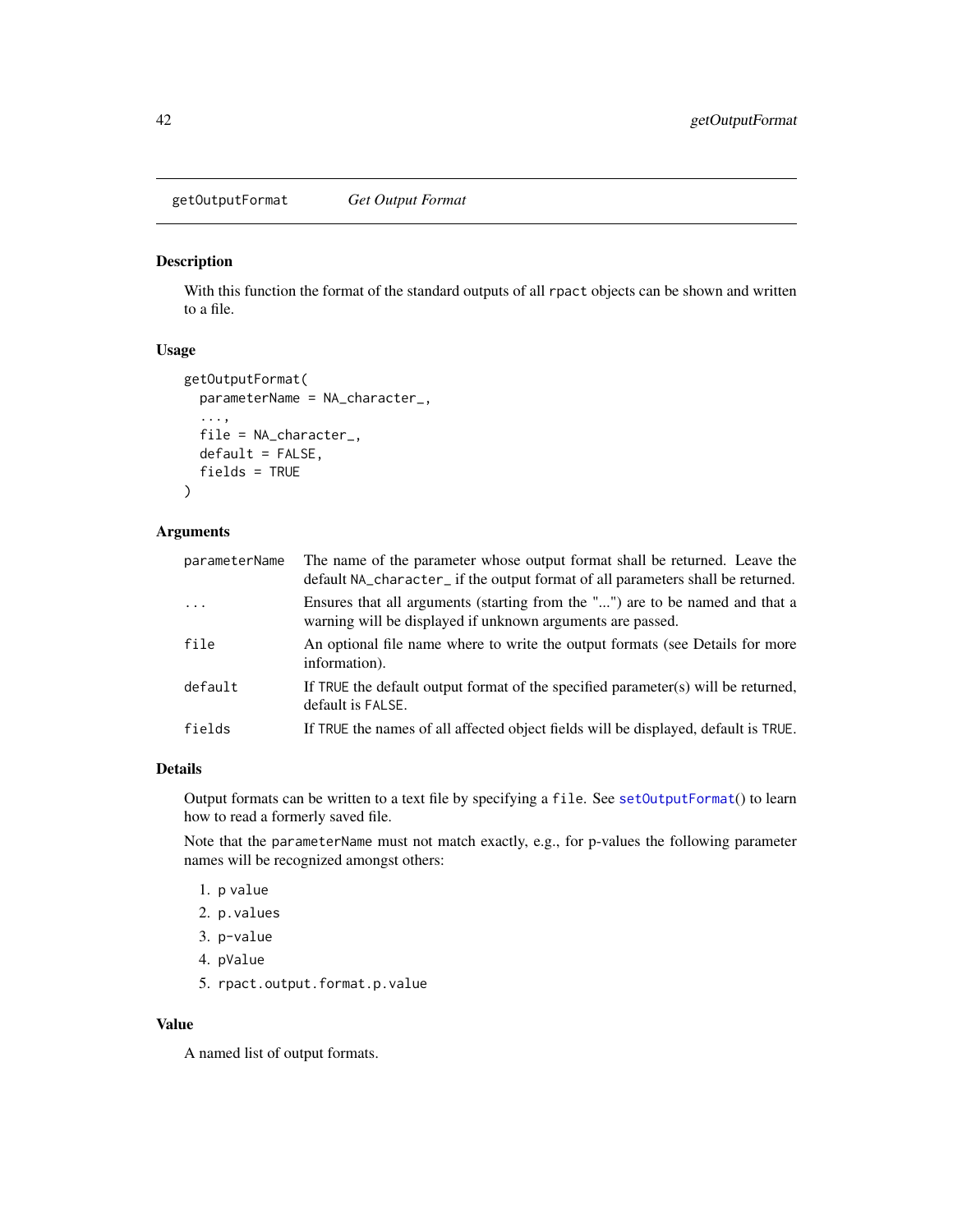#### See Also

Other output formats: [setOutputFormat\(](#page-139-0))

#### Examples

# show output format of p values getOutputFormat("p.value")

```
# set new p value output format
setOutputFormat("p.value", digits = 5, nsmall = 5)
```

```
# show sample sizes as smallest integers not less than the not rounded values
setOutputFormat("sample size", digits = 0, nsmall = 0, roundFunction = "ceiling")
getSampleSizeMeans()
```

```
# show sample sizes as smallest integers not greater than the not rounded values
setOutputFormat("sample size", digits = 0, nsmall = 0, roundFunction = "floor")getSampleSizeMeans()
```

```
# set new sample size output format without round function
setOutputFormat("sample size", digits = 2, nsmall = 2)
getSampleSizeMeans()
```

```
# reset sample size output format to default
setOutputFormat("sample size")
getSampleSizeMeans()
getOutputFormat("sample size")
```

```
# write current output format definitions to file
getOutputFormat(file = "rpact_options.txt")
```

```
# write default output format definitions to file
getOutputFormat(file = "rpact_options.txt", default = TRUE)
```

```
# load and set output format definitions from file
setOutputFormat(file = "rpact_options.txt")
```
<span id="page-42-0"></span>getPiecewiseSurvivalTime

*Get Piecewise Survival Time*

# Description

Returns a PiecewiseSurvivalTime object that contains the all relevant parameters of an exponential survival time cumulative distribution function. Use [names](#page-0-0) to obtain the field names.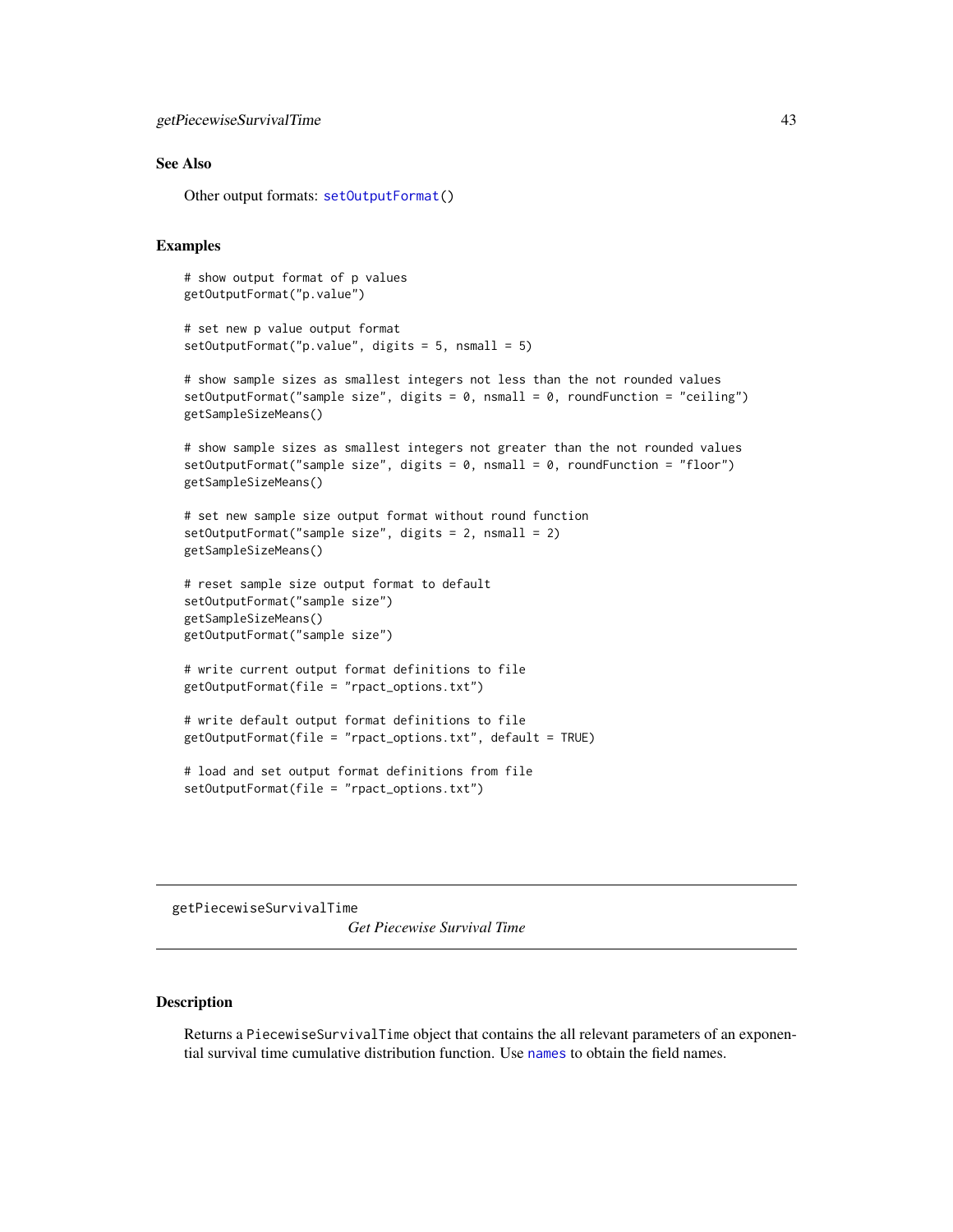# Usage

```
getPiecewiseSurvivalTime(
  piecewiseSurvivalTime = NA_real_,
  ...,
  lambda = NA_{real_-,lambda2 = NA_{real_-,hazardRatio = NA_real_,
  pi1 = NA\_real_pi2 = NA\_real_median1 = NA\_real_,
  median2 = NA\_real_eventTime = 12L,
  kappa = 1,
  delayedResponseAllowed = FALSE
\mathcal{L}
```

| piecewiseSurvivalTime |                                                                                                                                                                                                                                                                                                                                                                                                                              |  |
|-----------------------|------------------------------------------------------------------------------------------------------------------------------------------------------------------------------------------------------------------------------------------------------------------------------------------------------------------------------------------------------------------------------------------------------------------------------|--|
|                       | A vector that specifies the time intervals for the piecewise definition of the ex-<br>ponential survival time cumulative distribution function (see details).                                                                                                                                                                                                                                                                |  |
| $\ddots$              | Ensures that all arguments (starting from the "") are to be named and that a<br>warning will be displayed if unknown arguments are passed.                                                                                                                                                                                                                                                                                   |  |
| lambda1               | The assumed hazard rate in the treatment group, there is no default. lambda1<br>can also be used to define piecewise exponentially distributed survival times (see<br>details).                                                                                                                                                                                                                                              |  |
| lambda2               | The assumed hazard rate in the reference group, there is no default. lambda2<br>can also be used to define piecewise exponentially distributed survival times<br>(see details).                                                                                                                                                                                                                                              |  |
| hazardRatio           | The vector of hazard ratios under consideration. If the event or hazard rates in<br>both treatment groups are defined, the hazard ratio needs not to be specified as<br>it is calculated, there is no default.                                                                                                                                                                                                               |  |
| pi1                   | A numeric value or vector that represents the assumed event rate in the treatment<br>group, default is $seq(0.2, 0.5, 0.1)$ (power calculations and simulations) or<br>$seq(0.4, 0.6, 0.1)$ (sample size calculations).                                                                                                                                                                                                      |  |
| pi2                   | A numeric value that represents the assumed event rate in the control group,<br>default is $0.2$ .                                                                                                                                                                                                                                                                                                                           |  |
| median1               | The assumed median survival time in the treatment group, there is no default.                                                                                                                                                                                                                                                                                                                                                |  |
| median2               | The assumed median survival time in the reference group, there is no default.                                                                                                                                                                                                                                                                                                                                                |  |
| eventTime             | The assumed time under which the event rates are calculated, default is 12.                                                                                                                                                                                                                                                                                                                                                  |  |
| kappa                 | A numeric value $>= 0$ . A kappa != 1 will be used for the specification of the<br>shape of the Weibull distribution. Default is 1, i.e., the exponential survival<br>distribution is used instead of the Weibull distribution. Note that the Weibull<br>distribution cannot be used for the piecewise definition of the survival time dis-<br>tribution, i.e., only lambda and kappa need to be specified. This function is |  |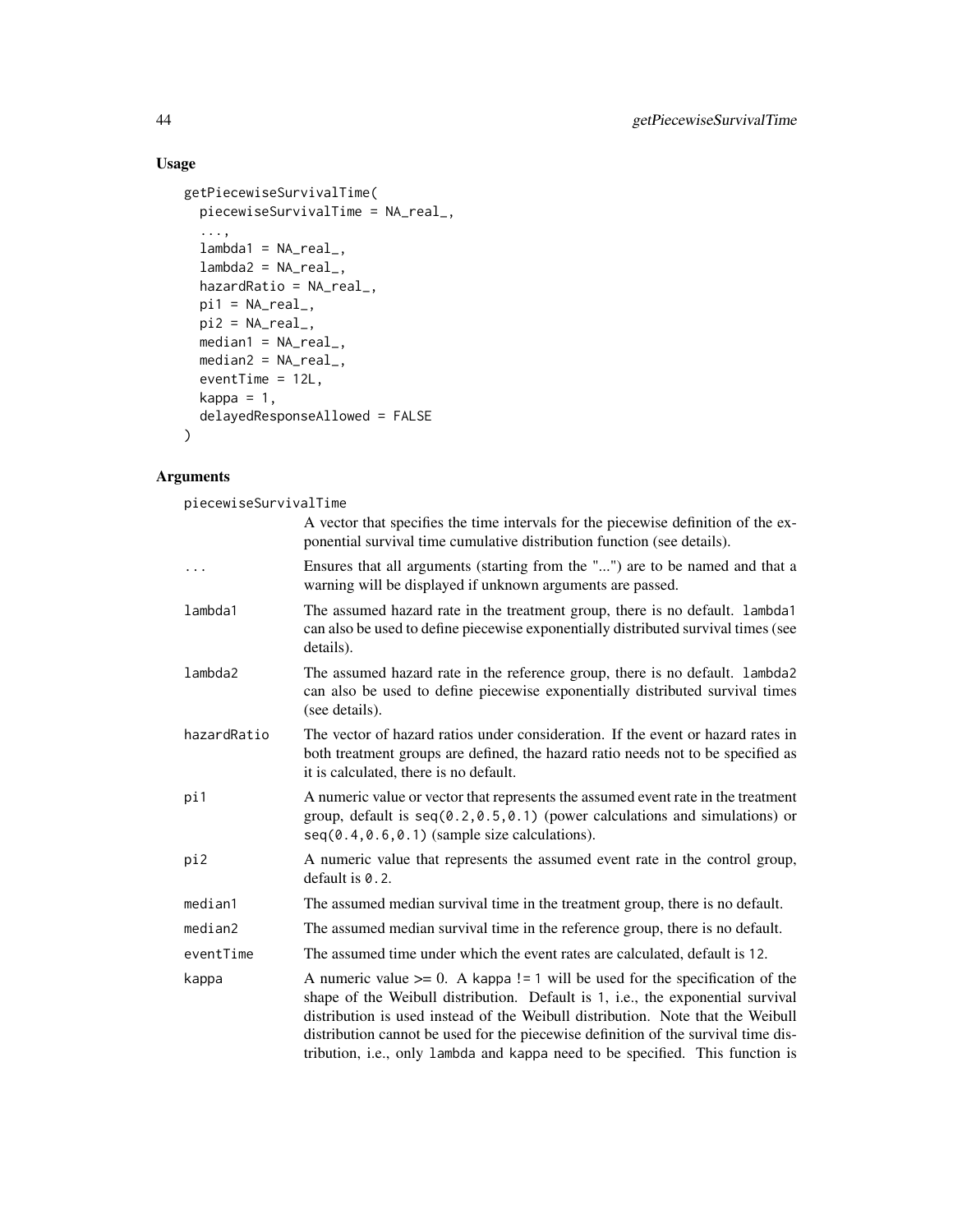```
equivalent to pweibull(t, shape = kappa, scale = 1 / lambda) of the stats
package, i.e., the scale parameter is 1 / 'hazard rate'.
For example,
getPiecewiseExponentialDistribution(time = 130,piecewiseLambda = 0.01,kappa
= 4.2) and pweibull(q = 130, shape = 4.2, scale = 1 / 0.01) provide the sam-
ple result.
```
delayedResponseAllowed

If TRUE, delayed response is allowed; otherwise it will be validated that the response is not delayed, default is FALSE.

# Value

Returns a [PiecewiseSurvivalTime](#page-0-0) object. The following generics (R generic functions) are available for this result object:

- [names](#page-0-0) to obtain the field names.
- [print](#page-0-0) to print the object,
- [summary](#page-0-0) to display a summary of the object,
- [plot](#page-119-0) to plot the object,
- [as.data.frame](#page-0-0) to coerce the object to a [data.frame](#page-0-0),
- [as.matrix](#page-0-0) to coerce the object to a [matrix](#page-0-0).

#### Staggered patient entry

The first element of the vector piecewiseSurvivalTime must be equal to 0. piecewiseSurvivalTime can also be a list that combines the definition of the time intervals and hazard rates in the reference group. The definition of the survival time in the treatment group is obtained by the specification of the hazard ratio (see examples for details).

#### How to get help for generic functions

Click on the link of a generic in the list above to go directly to the help documentation of the rpact specific implementation of the generic. Note that you can use the R function [methods](#page-0-0) to get all the methods of a generic and to identify the object specific name of it, e.g., use methods("plot") to get all the methods for the plot generic. There you can find, e.g., plot.AnalysisResults and obtain the specific help documentation linked above by typing ?plot.AnalysisResults.

```
getPiecewiseSurvivalTime(lambda2 = 0.5, hazardRatio = 0.8)
getPiecewiseSurvivalTime(lambda2 = 0.5, lambda1 = 0.4)
getPiecewiseSurvivalTime(pi2 = 0.5, hazardRatio = 0.8)
getPiecewiseSurvivalTime(pi2 = 0.5, pi1 = 0.4)
getPiecewiseSurvivalTime(pi1 = 0.3)
```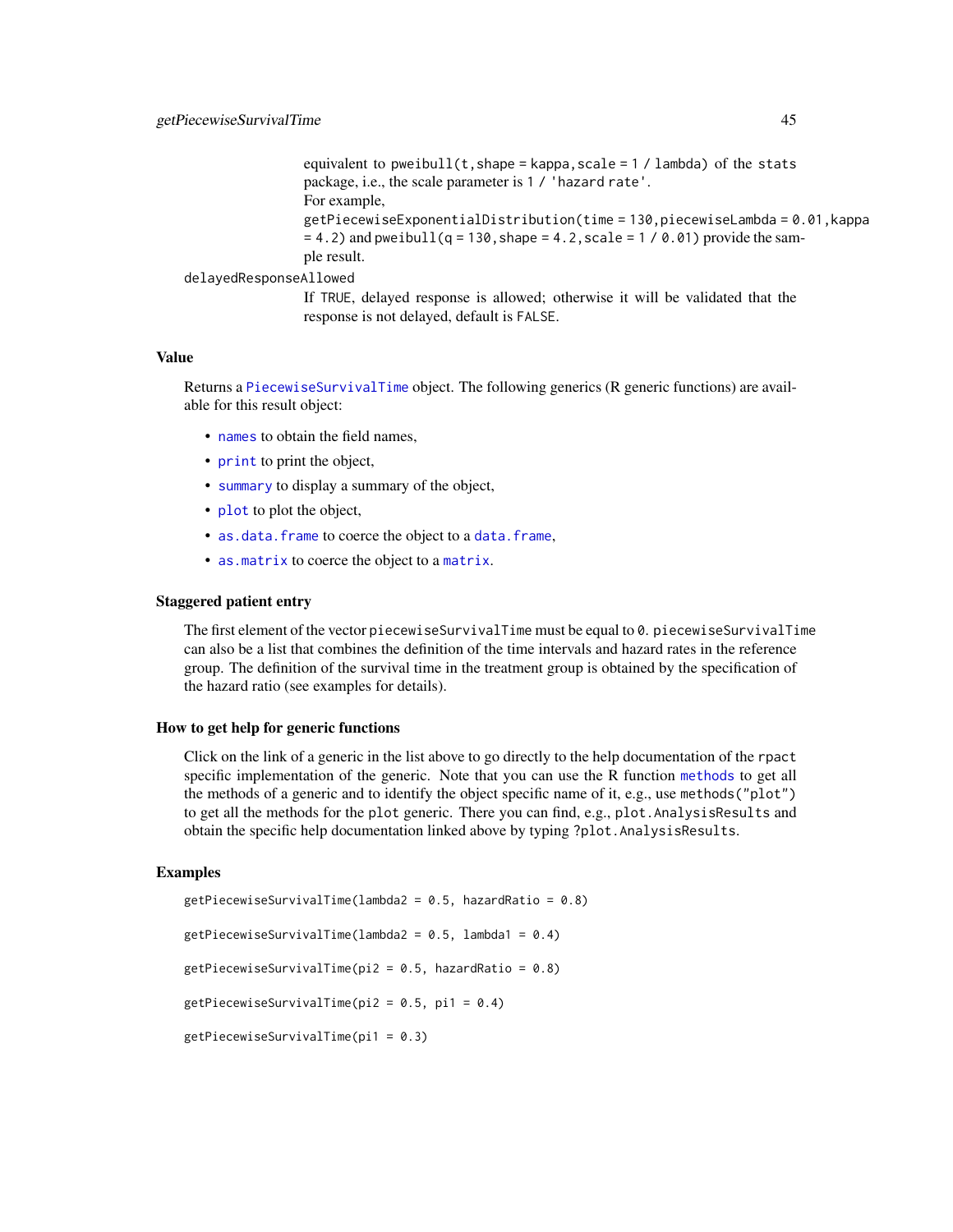```
getPiecewiseSurvivalTime(hazardRatio = c(0.6, 0.8), lambda2 = 0.4)
getPiecewiseSurvivalTime(piecewiseSurvivalTime = c(0, 6, 9),
   lambda2 = c(0.025, 0.04, 0.015), hazardRatio = 0.8)
getPiecewiseSurvivalTime(piecewiseSurvivalTime = c(0, 6, 9),
   lambda2 = c(0.025, 0.04, 0.015),
   lambda1 = c(0.025, 0.04, 0.015) * 0.8)pwst <- getPiecewiseSurvivalTime(list(
   "0 - 6" = 0.025,"6 - <9" = 0.04,"9 - 15" = 0.015,"15 - 21" = 0.01,">=21" = 0.007, hazardRatio = 0.75)
pwst
# The object created by getPiecewiseSurvivalTime() can be used directly in
# getSampleSizeSurvival():
getSampleSizeSurvival(piecewiseSurvivalTime = pwst)
# The object created by getPiecewiseSurvivalTime() can be used directly in
# getPowerSurvival():
getPowerSurvival(piecewiseSurvivalTime = pwst,
   maxNumberOfEvents = 40, maxNumberOfSubjects = 100)
```
getPowerAndAverageSampleNumber *Get Power And Average Sample Number*

### Description

Returns the power and average sample number of the specified design.

### Usage

```
getPowerAndAverageSampleNumber(design, theta = seq(-1, 1, 0.02), nMax = 100)
```

| design | The trial design.                                                                                 |
|--------|---------------------------------------------------------------------------------------------------|
| theta  | A vector of standardized effect sizes (theta values), default is a sequence from<br>$-1$ to $1$ . |
| nMax   | The maximum sample size.                                                                          |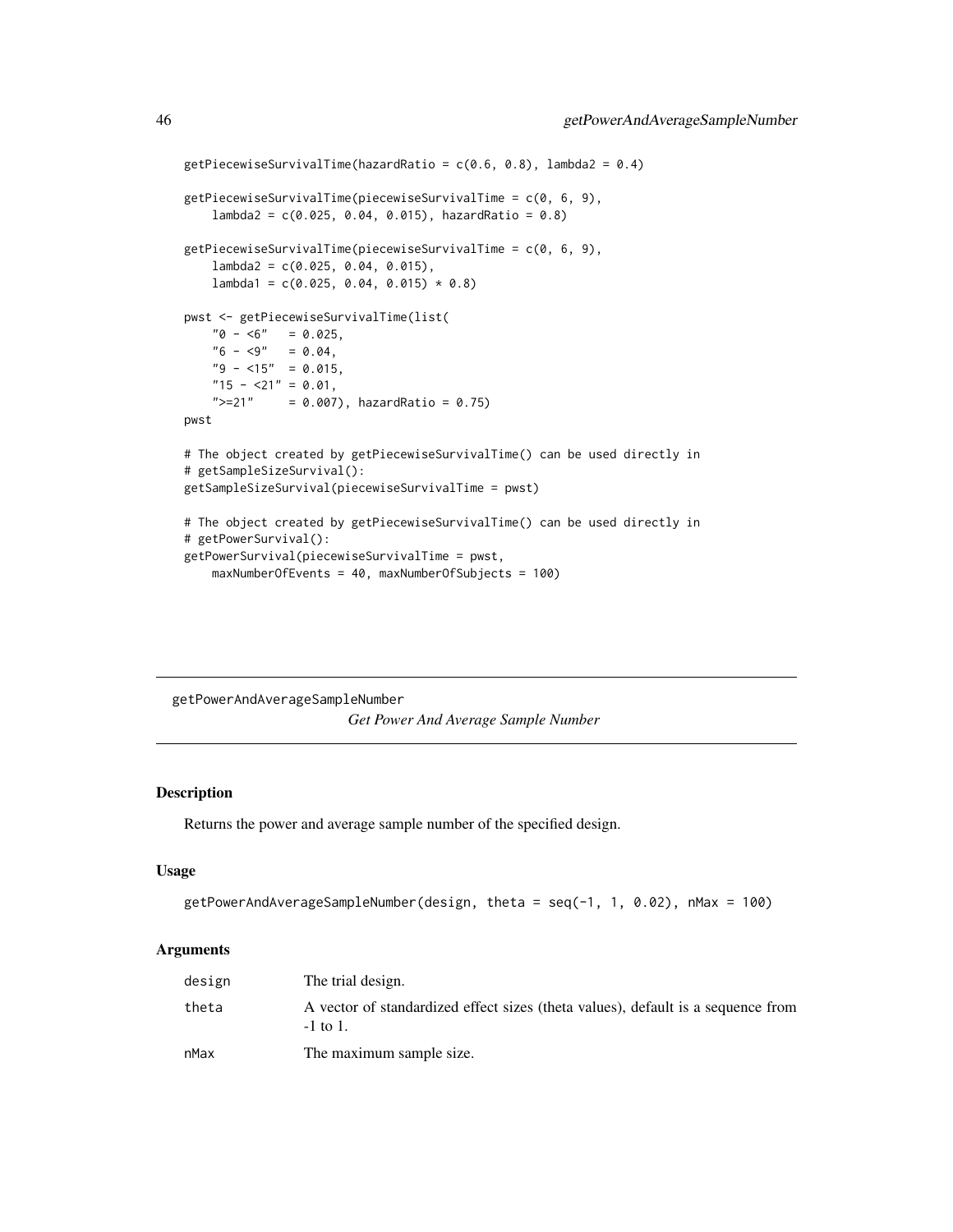This function returns the power and average sample number (ASN) of the specified design for the prototype case which is testing  $H0$ :  $mu = mu0$  in a one-sample design. theta represents the standardized effect (mu -mu0) / sigma and power and ASN is calculated for maximum sample size nMax. For other designs than the one-sample test of a mean the standardized effect needs to be adjusted accordingly.

# Value

Returns a [PowerAndAverageSampleNumberResult](#page-0-0) object. The following generics (R generic functions) are available for this result object:

- [names](#page-0-0) to obtain the field names,
- [print](#page-0-0) to print the object,
- [summary](#page-0-0) to display a summary of the object,
- [plot](#page-119-0) to plot the object,
- [as.data.frame](#page-0-0) to coerce the object to a [data.frame](#page-0-0),
- [as.matrix](#page-0-0) to coerce the object to a [matrix](#page-0-0).

#### How to get help for generic functions

Click on the link of a generic in the list above to go directly to the help documentation of the rpact specific implementation of the generic. Note that you can use the R function [methods](#page-0-0) to get all the methods of a generic and to identify the object specific name of it, e.g., use methods("plot") to get all the methods for the plot generic. There you can find, e.g., plot.AnalysisResults and obtain the specific help documentation linked above by typing ?plot.AnalysisResults.

#### See Also

Other design functions: [getDesignCharacteristics\(](#page-21-0)), [getDesignConditionalDunnett\(](#page-22-0)), [getDesignFisher\(](#page-24-0)), [getDesignGroupSequential\(](#page-26-0)), [getDesignInverseNormal\(](#page-29-0))

```
# Calculate power, stopping probabilities, and expected sample
# size for the default design with specified theta and nMax
getPowerAndAverageSampleNumber(
   getDesignGroupSequential(),
    theta = seq(-1, 1, 0.5), nMax = 100)
```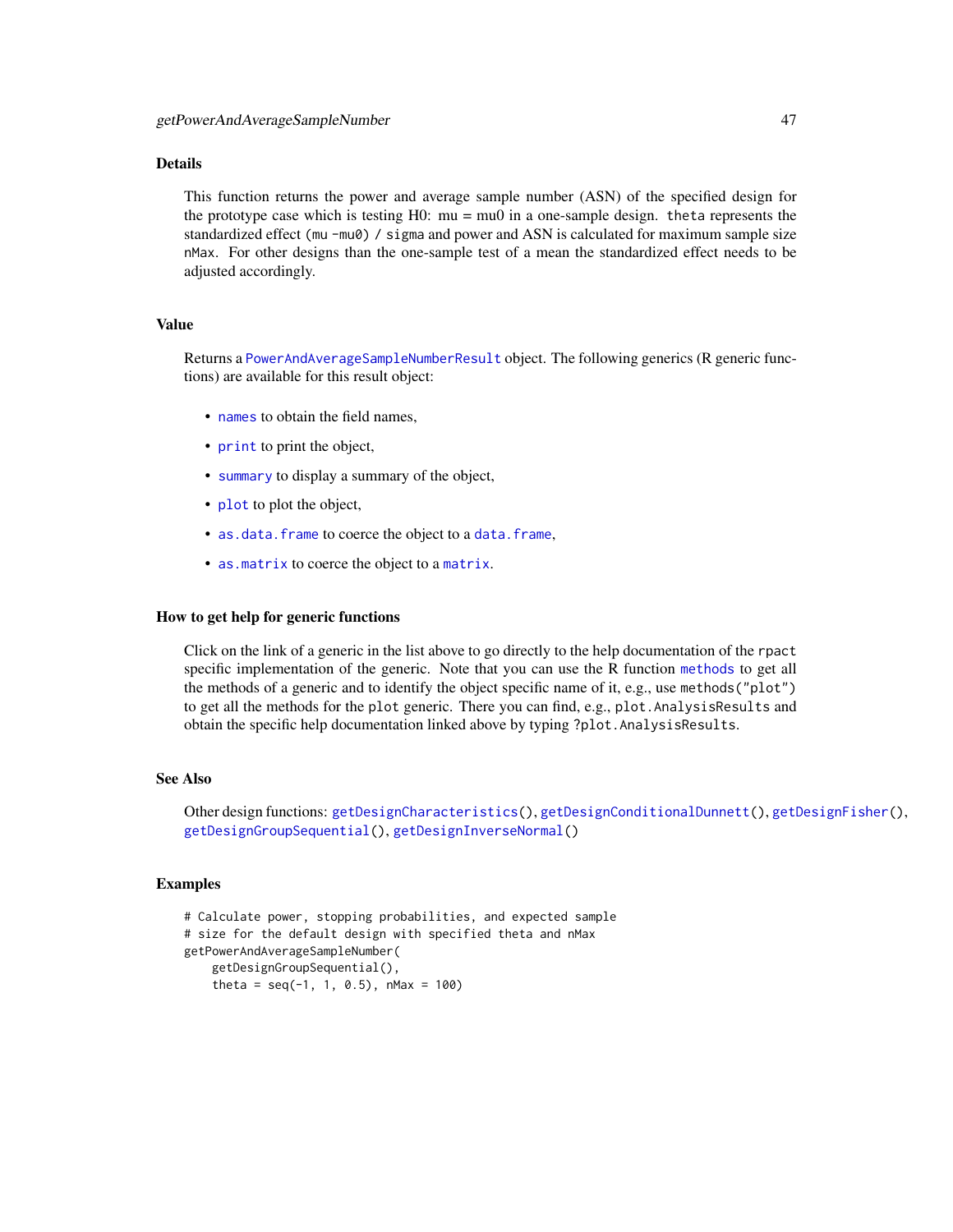<span id="page-47-0"></span>

#### Description

Returns the power, stopping probabilities, and expected sample size for testing means in one or two samples at given sample size.

# Usage

```
getPowerMeans(
 design = NULL,
  ...,
 groups = 2,
 normalApproximation = FALSE,
 meanRatio = FALSE,
  thetaH0 = ifelse(meanRatio, 1, 0),
  alternative = seq(0, 1, 0.2),
  stDev = 1,directionUpper = NA,
 maxNumberOfSubjects = NA_real_,
  allocationRatioPlanned = NA_real_
)
```

| design              | The trial design. If no trial design is specified, a fixed sample size design is used.<br>In this case, Type I error rate alpha, Type II error rate beta, two SidedPower,<br>and sided can be directly entered as argument where necessary. |
|---------------------|---------------------------------------------------------------------------------------------------------------------------------------------------------------------------------------------------------------------------------------------|
| $\ddots$ .          | Ensures that all arguments (starting from the "") are to be named and that a<br>warning will be displayed if unknown arguments are passed.                                                                                                  |
| groups              | The number of treatment groups $(1 \text{ or } 2)$ , default is 2.                                                                                                                                                                          |
| normalApproximation |                                                                                                                                                                                                                                             |
|                     | The type of computation of the p-values. If TRUE, the variance is assumed to be<br>known, default is FALSE, i.e., the calculations are performed with the t distribu-<br>tion.                                                              |
| meanRatio           | If TRUE, the sample size for one-sided testing of $H0$ : $mu1 / mu2 = \text{theta}H0$ is<br>calculated, default is FALSE.                                                                                                                   |
| thetaH0             | The null hypothesis value, default is $\theta$ for the normal and the binary case (test-<br>ing means and rates, respectively), it is 1 for the survival case (testing the hazard<br>ratio).                                                |
|                     | For non-inferiority designs, the taho is the non-inferiority bound. That is, in<br>case of (one-sided) testing of                                                                                                                           |
|                     | • <i>means</i> : a value $!= 0$ (or a value $!= 1$ for testing the mean ratio) can be<br>specified.                                                                                                                                         |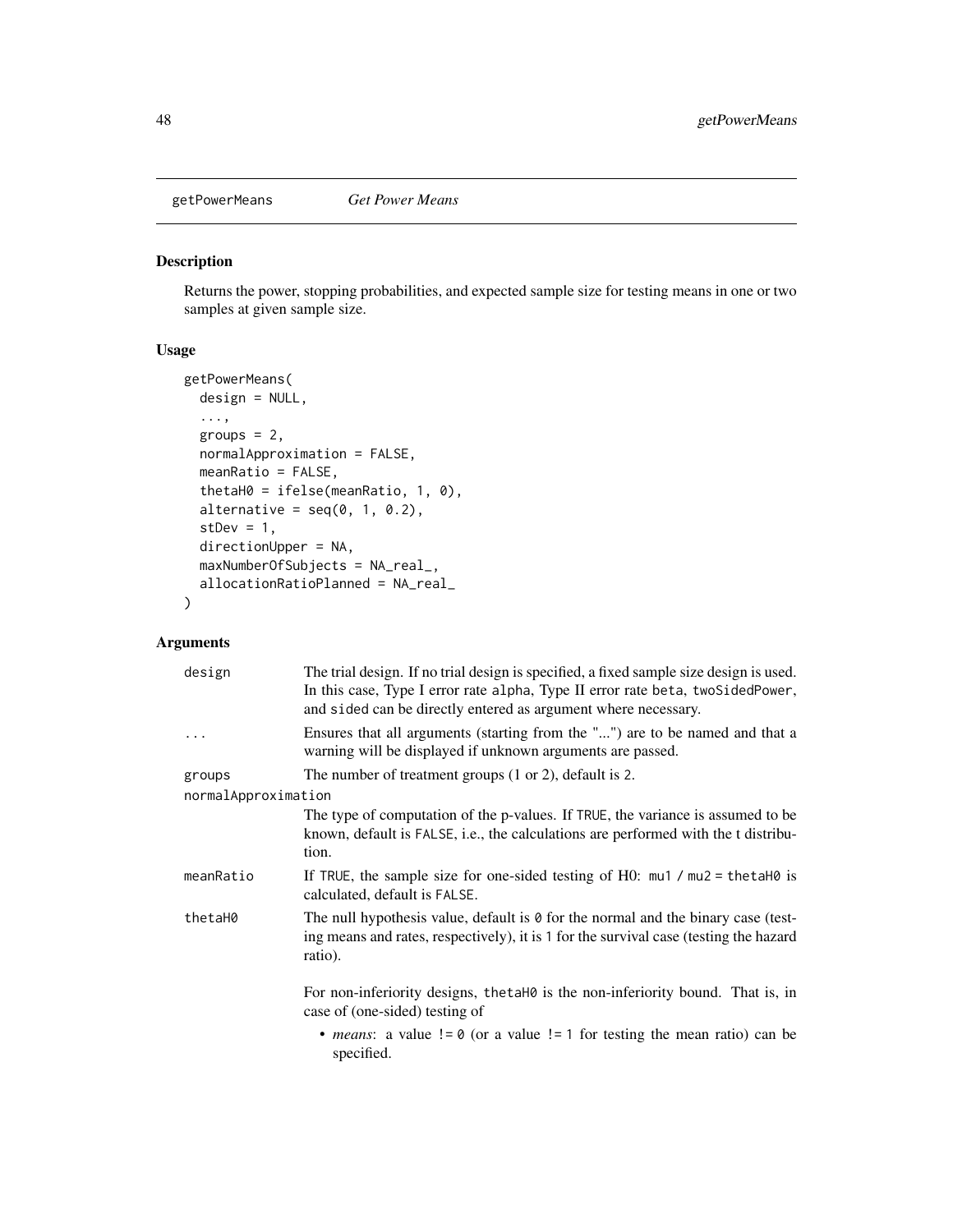- *rates*: a value  $!= 0$  (or a value  $!= 1$  for testing the risk ratio pi1 / pi2) can be specified.
- *survival data*: a bound for testing H0: hazard ratio = thetaH0 != 1 can be specified.

For testing a rate in one sample, a value the talled in  $(0, 1)$  has to be specified for defining the null hypothesis H0: pi = thetaH0.

- alternative The alternative hypothesis value for testing means. This can be a vector of assumed alternatives, default is  $seq(0, 1, 0.2)$ .
- stDev The standard deviation under which the conditional power calculation is performed, default is 1. If meanRatio = TRUE is specified, stDev defines the coefficient of variation sigma / mu2.
- directionUpper Specifies the direction of the alternative, only applicable for one-sided testing; default is TRUE which means that larger values of the test statistics yield smaller p-values.

maxNumberOfSubjects

maxNumberOfSubjects > 0 needs to be specified. For two treatment arms, it is the maximum number of subjects for both treatment arms.

allocationRatioPlanned

The planned allocation ratio n1 / n2 for a two treatment groups design, default is 1. For multi-arm designs, it is the allocation ratio relating the active arm(s) to the control.

#### Details

At given design the function calculates the power, stopping probabilities, and expected sample size, for testing means at given sample size. In a two treatment groups design, additionally, an allocation ratio  $= n1 / n2$  can be specified. A null hypothesis value thetaH0  $!= 0$  for testing the difference of two means or thetaH0 != 1 for testing the ratio of two means can be specified. For the specified sample size, critical bounds and stopping for futility bounds are provided at the effect scale (mean, mean difference, or mean ratio, respectively)

# Value

Returns a [TrialDesignPlan](#page-0-0) object. The following generics (R generic functions) are available for this result object:

- [names](#page-0-0) to obtain the field names,
- [print](#page-0-0) to print the object,
- [summary](#page-0-0) to display a summary of the object,
- [plot](#page-129-0) to plot the object,
- [as.data.frame](#page-0-0) to coerce the object to a [data.frame](#page-0-0),
- [as.matrix](#page-0-0) to coerce the object to a [matrix](#page-0-0).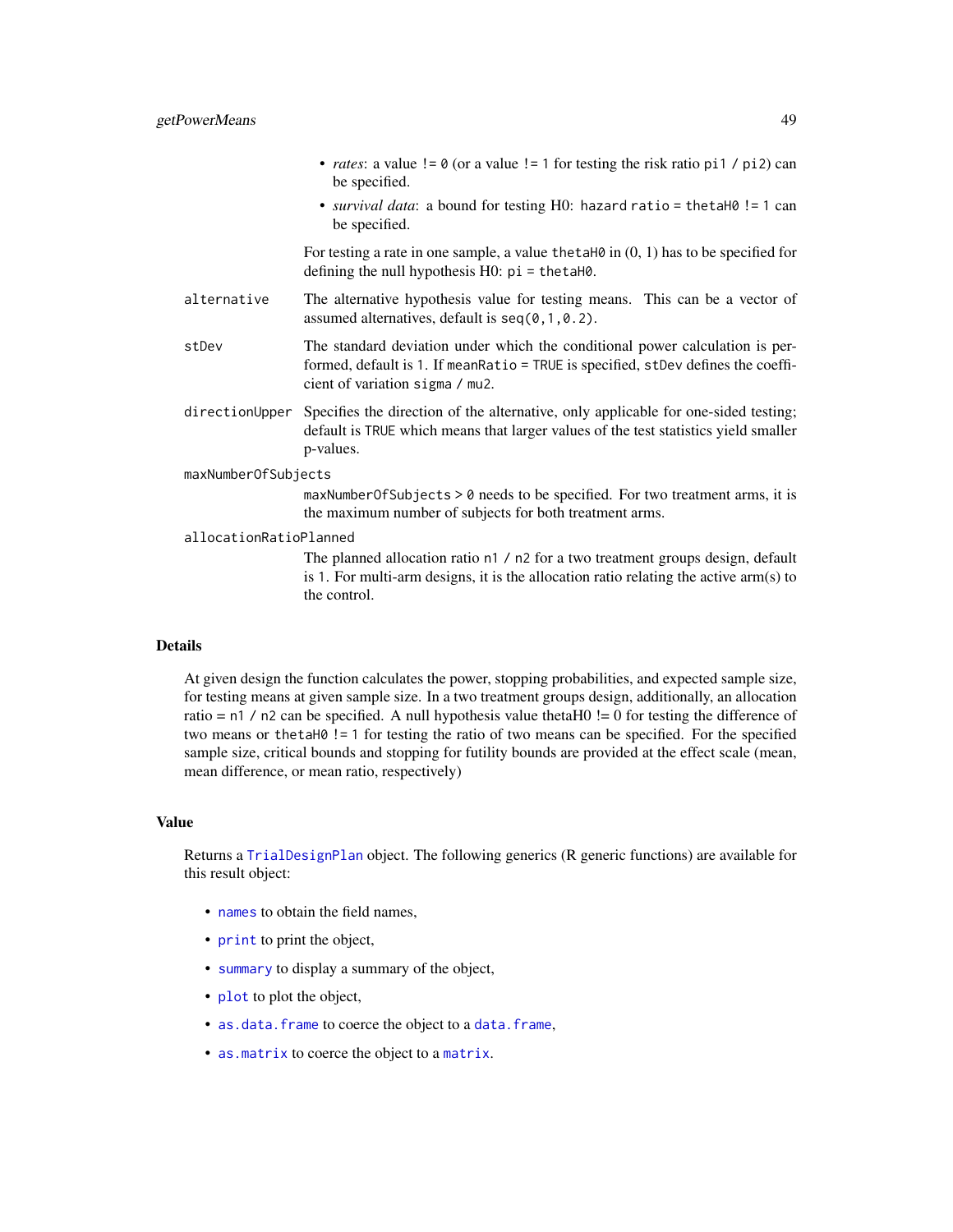#### How to get help for generic functions

Click on the link of a generic in the list above to go directly to the help documentation of the rpact specific implementation of the generic. Note that you can use the R function [methods](#page-0-0) to get all the methods of a generic and to identify the object specific name of it, e.g., use methods("plot") to get all the methods for the plot generic. There you can find, e.g., plot. AnalysisResults and obtain the specific help documentation linked above by typing ?plot.AnalysisResults.

## See Also

Other power functions: [getPowerRates\(](#page-49-0)), [getPowerSurvival\(](#page-52-0))

#### Examples

```
# Calculate the power, stopping probabilities, and expected sample size
# for testing H0: mu1 - mu2 = 0 in a two-armed design against a range of
# alternatives H1: mu1 - m2 = delta, delta = (0, 1, 2, 3, 4, 5),
# standard deviation sigma = 8, maximum sample size N = 80 (both treatment
# arms), and an allocation ratio n1/n2 = 2. The design is a three stage
# O'Brien & Fleming design with non-binding futility bounds (-0.5, 0.5)
# for the two interims. The computation takes into account that the t test
# is used (normalApproximation = FALSE).
getPowerMeans(getDesignGroupSequential(alpha = 0.025,
    sided = 1, futilityBounds = c(-0.5, 0.5),
    groups = 2, alternative = c(0:5), stDev = 8,
    normalApproximation = FALSE, maxNumberOfSubjects = 80,
    allocationRatioPlanned = 2)
```
<span id="page-49-0"></span>getPowerRates *Get Power Rates*

#### **Description**

Returns the power, stopping probabilities, and expected sample size for testing rates in one or two samples at given sample sizes.

#### Usage

```
getPowerRates(
  design = NULL,
  ...,
  groups = 2,
  riskRatio = FALSE,
  thetaH0 = ifelse(riskRatio, 1, 0),
 pi1 = seq(0.2, 0.5, 0.1),
 pi2 = 0.2,
  directionUpper = NA,
  maxNumberOfSubjects = NA_real_,
```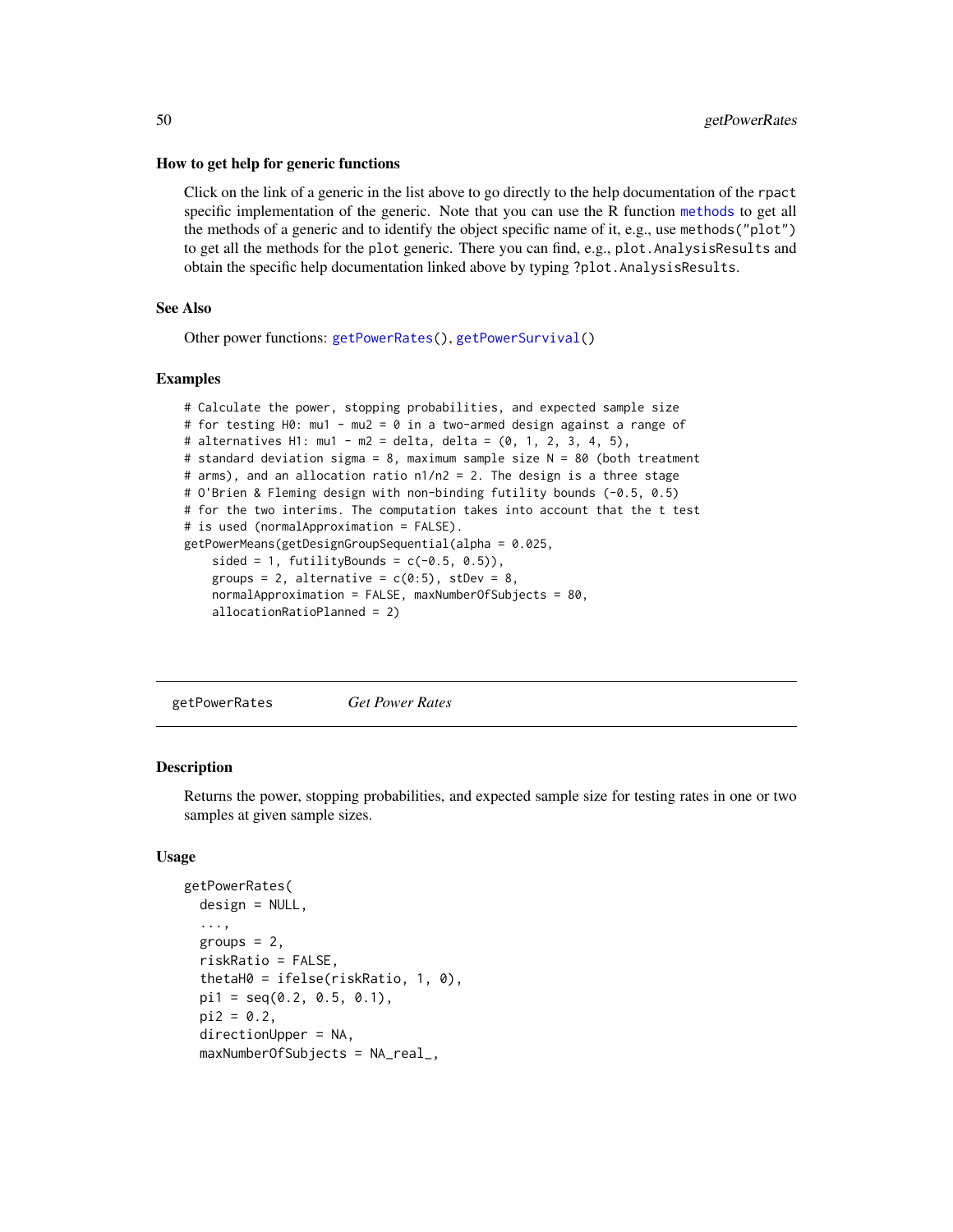# getPowerRates 51

```
allocationRatioPlanned = NA_real_
\mathcal{L}
```

| design                 | The trial design. If no trial design is specified, a fixed sample size design is used.<br>In this case, Type I error rate alpha, Type II error rate beta, twoSidedPower,<br>and sided can be directly entered as argument where necessary.                                                                                                   |  |
|------------------------|----------------------------------------------------------------------------------------------------------------------------------------------------------------------------------------------------------------------------------------------------------------------------------------------------------------------------------------------|--|
| .                      | Ensures that all arguments (starting from the "") are to be named and that a<br>warning will be displayed if unknown arguments are passed.                                                                                                                                                                                                   |  |
| groups                 | The number of treatment groups $(1 or 2)$ , default is 2.                                                                                                                                                                                                                                                                                    |  |
| riskRatio              | If TRUE, the power for one-sided testing of H0: $pi1 / pi2 = \text{theta}$ is calcu-<br>lated, default is FALSE.                                                                                                                                                                                                                             |  |
| thetaH0                | The null hypothesis value, default is $\theta$ for the normal and the binary case (test-<br>ing means and rates, respectively), it is 1 for the survival case (testing the hazard<br>ratio).                                                                                                                                                 |  |
|                        | For non-inferiority designs, the taH0 is the non-inferiority bound. That is, in<br>case of (one-sided) testing of                                                                                                                                                                                                                            |  |
|                        | • <i>means</i> : a value $!= 0$ (or a value $!= 1$ for testing the mean ratio) can be<br>specified.                                                                                                                                                                                                                                          |  |
|                        | • <i>rates</i> : a value $!= 0$ (or a value $!= 1$ for testing the risk ratio pi1 / pi2) can<br>be specified.                                                                                                                                                                                                                                |  |
|                        | • survival data: a bound for testing H0: hazard ratio = thetaH0 != 1 can<br>be specified.                                                                                                                                                                                                                                                    |  |
|                        | For testing a rate in one sample, a value the taller in $(0, 1)$ has to be specified for<br>defining the null hypothesis $H0$ : $pi = \text{thetaH0}$ .                                                                                                                                                                                      |  |
| pi1                    | A numeric value or vector that represents the assumed probability in the active<br>treatment group if two treatment groups are considered, or the alternative prob-<br>ability for a one treatment group design, default is $seq(0.2, 0.5, 0.1)$ (power<br>calculations and simulations) or $seq(0.4, 0.6, 0.1)$ (sample size calculations). |  |
| pi2                    | A numeric value that represents the assumed probability in the reference group<br>if two treatment groups are considered, default is $0.2$ .                                                                                                                                                                                                 |  |
| directionUpper         | Specifies the direction of the alternative, only applicable for one-sided testing;<br>default is TRUE which means that larger values of the test statistics yield smaller<br>p-values.                                                                                                                                                       |  |
| maxNumberOfSubjects    |                                                                                                                                                                                                                                                                                                                                              |  |
|                        | maxNumberOfSubjects > 0 needs to be specified. For two treatment arms, it is<br>the maximum number of subjects for both treatment arms.                                                                                                                                                                                                      |  |
| allocationRatioPlanned | The planned allocation ratio n1 / n2 for a two treatment groups design, default<br>is 1. For multi-arm designs, it is the allocation ratio relating the active arm(s) to<br>the control.                                                                                                                                                     |  |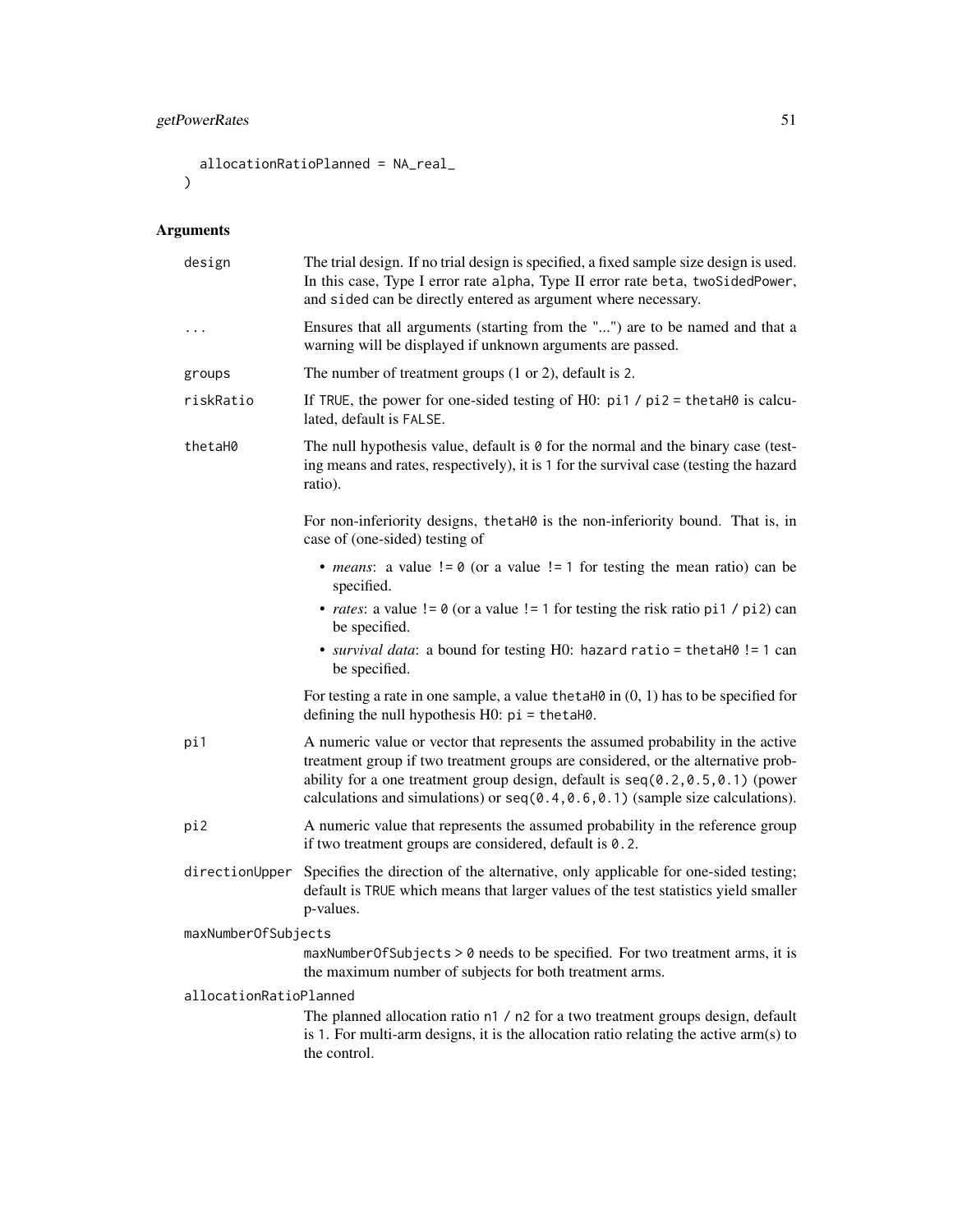At given design the function calculates the power, stopping probabilities, and expected sample size, for testing rates for given maximum sample size. The sample sizes over the stages are calculated according to the specified information rate in the design. In a two treatment groups design, additionally, an allocation ratio =  $n1/n2$  can be specified. If a null hypothesis value thetaH $0$  != 0 for testing the difference of two rates or the tah  $l = 1$  for testing the risk ratio is specified, the formulas according to Farrington & Manning (Statistics in Medicine, 1990) are used (only one-sided testing). Critical bounds and stopping for futility bounds are provided at the effect scale (rate, rate difference, or rate ratio, respectively). For the two-sample case, the calculation here is performed at fixed pi2 as given as argument in the function. Note that the power calculation for rates is always based on the normal approximation.

#### Value

Returns a [TrialDesignPlan](#page-0-0) object. The following generics (R generic functions) are available for this result object:

- [names](#page-0-0) to obtain the field names,
- [print](#page-0-0) to print the object,
- [summary](#page-0-0) to display a summary of the object,
- [plot](#page-129-0) to plot the object,
- [as.data.frame](#page-0-0) to coerce the object to a [data.frame](#page-0-0),
- [as.matrix](#page-0-0) to coerce the object to a [matrix](#page-0-0).

### How to get help for generic functions

Click on the link of a generic in the list above to go directly to the help documentation of the rpact specific implementation of the generic. Note that you can use the R function [methods](#page-0-0) to get all the methods of a generic and to identify the object specific name of it, e.g., use methods("plot") to get all the methods for the plot generic. There you can find, e.g., plot.AnalysisResults and obtain the specific help documentation linked above by typing ?plot.AnalysisResults.

#### See Also

Other power functions: [getPowerMeans\(](#page-47-0)), [getPowerSurvival\(](#page-52-0))

```
# Calculate the power, stopping probabilities, and expected sample size in a
# two-armed design at given maximum sample size N = 200 in a three-stage
# O'Brien & Fleming design with information rate vector (0.2,0.5,1),
# non-binding futility boundaries (0,0), i.e., the study stops for futility
# if the p-value exceeds 0.5 at interm, and allocation ratio = 2 for a range
# of pi1 values when testing H0: pi1 - pi2 = -0.1:
getPowerRates(getDesignGroupSequential(informationRates = c(0.2, 0.5, 1),
    futilityBounds = c(\emptyset, \emptyset), groups = 2, thetaH\emptyset = -\emptyset.1,
    pi1 = seq(0.3, 0.6, 0.1), directionUpper = FALSE,
    pi2 = 0.7, allocationRatioPlanned = 2, maxNumberOfSubjects = 200)
```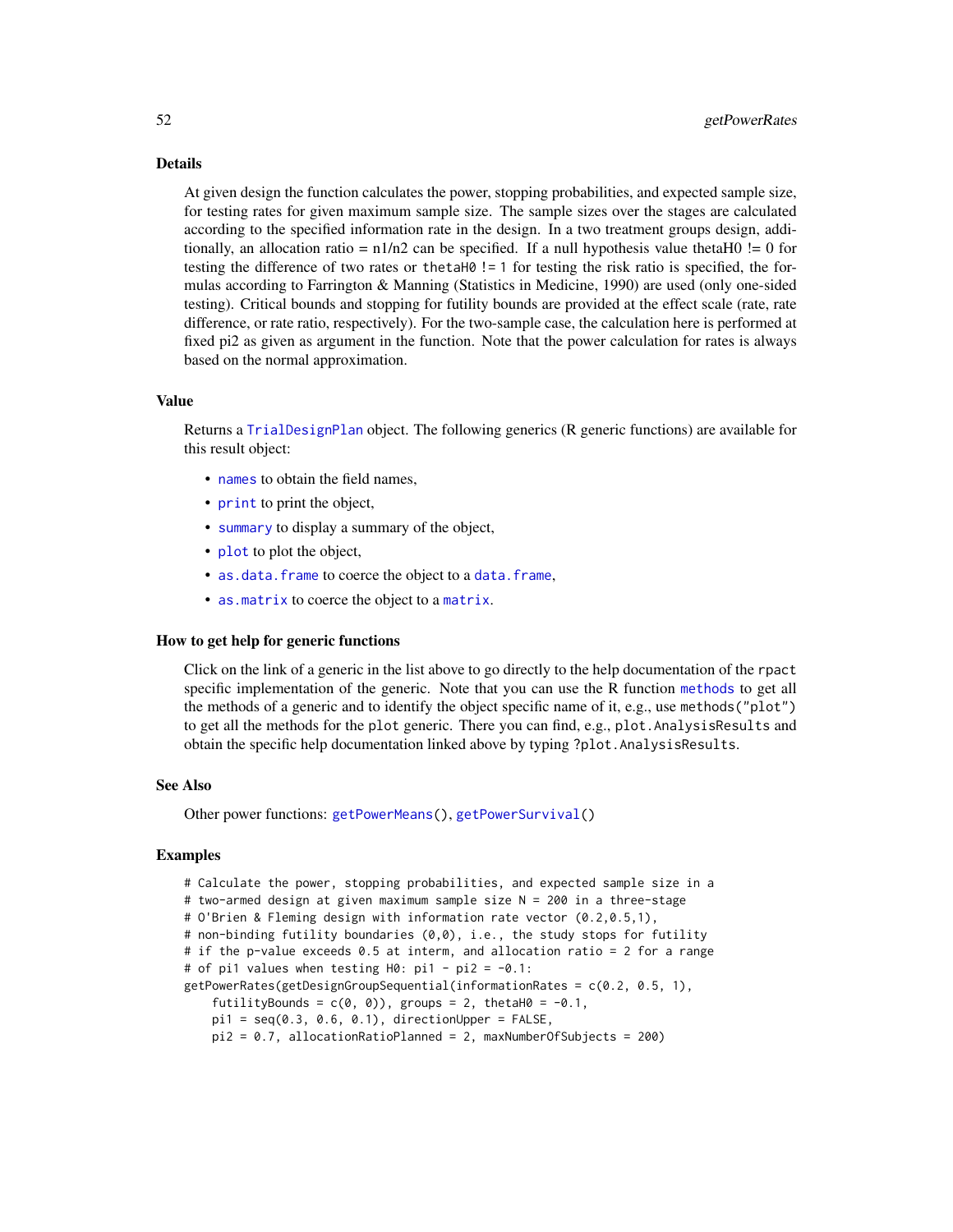# getPowerSurvival 53

```
# Calculate the power, stopping probabilities, and expected sample size in a single
# arm design at given maximum sample size N = 60 in a three-stage two-sided
# O'Brien & Fleming design with information rate vector (0.2, 0.5,1)
# for a range of pi1 values when testing H0: pi = 0.3:
getPowerRates(getDesignGroupSequential(informationRates = c(0.2, 0.5,1),
    sided = 2), groups = 1, thetaH0 = 0.3, pi1 = seq(0.3, 0.5, 0.05),
   maxNumberOfSubjects = 60)
```
<span id="page-52-0"></span>getPowerSurvival *Get Power Survival*

### Description

Returns the power, stopping probabilities, and expected sample size for testing the hazard ratio in a two treatment groups survival design.

#### Usage

```
getPowerSurvival(
 design = NULL,
  ...,
  typeOfComputation = c("Schoenfeld", "Freedman", "HsiehFreedman"),
  thetaH0 = 1,
 directionUpper = NA,
 pi1 = NA\_real_pi2 = NA\_real_lambda = NA\_real,
  lambda2 = NA_{real_-,median1 = NA\_real_median2 = NA\_real_kappa = 1,
 hazardRatio = NA\_real,
 piecewiseSurvivalTime = NA_real_,
  allocationRatioPlanned = 1,
  eventTime = 12L,
  accrualTime = c(0L, 12L),accrualIntensity = 0.1,maxNumberOfSubjects = NA_real_,
 maxNumberOfEvents = NA_real_,
  dropoutRate1 = 0,
  droputRate2 = 0,dropoutTime = 12L
)
```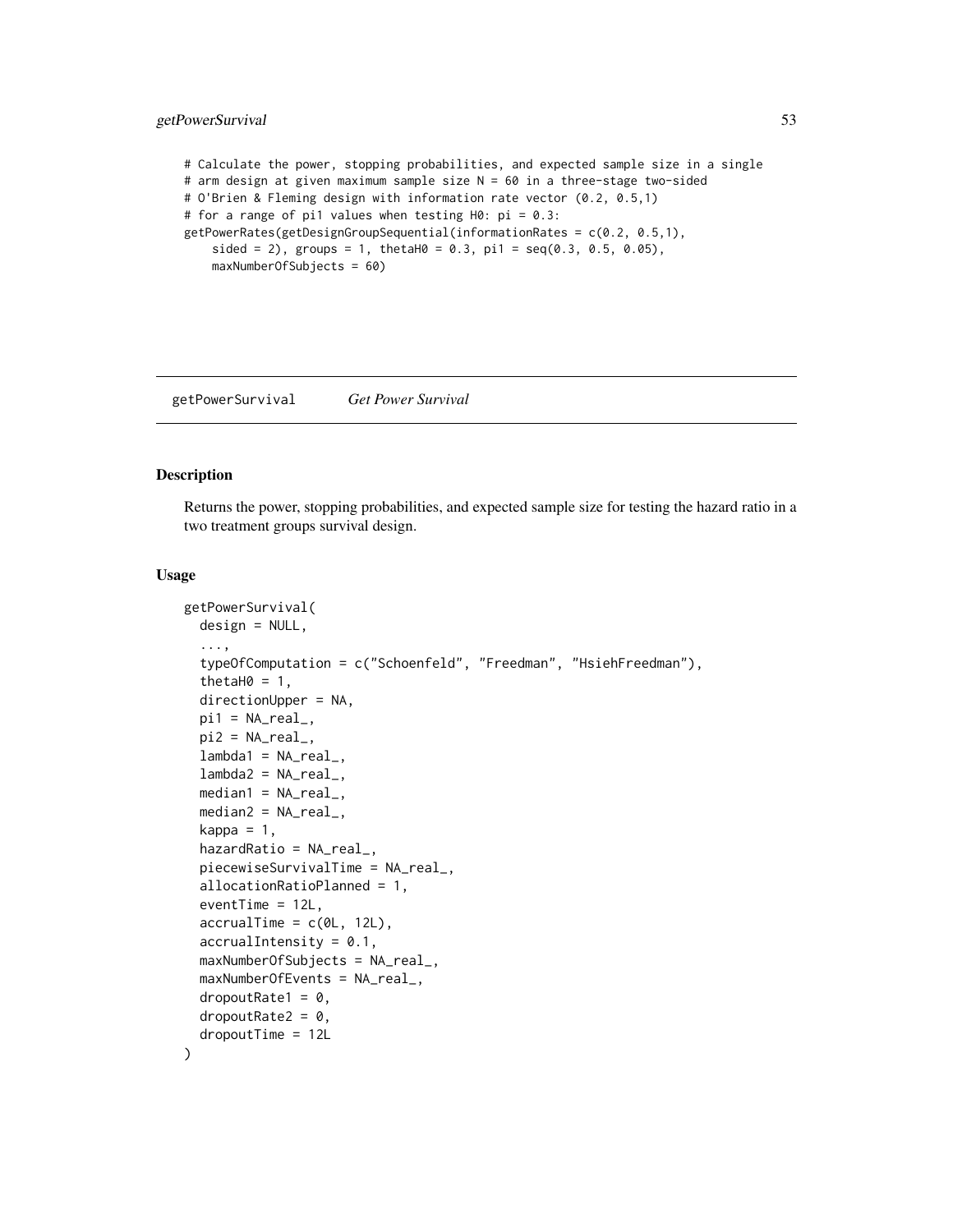| design            | The trial design. If no trial design is specified, a fixed sample size design is used.<br>In this case, Type I error rate alpha, Type II error rate beta, twoSidedPower,<br>and sided can be directly entered as argument where necessary.                       |
|-------------------|------------------------------------------------------------------------------------------------------------------------------------------------------------------------------------------------------------------------------------------------------------------|
| $\cdots$          | Ensures that all arguments (starting from the "") are to be named and that a<br>warning will be displayed if unknown arguments are passed.                                                                                                                       |
| typeOfComputation |                                                                                                                                                                                                                                                                  |
|                   | Three options are available: "Schoenfeld", "Freedman", "HsiehFreedman",<br>the default is "Schoenfeld". For details, see Hsieh (Statistics in Medicine,<br>1992). For non-inferiority testing (i.e., the taH0 != 1), only Schoenfeld's for-<br>mula can be used. |
| thetaH0           | The null hypothesis value, default is $\theta$ for the normal and the binary case (test-<br>ing means and rates, respectively), it is 1 for the survival case (testing the hazard<br>ratio).                                                                     |
|                   | For non-inferiority designs, the taH0 is the non-inferiority bound. That is, in<br>case of (one-sided) testing of                                                                                                                                                |
|                   | • <i>means</i> : a value $!= 0$ (or a value $!= 1$ for testing the mean ratio) can be<br>specified.                                                                                                                                                              |
|                   | • <i>rates</i> : a value $!= 0$ (or a value $!= 1$ for testing the risk ratio pi1 / pi2) can<br>be specified.                                                                                                                                                    |
|                   | • survival data: a bound for testing H0: hazard ratio = thetaH0 != 1 can<br>be specified.                                                                                                                                                                        |
|                   | For testing a rate in one sample, a value the taller in $(0, 1)$ has to be specified for<br>defining the null hypothesis $H0$ : $pi = \text{thetaH0}$ .                                                                                                          |
| directionUpper    | Specifies the direction of the alternative, only applicable for one-sided testing;<br>default is TRUE which means that larger values of the test statistics yield smaller<br>p-values.                                                                           |
| pi1               | A numeric value or vector that represents the assumed event rate in the treatment<br>group, default is $seq(0.2, 0.5, 0.1)$ (power calculations and simulations) or<br>$seq(0.4, 0.6, 0.1)$ (sample size calculations).                                          |
| pi2               | A numeric value that represents the assumed event rate in the control group,<br>default is $0.2$ .                                                                                                                                                               |
| lambda1           | The assumed hazard rate in the treatment group, there is no default. lambda1<br>can also be used to define piecewise exponentially distributed survival times (see<br>details).                                                                                  |
| lambda2           | The assumed hazard rate in the reference group, there is no default. lambda2<br>can also be used to define piecewise exponentially distributed survival times<br>(see details).                                                                                  |
| median1           | The assumed median survival time in the treatment group, there is no default.                                                                                                                                                                                    |
| median2           | The assumed median survival time in the reference group, there is no default.                                                                                                                                                                                    |
| kappa             | A numeric value $>= 0$ . A kappa != 1 will be used for the specification of the<br>shape of the Weibull distribution. Default is 1, i.e., the exponential survival<br>distribution is used instead of the Weibull distribution. Note that the Weibull            |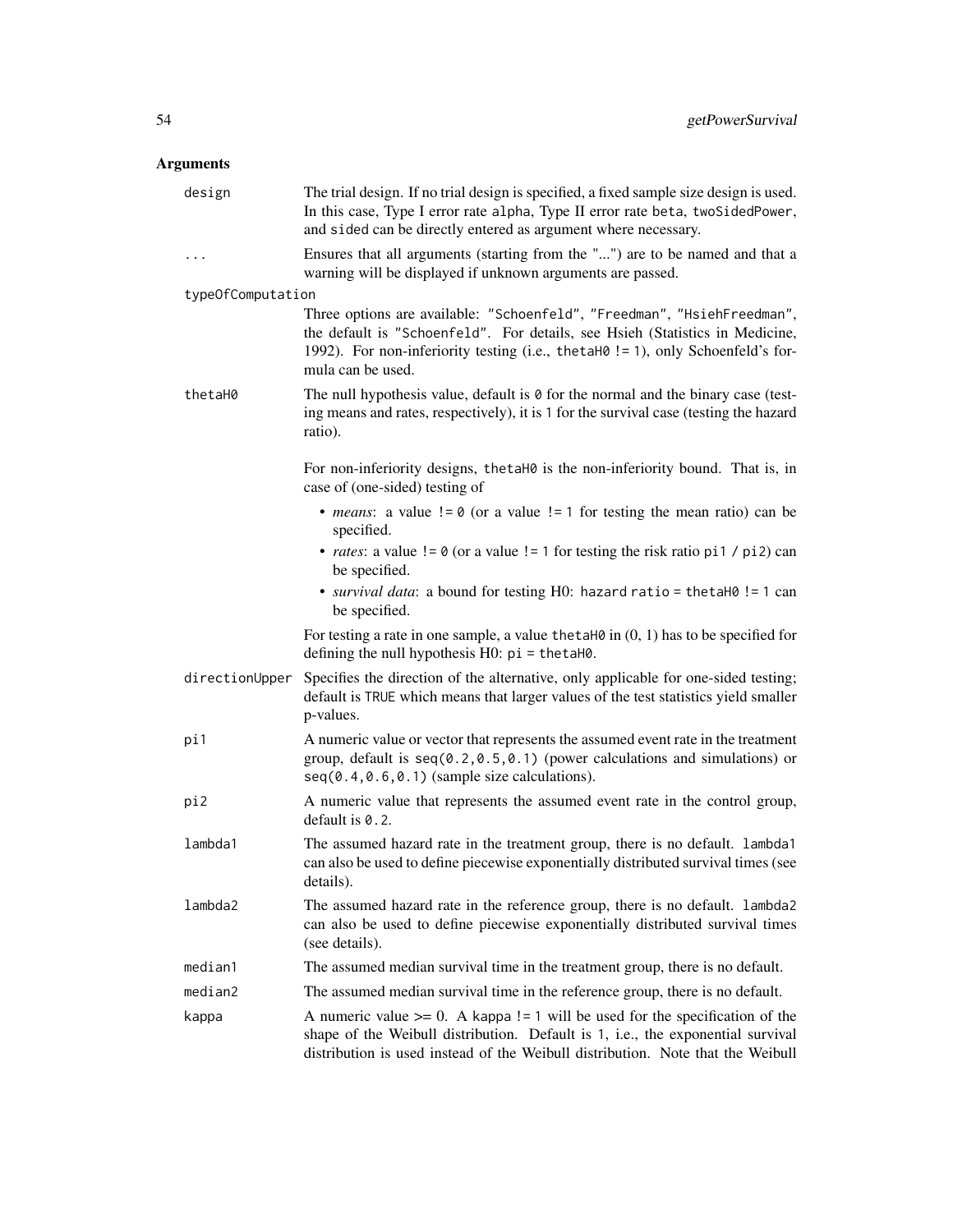|                        | distribution cannot be used for the piecewise definition of the survival time dis-<br>tribution, i.e., only lambda and kappa need to be specified. This function is<br>equivalent to pweibull $(t,$ shape = kappa, scale = 1 / lambda) of the stats<br>package, i.e., the scale parameter is 1 / 'hazard rate'.<br>For example, |
|------------------------|---------------------------------------------------------------------------------------------------------------------------------------------------------------------------------------------------------------------------------------------------------------------------------------------------------------------------------|
|                        | getPiecewiseExponentialDistribution(time = 130, piecewiseLambda = 0.01, kappa<br>$= 4.2$ ) and pweibull(q = 130, shape = 4.2, scale = 1/0.01) provide the sam-<br>ple result.                                                                                                                                                   |
| hazardRatio            | The vector of hazard ratios under consideration. If the event or hazard rates in<br>both treatment groups are defined, the hazard ratio needs not to be specified as<br>it is calculated, there is no default.                                                                                                                  |
| piecewiseSurvivalTime  |                                                                                                                                                                                                                                                                                                                                 |
|                        | A vector that specifies the time intervals for the piecewise definition of the ex-<br>ponential survival time cumulative distribution function<br>(for details see getPiecewiseSurvivalTime).                                                                                                                                   |
| allocationRatioPlanned |                                                                                                                                                                                                                                                                                                                                 |
|                        | The planned allocation ratio n1 / n2 for a two treatment groups design, default<br>is 1. For multi-arm designs, it is the allocation ratio relating the active $arm(s)$ to<br>the control.                                                                                                                                      |
| eventTime              | The assumed time under which the event rates are calculated, default is 12.                                                                                                                                                                                                                                                     |
| accrualTime            | The assumed accrual time intervals for the study, default is $c(0, 12)$ (for details<br>see getAccrualTime).                                                                                                                                                                                                                    |
| accrualIntensity       |                                                                                                                                                                                                                                                                                                                                 |
|                        | A vector of accrual intensities, default is the relative intensity 0.1 (for details<br>see getAccrualTime).                                                                                                                                                                                                                     |
| maxNumberOfSubjects    |                                                                                                                                                                                                                                                                                                                                 |
|                        | maxNumberOfSubjects > 0 needs to be specified. If accrual time and accrual<br>intensity is specified, this will be calculated.                                                                                                                                                                                                  |
| maxNumberOfEvents      |                                                                                                                                                                                                                                                                                                                                 |
|                        | $maxNumberOfEvents > 0$ is the maximum number of events, it determines the<br>power of the test and needs to be specified.                                                                                                                                                                                                      |
| dropoutRate1           | The assumed drop-out rate in the treatment group, default is 0.                                                                                                                                                                                                                                                                 |
| dropoutRate2           | The assumed drop-out rate in the control group, default is 0.                                                                                                                                                                                                                                                                   |
| dropoutTime            | The assumed time for drop-out rates in the control and the treatment group,<br>default is 12.                                                                                                                                                                                                                                   |
|                        |                                                                                                                                                                                                                                                                                                                                 |

At given design the function calculates the power, stopping probabilities, and expected sample size at given number of events and number of subjects. It also calculates the time when the required events are expected under the given assumptions (exponentially, piecewise exponentially, or Weibull distributed survival times and constant or non-constant piecewise accrual). Additionally, an allocation ratio =  $n1/n2$  can be specified where n1 and n2 are the number of subjects in the two treatment groups.

The formula of Kim & Tsiatis (Biometrics, 1990) is used to calculate the expected number of events under the alternative (see also Lakatos & Lan, Statistics in Medicine, 1992). These formulas are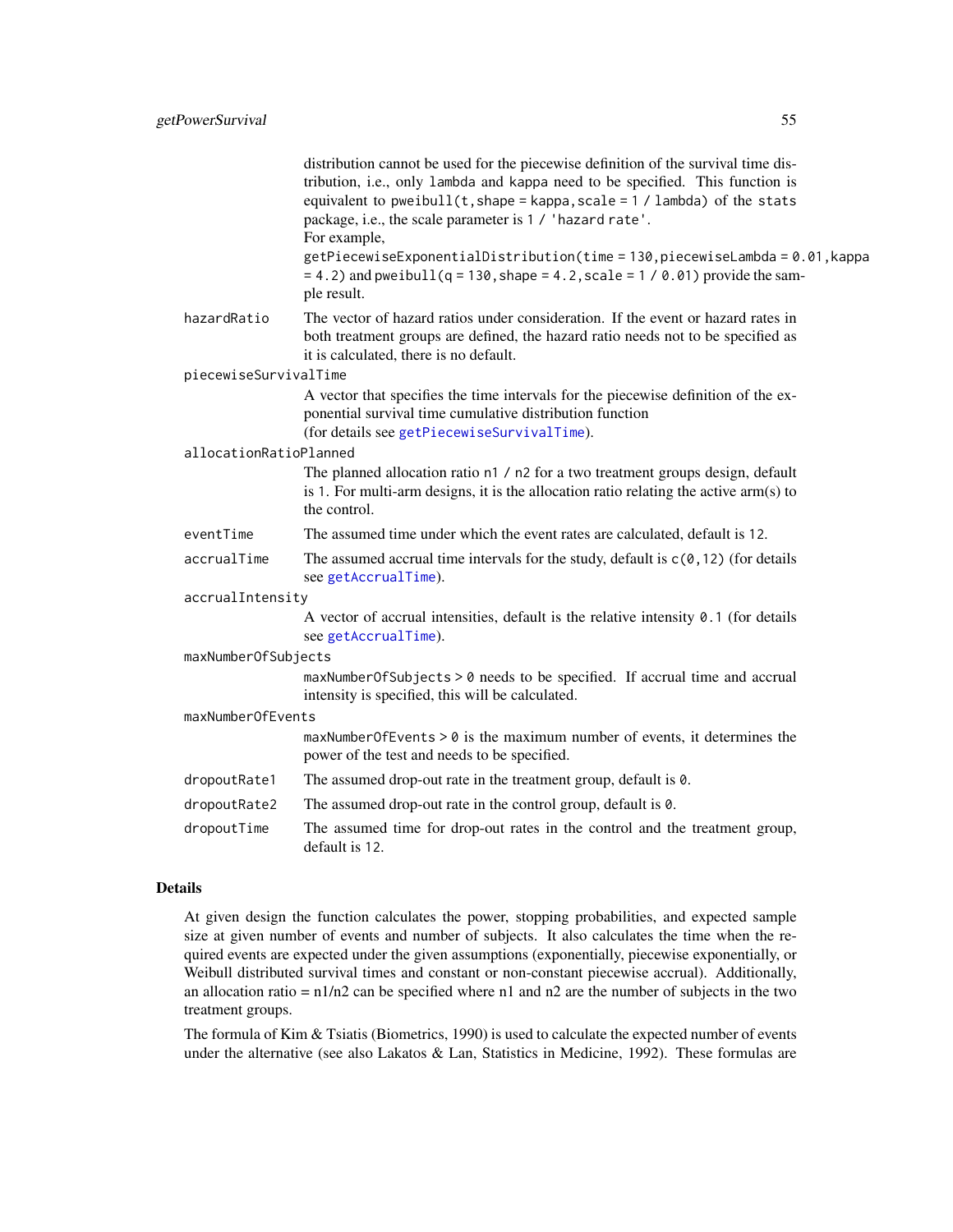generalized to piecewise survival times and non-constant piecewise accrual over time.

#### Value

Returns a [TrialDesignPlan](#page-0-0) object. The following generics (R generic functions) are available for this result object:

- [names](#page-0-0) to obtain the field names,
- [print](#page-0-0) to print the object,
- [summary](#page-0-0) to display a summary of the object,
- [plot](#page-129-0) to plot the object,
- [as.data.frame](#page-0-0) to coerce the object to a [data.frame](#page-0-0),
- [as.matrix](#page-0-0) to coerce the object to a [matrix](#page-0-0).

#### Staggered patient entry

The first element of the vector piecewiseSurvivalTime must be equal to 0. piecewiseSurvivalTime can also be a list that combines the definition of the time intervals and hazard rates in the reference group. The definition of the survival time in the treatment group is obtained by the specification of the hazard ratio (see examples for details).

#### Piecewise accrual

accrualTime is the time period of subjects' accrual in a study. It can be a value that defines the end of accrual or a vector. In this case, accrualTime can be used to define a non-constant accrual over time. For this, accrualTime is a vector that defines the accrual intervals. The first element of accrualTime must be equal to  $\theta$  and, additionally, accrualIntensity needs to be specified. accrualIntensity itself is a value or a vector (depending on the length of accrualtime) that defines the intensity how subjects enter the trial in the intervals defined through accrualTime.

accrualTime can also be a list that combines the definition of the accrual time and accrual intensity (see below and examples for details).

If the length of accrualTime and the length of accrualIntensity are the same (i.e., the end of accrual is undefined), maxNumberOfSubjects > 0 needs to be specified and the end of accrual is calculated. In that case, accrualIntensity is the number of subjects per time unit, i.e., the absolute accrual intensity.

If the length of accrualTime equals the length of accrualIntensity -1 (i.e., the end of accrual is defined), maxNumberOfSubjects is calculated if the absolute accrual intensity is given. If all elements in accrualIntensity are smaller than 1, accrualIntensity defines the \*relative\* intensity how subjects enter the trial. For example, accrualIntensity =  $c(0.1, 0.2)$  specifies that in the second accrual interval the intensity is doubled as compared to the first accrual interval. The actual (absolute) accrual intensity is calculated for the calculated or given maxNumberOfSubjects. Note that the default is accrual Intensity =  $0.1$  meaning that the \*absolute\* accrual intensity will be calculated.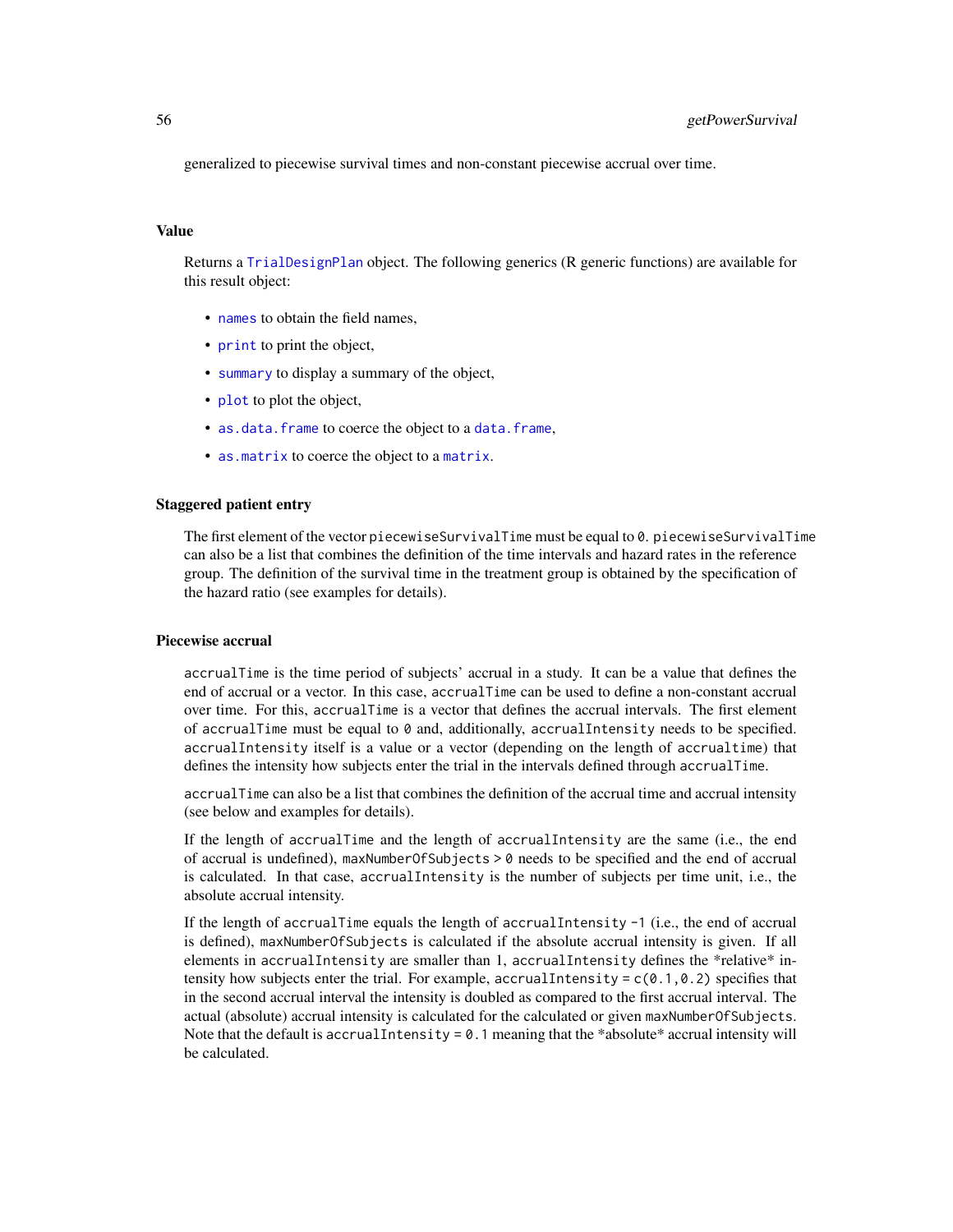#### getPowerSurvival 57

#### How to get help for generic functions

Click on the link of a generic in the list above to go directly to the help documentation of the rpact specific implementation of the generic. Note that you can use the R function [methods](#page-0-0) to get all the methods of a generic and to identify the object specific name of it, e.g., use methods("plot") to get all the methods for the plot generic. There you can find, e.g., plot.AnalysisResults and obtain the specific help documentation linked above by typing ?plot.AnalysisResults.

#### See Also

Other power functions: [getPowerMeans\(](#page-47-0)), [getPowerRates\(](#page-49-0))

#### Examples

```
# Fixed sample size with minimum required definitions, pi1 = c(0.4, 0.5, 0.5) and
# pi2 = 0.2 at event time 12, accrual time 12 and follow-up time 6 as default
getPowerSurvival(maxNumberOfEvents = 40, maxNumberOfSubjects = 200)
# Four stage O'Brien & Fleming group sequential design with minimum required
# definitions, pi1 = c(0.4, 0.5, 0.5) and pi2 = 0.2 at event time 12,
# accrual time 12 and follow-up time 6 as default
getPowerSurvival(design = getDesignGroupSequential(kMax = 4),
   maxNumberOfEvents = 40, maxNumberOfSubjects = 200)
# For fixed sample design, determine necessary accrual time if 200 subjects and
# 30 subjects per time unit can be recruited
getPowerSurvival(maxNumberOfEvents = 40, accrualTime = c(0),
   accrualIntensity = 30, maxNumberOfSubjects = 200)
# Determine necessary accrual time if 200 subjects and if the first 6 time units
# 20 subjects per time unit can be recruited, then 30 subjects per time unit
getPowerSurvival(maxNumberOfEvents = 40, accrualTime = c(0, 6),
    accrualIntensity = c(20, 30), maxNumberOfSubjects = 200)
# Determine maximum number of Subjects if the first 6 time units 20 subjects per
# time unit can be recruited, and after 10 time units 30 subjects per time unit
getPowerSurvival(maxNumberOfEvents = 40, accrualTime = c(0, 6, 10),
   accrualIntensity = c(20, 30))
# Specify accrual time as a list
at <- list(
   "0 - 5" = 20,"6 - Inf" = 30)getPowerSurvival(maxNumberOfEvents = 40, accrualTime = at, maxNumberOfSubjects = 200)
# Specify accrual time as a list, if maximum number of subjects need to be calculated
at <- list(
   "0 - 6" = 20,"6 - \langle =10" = 30)getPowerSurvival(maxNumberOfEvents = 40, accrualTime = at)
# Specify effect size for a two-stage group design with O'Brien & Fleming boundaries
```
# Effect size is based on event rates at specified event time, directionUpper = FALSE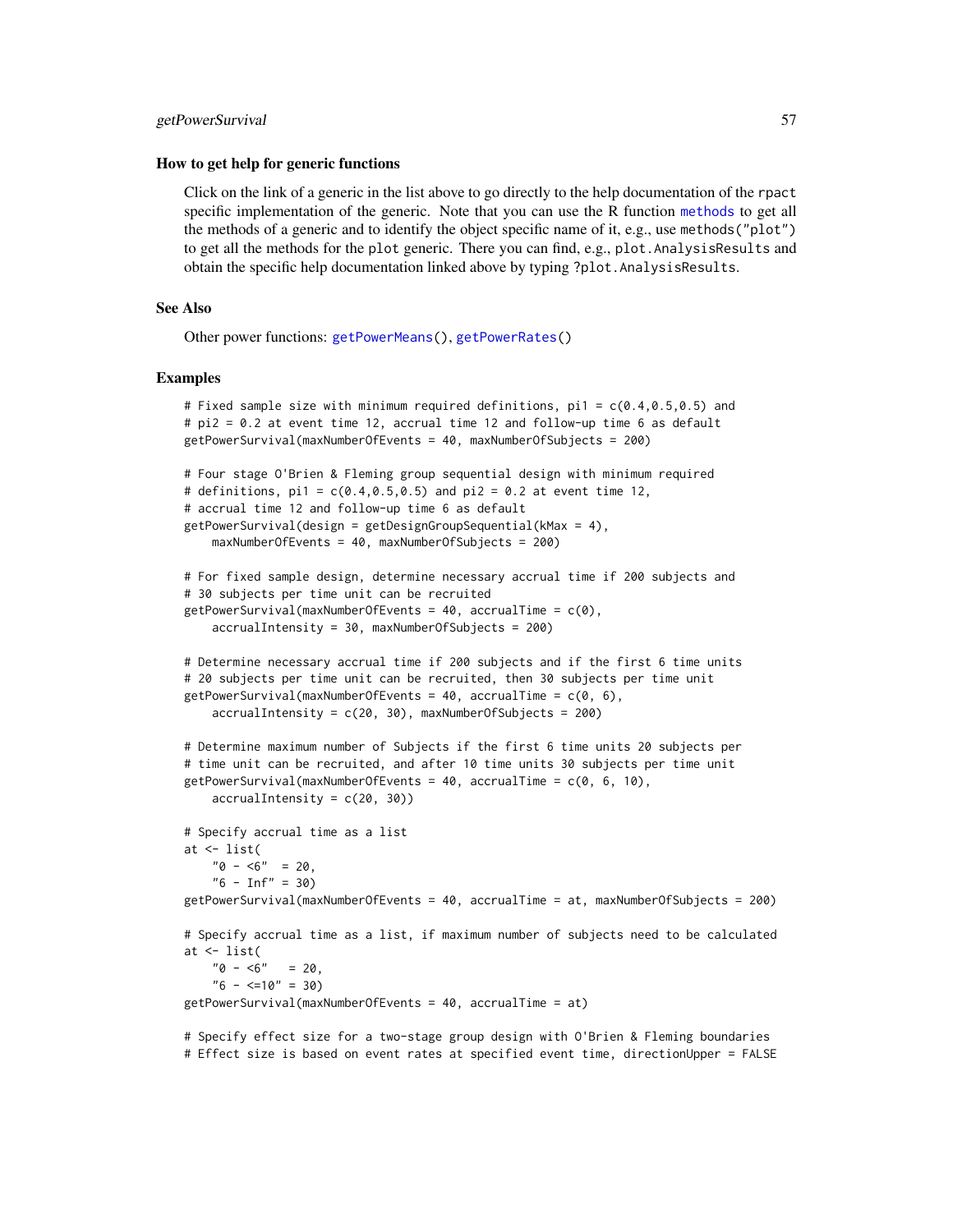```
# needs to be specified because it should be shown that hazard ratio < 1
getPowerSurvival(design = getDesignGroupSequential(kMax = 2), pi1 = 0.2, pi2 = 0.3,
    eventTime = 24, maxNumberOfEvents = 40, maxNumberOfSubjects = 200,
    directionUpper = FALSE)
# Effect size is based on event rate at specified event time for the reference group
# and hazard ratio, directionUpper = FALSE needs to be specified
# because it should be shown that hazard ratio < 1
getPowerSurvival(design = getDesignGroupSequential(kMax = 2), hazardRatio = 0.5,
    pi2 = 0.3, eventTime = 24, maxNumberOfEvents = 40, maxNumberOfSubjects = 200,
   directionUpper = FALSE)
# Effect size is based on hazard rate for the reference group and hazard ratio,
# directionUpper = FALSE needs to be specified because it should be shown that
# hazard ratio < 1
getPowerSurvival(design = getDesignGroupSequential(kMax = 2), hazardRatio = 0.5,
    lambda2 = 0.02, maxNumberOfEvents = 40, maxNumberOfSubjects = 200,
    directionUpper = FALSE)
# Specification of piecewise exponential survival time and hazard ratios
getPowerSurvival(design = getDesignGroupSequential(kMax = 2),
    piecewiseSurvivalTime = c(0, 5, 10), lambda2 = c(0.01, 0.02, 0.04),
    hazardRatio = c(1.5, 1.8, 2), maxNumberOfEvents = 40, maxNumberOfSubjects = 200)
# Specification of piecewise exponential survival time as list and hazard ratios
pws <- list(
    "0 - 5" = 0.01,"5 - 10" = 0.02,">=10" = 0.04)
getPowerSurvival(design = getDesignGroupSequential(kMax = 2),
    piecewiseSurvivalTime = pws, hazardRatio = c(1.5, 1.8, 2),
    maxNumberOfEvents = 40, maxNumberOfSubjects = 200)
# Specification of piecewise exponential survival time for both treatment arms
getPowerSurvival(design = getDesignGroupSequential(kMax = 2),
    piecewiseSurvivalTime = c(0, 5, 10), lambda2 = c(0.01, 0.02, 0.04),
    lambda1 = c(0.015,0.03,0.06), maxNumberOfEvents = 40, maxNumberOfSubjects = 200)
# Specification of piecewise exponential survival time as a list
pws <- list(
    "0 - 5" = 0.01,"5 - 10" = 0.02,">=10" = 0.04)
getPowerSurvival(design = getDesignGroupSequential(kMax = 2),
    piecewiseSurvivalTime = pws, hazardRatio = c(1.5, 1.8, 2),
    maxNumberOfEvents = 40, maxNumberOfSubjects = 200)
# Specify effect size based on median survival times
getPowerSurvival(median1 = 5, median2 = 3,
    maxNumberOfEvents = 40, maxNumberOfSubjects = 200, directionUpper = FALSE)
# Specify effect size based on median survival times of
# Weibull distribtion with kappa = 2
```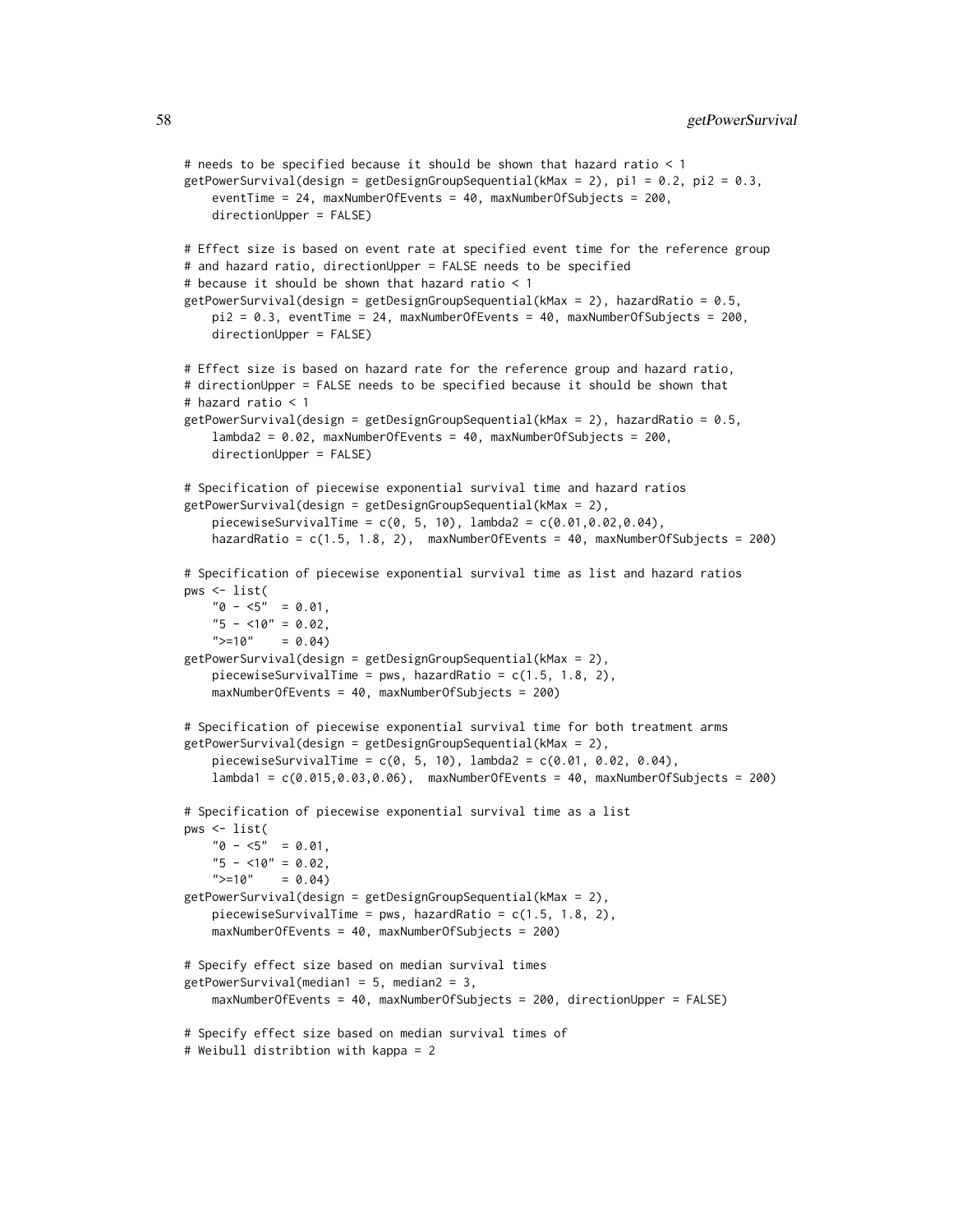```
getPowerSurvival(median1 = 5, median2 = 3, kappa = 2,maxNumberOfEvents = 40, maxNumberOfSubjects = 200, directionUpper = FALSE)
```
getRawData *Get Simulation Raw Data for Survival*

# **Description**

Returns the raw survival data which was generated for simulation.

#### Usage

getRawData(x, aggregate = FALSE)

#### Arguments

| $\mathsf{X}$ | An SimulationResults object created by getSimulationSurvival.                                           |
|--------------|---------------------------------------------------------------------------------------------------------|
| aggregate    | Logical. If TRUE the raw data will be aggregated similar to the result of getData,<br>default is FALSE. |

#### Details

This function works only if [getSimulationSurvival](#page-98-0) was called with a maxNumberOfRawDatasetsPerStage > 0 (default is 0).

This function can be used to get the simulated raw data from a simulation results object obtained by [getSimulationSurvival](#page-98-0). Note that [getSimulationSurvival](#page-98-0) must called before with maxNumberOfRawDatasetsPerStage  $> 0$ . The data frame contains the following columns:

- 1. iterationNumber: The number of the simulation iteration.
- 2. stopStage: The stage of stopping.
- 3. subjectId: The subject id (increasing number 1, 2, 3, ...)
- 4. accrualTime: The accrual time, i.e., the time when the subject entered the trial.
- 5. treatmentGroup: The treatment group number (1 or 2).
- 6. survivalTime: The survival time of the subject.
- 7. dropoutTime: The dropout time of the subject (may be NA).
- 8. observationTime: The specific observation time.

```
9. timeUnderObservation: The time under observation is defined as follows:
  if (event == TRUE)timeUnderObservation <- survivalTime;
  else if (dropoutEvent == TRUE)timeUnderObservation <- dropoutTime;
  else
  timeUnderObservation <- observationTime - accrualTime;
```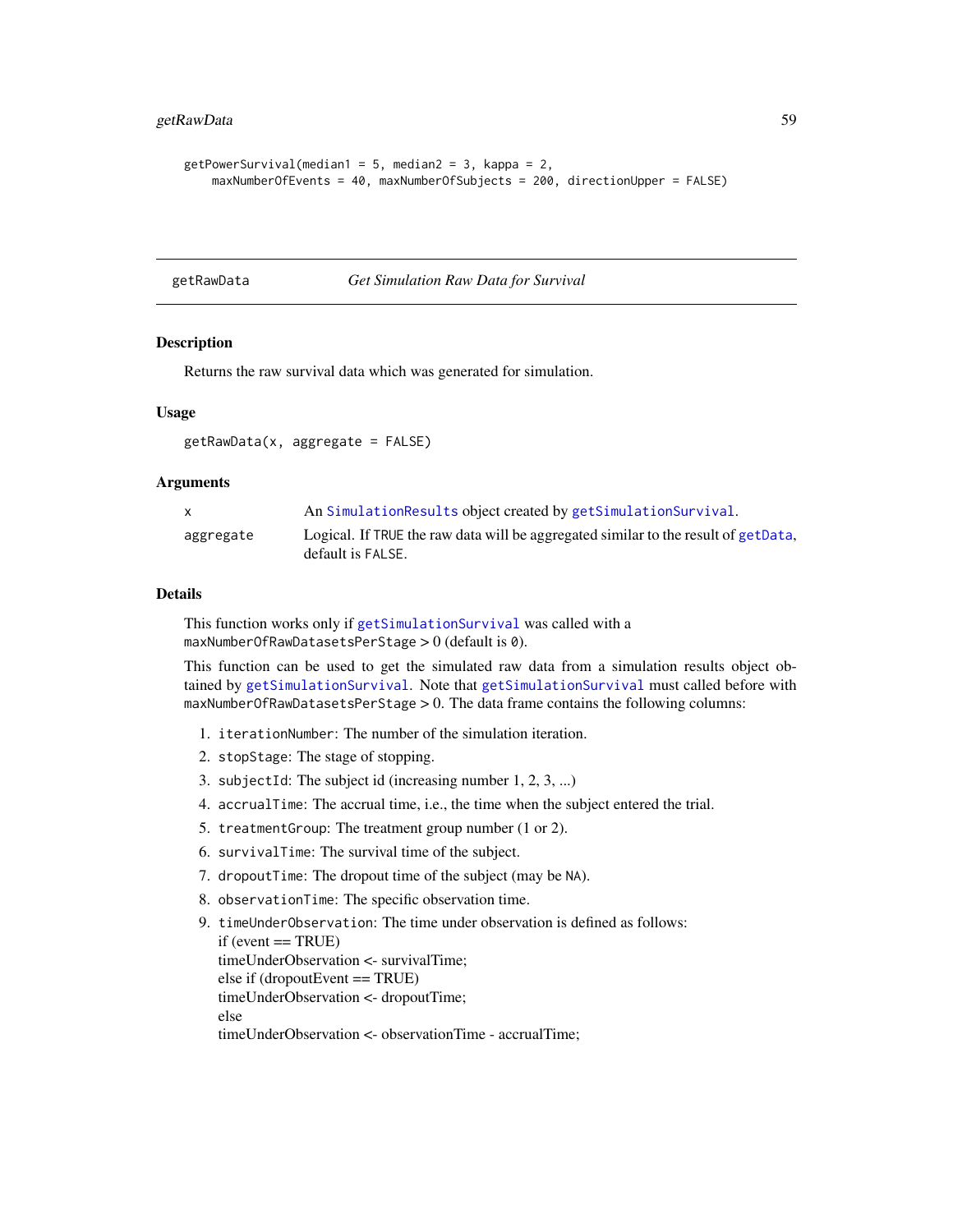- 10. event: TRUE if an event occurred; FALSE otherwise.
- 11. dropoutEvent: TRUE if an dropout event occurred; FALSE otherwise.

# Value

Returns a [data.frame](#page-0-0).

# Examples

```
results \leq getSimulationSurvival(pi1 = seq(0.3,0.6,0.1), pi2 = 0.3, eventTime = 12,
   accrualTime = 24, plannedEvents = 40, maxNumberOfSubjects = 200,
   maxNumberOfIterations = 50, maxNumberOfRawDatasetsPerStage = 5)
rawData <- getRawData(results)
head(rawData)
dim(rawData)
```
<span id="page-59-0"></span>getRepeatedConfidenceIntervals *Get Repeated Confidence Intervals*

# Description

Calculates and returns the lower and upper limit of the repeated confidence intervals of the trial.

# Usage

```
getRepeatedConfidenceIntervals(
  design,
  dataInput,
  ...,
 directionUpper = TRUE,
  tolerance = 1e-06,
  stage = NA_integer_
)
```

| design    | The trial design.                                                                                                                                                                                                                        |
|-----------|------------------------------------------------------------------------------------------------------------------------------------------------------------------------------------------------------------------------------------------|
| dataInput | The summary data used for calculating the test results. This is either an element<br>of DatasetMeans, of DatasetRates, or of DatasetSurvival and should be<br>created with the function getDataset. For more information see getDataset. |
| $\cdots$  | Further arguments to be passed to methods (cf. separate functions in "See Also"<br>below), $e.g.,$                                                                                                                                       |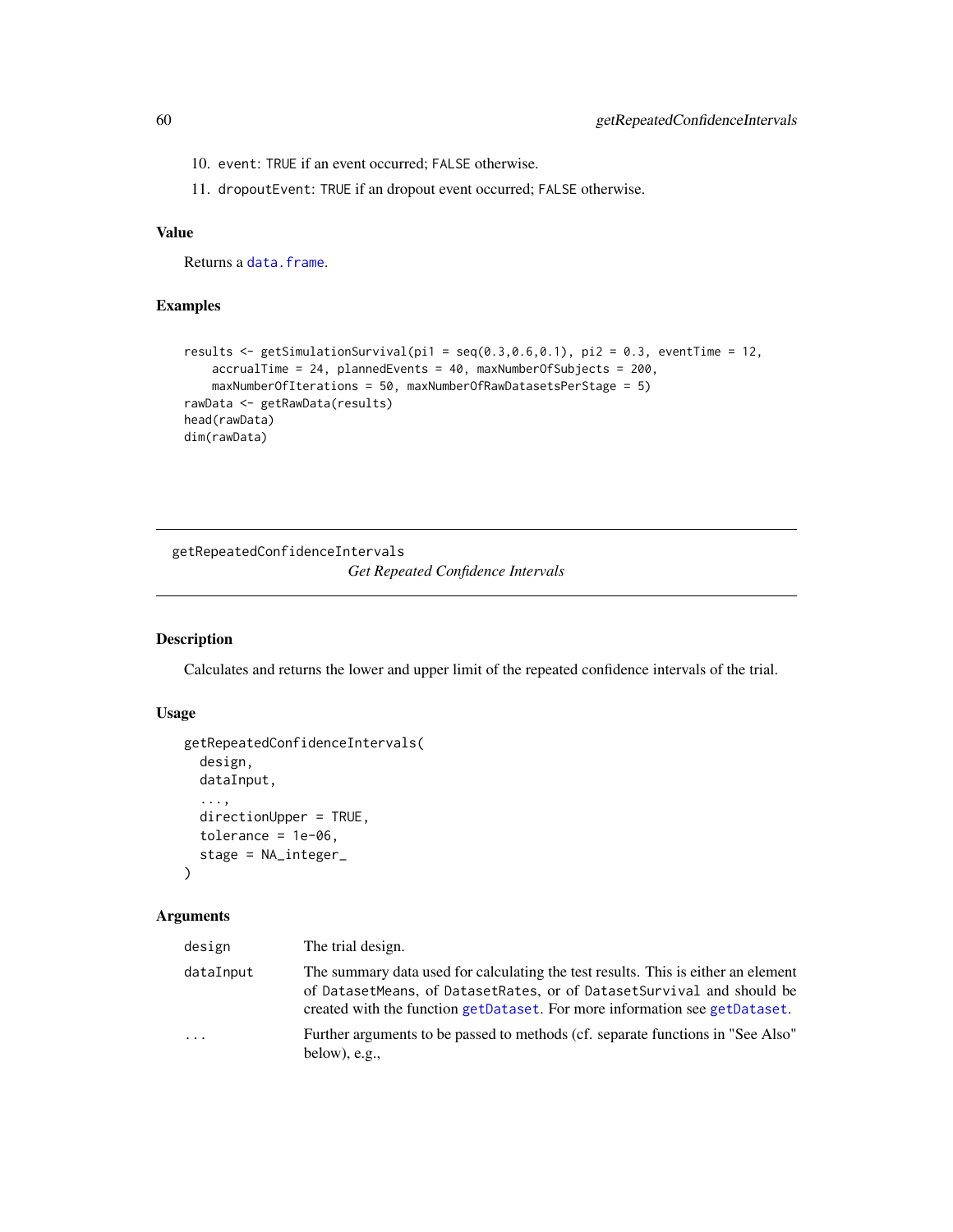|           | normalApproximation The type of computation of the p-values. Default is<br>FALSE for testing means (i.e., the t test is used) and TRUE for testing rates<br>and the hazard ratio. For testing rates, if normal Approximation = FALSE<br>is specified, the binomial test (one sample) or the exact test of Fisher (two<br>samples) is used for calculating the p-values. In the survival setting, normal Approximation<br>= FALSE has no effect. |
|-----------|-------------------------------------------------------------------------------------------------------------------------------------------------------------------------------------------------------------------------------------------------------------------------------------------------------------------------------------------------------------------------------------------------------------------------------------------------|
|           | equalVariances The type of t test. For testing means in two treatment groups,<br>either the t test assuming that the variances are equal or the t test without<br>assuming this, i.e., the test of Welch-Satterthwaite is calculated, default is<br>TRUE.                                                                                                                                                                                       |
|           | intersectionTest Defines the multiple test for the intersection hypotheses in<br>the closed system of hypotheses when testing multiple treatment arms. Five<br>options are available: "Dunnett", "Bonferroni", "Simes", "Sidak", and<br>"Hierarchical", default is "Dunnett".                                                                                                                                                                   |
|           | variance Option Defines the way to calculate the variance in multiple sam-<br>ples for testing means. Three options are available: "overallPooled",<br>"pairwisePooled", and "notPooled", default is "overallPooled".                                                                                                                                                                                                                           |
|           | directionUpper Specifies the direction of the alternative, only applicable for one-sided testing;<br>default is TRUE which means that larger values of the test statistics yield smaller<br>p-values.                                                                                                                                                                                                                                           |
| tolerance | The numerical tolerance, default is 1e-06.                                                                                                                                                                                                                                                                                                                                                                                                      |
| stage     | The stage number (optional). Default: total number of existing stages in the data<br>input.                                                                                                                                                                                                                                                                                                                                                     |

The repeated confidence interval at a given stage of the trial contains the parameter values that are not rejected using the specified sequential design. It can be calculated at each stage of the trial and can thus be used as a monitoring tool.

The repeated confidence intervals are provided up to the specified stage.

#### Value

Returns a [matrix](#page-0-0) with 2 rows and kMax columns containing the lower RCI limits in the first row and the upper RCI limits in the second row, where each column represents a stage.

# See Also

Other analysis functions: [getAnalysisResults\(](#page-5-0)), [getClosedCombinationTestResults\(](#page-9-0)), getClosedConditionalDunn [getConditionalPower\(](#page-13-0)), [getConditionalRejectionProbabilities\(](#page-15-0)), [getFinalConfidenceInterval\(](#page-36-0)), [getFinalPValue\(](#page-38-0)), [getRepeatedPValues\(](#page-61-0)), [getStageResults\(](#page-108-0)), [getTestActions\(](#page-111-0))

```
design <- getDesignInverseNormal(kMax = 2)
data <- getDataset(
  n = c(20, 30),
```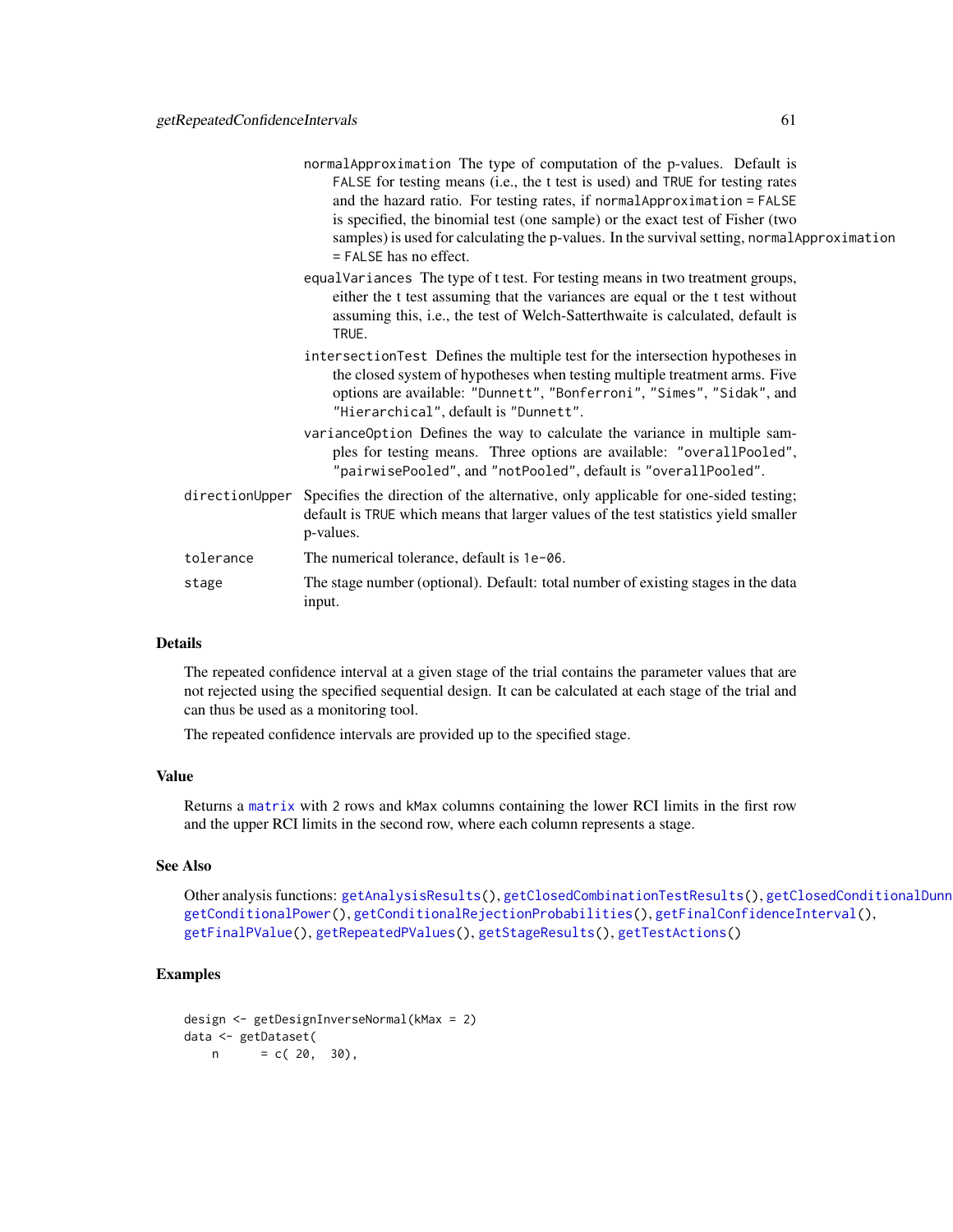```
means = c(50, 51),
   stDevs = c(130, 140)
)
getRepeatedConfidenceIntervals(design, dataInput = data)
```
<span id="page-61-0"></span>getRepeatedPValues *Get Repeated P Values*

#### Description

Calculates the repeated p-values for a given test results.

#### Usage

```
getRepeatedPValues(stageResults, ..., tolerance = 1e-06)
```
#### Arguments

| stageResults            | The results at given stage, obtained from getStageResults.                                                                                 |
|-------------------------|--------------------------------------------------------------------------------------------------------------------------------------------|
| $\cdot$ $\cdot$ $\cdot$ | Ensures that all arguments (starting from the "") are to be named and that a<br>warning will be displayed if unknown arguments are passed. |
| tolerance               | The numerical tolerance, default is $1e$ –06.                                                                                              |

#### Details

The repeated p-value at a given stage of the trial is defined as the smallest significance level under which at given test design the test results obtain rejection of the null hypothesis. It can be calculated at each stage of the trial and can thus be used as a monitoring tool.

The repeated p-values are provided up to the specified stage.

In multi-arm trials, the repeated p-values are defined separately for each treatment comparison within the closed testing procedure.

#### Value

Returns a [numeric](#page-0-0) vector of length kMax or in case of multi-arm stage results a [matrix](#page-0-0) (each column represents a stage, each row a comparison) containing the repeated p values.

#### Note on the dependency of mnormt

If intersectionTest = "Dunnett" or the design is a conditional Dunnett design and the dataset is a multi-arm dataset, rpact uses the R package [mnormt](https://cran.r-project.org/package=mnormt) to calculate the analysis results.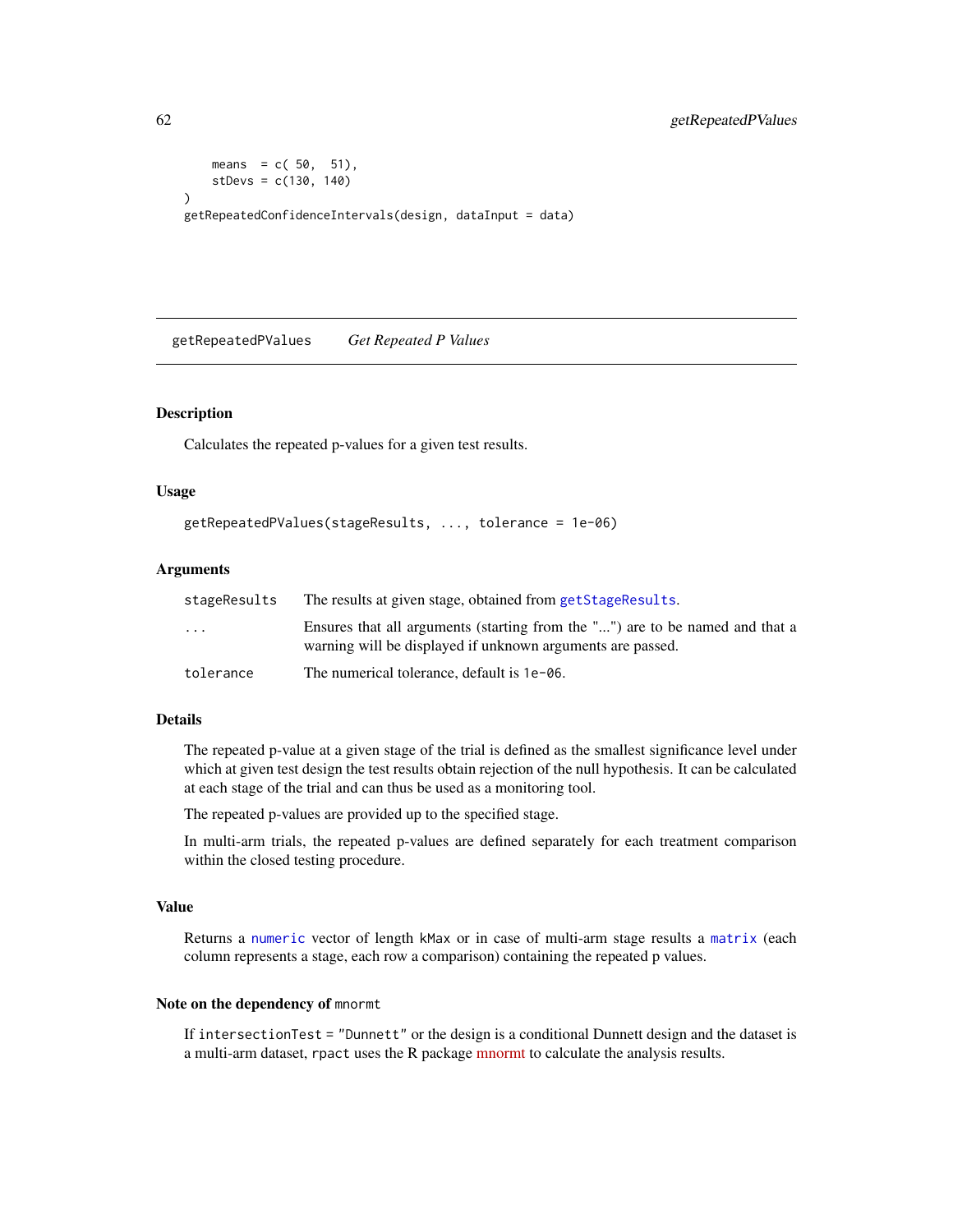# getSampleSizeMeans 63

# See Also

```
getAnalysisResults(getClosedCombinationTestResults(), getClosedConditionalDunn
getConditionalPower(), getConditionalRejectionProbabilities(), getFinalConfidenceInterval(),
getFinalPValue(), getRepeatedConfidenceIntervals(), getStageResults(), getTestActions()
```
# Examples

```
design <- getDesignInverseNormal(kMax = 2)
data <- getDataset(
   n = c(20, 30),means = c(50, 51),
    stDevs = c(130, 140)
\mathcal{L}getRepeatedPValues(getStageResults(design, dataInput = data))
```
<span id="page-62-0"></span>getSampleSizeMeans *Get Sample Size Means*

### Description

Returns the sample size for testing means in one or two samples.

#### Usage

```
getSampleSizeMeans(
  design = NULL,
  ...,
 groups = 2,
 normalApproximation = FALSE,
 meanRatio = FALSE,
  thetaH0 = ifelse(meanRatio, 1, 0),
 alternative = seq(0.2, 1, 0.2),
  stDev = 1,allocationRatioPlanned = NA_real_
)
```

| design | The trial design. If no trial design is specified, a fixed sample size design is used.<br>In this case, Type I error rate alpha, Type II error rate beta, two Sided Power,<br>and sided can be directly entered as argument where necessary. |
|--------|----------------------------------------------------------------------------------------------------------------------------------------------------------------------------------------------------------------------------------------------|
| .      | Ensures that all arguments (starting from the "") are to be named and that a<br>warning will be displayed if unknown arguments are passed.                                                                                                   |
| groups | The number of treatment groups $(1 or 2)$ , default is 2.                                                                                                                                                                                    |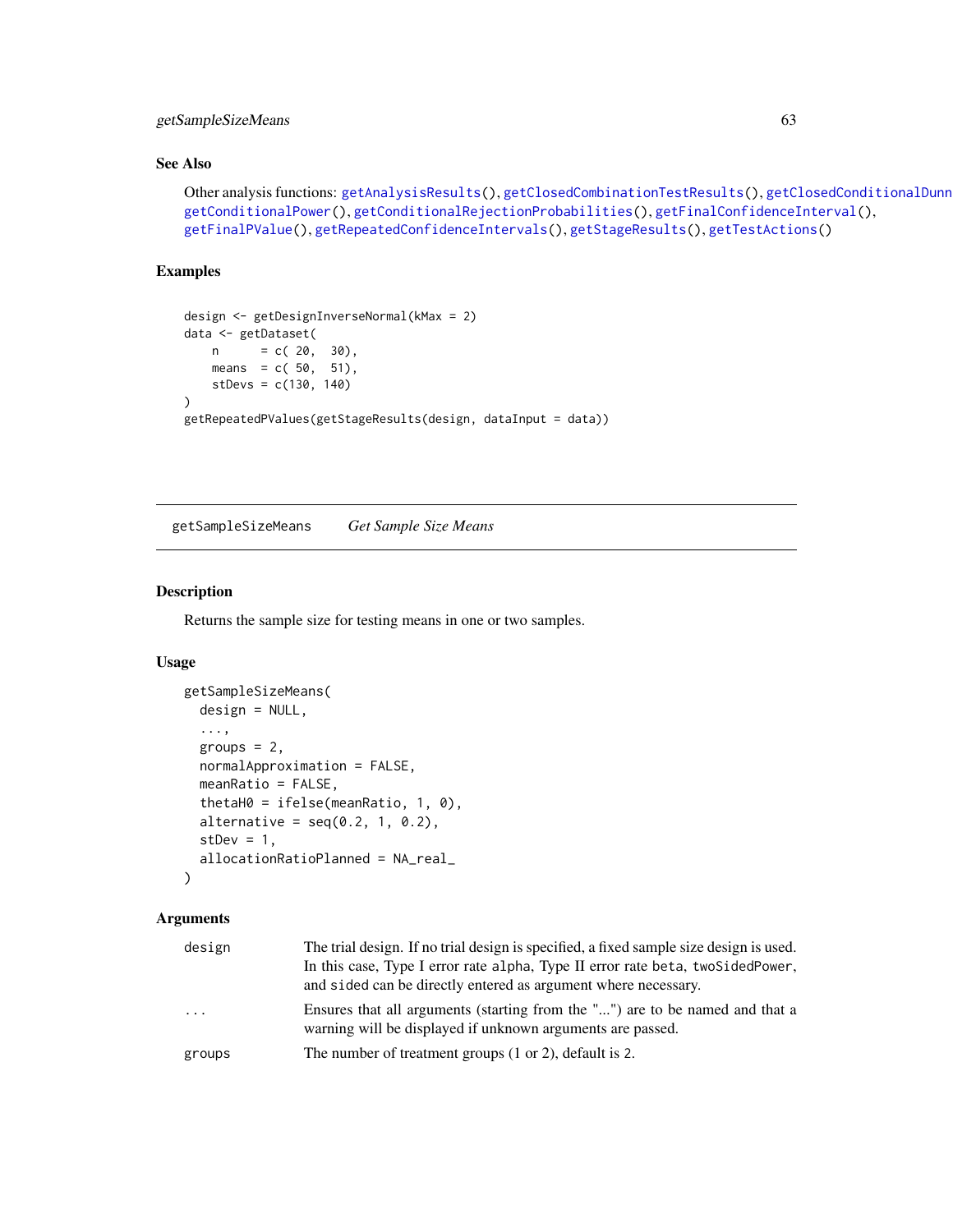| normalApproximation    |                                                                                                                                                                                                                               |
|------------------------|-------------------------------------------------------------------------------------------------------------------------------------------------------------------------------------------------------------------------------|
|                        | The type of computation of the p-values. If TRUE, the variance is assumed to be<br>known, default is FALSE, i.e., the calculations are performed with the t distribu-<br>tion.                                                |
| meanRatio              | If TRUE, the sample size for one-sided testing of H0: $mu1 / mu2 = \text{thetaH0}$ is<br>calculated, default is FALSE.                                                                                                        |
| thetaH0                | The null hypothesis value, default is $\theta$ for the normal and the binary case (test-<br>ing means and rates, respectively), it is 1 for the survival case (testing the hazard<br>ratio).                                  |
|                        | For non-inferiority designs, the taH0 is the non-inferiority bound. That is, in<br>case of (one-sided) testing of                                                                                                             |
|                        | • <i>means</i> : a value $!= 0$ (or a value $!= 1$ for testing the mean ratio) can be<br>specified.                                                                                                                           |
|                        | • <i>rates</i> : a value $!= 0$ (or a value $!= 1$ for testing the risk ratio pi1 / pi2) can<br>be specified.                                                                                                                 |
|                        | • survival data: a bound for testing H0: hazard ratio = thetaH0 != 1 can<br>be specified.                                                                                                                                     |
|                        | For testing a rate in one sample, a value the talled in $(0, 1)$ has to be specified for<br>defining the null hypothesis $H0$ : $pi = \text{thetaH0}$ .                                                                       |
| alternative            | The alternative hypothesis value for testing means. This can be a vector of<br>assumed alternatives, default is $seq(0, 1, 0.2)$ .                                                                                            |
| stDev                  | The standard deviation under which the conditional power calculation is per-<br>formed, default is 1. If meanRatio = TRUE is specified, stDev defines the coeffi-<br>cient of variation sigma / mu2.                          |
| allocationRatioPlanned |                                                                                                                                                                                                                               |
|                        | The planned allocation ratio n1 / n2 for a two treatment groups design, default<br>is 1. If allocationRatioPlanned = $0$ is entered, the optimal allocation ratio<br>yielding the smallest overall sample size is determined. |

At given design the function calculates the stage-wise (non-cumulated) and maximum sample size for testing means. In a two treatment groups design, additionally, an allocation ratio =  $n1/n2$  can be specified. A null hypothesis value thetaH0 != 0 for testing the difference of two means or thetaH0 != 1 for testing the ratio of two means can be specified. Critical bounds and stopping for futility bounds are provided at the effect scale (mean, mean difference, or mean ratio, respectively) for each sample size calculation separately.

# Value

Returns a [TrialDesignPlan](#page-0-0) object. The following generics (R generic functions) are available for this result object:

- [names](#page-0-0) to obtain the field names,
- [print](#page-0-0) to print the object,
- [summary](#page-0-0) to display a summary of the object,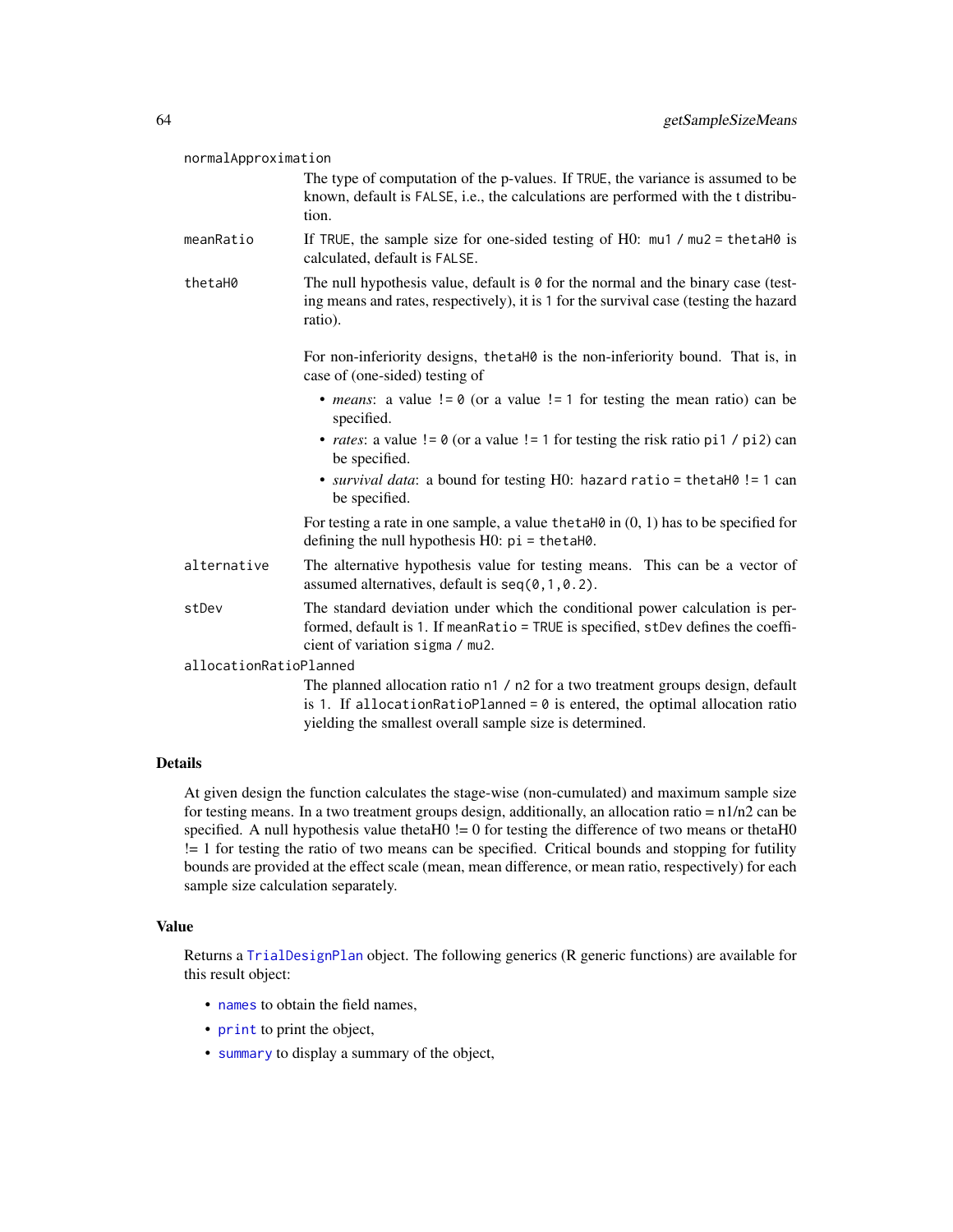#### getSampleSizeRates 65

- [plot](#page-129-0) to plot the object,
- [as.data.frame](#page-0-0) to coerce the object to a [data.frame](#page-0-0),
- [as.matrix](#page-0-0) to coerce the object to a [matrix](#page-0-0).

#### How to get help for generic functions

Click on the link of a generic in the list above to go directly to the help documentation of the rpact specific implementation of the generic. Note that you can use the R function [methods](#page-0-0) to get all the methods of a generic and to identify the object specific name of it, e.g., use methods("plot") to get all the methods for the plot generic. There you can find, e.g., plot.AnalysisResults and obtain the specific help documentation linked above by typing ?plot.AnalysisResults.

#### See Also

Other sample size functions: [getSampleSizeRates\(](#page-64-0)), [getSampleSizeSurvival\(](#page-67-0))

#### Examples

# Calculate sample sizes in a fixed sample size parallel group design # with allocation ratio \code{n1 / n2 = 2} for a range of # alternative values 1, ..., 5 with assumed standard deviation = 3.5; # two-sided alpha =  $0.05$ , power 1 - beta =  $90\%$ : getSampleSizeMeans(alpha =  $0.05$ , beta =  $0.1$ , sided = 2, groups = 2, alternative =  $seq(1, 5, 1)$ ,  $step = 3.5$ , allocationRatioPlanned = 2) # Calculate sample sizes in a three-stage Pocock paired comparison design testing # H0: mu = 2 for a range of alternative values 3,4,5 with assumed standard # deviation =  $3.5$ ; one-sided alpha =  $0.05$ , power 1 - beta =  $90\%$ : getSampleSizeMeans(getDesignGroupSequential(typeOfDesign = "P", alpha = 0.05, sided = 1, beta =  $0.1$ ), groups = 1, thetaH $0 = 2$ , alternative =  $seq(3, 5, 1)$ ,  $step = 3.5)$ 

<span id="page-64-0"></span>getSampleSizeRates *Get Sample Size Rates*

#### **Description**

Returns the sample size for testing rates in one or two samples.

#### Usage

```
getSampleSizeRates(
  design = NULL,
  ...,
  groups = 2,
  normalApproximation = TRUE,
```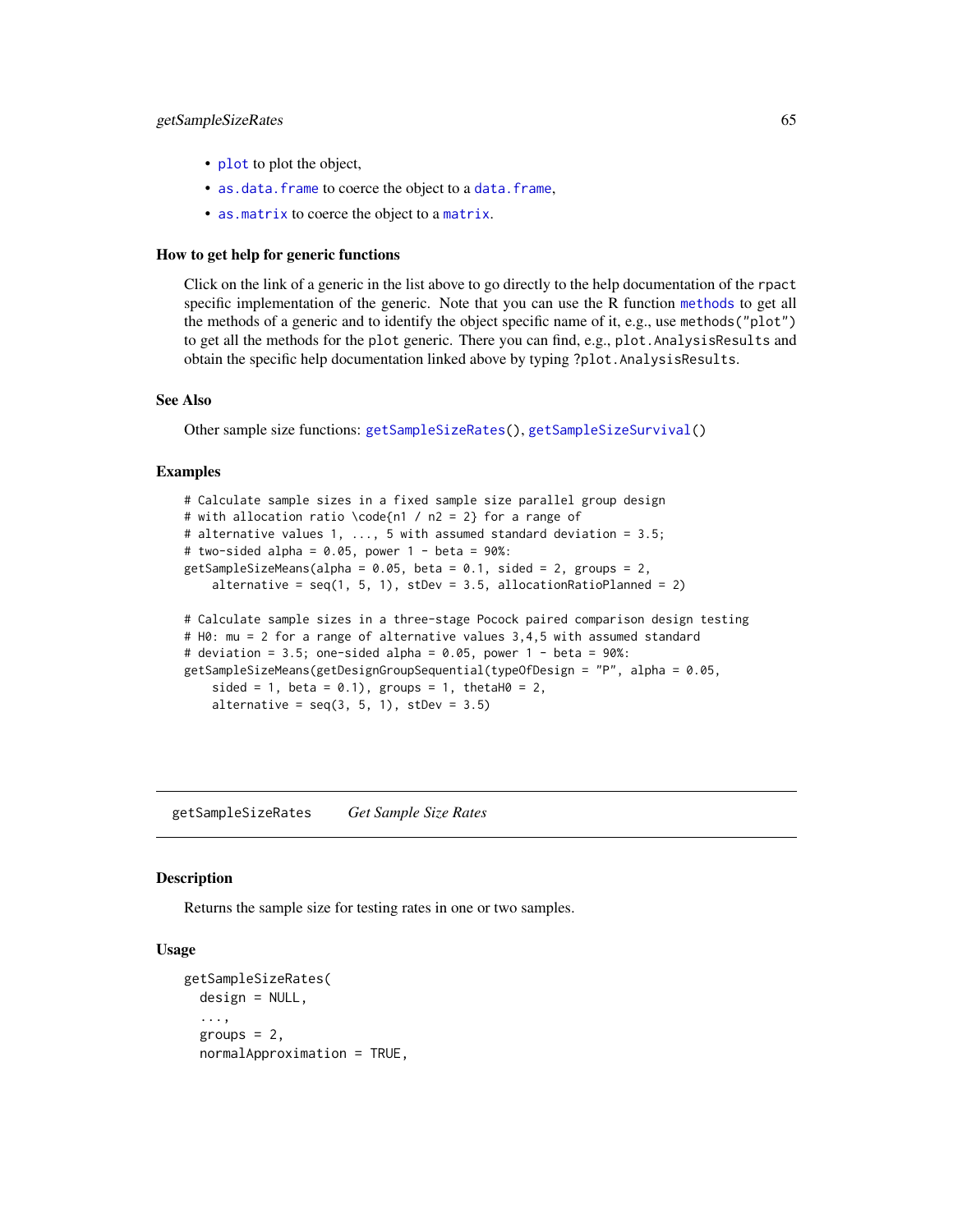```
riskRatio = FALSE,
 thetaH0 = ifelse(riskRatio, 1, 0),
 pi1 = c(0.4, 0.5, 0.6),
 pi2 = 0.2,
 allocationRatioPlanned = NA_real_
\mathcal{L}
```
# Arguments

| design                 | The trial design. If no trial design is specified, a fixed sample size design is used.<br>In this case, Type I error rate alpha, Type II error rate beta, twoSidedPower,<br>and sided can be directly entered as argument where necessary.                                                                                                   |
|------------------------|----------------------------------------------------------------------------------------------------------------------------------------------------------------------------------------------------------------------------------------------------------------------------------------------------------------------------------------------|
| $\cdots$               | Ensures that all arguments (starting from the "") are to be named and that a<br>warning will be displayed if unknown arguments are passed.                                                                                                                                                                                                   |
| groups                 | The number of treatment groups $(1 or 2)$ , default is 2.                                                                                                                                                                                                                                                                                    |
| normalApproximation    |                                                                                                                                                                                                                                                                                                                                              |
|                        | If FALSE, the sample size for the case of one treatment group is calculated exactly<br>using the binomial distribution, default is TRUE.                                                                                                                                                                                                     |
| riskRatio              | If TRUE, the sample size for one-sided testing of H0: $pi1 / pi2 = \text{thetaH0}$ is<br>calculated, default is FALSE.                                                                                                                                                                                                                       |
| thetaH0                | The null hypothesis value, default is $\theta$ for the normal and the binary case (test-<br>ing means and rates, respectively), it is 1 for the survival case (testing the hazard<br>ratio).                                                                                                                                                 |
|                        | For non-inferiority designs, the taH0 is the non-inferiority bound. That is, in<br>case of (one-sided) testing of                                                                                                                                                                                                                            |
|                        | • <i>means</i> : a value $!= 0$ (or a value $!= 1$ for testing the mean ratio) can be<br>specified.                                                                                                                                                                                                                                          |
|                        | • <i>rates</i> : a value $!= 0$ (or a value $!= 1$ for testing the risk ratio pi1 / pi2) can<br>be specified.                                                                                                                                                                                                                                |
|                        | • survival data: a bound for testing H0: hazard ratio = thetaH0 != 1 can<br>be specified.                                                                                                                                                                                                                                                    |
|                        | For testing a rate in one sample, a value the tah $\emptyset$ in $(0, 1)$ has to be specified for<br>defining the null hypothesis $H0$ : $pi = \text{thetaH0}$ .                                                                                                                                                                             |
| pi1                    | A numeric value or vector that represents the assumed probability in the active<br>treatment group if two treatment groups are considered, or the alternative prob-<br>ability for a one treatment group design, default is $seq(0.2, 0.5, 0.1)$ (power<br>calculations and simulations) or $seq(0.4, 0.6, 0.1)$ (sample size calculations). |
| pi2                    | A numeric value that represents the assumed probability in the reference group<br>if two treatment groups are considered, default is 0.2.                                                                                                                                                                                                    |
| allocationRatioPlanned |                                                                                                                                                                                                                                                                                                                                              |
|                        | The planned allocation ratio n1 / n2 for a two treatment groups design, default<br>is 1. If allocationRatioPlanned = $0$ is entered, the optimal allocation ratio                                                                                                                                                                            |

yielding the smallest overall sample size is determined.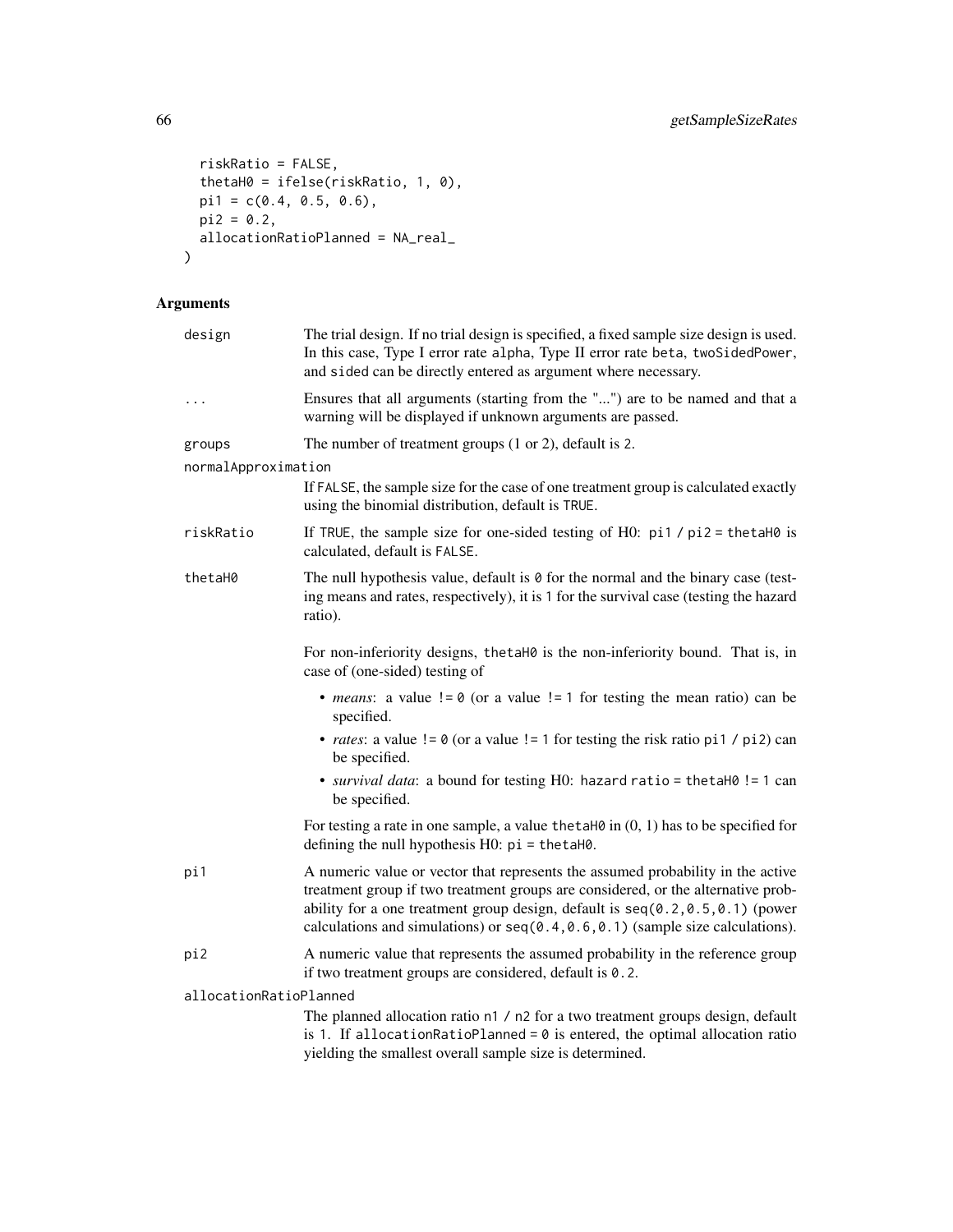At given design the function calculates the stage-wise (non-cumulated) and maximum sample size for testing rates. In a two treatment groups design, additionally, an allocation ratio =  $n1/n2$  can be specified. If a null hypothesis value thetaH0  $!=$  0 for testing the difference of two rates thetaH0  $!=$ 1 for testing the risk ratio is specified, the sample size formula according to Farrington & Manning (Statistics in Medicine, 1990) is used. Critical bounds and stopping for futility bounds are provided at the effect scale (rate, rate difference, or rate ratio, respectively) for each sample size calculation separately. For the two-sample case, the calculation here is performed at fixed pi2 as given as argument in the function.

#### Value

Returns a [TrialDesignPlan](#page-0-0) object. The following generics (R generic functions) are available for this result object:

- [names](#page-0-0) to obtain the field names,
- [print](#page-0-0) to print the object,
- [summary](#page-0-0) to display a summary of the object,
- [plot](#page-129-0) to plot the object,
- [as.data.frame](#page-0-0) to coerce the object to a [data.frame](#page-0-0),
- [as.matrix](#page-0-0) to coerce the object to a [matrix](#page-0-0).

#### How to get help for generic functions

Click on the link of a generic in the list above to go directly to the help documentation of the rpact specific implementation of the generic. Note that you can use the R function [methods](#page-0-0) to get all the methods of a generic and to identify the object specific name of it, e.g., use methods("plot") to get all the methods for the plot generic. There you can find, e.g., plot. AnalysisResults and obtain the specific help documentation linked above by typing ?plot.AnalysisResults.

### See Also

Other sample size functions: [getSampleSizeMeans\(](#page-62-0)), [getSampleSizeSurvival\(](#page-67-0))

```
# Calculate the stage-wise sample sizes, maximum sample sizes, and the optimum
# allocation ratios for a range of pi1 values when testing
# H0: pi1 - pi2 = -0.1 within a two-stage O'Brien & Fleming design;
# alpha = 0.05 one-sided, power 1 - \beta = 90\%:
getSampleSizeRates(getDesignGroupSequential(kMax = 2, alpha = 0.05,
   beta = (0.1), groups = 2, thetaH(0.1, \text{pi}) = seq(0.4, 0.55, 0.025),
   pi2 = 0.4, allocationRatioPlanned = 0)
# Calculate the stage-wise sample sizes, maximum sample sizes, and the optimum
# allocation ratios for a range of pi1 values when testing
# H0: pi1 / pi2 = 0.80 within a three-stage O'Brien & Fleming design;
# alpha = 0.025 one-sided, power 1 - \beta beta = 90\%:
getSampleSizeRates(getDesignGroupSequential(kMax = 3, alpha = 0.025,
```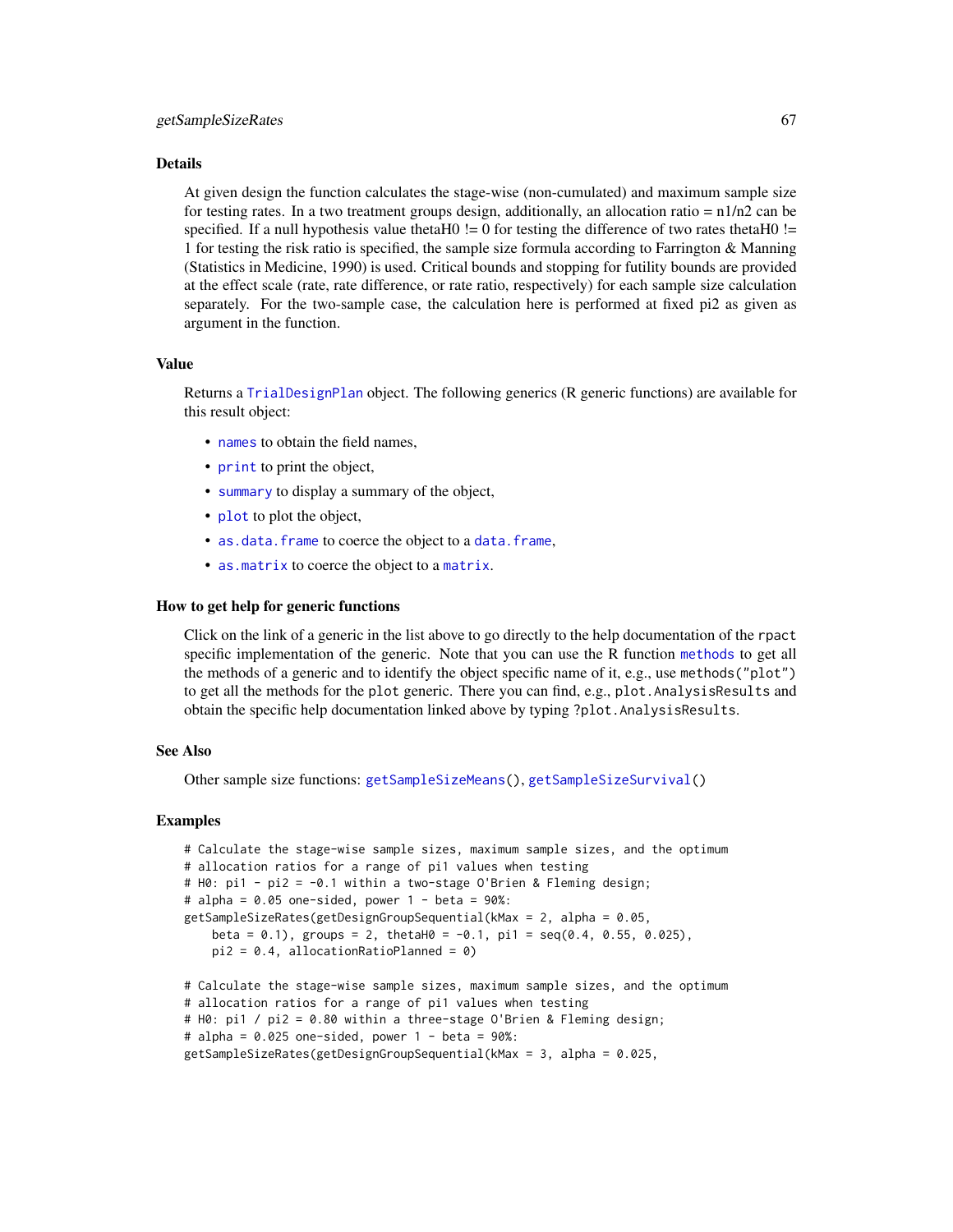```
beta = 0.1), groups = 2, riskRatio = TRUE, thetaH0 = 0.80,
pi1 = seq(0.3, 0.5, 0.025), pi2 = 0.3, allocationRatioPlanned = 0)
```
<span id="page-67-0"></span>getSampleSizeSurvival *Get Sample Size Survival*

# Description

Returns the sample size for testing the hazard ratio in a two treatment groups survival design.

### Usage

```
getSampleSizeSurvival(
 design = NULL,
  ...,
  typeOfComputation = c("Schoenfeld", "Freedman", "HsiehFreedman"),
  thetaH0 = 1,
 pi1 = NA\_real_pi2 = NA\_real_lambda1 = NA\_real_lambda2 = NA_{real_-,median1 = NA\_real_,
 median2 = NA_{real_kappa = 1,
 hazardRatio = NA_real_,
 piecewiseSurvivalTime = NA_real_,
 allocationRatioPlanned = NA_real_,
  eventTime = 12L,
  accrualTime = c(0L, 12L),accrualIntensity = 0.1,followUpTime = NA_real_,
 maxNumberOfSubjects = NA_real_,
  droputRate1 = 0,droputRate2 = 0,dropoutTime = 12L
```

```
)
```

| design                  | The trial design. If no trial design is specified, a fixed sample size design is used. |
|-------------------------|----------------------------------------------------------------------------------------|
|                         | In this case, Type I error rate alpha, Type II error rate beta, two Sided Power,       |
|                         | and sided can be directly entered as argument where necessary.                         |
| $\cdot$ $\cdot$ $\cdot$ | Ensures that all arguments (starting from the "") are to be named and that a           |
|                         | warning will be displayed if unknown arguments are passed.                             |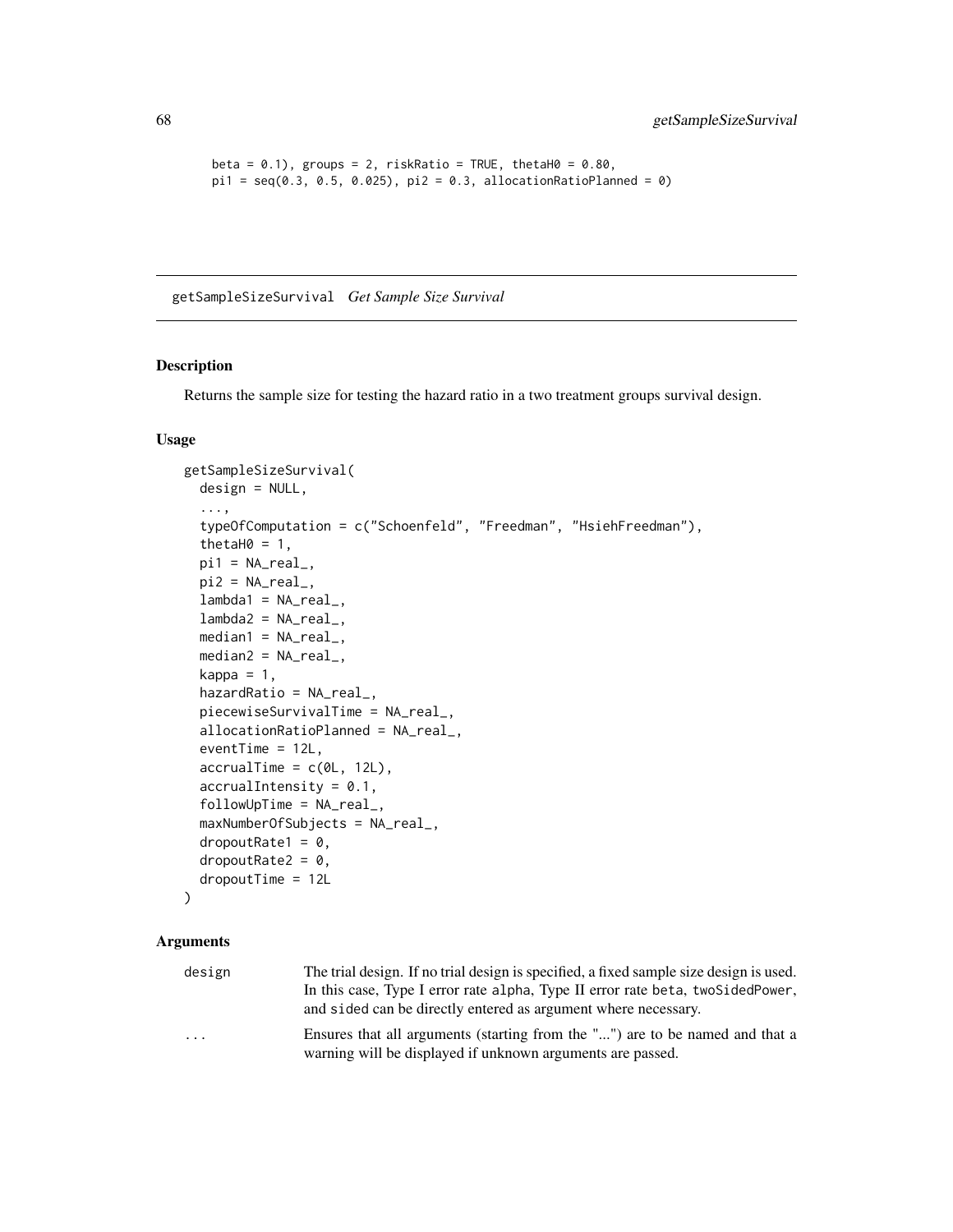| typeOfComputation |                                                                                                                                                                                                                                                                                                                                                                                                                                                                                                                                                                                                                                                                              |
|-------------------|------------------------------------------------------------------------------------------------------------------------------------------------------------------------------------------------------------------------------------------------------------------------------------------------------------------------------------------------------------------------------------------------------------------------------------------------------------------------------------------------------------------------------------------------------------------------------------------------------------------------------------------------------------------------------|
|                   | Three options are available: "Schoenfeld", "Freedman", "HsiehFreedman",<br>the default is "Schoenfeld". For details, see Hsieh (Statistics in Medicine,<br>1992). For non-inferiority testing (i.e., thetaH0 != 1), only Schoenfeld's for-<br>mula can be used.                                                                                                                                                                                                                                                                                                                                                                                                              |
| thetaH0           | The null hypothesis value, default is 0 for the normal and the binary case (test-<br>ing means and rates, respectively), it is 1 for the survival case (testing the hazard<br>ratio).                                                                                                                                                                                                                                                                                                                                                                                                                                                                                        |
|                   | For non-inferiority designs, the taho is the non-inferiority bound. That is, in<br>case of (one-sided) testing of                                                                                                                                                                                                                                                                                                                                                                                                                                                                                                                                                            |
|                   | • <i>means</i> : a value $!= 0$ (or a value $!= 1$ for testing the mean ratio) can be<br>specified.                                                                                                                                                                                                                                                                                                                                                                                                                                                                                                                                                                          |
|                   | • <i>rates</i> : a value $!= 0$ (or a value $!= 1$ for testing the risk ratio pi1 / pi2) can<br>be specified.                                                                                                                                                                                                                                                                                                                                                                                                                                                                                                                                                                |
|                   | • survival data: a bound for testing HO: hazard ratio = thetaH0 != 1 can<br>be specified.                                                                                                                                                                                                                                                                                                                                                                                                                                                                                                                                                                                    |
|                   | For testing a rate in one sample, a value the taller in $(0, 1)$ has to be specified for<br>defining the null hypothesis $H0$ : $pi = \text{thetaH0}$ .                                                                                                                                                                                                                                                                                                                                                                                                                                                                                                                      |
| pi1               | A numeric value or vector that represents the assumed event rate in the treatment<br>group, default is $seq(0.2, 0.5, 0.1)$ (power calculations and simulations) or<br>$seq(0.4, 0.6, 0.1)$ (sample size calculations).                                                                                                                                                                                                                                                                                                                                                                                                                                                      |
| pi2               | A numeric value that represents the assumed event rate in the control group,<br>default is $0.2$ .                                                                                                                                                                                                                                                                                                                                                                                                                                                                                                                                                                           |
| lambda1           | The assumed hazard rate in the treatment group, there is no default. lambda1<br>can also be used to define piecewise exponentially distributed survival times (see<br>details).                                                                                                                                                                                                                                                                                                                                                                                                                                                                                              |
| lambda2           | The assumed hazard rate in the reference group, there is no default. lambda2<br>can also be used to define piecewise exponentially distributed survival times<br>(see details).                                                                                                                                                                                                                                                                                                                                                                                                                                                                                              |
| median1           | The assumed median survival time in the treatment group, there is no default.                                                                                                                                                                                                                                                                                                                                                                                                                                                                                                                                                                                                |
| median2           | The assumed median survival time in the reference group, there is no default.                                                                                                                                                                                                                                                                                                                                                                                                                                                                                                                                                                                                |
| kappa             | A numeric value $\ge$ = 0. A kappa ! = 1 will be used for the specification of the<br>shape of the Weibull distribution. Default is 1, i.e., the exponential survival<br>distribution is used instead of the Weibull distribution. Note that the Weibull<br>distribution cannot be used for the piecewise definition of the survival time dis-<br>tribution, i.e., only lambda and kappa need to be specified. This function is<br>equivalent to pweibull $(t, shape = kappa, scale = 1 / lambda)$ of the stats<br>package, i.e., the scale parameter is 1 / 'hazard rate'.<br>For example,<br>getPiecewiseExponentialDistribution(time = 130, piecewiseLambda = 0.01, kappa |
|                   | $= 4.2$ ) and pweibull(q = 130, shape = 4.2, scale = 1 / 0.01) provide the sam-<br>ple result.                                                                                                                                                                                                                                                                                                                                                                                                                                                                                                                                                                               |
| hazardRatio       | The vector of hazard ratios under consideration. If the event or hazard rates in<br>both treatment groups are defined, the hazard ratio needs not to be specified as<br>it is calculated, there is no default.                                                                                                                                                                                                                                                                                                                                                                                                                                                               |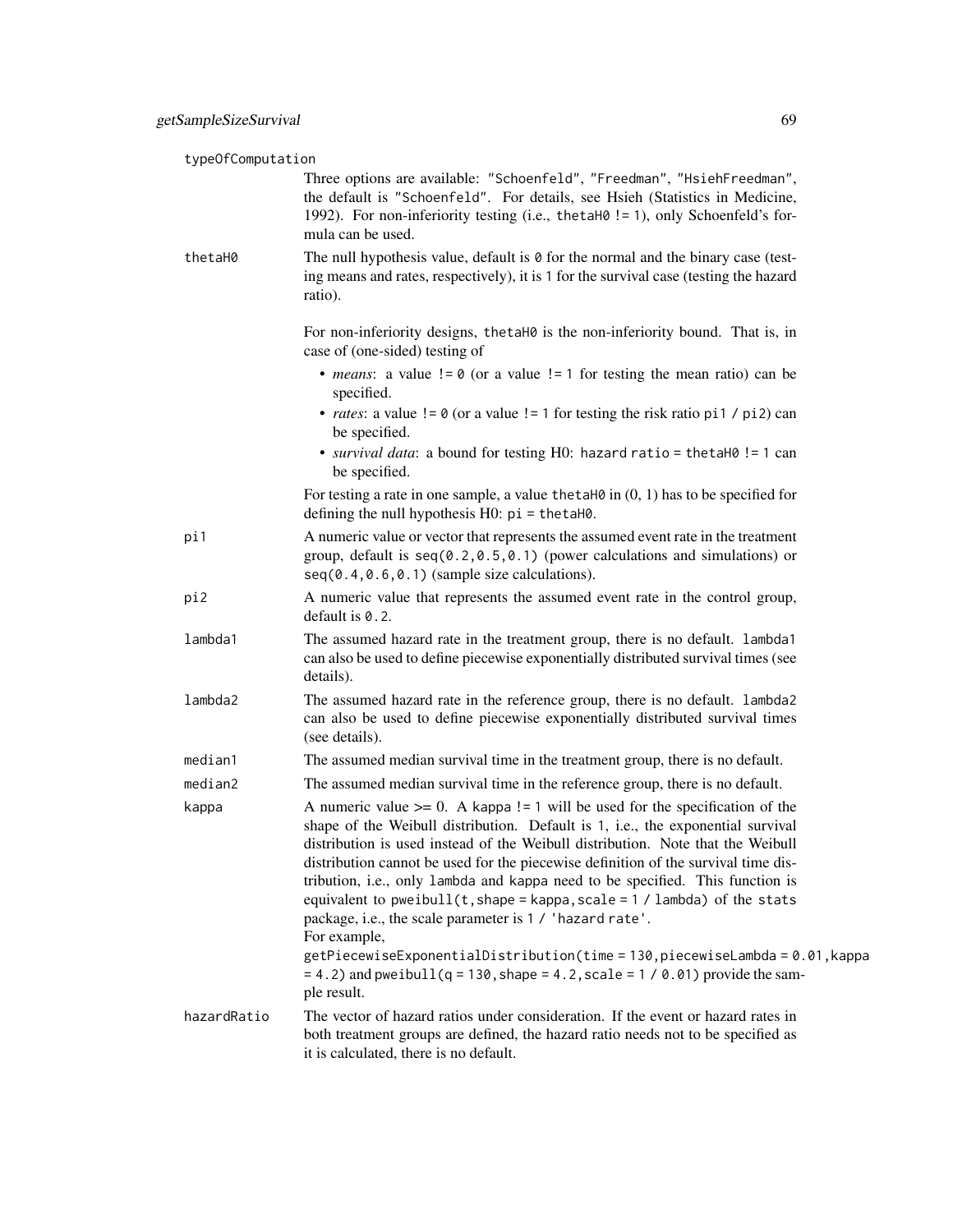| piecewiseSurvivalTime  |                                                                                                                                                                                                                               |
|------------------------|-------------------------------------------------------------------------------------------------------------------------------------------------------------------------------------------------------------------------------|
|                        | A vector that specifies the time intervals for the piecewise definition of the ex-<br>ponential survival time cumulative distribution function                                                                                |
|                        | (for details see getPiecewiseSurvivalTime).                                                                                                                                                                                   |
| allocationRatioPlanned |                                                                                                                                                                                                                               |
|                        | The planned allocation ratio n1 / n2 for a two treatment groups design, default<br>is 1. If allocationRatioPlanned = $0$ is entered, the optimal allocation ratio<br>yielding the smallest overall sample size is determined. |
| eventTime              | The assumed time under which the event rates are calculated, default is 12.                                                                                                                                                   |
| accrualTime            | The assumed accrual time intervals for the study, default is $c(0, 12)$ (for details<br>see getAccrualTime).                                                                                                                  |
| accrualIntensity       |                                                                                                                                                                                                                               |
|                        | A vector of accrual intensities, default is the relative intensity $0.1$ (for details<br>see getAccrualTime).                                                                                                                 |
| followUpTime           | The assumed (additional) follow-up time for the study, default is 6. The total<br>study duration is accrualTime + followUpTime.                                                                                               |
| maxNumberOfSubjects    |                                                                                                                                                                                                                               |
|                        | If maxNumberOfSubjects $> 0$ is specified, the follow-up time for the required<br>number of events is determined.                                                                                                             |
| dropoutRate1           | The assumed drop-out rate in the treatment group, default is 0.                                                                                                                                                               |
| dropoutRate2           | The assumed drop-out rate in the control group, default is 0.                                                                                                                                                                 |
| dropoutTime            | The assumed time for drop-out rates in the control and the treatment group,<br>default is 12.                                                                                                                                 |

At given design the function calculates the number of events and an estimate for the necessary number of subjects for testing the hazard ratio in a survival design. It also calculates the time when the required events are expected under the given assumptions (exponentially, piecewise exponentially, or Weibull distributed survival times and constant or non-constant piecewise accrual). Additionally, an allocation ratio =  $n1 / n2$  can be specified where  $n1$  and  $n2$  are the number of subjects in the two treatment groups.

Optional argument accountForObservationTimes: if accountForObservationTimes = TRUE, the number of subjects is calculated assuming specific accrual and follow-up time, default is TRUE.

The formula of Kim & Tsiatis (Biometrics, 1990) is used to calculate the expected number of events under the alternative (see also Lakatos & Lan, Statistics in Medicine, 1992). These formulas are generalized to piecewise survival times and non-constant piecewise accrual over time.

Optional argument accountForObservationTimes: if accountForObservationTimes = FALSE, only the event rates are used for the calculation of the maximum number of subjects.

#### Value

Returns a [TrialDesignPlan](#page-0-0) object. The following generics (R generic functions) are available for this result object: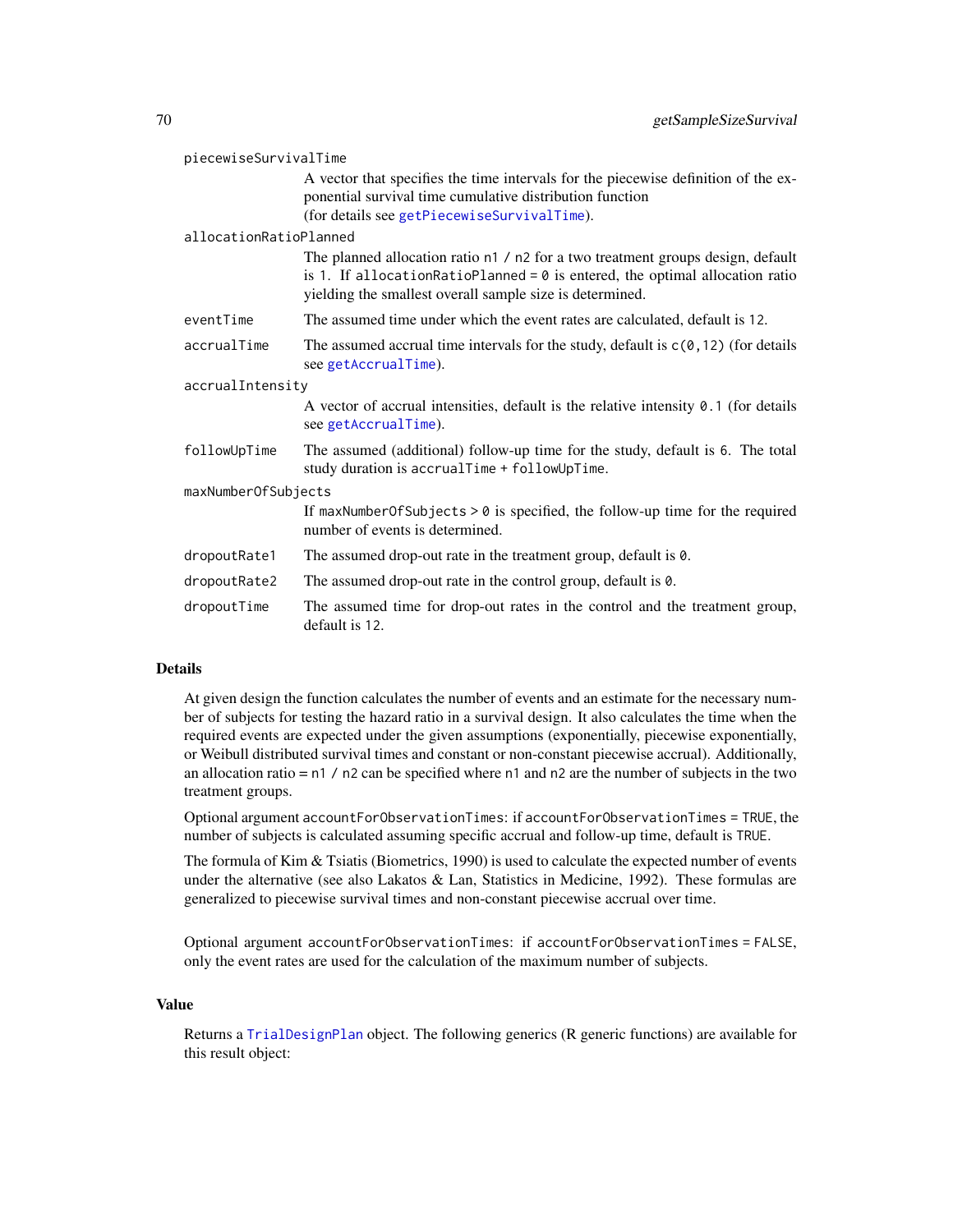# getSampleSizeSurvival 71

- [names](#page-0-0) to obtain the field names,
- [print](#page-0-0) to print the object,
- [summary](#page-0-0) to display a summary of the object,
- [plot](#page-129-0) to plot the object,
- [as.data.frame](#page-0-0) to coerce the object to a [data.frame](#page-0-0),
- [as.matrix](#page-0-0) to coerce the object to a [matrix](#page-0-0).

#### Staggered patient entry

The first element of the vector piecewiseSurvivalTime must be equal to 0. piecewiseSurvivalTime can also be a list that combines the definition of the time intervals and hazard rates in the reference group. The definition of the survival time in the treatment group is obtained by the specification of the hazard ratio (see examples for details).

# Piecewise accrual

accrualTime is the time period of subjects' accrual in a study. It can be a value that defines the end of accrual or a vector. In this case, accrualTime can be used to define a non-constant accrual over time. For this, accrualTime is a vector that defines the accrual intervals. The first element of accrualTime must be equal to  $0$  and, additionally, accrualIntensity needs to be specified. accrualIntensity itself is a value or a vector (depending on the length of accrualtime) that defines the intensity how subjects enter the trial in the intervals defined through accrualTime.

accrualTime can also be a list that combines the definition of the accrual time and accrual intensity (see below and examples for details).

If the length of accrualTime and the length of accrualIntensity are the same (i.e., the end of accrual is undefined), maxNumberOfSubjects > 0 needs to be specified and the end of accrual is calculated. In that case, accrualIntensity is the number of subjects per time unit, i.e., the absolute accrual intensity.

If the length of accrualTime equals the length of accrualIntensity -1 (i.e., the end of accrual is defined), maxNumberOfSubjects is calculated if the absolute accrual intensity is given. If all elements in accrualIntensity are smaller than 1, accrualIntensity defines the \*relative\* intensity how subjects enter the trial. For example, accrualIntensity =  $c(0.1, 0.2)$  specifies that in the second accrual interval the intensity is doubled as compared to the first accrual interval. The actual (absolute) accrual intensity is calculated for the calculated or given maxNumberOfSubjects. Note that the default is accrual Intensity =  $0.1$  meaning that the \*absolute\* accrual intensity will be calculated.

### How to get help for generic functions

Click on the link of a generic in the list above to go directly to the help documentation of the rpact specific implementation of the generic. Note that you can use the R function [methods](#page-0-0) to get all the methods of a generic and to identify the object specific name of it, e.g., use methods("plot") to get all the methods for the plot generic. There you can find, e.g., plot.AnalysisResults and obtain the specific help documentation linked above by typing ?plot.AnalysisResults.

#### See Also

Other sample size functions: [getSampleSizeMeans\(](#page-62-0)), [getSampleSizeRates\(](#page-64-0))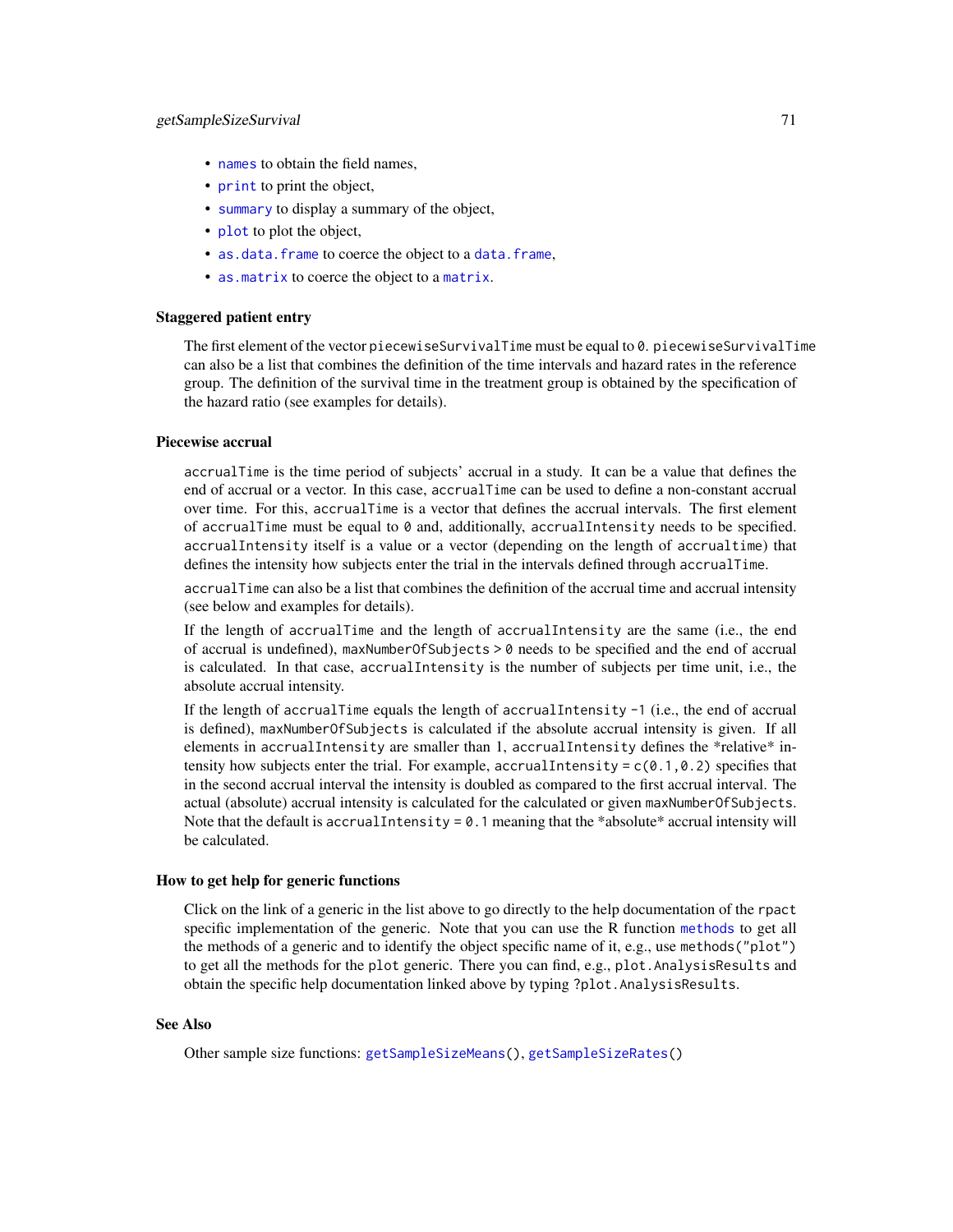```
# Fixed sample size trial with median survival 20 vs. 30 months in treatment and
# reference group, respectively, alpha = 0.05 (two-sided), and power 1 - beta = 90%.
# 20 subjects will be recruited per month up to 400 subjects, i.e., accrual time
# is 20 months.
getSampleSizeSurvival(alpha = 0.05, sided = 2, beta = 0.1, lambda1 = \log(2) / 20,
    lambda2 = \log(2) / 30, accrualTime = c(0, 20), accrualIntensity = 20)
# Fixed sample size with minimum required definitions, pi1 = c(0.4, 0.5, 0.6) and
# pi2 = 0.2 at event time 12, accrual time 12 and follow-up time 6 as default,
# only alpha = 0.01 is specified
getSampleSizeSurvival(alpha = 0.01)
# Four stage O'Brien & Fleming group sequential design with minimum required
# definitions, pi1 = c(0.4, 0.5, 0.6) and pi2 = 0.2 at event time 12,
# accrual time 12 and follow-up time 6 as default
getSampleSizeSurvival(design = getDesignGroupSequential(kMax = 4))
# For fixed sample design, determine necessary accrual time if 200 subjects and
# 30 subjects per time unit can be recruited
getSampleSizeSurvival(accrualTime = c(\emptyset), accrualIntensity = c(3\emptyset),
    maxNumberOfSubjects = 200)
# Determine necessary accrual time if 200 subjects and if the first 6 time units
# 20 subjects per time unit can be recruited, then 30 subjects per time unit
getSampleSizeSurvival(accrualTime = c(\emptyset, 6), accrualIntensity = c(2\emptyset, 3\emptyset),
   maxNumberOfSubjects = 200)
# Determine maximum number of Subjects if the first 6 time units 20 subjects
# per time unit can be recruited, and after 10 time units 30 subjects per time unit
getSampleSizeSurvival(accrualTime = c(0, 6, 10), accrualIntensity = c(20, 30))
# Specify accrual time as a list
at <- list(
    "0 - 5" = 20,"6 - Inf" = 30)getSampleSizeSurvival(accrualTime = at, maxNumberOfSubjects = 200)
# Specify accrual time as a list, if maximum number of subjects need to be calculated
at <- list(
    "0 - 5" = 20,"6 - \langle =10" = 30\ranglegetSampleSizeSurvival(accrualTime = at)
# Specify effect size for a two-stage group design with O'Brien & Fleming boundaries
# Effect size is based on event rates at specified event time
# needs to be specified because it should be shown that hazard ratio < 1
getSampleSizeSurvival(design = getDesignGroupSequential(kMax = 2),
   pi1 = 0.2, pi2 = 0.3, eventTime = 24)
# Effect size is based on event rate at specified event
# time for the reference group and hazard ratio
```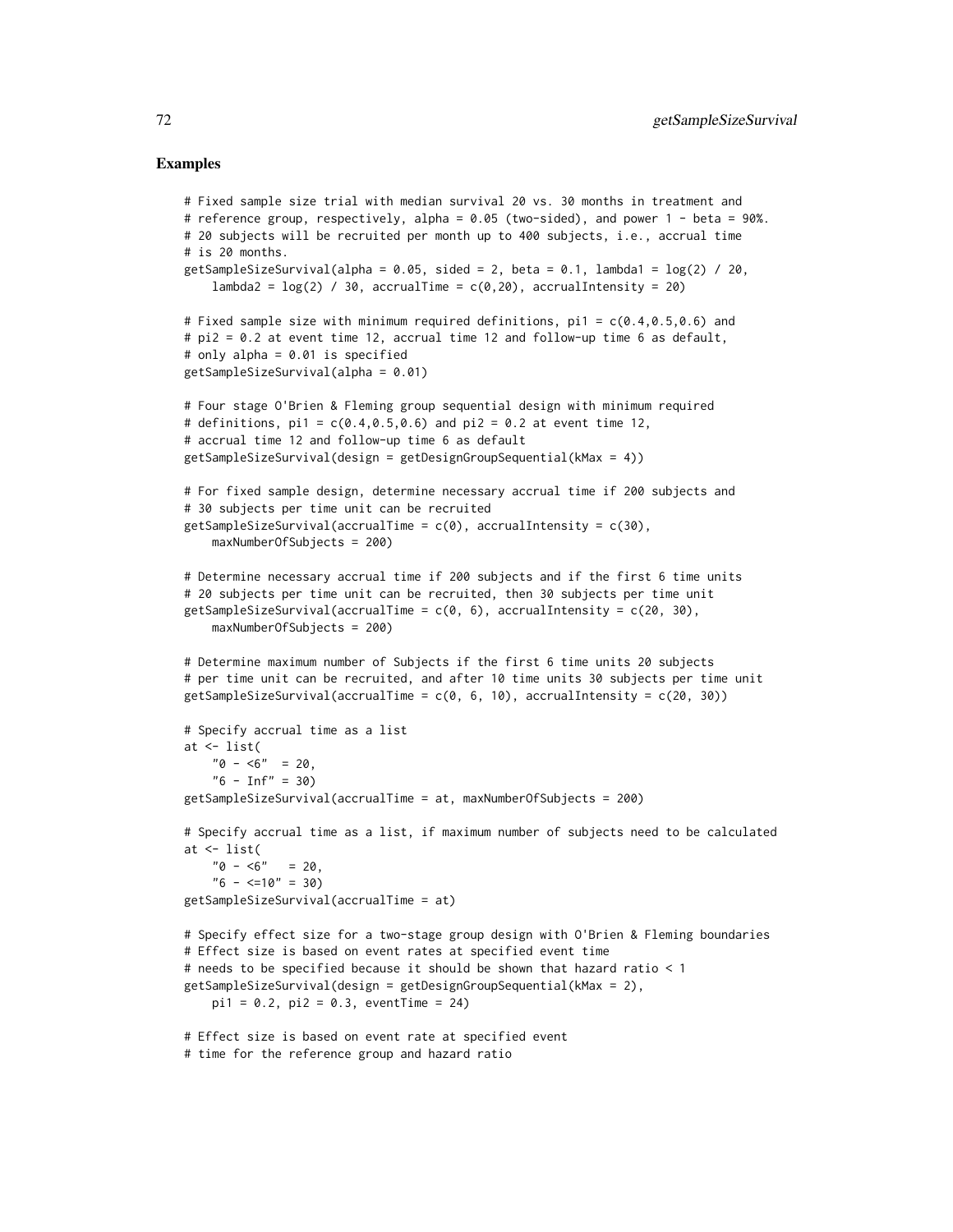```
getSampleSizeSurvival(design = getDesignGroupSequential(kMax = 2),
    hazardRatio = 0.5, pi2 = 0.3, eventTime = 24)
# Effect size is based on hazard rate for the reference group and hazard ratio
getSampleSizeSurvival(design = getDesignGroupSequential(kMax = 2),
   hazardRatio = 0.5, lambda2 = 0.02)
# Specification of piecewise exponential survival time and hazard ratios
getSampleSizeSurvival(design = getDesignGroupSequential(kMax = 2),
    piecewiseCurvivalTime = c(0, 5, 10), lambda = c(0.01, 0.02, 0.04),hazardRatio = c(1.5, 1.8, 2)# Specification of piecewise exponential survival time as a list and hazard ratios
pws <- list(
    "0 - 5" = 0.01,"5 - 10" = 0.02,">=10" = 0.04getSampleSizeSurvival(design = getDesignGroupSequential(kMax = 2),
   piecewiseSurvivalTime = pws, hazardRatio = c(1.5, 1.8, 2))
# Specification of piecewise exponential survival time for both treatment arms
getSampleSizeSurvival(design = getDesignGroupSequential(kMax = 2),
    piecewiseSurvivalTime = c(0, 5, 10), lambda2 = c(0.01, 0.02, 0.04),lambda1 = c(0.015, 0.03, 0.06)# Specification of piecewise exponential survival time as a list
pws <- list(
    "0 - 5" = 0.01,"5 - 10" = 0.02,">=10" = 0.04getSampleSizeSurvival(design = getDesignGroupSequential(kMax = 2),
   piecewiseSurvivalTime = pws, hazardRatio = c(1.5, 1.8, 2))
# Specify effect size based on median survival times
getSampleSizeSurvival(median1 = 5, median2 = 3)
# Specify effect size based on median survival times of Weibull distribtion with
# kappa = 2
getSampleSizeSurvival(median1 = 5, median2 = 3, kappa = 2)
# Identify minimal and maximal required subjects to
# reach the required events in spite of dropouts
getSampleSizeSurvival(accrualTime = c(0, 18), accrualIntensity = c(20, 30),
    lambda2 = 0.4, lambda1 = 0.3, followUpTime = Inf, dropoutRate1 = 0.001,
    droputRate2 = 0.005getSampleSizeSurvival(accrualTime = c(0, 18), accrualIntensity = c(20, 30),
    lambda2 = 0.4, lambda1 = 0.3, followUpTime = 0, dropoutRate1 = 0.001,
    droputRate2 = 0.005
```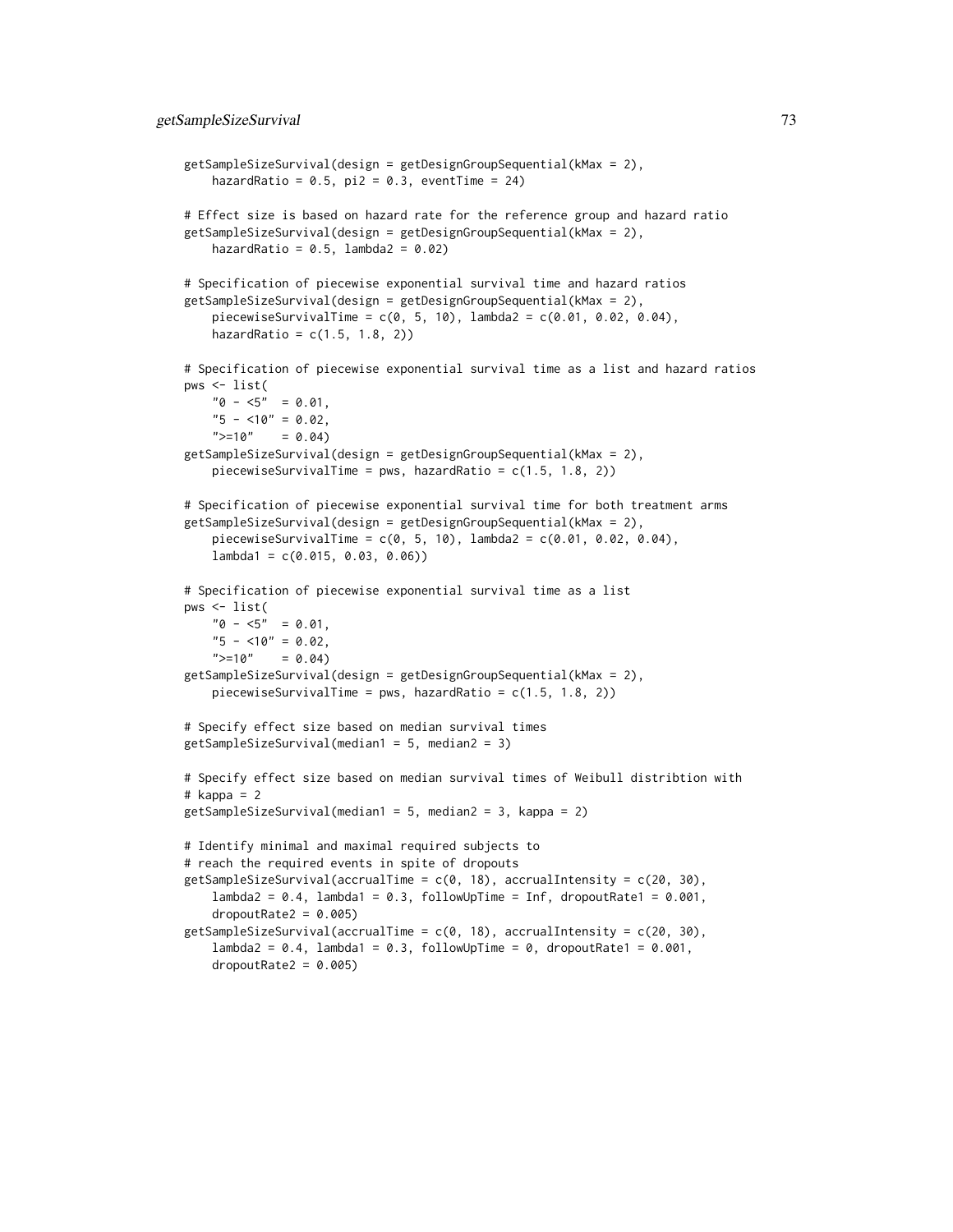# Description

Returns the simulated power, stopping probabilities, conditional power, and expected sample size for testing means in a one or two treatment groups testing situation.

# Usage

```
getSimulationMeans(
  design = NULL,
  ...,
 groups = 2L,
 normalApproximation = TRUE,
 meanRatio = FALSE,
  thetaH0 = ifelse(meanRatio, 1, 0),
  alternative = seq(0, 1, 0.2),
  stDev = 1,plannedSubjects = NA_real_,
  directionUpper = TRUE,
  allocationRatioPlanned = NA_real_,
 minNumberOfSubjectsPerStage = NA_real_,
 maxNumberOfSubjectsPerStage = NA_real_,
 conditionalPower = NA_real_,
  thetaH1 = NA\_real_,
  stDevH1 = NA\_real_maxNumberOfIterations = 1000L,
  seed = NA\_real_calcSubjectsFunction = NULL,
  showStatistics = FALSE
)
```
# Arguments

| design              | The trial design. If no trial design is specified, a fixed sample size design is used.<br>In this case, Type I error rate alpha, Type II error rate beta, two Sided Power,<br>and sided can be directly entered as argument where necessary.      |
|---------------------|---------------------------------------------------------------------------------------------------------------------------------------------------------------------------------------------------------------------------------------------------|
|                     | Ensures that all arguments (starting from the "") are to be named and that a<br>warning will be displayed if unknown arguments are passed.                                                                                                        |
| groups              | The number of treatment groups $(1 \text{ or } 2)$ , default is 2.                                                                                                                                                                                |
| normalApproximation |                                                                                                                                                                                                                                                   |
|                     | The type of computation of the p-values. Default is TRUE, i.e., normally dis-<br>tributed test statistics are generated. If FALSE, the t test is used for calculating<br>the p-values, <i>i.e.</i> , t distributed test statistics are generated. |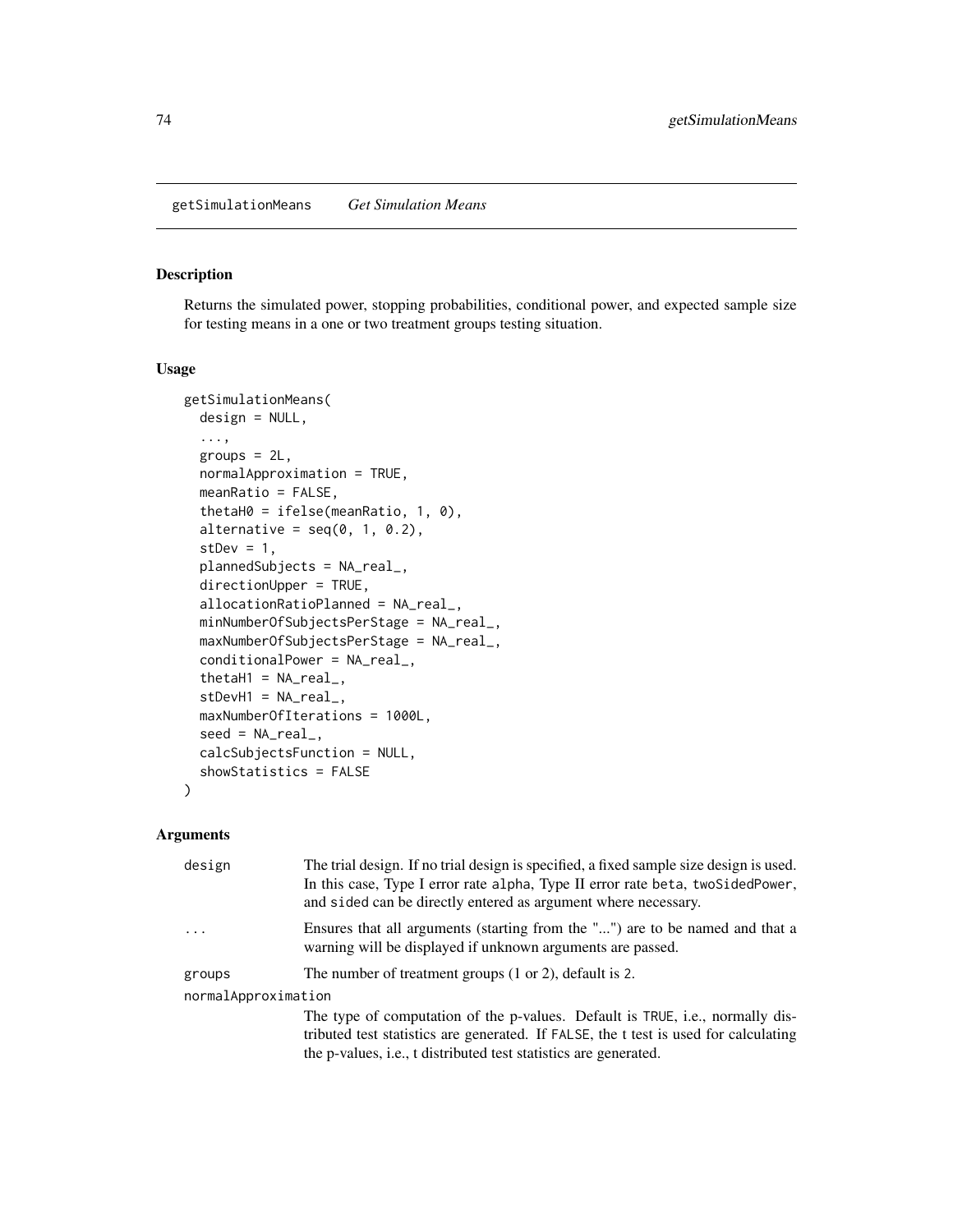| meanRatio                   | If TRUE, the design characteristics for one-sided testing of H0: $mu1 / mu2 =$<br>thetaH0 are simulated, default is FALSE.                                                                                                                                                                                                                                                                                                                                |
|-----------------------------|-----------------------------------------------------------------------------------------------------------------------------------------------------------------------------------------------------------------------------------------------------------------------------------------------------------------------------------------------------------------------------------------------------------------------------------------------------------|
| thetaH0                     | The null hypothesis value, default is $\theta$ for the normal and the binary case (test-<br>ing means and rates, respectively), it is 1 for the survival case (testing the hazard<br>ratio).                                                                                                                                                                                                                                                              |
|                             | For non-inferiority designs, thetaH0 is the non-inferiority bound. That is, in<br>case of (one-sided) testing of                                                                                                                                                                                                                                                                                                                                          |
|                             | • <i>means</i> : a value $!= 0$ (or a value $!= 1$ for testing the mean ratio) can be<br>specified.                                                                                                                                                                                                                                                                                                                                                       |
|                             | • <i>rates</i> : a value $!= 0$ (or a value $!= 1$ for testing the risk ratio pi1 / pi2) can<br>be specified.                                                                                                                                                                                                                                                                                                                                             |
|                             | • survival data: a bound for testing H0: hazard ratio = thetaH0 != 1 can<br>be specified.                                                                                                                                                                                                                                                                                                                                                                 |
|                             | For testing a rate in one sample, a value the tah $\emptyset$ in $(0, 1)$ has to be specified for<br>defining the null hypothesis $H0$ : $pi = \text{thetaH0}$ .                                                                                                                                                                                                                                                                                          |
| alternative                 | The alternative hypothesis value for testing means. This can be a vector of<br>assumed alternatives, default is $seq(0, 1, 0.2)$ .                                                                                                                                                                                                                                                                                                                        |
| stDev<br>plannedSubjects    | The standard deviation under which the data is simulated, default is 1.                                                                                                                                                                                                                                                                                                                                                                                   |
|                             | plannedSubjects is a vector of length kMax (the number of stages of the design)<br>that determines the number of cumulated (overall) subjects when the interim<br>stages are planned. For two treatment arms, it is the number of subjects for both<br>treatment arms. For multi-arm designs, plannedSubjects refers to the number<br>of subjects per selected active arm.                                                                                |
| directionUpper              | Specifies the direction of the alternative, only applicable for one-sided testing;<br>default is TRUE which means that larger values of the test statistics yield smaller<br>p-values.                                                                                                                                                                                                                                                                    |
| allocationRatioPlanned      |                                                                                                                                                                                                                                                                                                                                                                                                                                                           |
|                             | The planned allocation ratio n1 / n2 for a two treatment groups design, default<br>is 1. For multi-arm designs, it is the allocation ratio relating the active $arm(s)$ to<br>the control.                                                                                                                                                                                                                                                                |
| minNumberOfSubjectsPerStage |                                                                                                                                                                                                                                                                                                                                                                                                                                                           |
|                             | When performing a data driven sample size recalculation, the vector minNumberOfSubjectsPerStage<br>with length kMax determines the minimum number of subjects per stage (i.e.,<br>not cumulated), the first element is not taken into account. For two treatment<br>arms, it is the number of subjects for both treatment arms. For multi-arm designs<br>minNumberOfSubjectsPerStage refers to the minimum number of subjects per<br>selected active arm. |
| maxNumberOfSubjectsPerStage | When performing a data driven sample size recalculation, the vector maxNumberOfSubjectsPerStage<br>with length kMax determines the maximum number of subjects per stage (i.e.,<br>not cumulated), the first element is not taken into account. For two treatment<br>arms, it is the number of subjects for both treatment arms. For multi-arm designs<br>maxNumberOfSubjectsPerStage refers to the maximum number of subjects per<br>selected active arm. |
|                             |                                                                                                                                                                                                                                                                                                                                                                                                                                                           |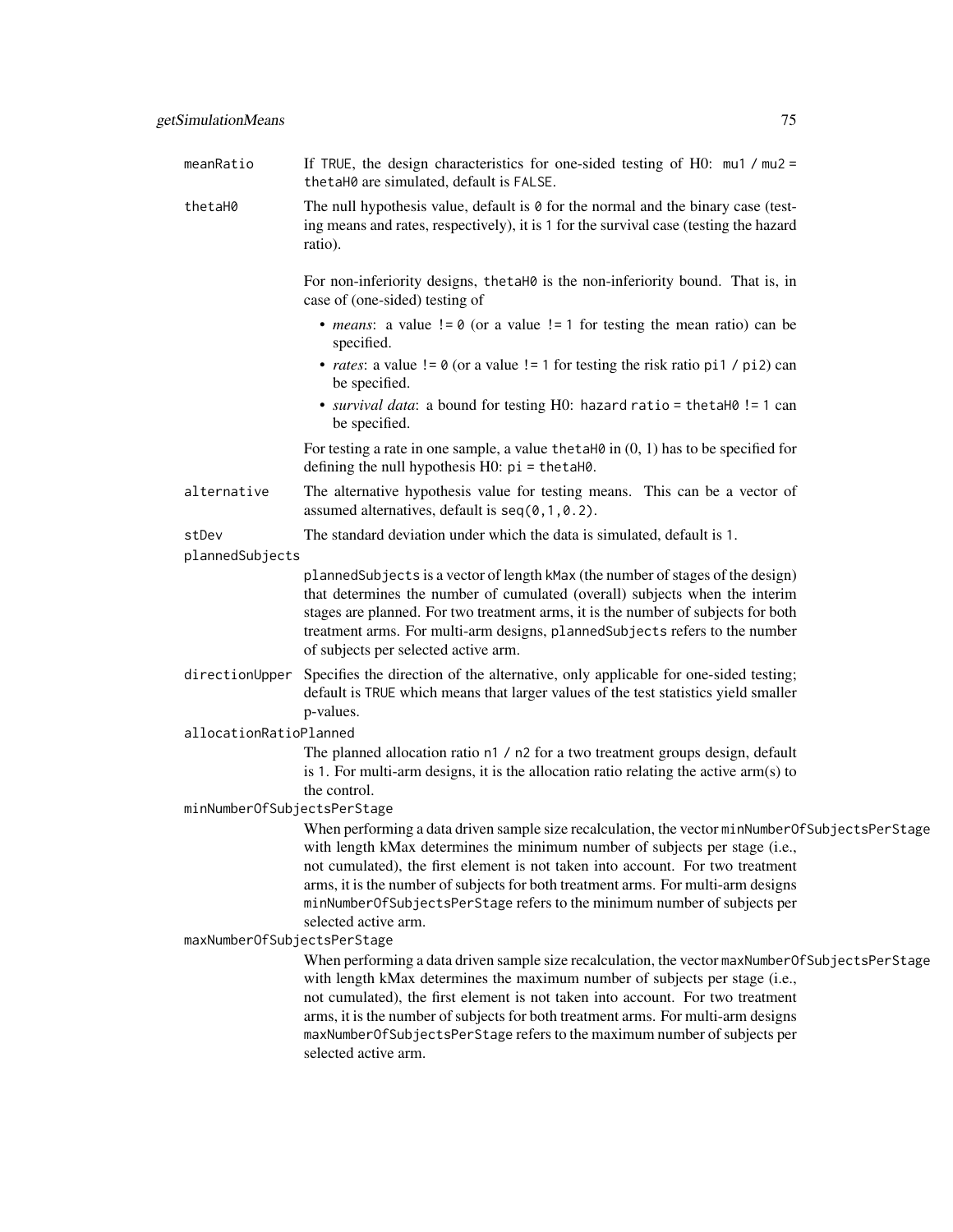#### conditionalPower

|                       | If conditionalPower together with minNumberOfSubjectsPerStage and maxNumberOfSubjectsPerSt<br>(or minNumberOfEventsPerStage and maxNumberOfEventsPerStage for sur-<br>vival designs) is specified, a sample size recalculation based on the specified<br>conditional power is performed. It is defined as the power for the subsequent<br>stage given the current data. By default, the conditional power will be calcu-<br>lated under the observed effect size. Optionally, you can also specify the taH1<br>and stDevH1 (for simulating means), pi1H1 and pi2H1 (for simulating rates), or<br>the taH1 (for simulating hazard ratios) as parameters under which it is calculated<br>and the sample size recalculation is performed. |  |
|-----------------------|----------------------------------------------------------------------------------------------------------------------------------------------------------------------------------------------------------------------------------------------------------------------------------------------------------------------------------------------------------------------------------------------------------------------------------------------------------------------------------------------------------------------------------------------------------------------------------------------------------------------------------------------------------------------------------------------------------------------------------------|--|
| thetaH1               | If specified, the value of the alternative under which the conditional power or<br>sample size recalculation calculation is performed.                                                                                                                                                                                                                                                                                                                                                                                                                                                                                                                                                                                                 |  |
| stDevH1               | If specified, the value of the standard deviation under which the conditional<br>power or sample size recalculation calculation is performed, default is the value<br>of stDev.                                                                                                                                                                                                                                                                                                                                                                                                                                                                                                                                                        |  |
| maxNumberOfIterations |                                                                                                                                                                                                                                                                                                                                                                                                                                                                                                                                                                                                                                                                                                                                        |  |
|                       | The number of simulation iterations, default is 1000.                                                                                                                                                                                                                                                                                                                                                                                                                                                                                                                                                                                                                                                                                  |  |
| seed                  | The seed to reproduce the simulation, default is a random seed.                                                                                                                                                                                                                                                                                                                                                                                                                                                                                                                                                                                                                                                                        |  |
| calcSubjectsFunction  |                                                                                                                                                                                                                                                                                                                                                                                                                                                                                                                                                                                                                                                                                                                                        |  |
|                       | Optionally, a function can be entered that defines the way of performing the sam-<br>ple size recalculation. By default, sample size recalculation is performed with<br>conditional power with specified minNumberOfSubjectsPerStage and maxNumberOfSubjectsPerStage<br>(see details and examples).                                                                                                                                                                                                                                                                                                                                                                                                                                    |  |
|                       | showStatistics If TRUE, summary statistics of the simulated data are displayed for the print<br>command, otherwise the output is suppressed, default is FALSE.                                                                                                                                                                                                                                                                                                                                                                                                                                                                                                                                                                         |  |

## Details

At given design the function simulates the power, stopping probabilities, conditional power, and expected sample size at given number of subjects and parameter configuration. Additionally, an allocation ratio =  $n1/n2$  can be specified where n1 and n2 are the number of subjects in the two treatment groups.

The definition of thetaH1 makes only sense if kMax > 1 and if conditionalPower, minNumberOfSubjectsPerStage, and maxNumberOfSubjectsPerStage (or calcSubjectsFunction) are defined.

#### calcSubjectsFunction

This function returns the number of subjects at given conditional power and conditional critical value for specified testing situation. The function might depend on variables stage, meanRatio, thetaH0, groups, plannedSubjects, sampleSizesPerStage, directionUpper, allocationRatioPlanned, minNumberOfSubjectsPerStage, maxNumberOfSubjectsPerStage, conditionalPower, conditionalCriticalValue, thetaH1, and stDevH1. The function has to contain the three-dots argument '...' (see examples).

## Value

Returns a [SimulationResults](#page-0-0) object. The following generics (R generic functions) are available for this object:

• [names](#page-0-0) to obtain the field names,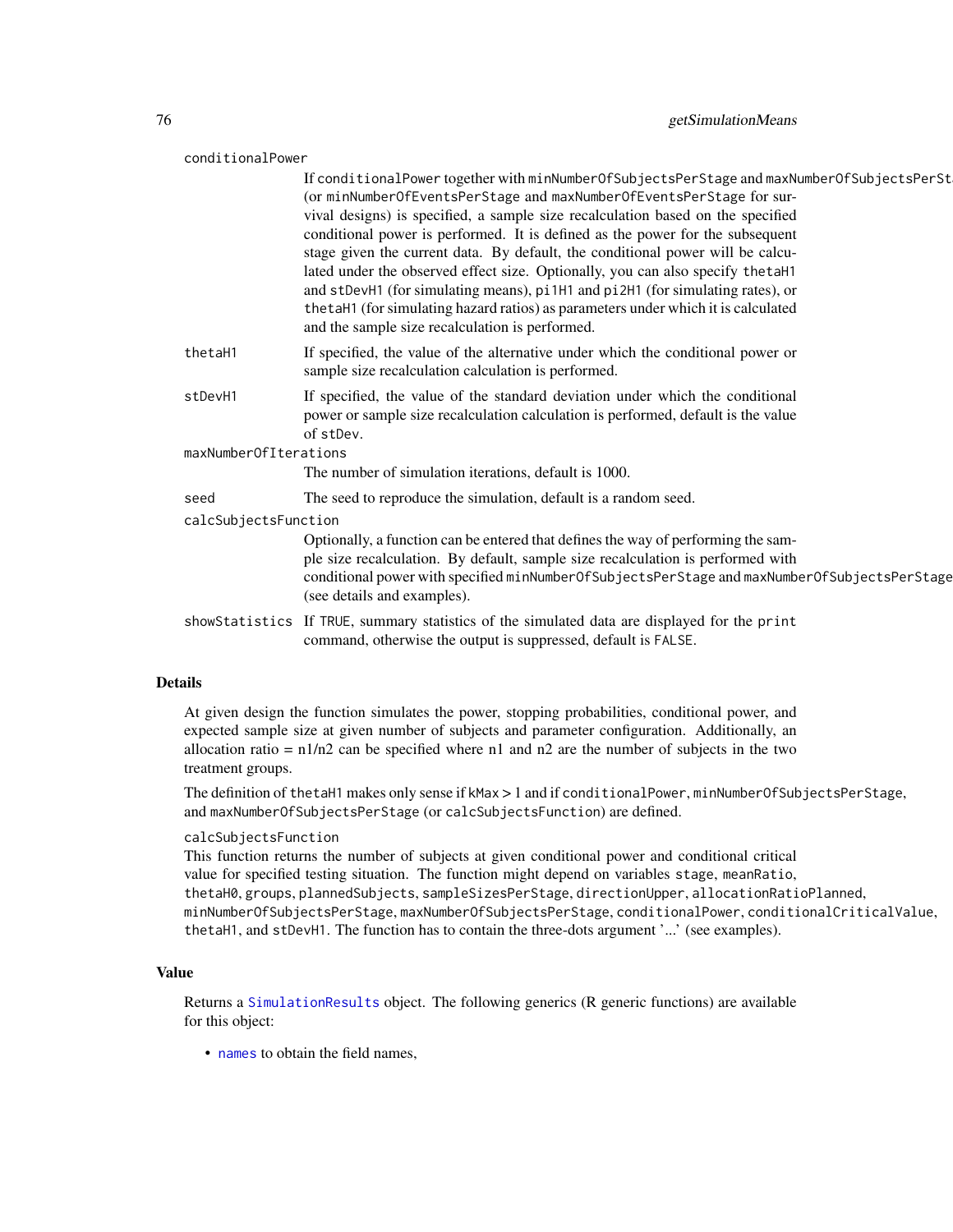# getSimulationMeans 77

- [print](#page-0-0) to print the object,
- [summary](#page-0-0) to display a summary of the object,
- [plot](#page-121-0) to plot the object,
- [as.data.frame](#page-0-0) to coerce the object to a [data.frame](#page-0-0),
- [as.matrix](#page-0-0) to coerce the object to a [matrix](#page-0-0).

# Simulation Data

The summary statistics "Simulated data" contains the following parameters: median [range]; mean +/-sd

\$show(showStatistics = FALSE) or \$setShowStatistics(FALSE) can be used to disable the output of the aggregated simulated data.

```
Example 1:
simulationResults <-getSimulationMeans(plannedSubjects = 40)
simulationResults$show(showStatistics = FALSE)
```

```
Example 2:
simulationResults <-getSimulationMeans(plannedSubjects = 40)
simulationResults$setShowStatistics(FALSE)
simulationResults
```
[getData](#page-16-0) can be used to get the aggregated simulated data from the object as [data.frame](#page-0-0). The data frame contains the following columns:

- 1. iterationNumber: The number of the simulation iteration.
- 2. stageNumber: The stage.
- 3. alternative: The alternative hypothesis value.
- 4. numberOfSubjects: The number of subjects under consideration when the (interim) analysis takes place.
- 5. rejectPerStage: 1 if null hypothesis can be rejected, 0 otherwise.
- 6. futilityPerStage: 1 if study should be stopped for futility, 0 otherwise.
- 7. testStatistic: The test statistic that is used for the test decision, depends on which design was chosen (group sequential, inverse normal, or Fisher's combination test).
- 8. testStatisticsPerStage: The test statistic for each stage if only data from the considered stage is taken into account.
- 9. effectEstimate: Overall simulated standardized effect estimate.
- 10. trialStop: TRUE if study should be stopped for efficacy or futility or final stage, FALSE otherwise.
- 11. conditionalPowerAchieved: The conditional power for the subsequent stage of the trial for selected sample size and effect. The effect is either estimated from the data or can be user defined with thetaH1.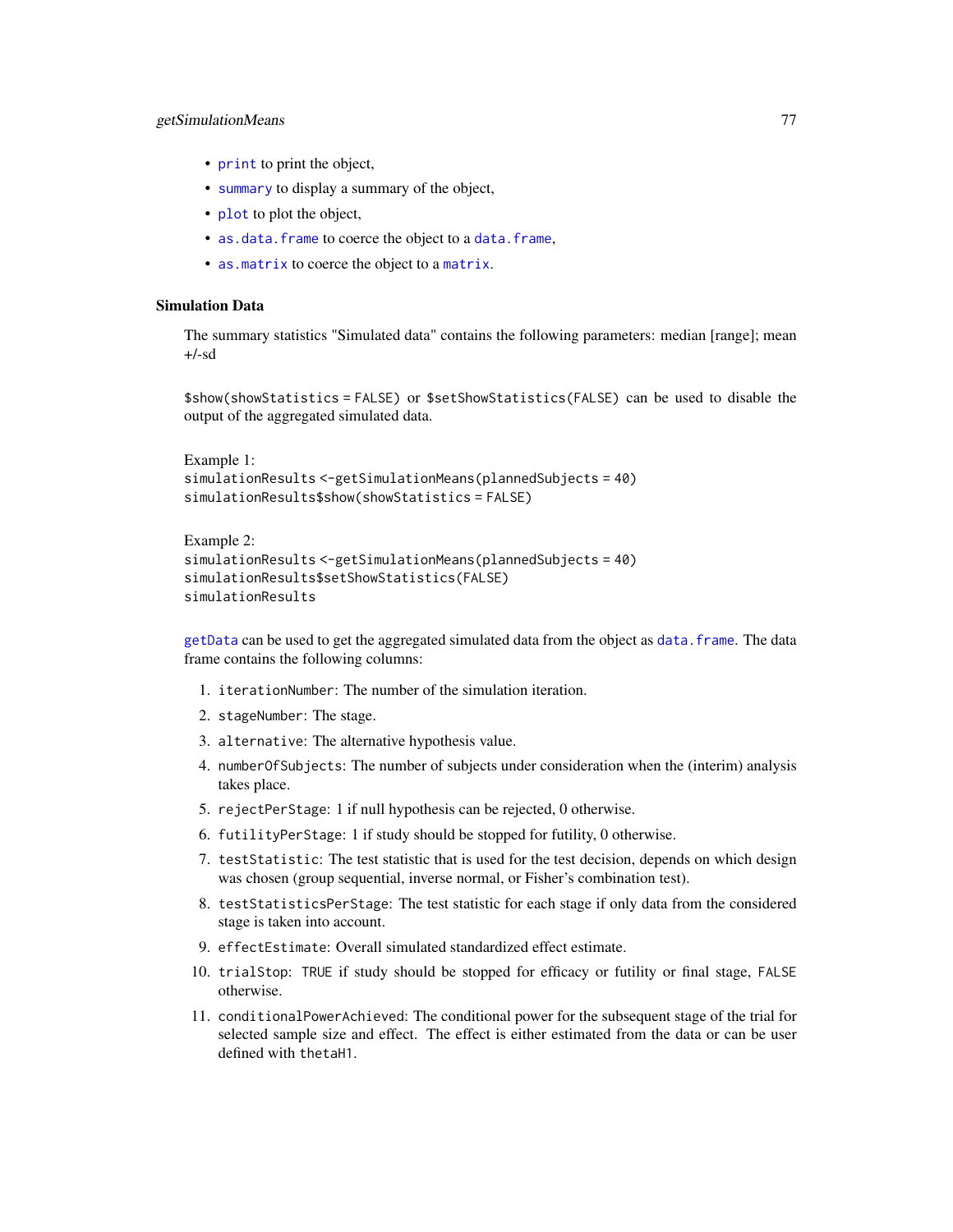#### How to get help for generic functions

Click on the link of a generic in the list above to go directly to the help documentation of the rpact specific implementation of the generic. Note that you can use the R function [methods](#page-0-0) to get all the methods of a generic and to identify the object specific name of it, e.g., use methods("plot") to get all the methods for the plot generic. There you can find, e.g., plot.AnalysisResults and obtain the specific help documentation linked above by typing ?plot.AnalysisResults.

# Examples

```
# Fixed sample size design with two groups, total sample size 40,
# alternative = c(0, 0.2, 0.4, 0.8, 1), and standard deviation = 1 (the default)
getSimulationMeans(plannedSubjects = 40, maxNumberOfIterations = 10)
# Increase number of simulation iterations and compare results
# with power calculator using normal approximation
getSimulationMeans(alternative = 0:4, stDev = 5,
    plannedSubjects = 40, maxNumberOfIterations = 1000)
getPowerMeans(alternative = 0:4, stDev = 5,maxNumberOfSubjects = 40, normalApproximation = TRUE)
# Do the same for a three-stage O'Brien&Fleming inverse
# normal group sequential design with non-binding futility stops
designIN <- getDesignInverseNormal(typeOfDesign = "OF", futilityBounds = c(0, 0))
x \leq - getSimulationMeans(designIN, alternative = c(0:4), stDev = 5,
    plannedSubjects = c(20, 40, 60), maxNumberOfIterations = 1000)
getPowerMeans(designIN, alternative = 0:4, stDev = 5,
   maxNumberOfSubjects = 60, normalApproximation = TRUE)
# Assess power and average sample size if a sample size increase is foreseen
# at conditional power 80% for each subsequent stage based on observed overall
# effect and specified minNumberOfSubjectsPerStage and
# maxNumberOfSubjectsPerStage
getSimulationMeans(designIN, alternative = 0:4, stDev = 5,
    plannedSubjects = c(20, 40, 60),
    minNumberOfSubjectsPerStage = c(NA, 20, 20),
    maxNumberOfSubjectsPerStage = c(NA, 80, 80),
    conditionalPower = 0.8,
   maxNumberOfIterations = 50)
# Do the same under the assumption that a sample size increase only takes
# place at the first interim. The sample size for the third stage is set equal
# to the second stage sample size.
mySampleSizeCalculationFunction <- function(..., stage,
       minNumberOfSubjectsPerStage,
       maxNumberOfSubjectsPerStage,
       sampleSizesPerStage,
       conditionalPower,
       conditionalCriticalValue,
       thetaH1) {
    if (stage == 2) {
       stageSubjects <- 4 * (max(0, conditionalCriticalValue +
            stats::qnorm(conditionalPower)))^2 / (max(1e-12, thetaH1))^2
```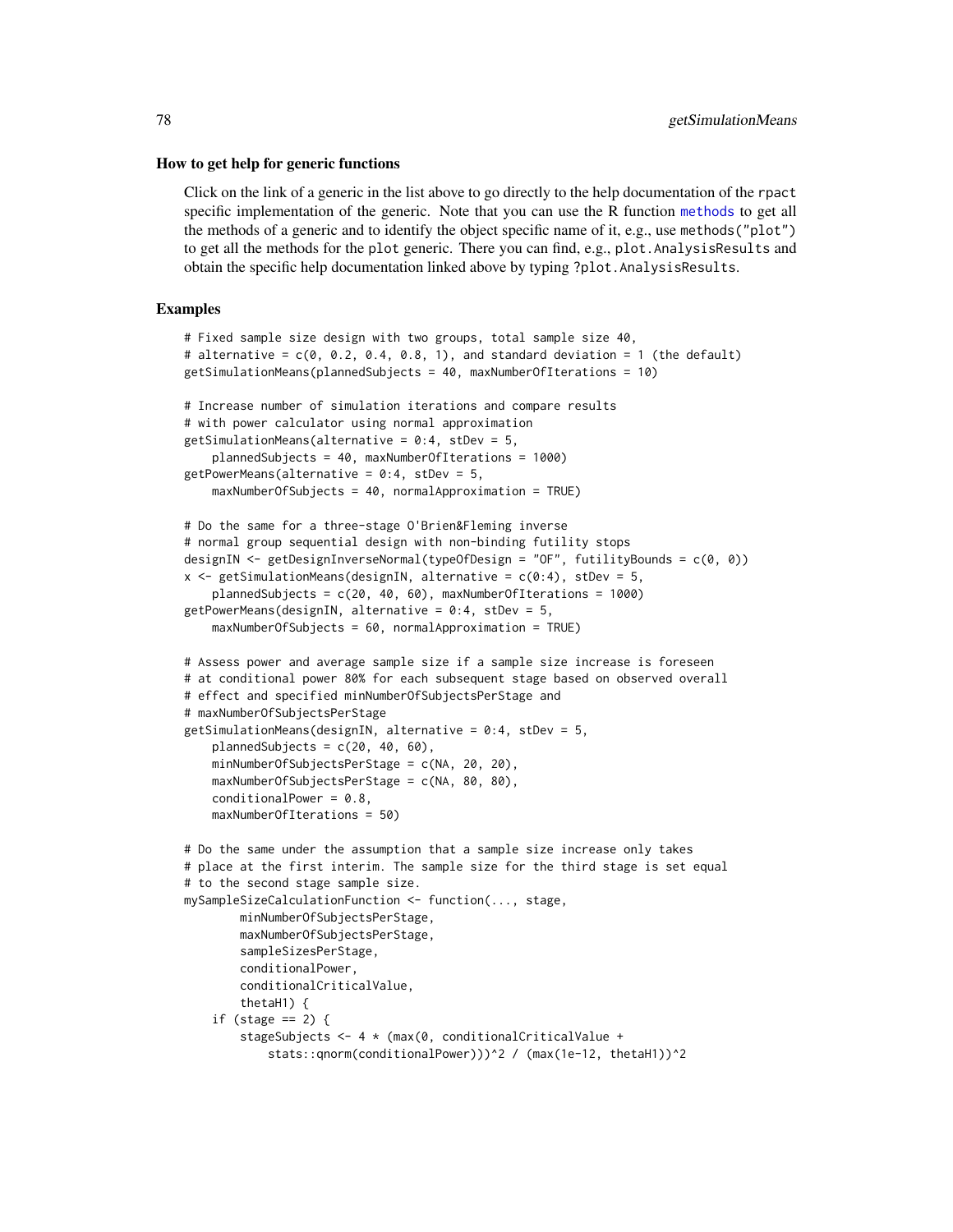```
stageSubjects <- min(max(minNumberOfSubjectsPerStage[stage],
            stageSubjects), maxNumberOfSubjectsPerStage[stage])
    } else {
       stageSubjects <- sampleSizesPerStage[stage - 1]
    }
   return(stageSubjects)
}
getSimulationMeans(designIN, alternative = 2:4, stDev = 5,
   plannedSubjects = c(20, 40, 60),
   minNumberOfSubjectsPerStage = c(NA, 20, 20),
   maxNumberOfSubjectsPerStage = c(NA, 160, 160),
   conditionalPower = 0.8,
    calcSubjectsFunction = mySampleSizeCalculationFunction,
    maxNumberOfIterations = 50)
```
getSimulationMultiArmMeans

*Get Simulation Multi-Arm Means*

## Description

Returns the simulated power, stopping probabilities, conditional power, and expected sample size for testing means in a multi-arm treatment groups testing situation.

## Usage

```
getSimulationMultiArmMeans(
  design = NULL,
  ...,
  activeArms = 3L,
  effectMatrix = NULL,typeOfShape = c("linear", "sigmoidEmax", "userDefined"),
  muMaxVector = seq(0, 1, 0.2),
  gED50 = NA\_real_slope = 1,
 intersectionTest = c("Dunnett", "Bonferroni", "Simes", "Sidak", "Hierarchical"),
  stDev = 1,adaptations = NA,
  typeOfSelection = c("best", "rBest", "epsilon", "all", "userDefined"),
  effectMeasure = c("effectEstimate", "testStatistic"),
  successCriterion = c("all", "atLeastOne"),
  epsilonValue = NA_real_,
  rValue = NA_{real}.
  threshold = -Inf,
  plannedSubjects = NA_integer_,
  allocationRatioPlanned = NA_real_,
```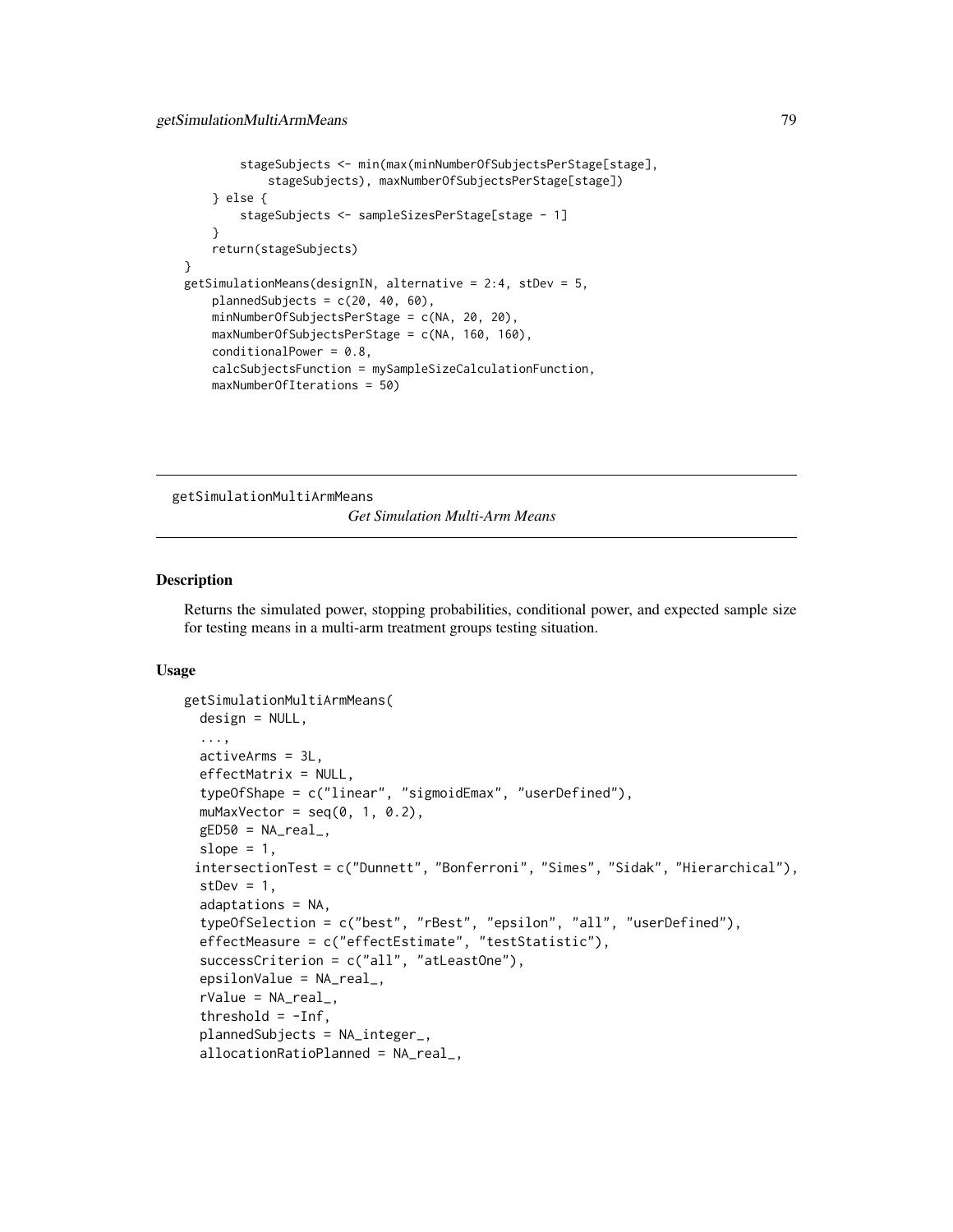```
minNumberOfSubjectsPerStage = NA_real_,
 maxNumberOfSubjectsPerStage = NA_real_,
 conditionalPower = NA_real_,
  thetaH1 = NA_{real_stDevH1 = NA_real_maxNumberOfIterations = 1000L,
  seed = NA\_real_calcSubjectsFunction = NULL,
  selectArmsFunction = NULL,
  showStatistics = FALSE
\mathcal{L}
```
# Arguments

| design           | The trial design. If no trial design is specified, a fixed sample size design is used.<br>In this case, Type I error rate alpha, Type II error rate beta, twoSidedPower,<br>and sided can be directly entered as argument where necessary.                                                                                                                                                                                                                                               |
|------------------|------------------------------------------------------------------------------------------------------------------------------------------------------------------------------------------------------------------------------------------------------------------------------------------------------------------------------------------------------------------------------------------------------------------------------------------------------------------------------------------|
| $\cdots$         | Ensures that all arguments (starting from the "") are to be named and that a<br>warning will be displayed if unknown arguments are passed.                                                                                                                                                                                                                                                                                                                                               |
| activeArms       | The number of active treatment arms to be compared with control, default is 3.                                                                                                                                                                                                                                                                                                                                                                                                           |
| effectMatrix     | Matrix of effect sizes with active Arms columns and number of rows reflecting<br>the different situations to consider.                                                                                                                                                                                                                                                                                                                                                                   |
| type0fShape      | The shape of the dose-response relationship over the treatment groups. This can<br>be either "linear", "sigmoidEmax", or "userDefined". If "sigmoidEmax"<br>is selected, "gED50" and "slope" has to be entered to specify the ED50 and<br>the slope of the sigmoid Emax model. For "linear" and "sigmoidEmax",<br>"muMaxVector" specifies the range of effect sizes for the treatment group with<br>highest response. If "userDefined" is selected, "effectMatrix" has to be<br>entered. |
| muMaxVector      | Range of effect sizes for the treatment group with highest response for "linear"<br>and "sigmoidEmax" model, default is $seq(0, 1, 0.2)$ .                                                                                                                                                                                                                                                                                                                                               |
| gED50            | If "sigmoidEmax" is selected, "gED50" has to be entered to specify the ED50 of<br>the sigmoid Emax model.                                                                                                                                                                                                                                                                                                                                                                                |
| slope            | If "sigmoidEmax" is selected, "slope" can be entered to specify the slope of<br>the sigmoid Emax model, default is 1.                                                                                                                                                                                                                                                                                                                                                                    |
| intersectionTest |                                                                                                                                                                                                                                                                                                                                                                                                                                                                                          |
|                  | Defines the multiple test for the intersection hypotheses in the closed system of<br>hypotheses. Five options are available: "Dunnett", "Bonferroni", "Simes",<br>"Sidak", and "Hierarchical", default is "Dunnett".                                                                                                                                                                                                                                                                     |
| stDev            | The standard deviation under which the data is simulated, default is 1.                                                                                                                                                                                                                                                                                                                                                                                                                  |
| adaptations      | A vector of length kMax -1 indicating whether or not an adaptation takes place<br>at interim k, default is rep(TRUE, kMax -1).                                                                                                                                                                                                                                                                                                                                                           |
| typeOfSelection  |                                                                                                                                                                                                                                                                                                                                                                                                                                                                                          |
|                  | The way the treatment arms are selected at interim. Five options are available:<br>"best", "rbest", "epsilon", "all", and "userDefined", default is "best".<br>For "rbest" (select the rValue best treatment arms), the parameter rValue                                                                                                                                                                                                                                                 |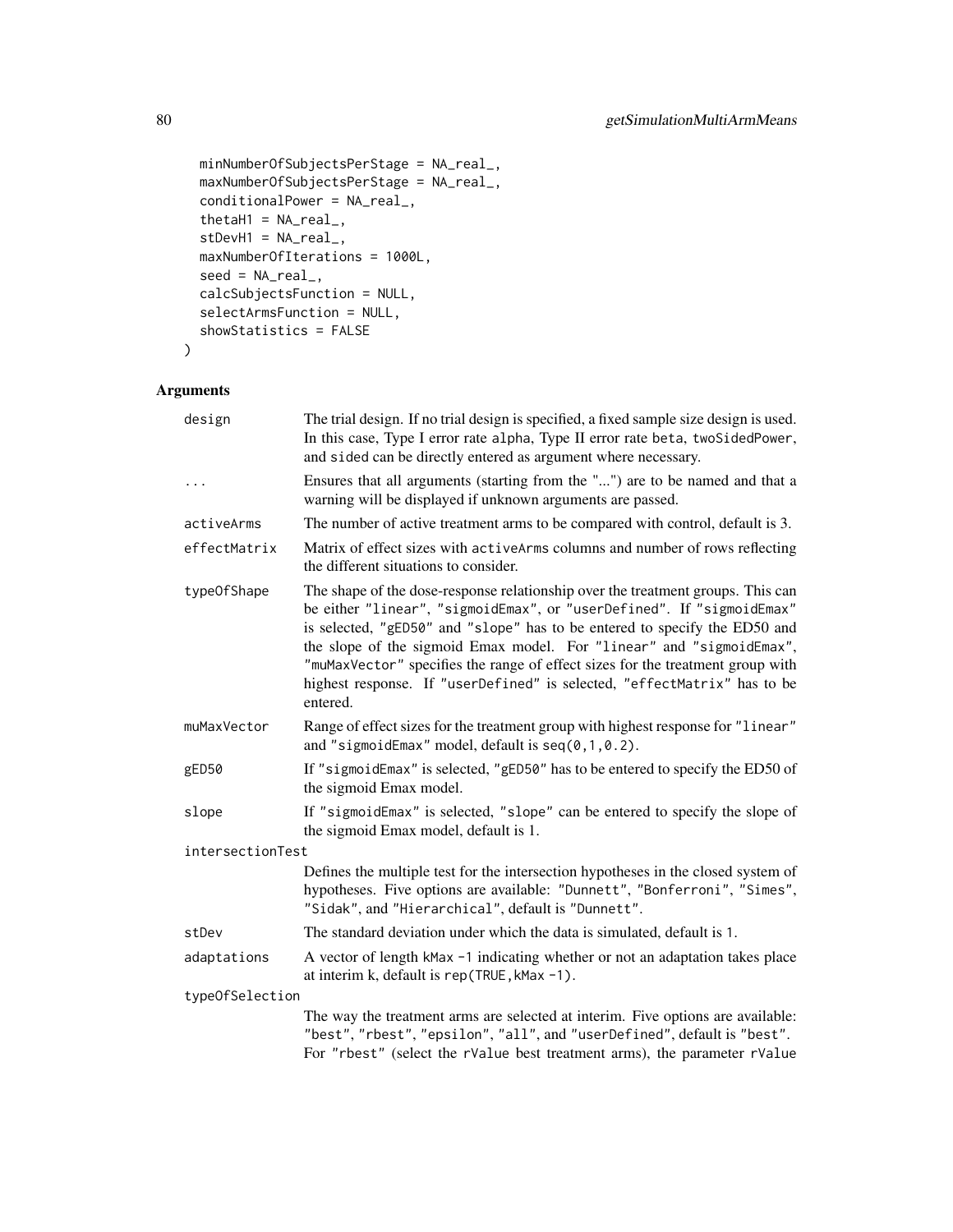has to be specified, for "epsilon" (select treatment arm not worse than epsilon compared to the best), the parameter epsilonValue has to be specified. If "userDefined" is selected, "selectArmsFunction" has to be specified.

effectMeasure Criterion for treatment arm selection, either based on test statistic ("testStatistic") or effect estimate (difference for means and rates or ratio for survival) ("effectEstimate"), default is "effectEstimate".

#### successCriterion

Defines when the study is stopped for efficacy at interim. Two options are available: "all" stops the trial if the efficacy criterion is fulfilled for all selected treatment arms, "atLeastOne" stops if at least one of the selected treatment arms is shown to be superior to control at interim, default is "all".

- epsilonValue For "epsilon" (select treatment arm not worse than epsilon compared to the best), the parameter epsilonValue has to be specified.
- rValue For "rbest" (select the rValue best treatment arms), the parameter rValue has to be specified.
- threshold Selection criterion: treatment arm is selected only if effectMeasure exceeds threshold, default is -Inf. threshold can also be a vector of length activeArms referring to a separate threshold condition over the treatment arms.

#### plannedSubjects

plannedSubjects is a vector of length kMax (the number of stages of the design) that determines the number of cumulated (overall) subjects when the interim stages are planned. For two treatment arms, it is the number of subjects for both treatment arms. For multi-arm designs, plannedSubjects refers to the number of subjects per selected active arm.

## allocationRatioPlanned

The planned allocation ratio n1 / n2 for a two treatment groups design, default is 1. For multi-arm designs, it is the allocation ratio relating the active arm(s) to the control.

## minNumberOfSubjectsPerStage

When performing a data driven sample size recalculation, the vector minNumberOfSubjectsPerStage with length kMax determines the minimum number of subjects per stage (i.e., not cumulated), the first element is not taken into account. For two treatment arms, it is the number of subjects for both treatment arms. For multi-arm designs minNumberOfSubjectsPerStage refers to the minimum number of subjects per selected active arm.

#### maxNumberOfSubjectsPerStage

When performing a data driven sample size recalculation, the vector maxNumberOfSubjectsPerStage with length kMax determines the maximum number of subjects per stage (i.e., not cumulated), the first element is not taken into account. For two treatment arms, it is the number of subjects for both treatment arms. For multi-arm designs maxNumberOfSubjectsPerStage refers to the maximum number of subjects per selected active arm.

## conditionalPower

If conditionalPower together with minNumberOfSubjectsPerStage and maxNumberOfSubjectsPerSt (or minNumberOfEventsPerStage and maxNumberOfEventsPerStage for survival designs) is specified, a sample size recalculation based on the specified conditional power is performed. It is defined as the power for the subsequent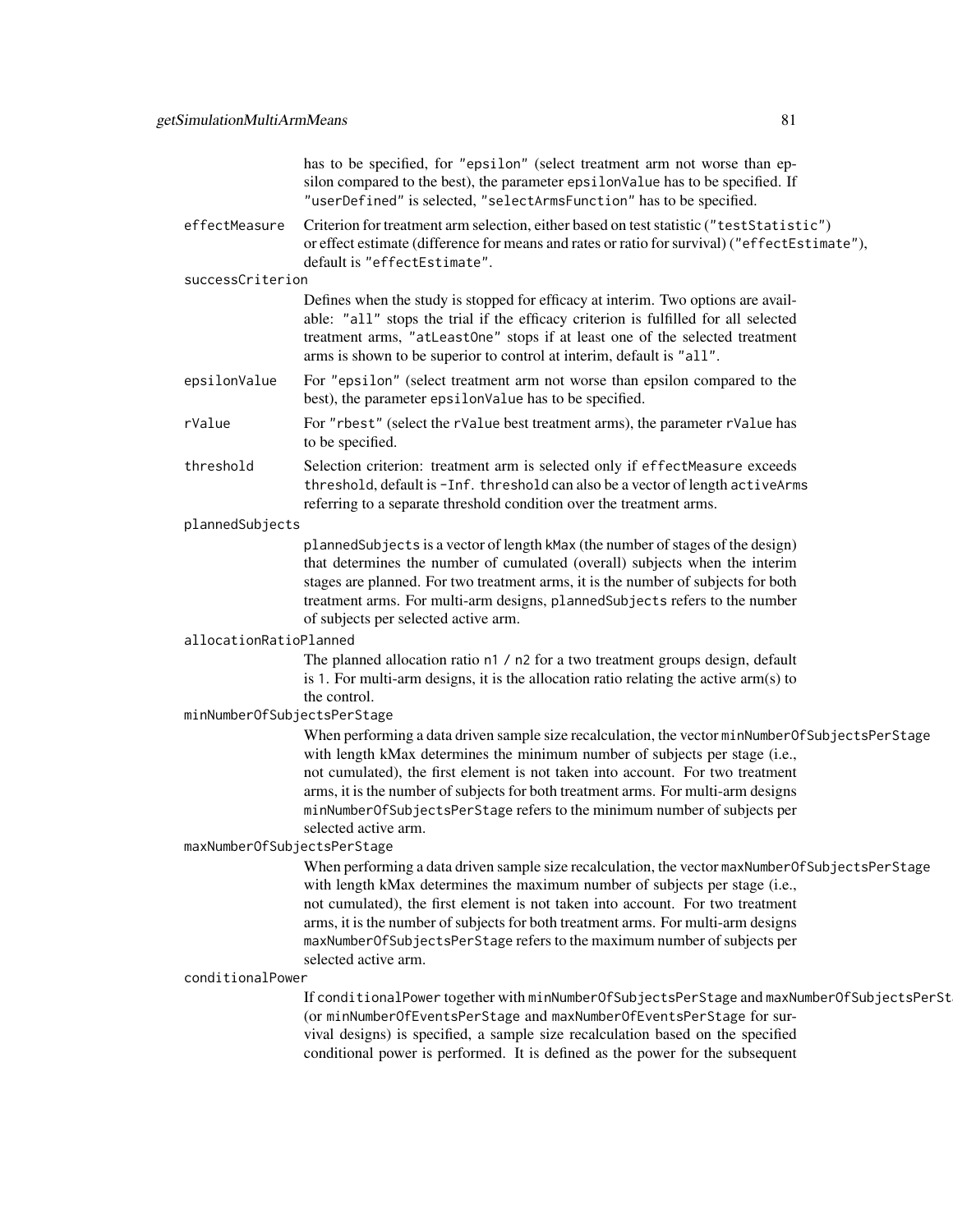|                       | stage given the current data. By default, the conditional power will be calcu-<br>lated under the observed effect size. Optionally, you can also specify the taH1<br>and stDevH1 (for simulating means), pi1H1 and pi2H1 (for simulating rates), or<br>the taH1 (for simulating hazard ratios) as parameters under which it is calculated<br>and the sample size recalculation is performed. |
|-----------------------|----------------------------------------------------------------------------------------------------------------------------------------------------------------------------------------------------------------------------------------------------------------------------------------------------------------------------------------------------------------------------------------------|
| thetaH1               | If specified, the value of the alternative under which the conditional power or<br>sample size recalculation calculation is performed.                                                                                                                                                                                                                                                       |
| stDevH1               | If specified, the value of the standard deviation under which the conditional<br>power or sample size recalculation calculation is performed, default is the value<br>of stDev.                                                                                                                                                                                                              |
| maxNumberOfIterations |                                                                                                                                                                                                                                                                                                                                                                                              |
|                       | The number of simulation iterations, default is 1000.                                                                                                                                                                                                                                                                                                                                        |
| seed                  | The seed to reproduce the simulation, default is a random seed.                                                                                                                                                                                                                                                                                                                              |
| calcSubjectsFunction  |                                                                                                                                                                                                                                                                                                                                                                                              |
|                       | Optionally, a function can be entered that defines the way of performing the sam-<br>ple size recalculation. By default, sample size recalculation is performed with<br>conditional power with specified minNumberOfSubjectsPerStage and maxNumberOfSubjectsPerStage<br>(see details and examples).                                                                                          |
| selectArmsFunction    |                                                                                                                                                                                                                                                                                                                                                                                              |
|                       | Optionally, a function can be entered that defines the way of how treatment<br>arms are selected. This function has to depend on effectVector with length<br>activeArms (see examples).                                                                                                                                                                                                      |
|                       | showStatistics If TRUE, summary statistics of the simulated data are displayed for the print<br>command, otherwise the output is suppressed, default is FALSE.                                                                                                                                                                                                                               |
| etails                |                                                                                                                                                                                                                                                                                                                                                                                              |

# Details

At given design the function simulates the power, stopping probabilities, selection probabilities, and expected sample size at given number of subjects, parameter configuration, and treatment arm selection rule in the multi-arm situation. An allocation ratio can be specified referring to the ratio of number of subjects in the active treatment groups as compared to the control group.

The definition of thetaH1 and/or stDevH1 makes only sense if kMax > 1 and if conditionalPower, minNumberOfSubjectsPerStage, and maxNumberOfSubjectsPerStage (or calcSubjectsFunction) are defined.

# calcSubjectsFunction

This function returns the number of subjects at given conditional power and conditional critical value for specified testing situation. The function might depend on the variables stage, selectedArms, plannedSubjects, allocationRatioPlanned, minNumberOfSubjectsPerStage, maxNumberOfSubjectsPerStage, conditionalPower, conditionalCriticalValue, overallEffects, and stDevH1. The function has to contain the three-dots argument '...' (see examples).

# Value

Returns a [SimulationResults](#page-0-0) object. The following generics (R generic functions) are available for this object:

• [names](#page-0-0) to obtain the field names,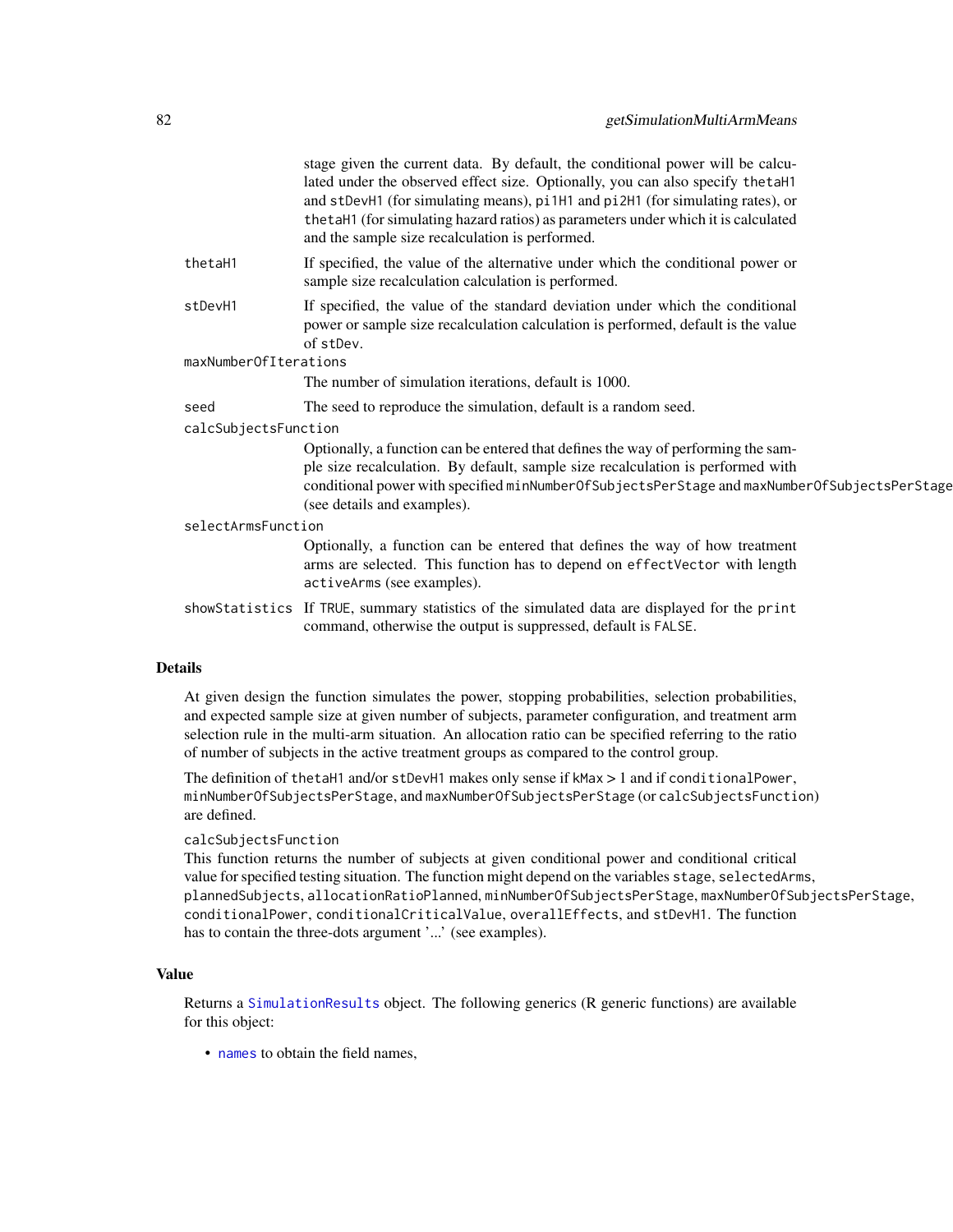- [print](#page-0-0) to print the object,
- [summary](#page-0-0) to display a summary of the object,
- [plot](#page-121-0) to plot the object,
- [as.data.frame](#page-0-0) to coerce the object to a [data.frame](#page-0-0),
- [as.matrix](#page-0-0) to coerce the object to a [matrix](#page-0-0).

#### How to get help for generic functions

Click on the link of a generic in the list above to go directly to the help documentation of the rpact specific implementation of the generic. Note that you can use the R function [methods](#page-0-0) to get all the methods of a generic and to identify the object specific name of it, e.g., use methods("plot") to get all the methods for the plot generic. There you can find, e.g., plot.AnalysisResults and obtain the specific help documentation linked above by typing ?plot.AnalysisResults.

# Examples

```
# Assess a treatment-arm selection strategy with three active arms,
# if the better of the arms is selected for the second stage, and
# compare it with the no-selection case.
# Assume a linear dose-response relationship
maxNumberOfIterations <- 100
designIN <- getDesignInverseNormal(typeOfDesign = "OF", kMax = 2)
sim <- getSimulationMultiArmMeans(design = designIN,
   activeArms = 3, typeOfShape = "linear",
    muMaxVector = seq(0, 0.8, 0.2),
    intersectionTest = "Simes",
    typeOfSelection = "best",
    plannedSubjects = c(30,60),
    maxNumberOfIterations = maxNumberOfIterations)
sim0 <- getSimulationMultiArmMeans(design = designIN,
    activeArms = 3, typeOfShape = "linear",
    muMaxVector = seq(0, 0.8, 0.2),
    intersectionTest = "Simes",
    typeOfSelection = "all",
    plannedSubjects = c(30,60),
    maxNumberOfIterations = maxNumberOfIterations)
sim$rejectAtLeastOne
sim$expectedNumberOfSubjects
sim0$rejectAtLeastOne
sim0$expectedNumberOfSubjects
# Compare the power of the conditional Dunnett test with the power of the
# combination test using Dunnett's intersection tests if no treatment arm
# selection takes place. Asseume a linear dose-response relationship.
maxNumberOfIterations <- 100
designIN <- getDesignInverseNormal(typeOfDesign = "asUser",
```

```
userAlphaSpending = c(0, 0.025)
```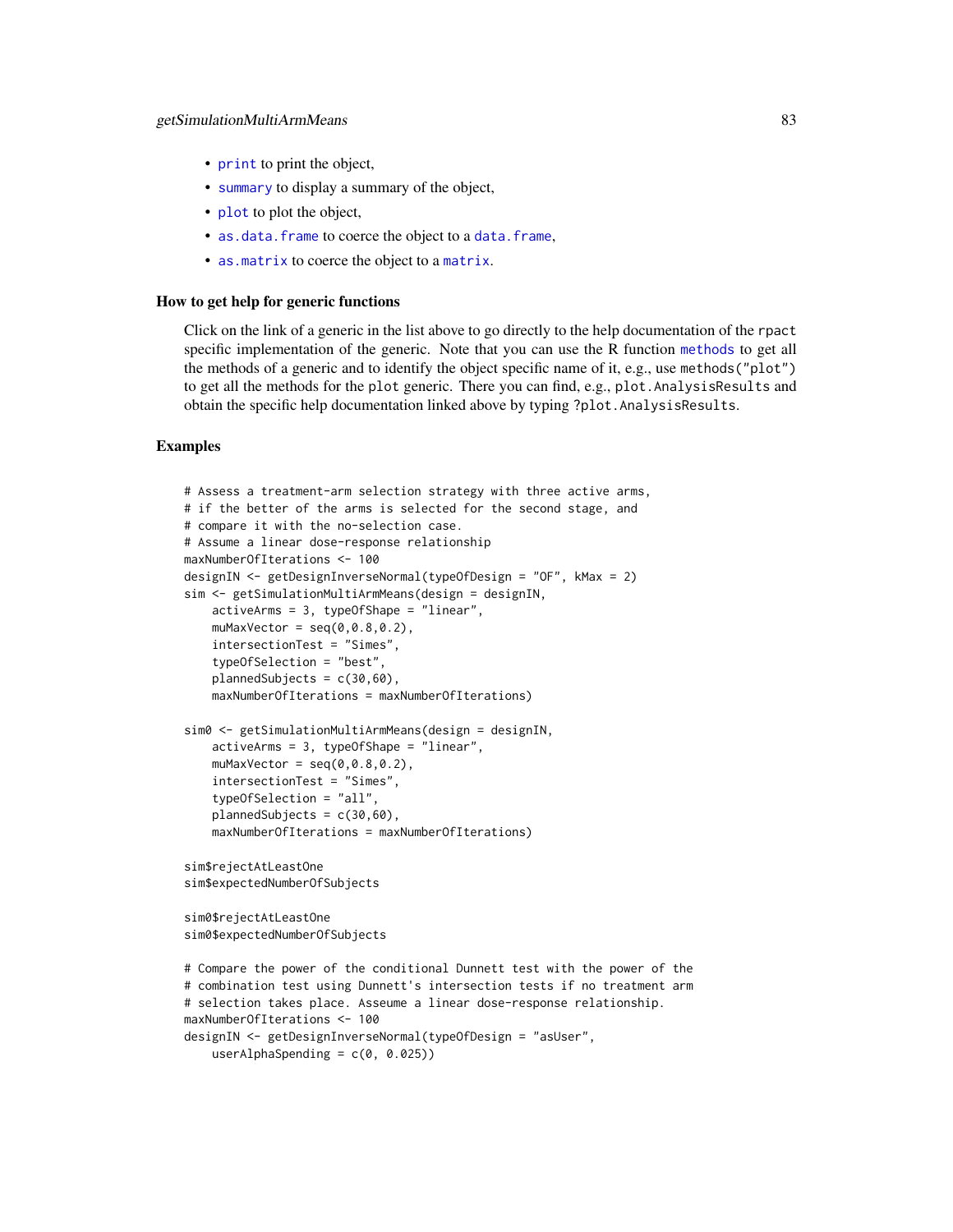```
designCD <- getDesignConditionalDunnett(secondStageConditioning = TRUE)
index <-1for (design in c(designIN, designCD)) {
    results <- getSimulationMultiArmMeans(design, activeArms = 3,
        muMaxVector = seq(0, 1, 0.2), typeOfShape = "linear",
        plannedSubjects = cumsum(rep(20, 2)),
        intersectionTest = "Dunnett",
        typeOfSelection = "all", maxNumberOfIterations = maxNumberOfIterations)
    if (index == 1) {
        drift <- results$effectMatrix[nrow(results$effectMatrix), ]
        plot(drift,results$rejectAtLeastOne, type = "l", lty = 1,
            1wd = 3, col = "black", ylab = "Power")} else {
        lines(drift,results$rejectAtLeastOne, type = "l",
            lty = index, lwd = 3, col = "red")}
    index <- index + 1
}
legend("topleft", legend=c("Combination Dunnett", "Conditional Dunnett"),
   col=c("black", "red"), \; lty = (1:2), \; cex = 0.8)# Assess the design characteristics of a user defined selection
# strategy in a two-stage design using the inverse normal method
# with constant bounds. Stopping for futility due to
# de-selection of all treatment arms.
designIN <- getDesignInverseNormal(typeOfDesign = "P", kMax = 2)
mySelection <- function(effectVector) {
   selectedArms \leq (effectVector \geq c(0, 0.1, 0.3))
   return(selectedArms)
}
results <- getSimulationMultiArmMeans(designIN, activeArms = 3,
    muMaxVector = seq(0, 1, 0.2),
    typeOfShape = "linear",
   plannedSubjects = c(30,60),
    intersectionTest = "Dunnett",
    typeOfSelection = "userDefined",
    selectArmsFunction = mySelection,
    maxNumberOfIterations = 100)
options(rpact.summary.output.size = "medium")
summary(results)
plot(results, type = c(5,3,9), grid = 4)
```
getSimulationMultiArmRates

*Get Simulation Multi-Arm Rates*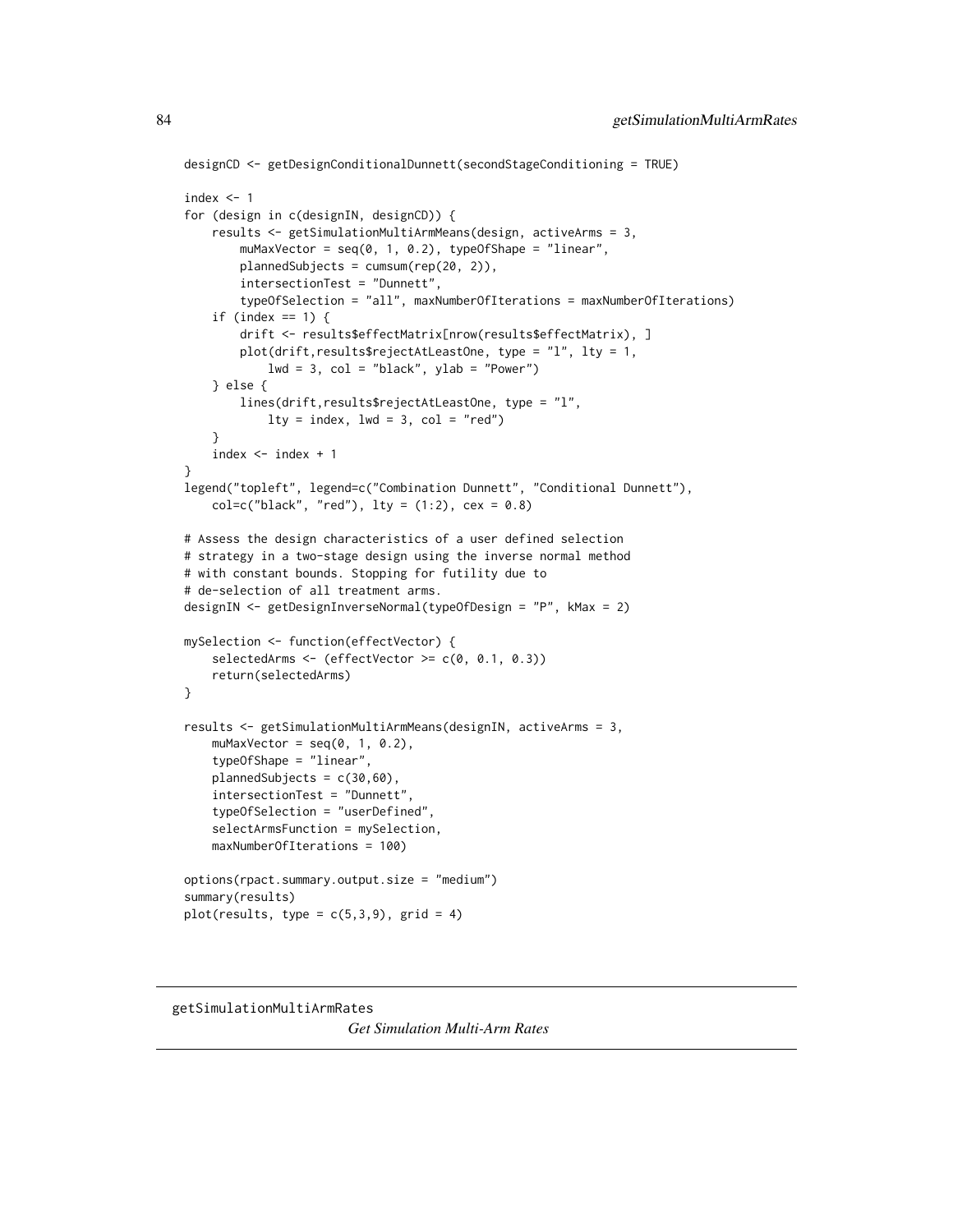#### Description

Returns the simulated power, stopping probabilities, conditional power, and expected sample size for testing rates in a multi-arm treatment groups testing situation.

#### Usage

```
getSimulationMultiArmRates(
  design = NULL,
  ...,
 activeArms = 3L,
  effectMatrix = NULL,
  typeOfShape = c("linear", "sigmoidEmax", "userDefined"),
  piMaxVector = seq(0.2, 0.5, 0.1),
 picontrol = 0.2,
 gED50 = NA\_real_slope = 1,
 intersectionTest = c("Dunnett", "Bonferroni", "Simes", "Sidak", "Hierarchical"),
 directionUpper = TRUE,
  adaptations = NA,
  typeOfSelection = c("best", "rBest", "epsilon", "all", "userDefined"),
  effectMeasure = c("effectEstimate", "testStatistic"),
  successCriterion = c("all", "atLeastOne"),
  epsilonValue = NA_real_,
  rValue = NA_real_,
  threshold = -Inf,
  plannedSubjects = NA_real_,
  allocationRatioPlanned = NA_real_,
  minNumberOfSubjectsPerStage = NA_real_,
 maxNumberOfSubjectsPerStage = NA_real_,
  conditionalPower = NA_real_,
 piH1 = NA_real_piControlH1 = NA_real_,
 maxNumberOfIterations = 1000L,
  seed = NA\_real_calcSubjectsFunction = NULL,
  selectArmsFunction = NULL,
  showStatistics = FALSE
```
 $\lambda$ 

#### Arguments

| design     | The trial design. If no trial design is specified, a fixed sample size design is used.<br>In this case, Type I error rate alpha, Type II error rate beta, two SidedPower,<br>and sided can be directly entered as argument where necessary. |
|------------|---------------------------------------------------------------------------------------------------------------------------------------------------------------------------------------------------------------------------------------------|
| $\cdots$   | Ensures that all arguments (starting from the "") are to be named and that a<br>warning will be displayed if unknown arguments are passed.                                                                                                  |
| activeArms | The number of active treatment arms to be compared with control, default is 3.                                                                                                                                                              |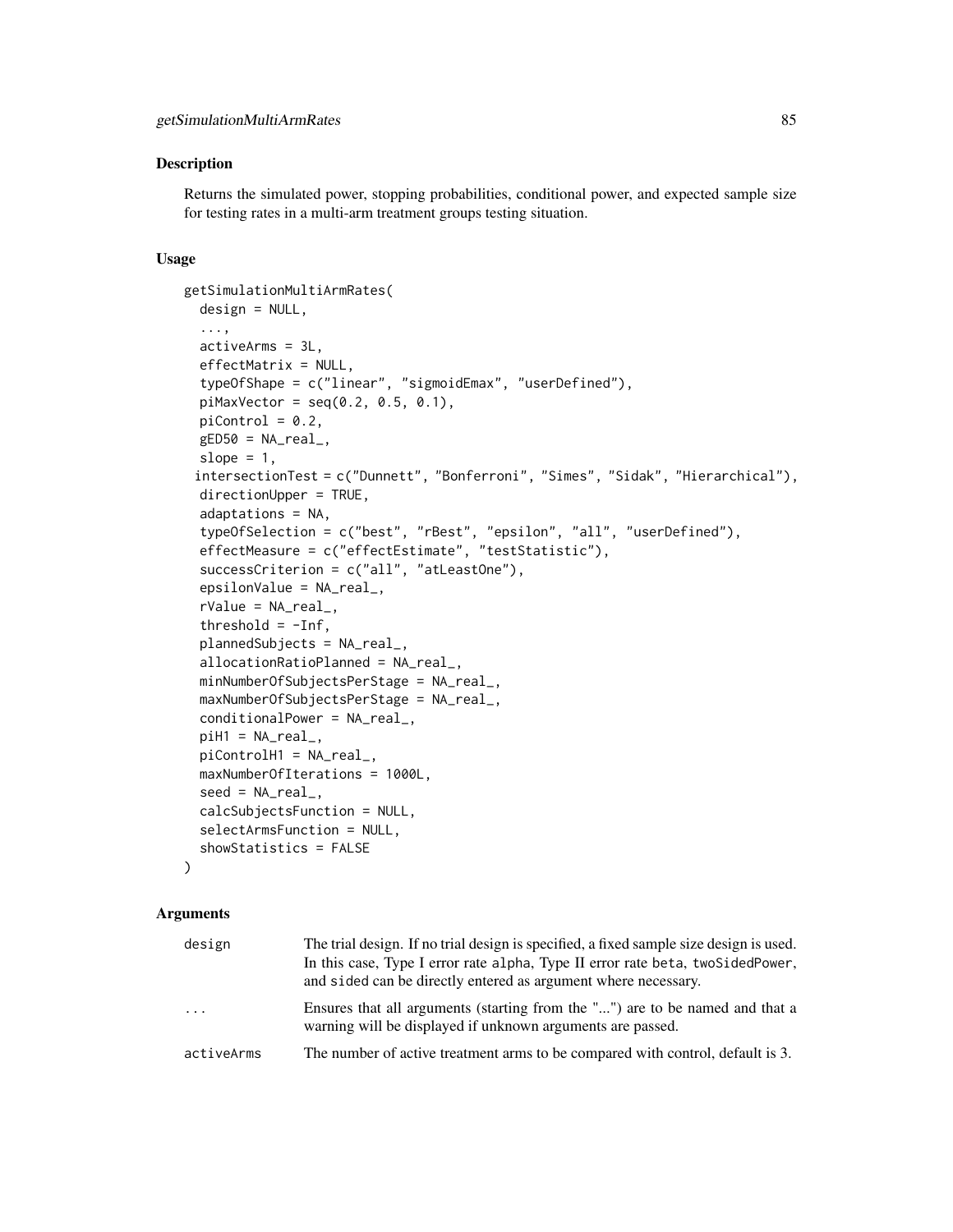effectMatrix Matrix of effect sizes with activeArms columns and number of rows reflecting the different situations to consider. typeOfShape The shape of the dose-response relationship over the treatment groups. This can be either "linear", "sigmoidEmax", or "userDefined". If "sigmoidEmax" is selected, "gED50" and "slope" has to be entered to specify the ED50 and the slope of the sigmoid Emax model. For "linear" and "sigmoidEmax", "muMaxVector" specifies the range of effect sizes for the treatment group with highest response. If "userDefined" is selected, "effectMatrix" has to be entered. piMaxVector Range of assumed probabilities for the treatment group with highest response for "linear" and "sigmoidEmax" model, default is seq(0,1,0.2). piControl If specified, the assumed probability in the control arm for simulation and under which the sample size recalculation is performed. gED50 If "sigmoidEmax" is selected, "gED50" has to be entered to specify the ED50 of the sigmoid Emax model. slope If "sigmoidEmax" is selected, "slope" can be entered to specify the slope of the sigmoid Emax model, default is 1. intersectionTest Defines the multiple test for the intersection hypotheses in the closed system of hypotheses. Five options are available: "Dunnett", "Bonferroni", "Simes", "Sidak", and "Hierarchical", default is "Dunnett". directionUpper Specifies the direction of the alternative, only applicable for one-sided testing; default is TRUE which means that larger values of the test statistics yield smaller p-values. adaptations A vector of length kMax -1 indicating whether or not an adaptation takes place at interim k, default is rep(TRUE,kMax -1). typeOfSelection The way the treatment arms are selected at interim. Five options are available: "best", "rbest", "epsilon", "all", and "userDefined", default is "best". For "rbest" (select the rValue best treatment arms), the parameter rValue has to be specified, for "epsilon" (select treatment arm not worse than epsilon compared to the best), the parameter epsilonValue has to be specified. If "userDefined" is selected, "selectArmsFunction" has to be specified. effectMeasure Criterion for treatment arm selection, either based on test statistic ("testStatistic") or effect estimate (difference for means and rates or ratio for survival) ("effectEstimate"), default is "effectEstimate". successCriterion Defines when the study is stopped for efficacy at interim. Two options are available: "all" stops the trial if the efficacy criterion is fulfilled for all selected treatment arms, "atLeastOne" stops if at least one of the selected treatment arms is shown to be superior to control at interim, default is "all". epsilonValue For "epsilon" (select treatment arm not worse than epsilon compared to the best), the parameter epsilonValue has to be specified. rValue For "rbest" (select the rValue best treatment arms), the parameter rValue has to be specified.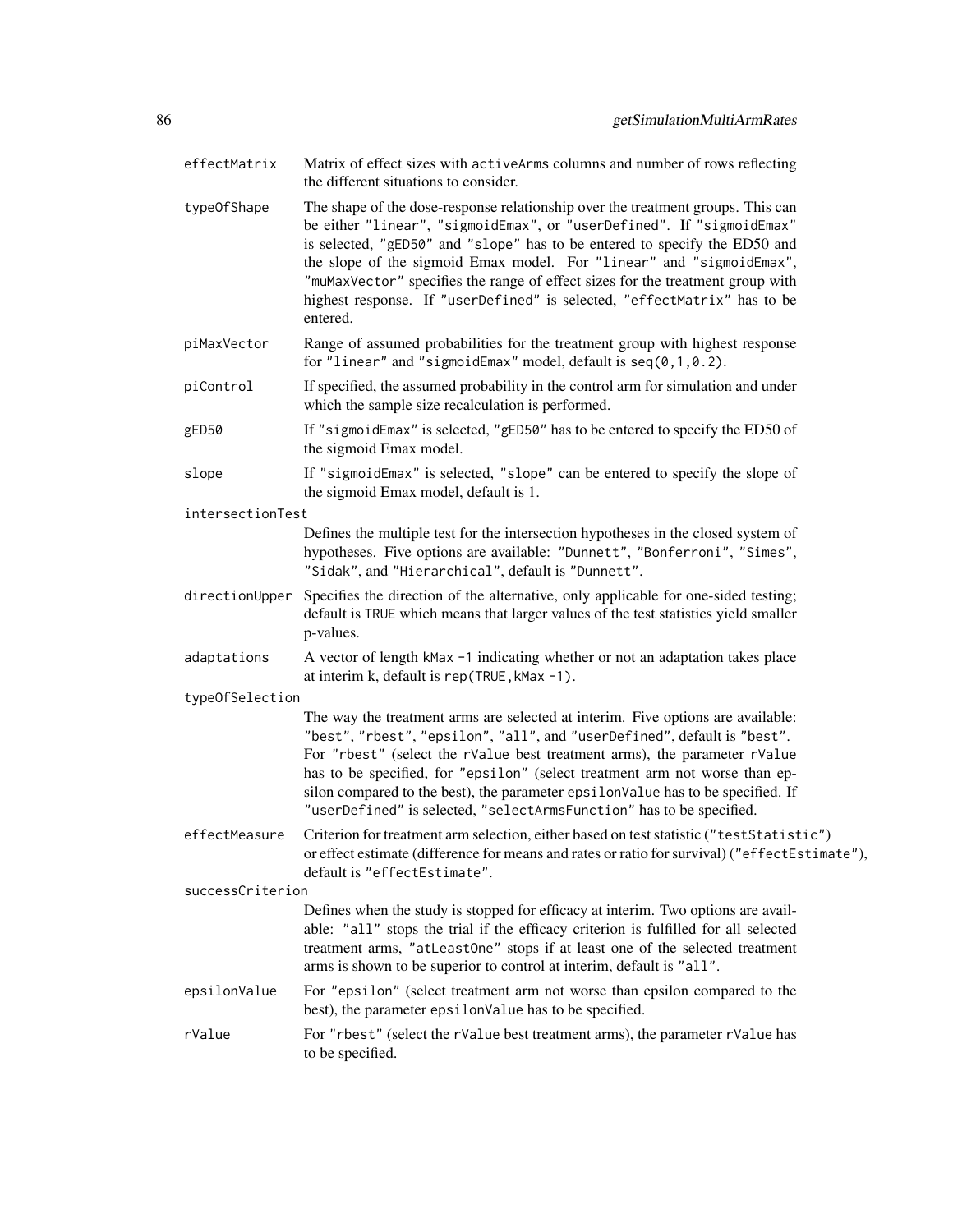threshold Selection criterion: treatment arm is selected only if effectMeasure exceeds threshold, default is -Inf. threshold can also be a vector of length activeArms referring to a separate threshold condition over the treatment arms.

#### plannedSubjects

plannedSubjects is a vector of length kMax (the number of stages of the design) that determines the number of cumulated (overall) subjects when the interim stages are planned. For two treatment arms, it is the number of subjects for both treatment arms. For multi-arm designs, plannedSubjects refers to the number of subjects per selected active arm.

#### allocationRatioPlanned

The planned allocation ratio n1 / n2 for a two treatment groups design, default is 1. For multi-arm designs, it is the allocation ratio relating the active arm(s) to the control.

# minNumberOfSubjectsPerStage

When performing a data driven sample size recalculation, the vector minNumberOfSubjectsPerStage with length kMax determines the minimum number of subjects per stage (i.e., not cumulated), the first element is not taken into account. For two treatment arms, it is the number of subjects for both treatment arms. For multi-arm designs minNumberOfSubjectsPerStage refers to the minimum number of subjects per selected active arm.

## maxNumberOfSubjectsPerStage

When performing a data driven sample size recalculation, the vector maxNumberOfSubjectsPerStage with length kMax determines the maximum number of subjects per stage (i.e., not cumulated), the first element is not taken into account. For two treatment arms, it is the number of subjects for both treatment arms. For multi-arm designs maxNumberOfSubjectsPerStage refers to the maximum number of subjects per selected active arm.

#### conditionalPower

|                       | If conditionalPower together with minNumberOfSubjectsPerStage and maxNumberOfSubjectsPerSt                                                    |
|-----------------------|-----------------------------------------------------------------------------------------------------------------------------------------------|
|                       | (or minNumberOfEventsPerStage and maxNumberOfEventsPerStage for sur-                                                                          |
|                       | vival designs) is specified, a sample size recalculation based on the specified                                                               |
|                       | conditional power is performed. It is defined as the power for the subsequent                                                                 |
|                       | stage given the current data. By default, the conditional power will be calcu-                                                                |
|                       | lated under the observed effect size. Optionally, you can also specify the taH1                                                               |
|                       | and stDevH1 (for simulating means), pi1H1 and pi2H1 (for simulating rates), or                                                                |
|                       | the tah 1 (for simulating hazard ratios) as parameters under which it is calculated                                                           |
|                       | and the sample size recalculation is performed.                                                                                               |
| piH1                  | If specified, the assumed probability in the active treatment arm(s) under which                                                              |
|                       | the sample size recalculation is performed.                                                                                                   |
| piControlH1           | If specified, the assumed probability in the reference group (if different from<br>piControl) for which the conditional power was calculated. |
| maxNumberOfIterations |                                                                                                                                               |
|                       | The number of simulation iterations, default is 1000.                                                                                         |
| seed                  | The seed to reproduce the simulation, default is a random seed.                                                                               |
|                       |                                                                                                                                               |

calcSubjectsFunction

Optionally, a function can be entered that defines the way of performing the sample size recalculation. By default, sample size recalculation is performed with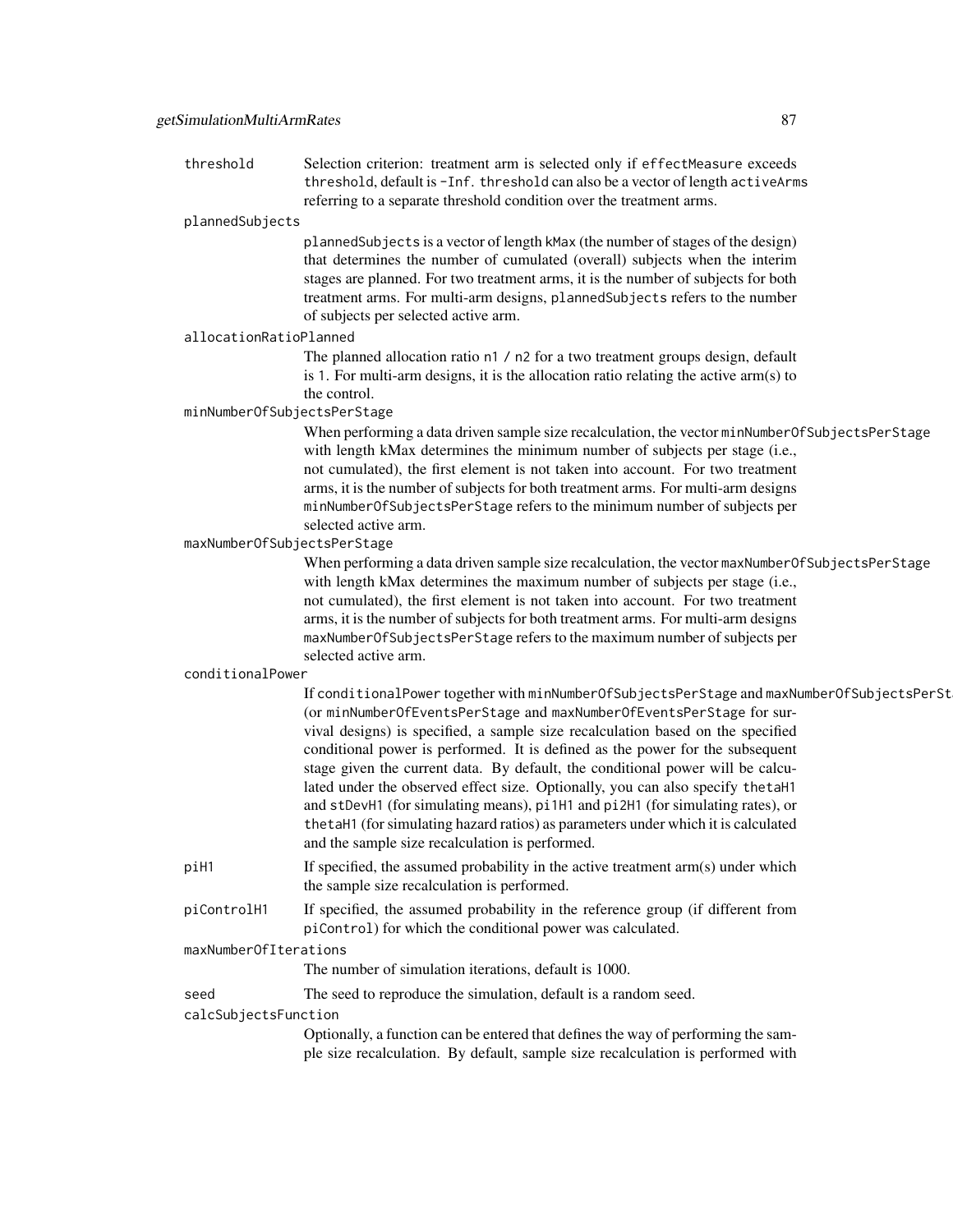### 88 getSimulationMultiArmRates

conditional power with specified minNumberOfSubjectsPerStage and maxNumberOfSubjectsPerStage (see details and examples).

| selectArmsFunction |                                                                                                                                                                                         |  |
|--------------------|-----------------------------------------------------------------------------------------------------------------------------------------------------------------------------------------|--|
|                    | Optionally, a function can be entered that defines the way of how treatment<br>arms are selected. This function has to depend on effectVector with length<br>activeArms (see examples). |  |
|                    | shows tatistics If TRUE, summary statistics of the simulated data are displayed for the print<br>command, otherwise the output is suppressed, default is FALSE.                         |  |

## Details

At given design the function simulates the power, stopping probabilities, selection probabilities, and expected sample size at given number of subjects, parameter configuration, and treatment arm selection rule in the multi-arm situation. An allocation ratio can be specified referring to the ratio of number of subjects in the active treatment groups as compared to the control group.

The definition of pi1H1 and/or piControl makes only sense if kMax > 1 and if conditionalPower, minNumberOfSubjectsPerStage, and maxNumberOfSubjectsPerStage (or calcSubjectsFunction) are defined.

## calcSubjectsFunction

This function returns the number of subjects at given conditional power and conditional critical value for specified testing situation. The function might depend on the variables stage, selectedArms, directionUpper, plannedSubjects, allocationRatioPlanned, minNumberOfSubjectsPerStage, maxNumberOfSubjectsPerStage, conditionalPower, conditionalCriticalValue, overallRates, overallRatesControl, piH1, and piControlH1. The function has to contain the three-dots argument '...' (see examples).

## Value

Returns a [SimulationResults](#page-0-0) object. The following generics (R generic functions) are available for this object:

- [names](#page-0-0) to obtain the field names,
- [print](#page-0-0) to print the object,
- [summary](#page-0-0) to display a summary of the object,
- [plot](#page-121-0) to plot the object,
- [as.data.frame](#page-0-0) to coerce the object to a [data.frame](#page-0-0),
- [as.matrix](#page-0-0) to coerce the object to a [matrix](#page-0-0).

## How to get help for generic functions

Click on the link of a generic in the list above to go directly to the help documentation of the rpact specific implementation of the generic. Note that you can use the R function [methods](#page-0-0) to get all the methods of a generic and to identify the object specific name of it, e.g., use methods("plot") to get all the methods for the plot generic. There you can find, e.g., plot. AnalysisResults and obtain the specific help documentation linked above by typing ?plot.AnalysisResults.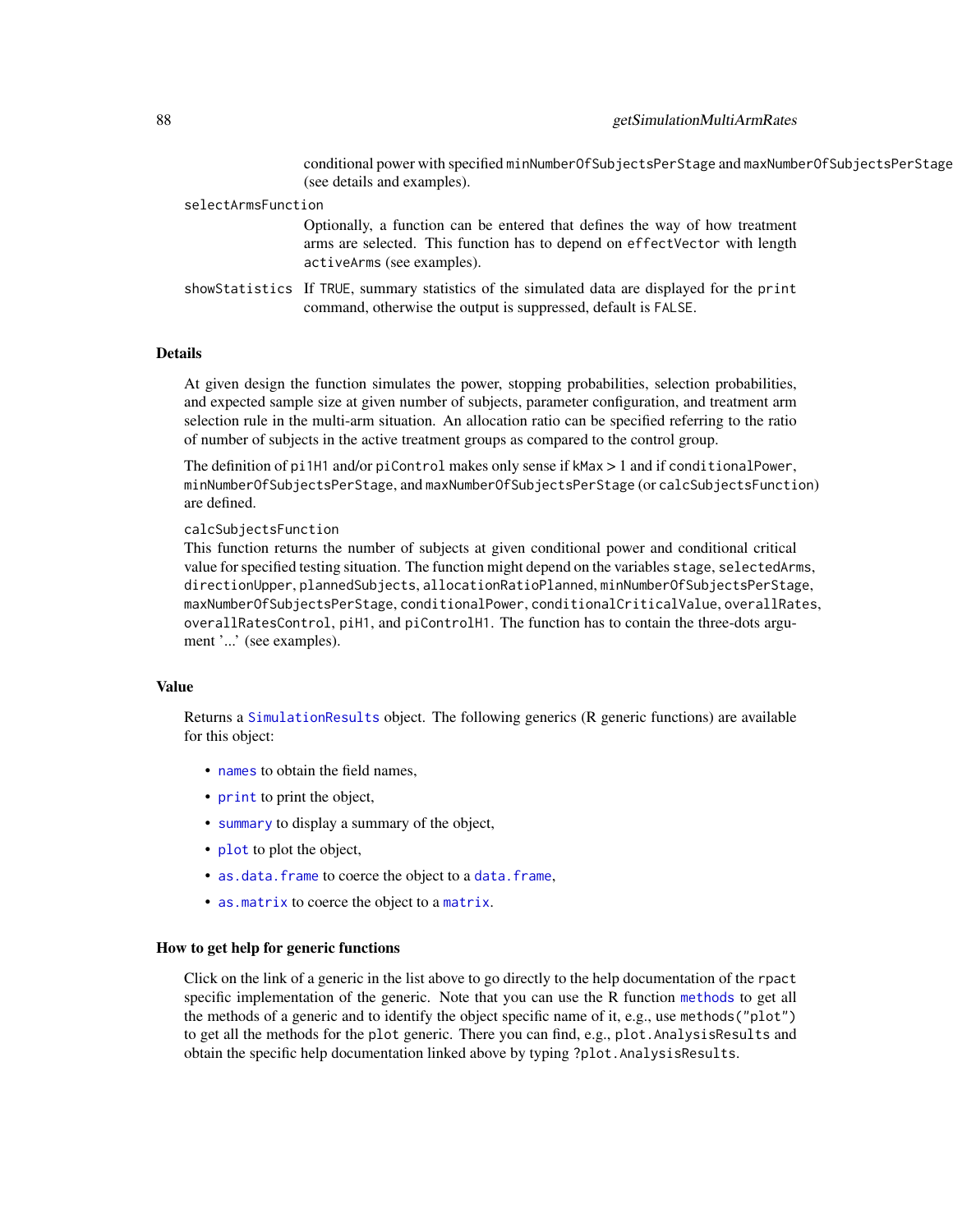#### Examples

```
# Simulate the power of the combination test with two interim stages and
# O'Brien & Fleming boundaries using Dunnett's intersection tests if the
# best treatment arm is selected at first interim. Selection only take
# place if a non-negative treatment effect is observed (threshold = \emptyset);
# 20 subjects per stage and treatment arm, simulation is performed for
# four parameter configurations.
maxNumberOfIterations <- 50
designIN <- getDesignInverseNormal(typeOfDesign = "OF")
effectMatrix <- matrix(c(0.2, 0.2, 0.2,0.4,0.4,0.4,
   0.4,0.5,0.5,
   0.4,0.5,0.6),
   byrow = TRUE, nrow = 4, ncol = 3)
x <- getSimulationMultiArmRates(design = designIN, typeOfShape = "userDefined",
    effectMatrix = effectMatrix, picontrol = 0.2,typeOfSelection = "best", threshold = 0, intersectionTest = "Dunnett",
   plannedSubjects = c(20, 40, 60),
   maxNumberOfIterations = maxNumberOfIterations)
```
summary(x)

getSimulationMultiArmSurvival *Get Simulation Multi-Arm Survival*

## Description

Returns the simulated power, stopping probabilities, conditional power, and expected sample size for testing survival in a multi-arm treatment groups testing situation. In contrast to getSimulationSurvival() (where survival times are simulated), normally distributed logrank test statistics are simulated.

## Usage

```
getSimulationMultiArmSurvival(
  design = NULL,
  ...,
  activeArms = 3L,
  effectMatrix = NULL,
  typeOfShape = c("linear", "sigmoidEmax", "userDefined"),
  omegaAaxVector = seq(1, 2.6, 0.4),
  gED50 = NA\_real_slope = 1,
 intersectionTest = c("Dunnett", "Bonferroni", "Simes", "Sidak", "Hierarchical"),
```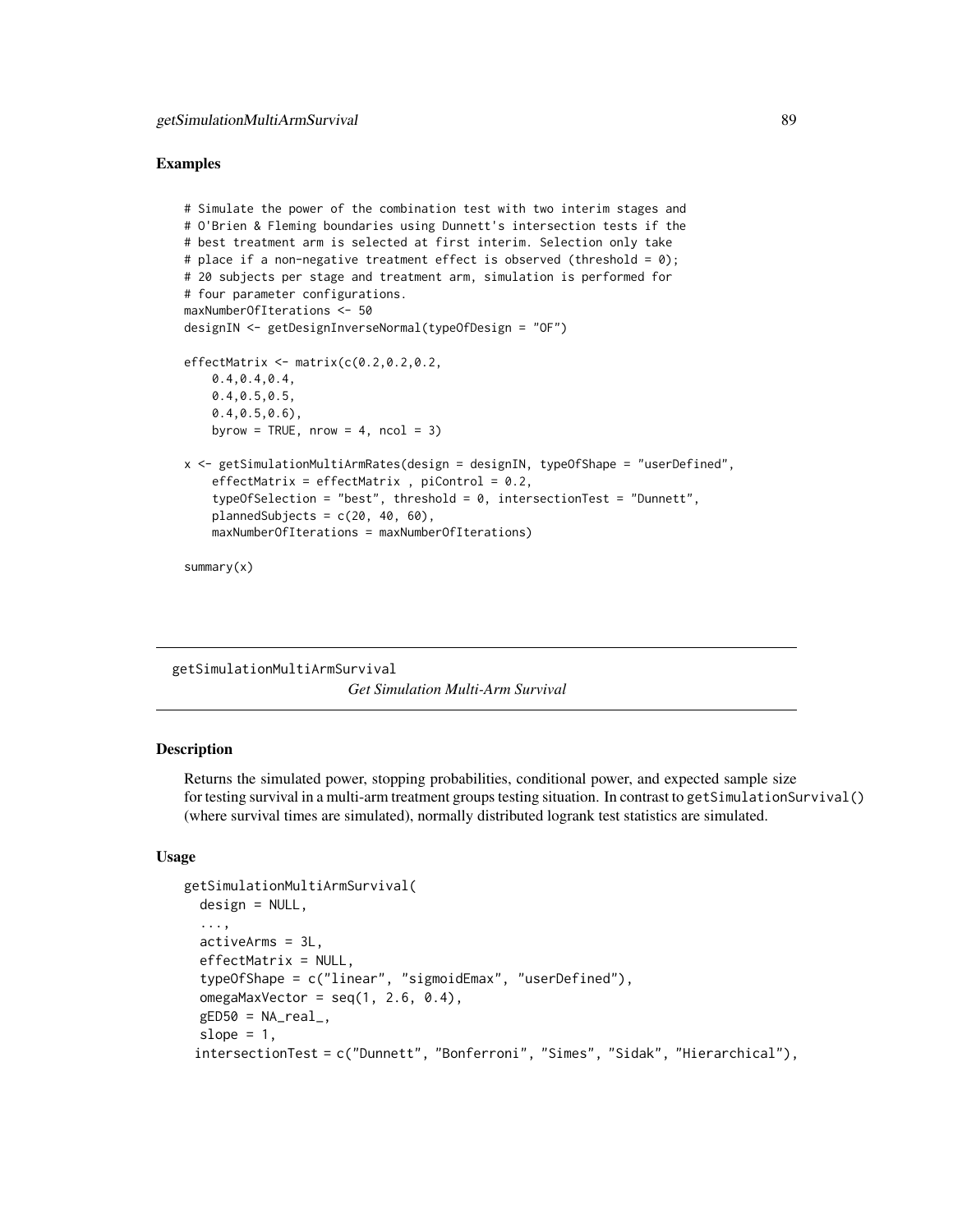```
directionUpper = TRUE,
adaptations = NA,
typeOfSelection = c("best", "rBest", "epsilon", "all", "userDefined"),
effectMeasure = c("effectEstimate", "testStatistic"),
successCriterion = c("all", "atLeastOne"),
correlationComputation = c("alternative", "null"),
epsilon = NA\_real_,
rValue = NA\_real_threshold = -Inf,
plannedEvents = NA_real_,
allocationRatioPlanned = NA_real_,
minNumberOfEventsPerStage = NA_real_,
maxNumberOfEventsPerStage = NA_real_,
conditionalPower = NA_real_,
thetaH1 = NA\_real_,
maxNumberOfIterations = 1000L,
seed = NA_real_,
calcEventsFunction = NULL,
selectArmsFunction = NULL,
showStatistics = FALSE
```

```
Arguments
```
)

| design         | The trial design. If no trial design is specified, a fixed sample size design is used.<br>In this case, Type I error rate alpha, Type II error rate beta, twoSidedPower,<br>and sided can be directly entered as argument where necessary.                                                                                                                                                                                                                                               |
|----------------|------------------------------------------------------------------------------------------------------------------------------------------------------------------------------------------------------------------------------------------------------------------------------------------------------------------------------------------------------------------------------------------------------------------------------------------------------------------------------------------|
| $\ddots$       | Ensures that all arguments (starting from the "") are to be named and that a<br>warning will be displayed if unknown arguments are passed.                                                                                                                                                                                                                                                                                                                                               |
| activeArms     | The number of active treatment arms to be compared with control, default is 3.                                                                                                                                                                                                                                                                                                                                                                                                           |
| effectMatrix   | Matrix of effect sizes with active Arms columns and number of rows reflecting<br>the different situations to consider.                                                                                                                                                                                                                                                                                                                                                                   |
| type0fShape    | The shape of the dose-response relationship over the treatment groups. This can<br>be either "linear", "sigmoidEmax", or "userDefined". If "sigmoidEmax"<br>is selected, "gED50" and "slope" has to be entered to specify the ED50 and<br>the slope of the sigmoid Emax model. For "linear" and "sigmoidEmax",<br>"muMaxVector" specifies the range of effect sizes for the treatment group with<br>highest response. If "userDefined" is selected, "effectMatrix" has to be<br>entered. |
| omegaMaxVector | Range of hazard ratios with highest response for "linear" and "sigmoidEmax"<br>model, default is $seq(1, 2.6, 0.4)$ .                                                                                                                                                                                                                                                                                                                                                                    |
| gED50          | If "sigmoidEmax" is selected, "gED50" has to be entered to specify the ED50 of<br>the sigmoid Emax model.                                                                                                                                                                                                                                                                                                                                                                                |
| slope          | If "sigmoidEmax" is selected, "slope" can be entered to specify the slope of<br>the sigmoid Emax model, default is 1.                                                                                                                                                                                                                                                                                                                                                                    |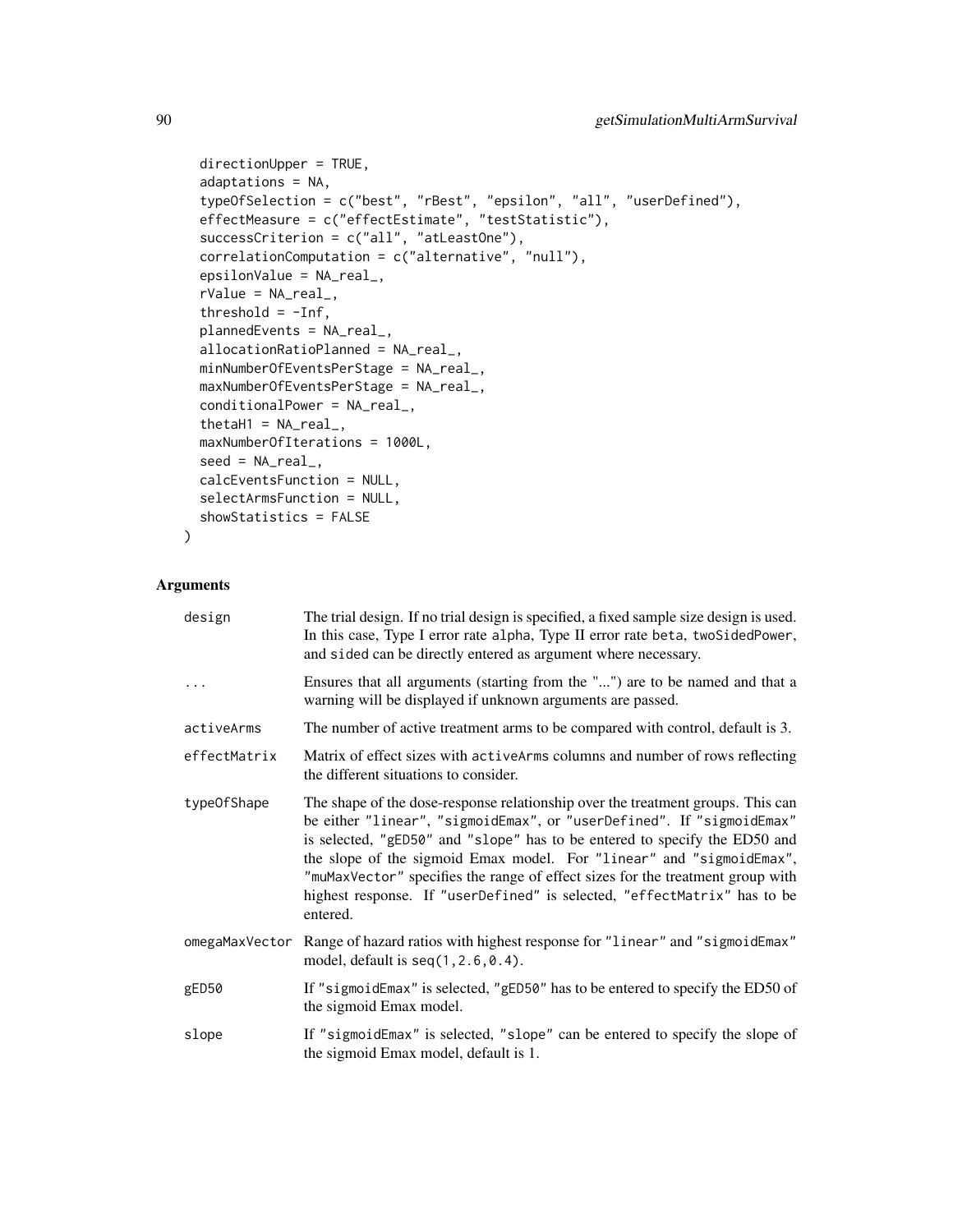| intersectionTest       |                                                                                                                                                                                                                                                                                                                                                                                                                                                                                    |
|------------------------|------------------------------------------------------------------------------------------------------------------------------------------------------------------------------------------------------------------------------------------------------------------------------------------------------------------------------------------------------------------------------------------------------------------------------------------------------------------------------------|
|                        | Defines the multiple test for the intersection hypotheses in the closed system of<br>hypotheses. Five options are available: "Dunnett", "Bonferroni", "Simes",<br>"Sidak", and "Hierarchical", default is "Dunnett".                                                                                                                                                                                                                                                               |
| directionUpper         | Specifies the direction of the alternative, only applicable for one-sided testing;<br>default is TRUE which means that larger values of the test statistics yield smaller<br>p-values.                                                                                                                                                                                                                                                                                             |
| adaptations            | A vector of length kMax -1 indicating whether or not an adaptation takes place<br>at interim k, default is rep(TRUE, kMax -1).                                                                                                                                                                                                                                                                                                                                                     |
| typeOfSelection        |                                                                                                                                                                                                                                                                                                                                                                                                                                                                                    |
|                        | The way the treatment arms are selected at interim. Five options are available:<br>"best", "rbest", "epsilon", "all", and "userDefined", default is "best".<br>For "rbest" (select the rValue best treatment arms), the parameter rValue<br>has to be specified, for "epsilon" (select treatment arm not worse than ep-<br>silon compared to the best), the parameter epsilonValue has to be specified. If<br>"userDefined" is selected, "selectArmsFunction" has to be specified. |
| effectMeasure          | Criterion for treatment arm selection, either based on test statistic ("testStatistic")<br>or effect estimate (difference for means and rates or ratio for survival) ("effectEstimate"),<br>default is "effectEstimate".                                                                                                                                                                                                                                                           |
| successCriterion       |                                                                                                                                                                                                                                                                                                                                                                                                                                                                                    |
|                        | Defines when the study is stopped for efficacy at interim. Two options are avail-<br>able: "all" stops the trial if the efficacy criterion is fulfilled for all selected<br>treatment arms, "atLeastOne" stops if at least one of the selected treatment<br>arms is shown to be superior to control at interim, default is "all".                                                                                                                                                  |
| correlationComputation |                                                                                                                                                                                                                                                                                                                                                                                                                                                                                    |
|                        | If correlationComputation = "alternative", for simulating log-rank statis-<br>tics in the many-to-one design, a correlation matrix according to Deng et al.<br>(Biometrics, 2019) accounting for the respective alternative is used; if correlationComputation<br>= "null", a constant correlation matrix valid under the null, i.e., not accounting<br>for the alternative is used, default is "alternative".                                                                     |
| epsilonValue           | For "epsilon" (select treatment arm not worse than epsilon compared to the<br>best), the parameter epsilonValue has to be specified.                                                                                                                                                                                                                                                                                                                                               |
| rValue                 | For "rbest" (select the rValue best treatment arms), the parameter rValue has<br>to be specified.                                                                                                                                                                                                                                                                                                                                                                                  |
| threshold              | Selection criterion: treatment arm is selected only if effectMeasure exceeds<br>threshold, default is -Inf. threshold can also be a vector of length activeArms<br>referring to a separate threshold condition over the treatment arms.                                                                                                                                                                                                                                            |
| plannedEvents          | plannedEvents is a vector of length kMax (the number of stages of the design)<br>that determines the number of cumulated (overall) events in survival designs<br>when the interim stages are planned. For two treatment arms, it is the number of<br>events for both treatment arms. For multi-arm designs, plannedEvents refers<br>to the overall number of events for the selected arms plus control.                                                                            |
| allocationRatioPlanned |                                                                                                                                                                                                                                                                                                                                                                                                                                                                                    |
|                        | The planned allocation ratio n1 / n2 for a two treatment groups design, default<br>is 1. For multi-arm designs, it is the allocation ratio relating the active $arm(s)$ to<br>the control.                                                                                                                                                                                                                                                                                         |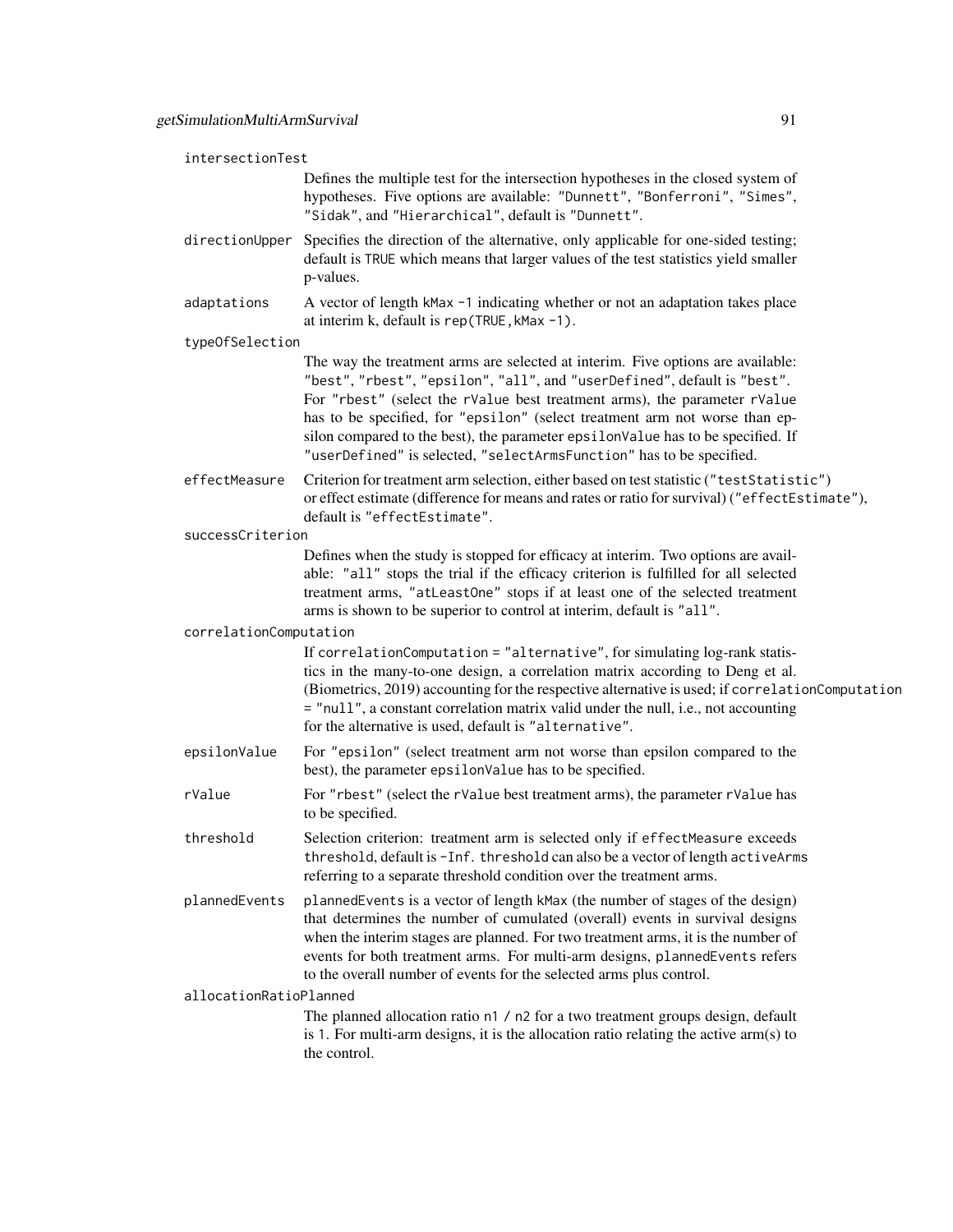#### minNumberOfEventsPerStage

When performing a data driven sample size recalculation, the vector minNumberOfEventsPerStage with length kMax determines the minimum number of events per stage (i.e., not cumulated), the first element is not taken into account.

#### maxNumberOfEventsPerStage

When performing a data driven sample size recalculation, the vector maxNumberOfEventsPerStage with length kMax determines the maximum number of events per stage (i.e., not cumulated), the first element is not taken into account.

#### conditionalPower

If conditionalPower together with minNumberOfSubjectsPerStage and maxNumberOfSubjectsPerSt (or minNumberOfEventsPerStage and maxNumberOfEventsPerStage for survival designs) is specified, a sample size recalculation based on the specified conditional power is performed. It is defined as the power for the subsequent stage given the current data. By default, the conditional power will be calculated under the observed effect size. Optionally, you can also specify thetaH1 and stDevH1 (for simulating means), pi1H1 and pi2H1 (for simulating rates), or thetaH1 (for simulating hazard ratios) as parameters under which it is calculated and the sample size recalculation is performed.

thetaH1 If specified, the value of the alternative under which the conditional power or sample size recalculation calculation is performed.

## maxNumberOfIterations

The number of simulation iterations, default is 1000.

seed The seed to reproduce the simulation, default is a random seed.

#### calcEventsFunction

Optionally, a function can be entered that defines the way of performing the sample size recalculation. By default, sample size recalculation is performed with conditional power with specified minNumberOfEventsPerStage and maxNumberOfEventsPerStage (see details and examples).

## selectArmsFunction

Optionally, a function can be entered that defines the way of how treatment arms are selected. This function has to depend on effectVector with length activeArms (see examples).

showStatistics If TRUE, summary statistics of the simulated data are displayed for the print command, otherwise the output is suppressed, default is FALSE.

## **Details**

At given design the function simulates the power, stopping probabilities, selection probabilities, and expected sample size at given number of subjects, parameter configuration, and treatment arm selection rule in the multi-arm situation. An allocation ratio can be specified referring to the ratio of number of subjects in the active treatment groups as compared to the control group.

The definition of thetaH1 makes only sense if kMax > 1 and if conditionalPower, minNumberOfEventsPerStage, and maxNumberOfEventsPerStage (or calcEventsFunction) are defined.

## calcEventsFunction

This function returns the number of events at given conditional power and conditional critical value for specified testing situation. The function might depend on the variables stage, selectedArms,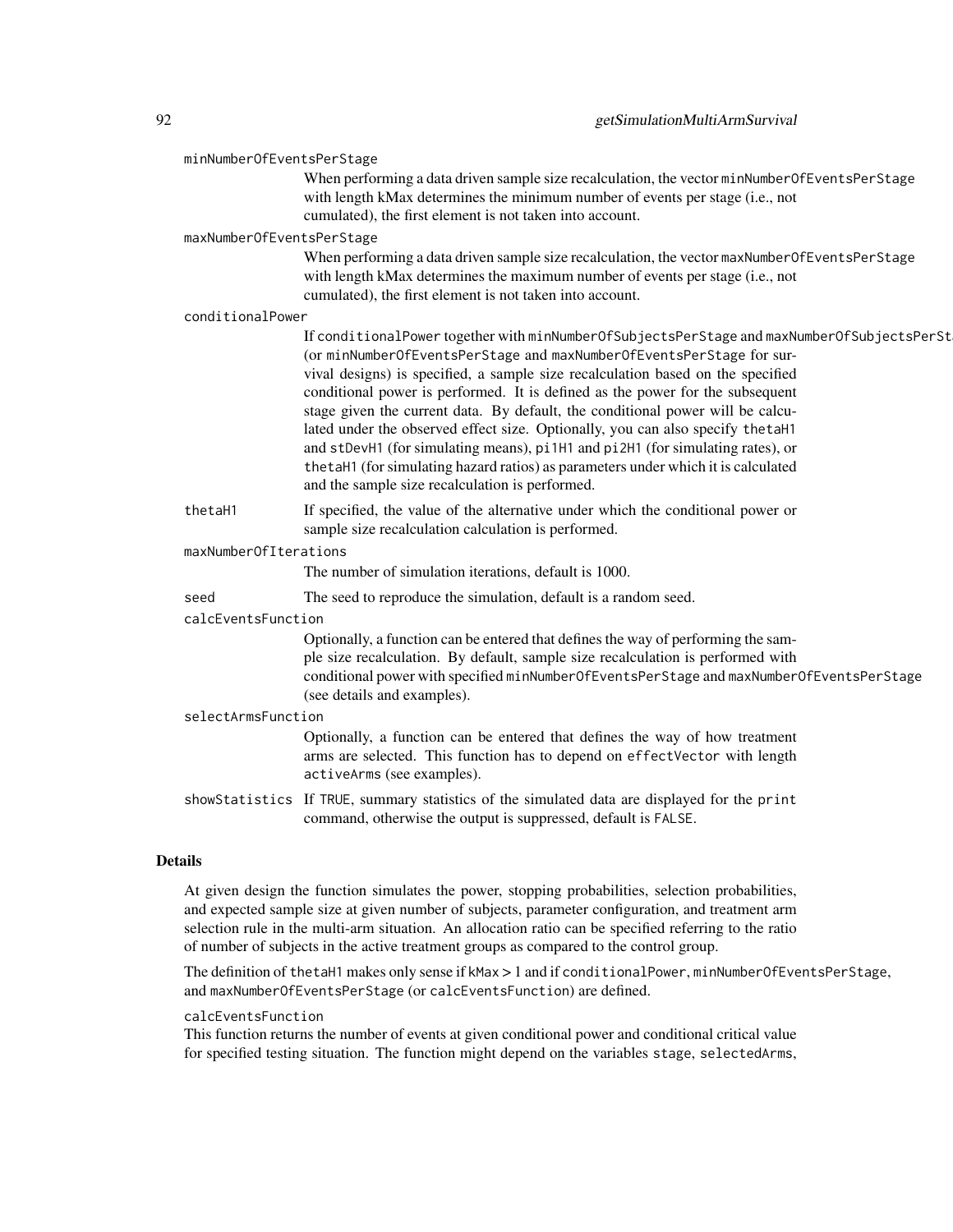plannedEvents, directionUpper, allocationRatioPlanned, minNumberOfEventsPerStage, maxNumberOfEventsPerStage, conditionalPower, conditionalCriticalValue, and overallEffects. The function has to contain the three-dots argument '...' (see examples).

#### Value

Returns a [SimulationResults](#page-0-0) object. The following generics (R generic functions) are available for this object:

- [names](#page-0-0) to obtain the field names,
- [print](#page-0-0) to print the object,
- [summary](#page-0-0) to display a summary of the object,
- [plot](#page-121-0) to plot the object,
- [as.data.frame](#page-0-0) to coerce the object to a [data.frame](#page-0-0),
- [as.matrix](#page-0-0) to coerce the object to a [matrix](#page-0-0).

## How to get help for generic functions

Click on the link of a generic in the list above to go directly to the help documentation of the rpact specific implementation of the generic. Note that you can use the R function [methods](#page-0-0) to get all the methods of a generic and to identify the object specific name of it, e.g., use methods("plot") to get all the methods for the plot generic. There you can find, e.g., plot.AnalysisResults and obtain the specific help documentation linked above by typing ?plot.AnalysisResults.

#### Examples

```
# Assess different selection rules for a two-stage survival design with
# O'Brien & Fleming alpha spending boundaries and (non-binding) stopping
# for futility if the test statistic is negative.
# Number of events at the second stage is adjusted based on conditional
# power 80% and specified minimum and maximum number of Events.
maxNumberOfIterations <- 50
design <- getDesignInverseNormal(typeOfDesign = "asOF", futilityBounds = 0)
y1 <- getSimulationMultiArmSurvival(design = design, activeArms = 4,
    intersectionTest = "Simes", typeOfShape = "sigmoidEmax",
    omegaMaxVector = seq(1, 2, 0.5), gED50 = 2, slope = 4,
    typeOfSelection = "best", conditionalPower = 0.8,
    minNumberOfEventsPerStage = c(NA_real_, 30),
   maxNumberOfEventsPerStage = c(NA_real_, 90),
   maxNumberOfIterations = maxNumberOfIterations,
   plannedEvents = c(75, 120)y2 <- getSimulationMultiArmSurvival(design = design, activeArms = 4,
    intersectionTest = "Simes", typeOfShape = "sigmoidEmax",
    omegaMaxVector = seq(1, 2, 0.5), gED50 = 2, slope = 4,
    typeOfSelection = "epsilon", epsilonValue = 0.2,
    effectMeasure = "effectEstimate",
    conditionalPower = 0.8, minNumberOfEventsPerStage = c(NA_real_, 30),
```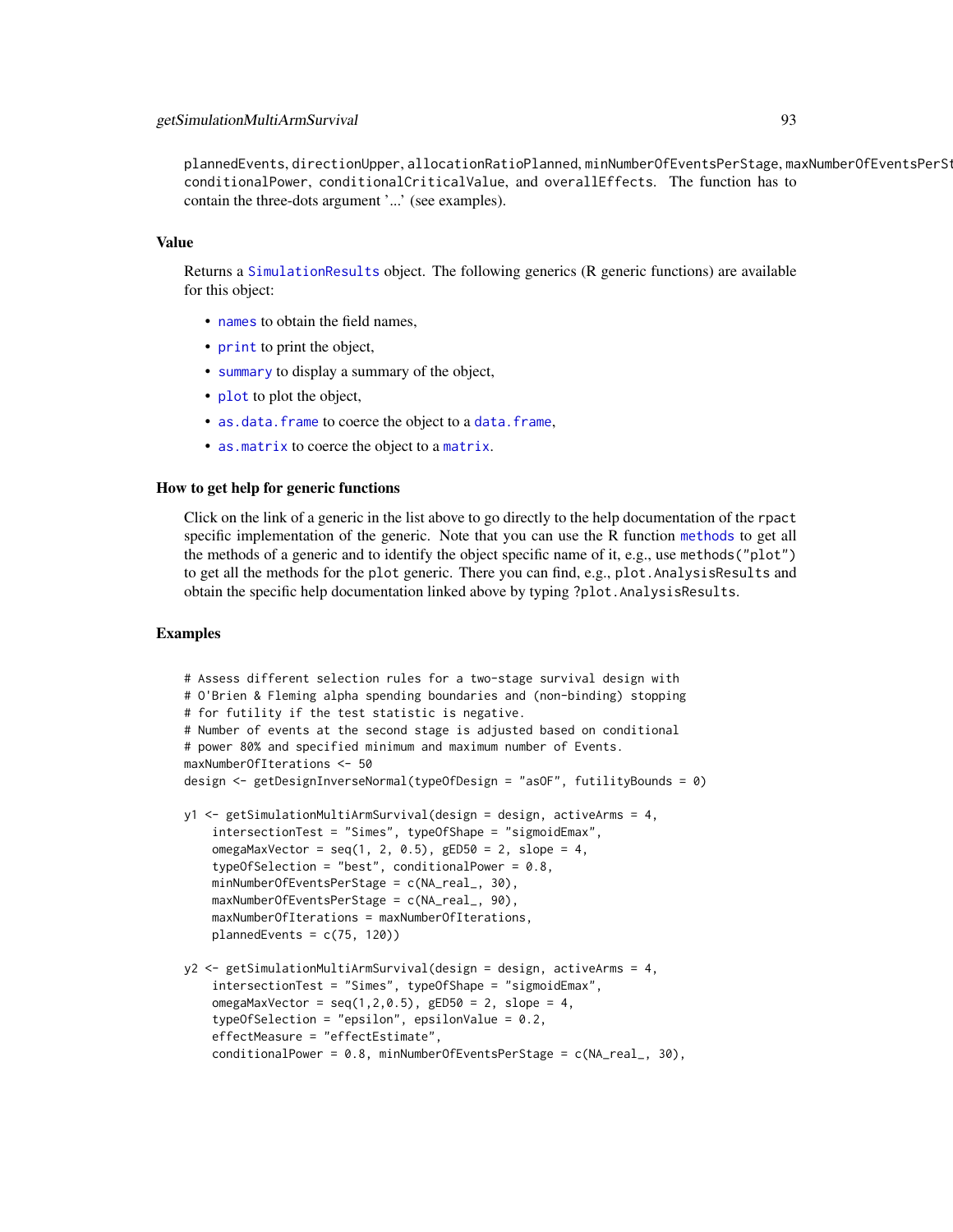# 94 getSimulationRates

```
maxNumberOfEventsPerStage = c(NA_real_, 90),
   maxNumberOfIterations = maxNumberOfIterations,
  plannedEvents = c(75, 120))
y1$effectMatrix
```
y1\$rejectAtLeastOne y2\$rejectAtLeastOne

y1\$selectedArms y2\$selectedArms

getSimulationRates *Get Simulation Rates*

## Description

Returns the simulated power, stopping probabilities, conditional power, and expected sample size for testing rates in a one or two treatment groups testing situation.

#### Usage

```
getSimulationRates(
  design = NULL,
  ...,
 groups = 2L,
 normalApproximation = TRUE,
 riskRatio = FALSE,
  thetaH0 = ifelse(riskRatio, 1, 0),
 pi1 = seq(0.2, 0.5, 0.1),pi2 = NA\_real_plannedSubjects = NA_real_,
  directionUpper = TRUE,
  allocationRatioPlanned = NA_real_,
 minNumberOfSubjectsPerStage = NA_real_,
 maxNumberOfSubjectsPerStage = NA_real_,
  conditionalPower = NA_real_,
 pi1H1 = NA\_real_pi2H1 = NA\_real_maxNumberOfIterations = 1000L,
  seed = NA\_real_.
  calcSubjectsFunction = NULL,
  showStatistics = FALSE
)
```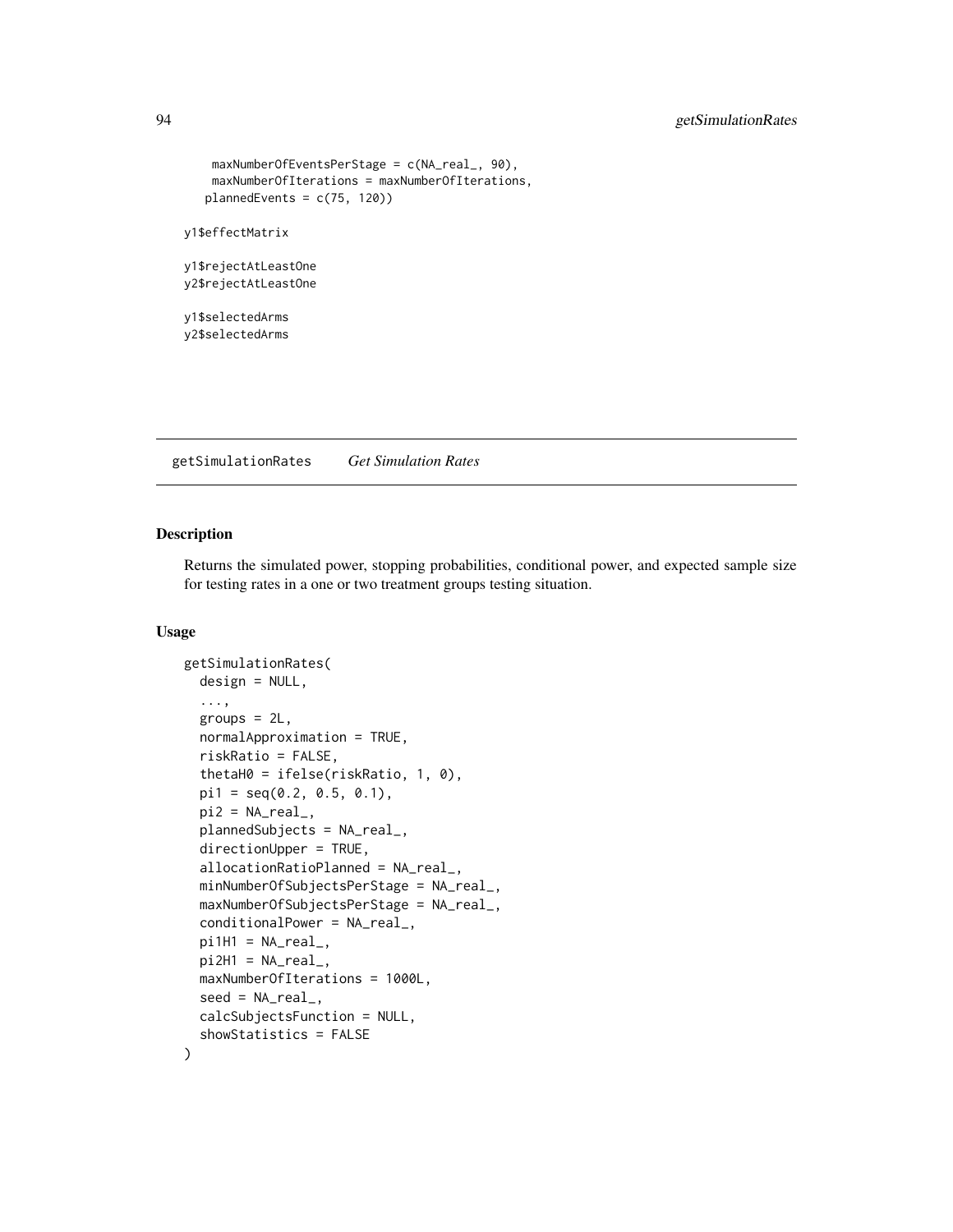# Arguments

| design              | The trial design. If no trial design is specified, a fixed sample size design is used.<br>In this case, Type I error rate alpha, Type II error rate beta, twoSidedPower,<br>and sided can be directly entered as argument where necessary.                                                                                                                                                                             |
|---------------------|------------------------------------------------------------------------------------------------------------------------------------------------------------------------------------------------------------------------------------------------------------------------------------------------------------------------------------------------------------------------------------------------------------------------|
| $\cdots$            | Ensures that all arguments (starting from the "") are to be named and that a<br>warning will be displayed if unknown arguments are passed.                                                                                                                                                                                                                                                                             |
| groups              | The number of treatment groups $(1 \text{ or } 2)$ , default is 2.                                                                                                                                                                                                                                                                                                                                                     |
| normalApproximation |                                                                                                                                                                                                                                                                                                                                                                                                                        |
|                     | The type of computation of the p-values. Default is FALSE for testing means (i.e.,<br>the t test is used) and TRUE for testing rates and the hazard ratio. For testing rates,<br>if normalApproximation = FALSE is specified, the binomial test (one sample)<br>or the exact test of Fisher (two samples) is used for calculating the p-values. In<br>the survival setting normal Approximation = FALSE has no effect. |
| riskRatio           | If TRUE, the design characteristics for one-sided testing of H0: $pi1 / pi2 =$<br>thetaH0 are simulated, default is FALSE.                                                                                                                                                                                                                                                                                             |
| thetaH0             | The null hypothesis value, default is $\theta$ for the normal and the binary case (test-<br>ing means and rates, respectively), it is 1 for the survival case (testing the hazard<br>ratio).                                                                                                                                                                                                                           |
|                     | For non-inferiority designs, the taH0 is the non-inferiority bound. That is, in<br>case of (one-sided) testing of                                                                                                                                                                                                                                                                                                      |
|                     | • <i>means</i> : a value $!= 0$ (or a value $!= 1$ for testing the mean ratio) can be<br>specified.                                                                                                                                                                                                                                                                                                                    |
|                     | • <i>rates</i> : a value $!= 0$ (or a value $!= 1$ for testing the risk ratio pi1 / pi2) can<br>be specified.                                                                                                                                                                                                                                                                                                          |
|                     | • survival data: a bound for testing HO: hazard ratio = thetaH0 != 1 can<br>be specified.                                                                                                                                                                                                                                                                                                                              |
|                     | For testing a rate in one sample, a value the taller in $(0, 1)$ has to be specified for<br>defining the null hypothesis $H0$ : $pi = \text{thetaH0}$ .                                                                                                                                                                                                                                                                |
| pi1                 | A numeric value or vector that represents the assumed probability in the active<br>treatment group if two treatment groups are considered, or the alternative prob-<br>ability for a one treatment group design, default is $seq(0.2, 0.5, 0.1)$ (power<br>calculations and simulations) or $seq(0.4, 0.6, 0.1)$ (sample size calculations).                                                                           |
| pi2                 | A numeric value that represents the assumed probability in the reference group<br>if two treatment groups are considered, default is 0.2.                                                                                                                                                                                                                                                                              |
| plannedSubjects     |                                                                                                                                                                                                                                                                                                                                                                                                                        |
|                     | plannedSubjects is a vector of length kMax (the number of stages of the design)<br>that determines the number of cumulated (overall) subjects when the interim<br>stages are planned. For two treatment arms, it is the number of subjects for both<br>treatment arms. For multi-arm designs, plannedSubjects refers to the number<br>of subjects per selected active arm.                                             |
| directionUpper      | Specifies the direction of the alternative, only applicable for one-sided testing;<br>default is TRUE which means that larger values of the test statistics yield smaller<br>p-values.                                                                                                                                                                                                                                 |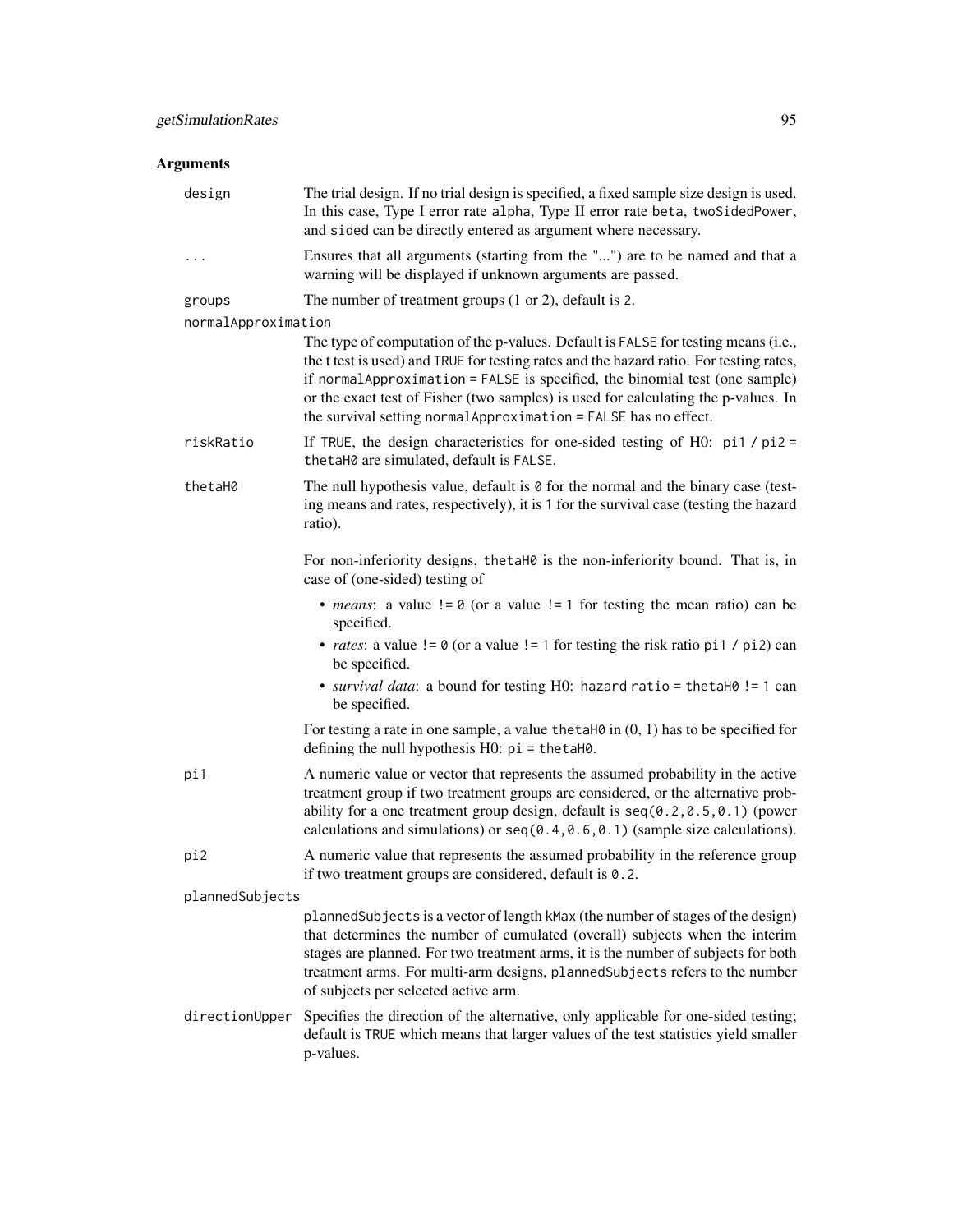# allocationRatioPlanned

The planned allocation ratio n1 / n2 for a two treatment groups design, default is 1. For multi-arm designs, it is the allocation ratio relating the active arm(s) to the control.

#### minNumberOfSubjectsPerStage

When performing a data driven sample size recalculation, the vector minNumberOfSubjectsPerStage with length kMax determines the minimum number of subjects per stage (i.e., not cumulated), the first element is not taken into account. For two treatment arms, it is the number of subjects for both treatment arms. For multi-arm designs minNumberOfSubjectsPerStage refers to the minimum number of subjects per selected active arm.

maxNumberOfSubjectsPerStage

When performing a data driven sample size recalculation, the vector maxNumberOfSubjectsPerStage with length kMax determines the maximum number of subjects per stage (i.e., not cumulated), the first element is not taken into account. For two treatment arms, it is the number of subjects for both treatment arms. For multi-arm designs maxNumberOfSubjectsPerStage refers to the maximum number of subjects per selected active arm.

#### conditionalPower

|                       | If conditionalPower together with minNumberOfSubjectsPerStage and maxNumberOfSubjectsPerSt<br>(or minNumberOfEventsPerStage and maxNumberOfEventsPerStage for sur-<br>vival designs) is specified, a sample size recalculation based on the specified<br>conditional power is performed. It is defined as the power for the subsequent<br>stage given the current data. By default, the conditional power will be calcu-<br>lated under the observed effect size. Optionally, you can also specify the taH1<br>and stDevH1 (for simulating means), pi1H1 and pi2H1 (for simulating rates), or<br>the taH1 (for simulating hazard ratios) as parameters under which it is calculated<br>and the sample size recalculation is performed. |  |
|-----------------------|----------------------------------------------------------------------------------------------------------------------------------------------------------------------------------------------------------------------------------------------------------------------------------------------------------------------------------------------------------------------------------------------------------------------------------------------------------------------------------------------------------------------------------------------------------------------------------------------------------------------------------------------------------------------------------------------------------------------------------------|--|
| pi1H1                 | If specified, the assumed probability in the active treatment group if two treat-<br>ment groups are considered, or the assumed probability for a one treatment<br>group design, for which the conditional power was calculated.                                                                                                                                                                                                                                                                                                                                                                                                                                                                                                       |  |
| pi2H1                 | If specified, the assumed probability in the reference group if two treatment<br>groups are considered, for which the conditional power was calculated.                                                                                                                                                                                                                                                                                                                                                                                                                                                                                                                                                                                |  |
| maxNumberOfIterations |                                                                                                                                                                                                                                                                                                                                                                                                                                                                                                                                                                                                                                                                                                                                        |  |
|                       | The number of simulation iterations, default is 1000.                                                                                                                                                                                                                                                                                                                                                                                                                                                                                                                                                                                                                                                                                  |  |
| seed                  | The seed to reproduce the simulation, default is a random seed.                                                                                                                                                                                                                                                                                                                                                                                                                                                                                                                                                                                                                                                                        |  |
| calcSubjectsFunction  |                                                                                                                                                                                                                                                                                                                                                                                                                                                                                                                                                                                                                                                                                                                                        |  |
|                       | Optionally, a function can be entered that defines the way of performing the sam-<br>ple size recalculation. By default, sample size recalculation is performed with<br>conditional power with specified minNumberOfSubjectsPerStage and maxNumberOfSubjectsPerStage<br>(see details and examples).                                                                                                                                                                                                                                                                                                                                                                                                                                    |  |
|                       | showStatistics If TRUE, summary statistics of the simulated data are displayed for the print<br>command, otherwise the output is suppressed, default is FALSE.                                                                                                                                                                                                                                                                                                                                                                                                                                                                                                                                                                         |  |
|                       |                                                                                                                                                                                                                                                                                                                                                                                                                                                                                                                                                                                                                                                                                                                                        |  |

## Details

At given design the function simulates the power, stopping probabilities, conditional power, and expected sample size at given number of subjects and parameter configuration. Additionally, an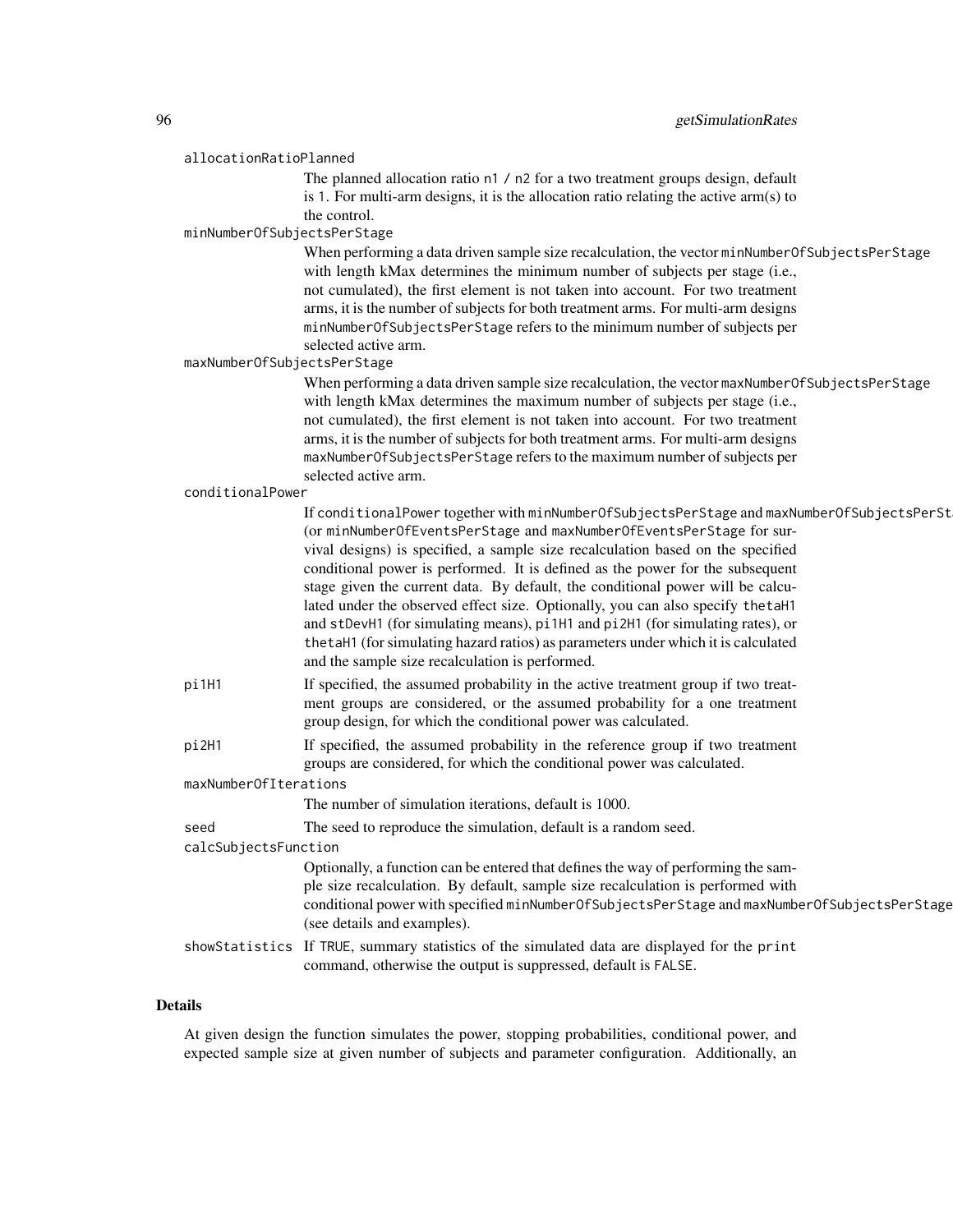# getSimulationRates 97

allocation ratio =  $n1/n2$  can be specified where n1 and n2 are the number of subjects in the two treatment groups.

The definition of pi1H1 and/or pi2H1 makes only sense if kMax  $> 1$  and if conditionalPower, minNumberOfSubjectsPerStage, and maxNumberOfSubjectsPerStage (or calcSubjectsFunction) are defined.

calcSubjectsFunction

This function returns the number of subjects at given conditional power and conditional critical value for specified testing situation. The function might depend on variables stage, riskRatio, thetaH0, groups, plannedSubjects, sampleSizesPerStage, directionUpper, allocationRatioPlanned, minNumberOfSubjectsPerStage, maxNumberOfSubjectsPerStage, conditionalPower, conditionalCriticalValue, overallRate, farringtonManningValue1, and farringtonManningValue2. The function has to contain the three-dots argument '...' (see examples).

## Value

Returns a [SimulationResults](#page-0-0) object. The following generics (R generic functions) are available for this object:

- [names](#page-0-0) to obtain the field names,
- [print](#page-0-0) to print the object,
- [summary](#page-0-0) to display a summary of the object,
- [plot](#page-121-0) to plot the object,
- [as.data.frame](#page-0-0) to coerce the object to a [data.frame](#page-0-0),
- [as.matrix](#page-0-0) to coerce the object to a [matrix](#page-0-0).

## Simulation Data

The summary statistics "Simulated data" contains the following parameters: median [range]; mean +/-sd

\$show(showStatistics = FALSE) or \$setShowStatistics(FALSE) can be used to disable the output of the aggregated simulated data.

```
Example 1:
simulationResults <-getSimulationRates(plannedSubjects = 40)
simulationResults$show(showStatistics = FALSE)
```

```
Example 2:
simulationResults <-getSimulationRates(plannedSubjects = 40)
simulationResults$setShowStatistics(FALSE)
simulationResults
```
[getData](#page-16-0) can be used to get the aggregated simulated data from the object as [data.frame](#page-0-0). The data frame contains the following columns:

1. iterationNumber: The number of the simulation iteration.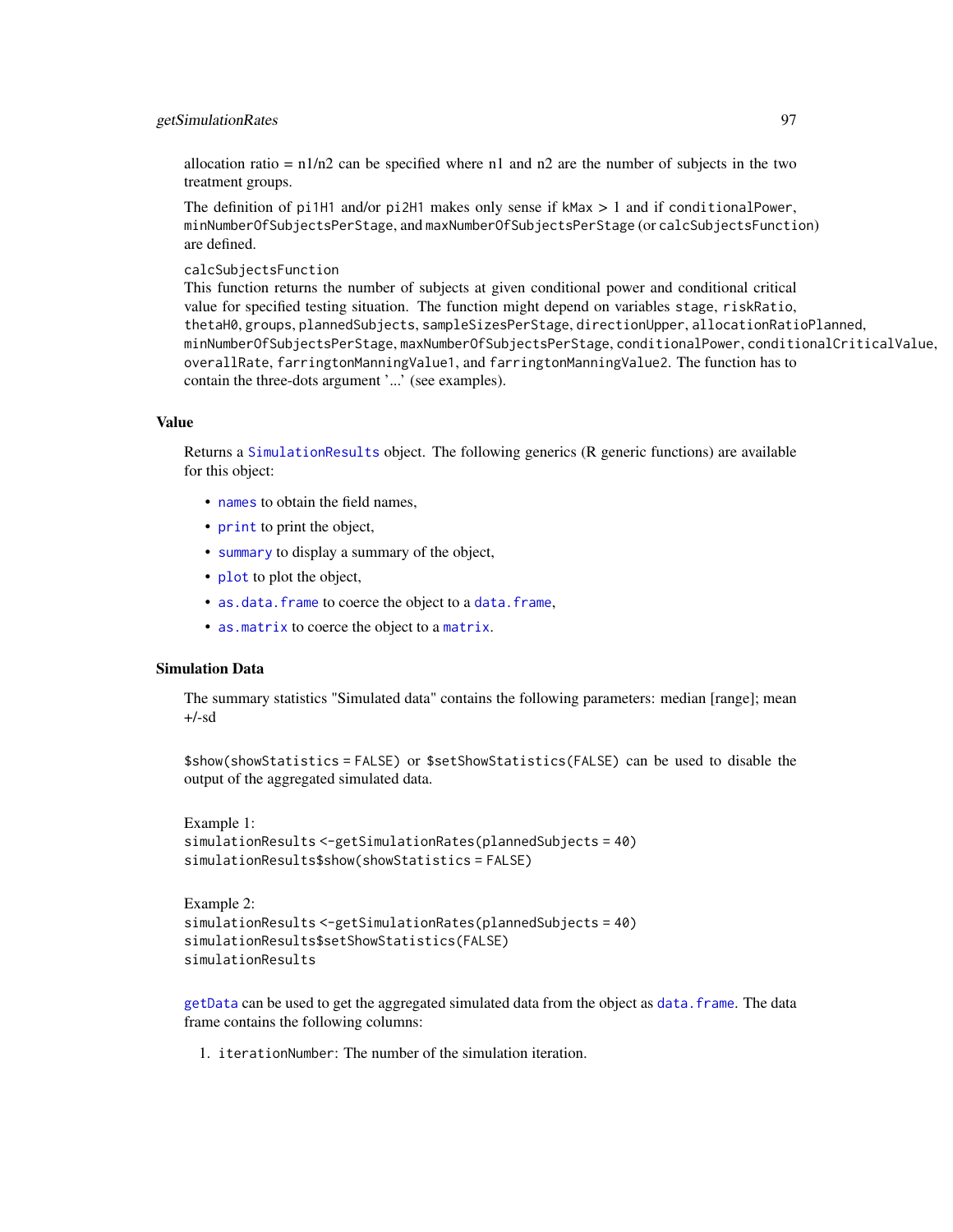- 2. stageNumber: The stage.
- 3. pi1: The assumed or derived event rate in the treatment group (if available).
- 4. pi2: The assumed or derived event rate in the control group (if available).
- 5. numberOfSubjects: The number of subjects under consideration when the (interim) analysis takes place.
- 6. rejectPerStage: 1 if null hypothesis can be rejected, 0 otherwise.
- 7. futilityPerStage: 1 if study should be stopped for futility, 0 otherwise.
- 8. testStatistic: The test statistic that is used for the test decision, depends on which design was chosen (group sequential, inverse normal, or Fisher combination test)'
- 9. testStatisticsPerStage: The test statistic for each stage if only data from the considered stage is taken into account.
- 10. overallRate1: The overall rate in treatment group 1.
- 11. overallRate2: The overall rate in treatment group 2.
- 12. stagewiseRates1: The stagewise rate in treatment group 1.
- 13. stagewiseRates2: The stagewise rate in treatment group 2.
- 14. sampleSizesPerStage1: The stagewise sample size in treatment group 1.
- 15. sampleSizesPerStage2: The stagewise sample size in treatment group 2.
- 16. trialStop: TRUE if study should be stopped for efficacy or futility or final stage, FALSE otherwise.
- 17. conditionalPowerAchieved: The conditional power for the subsequent stage of the trial for selected sample size and effect. The effect is either estimated from the data or can be user defined with pi1H1 and pi2H1.

#### How to get help for generic functions

Click on the link of a generic in the list above to go directly to the help documentation of the rpact specific implementation of the generic. Note that you can use the R function [methods](#page-0-0) to get all the methods of a generic and to identify the object specific name of it, e.g., use methods("plot") to get all the methods for the plot generic. There you can find, e.g., plot.AnalysisResults and obtain the specific help documentation linked above by typing ?plot.AnalysisResults.

#### Examples

```
# Fixed sample size design (two groups) with total sample
# size 120, pi1 = (0.3, 0.4, 0.5, 0.6) and pi2 = 0.3
getSimulationRates(pi1 = seq(0.3, 0.6, 0.1), pi2 = 0.3,
    plannedSubjects = 120, maxNumberOfIterations = 10)
# Increase number of simulation iterations and compare results with power calculator
getSimulation Rates(pi1 = seq(0.3, 0.6, 0.1), pi2 = 0.3,plannedSubjects = 120, maxNumberOfIterations = 50)
getPowerRates(pi1 = seq(0.3, 0.6, 0.1), pi2 = 0.3, maxNumberOfSubjects = 120)
# Do the same for a two-stage Pocock inverse normal group sequential
# design with non-binding futility stops
```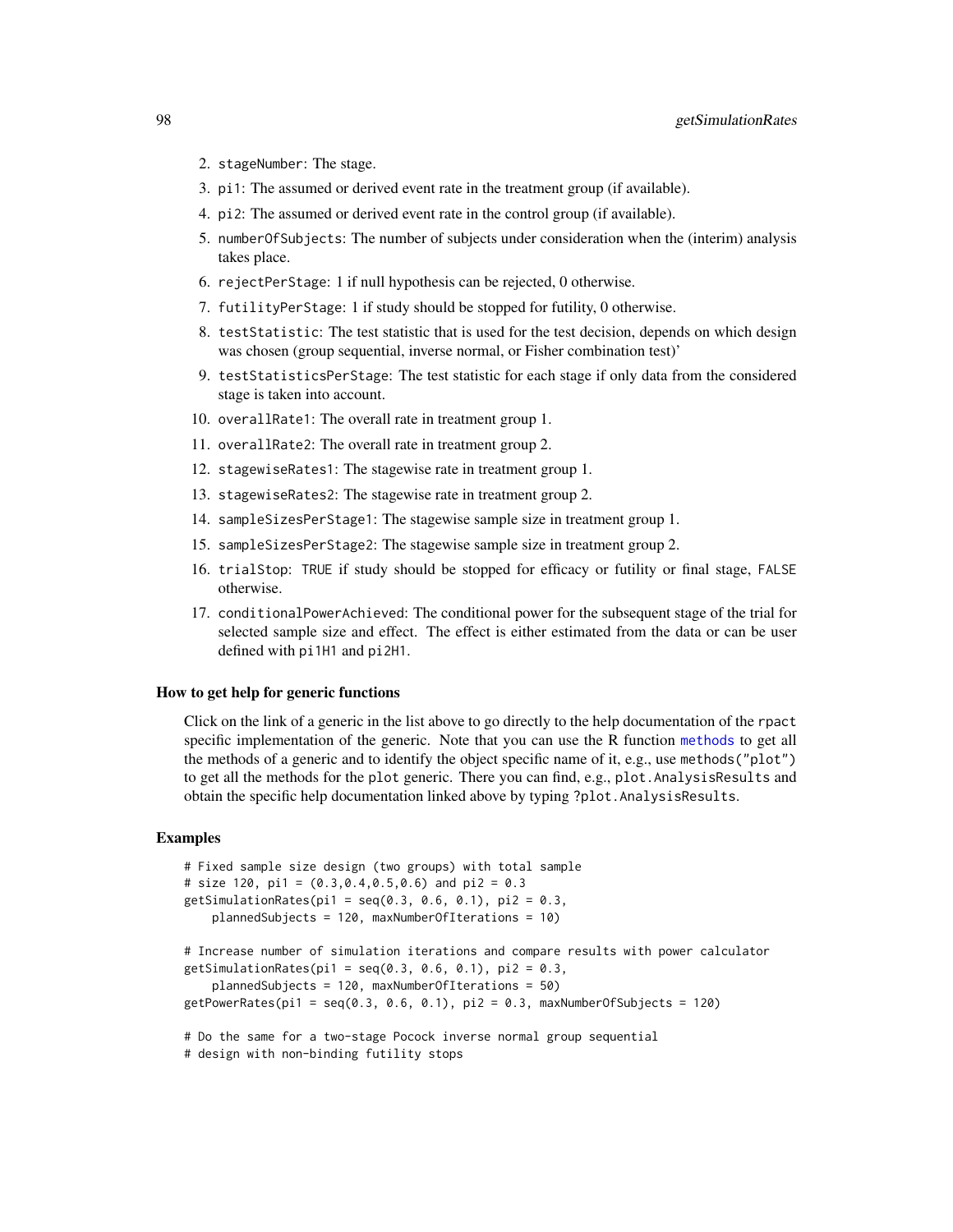```
designIN <- getDesignInverseNormal(typeOfDesign = "P", futilityBounds = c(0))
getSimulationRates(designIN, pi = seq(0.3, 0.6, 0.1), pi2 = 0.3,
   plannedSubjects = c(40, 80), maxNumberOfIterations = 50)
getPowerRates(designIN, pi1 = seq(0.3, 0.6, 0.1), pi2 = 0.3, maxNumberOfSubjects = 80)
# Assess power and average sample size if a sample size reassessment is
# foreseen at conditional power 80% for the subsequent stage (decrease and increase)
# based on observed overall rates and specified minNumberOfSubjectsPerStage
# and maxNumberOfSubjectsPerStage
# Do the same under the assumption that a sample size increase only takes place
# if the rate difference exceeds the value 0.1 at interim. For this, the sample
# size recalculation method needs to be redefined:
mySampleSizeCalculationFunction <- function(..., stage,
       plannedSubjects,
       minNumberOfSubjectsPerStage,
       maxNumberOfSubjectsPerStage,
       conditionalPower,
       conditionalCriticalValue,
       overallRate) {
   if (overallRate[1] - overallRate[2] < 0.1) {
       return(plannedSubjects[stage] - plannedSubjects[stage - 1])
   } else {
       rateUnderH0 <- (overallRate[1] + overallRate[2]) / 2
       stageSubjects <- 2 * (max(0, conditionalCriticalValue *
            sqrt(2 * rateUnderH0 * (1 - rateUnderH0)) +
            stats::qnorm(conditionalPower) * sqrt(overallRate[1] *
            (1 - overallRate[1]) + overallRate[2] * (1 - overallRate[2]))<sup>2</sup>/
            (max(1e-12, (overallRate[1] - overallRate[2])))^2
       stageSubjects <- ceiling(min(max(
           minNumberOfSubjectsPerStage[stage],
           stageSubjects), maxNumberOfSubjectsPerStage[stage]))
       return(stageSubjects)
   }
}
getSimulationRates(designIN, pi = seq(0.3, 0.6, 0.1), pi2 = 0.3,
   plannedSubjects = c(40, 80), minNumberOfSubjectsPerStage = c(40, 20),
   maxNumberOfSubjectsPerStage = c(40, 160), conditionalPower = 0.8,
   calcSubjectsFunction = mySampleSizeCalculationFunction, maxNumberOfIterations = 50)
```
getSimulationSurvival *Get Simulation Survival*

#### **Description**

Returns the analysis times, power, stopping probabilities, conditional power, and expected sample size for testing the hazard ratio in a two treatment groups survival design.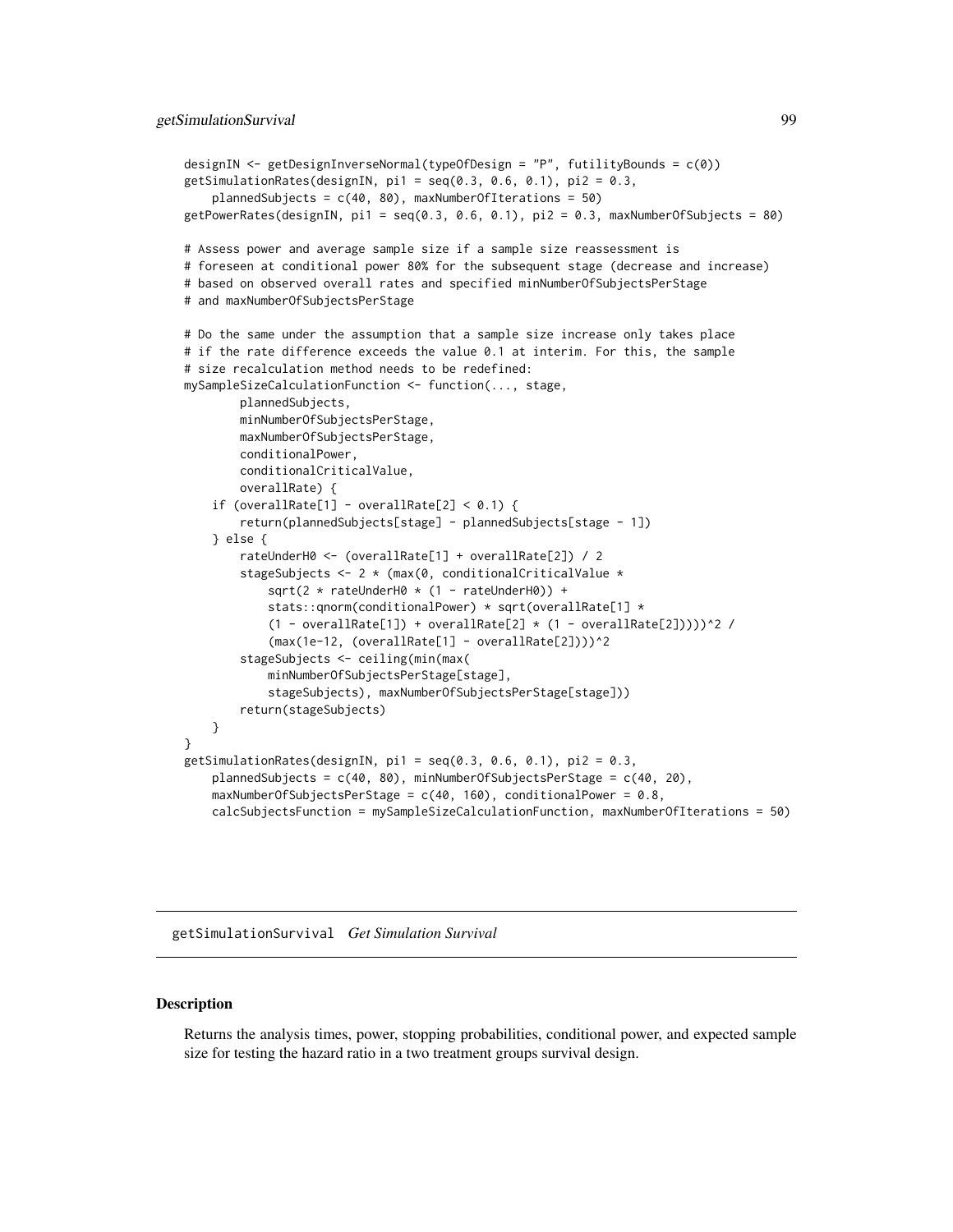# Usage

```
getSimulationSurvival(
  design = NULL,
  ...,
  thetaH0 = 1,
  directionUpper = TRUE,
  pi1 = NA\_real_pi2 = NA\_real_lambda = NA_{real_-,lambda2 = NA_{real_median1 = NA\_real_,
  median2 = NA_{real_hazardRatio = NA_real_,
  kappa = 1,
  piecewiseSurvivalTime = NA_real_,
  allocation1 = 1,
  allocation2 = 1,
  eventTime = 12L,
  accrualTime = c(0L, 12L),accrualIntensity = 0.1,
  droputRate1 = 0,dropoutRate2 = 0,
  dropoutTime = 12L,
  maxNumberOfSubjects = NA_real_,
  plannedEvents = NA_real_,
  minNumberOfEventsPerStage = NA_real_,
  maxNumberOfEventsPerStage = NA_real_,
  conditionalPower = NA_real_,
  thetaH1 = NA_{real_-,}maxNumberOfIterations = 1000L,
  maxNumberOfRawDatasetsPerStage = 0,
  longTimeSimulationAllowed = FALSE,
  seed = NA\_real_showStatistics = FALSE
)
```
# Arguments

| design   | The trial design. If no trial design is specified, a fixed sample size design is used.<br>In this case, Type I error rate alpha, Type II error rate beta, twoSidedPower,<br>and sided can be directly entered as argument where necessary. |
|----------|--------------------------------------------------------------------------------------------------------------------------------------------------------------------------------------------------------------------------------------------|
| $\cdots$ | Ensures that all arguments (starting from the "") are to be named and that a<br>warning will be displayed if unknown arguments are passed.                                                                                                 |
| thetaH0  | The null hypothesis value, default is $\theta$ for the normal and the binary case (test-<br>ing means and rates, respectively), it is 1 for the survival case (testing the hazard<br>ratio).                                               |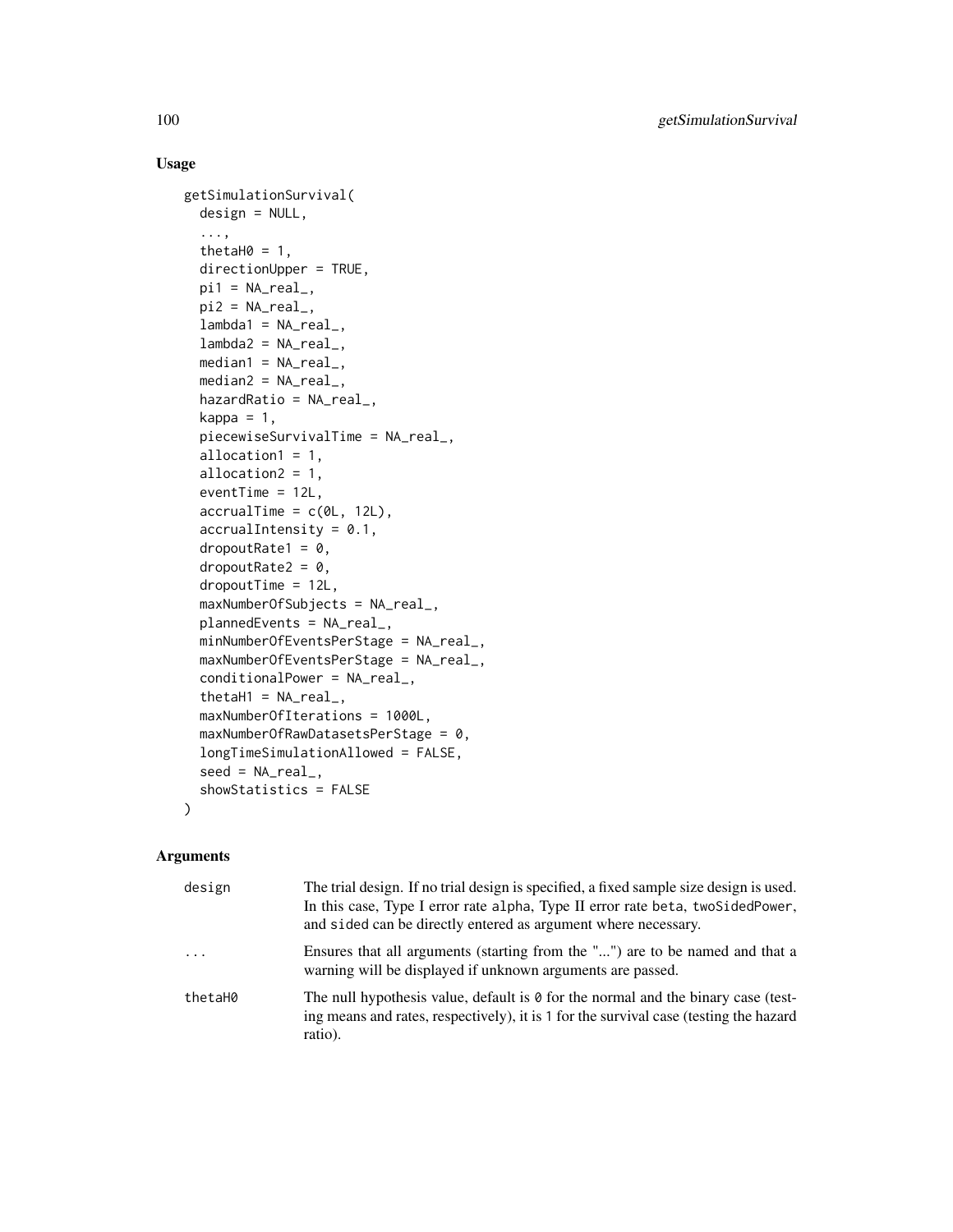For non-inferiority designs, thetaH0 is the non-inferiority bound. That is, in case of (one-sided) testing of

- *means*: a value != 0 (or a value != 1 for testing the mean ratio) can be specified.
- *rates*: a value  $!= 0$  (or a value  $!= 1$  for testing the risk ratio pi1 / pi2) can be specified.
- *survival data*: a bound for testing H0: hazard ratio = thetaH0 != 1 can be specified.

For testing a rate in one sample, a value the tah $\emptyset$  in  $(0, 1)$  has to be specified for defining the null hypothesis H0: pi = thetaH0.

- directionUpper Specifies the direction of the alternative, only applicable for one-sided testing; default is TRUE which means that larger values of the test statistics yield smaller p-values.
- pi1 A numeric value or vector that represents the assumed event rate in the treatment group, default is seq(0.2,0.5,0.1) (power calculations and simulations) or seq(0.4,0.6,0.1) (sample size calculations).
- pi2 A numeric value that represents the assumed event rate in the control group, default is  $0.2$ .
- lambda1 The assumed hazard rate in the treatment group, there is no default. lambda1 can also be used to define piecewise exponentially distributed survival times (see details).
- lambda2 The assumed hazard rate in the reference group, there is no default. lambda2 can also be used to define piecewise exponentially distributed survival times (see details).
- median1 The assumed median survival time in the treatment group, there is no default.
- median2 The assumed median survival time in the reference group, there is no default.
- hazardRatio The vector of hazard ratios under consideration. If the event or hazard rates in both treatment groups are defined, the hazard ratio needs not to be specified as it is calculated, there is no default.
- kappa  $\blacksquare$  A numeric value  $\gt = 0$ . A kappa != 1 will be used for the specification of the shape of the Weibull distribution. Default is 1, i.e., the exponential survival distribution is used instead of the Weibull distribution. Note that the Weibull distribution cannot be used for the piecewise definition of the survival time distribution, i.e., only lambda and kappa need to be specified. This function is equivalent to pweibull(t, shape = kappa, scale =  $1 /$  lambda) of the stats package, i.e., the scale parameter is 1 / 'hazard rate'.
	- For example,
		- getPiecewiseExponentialDistribution(time = 130,piecewiseLambda = 0.01,kappa  $= 4.2$ ) and pweibull(q = 130, shape = 4.2, scale = 1 / 0.01) provide the sample result.

piecewiseSurvivalTime

A vector that specifies the time intervals for the piecewise definition of the exponential survival time cumulative distribution function (for details see [getPiecewiseSurvivalTime](#page-42-0)).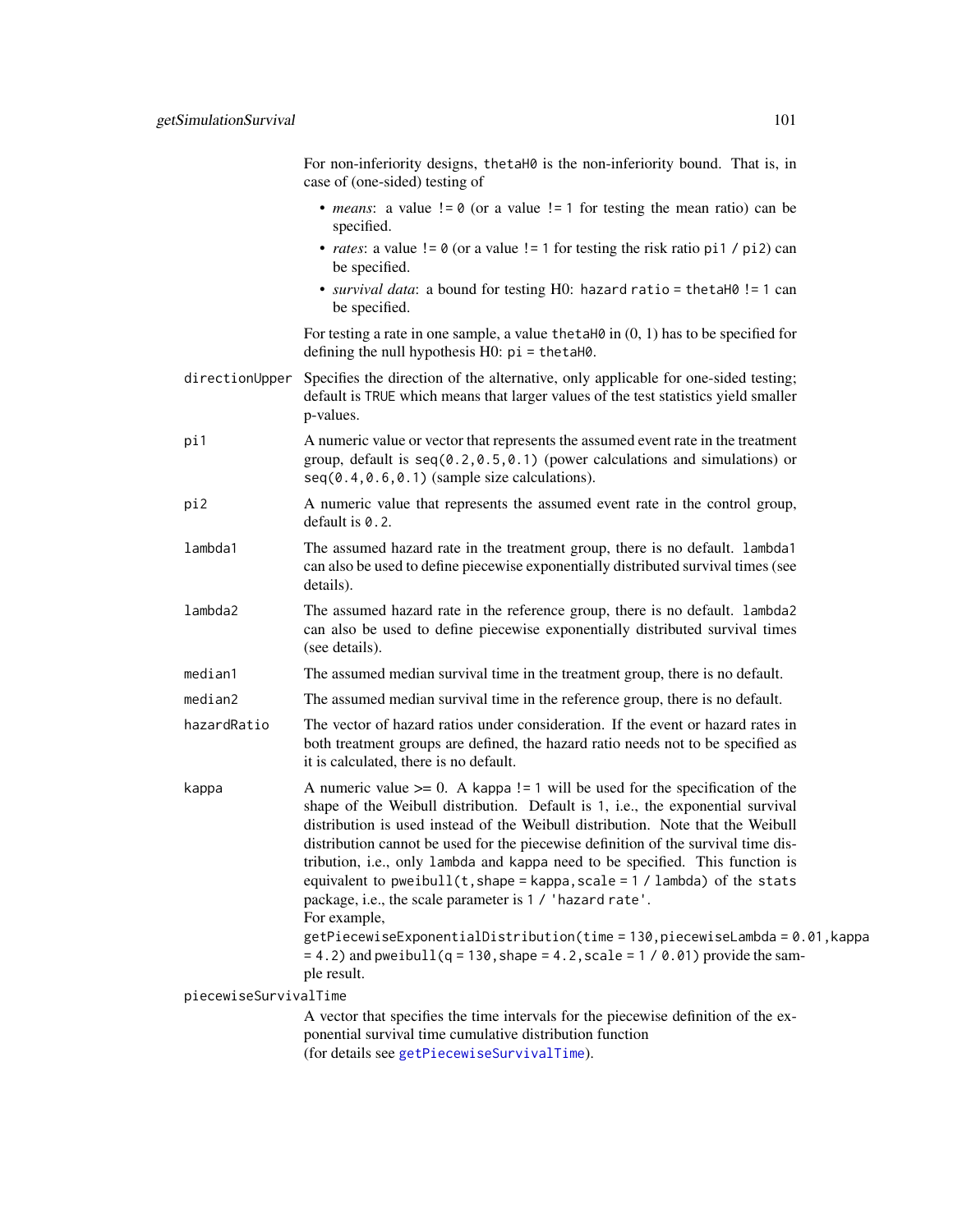| allocation1               | The number how many subjects are assigned to treatment 1 in a subsequent<br>order, default is 1                                                                                                                                                                                                                                                                                                                                                                                                                                                                                                                                                                                                                                        |  |
|---------------------------|----------------------------------------------------------------------------------------------------------------------------------------------------------------------------------------------------------------------------------------------------------------------------------------------------------------------------------------------------------------------------------------------------------------------------------------------------------------------------------------------------------------------------------------------------------------------------------------------------------------------------------------------------------------------------------------------------------------------------------------|--|
| allocation2               | The number how many subjects are assigned to treatment 2 in a subsequent<br>order, default is 1                                                                                                                                                                                                                                                                                                                                                                                                                                                                                                                                                                                                                                        |  |
| eventTime                 | The assumed time under which the event rates are calculated, default is 12.                                                                                                                                                                                                                                                                                                                                                                                                                                                                                                                                                                                                                                                            |  |
| accrualTime               | The assumed accrual time intervals for the study, default is $c(0, 12)$ (for details<br>see getAccrualTime).                                                                                                                                                                                                                                                                                                                                                                                                                                                                                                                                                                                                                           |  |
| accrualIntensity          |                                                                                                                                                                                                                                                                                                                                                                                                                                                                                                                                                                                                                                                                                                                                        |  |
|                           | A vector of accrual intensities, default is the relative intensity $0.1$ (for details<br>see getAccrualTime).                                                                                                                                                                                                                                                                                                                                                                                                                                                                                                                                                                                                                          |  |
| dropoutRate1              | The assumed drop-out rate in the treatment group, default is $0$ .                                                                                                                                                                                                                                                                                                                                                                                                                                                                                                                                                                                                                                                                     |  |
| dropoutRate2              | The assumed drop-out rate in the control group, default is 0.                                                                                                                                                                                                                                                                                                                                                                                                                                                                                                                                                                                                                                                                          |  |
| dropoutTime               | The assumed time for drop-out rates in the control and the treatment group,<br>default is 12.                                                                                                                                                                                                                                                                                                                                                                                                                                                                                                                                                                                                                                          |  |
| maxNumberOfSubjects       |                                                                                                                                                                                                                                                                                                                                                                                                                                                                                                                                                                                                                                                                                                                                        |  |
|                           | maxNumberOfSubjects > 0 needs to be specified. If accrual time and accrual<br>intensity is specified, this will be calculated.                                                                                                                                                                                                                                                                                                                                                                                                                                                                                                                                                                                                         |  |
| plannedEvents             | plannedEvents is a vector of length kMax (the number of stages of the design)<br>that determines the number of cumulated (overall) events in survival designs<br>when the interim stages are planned. For two treatment arms, it is the number of<br>events for both treatment arms. For multi-arm designs, plannedEvents refers<br>to the overall number of events for the selected arms plus control.                                                                                                                                                                                                                                                                                                                                |  |
| minNumberOfEventsPerStage |                                                                                                                                                                                                                                                                                                                                                                                                                                                                                                                                                                                                                                                                                                                                        |  |
|                           | When performing a data driven sample size recalculation, the vector minNumberOfEventsPerStage<br>with length kMax determines the minimum number of events per stage (i.e., not<br>cumulated), the first element is not taken into account.                                                                                                                                                                                                                                                                                                                                                                                                                                                                                             |  |
| maxNumberOfEventsPerStage |                                                                                                                                                                                                                                                                                                                                                                                                                                                                                                                                                                                                                                                                                                                                        |  |
|                           | When performing a data driven sample size recalculation, the vector maxNumberOfEventsPerStage<br>with length kMax determines the maximum number of events per stage (i.e., not<br>cumulated), the first element is not taken into account.                                                                                                                                                                                                                                                                                                                                                                                                                                                                                             |  |
| conditionalPower          |                                                                                                                                                                                                                                                                                                                                                                                                                                                                                                                                                                                                                                                                                                                                        |  |
|                           | If conditionalPower together with minNumberOfSubjectsPerStage and maxNumberOfSubjectsPerSt<br>(or minNumberOfEventsPerStage and maxNumberOfEventsPerStage for sur-<br>vival designs) is specified, a sample size recalculation based on the specified<br>conditional power is performed. It is defined as the power for the subsequent<br>stage given the current data. By default, the conditional power will be calcu-<br>lated under the observed effect size. Optionally, you can also specify the taH1<br>and stDevH1 (for simulating means), pi1H1 and pi2H1 (for simulating rates), or<br>the taH1 (for simulating hazard ratios) as parameters under which it is calculated<br>and the sample size recalculation is performed. |  |
| thetaH1                   | If specified, the value of the alternative under which the conditional power or<br>sample size recalculation calculation is performed.                                                                                                                                                                                                                                                                                                                                                                                                                                                                                                                                                                                                 |  |
| maxNumberOfIterations     |                                                                                                                                                                                                                                                                                                                                                                                                                                                                                                                                                                                                                                                                                                                                        |  |
|                           |                                                                                                                                                                                                                                                                                                                                                                                                                                                                                                                                                                                                                                                                                                                                        |  |

The number of simulation iterations, default is 1000.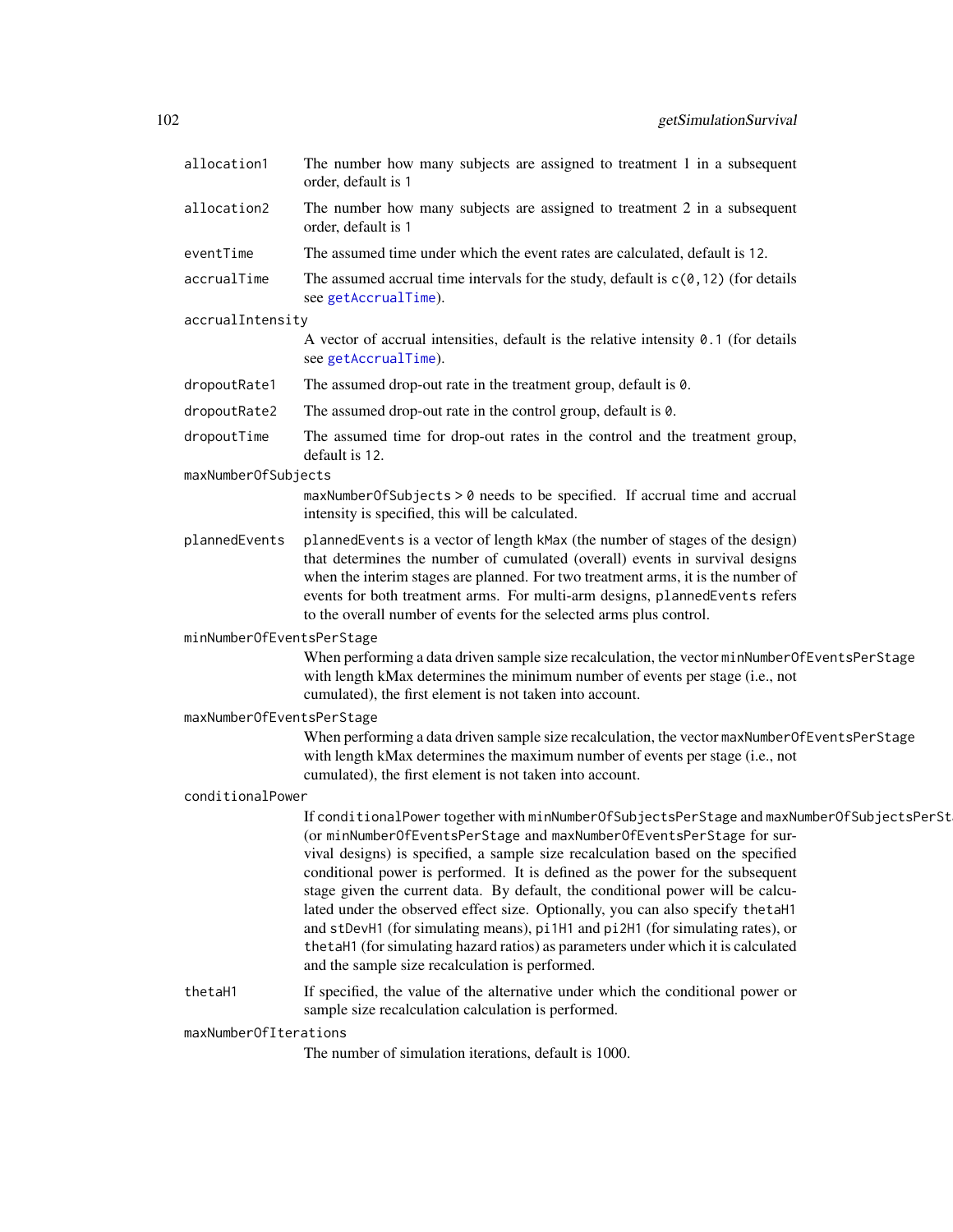| maxNumberOfRawDatasetsPerStage |                                                                                                                                                                                    |  |
|--------------------------------|------------------------------------------------------------------------------------------------------------------------------------------------------------------------------------|--|
|                                | The number of raw datasets per stage that shall be extracted and saved as data. frame,<br>default is 0. getRawData can be used to get the extracted raw data from the ob-<br>ject. |  |
| longTimeSimulationAllowed      |                                                                                                                                                                                    |  |
|                                | Logical that indicates whether long time simulations that consumes more than<br>30 seconds are allowed or not, default is FALSE.                                                   |  |
| seed                           | The seed to reproduce the simulation, default is a random seed.                                                                                                                    |  |
|                                | showStatistics If TRUE, summary statistics of the simulated data are displayed for the print<br>command, otherwise the output is suppressed, default is FALSE.                     |  |

# Details

At given design the function simulates the power, stopping probabilities, conditional power, and expected sample size at given number of events, number of subjects, and parameter configuration. It also simulates the time when the required events are expected under the given assumptions (exponentially, piecewise exponentially, or Weibull distributed survival times and constant or nonconstant piecewise accrual). Additionally, integers allocation1 and allocation2 can be specified that determine the number allocated to treatment group 1 and treatment group 2, respectively.

#### conditionalPower

The definition of thetaH1 makes only sense if kMax > 1 and if conditionalPower, minNumberOfEventsPerStage, and maxNumberOfEventsPerStage are defined.

Note that numberOfSubjects, numberOfSubjects1, and numberOfSubjects2 in the output are expected number of subjects.

#### Value

Returns a [SimulationResults](#page-0-0) object. The following generics (R generic functions) are available for this object:

- [names](#page-0-0) to obtain the field names,
- [print](#page-0-0) to print the object,
- [summary](#page-0-0) to display a summary of the object,
- [plot](#page-121-0) to plot the object,
- [as.data.frame](#page-0-0) to coerce the object to a [data.frame](#page-0-0),
- [as.matrix](#page-0-0) to coerce the object to a [matrix](#page-0-0).

## Staggered patient entry

The first element of the vector piecewiseSurvivalTime must be equal to 0. piecewiseSurvivalTime can also be a list that combines the definition of the time intervals and hazard rates in the reference group. The definition of the survival time in the treatment group is obtained by the specification of the hazard ratio (see examples for details).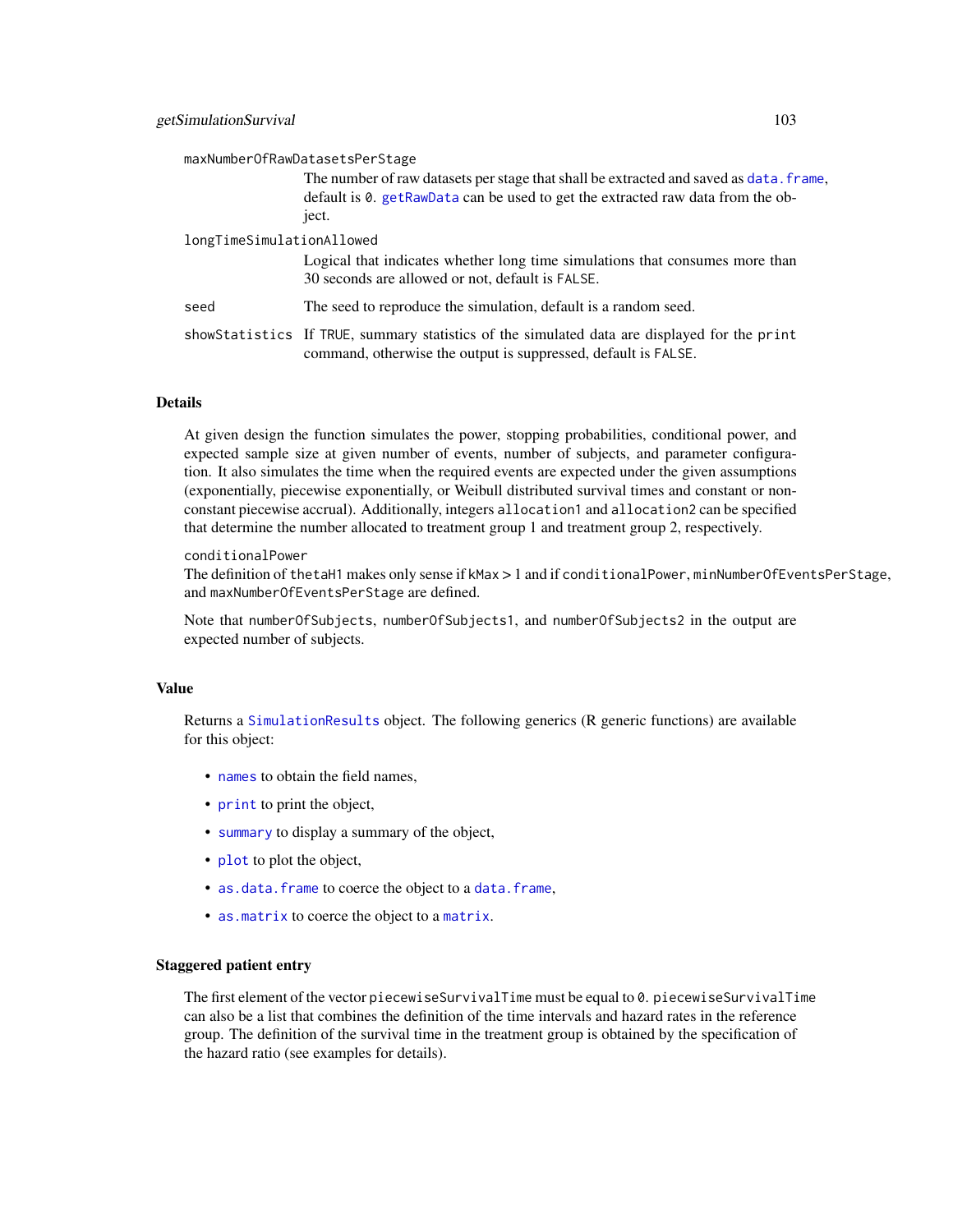#### Piecewise accrual

accrualTime is the time period of subjects' accrual in a study. It can be a value that defines the end of accrual or a vector. In this case, accrualTime can be used to define a non-constant accrual over time. For this, accrualTime is a vector that defines the accrual intervals. The first element of accrualTime must be equal to 0 and, additionally, accrualIntensity needs to be specified. accrualIntensity itself is a value or a vector (depending on the length of accrualtime) that defines the intensity how subjects enter the trial in the intervals defined through accrualTime.

accrualTime can also be a list that combines the definition of the accrual time and accrual intensity (see below and examples for details).

If the length of accrualTime and the length of accrualIntensity are the same (i.e., the end of accrual is undefined), maxNumberOfSubjects > 0 needs to be specified and the end of accrual is calculated. In that case, accrualIntensity is the number of subjects per time unit, i.e., the absolute accrual intensity.

If the length of accrualTime equals the length of accrualIntensity -1 (i.e., the end of accrual is defined), maxNumberOfSubjects is calculated if the absolute accrual intensity is given. If all elements in accrualIntensity are smaller than 1, accrualIntensity defines the \*relative\* intensity how subjects enter the trial. For example, accrualIntensity =  $c(0.1, 0.2)$  specifies that in the second accrual interval the intensity is doubled as compared to the first accrual interval. The actual (absolute) accrual intensity is calculated for the calculated or given maxNumberOfSubjects. Note that the default is accrualIntensity =  $0.1$  meaning that the \*absolute\* accrual intensity will be calculated.

#### Simulation Data

The summary statistics "Simulated data" contains the following parameters: median [range]; mean +/-sd

\$show(showStatistics = FALSE) or \$setShowStatistics(FALSE) can be used to disable the output of the aggregated simulated data.

```
Example 1:
```

```
simulationResults <-getSimulationSurvival(maxNumberOfSubjects = 100, plannedEvents
= 30
```
simulationResults\$show(showStatistics = FALSE)

```
Example 2:
simulationResults <-getSimulationSurvival(maxNumberOfSubjects = 100,plannedEvents
= 30simulationResults$setShowStatistics(FALSE)
simulationResults
```
[getData](#page-16-0) can be used to get the aggregated simulated data from the object as [data.frame](#page-0-0). The data frame contains the following columns:

- 1. iterationNumber: The number of the simulation iteration.
- 2. stageNumber: The stage.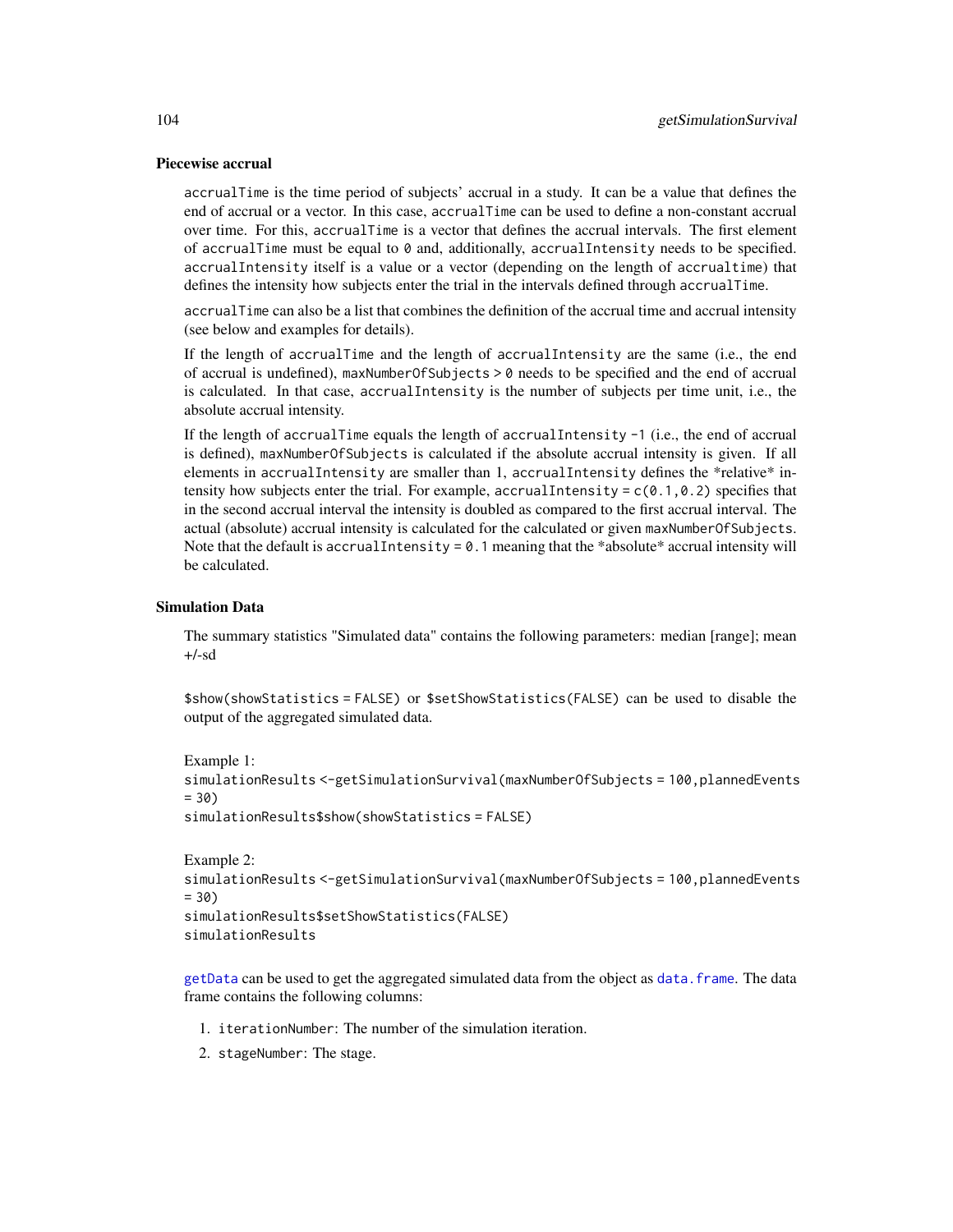- 3. pi1: The assumed or derived event rate in the treatment group.
- 4. pi2: The assumed or derived event rate in the control group.
- 5. hazardRatio: The hazard ratio under consideration (if available).
- 6. analysisTime: The analysis time.
- 7. numberOfSubjects: The number of subjects under consideration when the (interim) analysis takes place.
- 8. eventsPerStage1: The observed number of events per stage in treatment group 1.
- 9. eventsPerStage2: The observed number of events per stage in treatment group 2.
- 10. eventsPerStage: The observed number of events per stage in both treatment groups.
- 11. rejectPerStage: 1 if null hypothesis can be rejected, 0 otherwise.
- 12. futilityPerStage: 1 if study should be stopped for futility, 0 otherwise.
- 13. eventsNotAchieved: 1 if number of events could not be reached with observed number of subjects, 0 otherwise.
- 14. testStatistic: The test statistic that is used for the test decision, depends on which design was chosen (group sequential, inverse normal, or Fisher combination test)'
- 15. logRankStatistic: Z-score statistic which corresponds to a one-sided log-rank test at considered stage.
- 16. hazardRatioEstimateLR: The estimated hazard ratio, derived from the log-rank statistic.
- 17. trialStop: TRUE if study should be stopped for efficacy or futility or final stage, FALSE otherwise.
- 18. conditionalPowerAchieved: The conditional power for the subsequent stage of the trial for selected sample size and effect. The effect is either estimated from the data or can be user defined with thetaH1.

# Raw Data

[getRawData](#page-58-0) can be used to get the simulated raw data from the object as [data.frame](#page-0-0). Note that getSimulationSurvival must called before with maxNumberOfRawDatasetsPerStage > 0. The data frame contains the following columns:

- 1. iterationNumber: The number of the simulation iteration.
- 2. stopStage: The stage of stopping.
- 3. subjectId: The subject id (increasing number 1, 2, 3, ...)
- 4. accrualTime: The accrual time, i.e., the time when the subject entered the trial.
- 5. treatmentGroup: The treatment group number (1 or 2).
- 6. survivalTime: The survival time of the subject.
- 7. dropoutTime: The dropout time of the subject (may be NA).
- 8. observationTime: The specific observation time.
- 9. timeUnderObservation: The time under observation is defined as follows:  $if (event == TRUE)$ timeUnderObservation <- survivalTime; else if (dropoutEvent == TRUE)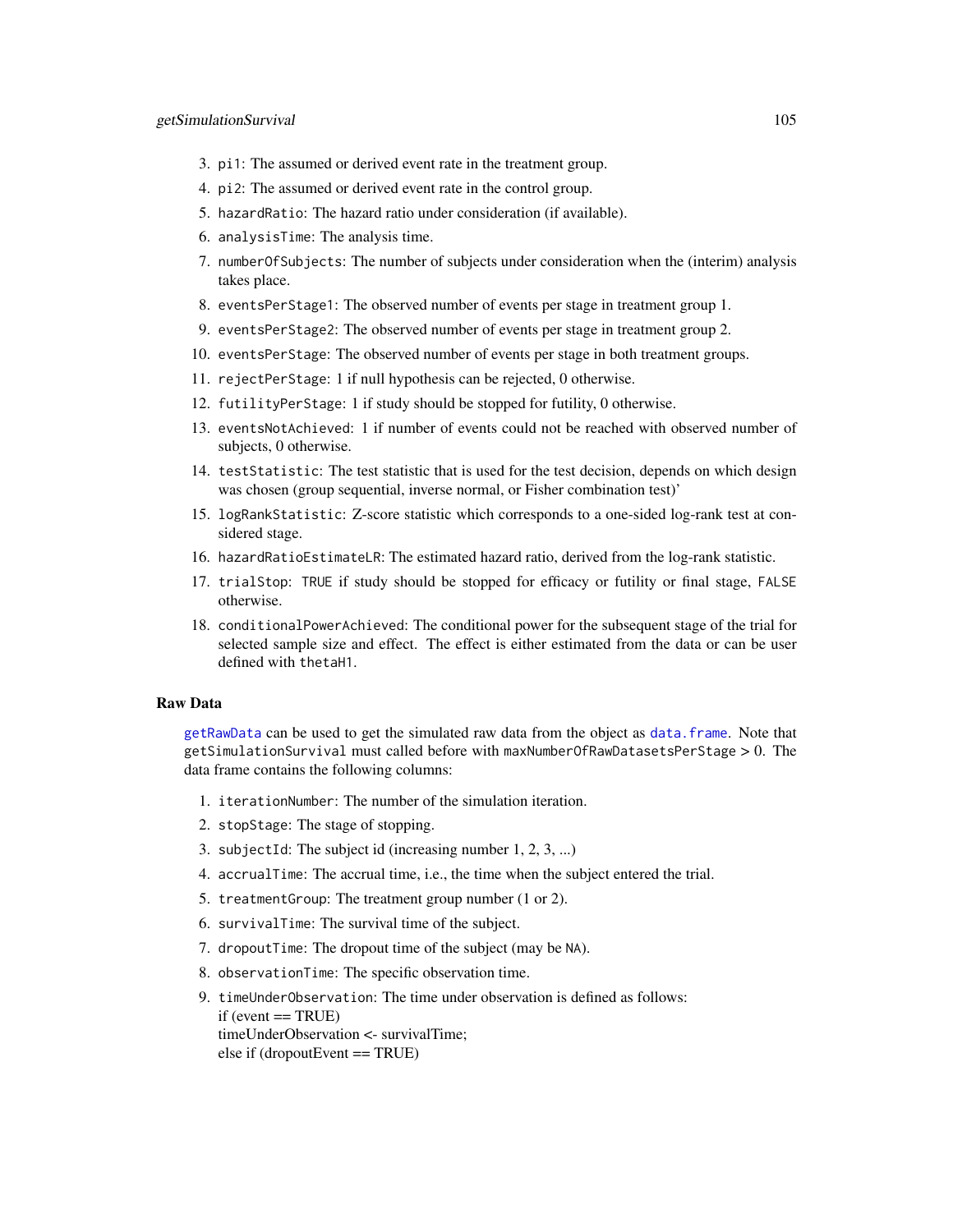timeUnderObservation <- dropoutTime; else timeUnderObservation <- observationTime - accrualTime;

- 10. event: TRUE if an event occurred; FALSE otherwise.
- 11. dropoutEvent: TRUE if an dropout event occurred; FALSE otherwise.

## How to get help for generic functions

Click on the link of a generic in the list above to go directly to the help documentation of the rpact specific implementation of the generic. Note that you can use the R function [methods](#page-0-0) to get all the methods of a generic and to identify the object specific name of it, e.g., use methods("plot") to get all the methods for the plot generic. There you can find, e.g., plot.AnalysisResults and obtain the specific help documentation linked above by typing ?plot.AnalysisResults.

## Examples

```
# Fixed sample size with minimum required definitions, pi1 = (0.3,0.4,0.5,0.6) and
# pi2 = 0.3 at event time 12, and accrual time 24
getSimulationSurvival(pi1 = seq(0.3, 0.6, 0.1), pi2 = 0.3, eventTime = 12,
    accrualTime = 24, plannedEvents = 40, maxNumberOfSubjects = 200,
    maxNumberOfIterations = 10)
# Increase number of simulation iterations
getSimulationSurvival(pi1 = seq(0.3, 0.6, 0.1), pi2 = 0.3, eventTime = 12,
    accrualTime = 24, plannedEvents = 40, maxNumberOfSubjects = 200,
   maxNumberOfIterations = 50)
# Determine necessary accrual time with default settings if 200 subjects and
# 30 subjects per time unit can be recruited
getSimulationSurvival(plannedEvents = 40, accrualTime = 0,
    accrualIntensity = 30, maxNumberOfSubjects = 200, maxNumberOfIterations = 50)
# Determine necessary accrual time with default settings if 200 subjects and
# if the first 6 time units 20 subjects per time unit can be recruited,
# then 30 subjects per time unit
getSimulationSurvival(plannedEvents = 40, accrualTime = c(0, 6),
    accrualIntensity = c(20, 30), maxNumberOfSubjects = 200,
    maxNumberOfIterations = 50)
# Determine maximum number of Subjects with default settings if the first
# 6 time units 20 subjects per time unit can be recruited, and after
# 10 time units 30 subjects per time unit
getSimulationSurvival(plannedEvents = 40, accrualTime = c(0, 6, 10),
    accrualIntensity = c(20, 30), maxNumberOfIterations = 50)
# Specify accrual time as a list
at <- list(
    "0 - 5" = 20,"6 - Inf" = 30)getSimulationSurvival(plannedEvents = 40, accrualTime = at,
```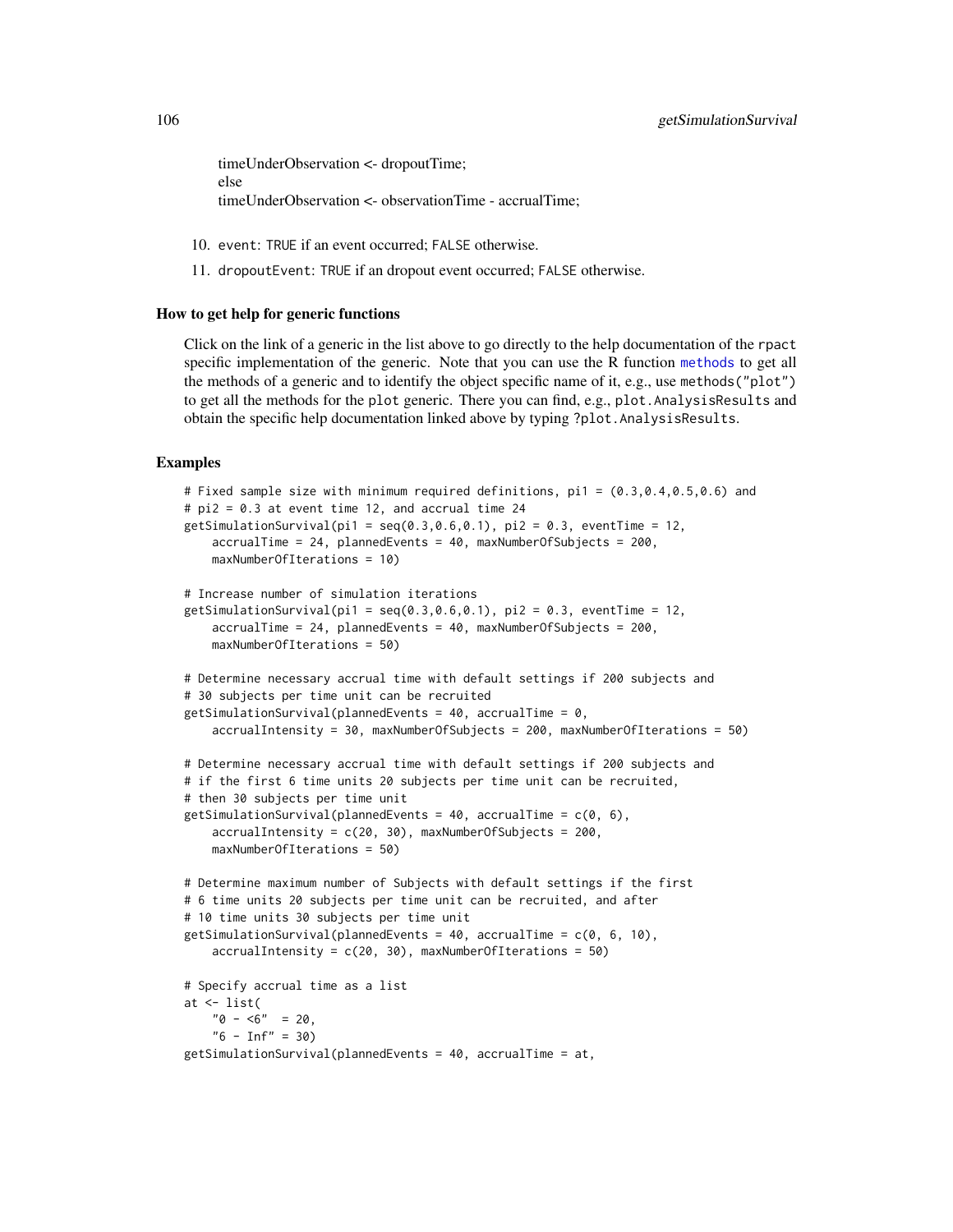```
maxNumberOfSubjects = 200, maxNumberOfIterations = 50)
# Specify accrual time as a list, if maximum number of subjects need to be calculated
at <- list(
    "0 - 5" = 20,"6 - \leq 10" = 30getSimulationSurvival(plannedEvents = 40, accrualTime = at, maxNumberOfIterations = 50)
# Specify effect size for a two-stage group sequential design with
# O'Brien & Fleming boundaries. Effect size is based on event rates
# at specified event time, directionUpper = FALSE needs to be specified
# because it should be shown that hazard ratio < 1
getSimulationSurvival(design = getDesignGroupSequential(kMax = 2),
    pi1 = 0.2, pi2 = 0.3, eventTime = 24, plannedEvents = c(20, 40),
    maxNumberOfSubjects = 200, directionUpper = FALSE, maxNumberOfIterations = 50)
# As above, but with a three-stage O'Brien and Fleming design with
# specified information rates, note that planned events consists of integer values
d3 \le getDesignGroupSequential(informationRates = c(0.4, 0.7, 1))
getSimulationSurvival(design = d3, pi1 = 0.2, pi2 = 0.3, eventTime = 24,
    plannedEvents = round(d3$information Rates * 40),
    maxNumberOfSubjects = 200, directionUpper = FALSE,
    maxNumberOfIterations = 50)
# Effect size is based on event rate at specified event time for the reference
# group and hazard ratio, directionUpper = FALSE needs to be specified because
# it should be shown that hazard ratio < 1
getSimulationSurvival(design = getDesignGroupSequential(kMax = 2), hazardRatio = 0.5,
    pi2 = 0.3, eventTime = 24, plannedEvents = c(20, 40), maxNumberOfSubjects = 200,
    directionUpper = FALSE, maxNumberOfIterations = 50)
# Effect size is based on hazard rate for the reference group and
# hazard ratio, directionUpper = FALSE needs to be specified because
# it should be shown that hazard ratio < 1
getSimulationSurvival(design = getDesignGroupSequential(kMax = 2),
    hazardRatio = 0.5, lambda2 = 0.02, plannedEvents = c(20, 40),
    maxNumberOfSubjects = 200, directionUpper = FALSE,
   maxNumberOfIterations = 50)
# Specification of piecewise exponential survival time and hazard ratios,
# note that in getSimulationSurvival only on hazard ratio is used
# in the case that the survival time is piecewise expoential
getSimulationSurvival(design = getDesignGroupSequential(kMax = 2),
    piecewiseSurvivalTime = c(0, 5, 10), lambda2 = c(0.01, 0.02, 0.04),
    hazardRatio = 1.5, plannedEvents = c(20, 40), maxNumberOfSubjects = 200,
    maxNumberOfIterations = 50)
pws <- list(
    "0 - 5" = 0.01,"5 - 10" = 0.02">=10" = 0.04getSimulationSurvival(design = getDesignGroupSequential(kMax = 2),
    piecewiseSurvivalTime = pws, hazardRatio = c(1.5),
```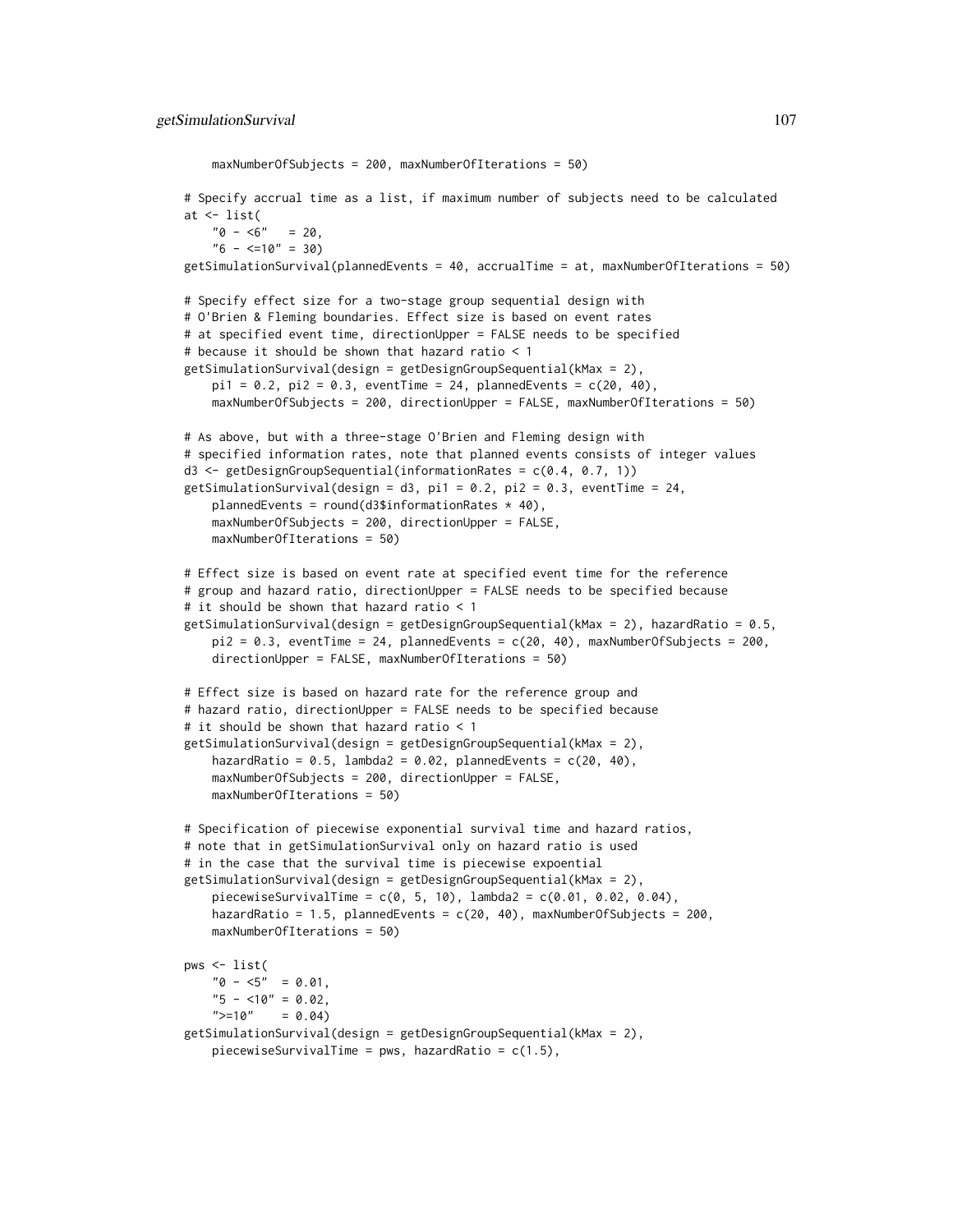```
plannedEvents = c(20, 40), maxNumberOfSubjects = 200,
    maxNumberOfIterations = 50)
# Specification of piecewise exponential survival time for both treatment arms
getSimulationSurvival(design = getDesignGroupSequential(kMax = 2),
    piecewiseSurvivalTime = c(0, 5, 10), lambda = c(0.01, 0.02, 0.04),lambda1 = c(0.015, 0.03, 0.06), plannedEvents = c(20, 40),
    maxNumberOfSubjects = 200, maxNumberOfIterations = 50)
# Specification of piecewise exponential survival time as a list,
# note that in getSimulationSurvival only on hazard ratio
# (not a vector) can be used
pws <- list(
    "0 - 5" = 0.01,
    "5 - 10" = 0.02,">=10" = 0.04getSimulationSurvival(design = getDesignGroupSequential(kMax = 2),
    piecewiseSurvivalTime = pws, hazardRatio = 1.5,
    plannedEvents = c(20, 40), maxNumberOfSubjects = 200,
    maxNumberOfIterations = 50)
# Specification of piecewise exponential survival time and delayed effect
# (response after 5 time units)
getSimulationSurvival(design = getDesignGroupSequential(kMax = 2),
    piecewiseSurvivalTime = c(0, 5, 10), lambda = c(0.01, 0.02, 0.04),lambda1 = c(0.01, 0.02, 0.06), plannedEvents = c(20, 40),
    maxNumberOfSubjects = 200, maxNumberOfIterations = 50)
# Specify effect size based on median survival times
getSimulationSurvival(median1 = 5, median2 = 3, plannedEvents = 40,
    maxNumberOfSubjects = 200, directionUpper = FALSE,
    maxNumberOfIterations = 50)
# Specify effect size based on median survival
# times of Weibull distribtion with kappa = 2
getSimulationSurvival(median1 = 5, median2 = 3, kappa = 2,
    plannedEvents = 40, maxNumberOfSubjects = 200,
    directionUpper = FALSE, maxNumberOfIterations = 50)
# Perform recalculation of number of events based on conditional power for a
# three-stage design with inverse normal combination test, where the conditional power
# is calculated under the specified effect size thetaH1 = 1.3 and up to a four-fold
# increase in originally planned sample size (number of events) is allowed
# Note that the first value in minNumberOfEventsPerStage and
# maxNumberOfEventsPerStage is arbitrary, i.e., it has no effect.
dIN <- getDesignInverseNormal(informationRates = c(0.4, 0.7, 1))
resultsWithSSR1 <- getSimulationSurvival(design = dIN,
    hazardRatio = seq(1, 1.6, 0.1),
   pi2 = 0.3, conditionalPower = 0.8, thetaH1 = 1.3,
   plannedEvents = c(58, 102, 146),
    minNumberOfEventsPerStage = c(NA, 44, 44),
    maxNumberOfEventsPerStage = 4 * c(NA, 44, 44),
```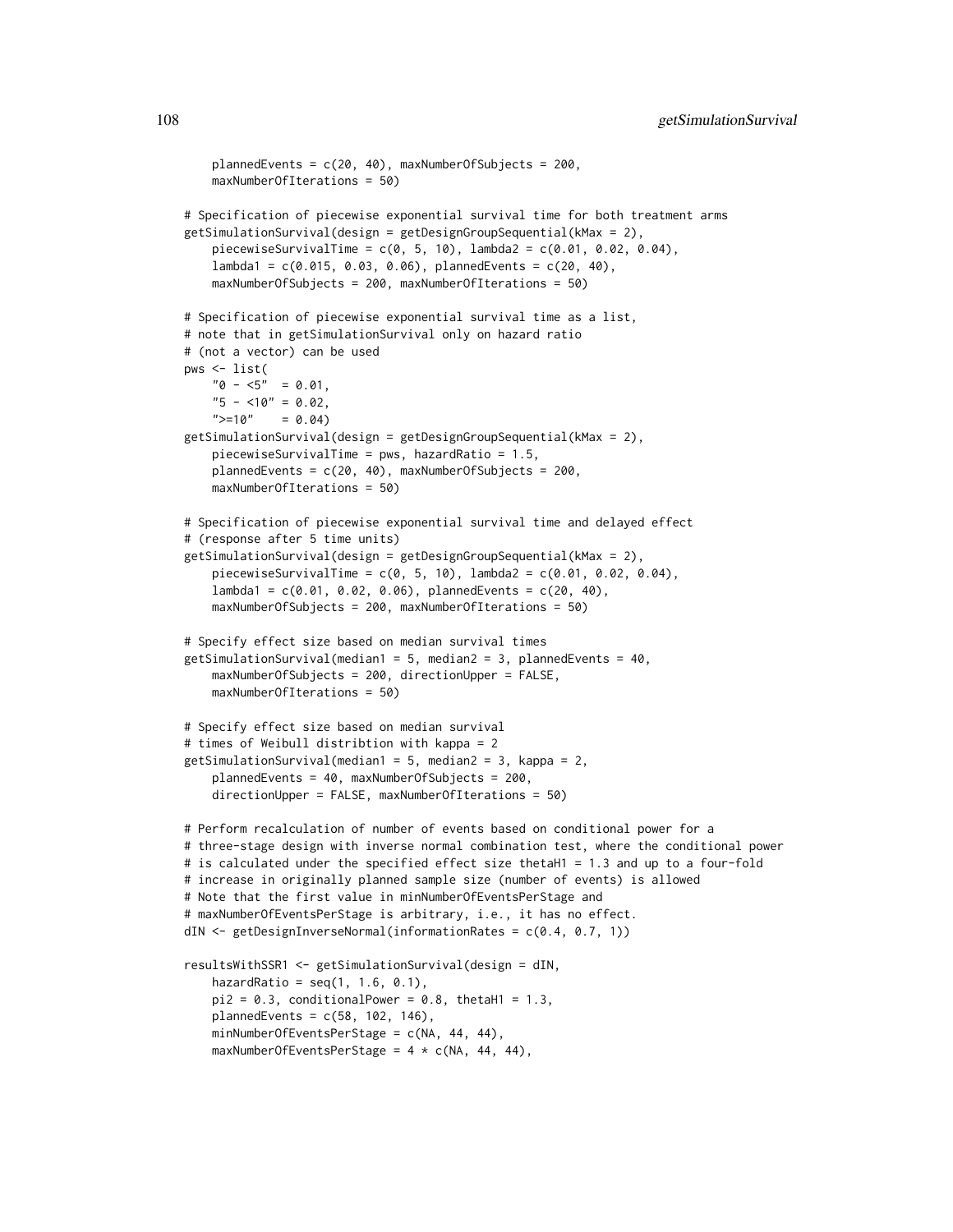## getStageResults 109

```
maxNumberOfSubjects = 800, maxNumberOfIterations = 50)
resultsWithSSR1
# If thetaH1 is unspecified, the observed hazard ratio estimate
# (calculated from the log-rank statistic) is used for performing the
# recalculation of the number of events
resultsWithSSR2 <- getSimulationSurvival(design = dIN,
   hazardRatio = seq(1, 1.6, 0.1),
   pi2 = 0.3, conditionalPower = 0.8, plannedEvents = c(58, 102, 146),
   minNumberOfEventsPerStage = c(NA, 44, 44),
   maxNumberOfEventsPerStage = 4 * c(NA, 44, 44),
    maxNumberOfSubjects = 800, maxNumberOfIterations = 50)
resultsWithSSR2
# Compare it with design without event size recalculation
resultsWithoutSSR <- getSimulationSurvival(design = dIN,
    hazardRatio = seq(1, 1.6, 0.1), pi2 = 0.3,plannedEvents = c(58, 102, 145), maxNumberOfSubjects = 800,
    maxNumberOfIterations = 50)
resultsWithoutSSR$overallReject
resultsWithSSR1$overallReject
resultsWithSSR2$overallReject
# Confirm that event size racalcuation increases the Type I error rate,
# i.e., you have to use the combination test
dGS <- getDesignGroupSequential(informationRates = c(0.4, 0.7, 1))
resultsWithSSRGS <- getSimulationSurvival(design = dGS, hazardRatio = seq(1),
    pi2 = 0.3, conditionalPower = 0.8, plannedEvents = c(58, 102, 145),
    minNumberOfEventsPerStage = c(NA, 44, 44),
   maxNumberOfEventsPerStage = 4 * c(NA, 44, 44),
    maxNumberOfSubjects = 800, maxNumberOfIterations = 50)
resultsWithSSRGS$overallReject
# Set seed to get reproduceable results
identical(
   getSimulationSurvival(plannedEvents = 40, maxNumberOfSubjects = 200,
        seed = 99)$analysisTime,
    getSimulationSurvival(plannedEvents = 40, maxNumberOfSubjects = 200,
        seed = 99)$analysisTime
\lambda
```
<span id="page-108-0"></span>getStageResults *Get Stage Results*

#### **Description**

Returns summary statistics and p-values for a given data set and a given design.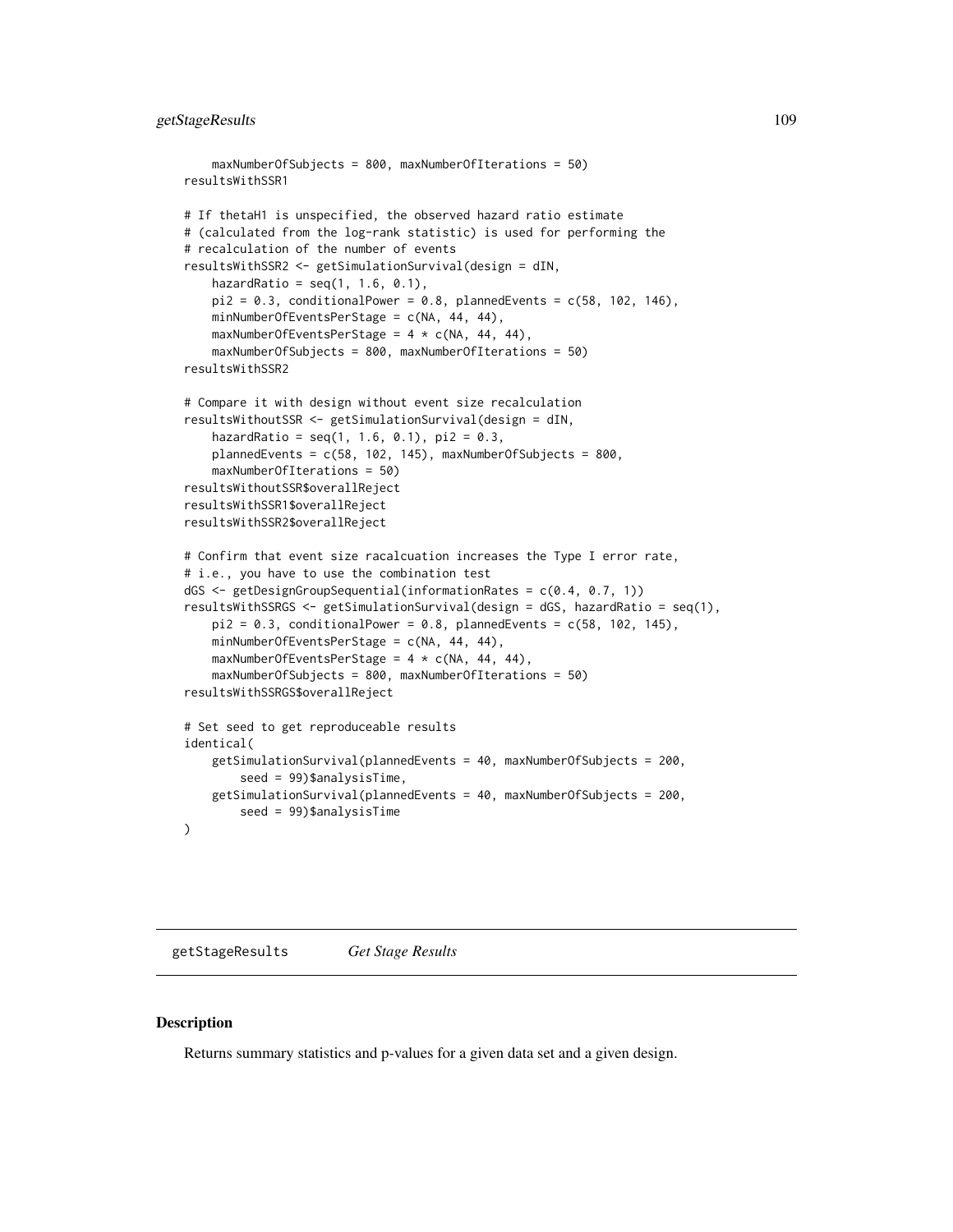## Usage

```
getStageResults(design, dataInput, ..., stage = NA_integer_)
```

| design    | The trial design.                                                                                                                                                                                                                                                                                                                                                                                                                                 |
|-----------|---------------------------------------------------------------------------------------------------------------------------------------------------------------------------------------------------------------------------------------------------------------------------------------------------------------------------------------------------------------------------------------------------------------------------------------------------|
| dataInput | The summary data used for calculating the test results. This is either an element<br>of DatasetMeans, of DatasetRates, or of DatasetSurvival and should be<br>created with the function getDataset. For more information see getDataset.                                                                                                                                                                                                          |
| .         | Further (optional) arguments to be passed:                                                                                                                                                                                                                                                                                                                                                                                                        |
|           | the taH0 The null hypothesis value, default is 0 for the normal and the binary<br>case (testing means and rates, respectively), it is 1 for the survival case (test-<br>ing the hazard ratio).                                                                                                                                                                                                                                                    |
|           | For non-inferiority designs, the taH0 is the non-inferiority bound. That is,<br>in case of (one-sided) testing of                                                                                                                                                                                                                                                                                                                                 |
|           | • <i>means</i> : a value $!= 0$ (or a value $!= 1$ for testing the mean ratio) can be<br>specified.                                                                                                                                                                                                                                                                                                                                               |
|           | • <i>rates</i> : a value $!= 0$ (or a value $!= 1$ for testing the risk ratio pi1 / pi2)<br>can be specified.                                                                                                                                                                                                                                                                                                                                     |
|           | • survival data: a bound for testing H0: hazard ratio = thetaH0 != 1<br>can be specified.                                                                                                                                                                                                                                                                                                                                                         |
|           | For testing a rate in one sample, a value the taH $\theta$ in $(0, 1)$ has to be specified<br>for defining the null hypothesis $H0$ : $pi = \theta$ = the tah $\theta$ .                                                                                                                                                                                                                                                                          |
|           | normalApproximation The type of computation of the p-values. Default is<br>FALSE for testing means (i.e., the t test is used) and TRUE for testing rates<br>and the hazard ratio. For testing rates, if normal Approximation = FALSE<br>is specified, the binomial test (one sample) or the exact test of Fisher (two<br>samples) is used for calculating the p-values. In the survival setting, normal Approximation<br>$=$ FALSE has no effect. |
|           | equalVariances The type of t test. For testing means in two treatment groups,<br>either the t test assuming that the variances are equal or the t test without<br>assuming this, i.e., the test of Welch-Satterthwaite is calculated, default is<br>TRUE.                                                                                                                                                                                         |
|           | directionUpper The direction of one-sided testing. Default is TRUE which<br>means that larger values of the test statistics yield smaller p-values.                                                                                                                                                                                                                                                                                               |
|           | intersectionTest Defines the multiple test for the intersection hypotheses in<br>the closed system of hypotheses when testing multiple treatment arms. Five<br>options are available: "Dunnett", "Bonferroni", "Simes", "Sidak", and<br>"Hierarchical", default is "Dunnett".                                                                                                                                                                     |
|           | varianceOption Defines the way to calculate the variance in multiple treat-<br>ment arms $(>2)$ for testing means. Three options are available: "overallPooled",<br>"pairwisePooled", and "notPooled", default is "overallPooled".                                                                                                                                                                                                                |
| stage     | The stage number (optional). Default: total number of existing stages in the data<br>input.                                                                                                                                                                                                                                                                                                                                                       |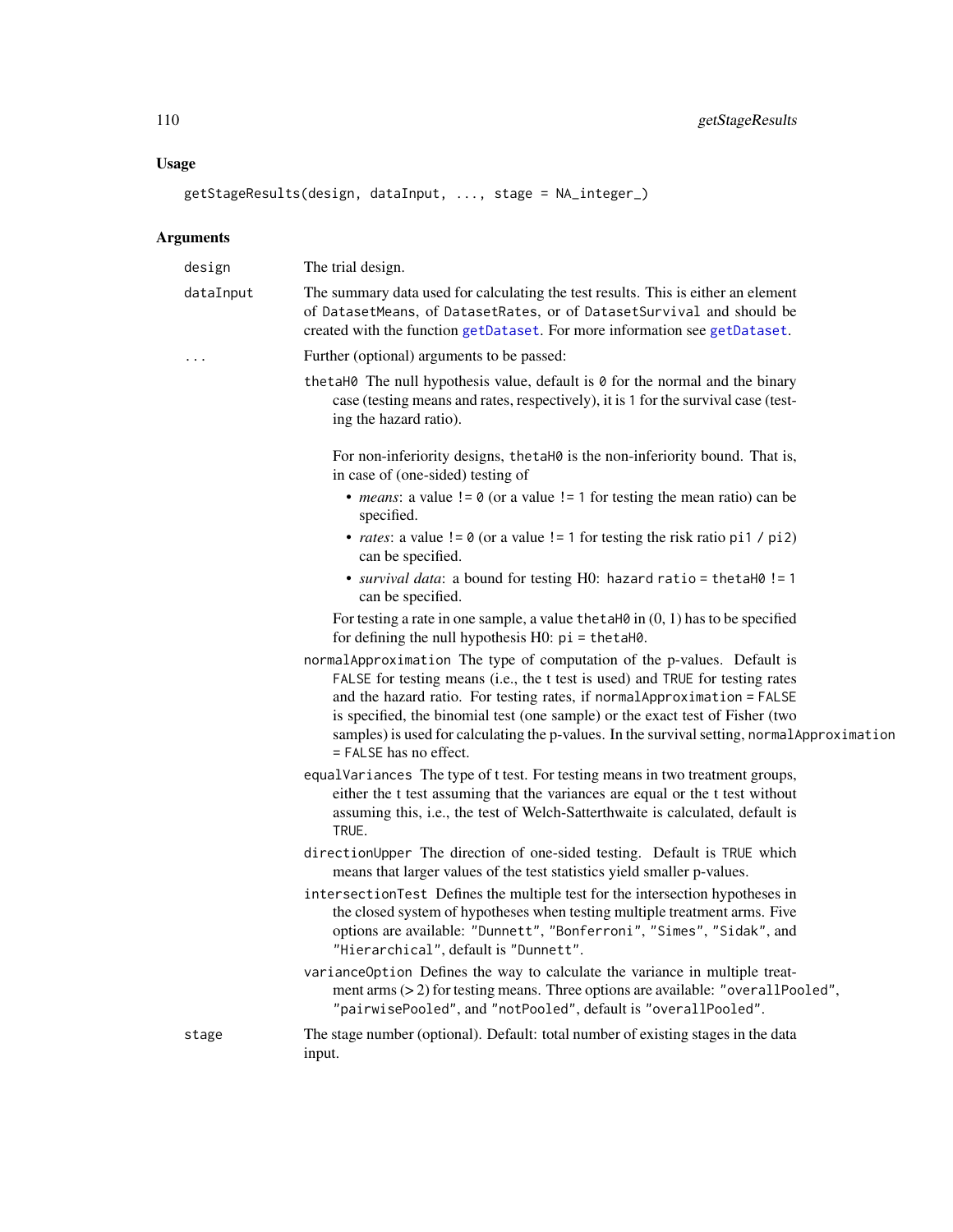## getStageResults 111

#### Details

Calculates and returns the stage results of the specified design and data input at the specified stage.

#### Value

Returns a [StageResults](#page-0-0) object.

- [names](#page-0-0) to obtain the field names.
- [print](#page-0-0) to print the object,
- [summary](#page-0-0) to display a summary of the object,
- [plot](#page-124-0) to plot the object,
- [as.data.frame](#page-0-0) to coerce the object to a [data.frame](#page-0-0),
- [as.matrix](#page-0-0) to coerce the object to a [matrix](#page-0-0).

#### How to get help for generic functions

Click on the link of a generic in the list above to go directly to the help documentation of the rpact specific implementation of the generic. Note that you can use the R function [methods](#page-0-0) to get all the methods of a generic and to identify the object specific name of it, e.g., use methods("plot") to get all the methods for the plot generic. There you can find, e.g., plot. AnalysisResults and obtain the specific help documentation linked above by typing ?plot.AnalysisResults.

#### See Also

Other analysis functions: [getAnalysisResults\(](#page-5-0)), [getClosedCombinationTestResults\(](#page-9-0)), getClosedConditionalDunn [getConditionalPower\(](#page-13-0)), [getConditionalRejectionProbabilities\(](#page-15-0)), [getFinalConfidenceInterval\(](#page-36-0)), [getFinalPValue\(](#page-38-0)), [getRepeatedConfidenceIntervals\(](#page-59-0)), [getRepeatedPValues\(](#page-61-0)), [getTestActions\(](#page-111-0))

```
design <- getDesignInverseNormal()
dataRates <- getDataset(
   n1 = c(10, 10),n2 = c(20, 20),events1 = c(8, 10),
   events2 = c(10, 16)getStageResults(design, dataRates)
```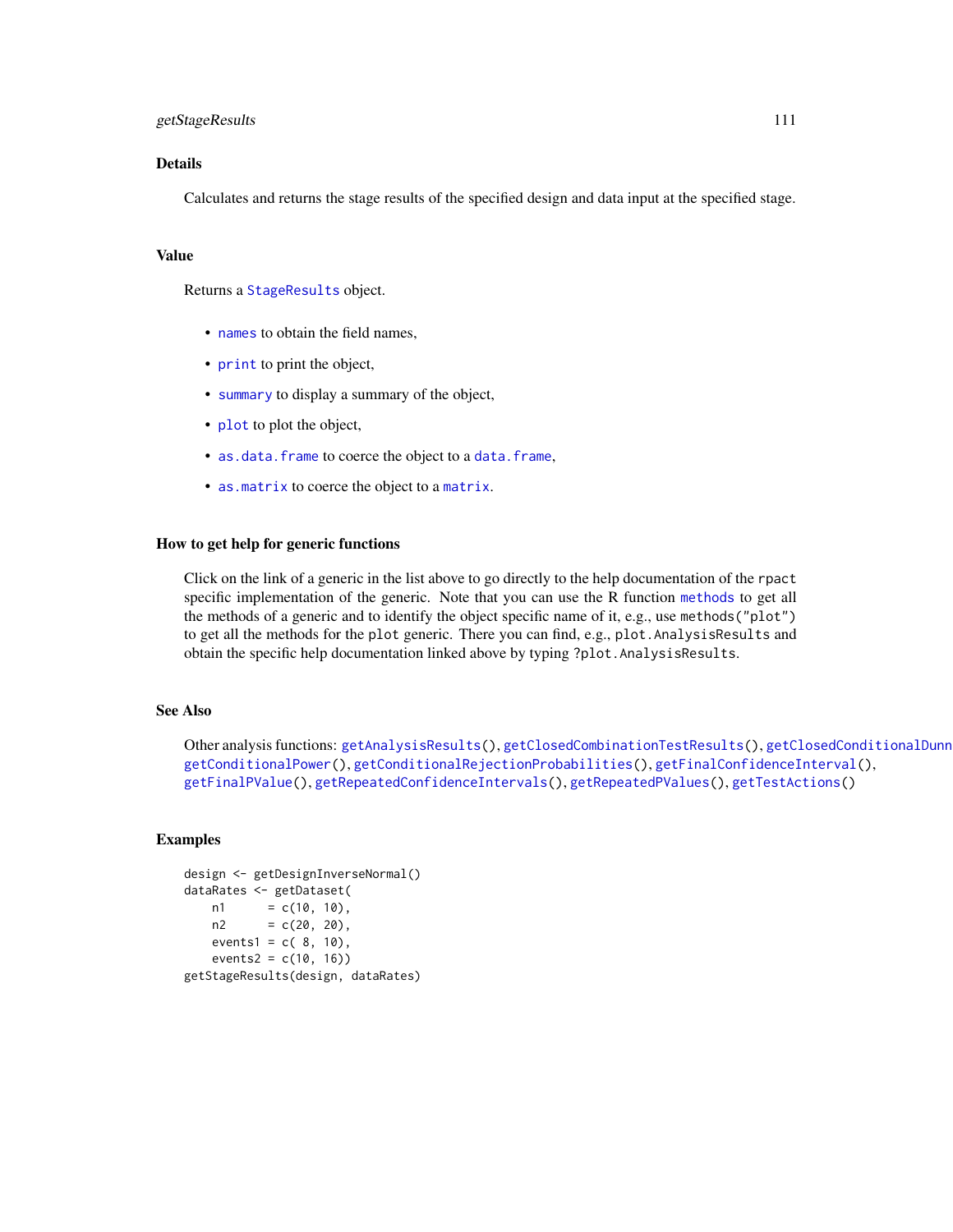<span id="page-111-0"></span>getTestActions *Get Test Actions*

#### Description

Returns test actions.

## Usage

```
getTestActions(stageResults, ...)
```
## Arguments

| stageResults | The results at given stage, obtained from getStageResults. |
|--------------|------------------------------------------------------------|
| .            | Only available for backward compatibility.                 |

#### Details

Returns the test actions of the specified design and stage results at the specified stage.

#### Value

Returns a [character](#page-0-0) vector of length kMax Returns a [numeric](#page-0-0) vector of length kMaxcontaining the test actions of each stage.

#### See Also

```
getAnalysisResults(getClosedCombinationTestResults(), getClosedConditionalDunn
getConditionalPower(), getConditionalRejectionProbabilities(), getFinalConfidenceInterval(),
getFinalPValue(), getRepeatedConfidenceIntervals(), getRepeatedPValues(), getStageResults()
```

```
design <- getDesignInverseNormal(kMax = 2)
data <- getDataset(
   n = c(20, 30),means = c(50, 51),
   stDevs = c(130, 140)
)
getTestActions(getStageResults(design, dataInput = data))
```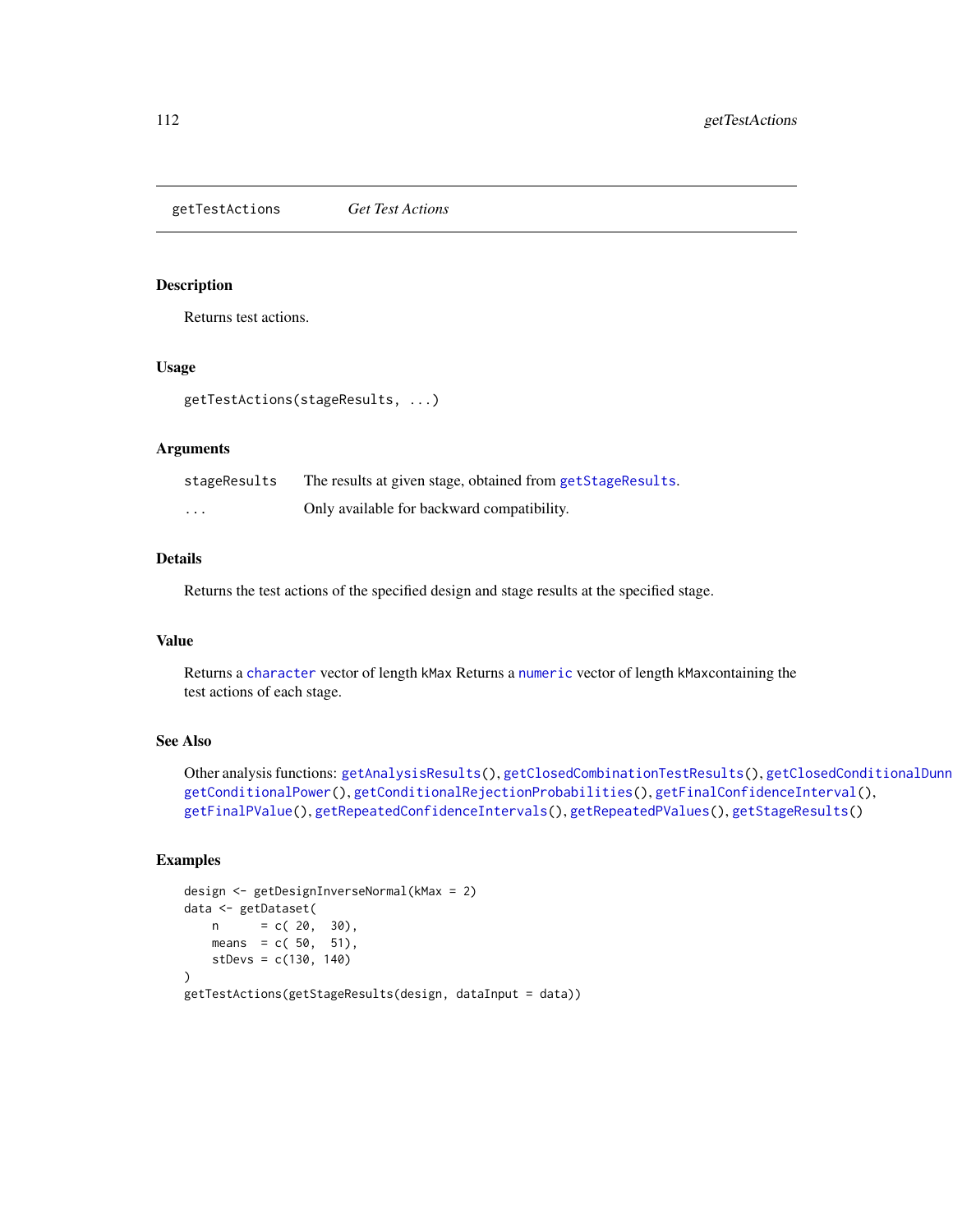## Description

Plots the conditional power together with the likelihood function.

# Usage

```
## S3 method for class 'AnalysisResults'
plot(
  x,
 y,
  ...,
  type = 1L,
 nPlanned = NA_real_,
  allocationRatioPlanned = NA_real_,
 main = NA_character_,
 xlab = NA_character_,
 ylab = NA_character_,
  legendTitle = NA_character_,
 palette = "Set1",
  legendPosition = NA_integer_,
  showSource = FALSE,
  grid = 1\mathcal{L}
```

| X | The analysis results at given stage, obtained from getAnalysisResults.                                                                                                                                                                                                                                                                                                                                                                                                                                                                                                                                                                                                                                                                                                                                                                                                                                                                                            |
|---|-------------------------------------------------------------------------------------------------------------------------------------------------------------------------------------------------------------------------------------------------------------------------------------------------------------------------------------------------------------------------------------------------------------------------------------------------------------------------------------------------------------------------------------------------------------------------------------------------------------------------------------------------------------------------------------------------------------------------------------------------------------------------------------------------------------------------------------------------------------------------------------------------------------------------------------------------------------------|
| У | Not available for this kind of plot (is only defined to be compatible to the generic<br>plot function).                                                                                                                                                                                                                                                                                                                                                                                                                                                                                                                                                                                                                                                                                                                                                                                                                                                           |
| . | Optional plot arguments. Furthermore the following arguments can be defined:                                                                                                                                                                                                                                                                                                                                                                                                                                                                                                                                                                                                                                                                                                                                                                                                                                                                                      |
|   | • the takange: A range of assumed effect sizes if testing means or a sur-<br>vival design was specified. Additionally, if testing means was selected,<br>assumedStDev (assumed standard deviation) can be specified (default is 1).<br>• piTreatmentRange: A range of assumed rates pi1 to calculate the condi-<br>tional power. Additionally, if a two-sample comparison was selected, pi2<br>can be specified (default is the value from getAnalysisResults).<br>• direction Upper: Specifies the direction of the alternative, only applicable<br>for one-sided testing; default is TRUE which means that larger values of the<br>test statistics yield smaller p-values.<br>• the tames The null hypothesis value, default is $\theta$ for the normal and the<br>binary case, it is 1 for the survival case. For testing a rate in one sample, a<br>value thetaH $0$ in $(0, 1)$ has to be specified for defining the null hypothesis<br>$H0: pi = thetah0$ . |
|   |                                                                                                                                                                                                                                                                                                                                                                                                                                                                                                                                                                                                                                                                                                                                                                                                                                                                                                                                                                   |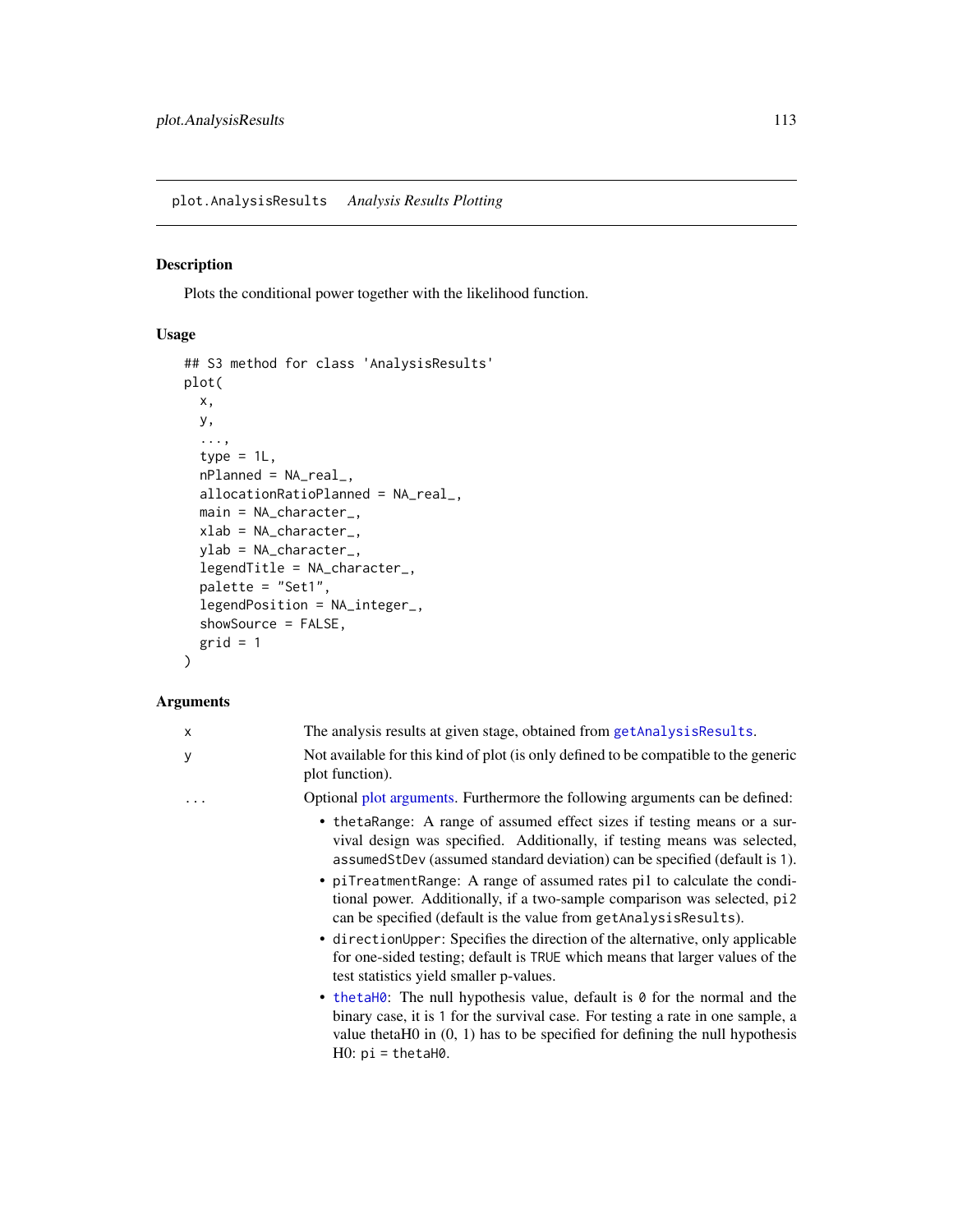| type                   | The plot type (default $= 1$ ). Note that at the moment only one type (the condi-<br>tional power plot) is available.                                                                                                                                                                                                                                                                                                                                           |
|------------------------|-----------------------------------------------------------------------------------------------------------------------------------------------------------------------------------------------------------------------------------------------------------------------------------------------------------------------------------------------------------------------------------------------------------------------------------------------------------------|
| nPlanned               | The additional (i.e., "new" and not cumulative) sample size planned for each of<br>the subsequent stages. The argument must be a vector with length equal to the<br>number of remaining stages and contain the combined sample size from both<br>treatment groups if two groups are considered. For survival outcomes, it should<br>contain the planned number of additional events. For multi-arm designs, it is the<br>per-comparison (combined) sample size. |
| allocationRatioPlanned |                                                                                                                                                                                                                                                                                                                                                                                                                                                                 |
|                        | The planned allocation ratio n1 / n2 for a two treatment groups design, default<br>is 1. For multi-arm designs, it is the allocation ratio relating the active $arm(s)$ to<br>the control.                                                                                                                                                                                                                                                                      |
| main                   | The main title, default is "Dataset".                                                                                                                                                                                                                                                                                                                                                                                                                           |
| xlab                   | The x-axis label, default is "Stage".                                                                                                                                                                                                                                                                                                                                                                                                                           |
| ylab                   | The y-axis label.                                                                                                                                                                                                                                                                                                                                                                                                                                               |
| legendTitle            | The legend title, default is "".                                                                                                                                                                                                                                                                                                                                                                                                                                |
| palette                | The palette, default is "Set1".                                                                                                                                                                                                                                                                                                                                                                                                                                 |
| legendPosition         | The position of the legend. By default (NA_integer_) the algorithm tries to find<br>a suitable position. Choose one of the following values to specify the position<br>manually:                                                                                                                                                                                                                                                                                |
|                        | • -1: no legend will be shown                                                                                                                                                                                                                                                                                                                                                                                                                                   |
|                        | • NA: the algorithm tries to find a suitable position                                                                                                                                                                                                                                                                                                                                                                                                           |
|                        | • 0: legend position outside plot                                                                                                                                                                                                                                                                                                                                                                                                                               |
|                        | • 1: legend position left top                                                                                                                                                                                                                                                                                                                                                                                                                                   |
|                        | • 2: legend position left center                                                                                                                                                                                                                                                                                                                                                                                                                                |
|                        | • 3: legend position left bottom                                                                                                                                                                                                                                                                                                                                                                                                                                |
|                        | • 4: legend position right top<br>• 5: legend position right center                                                                                                                                                                                                                                                                                                                                                                                             |
|                        | • 6: legend position right bottom                                                                                                                                                                                                                                                                                                                                                                                                                               |
| showSource             | If TRUE, the parameter names of the object will be printed which were used to<br>create the plot; that may be, e.g., useful to check the values or to create own<br>plots with the base R plot function. Alternatively showSource can be defined<br>as one of the following character values:                                                                                                                                                                   |
|                        | • "commands": returns a character vector with plot commands                                                                                                                                                                                                                                                                                                                                                                                                     |
|                        | • "axes": returns a list with the axes definitions                                                                                                                                                                                                                                                                                                                                                                                                              |
|                        | • "test": all plot commands will be validated with eval (parse()) and re-                                                                                                                                                                                                                                                                                                                                                                                       |
|                        | turned as character vector (function does not stop if an error occurs)<br>• "validate": all plot commands will be validated with eval (parse ()) and<br>returned as character vector (function stops if an error occurs)                                                                                                                                                                                                                                        |
|                        | Note: no plot object will be returned if showSource is a character.                                                                                                                                                                                                                                                                                                                                                                                             |
| grid                   | An integer value specifying the output of multiple plots. By default (1) a list<br>of ggplot objects will be returned. If a grid value $> 1$ was specified, a grid<br>plot will be returned if the number of plots is $\leq$ specified grid value; a list of                                                                                                                                                                                                    |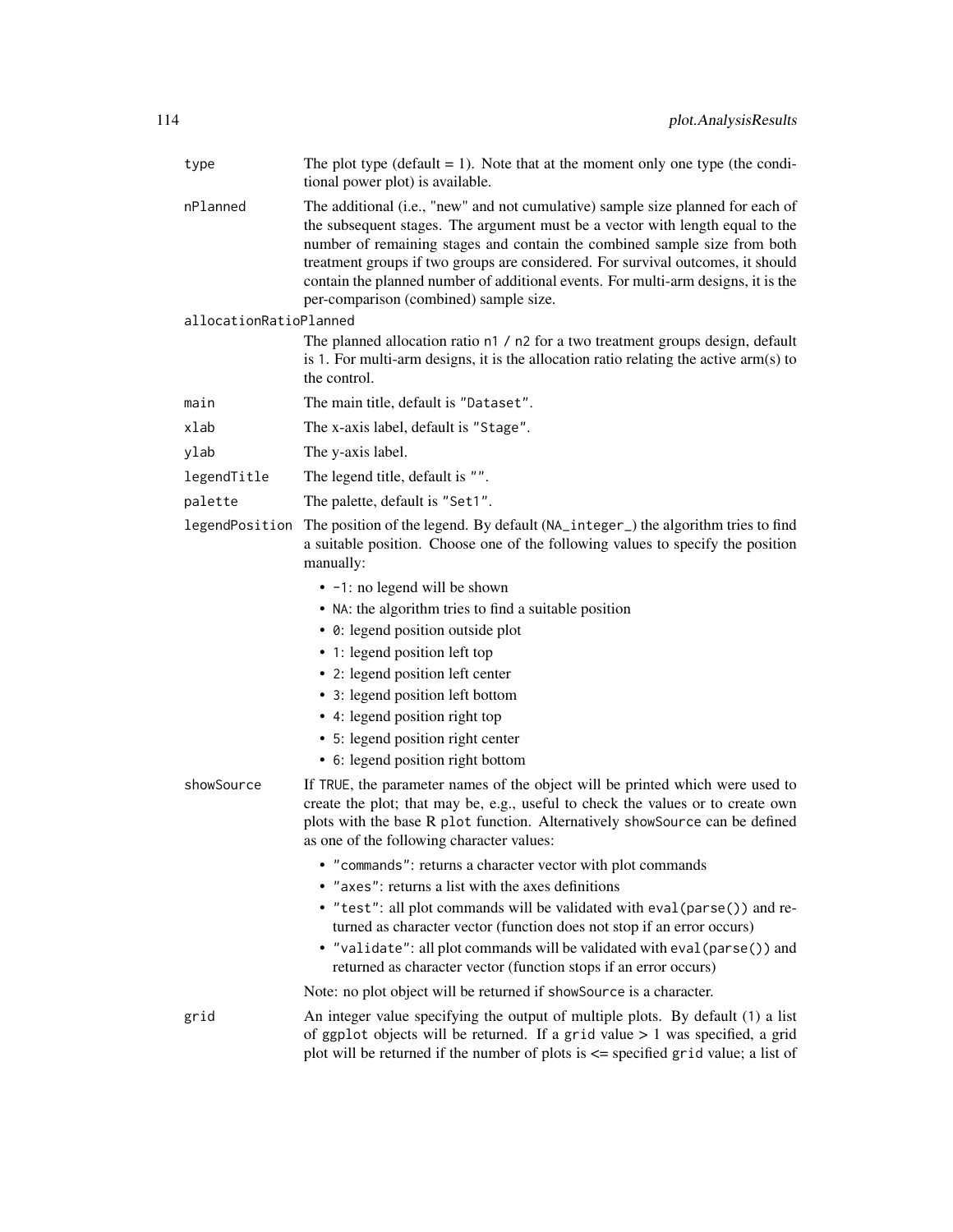ggplot objects will be returned otherwise. If  $grid = 0$  is specified, all plots will be created using [print](#page-0-0) command and a list of ggplot objects will be returned invisible. Note that one of the following packages must be installed to create a grid plot: 'ggpubr', 'gridExtra', or 'cowplot'.

#### Details

The conditional power is calculated only if effect size and sample size is specified.

#### Value

Returns a ggplot2 object.

## Examples

```
design <- getDesignGroupSequential(kMax = 2)
dataExample <- getDataset(
   n = c(20, 30),means = c(50, 51),
   stDevs = c(130, 140)
\lambdaresult <- getAnalysisResults(design = design,
    dataInput = dataExample, thetaH0 = 20,
   nPlanned = c(30), thetaH1 = 1.5, stage = 1)
if (require(ggplot2)) plot(result, thetaRange = c(0, 100))
```
<span id="page-114-0"></span>plot.Dataset *Dataset Plotting*

#### Description

Plots a dataset.

#### Usage

```
## S3 method for class 'Dataset'
plot(
  x,
 y,
  ...,
 main = "Dataset",
 xlab = "Stage",
 ylab = NA_character_,
```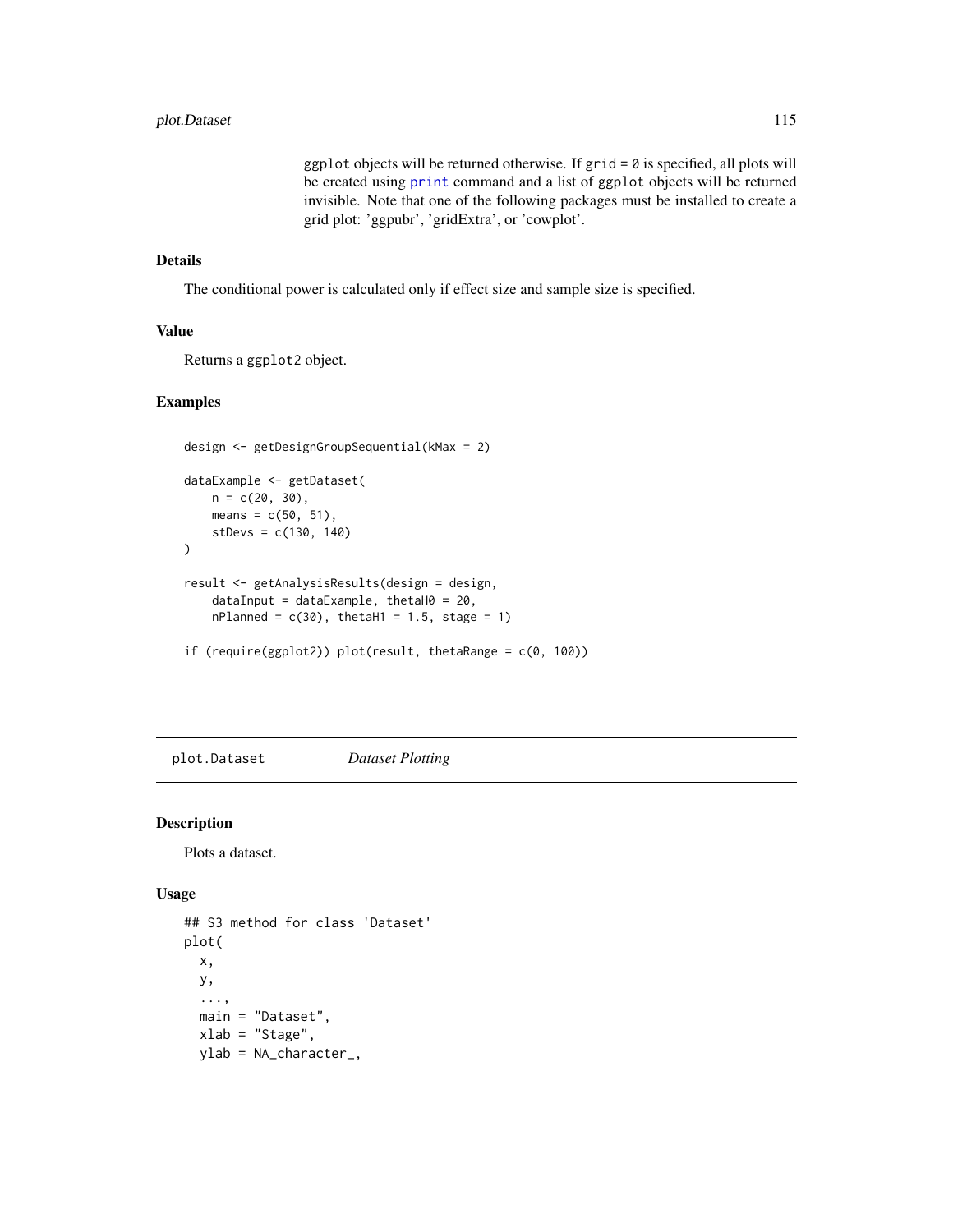```
legendTitle = "Group",
  palette = "Set1",
  showSource = FALSE
\lambda
```
## Arguments

| X           | The Dataset object to plot.                                                                                                                                                                                                                                                                   |
|-------------|-----------------------------------------------------------------------------------------------------------------------------------------------------------------------------------------------------------------------------------------------------------------------------------------------|
| У           | Not available for this kind of plot (is only defined to be compatible to the generic<br>plot function).                                                                                                                                                                                       |
|             | Optional plot arguments. At the moment x1 im and y1 im are implemented for<br>changing x or y axis limits without dropping data observations.                                                                                                                                                 |
| main        | The main title, default is "Dataset".                                                                                                                                                                                                                                                         |
| xlab        | The x-axis label, default is "Stage".                                                                                                                                                                                                                                                         |
| ylab        | The y-axis label.                                                                                                                                                                                                                                                                             |
| legendTitle | The legend title, default is "Group".                                                                                                                                                                                                                                                         |
| palette     | The palette, default is "Set1".                                                                                                                                                                                                                                                               |
| showSource  | If TRUE, the parameter names of the object will be printed which were used to<br>create the plot; that may be, e.g., useful to check the values or to create own<br>plots with the base R plot function. Alternatively showSource can be defined<br>as one of the following character values: |
|             | • "commands": returns a character vector with plot commands                                                                                                                                                                                                                                   |
|             | • "axes": returns a list with the axes definitions                                                                                                                                                                                                                                            |
|             | • "test": all plot commands will be validated with eval(parse()) and re-<br>turned as character vector (function does not stop if an error occurs)                                                                                                                                            |
|             | $H_1$ , and the state $H_2$ and $H_3$ are seen in the state of the state $H_3$ and $H_4$ are stated in the state of $H_3$ and $H_4$ are stated in the state of $H_3$ and $H_4$ are stated in the state of $H_3$ and $H_4$ are                                                                 |

• "validate": all plot commands will be validated with eval(parse()) and returned as character vector (function stops if an error occurs)

Note: no plot object will be returned if showSource is a character.

## Details

Generic function to plot all kinds of datasets.

## Value

Returns a ggplot2 object.

```
# Plot a dataset of means
dataExample <- getDataset(
   n1 = c(22, 11, 22, 11),
   n2 = c(22, 13, 22, 13),
   means1 = c(1, 1.1, 1, 1),means2 = c(1.4, 1.5, 3, 2.5),
   stDevs1 = c(1, 2, 2, 1.3),
```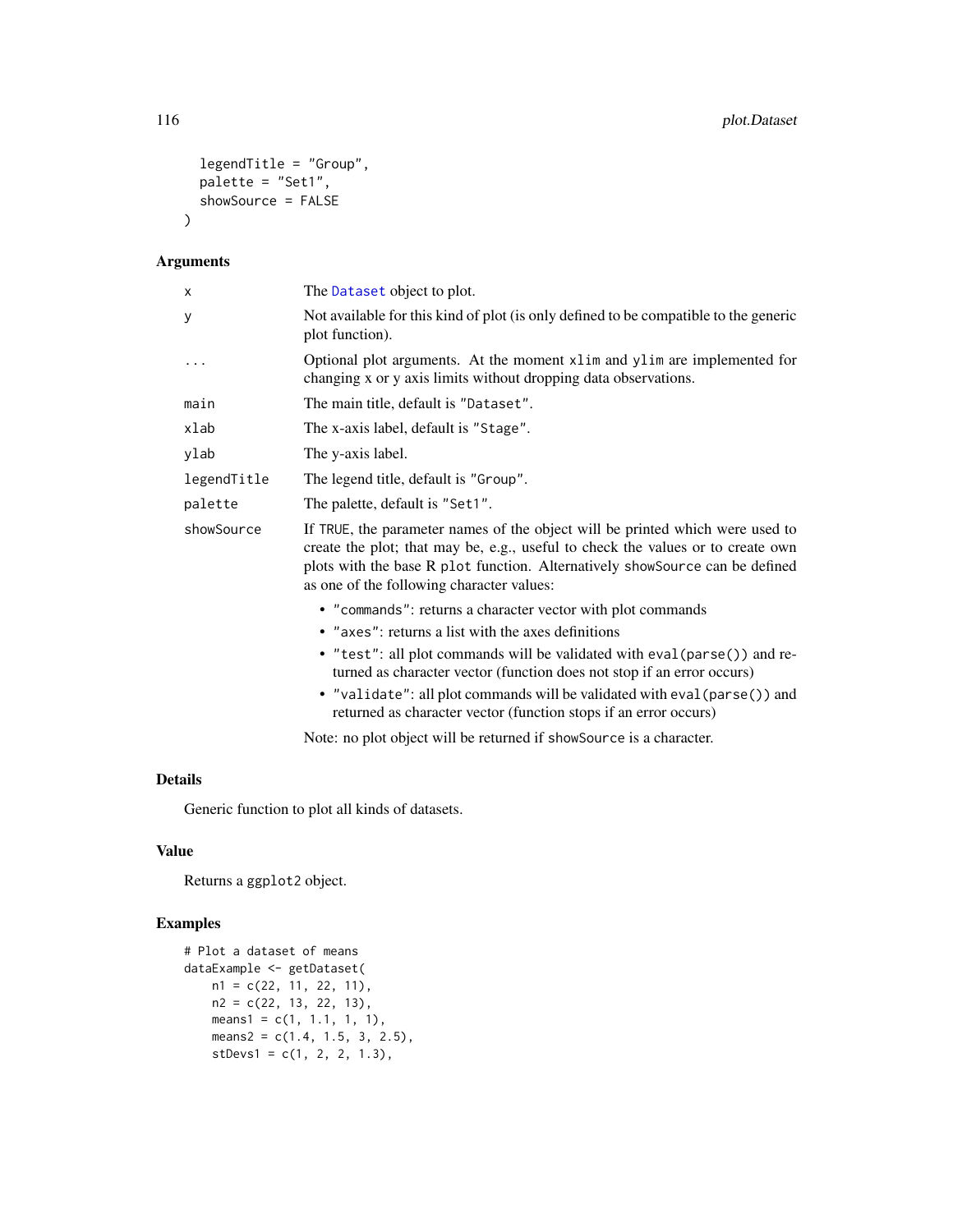```
stDevs2 = c(1, 2, 2, 1.3))if (require(ggplot2)) plot(dataExample, main = "Comparison of Means")
# Plot a dataset of rates
dataExample <- getDataset(
   n1 = c(8, 10, 9, 11),n2 = c(11, 13, 12, 13),
   events1 = c(3, 5, 5, 6),
   events2 = c(8, 10, 12, 12)
)
if (require(ggplot2)) plot(dataExample, main = "Comparison of Rates")
```
plot.EventProbabilities

*Event Probabilities Plotting*

#### Description

Plots an object that inherits from class [EventProbabilities](#page-0-0).

#### Usage

```
## S3 method for class 'EventProbabilities'
plot(
 x,
 y,
  ...,
 allocationRatioPlanned = x$allocationRatioPlanned,
 main = NA_character_,
 xlab = NA_character_,
  ylab = NA_character_,
  type = 1L,
  legendTitle = NA_character_,
  palette = "Set1",
 plotPointsEnabled = NA,
  legendPosition = NA_integer_,
  showSource = FALSE
)
```

| $\mathsf{x}$ | The object that inherits from EventProbabilities.         |
|--------------|-----------------------------------------------------------|
|              | An optional object that inherits from Number Of Subjects. |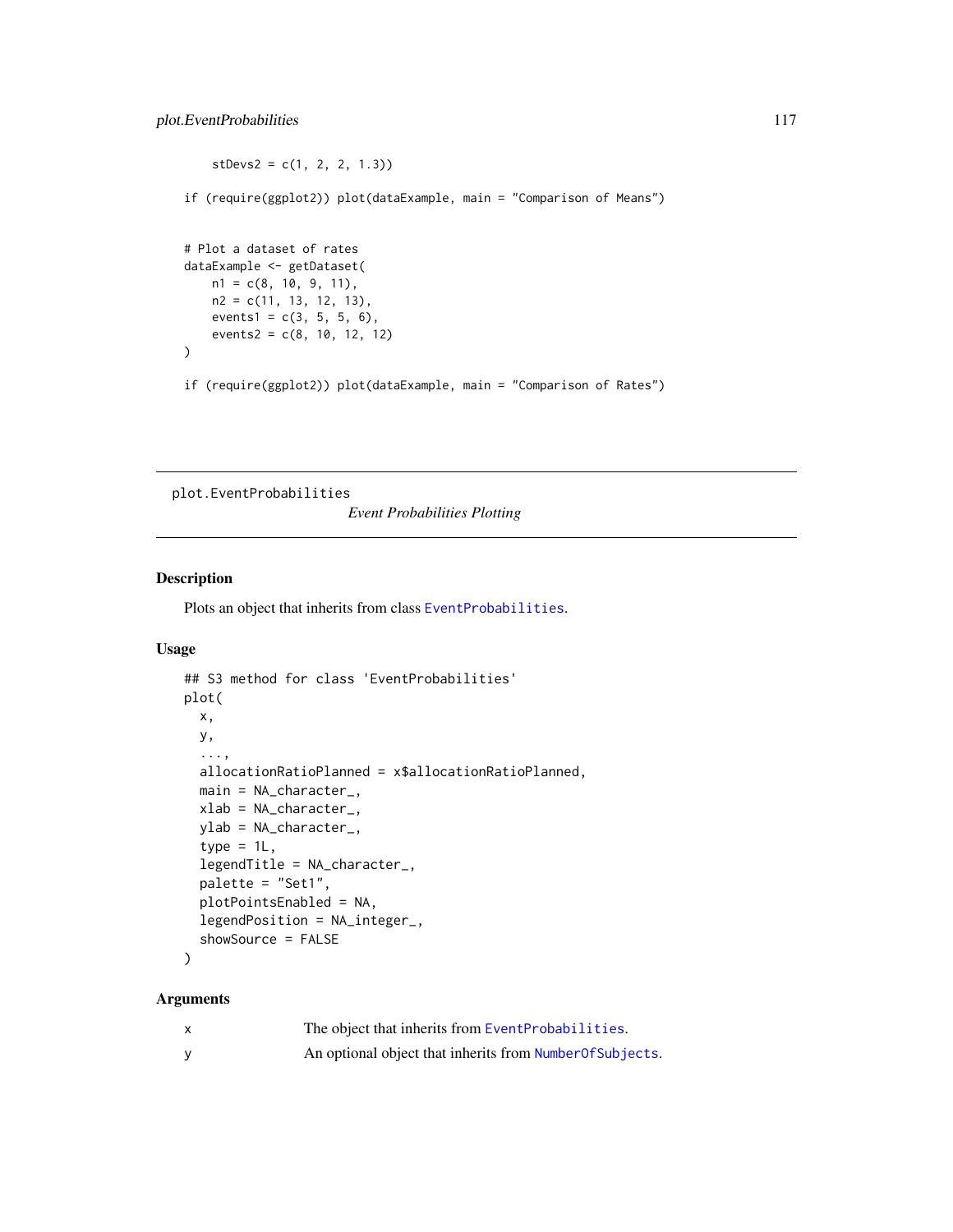| .                      | Optional plot arguments. At the moment xlim and ylim are implemented for<br>changing x or y axis limits without dropping data observations.                                                                                                                                                   |
|------------------------|-----------------------------------------------------------------------------------------------------------------------------------------------------------------------------------------------------------------------------------------------------------------------------------------------|
| allocationRatioPlanned |                                                                                                                                                                                                                                                                                               |
|                        | The planned allocation ratio n1 / n2 for a two treatment groups design, default<br>is 1. For multi-arm designs, it is the allocation ratio relating the active $arm(s)$ to<br>the control.                                                                                                    |
| main                   | The main title.                                                                                                                                                                                                                                                                               |
| xlab                   | The x-axis label.                                                                                                                                                                                                                                                                             |
| ylab                   | The y-axis label.                                                                                                                                                                                                                                                                             |
| type                   | The plot type ( $default = 1$ ). Note that at the moment only one type is available.                                                                                                                                                                                                          |
| legendTitle            | The legend title, default is "".                                                                                                                                                                                                                                                              |
| palette                | The palette, default is "Set1".                                                                                                                                                                                                                                                               |
| plotPointsEnabled      |                                                                                                                                                                                                                                                                                               |
|                        | If TRUE, additional points will be plotted.                                                                                                                                                                                                                                                   |
|                        | legendPosition The position of the legend. By default (NA_integer_) the algorithm tries to find<br>a suitable position. Choose one of the following values to specify the position<br>manually:                                                                                               |
|                        | $\bullet$ -1: no legend will be shown                                                                                                                                                                                                                                                         |
|                        | • NA: the algorithm tries to find a suitable position                                                                                                                                                                                                                                         |
|                        | • 0: legend position outside plot                                                                                                                                                                                                                                                             |
|                        | • 1: legend position left top                                                                                                                                                                                                                                                                 |
|                        | • 2: legend position left center                                                                                                                                                                                                                                                              |
|                        | • 3: legend position left bottom                                                                                                                                                                                                                                                              |
|                        | • 4: legend position right top                                                                                                                                                                                                                                                                |
|                        | • 5: legend position right center                                                                                                                                                                                                                                                             |
|                        | • 6: legend position right bottom                                                                                                                                                                                                                                                             |
| showSource             | If TRUE, the parameter names of the object will be printed which were used to<br>create the plot; that may be, e.g., useful to check the values or to create own<br>plots with the base R plot function. Alternatively showSource can be defined<br>as one of the following character values: |
|                        | • "commands": returns a character vector with plot commands                                                                                                                                                                                                                                   |
|                        | • "axes": returns a list with the axes definitions                                                                                                                                                                                                                                            |
|                        | • "test": all plot commands will be validated with eval (parse()) and re-<br>turned as character vector (function does not stop if an error occurs)                                                                                                                                           |
|                        | • "validate": all plot commands will be validated with eval (parse ()) and<br>returned as character vector (function stops if an error occurs)                                                                                                                                                |
|                        | Note: no plot object will be returned if showSource is a character.                                                                                                                                                                                                                           |

Generic function to plot an event probabilities object.

Generic function to plot a parameter set.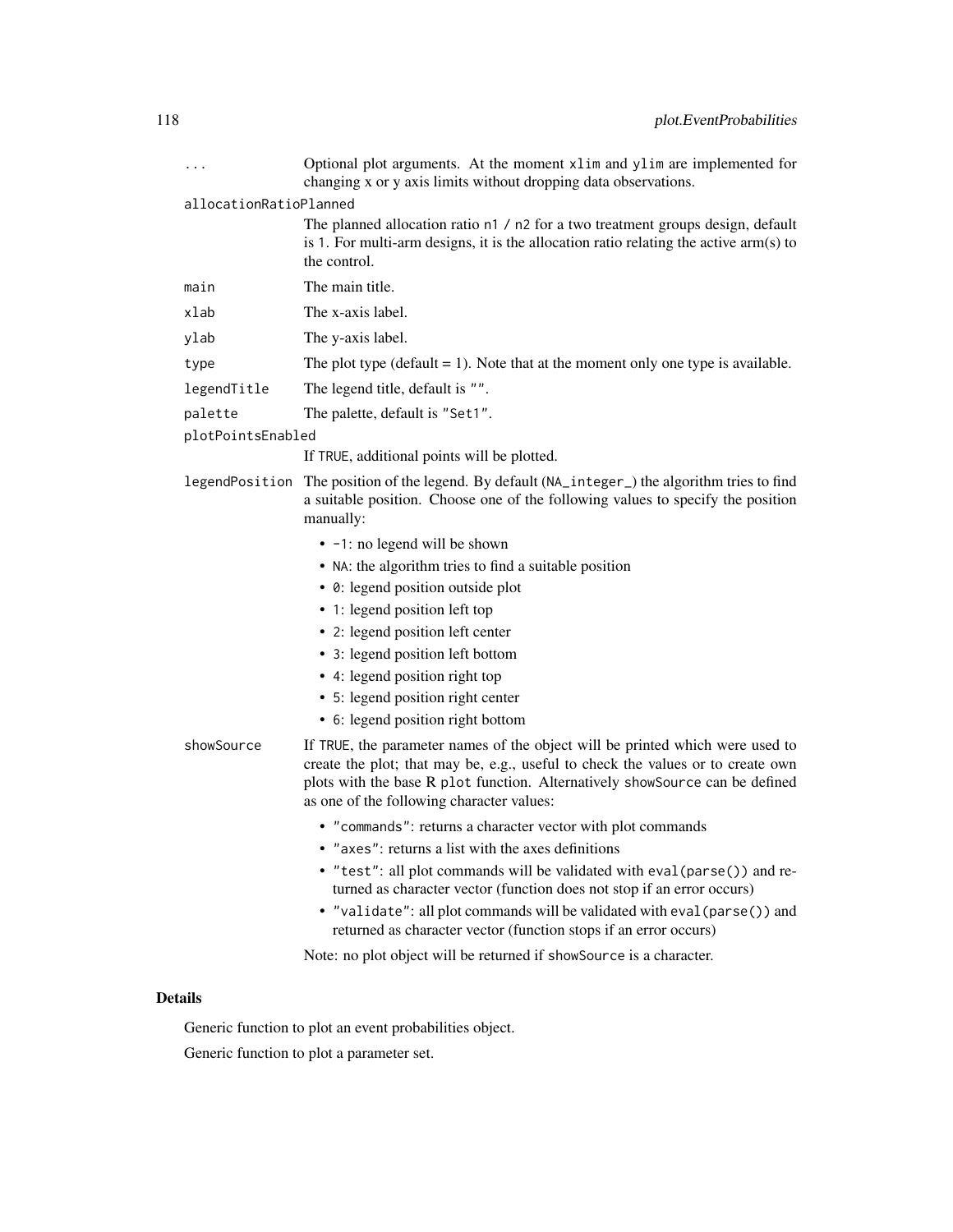## Value

Returns a ggplot2 object.

plot.NumberOfSubjects *Number Of Subjects Plotting*

## Description

Plots an object that inherits from class [NumberOfSubjects](#page-0-0).

## Usage

```
## S3 method for class 'NumberOfSubjects'
plot(
 x,
 y,
  ...,
 allocationRatioPlanned = NA_real_,
 main = NA_character_,
 xlab = NA_character_,
 ylab = NA_character_,
  type = 1L,
  legendTitle = NA_character_,
 palette = "Set1",
 plotPointsEnabled = NA,
  legendPosition = NA_integer_,
  showSource = FALSE
)
```

| X                      | The object that inherits from Number Of Subjects.                                                                                             |
|------------------------|-----------------------------------------------------------------------------------------------------------------------------------------------|
| У                      | An optional object that inherits from EventProbabilities.                                                                                     |
|                        | Optional plot arguments. At the moment x1 im and y1 im are implemented for<br>changing x or y axis limits without dropping data observations. |
| allocationRatioPlanned |                                                                                                                                               |
|                        | The planned allocation ratio n1 / n2 for a two treatment groups design, default<br>is 1. Will be ignored if y is undefined.                   |
| main                   | The main title.                                                                                                                               |
| xlab                   | The x-axis label.                                                                                                                             |
| ylab                   | The y-axis label.                                                                                                                             |
| type                   | The plot type ( $default = 1$ ). Note that at the moment only one type is available.                                                          |
| legendTitle            | The legend title, default is "".                                                                                                              |
| palette                | The palette, default is "Set1".                                                                                                               |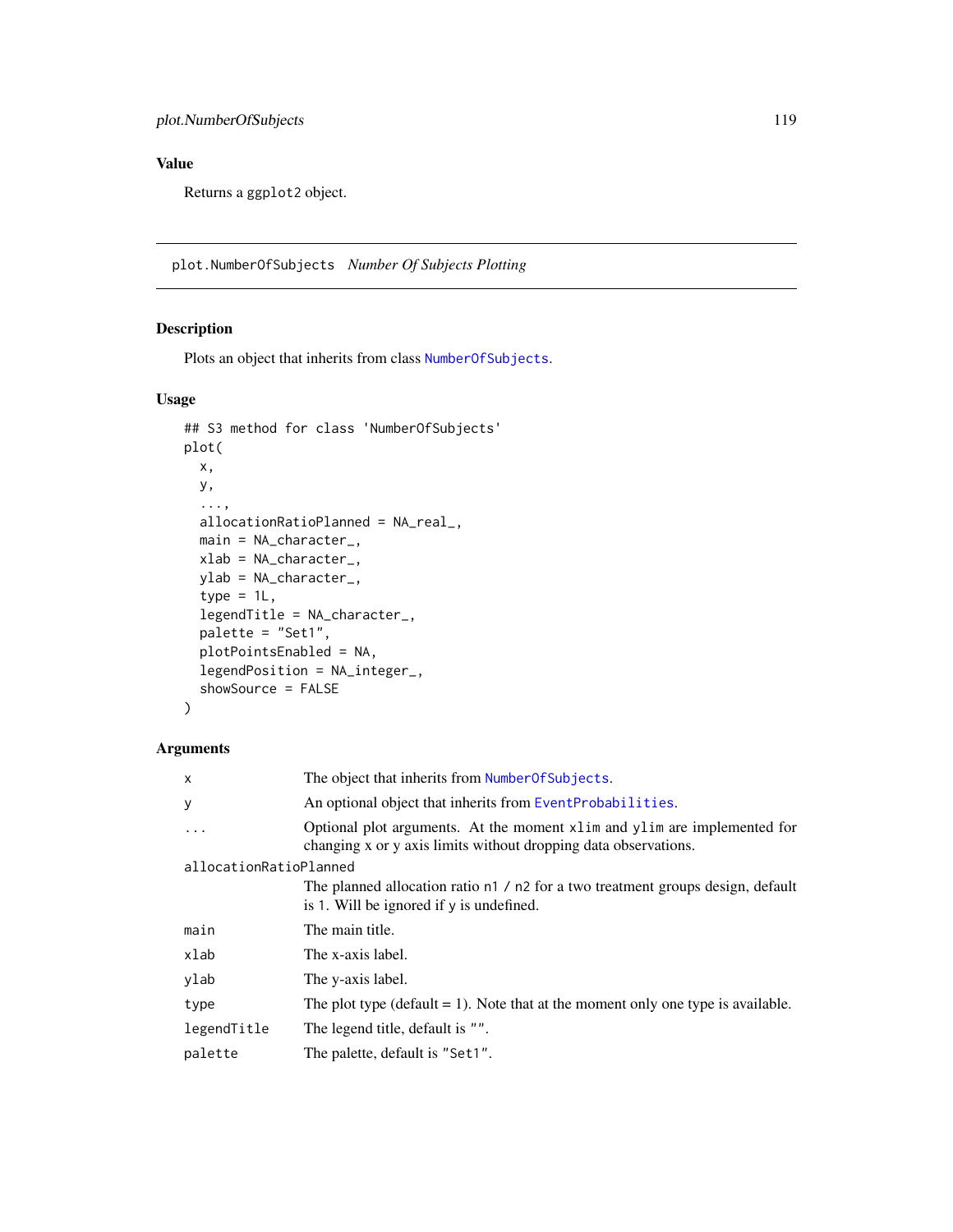| plotPointsEnabled |                                                                                                                                                                                                                                                                                               |
|-------------------|-----------------------------------------------------------------------------------------------------------------------------------------------------------------------------------------------------------------------------------------------------------------------------------------------|
|                   | If TRUE, additional points will be plotted.                                                                                                                                                                                                                                                   |
|                   | legendPosition The position of the legend. By default (NA_integer_) the algorithm tries to find<br>a suitable position. Choose one of the following values to specify the position<br>manually:                                                                                               |
|                   | $\bullet$ -1: no legend will be shown                                                                                                                                                                                                                                                         |
|                   | • NA: the algorithm tries to find a suitable position                                                                                                                                                                                                                                         |
|                   | • 0: legend position outside plot                                                                                                                                                                                                                                                             |
|                   | • 1: legend position left top                                                                                                                                                                                                                                                                 |
|                   | • 2: legend position left center                                                                                                                                                                                                                                                              |
|                   | • 3: legend position left bottom                                                                                                                                                                                                                                                              |
|                   | • 4: legend position right top                                                                                                                                                                                                                                                                |
|                   | • 5: legend position right center                                                                                                                                                                                                                                                             |
|                   | • 6: legend position right bottom                                                                                                                                                                                                                                                             |
| showSource        | If TRUE, the parameter names of the object will be printed which were used to<br>create the plot; that may be, e.g., useful to check the values or to create own<br>plots with the base R plot function. Alternatively showSource can be defined<br>as one of the following character values: |
|                   | • "commands": returns a character vector with plot commands                                                                                                                                                                                                                                   |
|                   | • "axes": returns a list with the axes definitions                                                                                                                                                                                                                                            |
|                   | • "test": all plot commands will be validated with eval (parse()) and re-<br>turned as character vector (function does not stop if an error occurs)                                                                                                                                           |
|                   | • "validate": all plot commands will be validated with eval (parse()) and<br>returned as character vector (function stops if an error occurs)                                                                                                                                                 |
|                   | Note: no plot object will be returned if showSource is a character.                                                                                                                                                                                                                           |
|                   |                                                                                                                                                                                                                                                                                               |

Generic function to plot an "number of subjects" object.

Generic function to plot a parameter set.

## Value

Returns a ggplot2 object.

plot.ParameterSet *Parameter Set Plotting*

# Description

Plots an object that inherits from class [ParameterSet](#page-0-0).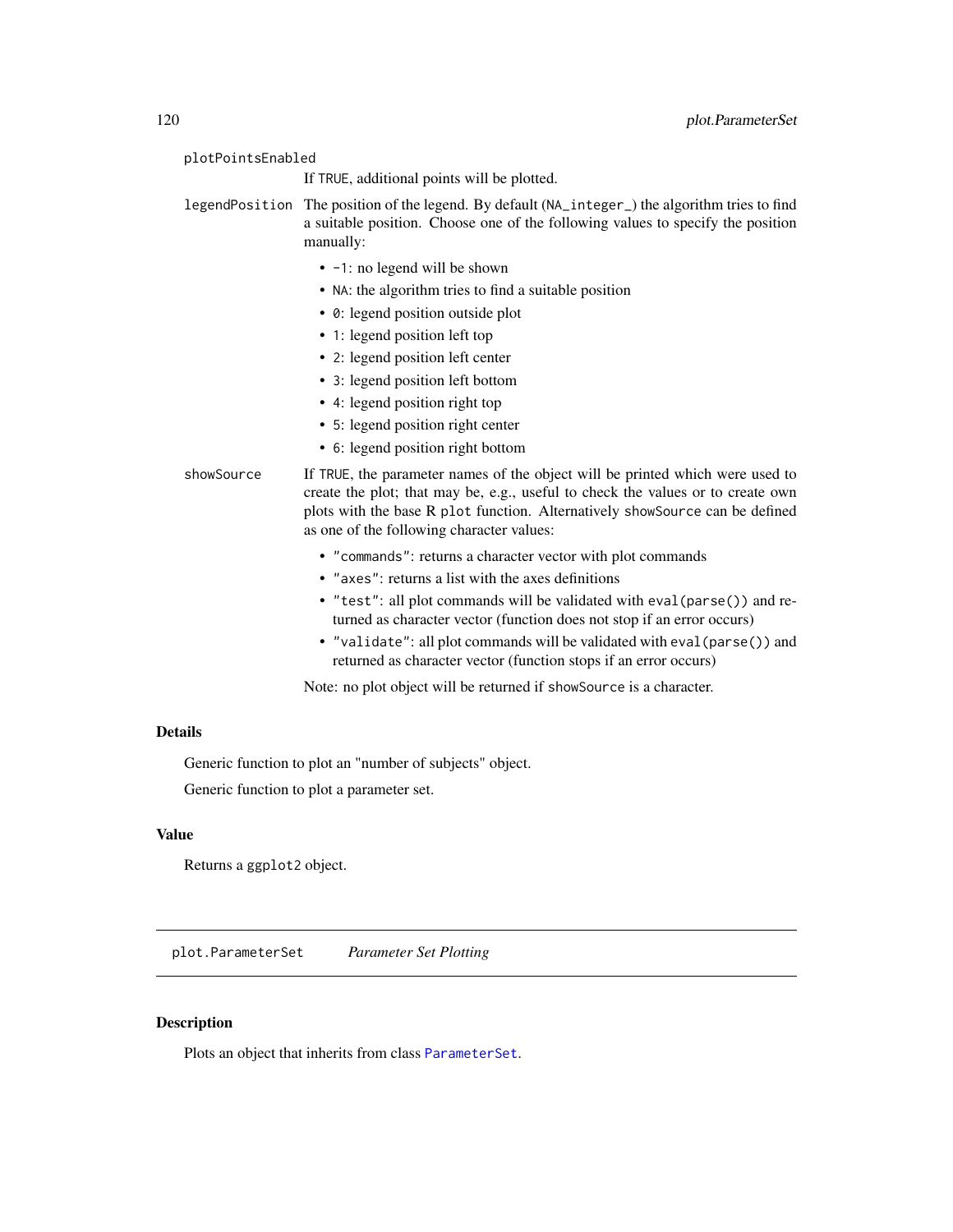## plot.ParameterSet 121

## Usage

```
## S3 method for class 'ParameterSet'
plot(
  x,
  y,
  ...,
  main = NA_character_,
  xlab = NA_character_,
  ylab = NA_character_,
  type = 1L,
  palette = "Set1",
  legendPosition = NA_integer_,
  showSource = FALSE
\mathcal{L}
```

| х              | The object that inherits from ParameterSet.                                                                                                                                                                                                                                                   |
|----------------|-----------------------------------------------------------------------------------------------------------------------------------------------------------------------------------------------------------------------------------------------------------------------------------------------|
| У              | Not available for this kind of plot (is only defined to be compatible to the generic<br>plot function).                                                                                                                                                                                       |
|                | Optional plot arguments. At the moment x1im and y1im are implemented for<br>changing x or y axis limits without dropping data observations.                                                                                                                                                   |
| main           | The main title.                                                                                                                                                                                                                                                                               |
| xlab           | The x-axis label.                                                                                                                                                                                                                                                                             |
| ylab           | The y-axis label.                                                                                                                                                                                                                                                                             |
| type           | The plot type (default $= 1$ ).                                                                                                                                                                                                                                                               |
| palette        | The palette, default is "Set1".                                                                                                                                                                                                                                                               |
| legendPosition | The position of the legend. By default (NA_integer_) the algorithm tries to find<br>a suitable position. Choose one of the following values to specify the position<br>manually:                                                                                                              |
|                | • -1: no legend will be shown                                                                                                                                                                                                                                                                 |
|                | • NA: the algorithm tries to find a suitable position                                                                                                                                                                                                                                         |
|                | • 0: legend position outside plot                                                                                                                                                                                                                                                             |
|                | • 1: legend position left top                                                                                                                                                                                                                                                                 |
|                | • 2: legend position left center                                                                                                                                                                                                                                                              |
|                | • 3: legend position left bottom                                                                                                                                                                                                                                                              |
|                | • 4: legend position right top                                                                                                                                                                                                                                                                |
|                | • 5: legend position right center                                                                                                                                                                                                                                                             |
|                | • 6: legend position right bottom                                                                                                                                                                                                                                                             |
| showSource     | If TRUE, the parameter names of the object will be printed which were used to<br>create the plot; that may be, e.g., useful to check the values or to create own<br>plots with the base R plot function. Alternatively showSource can be defined<br>as one of the following character values: |
|                | • "commands": returns a character vector with plot commands                                                                                                                                                                                                                                   |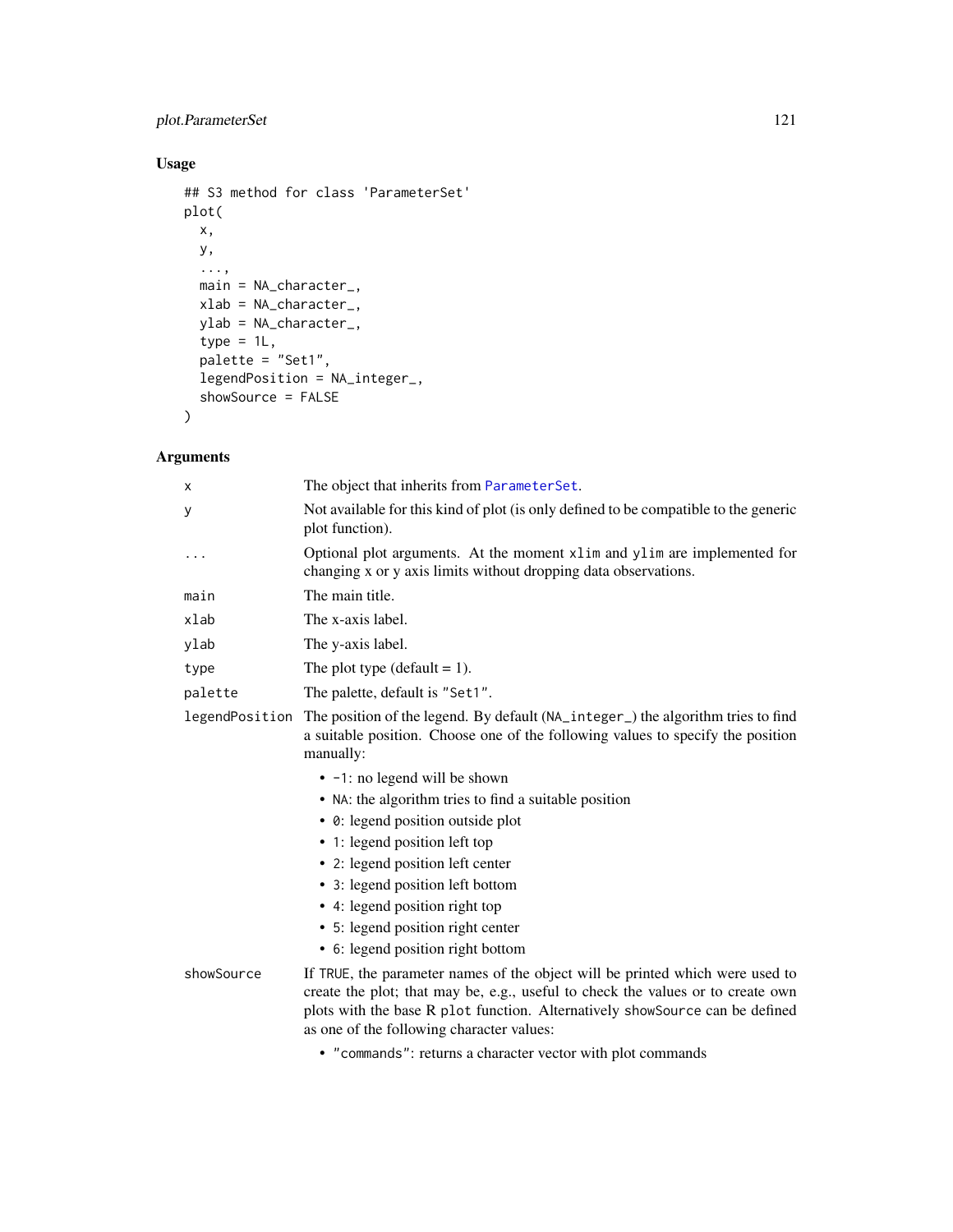- "axes": returns a list with the axes definitions
- "test": all plot commands will be validated with eval(parse()) and returned as character vector (function does not stop if an error occurs)
- "validate": all plot commands will be validated with eval(parse()) and returned as character vector (function stops if an error occurs)

Note: no plot object will be returned if showSource is a character.

#### Details

Generic function to plot a parameter set.

Generic function to plot a parameter set.

#### Value

Returns a ggplot2 object.

plot.SimulationResults

*Simulation Results Plotting*

#### Description

Plots simulation results.

#### Usage

```
## S3 method for class 'SimulationResults'
plot(
  x,
 y,
  ...,
 main = NA_character_,
 xlab = NA_character_,
 ylab = NA_character_,
  type = 1L,
  palette = "Set1",
  theta = seq(-1, 1, 0.01),
  plotPointsEnabled = NA,
  legendPosition = NA_integer_,
  showSource = FALSE,
  grid = 1)
```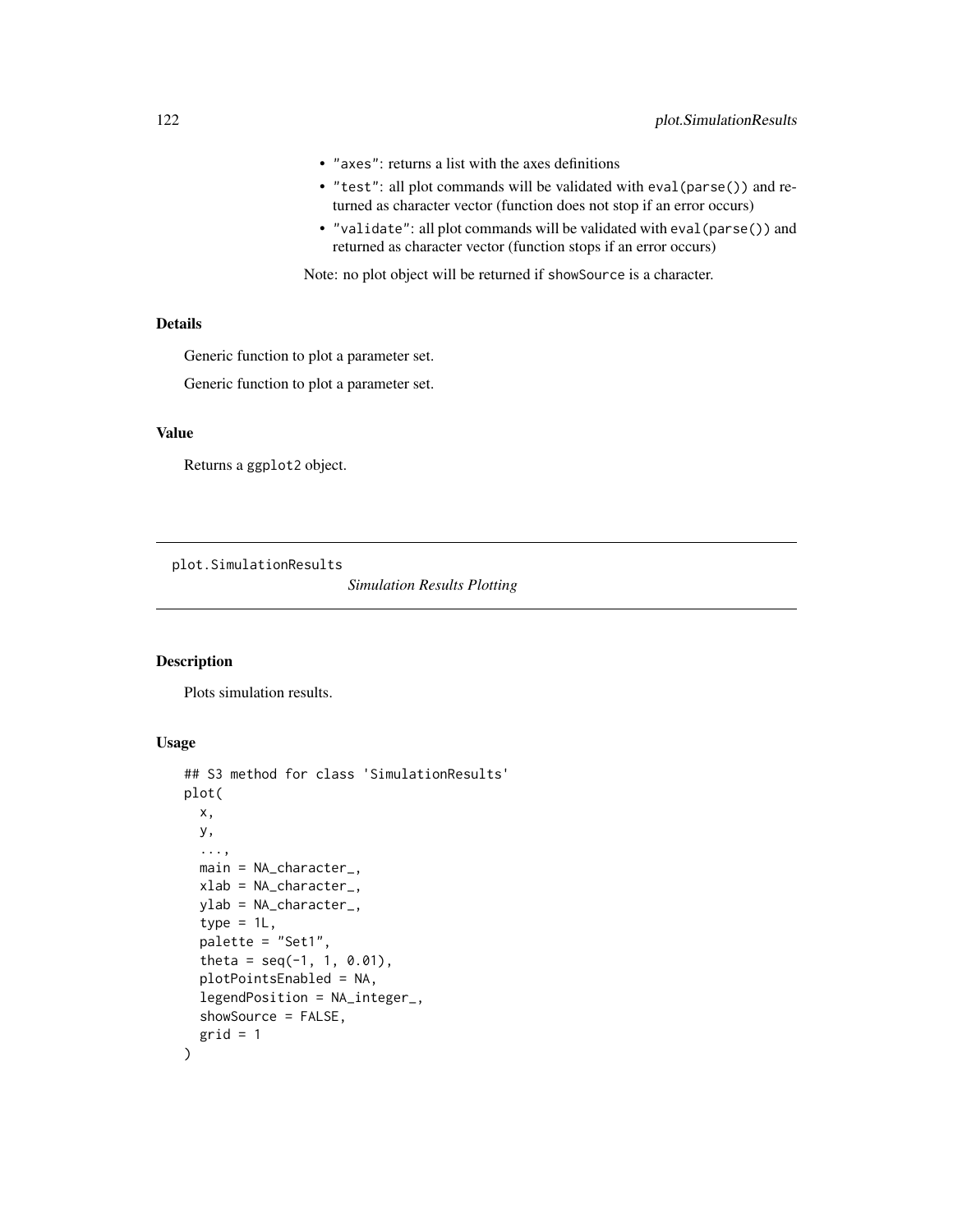| х                 | The simulation results, obtained from<br>getSimulationSurvival.                                                                                                                  |
|-------------------|----------------------------------------------------------------------------------------------------------------------------------------------------------------------------------|
| у                 | Not available for this kind of plot (is only defined to be compatible to the generic<br>plot function).                                                                          |
| $\cdots$          | Optional plot arguments. At the moment xlim and ylim are implemented for<br>changing x or y axis limits without dropping data observations.                                      |
| main              | The main title.                                                                                                                                                                  |
| xlab              | The x-axis label.                                                                                                                                                                |
| ylab              | The y-axis label.                                                                                                                                                                |
| type              | The plot type ( $default = 1$ ). The following plot types are available:                                                                                                         |
|                   | • 1: creates a 'Overall Success' plot (multi-arm only)                                                                                                                           |
|                   | • 2: creates a 'Success per Stage' plot (multi-arm only)                                                                                                                         |
|                   | • 3: creates a 'Selected Arms per Stage' plot (multi-arm only)                                                                                                                   |
|                   | • 4: creates a 'Reject per Stage' or 'Rejected Arms per Stage' plot                                                                                                              |
|                   | • 5: creates a 'Overall Power and Early Stopping' plot                                                                                                                           |
|                   | • 6: creates a 'Expected Number of Subjects and Power / Early Stop' or<br>'Expected Number of Events and Power / Early Stop' plot                                                |
|                   | • 7: creates an 'Overall Power' plot                                                                                                                                             |
|                   | • 8: creates an 'Overall Early Stopping' plot                                                                                                                                    |
|                   | • 9: creates an 'Expected Sample Size' or 'Expected Number of Events' plot                                                                                                       |
|                   | • 10: creates a 'Study Duration' plot (non-multi-arm survival only)                                                                                                              |
|                   | • 11: creates an 'Expected Number of Subjects' plot (non-multi-arm survival<br>only)                                                                                             |
|                   | • 12: creates an 'Analysis Times' plot (non-multi-arm survival only)                                                                                                             |
|                   | • 13: creates a 'Cumulative Distribution Function' plot (non-multi-arm sur-<br>vival only)                                                                                       |
|                   | • 14: creates a 'Survival Function' plot (non-multi-arm survival only)                                                                                                           |
|                   | · "all": creates all available plots and returns it as a grid plot or list                                                                                                       |
| palette           | The palette, default is "Set1".                                                                                                                                                  |
| theta             | A vector of standardized effect sizes (theta values), default is a sequence from<br>$-1$ to 1.                                                                                   |
| plotPointsEnabled |                                                                                                                                                                                  |
|                   | If TRUE, additional points will be plotted.                                                                                                                                      |
| legendPosition    | The position of the legend. By default (NA_integer_) the algorithm tries to find<br>a suitable position. Choose one of the following values to specify the position<br>manually: |
|                   | $\bullet$ -1: no legend will be shown                                                                                                                                            |
|                   | • NA: the algorithm tries to find a suitable position                                                                                                                            |
|                   | • 0: legend position outside plot                                                                                                                                                |
|                   | • 1: legend position left top                                                                                                                                                    |
|                   | • 2: legend position left center                                                                                                                                                 |
|                   |                                                                                                                                                                                  |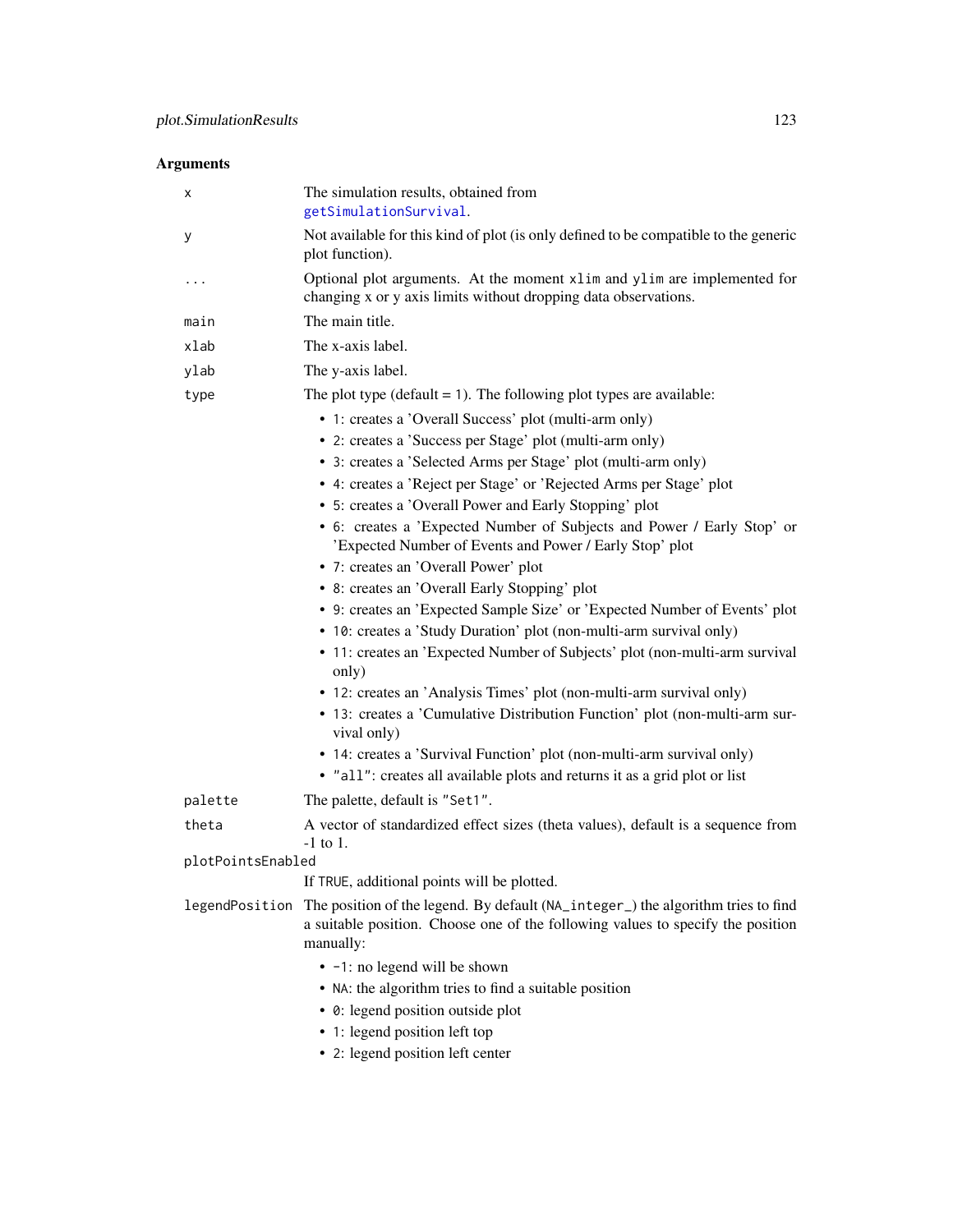|            | • 3: legend position left bottom                                                                                                                                                                                                                                                                                                                                                                                                                                                                                                                                             |
|------------|------------------------------------------------------------------------------------------------------------------------------------------------------------------------------------------------------------------------------------------------------------------------------------------------------------------------------------------------------------------------------------------------------------------------------------------------------------------------------------------------------------------------------------------------------------------------------|
|            | • 4: legend position right top                                                                                                                                                                                                                                                                                                                                                                                                                                                                                                                                               |
|            | • 5: legend position right center                                                                                                                                                                                                                                                                                                                                                                                                                                                                                                                                            |
|            | • 6: legend position right bottom                                                                                                                                                                                                                                                                                                                                                                                                                                                                                                                                            |
| showSource | If TRUE, the parameter names of the object will be printed which were used to<br>create the plot; that may be, e.g., useful to check the values or to create own<br>plots with the base R plot function. Alternatively showSource can be defined<br>as one of the following character values:                                                                                                                                                                                                                                                                                |
|            | • "commands": returns a character vector with plot commands                                                                                                                                                                                                                                                                                                                                                                                                                                                                                                                  |
|            | • "axes": returns a list with the axes definitions                                                                                                                                                                                                                                                                                                                                                                                                                                                                                                                           |
|            | • "test": all plot commands will be validated with eval (parse()) and re-<br>turned as character vector (function does not stop if an error occurs)                                                                                                                                                                                                                                                                                                                                                                                                                          |
|            | • "validate": all plot commands will be validated with eval (parse()) and<br>returned as character vector (function stops if an error occurs)                                                                                                                                                                                                                                                                                                                                                                                                                                |
|            | Note: no plot object will be returned if showSource is a character.                                                                                                                                                                                                                                                                                                                                                                                                                                                                                                          |
| grid       | An integer value specifying the output of multiple plots. By default (1) a list<br>of ggplot objects will be returned. If a grid value $> 1$ was specified, a grid<br>plot will be returned if the number of plots is $\leq$ specified grid value; a list of<br>ggplot objects will be returned otherwise. If $grid = 0$ is specified, all plots will<br>be created using print command and a list of ggplot objects will be returned<br>invisible. Note that one of the following packages must be installed to create a<br>grid plot: 'ggpubr', 'gridExtra', or 'cowplot'. |

Generic function to plot all kinds of simulation results.

#### Value

Returns a ggplot2 object.

```
results <- getSimulationMeans(alternative = 0:4, stDev = 5,
   plannedSubjects = 40, maxNumberOfIterations = 1000)
plot(results, type = 5)
```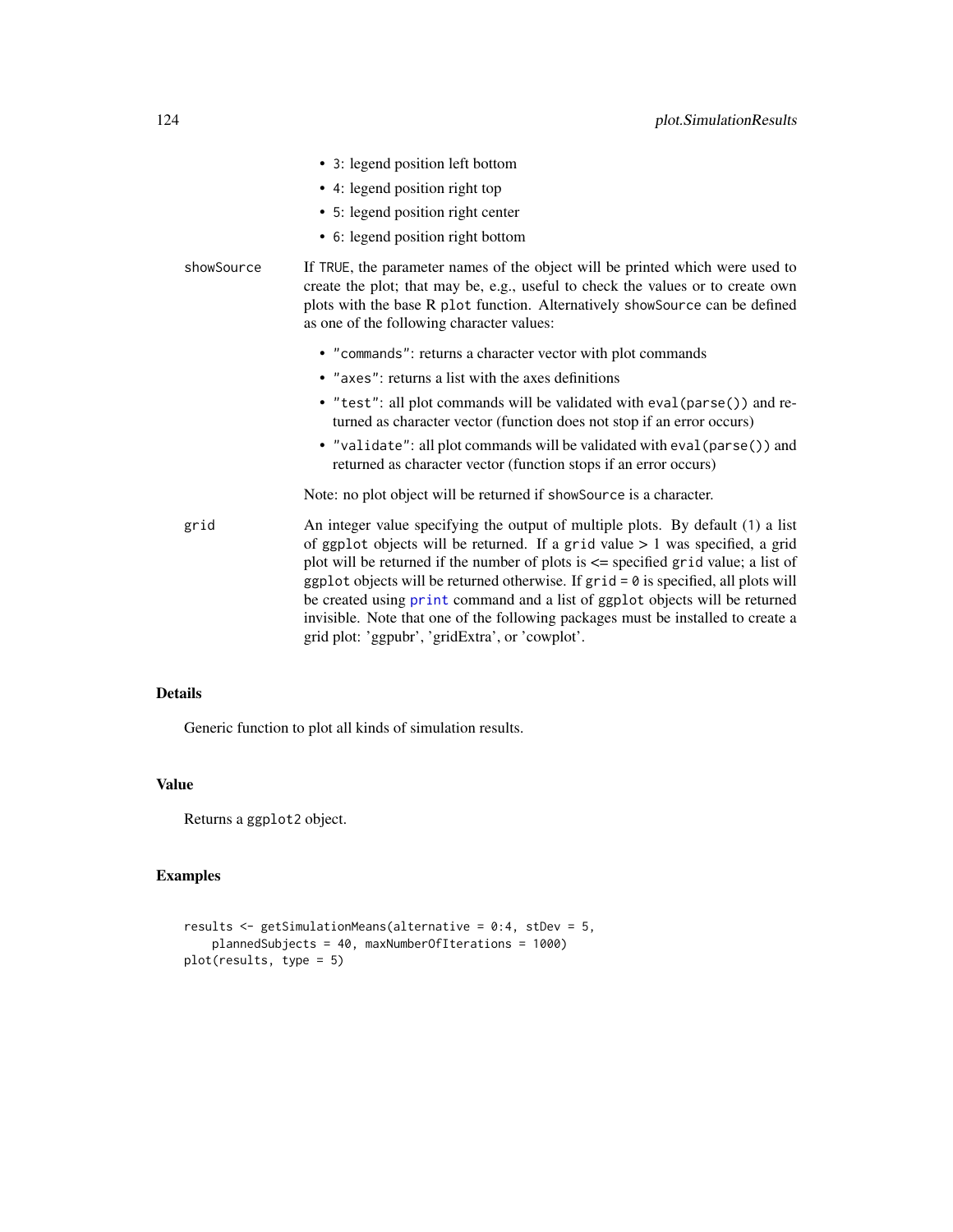## <span id="page-124-0"></span>Description

Plots the conditional power together with the likelihood function.

## Usage

```
## S3 method for class 'StageResults'
plot(
 x,
 y,
  ...,
  type = 1L,
  nPlanned,
 allocationRatioPlanned = 1,
 main = NA_character_,
 xlab = NA_character_,
 ylab = NA_character_,
  legendTitle = NA_character_,
  palette = "Set1",
  legendPosition = NA_integer_,
  showSource = FALSE
\mathcal{L}
```

| X | The stage results at given stage, obtained from getStageResults or getAnalysisResults.                                                                                                                                                                                   |
|---|--------------------------------------------------------------------------------------------------------------------------------------------------------------------------------------------------------------------------------------------------------------------------|
| у | Not available for this kind of plot (is only defined to be compatible to the generic<br>plot function).                                                                                                                                                                  |
| . | Optional plot arguments. Furthermore the following arguments can be defined:                                                                                                                                                                                             |
|   | • the takange: A range of assumed effect sizes if testing means or a sur-<br>vival design was specified. Additionally, if testing means was selected, an<br>assumed standard deviation can be specified (default is 1).                                                  |
|   | • piTreatmentRange: A range of assumed rates pi1 to calculate the condi-<br>tional power. Additionally, if a two-sample comparison was selected, pi2<br>can be specified (default is the value from getAnalysisResults).                                                 |
|   | • directionUpper: Specifies the direction of the alternative, only applicable<br>for one-sided testing; default is TRUE which means that larger values of the<br>test statistics yield smaller p-values.                                                                 |
|   | • the tames The null hypothesis value, default is 0 for the normal and the<br>binary case, it is 1 for the survival case. For testing a rate in one sample,<br>a value theta $H0$ in $(0,1)$ has to be specified for defining the null hypothesis<br>$H0: pi = thetaH0.$ |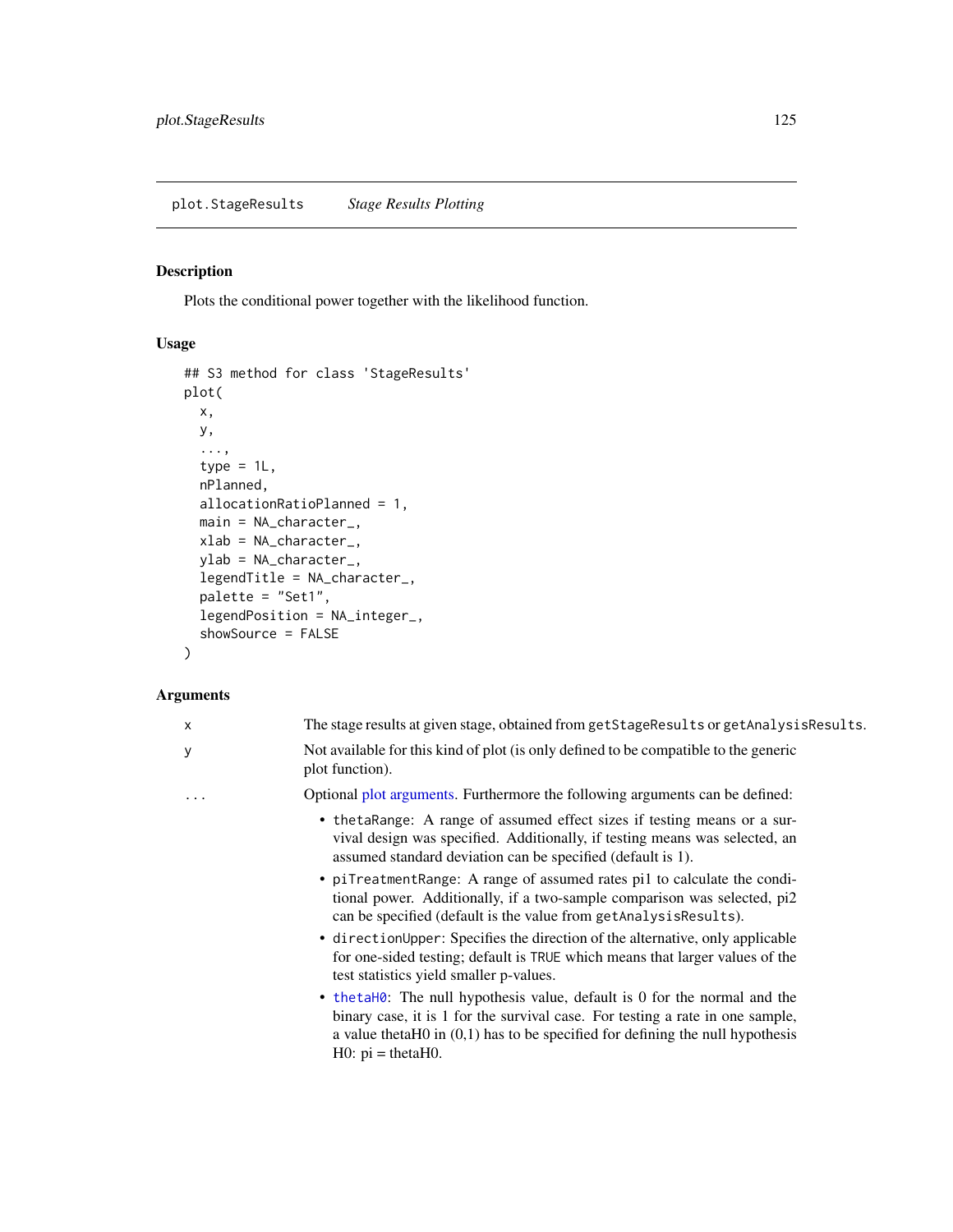| type                   | The plot type (default $= 1$ ). Note that at the moment only one type (the condi-<br>tional power plot) is available.                                                                                                                                                                                                                                                                                                                                           |
|------------------------|-----------------------------------------------------------------------------------------------------------------------------------------------------------------------------------------------------------------------------------------------------------------------------------------------------------------------------------------------------------------------------------------------------------------------------------------------------------------|
| nPlanned               | The additional (i.e., "new" and not cumulative) sample size planned for each of<br>the subsequent stages. The argument must be a vector with length equal to the<br>number of remaining stages and contain the combined sample size from both<br>treatment groups if two groups are considered. For survival outcomes, it should<br>contain the planned number of additional events. For multi-arm designs, it is the<br>per-comparison (combined) sample size. |
| allocationRatioPlanned |                                                                                                                                                                                                                                                                                                                                                                                                                                                                 |
|                        | The planned allocation ratio n1 / n2 for a two treatment groups design, default<br>is 1. For multi-arm designs, it is the allocation ratio relating the active arm(s) to<br>the control.                                                                                                                                                                                                                                                                        |
| main                   | The main title.                                                                                                                                                                                                                                                                                                                                                                                                                                                 |
| xlab                   | The x-axis label.                                                                                                                                                                                                                                                                                                                                                                                                                                               |
| ylab                   | The y-axis label.                                                                                                                                                                                                                                                                                                                                                                                                                                               |
| legendTitle            | The legend title.                                                                                                                                                                                                                                                                                                                                                                                                                                               |
| palette                | The palette, default is "Set1".                                                                                                                                                                                                                                                                                                                                                                                                                                 |
| legendPosition         | The position of the legend. By default (NA_integer_) the algorithm tries to find<br>a suitable position. Choose one of the following values to specify the position<br>manually:                                                                                                                                                                                                                                                                                |
|                        | • -1: no legend will be shown                                                                                                                                                                                                                                                                                                                                                                                                                                   |
|                        | • NA: the algorithm tries to find a suitable position                                                                                                                                                                                                                                                                                                                                                                                                           |
|                        | • 0: legend position outside plot                                                                                                                                                                                                                                                                                                                                                                                                                               |
|                        | • 1: legend position left top                                                                                                                                                                                                                                                                                                                                                                                                                                   |
|                        | • 2: legend position left center                                                                                                                                                                                                                                                                                                                                                                                                                                |
|                        | • 3: legend position left bottom                                                                                                                                                                                                                                                                                                                                                                                                                                |
|                        | • 4: legend position right top                                                                                                                                                                                                                                                                                                                                                                                                                                  |
|                        | • 5: legend position right center                                                                                                                                                                                                                                                                                                                                                                                                                               |
|                        | • 6: legend position right bottom                                                                                                                                                                                                                                                                                                                                                                                                                               |
| showSource             | If TRUE, the parameter names of the object will be printed which were used to<br>create the plot; that may be, e.g., useful to check the values or to create own<br>plots with the base R plot function. Alternatively showSource can be defined<br>as one of the following character values:                                                                                                                                                                   |
|                        | • "commands": returns a character vector with plot commands                                                                                                                                                                                                                                                                                                                                                                                                     |
|                        | • "axes": returns a list with the axes definitions                                                                                                                                                                                                                                                                                                                                                                                                              |
|                        | • "test": all plot commands will be validated with eval (parse()) and re-<br>turned as character vector (function does not stop if an error occurs)<br>• "validate": all plot commands will be validated with eval (parse ()) and                                                                                                                                                                                                                               |
|                        | returned as character vector (function stops if an error occurs)                                                                                                                                                                                                                                                                                                                                                                                                |

Note: no plot object will be returned if showSource is a character.

## Details

Generic function to plot all kinds of stage results. The conditional power is calculated only if effect size and sample size is specified.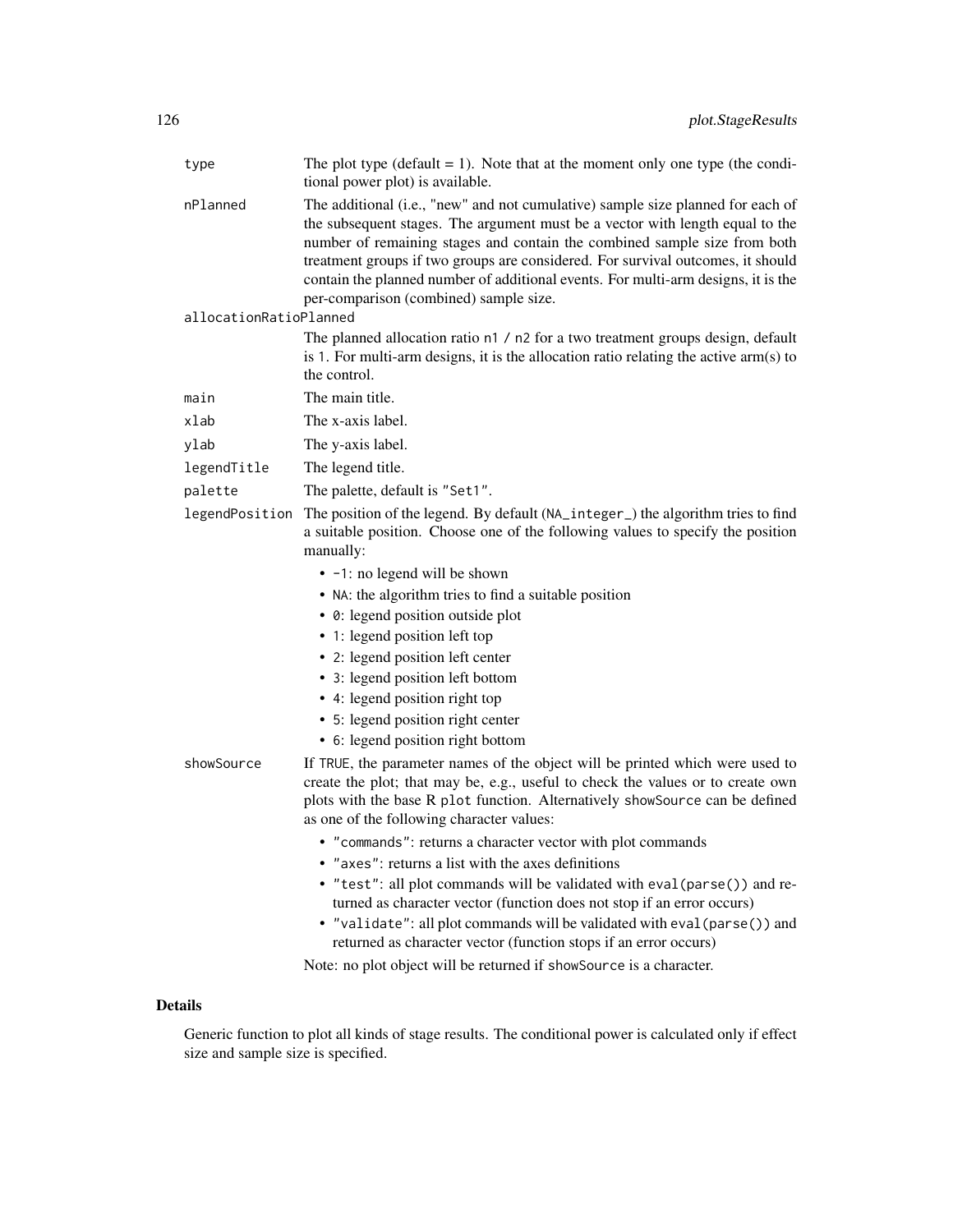## plot.TrialDesign 127

## Value

Returns a ggplot2 object.

## Examples

```
design <- getDesignGroupSequential(kMax = 4, alpha = 0.025,
    information Rates = c(0.2, 0.5, 0.8, 1),typeOfDesign = "WT", deltaWT = 0.25)
dataExample <- getDataset(
   n = c(20, 30, 30),
   means = c(50, 51, 55),
   stDevs = c(130, 140, 120)
)
stageResults <- getStageResults(design, dataExample, thetaH0 = 20)
if (require(ggplot2)) plot(stageResults, nPlanned = c(30), thetaRange = c(0, 100))
```
plot.TrialDesign *Trial Design Plotting*

#### Description

Plots a trial design.

#### Usage

```
## S3 method for class 'TrialDesign'
plot(
 x,
 y,
  ...,
 main = NA_character_,
 xlab = NA_character_,
 ylab = NA_character_,
 type = 1L,
 palette = "Set1",
  theta = seq(-1, 1, 0.01),
  nMax = NA_integer_,
 plotPointsEnabled = NA,
  legendPosition = NA_integer_,
  showSource = FALSE,
 grid = 1)
```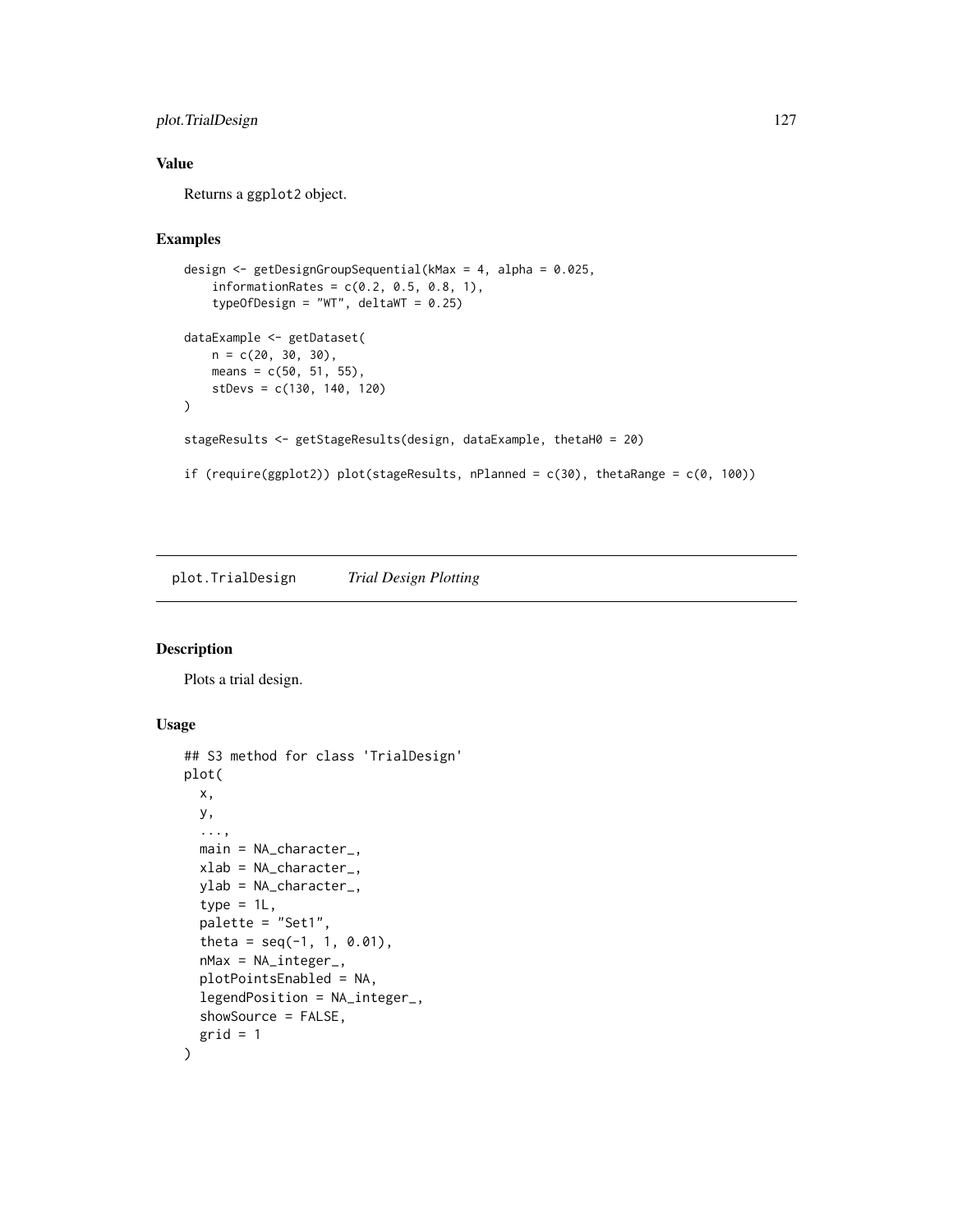| х                 | The trial design, obtained from<br>getDesignGroupSequential,<br>getDesignInverseNormal or<br>getDesignFisher.                                                                                   |
|-------------------|-------------------------------------------------------------------------------------------------------------------------------------------------------------------------------------------------|
| у                 | Not available for this kind of plot (is only defined to be compatible to the generic<br>plot function).                                                                                         |
|                   | Optional plot arguments. At the moment xlim and ylim are implemented for<br>changing x or y axis limits without dropping data observations.                                                     |
| main              | The main title.                                                                                                                                                                                 |
| xlab              | The x-axis label.                                                                                                                                                                               |
| ylab              | The y-axis label.                                                                                                                                                                               |
| type              | The plot type ( $default = 1$ ). The following plot types are available:                                                                                                                        |
|                   | • 1: creates a 'Boundaries' plot                                                                                                                                                                |
|                   | • 3: creates a 'Stage Levels' plot                                                                                                                                                              |
|                   | • 4: creates a 'Error Spending' plot                                                                                                                                                            |
|                   | • 5: creates a 'Power and Early Stopping' plot                                                                                                                                                  |
|                   | • 6: creates an 'Average Sample Size and Power / Early Stop' plot                                                                                                                               |
|                   | • 7: creates an 'Power' plot                                                                                                                                                                    |
|                   | • 8: creates an 'Early Stopping' plot                                                                                                                                                           |
|                   | • 9: creates an 'Average Sample Size' plot                                                                                                                                                      |
|                   | · "all": creates all available plots and returns it as a grid plot or list                                                                                                                      |
| palette           | The palette, default is "Set1".                                                                                                                                                                 |
| theta             | A vector of standardized effect sizes (theta values), default is a sequence from<br>$-1$ to 1.                                                                                                  |
| nMax              | The maximum sample size.                                                                                                                                                                        |
| plotPointsEnabled |                                                                                                                                                                                                 |
|                   | If TRUE, additional points will be plotted.                                                                                                                                                     |
|                   | legendPosition The position of the legend. By default (NA_integer_) the algorithm tries to find<br>a suitable position. Choose one of the following values to specify the position<br>manually: |
|                   | $\bullet$ -1: no legend will be shown                                                                                                                                                           |
|                   | • NA: the algorithm tries to find a suitable position                                                                                                                                           |
|                   | • 0: legend position outside plot                                                                                                                                                               |
|                   | • 1: legend position left top                                                                                                                                                                   |
|                   | • 2: legend position left center                                                                                                                                                                |
|                   | • 3: legend position left bottom                                                                                                                                                                |
|                   | • 4: legend position right top                                                                                                                                                                  |
|                   | • 5: legend position right center                                                                                                                                                               |
|                   | • 6: legend position right bottom                                                                                                                                                               |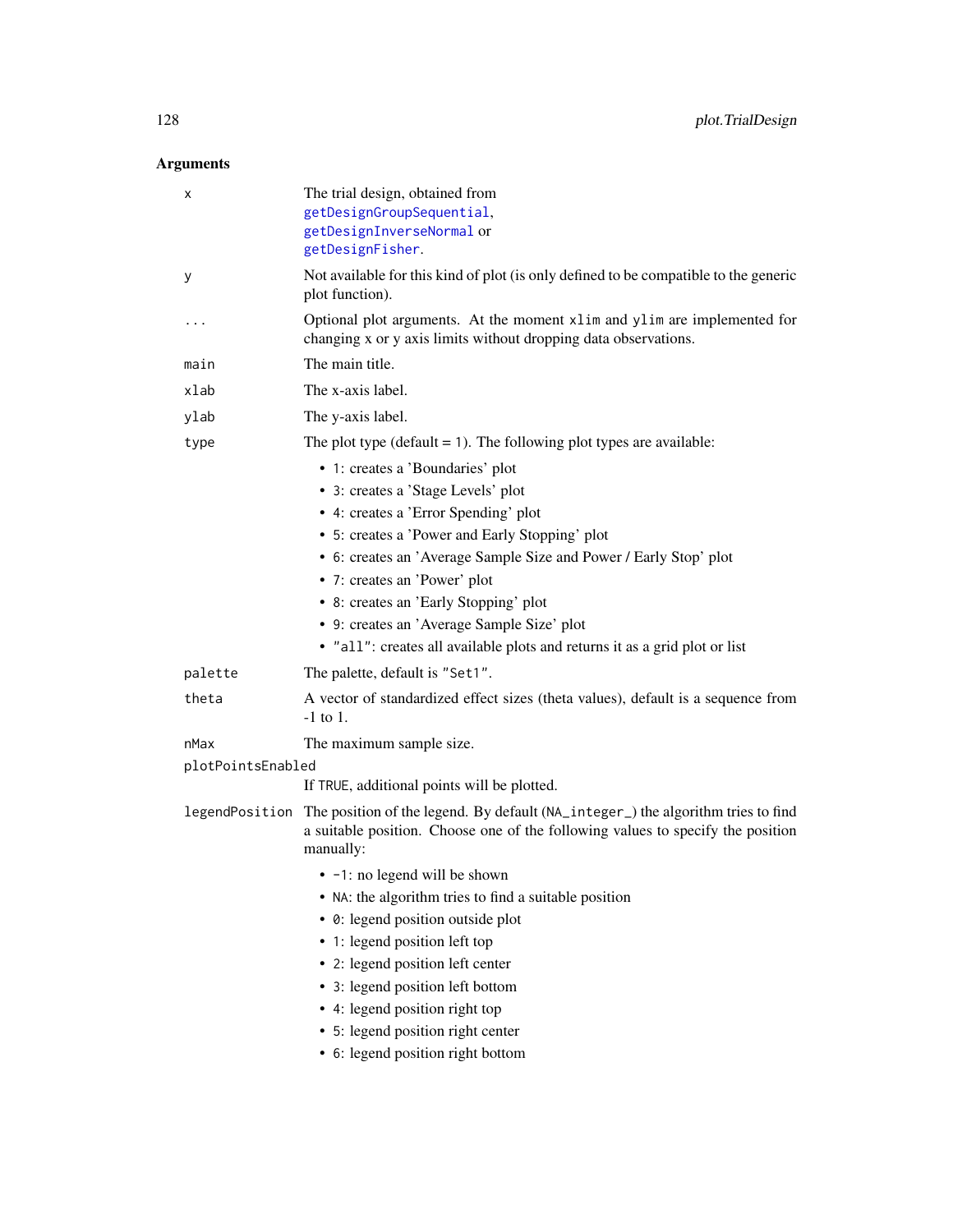| showSource | If TRUE, the parameter names of the object will be printed which were used to<br>create the plot; that may be, e.g., useful to check the values or to create own<br>plots with the base R plot function. Alternatively showSource can be defined<br>as one of the following character values:                                                                                                                                                                                                                                                                                |
|------------|------------------------------------------------------------------------------------------------------------------------------------------------------------------------------------------------------------------------------------------------------------------------------------------------------------------------------------------------------------------------------------------------------------------------------------------------------------------------------------------------------------------------------------------------------------------------------|
|            | • "commands": returns a character vector with plot commands<br>• "axes": returns a list with the axes definitions                                                                                                                                                                                                                                                                                                                                                                                                                                                            |
|            | • "test": all plot commands will be validated with eval(parse()) and re-<br>turned as character vector (function does not stop if an error occurs)                                                                                                                                                                                                                                                                                                                                                                                                                           |
|            | • "validate": all plot commands will be validated with eval (parse ()) and<br>returned as character vector (function stops if an error occurs)                                                                                                                                                                                                                                                                                                                                                                                                                               |
|            | Note: no plot object will be returned if showSource is a character.                                                                                                                                                                                                                                                                                                                                                                                                                                                                                                          |
| grid       | An integer value specifying the output of multiple plots. By default (1) a list<br>of ggplot objects will be returned. If a grid value $> 1$ was specified, a grid<br>plot will be returned if the number of plots is $\leq$ specified grid value; a list of<br>ggplot objects will be returned otherwise. If $grid = 0$ is specified, all plots will<br>be created using print command and a list of ggplot objects will be returned<br>invisible. Note that one of the following packages must be installed to create a<br>grid plot: 'ggpubr', 'gridExtra', or 'cowplot'. |

Generic function to plot a trial design.

Generic function to plot a trial design.

Note that [nMax](#page-0-0) is not an argument that it passed to ggplot2. Rather, the underlying calculations (e.g. power for different theta's or average sample size) are based on calls to function [getPowerAndAverageSampleNumber](#page-45-0) which has argument [nMax](#page-0-0). I.e. nMax is not an argument to ggplot2 but to [getPowerAndAverageSampleNumber](#page-45-0) which is called prior to plotting.

## Value

Returns a ggplot2 object.

## See Also

[plot.TrialDesignSet](#page-131-0) to compare different designs or design parameters visual.

```
design <- getDesignInverseNormal(kMax = 3, alpha = 0.025,
    typeOfDesign = "asKD", gammaA = 2,
    informationRates = c(0.2, 0.7, 1),
    typeBetaSpending = "bsOF")
if (require(ggplot2)) {
   plot(design) # default: type = 1
}
```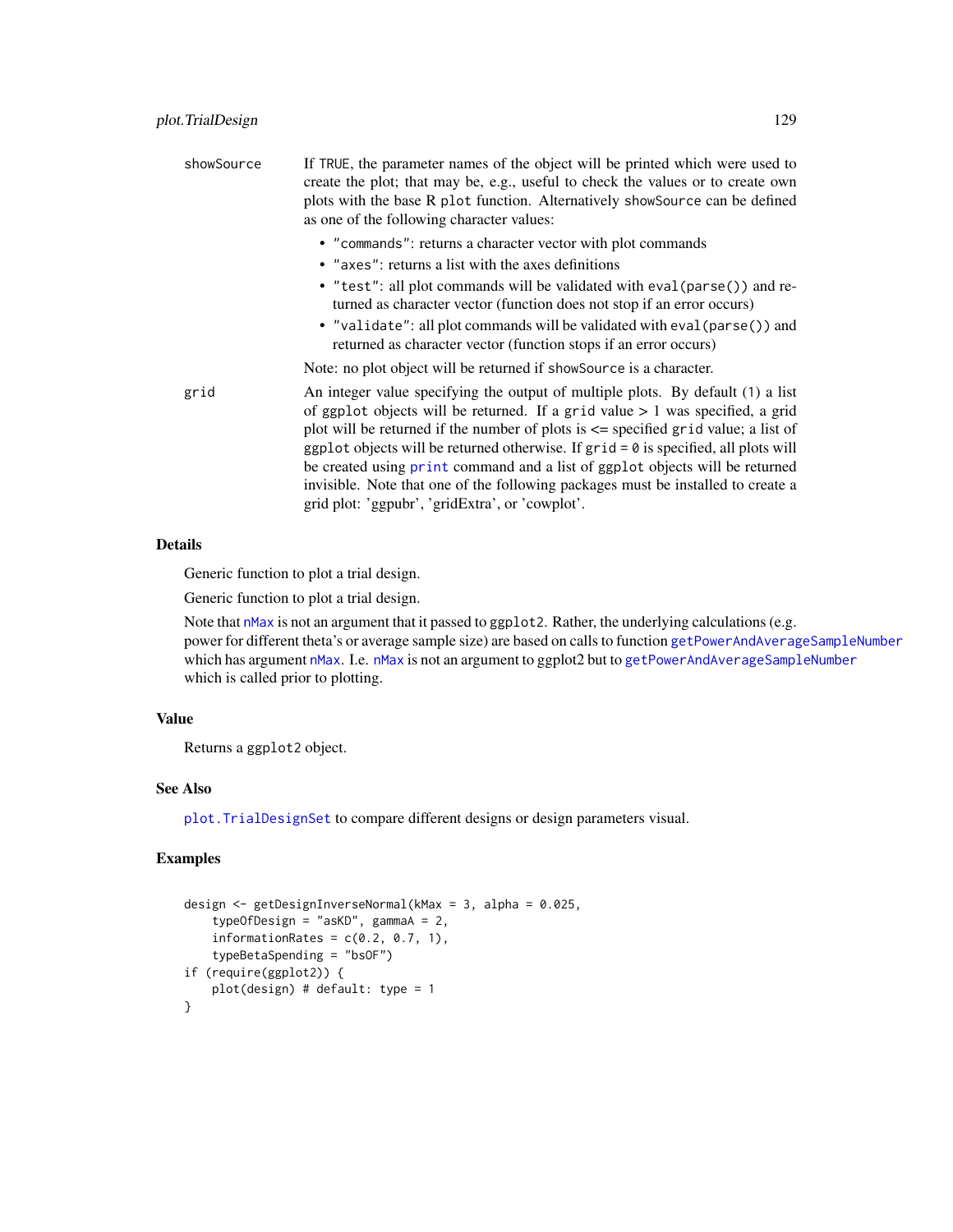plot.TrialDesignPlan *Trial Design Plan Plotting*

## Description

Plots a trial design plan.

## Usage

```
## S3 method for class 'TrialDesignPlan'
plot(
 x,
 y,
  ...,
 main = NA_character_,
 xlab = NA_character_,
 ylab = NA_character_,
  type = ifelse(x$.design$kMax == 1, 5L, 1L),
 palette = "Set1",
  theta = seq(-1, 1, 0.01),
 plotPointsEnabled = NA,
  legendPosition = NA_integer_,
  showSource = FALSE,
  grid = 1)
```

| x    | The trial design plan, obtained from                                                                                                          |
|------|-----------------------------------------------------------------------------------------------------------------------------------------------|
|      | getSampleSizeMeans.                                                                                                                           |
|      | getSampleSizeRates,                                                                                                                           |
|      | getSampleSizeSurvival.                                                                                                                        |
|      | getPowerMeans,                                                                                                                                |
|      | getPowerRates or                                                                                                                              |
|      | getPowerSurvival.                                                                                                                             |
| У    | Not available for this kind of plot (is only defined to be compatible to the generic<br>plot function).                                       |
| .    | Optional plot arguments. At the moment x1 im and y1 im are implemented for<br>changing x or y axis limits without dropping data observations. |
| main | The main title.                                                                                                                               |
| xlab | The x-axis label.                                                                                                                             |
| ylab | The y-axis label.                                                                                                                             |
| type | The plot type ( $default = 1$ ). The following plot types are available:                                                                      |
|      | • 1: creates a 'Boundaries' plot                                                                                                              |
|      | • 2: creates a 'Boundaries Effect Scale' plot                                                                                                 |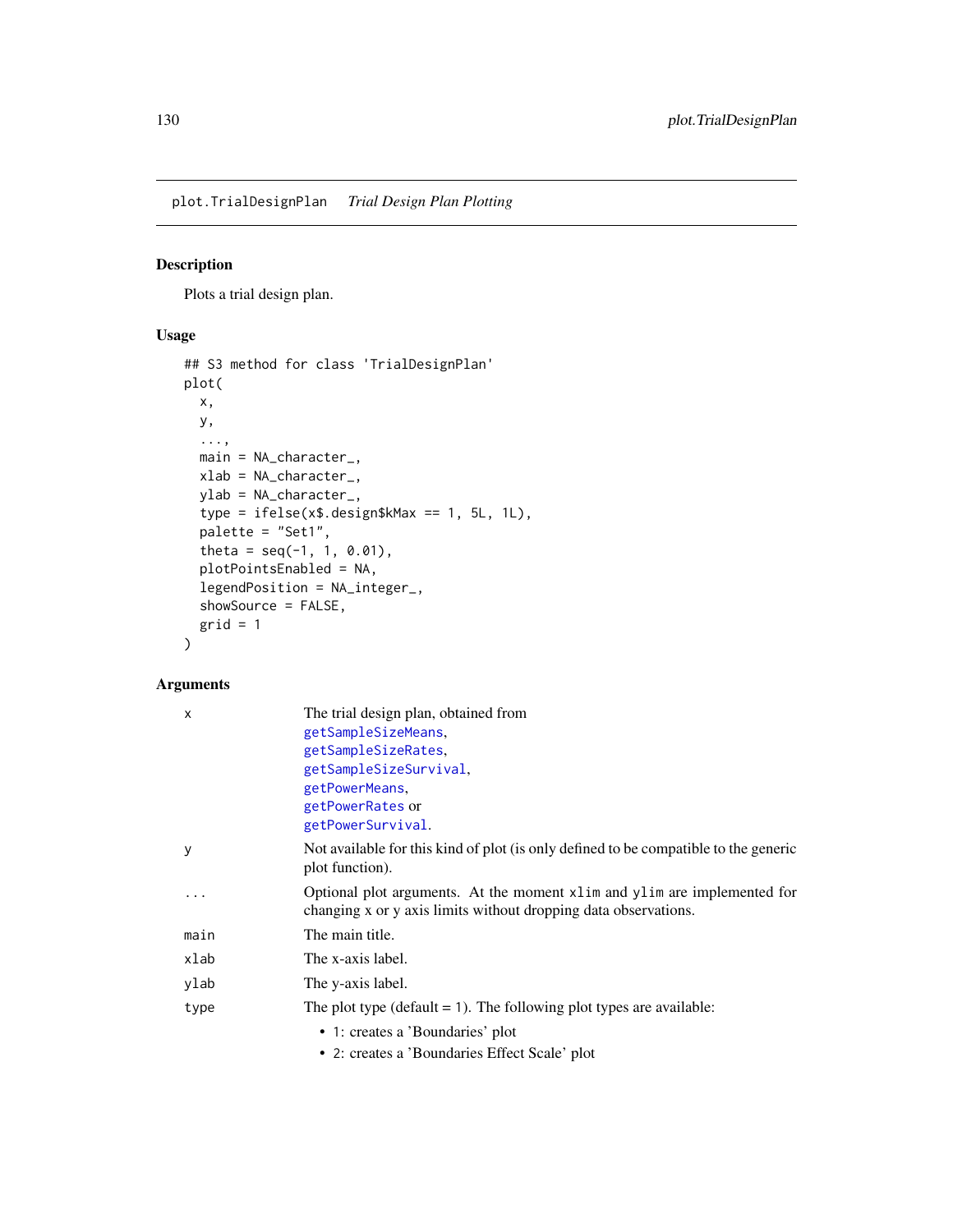|                   | • 3: creates a 'Boundaries p Values Scale' plot                                                                                                                                                              |
|-------------------|--------------------------------------------------------------------------------------------------------------------------------------------------------------------------------------------------------------|
|                   | • 4: creates a 'Error Spending' plot                                                                                                                                                                         |
|                   | • 5: creates a 'Sample Size' or 'Overall Power and Early Stopping' plot                                                                                                                                      |
|                   | • 6: creates a 'Number of Events' or 'Sample Size' plot                                                                                                                                                      |
|                   | • 7: creates an 'Overall Power' plot                                                                                                                                                                         |
|                   | • 8: creates an 'Overall Early Stopping' plot                                                                                                                                                                |
|                   | • 9: creates an 'Expected Number of Events' or 'Expected Sample Size' plot                                                                                                                                   |
|                   | • 10: creates a 'Study Duration' plot                                                                                                                                                                        |
|                   | • 11: creates an 'Expected Number of Subjects' plot                                                                                                                                                          |
|                   | • 12: creates an 'Analysis Times' plot                                                                                                                                                                       |
|                   | • 13: creates a 'Cumulative Distribution Function' plot                                                                                                                                                      |
|                   | • 14: creates a 'Survival Function' plot                                                                                                                                                                     |
|                   | • "all": creates all available plots and returns it as a grid plot or list                                                                                                                                   |
| palette           | The palette, default is "Set1".                                                                                                                                                                              |
| theta             | A vector of standardized effect sizes (theta values), default is a sequence from                                                                                                                             |
|                   | $-1$ to 1.                                                                                                                                                                                                   |
| plotPointsEnabled |                                                                                                                                                                                                              |
|                   | If TRUE, additional points will be plotted.                                                                                                                                                                  |
|                   | legendPosition The position of the legend. By default (NA_integer_) the algorithm tries to find<br>a suitable position. Choose one of the following values to specify the position<br>manually:              |
|                   | • -1: no legend will be shown                                                                                                                                                                                |
|                   | • NA: the algorithm tries to find a suitable position                                                                                                                                                        |
|                   | • 0: legend position outside plot                                                                                                                                                                            |
|                   | • 1: legend position left top                                                                                                                                                                                |
|                   | • 2: legend position left center                                                                                                                                                                             |
|                   | • 3: legend position left bottom                                                                                                                                                                             |
|                   | • 4: legend position right top                                                                                                                                                                               |
|                   | • 5: legend position right center                                                                                                                                                                            |
|                   | • 6: legend position right bottom                                                                                                                                                                            |
| showSource        | If TRUE, the parameter names of the object will be printed which were used to                                                                                                                                |
|                   | create the plot; that may be, e.g., useful to check the values or to create own<br>plots with the base R plot function. Alternatively showSource can be defined<br>as one of the following character values: |
|                   | • "commands": returns a character vector with plot commands                                                                                                                                                  |
|                   | • "axes": returns a list with the axes definitions                                                                                                                                                           |
|                   |                                                                                                                                                                                                              |

- "test": all plot commands will be validated with eval(parse()) and returned as character vector (function does not stop if an error occurs)
- "validate": all plot commands will be validated with eval(parse()) and returned as character vector (function stops if an error occurs)

Note: no plot object will be returned if showSource is a character.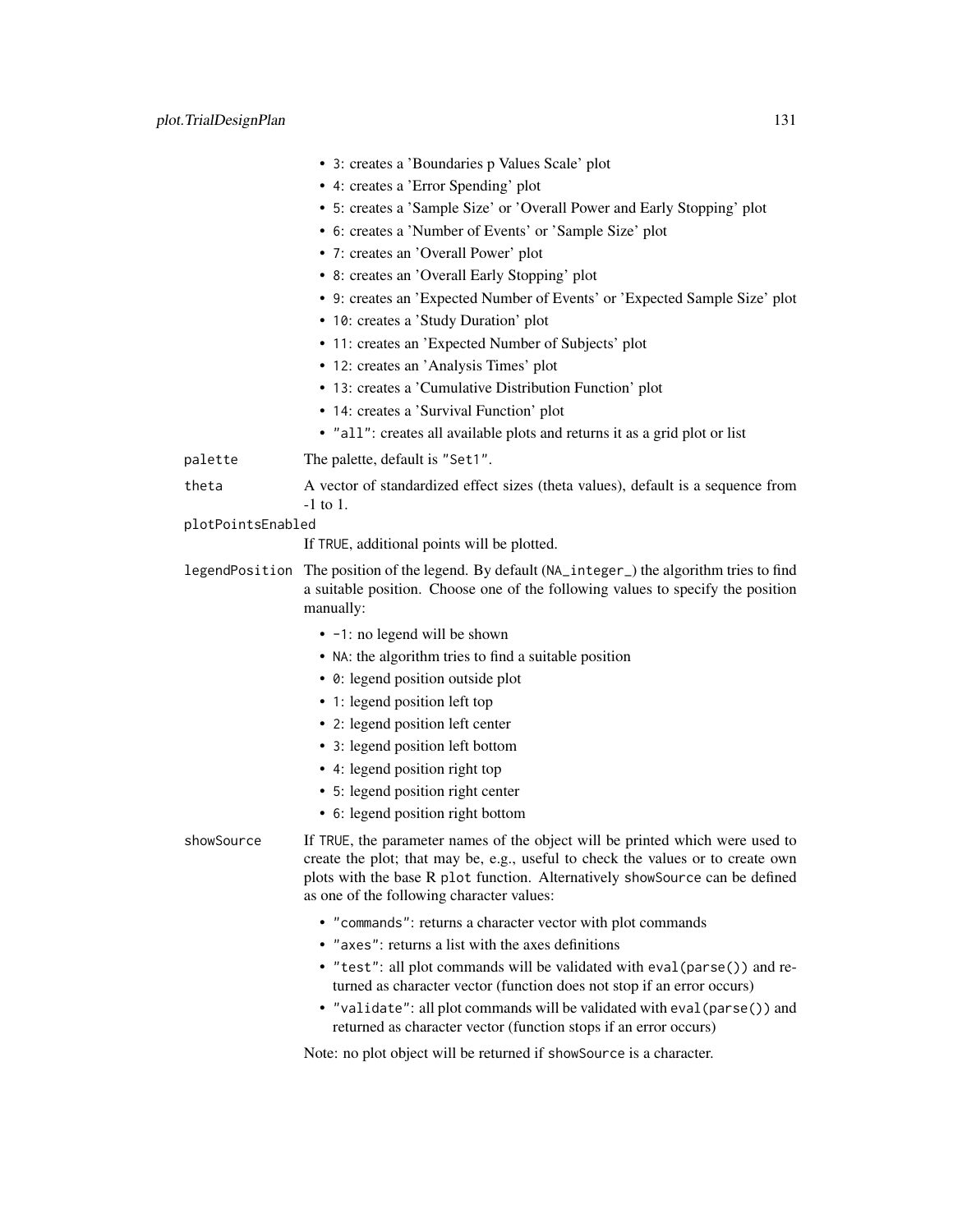grid An integer value specifying the output of multiple plots. By default (1) a list of ggplot objects will be returned. If a grid value  $> 1$  was specified, a grid plot will be returned if the number of plots is <= specified grid value; a list of ggplot objects will be returned otherwise. If  $grid = 0$  is specified, all plots will be created using [print](#page-0-0) command and a list of ggplot objects will be returned invisible. Note that one of the following packages must be installed to create a grid plot: 'ggpubr', 'gridExtra', or 'cowplot'.

## Details

Generic function to plot all kinds of trial design plans.

#### Value

Returns a ggplot2 object.

#### Examples

if (require(ggplot2)) plot(getSampleSizeMeans())

<span id="page-131-0"></span>plot.TrialDesignSet *Trial Design Set Plotting*

#### Description

Plots a trial design set.

#### Usage

```
## S3 method for class 'TrialDesignSet'
plot(
  x,
 y,
  ...,
  type = 1L,
 main = NA_character_,
  xlab = NA_character_,
 ylab = NA_character_,
 palette = "Set1",
  theta = seq(-1, 1, 0.02),
  nMax = NA_integer_,
  plotPointsEnabled = NA,
  legendPosition = NA_integer_,
  showSource = FALSE,
  grid = 1)
```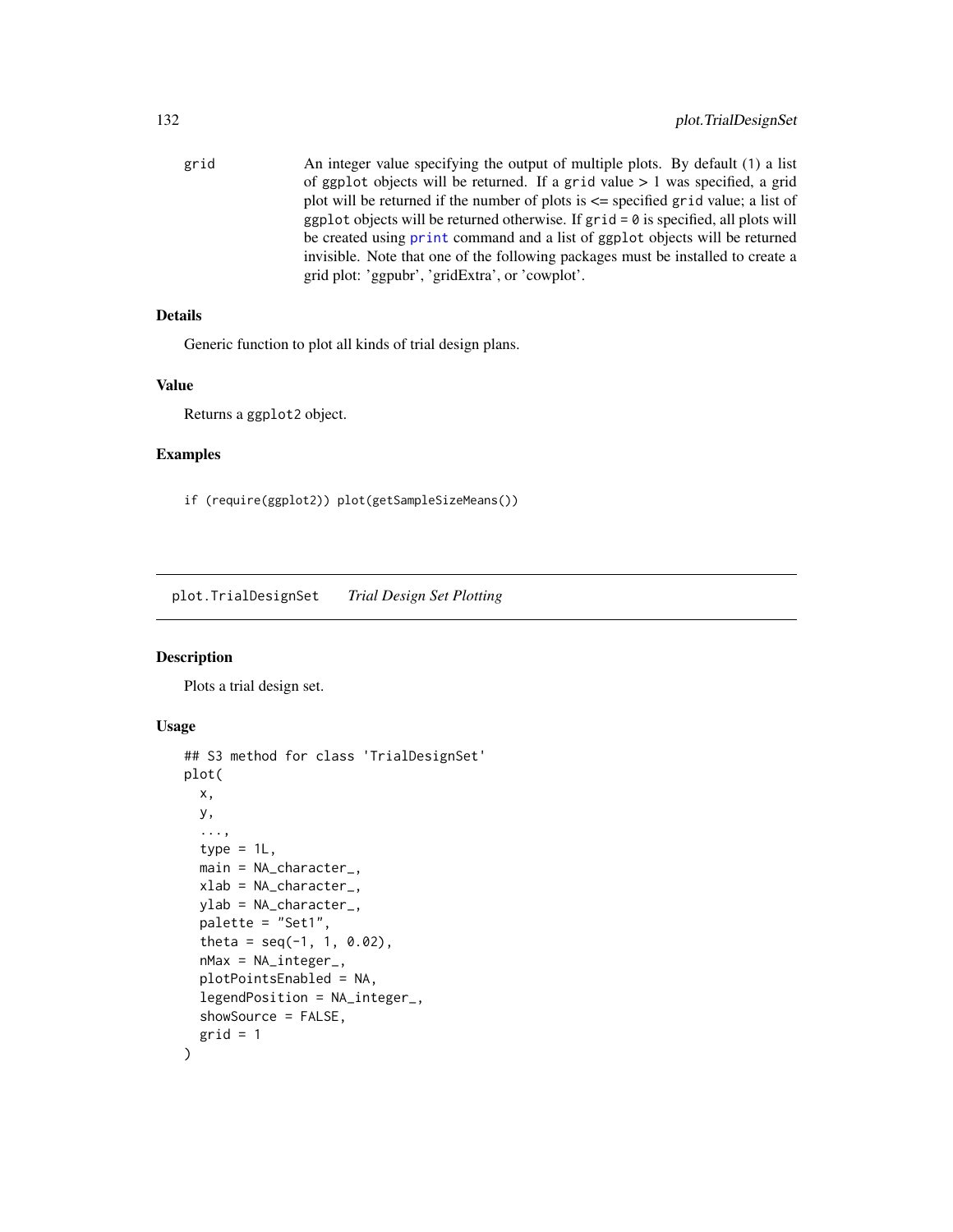| х                 | The trial design set, obtained from getDesignSet.                                                                                                                                                                                                                                             |
|-------------------|-----------------------------------------------------------------------------------------------------------------------------------------------------------------------------------------------------------------------------------------------------------------------------------------------|
| у                 | Not available for this kind of plot (is only defined to be compatible to the generic<br>plot function).                                                                                                                                                                                       |
| .                 | Optional plot arguments. At the moment xlim and ylim are implemented for<br>changing x or y axis limits without dropping data observations.                                                                                                                                                   |
| type              | The plot type ( $default = 1$ ). The following plot types are available:                                                                                                                                                                                                                      |
|                   | • 1: creates a 'Boundaries' plot                                                                                                                                                                                                                                                              |
|                   | • 3: creates a 'Stage Levels' plot                                                                                                                                                                                                                                                            |
|                   | • 4: creates a 'Error Spending' plot                                                                                                                                                                                                                                                          |
|                   | • 5: creates a 'Power and Early Stopping' plot                                                                                                                                                                                                                                                |
|                   | • 6: creates an 'Average Sample Size and Power / Early Stop' plot                                                                                                                                                                                                                             |
|                   | • 7: creates an 'Power' plot                                                                                                                                                                                                                                                                  |
|                   | • 8: creates an 'Early Stopping' plot                                                                                                                                                                                                                                                         |
|                   | • 9: creates an 'Average Sample Size' plot                                                                                                                                                                                                                                                    |
|                   | • "all": creates all available plots and returns it as a grid plot or list                                                                                                                                                                                                                    |
| main              | The main title.                                                                                                                                                                                                                                                                               |
| xlab              | The x-axis label.                                                                                                                                                                                                                                                                             |
| ylab              | The y-axis label.                                                                                                                                                                                                                                                                             |
| palette           | The palette, default is "Set1".                                                                                                                                                                                                                                                               |
| theta             | A vector of standardized effect sizes (theta values), default is a sequence from<br>$-1$ to 1.                                                                                                                                                                                                |
| nMax              | The maximum sample size.                                                                                                                                                                                                                                                                      |
| plotPointsEnabled |                                                                                                                                                                                                                                                                                               |
|                   | If TRUE, additional points will be plotted.                                                                                                                                                                                                                                                   |
|                   | legendPosition The position of the legend. By default (NA_integer_) the algorithm tries to find<br>a suitable position. Choose one of the following values to specify the position<br>manually:                                                                                               |
|                   | • -1: no legend will be shown                                                                                                                                                                                                                                                                 |
|                   | • NA: the algorithm tries to find a suitable position                                                                                                                                                                                                                                         |
|                   | • 0: legend position outside plot                                                                                                                                                                                                                                                             |
|                   | • 1: legend position left top                                                                                                                                                                                                                                                                 |
|                   | • 2: legend position left center                                                                                                                                                                                                                                                              |
|                   | • 3: legend position left bottom                                                                                                                                                                                                                                                              |
|                   | • 4: legend position right top                                                                                                                                                                                                                                                                |
|                   | • 5: legend position right center                                                                                                                                                                                                                                                             |
|                   | • 6: legend position right bottom                                                                                                                                                                                                                                                             |
| showSource        | If TRUE, the parameter names of the object will be printed which were used to<br>create the plot; that may be, e.g., useful to check the values or to create own<br>plots with the base R plot function. Alternatively showSource can be defined<br>as one of the following character values: |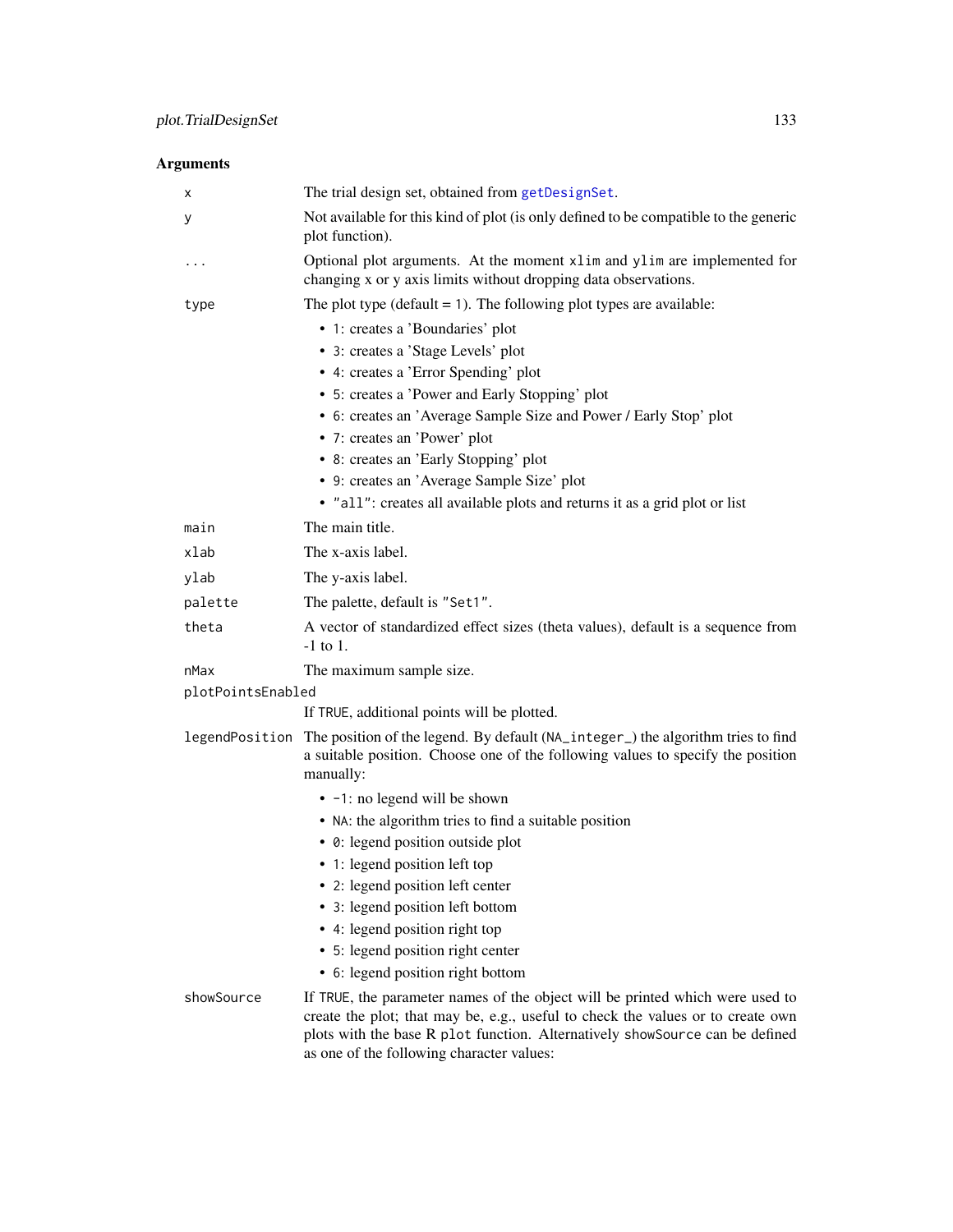|      | • "commands": returns a character vector with plot commands                                                                                                                                                                                                                                                                                                                                                                                                                                                                                                                  |
|------|------------------------------------------------------------------------------------------------------------------------------------------------------------------------------------------------------------------------------------------------------------------------------------------------------------------------------------------------------------------------------------------------------------------------------------------------------------------------------------------------------------------------------------------------------------------------------|
|      | • "axes": returns a list with the axes definitions                                                                                                                                                                                                                                                                                                                                                                                                                                                                                                                           |
|      | • "test": all plot commands will be validated with eval(parse()) and re-<br>turned as character vector (function does not stop if an error occurs)                                                                                                                                                                                                                                                                                                                                                                                                                           |
|      | • "validate": all plot commands will be validated with eval (parse ()) and<br>returned as character vector (function stops if an error occurs)                                                                                                                                                                                                                                                                                                                                                                                                                               |
|      | Note: no plot object will be returned if showsource is a character.                                                                                                                                                                                                                                                                                                                                                                                                                                                                                                          |
| grid | An integer value specifying the output of multiple plots. By default (1) a list<br>of ggplot objects will be returned. If a grid value $> 1$ was specified, a grid<br>plot will be returned if the number of plots is $\leq$ specified grid value; a list of<br>ggplot objects will be returned otherwise. If $grid = 0$ is specified, all plots will<br>be created using print command and a list of ggplot objects will be returned<br>invisible. Note that one of the following packages must be installed to create a<br>grid plot: 'ggpubr', 'gridExtra', or 'cowplot'. |

Generic function to plot a trial design set. Is, e.g., useful to compare different designs or design parameters visual.

#### Value

Returns a ggplot2 object.

#### Examples

```
design <- getDesignInverseNormal(kMax = 3, alpha = 0.025,
    typeOfDesign = "asKD", gammaA = 2,
    informationRates = c(0.2, 0.7, 1), typeBetaSpending = "bsOF")
# Create a set of designs based on the master design defined above
# and varied parameter 'gammaA'
designSet <- getDesignSet(design = design, gammaA = 4)
if (require(ggplot2)) plot(designSet, type = 1, legendPosition = 6)
```

```
plotTypes Get Available Plot Types
```
## Description

Function to identify the available plot types of an object.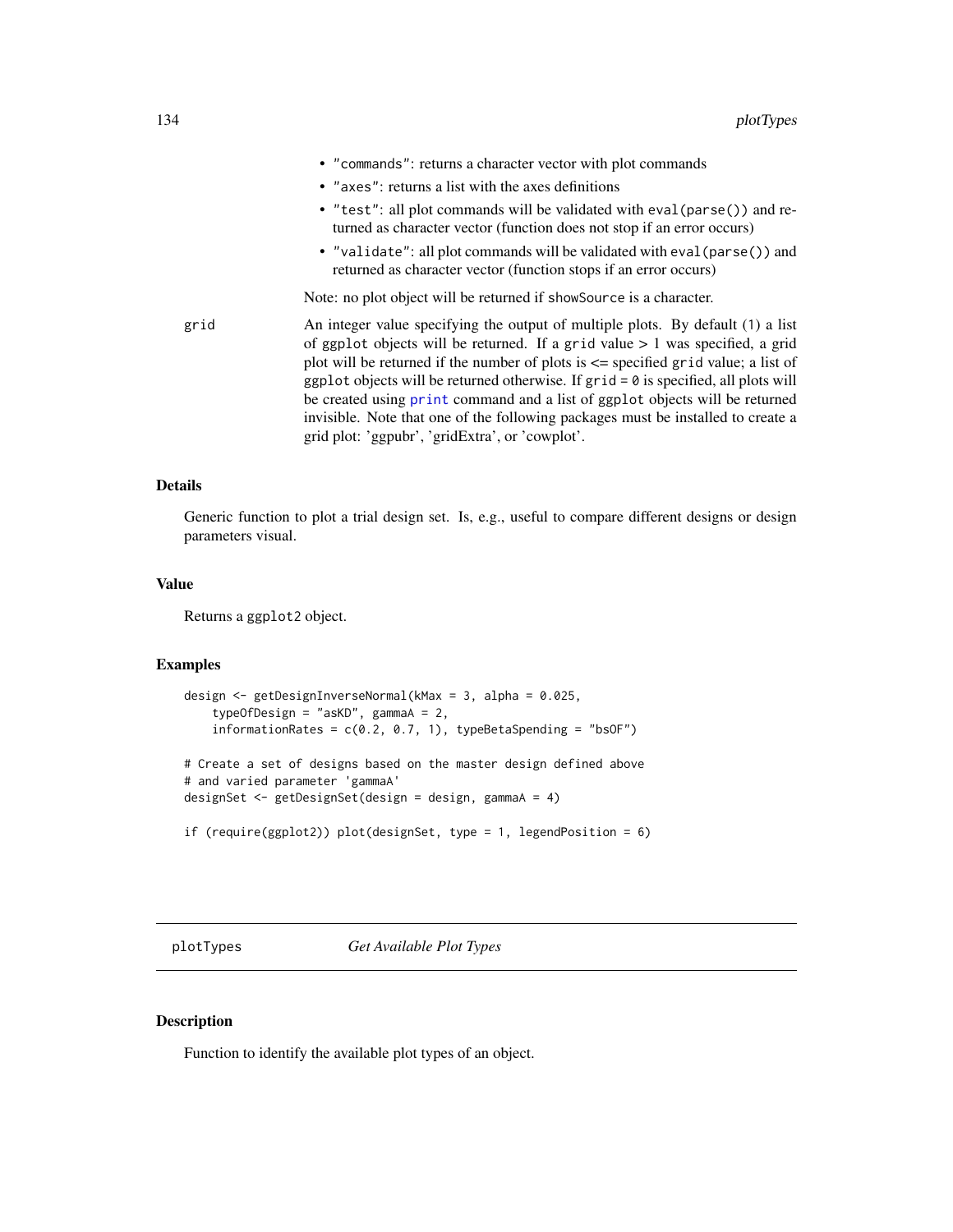#### plotTypes and the state of the state of the state of the state of the state of the state of the state of the state of the state of the state of the state of the state of the state of the state of the state of the state of

## Usage

```
plotTypes(
  obj,
  output = c("numeric", "caption", "numcap", "capnum"),
  numberInCaptionEnabled = FALSE
)
getAvailablePlotTypes(
  obj,
  output = c("numeric", "caption", "numcap", "capnum"),
  numberInCaptionEnabled = FALSE
)
```
## Arguments

| obi                    | The object for which the plot types shall be identified, e.g. produced by getDesignGroupSequential<br>or getSampleSizeMeans. |  |
|------------------------|------------------------------------------------------------------------------------------------------------------------------|--|
| output                 | The output type. Can be one of c("numeric","caption","numcap","capnum").                                                     |  |
| numberInCaptionEnabled |                                                                                                                              |  |
|                        | If TRUE, the number will be added to the caption, default is FALSE.                                                          |  |

#### Details

plotTypes and getAvailablePlotTypes are equivalent, i.e., plotTypes is a short form of getAvailablePlotTypes. output:

- 1. numeric: numeric output
- 2. caption: caption as character output
- 3. numcap: list with number and caption
- 4. capnum: list with caption and number

#### Value

Depending on how the output is specified, a numeric vector, a character vector, or a list will be returned.

```
design <- getDesignInverseNormal(kMax = 2)
getAvailablePlotTypes(design, "numeric")
plotTypes(design, "caption")
getAvailablePlotTypes(design, "numcap")
plotTypes(design, "capnum")
```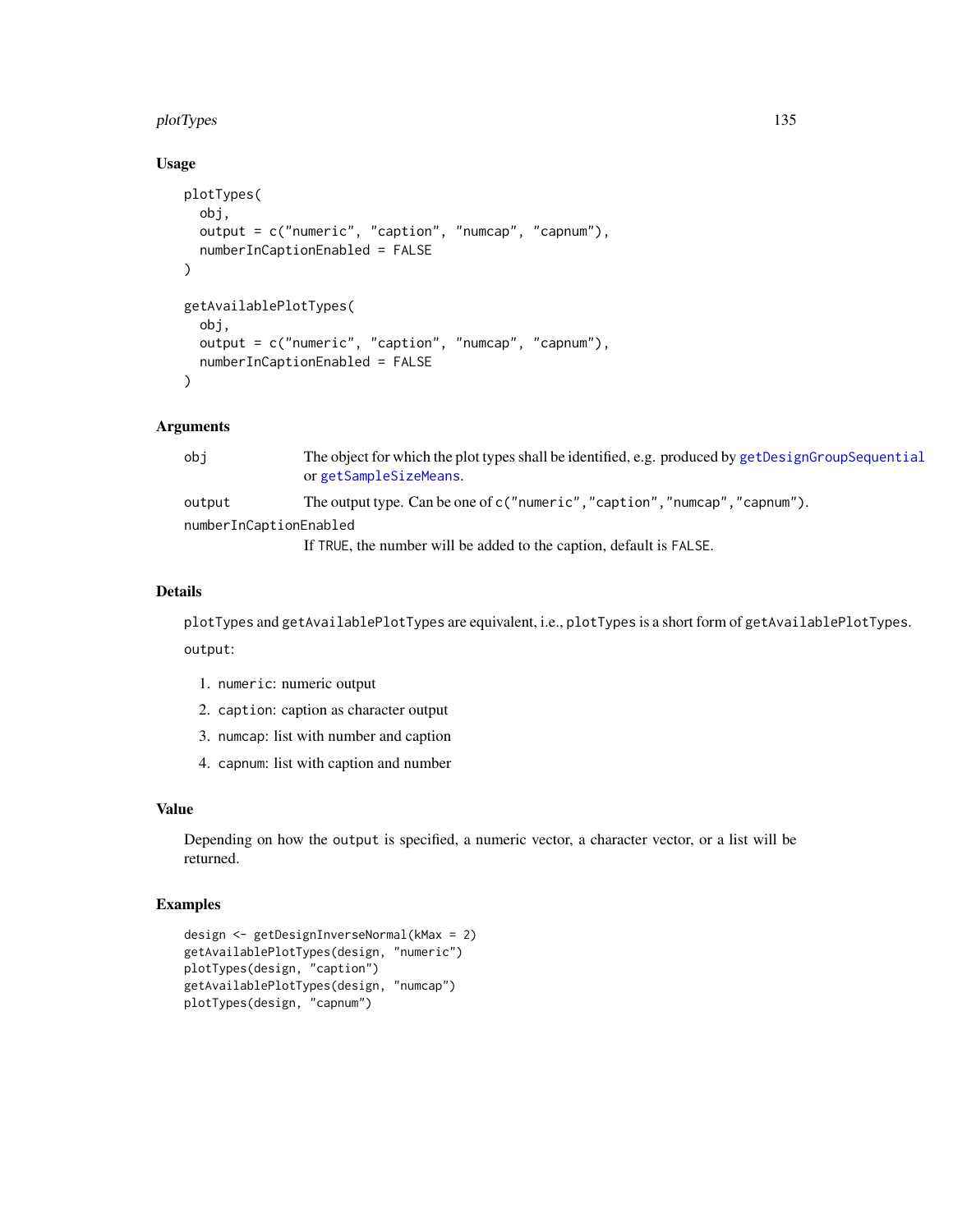<span id="page-135-0"></span>readDataset *Read Dataset*

## Description

Reads a data file and returns it as dataset object.

## Usage

```
readDataset(
 file,
  ...,
 header = TRUE,
 sep = ","quote = \sqrt{n}",
 dec = "."fill = TRUE,comment.char = ",
  fileEncoding = "UTF-8"
)
```
## Arguments

| file         | A CSV file (see read. table).                                                                                                                                                                                                                                    |
|--------------|------------------------------------------------------------------------------------------------------------------------------------------------------------------------------------------------------------------------------------------------------------------|
| $\ddots$     | Further arguments to be passed to coderead.table.                                                                                                                                                                                                                |
| header       | A logical value indicating whether the file contains the names of the variables<br>as its first line.                                                                                                                                                            |
| sep          | The field separator character. Values on each line of the file are separated by this<br>character. If $sep =$ "," (the default for readDataset) the separator is a comma.                                                                                        |
| quote        | The set of quoting characters. To disable quoting altogether, use quote $=$ "". See<br>scan for the behavior on quotes embedded in quotes. Quoting is only consid-<br>ered for columns read as character, which is all of them unless colleases is<br>specified. |
| dec          | The character used in the file for decimal points.                                                                                                                                                                                                               |
| fill         | logical. If TRUE then in case the rows have unequal length, blank fields are<br>implicitly added.                                                                                                                                                                |
| comment.char | character: a character vector of length one containing a single character or an<br>empty string. Use "" to turn off the interpretation of comments altogether.                                                                                                   |
| fileEncoding | character string: if non-empty declares the encoding used on a file (not a con-<br>nection) so the character data can be re-encoded. See the 'Encoding' section of<br>the help for file, the 'R Data Import/Export Manual' and 'Note'.                           |

#### Details

readDataset is a wrapper function that uses [read.table](#page-0-0) to read the CSV file into a data frame, transfers it from long to wide format with [reshape](#page-0-0) and puts the data to [getDataset](#page-17-0).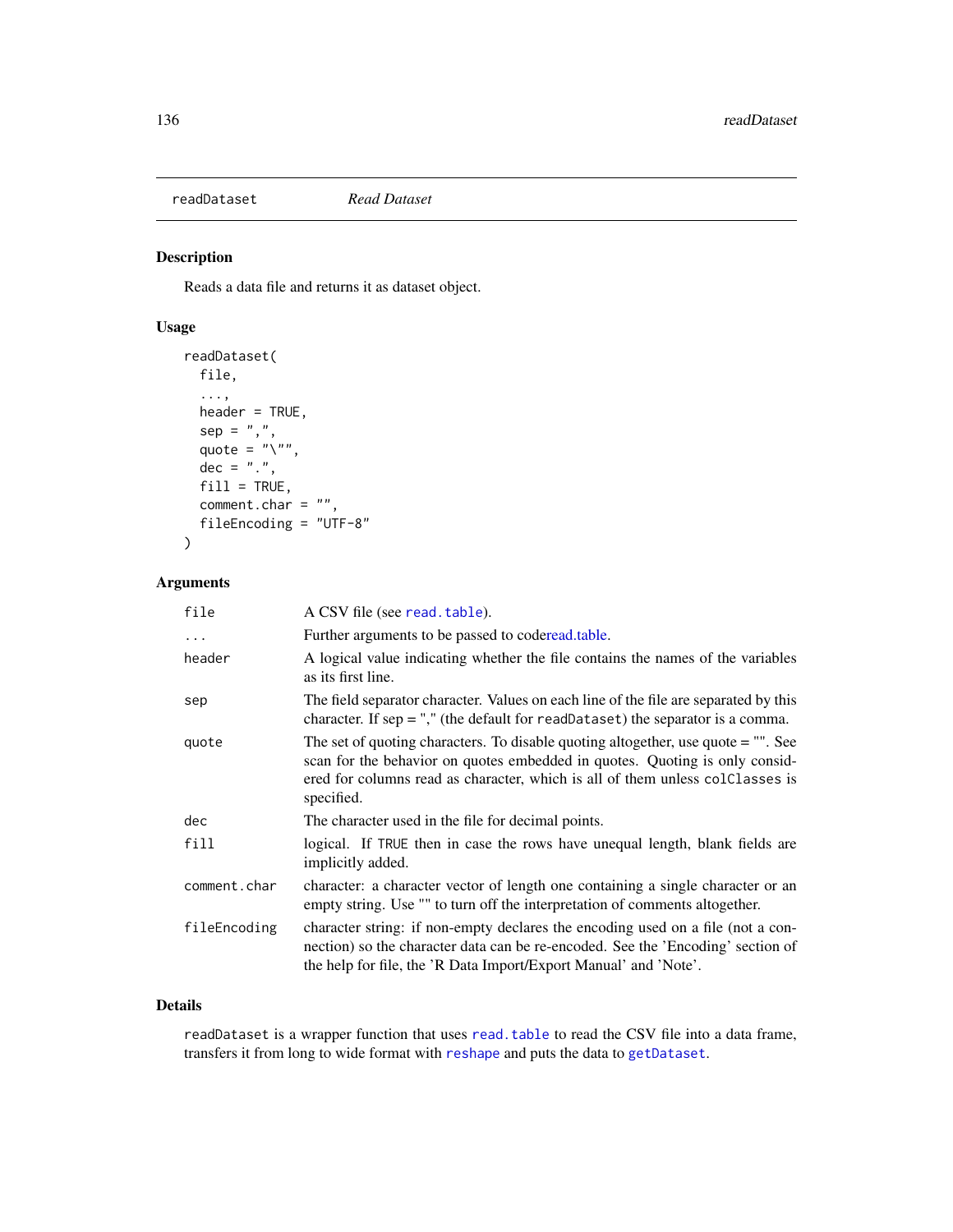#### readDataset 137

#### Value

Returns a [Dataset](#page-0-0) object. The following generics (R generic functions) are available for this result object:

- [names](#page-0-0) to obtain the field names,
- [print](#page-0-0) to print the object,
- [summary](#page-0-0) to display a summary of the object,
- [plot](#page-114-0) to plot the object,
- [as.data.frame](#page-0-0) to coerce the object to a [data.frame](#page-0-0),
- [as.matrix](#page-0-0) to coerce the object to a [matrix](#page-0-0).

#### See Also

- [readDatasets](#page-137-0) for reading multiple datasets,
- [writeDataset](#page-145-0) for writing a single dataset,
- [writeDatasets](#page-147-0) for writing multiple datasets.

```
dataFileRates <- system.file("extdata",
    "dataset_rates.csv", package = "rpact")
if (dataFileRates != "") {
   datasetRates <- readDataset(dataFileRates)
   datasetRates
}
dataFileMeansMultiArm <- system.file("extdata",
    "dataset_means_multi-arm.csv", package = "rpact")
if (dataFileMeansMultiArm != "") {
   datasetMeansMultiArm <- readDataset(dataFileMeansMultiArm)
   datasetMeansMultiArm
}
dataFileRatesMultiArm <- system.file("extdata",
    "dataset_rates_multi-arm.csv", package = "rpact")
if (dataFileRatesMultiArm != "") {
   datasetRatesMultiArm <- readDataset(dataFileRatesMultiArm)
    datasetRatesMultiArm
}
dataFileSurvivalMultiArm <- system.file("extdata",
    "dataset_survival_multi-arm.csv", package = "rpact")
if (dataFileSurvivalMultiArm != "") {
   datasetSurvivalMultiArm <- readDataset(dataFileSurvivalMultiArm)
    datasetSurvivalMultiArm
}
```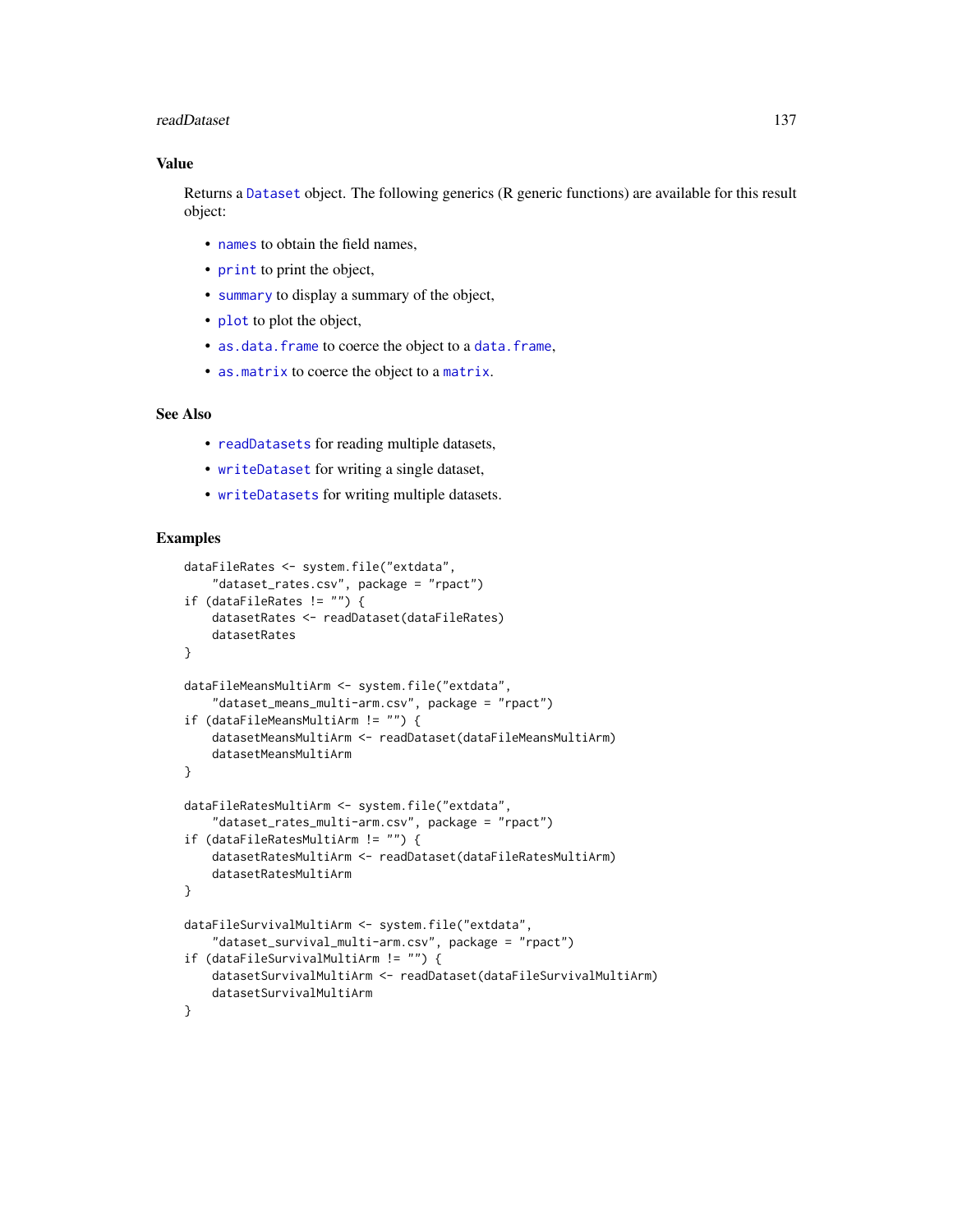<span id="page-137-0"></span>

## Description

Reads a data file and returns it as a list of dataset objects.

## Usage

```
readDatasets(
  file,
  ...,
 header = TRUE,
  sep = ","quote = "\rangle",
 dec = "."fill = TRUE,
  comment.char = ",
  fileEncoding = "UTF-8"
)
```
## Arguments

| file         | A CSV file (see read. table).                                                                                                                                                                                                                                    |
|--------------|------------------------------------------------------------------------------------------------------------------------------------------------------------------------------------------------------------------------------------------------------------------|
| $\cdots$     | Further arguments to be passed to read. table.                                                                                                                                                                                                                   |
| header       | A logical value indicating whether the file contains the names of the variables<br>as its first line.                                                                                                                                                            |
| sep          | The field separator character. Values on each line of the file are separated by this<br>character. If $sep =$ "," (the default for readDatasets) the separator is a comma.                                                                                       |
| quote        | The set of quoting characters. To disable quoting altogether, use quote $=$ "". See<br>scan for the behavior on quotes embedded in quotes. Quoting is only consid-<br>ered for columns read as character, which is all of them unless colleases is<br>specified. |
| dec          | The character used in the file for decimal points.                                                                                                                                                                                                               |
| fill         | logical. If TRUE then in case the rows have unequal length, blank fields are<br>implicitly added.                                                                                                                                                                |
| comment.char | character: a character vector of length one containing a single character or an<br>empty string. Use "" to turn off the interpretation of comments altogether.                                                                                                   |
| fileEncoding | character string: if non-empty declares the encoding used on a file (not a con-<br>nection) so the character data can be re-encoded. See the 'Encoding' section of<br>the help for file, the 'R Data Import/Export Manual' and 'Note'.                           |

## Details

Reads a file that was written by [writeDatasets](#page-147-0) before.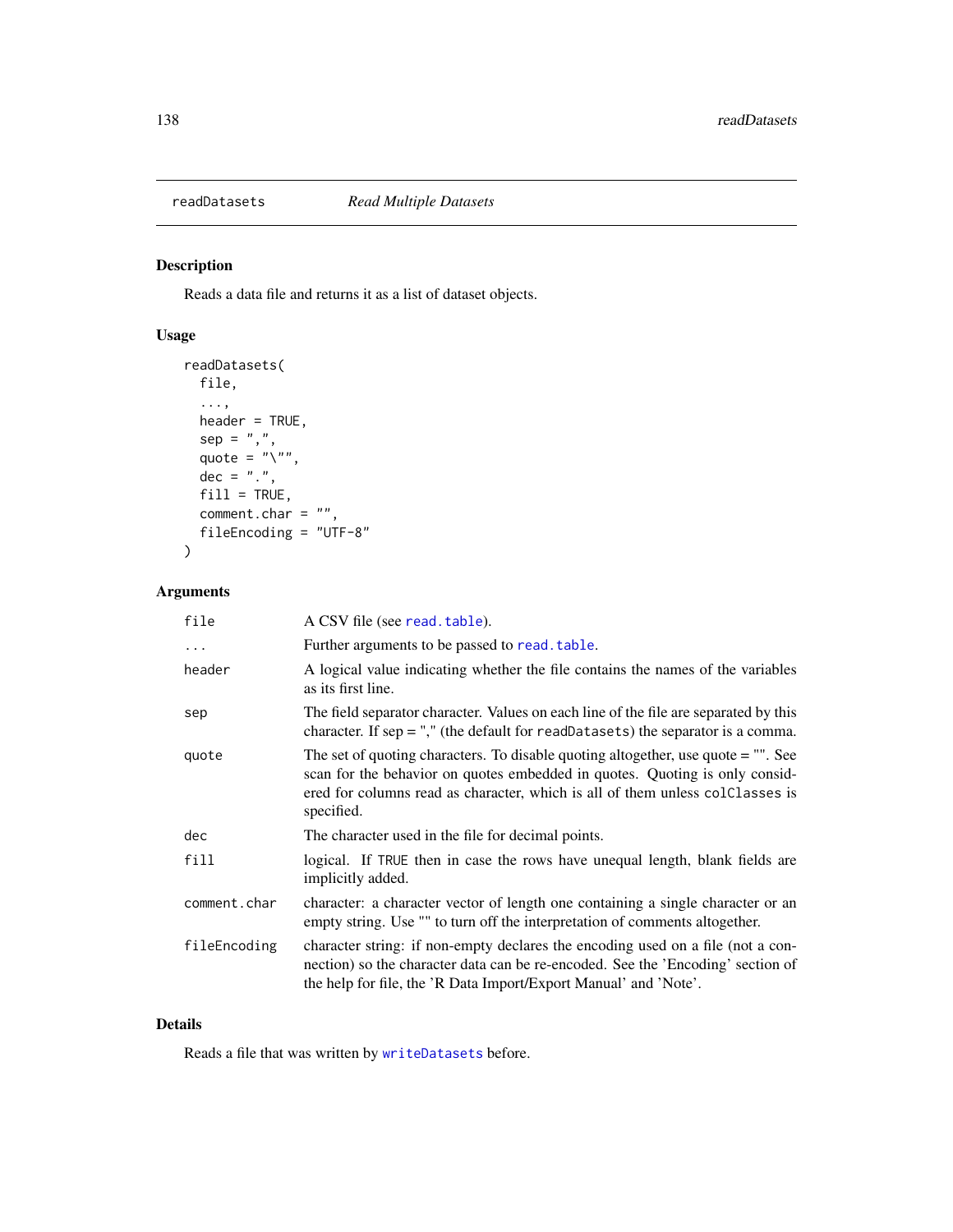rpact the contract of the contract of the contract of the contract of the contract of the contract of the contract of the contract of the contract of the contract of the contract of the contract of the contract of the cont

#### Value

Returns a [list](#page-0-0) of [Dataset](#page-0-0) objects.

#### See Also

- [readDataset](#page-135-0) for reading a single dataset,
- [writeDatasets](#page-147-0) for writing multiple datasets,
- [writeDataset](#page-145-0) for writing a single dataset.

#### Examples

```
dataFile <- system.file("extdata", "datasets_rates.csv", package = "rpact")
if (dataFile != "") {
    datasets <- readDatasets(dataFile)
    datasets
}
```
rpact *rpact - Confirmatory Adaptive Clinical Trial Design and Analysis*

#### Description

rpact (R Package for Adaptive Clinical Trials) is a comprehensive package that enables the design and analysis of confirmatory adaptive group sequential designs. Particularly, the methods described in the recent [monograph by Wassmer and Brannath](https://doi.org/10.1007/978-3-319-32562-0) (published by Springer, 2016) are implemented. It also comprises advanced methods for sample size calculations for fixed sample size designs incl., e.g., sample size calculation for survival trials with piecewise exponentially distributed survival times and staggered patients entry.

#### Details

rpact includes the classical group sequential designs (incl. user spending function approaches) where the sample sizes per stage (or the time points of interim analysis) cannot be changed in a data-driven way. Confirmatory adaptive designs explicitly allow for this under control of the Type I error rate. They are either based on the combination testing or the conditional rejection probability (CRP) principle. Both are available, for the former the inverse normal combination test and Fisher's combination test can be used.

Specific techniques of the adaptive methodology are also available, e.g., overall confidence intervals, overall p-values, and conditional and predictive power assessments. Simulations can be performed to assess the design characteristics of a (user-defined) sample size recalculation strategy. Designs are available for trials with continuous, binary, and survival endpoint.

For more information please visit [www.rpact.org.](https://www.rpact.org) If you are interested in professional services round about the package or need a comprehensive validation documentation to fulfill regulatory requirements please visit [www.rpact.com.](https://www.rpact.com)

rpact is developed by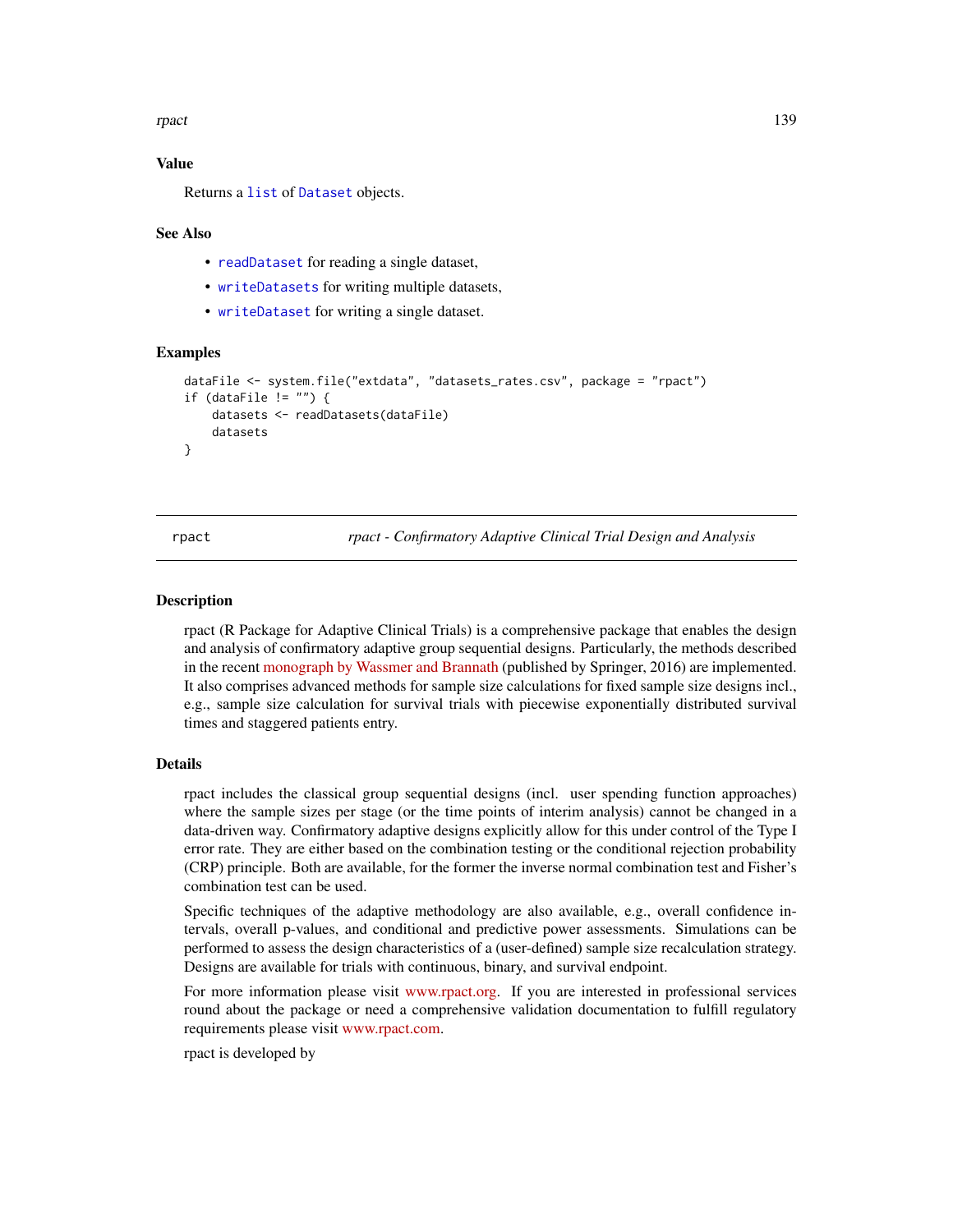#### 140 setOutputFormat

- Gernot Wassmer (<gernot.wassmer@rpact.com>) and
- Friedrich Pahlke (<friedrich.pahlke@rpact.com>).

## Author(s)

Gernot Wassmer, Friedrich Pahlke

## References

Wassmer, G., Brannath, W. (2016) Group Sequential and Confirmatory Adaptive Designs in Clinical Trials (Springer Series in Pharmaceutical Statistics) [<doi:10.1007/978-3-319-32562-0>](https://doi.org/10.1007/978-3-319-32562-0)

#### See Also

Useful links:

- <https://www.rpact.org>
- Report bugs at <https://www.rpact.org/bugreport>

setOutputFormat *Set Output Format*

### Description

With this function the format of the standard outputs of all rpact objects can be changed and set user defined respectively.

#### Usage

```
setOutputFormat(
 parameterName = NA_character_,
  ...,
  digits = NA_integer_,
  nsmall = NA_integer_,
  trimSingleZeroes = NA,
  futilityProbabilityEnabled = NA,
  file = NA_character_,
  resetToDefault = FALSE,
  roundFunction = NA_character_
)
```
## Arguments

parameterName The name of the parameter whose output format shall be edited. Leave the default NA\_character\_ if the output format of all parameters shall be edited. ... Ensures that all arguments (starting from the "...") are to be named and that a warning will be displayed if unknown arguments are passed.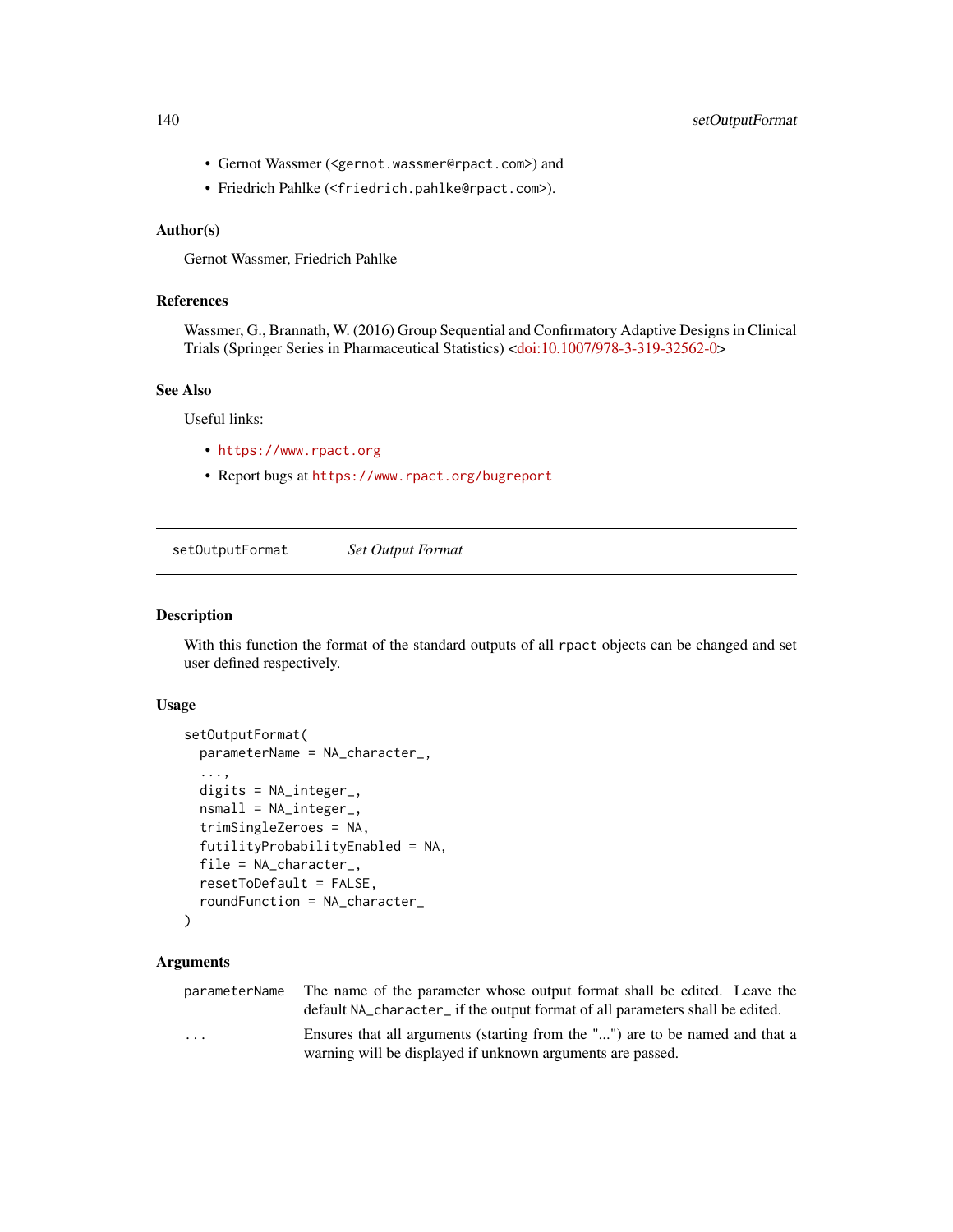| digits                     | How many significant digits are to be used for a numeric value. The default,<br>NULL, uses getOption("digits"). Allowed values are $0 \leq d$ igits $\leq 20$ .                            |  |
|----------------------------|--------------------------------------------------------------------------------------------------------------------------------------------------------------------------------------------|--|
| nsmall                     | The minimum number of digits to the right of the decimal point in formatting<br>real numbers in non-scientific formats. Allowed values are $0 \le$ nsmall $\le$ 20.                        |  |
| trimSingleZeroes           |                                                                                                                                                                                            |  |
|                            | If TRUE zero values will be trimmed in the output, e.g., "0.00" will displayed as<br>"0"                                                                                                   |  |
| futilityProbabilityEnabled |                                                                                                                                                                                            |  |
|                            | If TRUE very small value $(1e-09)$ will be displayed as "0", default is FALSE.                                                                                                             |  |
| file                       | An optional file name of an existing text file that contains output format defini-<br>tions (see Details for more information).                                                            |  |
|                            | resetToDefault If TRUE all output formats will be reset to default value. Note that other settings<br>will be executed afterwards if specified, default is FALSE.                          |  |
| roundFunction              | A character value that specifies the R base round function to use, default is<br>NA_character_. Allowed values are "ceiling", "floor", "trunc", "round", "sig-<br>nif", and NA_character_. |  |

Output formats can be written to a text file (see [getOutputFormat](#page-41-0)). To load your personal output formats read a formerly saved file at the beginning of your work with rpact, e.g. execute setOutputFormat(file = "my\_rpact\_output\_formats.txt").

Note that the parameterName must not match exactly, e.g., for p-values the following parameter names will be recognized amongst others:

- 1. p value
- 2. p.values
- 3. p-value
- 4. pValue
- 5. rpact.output.format.p.value

## See Also

[format](#page-0-0) for details on the internal used funtion to format the values.

Other output formats: [getOutputFormat\(](#page-41-0))

```
# show output format of p values
getOutputFormat("p.value")
# set new p value output format
setOutputFormat("p.value", digits = 5, nsmall = 5)
# show sample sizes as smallest integers not less than the not rounded values
setOutputFormat("sample size", digits = 0, nsmall = 0, roundFunction = "ceiling")
getSampleSizeMeans()
```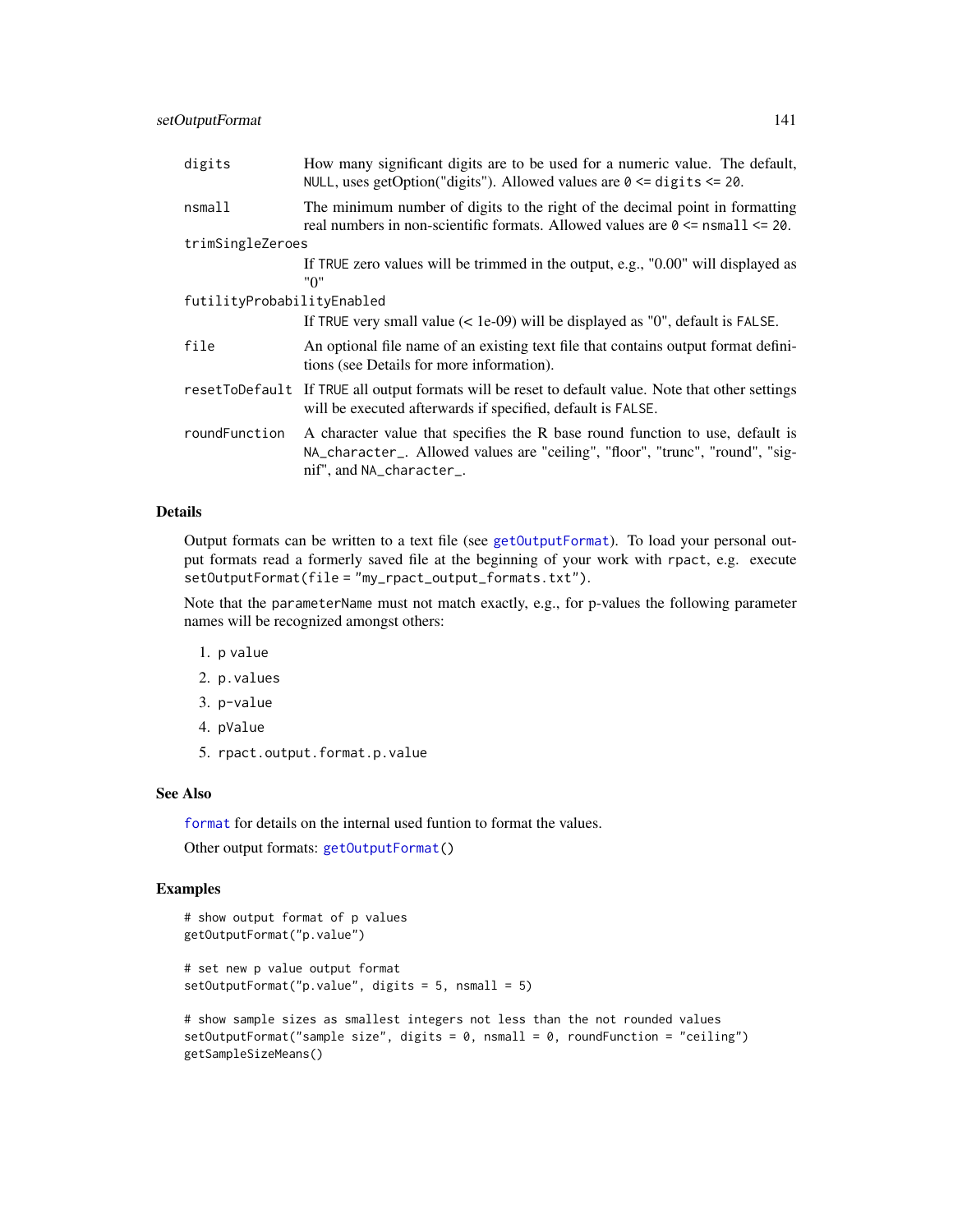```
# show sample sizes as smallest integers not greater than the not rounded values
setOutputFormat("sample size", digits = 0, nsmall = 0, roundFunction = "floor")
getSampleSizeMeans()
# set new sample size output format without round function
setOutputFormat("sample size", digits = 2, nsmall = 2)
getSampleSizeMeans()
# reset sample size output format to default
setOutputFormat("sample size")
getSampleSizeMeans()
getOutputFormat("sample size")
# write current output format definitions to file
getOutputFormat(file = "rpact_options.txt")
# write default output format definitions to file
getOutputFormat(file = "rpact_options.txt", default = TRUE)
# load and set output format definitions from file
setOutputFormat(file = "rpact_options.txt")
```

| testPackage | Test Package |
|-------------|--------------|
|-------------|--------------|

#### Description

This function allows the installed package rpact to be tested.

#### Usage

```
testPackage(
  outDir = "."....,
  completeUnitTestSetEnabled = TRUE,
  types = "tests",
  sourceDirectory = NULL
)
```
#### Arguments

| outDir | The output directory where all test results shall be saved. By default the current |
|--------|------------------------------------------------------------------------------------|
|        | working directory is used.                                                         |
|        | $\mathbf{1}$ $\mathbf{1}$ $\mathbf{1}$ $\mathbf{1}$                                |

... Ensures that all arguments (starting from the "...") are to be named and that a warning will be displayed if unknown arguments are passed.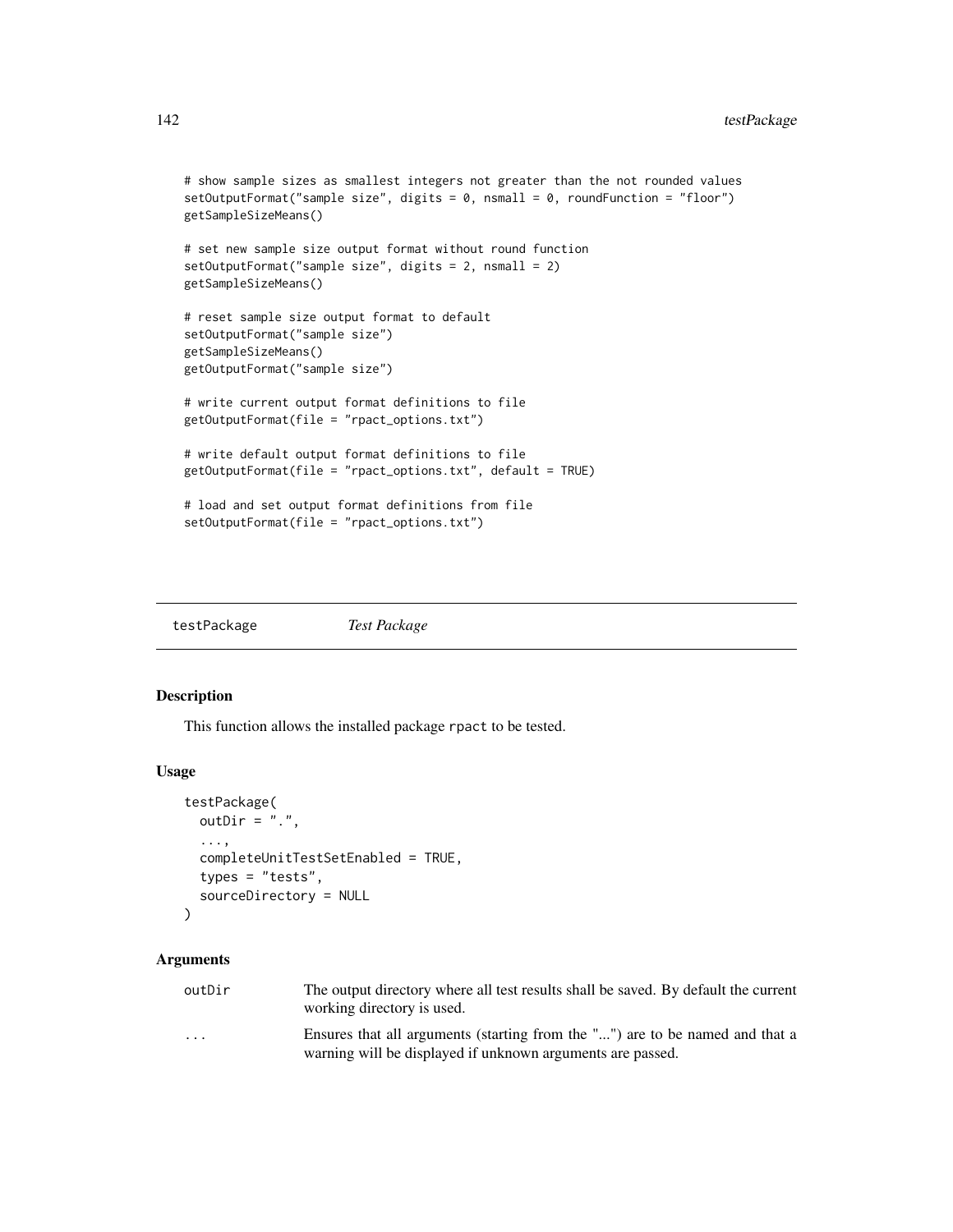| completeUnitTestSetEnabled |                                                                                                                            |
|----------------------------|----------------------------------------------------------------------------------------------------------------------------|
|                            | If TRUE (default) all existing unit tests will be executed; a subset of all unit tests<br>will be used otherwise.          |
| types                      | The type(s) of tests to be done. Can be one or more of $c$ ("tests", "examples", "vignettes"),<br>default is "tests" only. |
| sourceDirectory            |                                                                                                                            |
|                            | An optional directory to look for . save files.                                                                            |

This function creates the subdirectory rpact-tests in the specified output directory and copies all unit test files of the package to this newly created directory. Then the function runs all tests (or a subset of all tests if completeUnitTestSetEnabled is FALSE) using [testInstalledPackage](#page-0-0). The test results will be saved to the text file testthat.Rout that can be found in the subdirectory rpact-tests.

#### Value

The value of completeUnitTestSetEnabled will be returned invisible.

#### Examples

## Not run: testPackage()

## End(Not run)

utilitiesForPiecewiseExponentialDistribution *The Piecewise Exponential Distribution*

#### Description

Distribution function, quantile function and random number generation for the piecewise exponential distribution.

#### Usage

```
getPiecewiseExponentialDistribution(
  time,
  ...,
  piecewiseSurvivalTime = NA_real_,
 piecewiseLambda = NA_real_,
  kappa = 1)
ppwexp(t, ..., s = NA_{real_1}, lambda = NA_{real_1}, kappa = 1)
```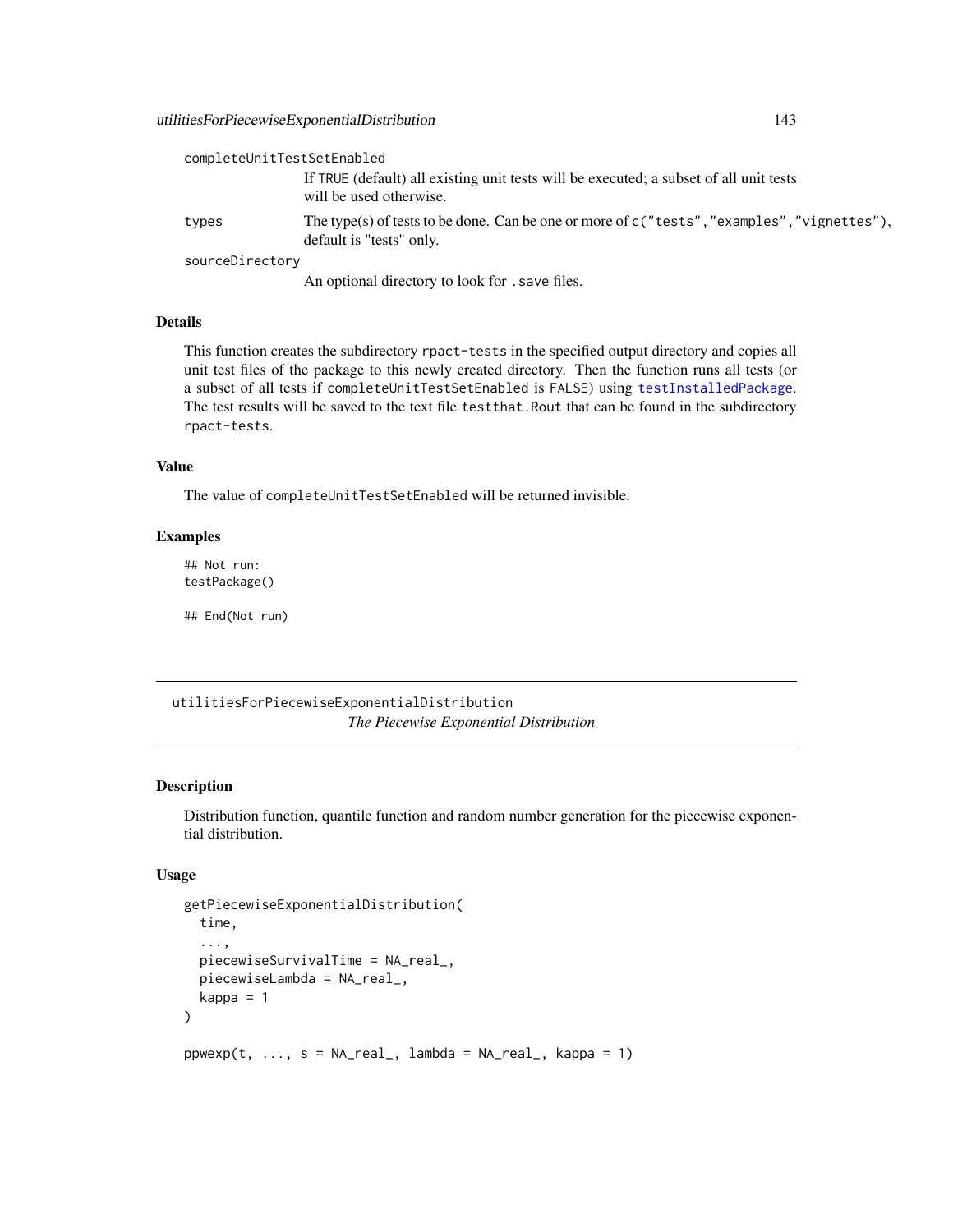```
getPiecewiseExponentialQuantile(
  quantile,
  ...,
 piecewiseSurvivalTime = NA_real_,
 piecewiseLambda = NA_real_,
 kappa = 1
\mathcal{L}qpwexp(q, ..., s = NA_real, lambda = NA_real, kappa = 1)getPiecewiseExponentialRandomNumbers(
 n,
  ...,
 piecewiseSurvivalTime = NA_real_,
 piecewiseLambda = NA_real_,
 kappa = 1
\mathcal{L}
```

```
r p w exp(n, ..., s = NA_{real_1, lambda = NA_{real_2, kappa = 1})
```
## Arguments

| $\cdots$                 | Ensures that all arguments (starting from the "") are to be named and that a<br>warning will be displayed if unknown arguments are passed.                                                                                                                                                                                                                                                                                                                                                                                                                                                                                                                                                                                                                                         |
|--------------------------|------------------------------------------------------------------------------------------------------------------------------------------------------------------------------------------------------------------------------------------------------------------------------------------------------------------------------------------------------------------------------------------------------------------------------------------------------------------------------------------------------------------------------------------------------------------------------------------------------------------------------------------------------------------------------------------------------------------------------------------------------------------------------------|
| kappa                    | A numeric value $>= 0$ . A kappa != 1 will be used for the specification of the<br>shape of the Weibull distribution. Default is 1, i.e., the exponential survival<br>distribution is used instead of the Weibull distribution. Note that the Weibull<br>distribution cannot be used for the piecewise definition of the survival time dis-<br>tribution, i.e., only lambda and kappa need to be specified. This function is<br>equivalent to pweibull $(t, shape = kappa, scale = 1 / lambda)$ of the stats<br>package, i.e., the scale parameter is 1 / 'hazard rate'.<br>For example,<br>$getPiecewise Exponential Distribution (time = 130, piecewise Lambda = 0.01, kappa)$<br>$= 4.2$ ) and pweibull(q = 130, shape = 4.2, scale = 1 / 0.01) provide the sam-<br>ple result. |
| t, time                  | Vector of time values.                                                                                                                                                                                                                                                                                                                                                                                                                                                                                                                                                                                                                                                                                                                                                             |
| s, piecewiseSurvivalTime |                                                                                                                                                                                                                                                                                                                                                                                                                                                                                                                                                                                                                                                                                                                                                                                    |
|                          | Vector of start times defining the "time pieces".                                                                                                                                                                                                                                                                                                                                                                                                                                                                                                                                                                                                                                                                                                                                  |
| lambda, piecewiseLambda  |                                                                                                                                                                                                                                                                                                                                                                                                                                                                                                                                                                                                                                                                                                                                                                                    |
|                          | Vector of lambda values (hazard rates) corresponding to the start times.                                                                                                                                                                                                                                                                                                                                                                                                                                                                                                                                                                                                                                                                                                           |
| q, quantile              | Vector of quantiles.                                                                                                                                                                                                                                                                                                                                                                                                                                                                                                                                                                                                                                                                                                                                                               |
| n                        | Number of observations.                                                                                                                                                                                                                                                                                                                                                                                                                                                                                                                                                                                                                                                                                                                                                            |

#### Details

getPiecewiseExponentialDistribution (short: ppwexp), getPiecewiseExponentialQuantile (short: qpwexp), and getPiecewiseExponentialRandomNumbers (short: rpwexp) provide proba-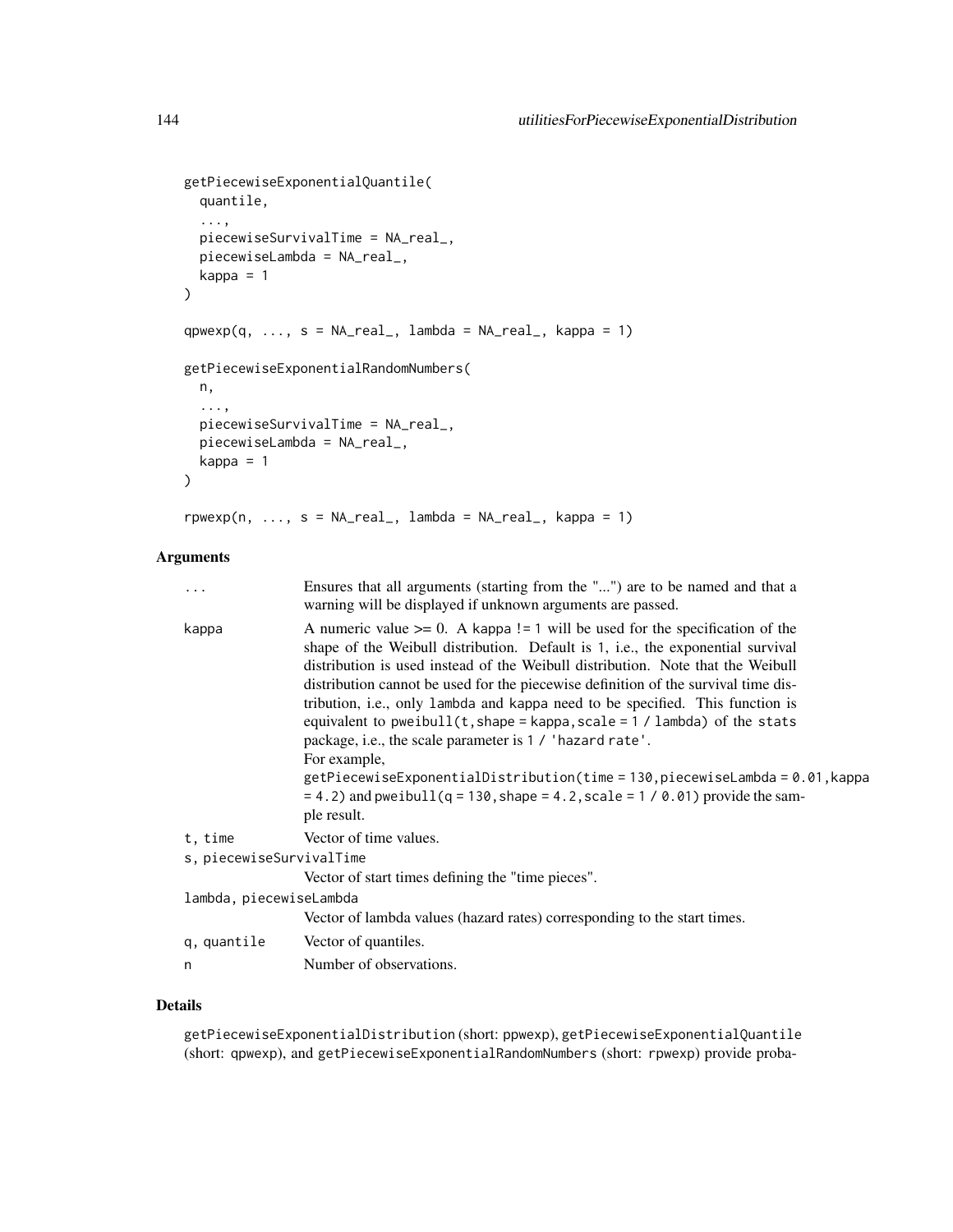<span id="page-144-0"></span>bilities, quantiles, and random numbers according to a piecewise exponential or a Weibull distribution. The piecewise definition is performed through a vector of starting times (piecewiseSurvivalTime) and a vector of hazard rates (piecewiseLambda). You can also use a list that defines the starting times and piecewise lambdas together and define piecewiseSurvivalTime as this list. The list needs to have the form, e.g., #' piecewiseSurvivalTime <- list( $"0 - 5 = 0.025$ ,  $"6 - 5 = 0.04$ ,  $"9 - 5 = 15"$  $= 0.015$ , " $>= 15$ " = 0.007) For the Weibull case, you can also specify a shape parameter kappa in order to calculated probabilities, quantiles, or random numbers. In this case, no piecewise definition is possible, i.e., only piecewiseLambda and kappa need to be specified.

#### Value

Returns a [numeric](#page-0-0) value or vector will be returned.

#### Examples

```
# Calculate probabilties for a range of time values for a
# piecewise exponential distribution with hazard rates
# 0.025, 0.04, 0.015, and 0.007 in the intervals
# [0, 6), [6, 9), [9, 15), [15, Inf), respectively,
# and re-return the time values:
piecewiseSurvivalTime <- list(
    "0 - 6" = 0.025,"6 - <9" = 0.04,"9 - 15" = 0.015,<br>
">=15" = 0.01= 0.01y <- getPiecewiseExponentialDistribution(seq(0, 150, 15),
    piecewiseSurvivalTime = piecewiseSurvivalTime)
getPiecewiseExponentialQuantile(y,
   piecewiseSurvivalTime = piecewiseSurvivalTime)
```
utilitiesForSurvivalTrials

*Survival Helper Functions for Conversion of Pi, Lambda, Median*

#### Description

Functions to convert pi, lambda and median values into each other.

#### Usage

```
getLambdaByPi(piValue, eventTime = 12L, kappa = 1)
getLambdaByMedian(median, kappa = 1)
getHazardRatioByPi(pi1, pi2, eventTime = 12L, kappa = 1)
getPiByLambda(lambda, eventTime = 12L, kappa = 1)
```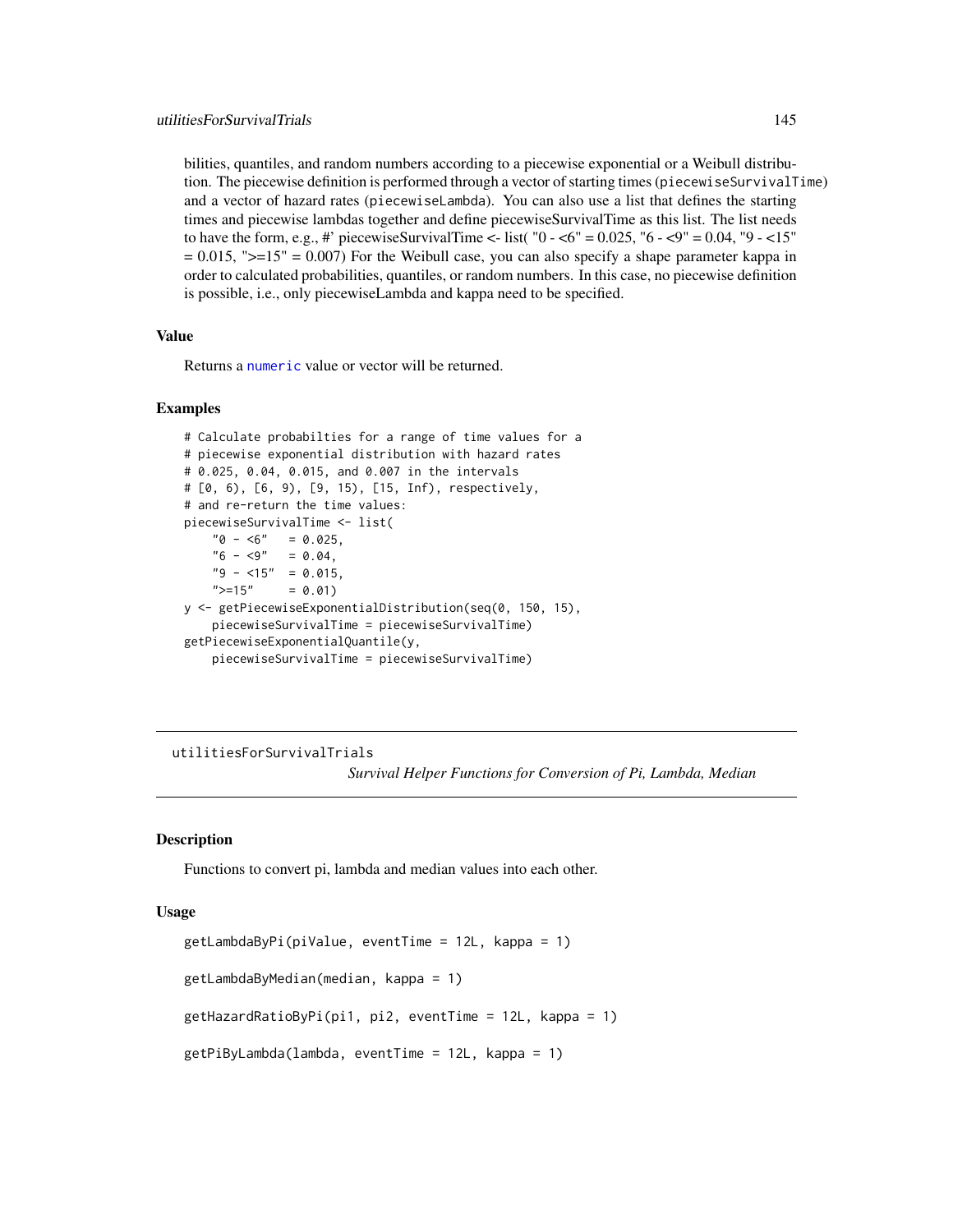```
getPiByMedian(median, eventTime = 12L, kappa = 1)
getMedianByLambda(lambda, kappa = 1)
getMedianByPi(piValue, eventTime = 12L, kappa = 1)
```
# Arguments

|           | piValue, pi1, pi2, lambda, median                                                                                                                                                                                                                                                                                                                                                                                                                                                                                                                                                                                                                                                                                                                                              |
|-----------|--------------------------------------------------------------------------------------------------------------------------------------------------------------------------------------------------------------------------------------------------------------------------------------------------------------------------------------------------------------------------------------------------------------------------------------------------------------------------------------------------------------------------------------------------------------------------------------------------------------------------------------------------------------------------------------------------------------------------------------------------------------------------------|
|           | Value that shall be converted.                                                                                                                                                                                                                                                                                                                                                                                                                                                                                                                                                                                                                                                                                                                                                 |
| eventTime | The assumed time under which the event rates are calculated, default is 12.                                                                                                                                                                                                                                                                                                                                                                                                                                                                                                                                                                                                                                                                                                    |
| kappa     | A numeric value $>= 0$ . A kappa != 1 will be used for the specification of the<br>shape of the Weibull distribution. Default is 1, i.e., the exponential survival<br>distribution is used instead of the Weibull distribution. Note that the Weibull<br>distribution cannot be used for the piecewise definition of the survival time dis-<br>tribution, i.e., only lambda and kappa need to be specified. This function is<br>equivalent to pweibull $(t, shape = kappa, scale = 1 / lambda)$ of the stats<br>package, i.e., the scale parameter is 1 / 'hazard rate'.<br>For example,<br>$getPiecewiseExponentialDistribution(time = 130, piecewiseLambda = 0.01, kappa$<br>$= 4.2$ ) and pweibull (q = 130, shape = 4.2, scale = 1 / 0.01) provide the sam-<br>ple result. |

# Details

Can be used, e.g., to convert median values into pi or lambda values for usage in [getSampleSizeSurvival](#page-67-0) or [getPowerSurvival](#page-52-0).

#### Value

Returns a [numeric](#page-0-0) value or vector will be returned.

<span id="page-145-0"></span>writeDataset *Write Dataset*

# Description

Writes a dataset to a CSV file.

# Usage

```
writeDataset(
  dataset,
  file,
  ...,
  append = FALSE,
```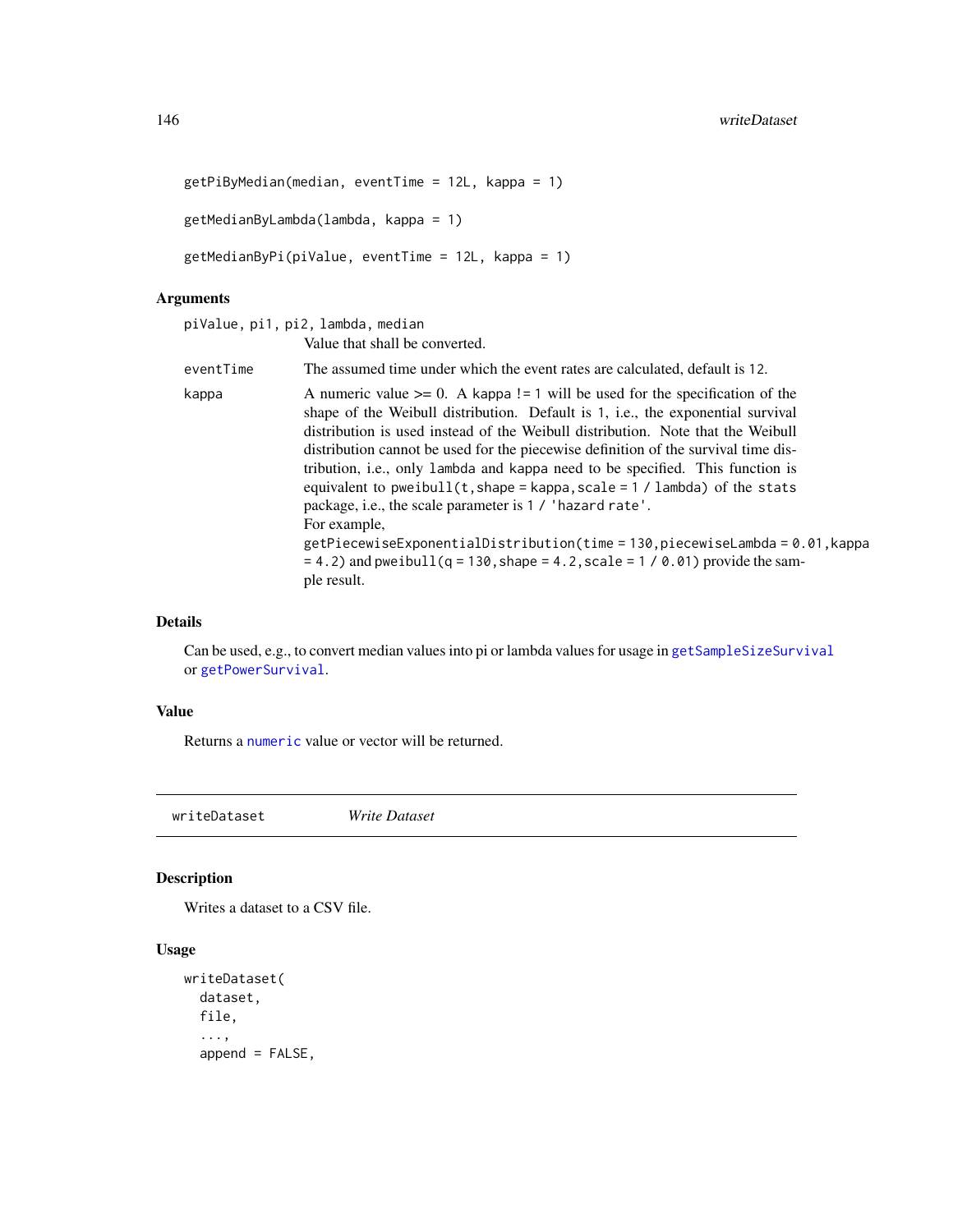# <span id="page-146-0"></span>writeDataset 147

```
quote = TRUE,
 sep = ","eol = "\ln",
 na = "NA",dec = "."row.names = TRUE,
 col.names = NA,
 qmethod = "double",fileEncoding = "UTF-8"
\mathcal{L}
```
# Arguments

| dataset      | A dataset.                                                                                                                                                                                                                                                      |
|--------------|-----------------------------------------------------------------------------------------------------------------------------------------------------------------------------------------------------------------------------------------------------------------|
| file         | The target CSV file.                                                                                                                                                                                                                                            |
|              | Further arguments to be passed to write.table.                                                                                                                                                                                                                  |
| append       | Logical. Only relevant if file is a character string. If TRUE, the output is appended<br>to the file. If FALSE, any existing file of the name is destroyed.                                                                                                     |
| quote        | The set of quoting characters. To disable quoting altogether, use quote = "". See<br>scan for the behavior on quotes embedded in quotes. Quoting is only consid-<br>ered for columns read as character, which is all of them unless colClasses is<br>specified. |
| sep          | The field separator character. Values on each line of the file are separated by this<br>character. If $sep =$ "," (the default for writeDataset) the separator is a comma.                                                                                      |
| eol          | The character(s) to print at the end of each line (row).                                                                                                                                                                                                        |
| na           | The string to use for missing values in the data.                                                                                                                                                                                                               |
| dec          | The character used in the file for decimal points.                                                                                                                                                                                                              |
| row.names    | Either a logical value indicating whether the row names of dataset are to be<br>written along with dataset, or a character vector of row names to be written.                                                                                                   |
| col.names    | Either a logical value indicating whether the column names of dataset are to<br>be written along with dataset, or a character vector of column names to be<br>written. See the section on 'CSV files' for the meaning of col. names = NA.                       |
| qmethod      | A character string specifying how to deal with embedded double quote charac-<br>ters when quoting strings. Must be one of "double" (default in writeDataset)<br>or "escape".                                                                                    |
| fileEncoding | Character string: if non-empty declares the encoding used on a file (not a con-<br>nection) so the character data can be re-encoded. See the 'Encoding' section of<br>the help for file, the 'R Data Import/Export Manual' and 'Note'.                          |

# Details

[writeDataset](#page-145-0) is a wrapper function that coerces the dataset to a data frame and uses [write.table](#page-0-0) to write it to a CSV file.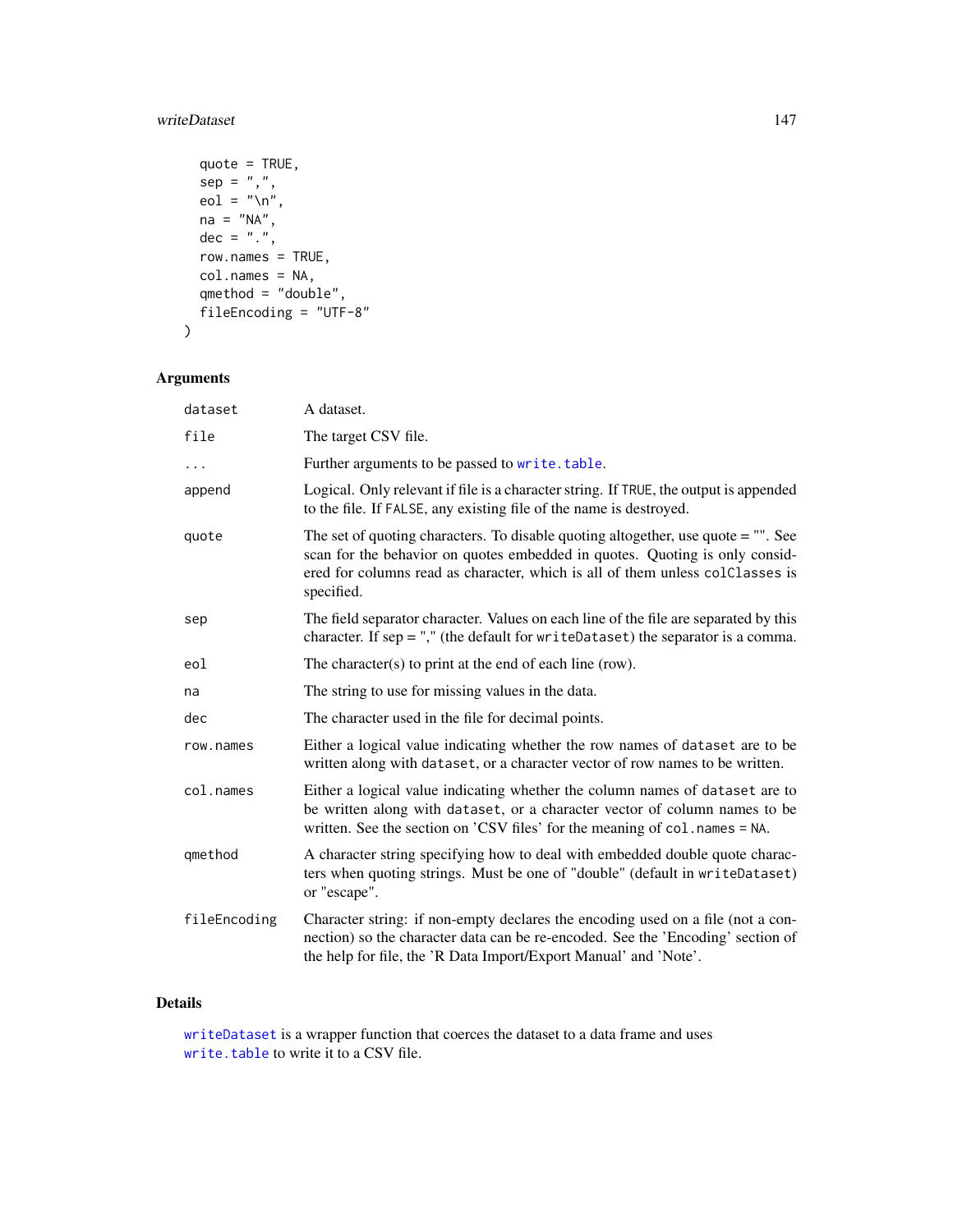# See Also

- [writeDatasets](#page-147-0) for writing multiple datasets,
- [readDataset](#page-135-0) for reading a single dataset,
- [readDatasets](#page-137-0) for reading multiple datasets.

#### Examples

```
## Not run:
datasetOfRates <- getDataset(
    n1 = c(11, 13, 12, 13),
    n2 = c(8, 10, 9, 11),
    events1 = c(10, 10, 12, 12),
    events2 = c(3, 5, 5, 6)\mathcal{L}writeDataset(datasetOfRates, "dataset_rates.csv")
## End(Not run)
```
<span id="page-147-0"></span>writeDatasets *Write Multiple Datasets*

#### Description

Writes a list of datasets to a CSV file.

# Usage

```
writeDatasets(
  datasets,
  file,
  ...,
  append = FALSE,quote = TRUE,sep = ","eol = "\n",
  na = "NA",dec = "."row.names = TRUE,
  col.names = NA,
  qmethod = "double",
  fileEncoding = "UTF-8"
\mathcal{E}
```
<span id="page-147-1"></span>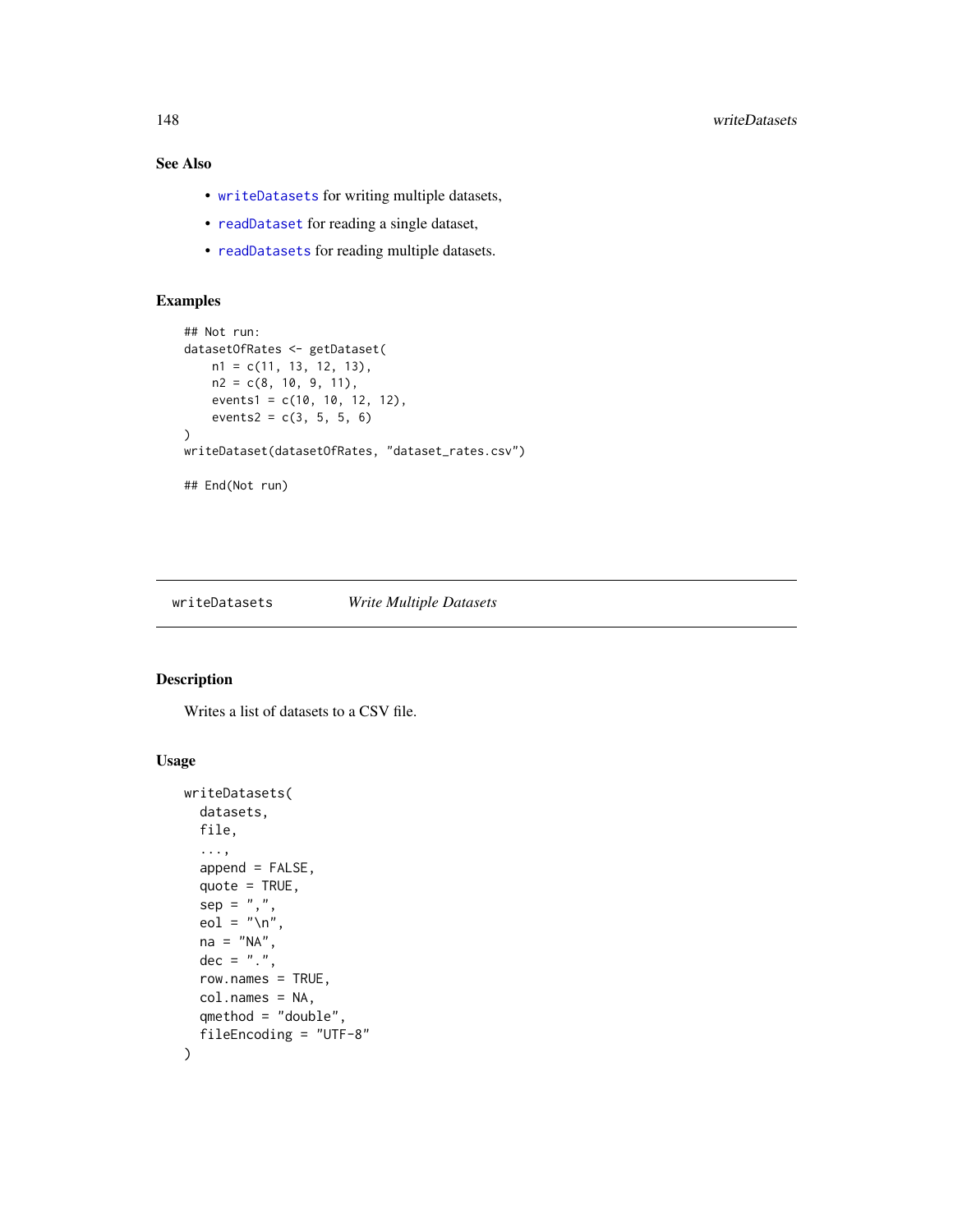# <span id="page-148-0"></span>writeDatasets 149

# Arguments

| datasets     | A list of datasets.                                                                                                                                                                                                                                             |
|--------------|-----------------------------------------------------------------------------------------------------------------------------------------------------------------------------------------------------------------------------------------------------------------|
| file         | The target CSV file.                                                                                                                                                                                                                                            |
| .            | Further arguments to be passed to write.table.                                                                                                                                                                                                                  |
| append       | Logical. Only relevant if file is a character string. If TRUE, the output is appended<br>to the file. If FALSE, any existing file of the name is destroyed.                                                                                                     |
| quote        | The set of quoting characters. To disable quoting altogether, use quote = "". See<br>scan for the behavior on quotes embedded in quotes. Quoting is only consid-<br>ered for columns read as character, which is all of them unless colClasses is<br>specified. |
| sep          | The field separator character. Values on each line of the file are separated by<br>this character. If sep = "," (the default for writeDatasets) the separator is a<br>comma.                                                                                    |
| eol          | The character(s) to print at the end of each line (row).                                                                                                                                                                                                        |
| na           | The string to use for missing values in the data.                                                                                                                                                                                                               |
| dec          | The character used in the file for decimal points.                                                                                                                                                                                                              |
| row.names    | Either a logical value indicating whether the row names of dataset are to be<br>written along with dataset, or a character vector of row names to be written.                                                                                                   |
| col.names    | Either a logical value indicating whether the column names of dataset are to<br>be written along with dataset, or a character vector of column names to be<br>written. See the section on 'CSV files' for the meaning of col. names = NA.                       |
| qmethod      | A character string specifying how to deal with embedded double quote charac-<br>ters when quoting strings. Must be one of "double" (default in writeDatasets)<br>or "escape".                                                                                   |
| fileEncoding | Character string: if non-empty declares the encoding used on a file (not a con-<br>nection) so the character data can be re-encoded. See the 'Encoding' section of<br>the help for file, the 'R Data Import/Export Manual' and 'Note'.                          |

# Details

The format of the CSV file is optimized for usage of [readDatasets](#page-137-0).

# See Also

- [writeDataset](#page-145-0) for writing a single dataset,
- [readDatasets](#page-137-0) for reading multiple datasets,
- [readDataset](#page-135-0) for reading a single dataset.

# Examples

```
## Not run:
d1 <- getDataset(
  n1 = c(11, 13, 12, 13),
   n2 = c(8, 10, 9, 11),events1 = c(10, 10, 12, 12),
```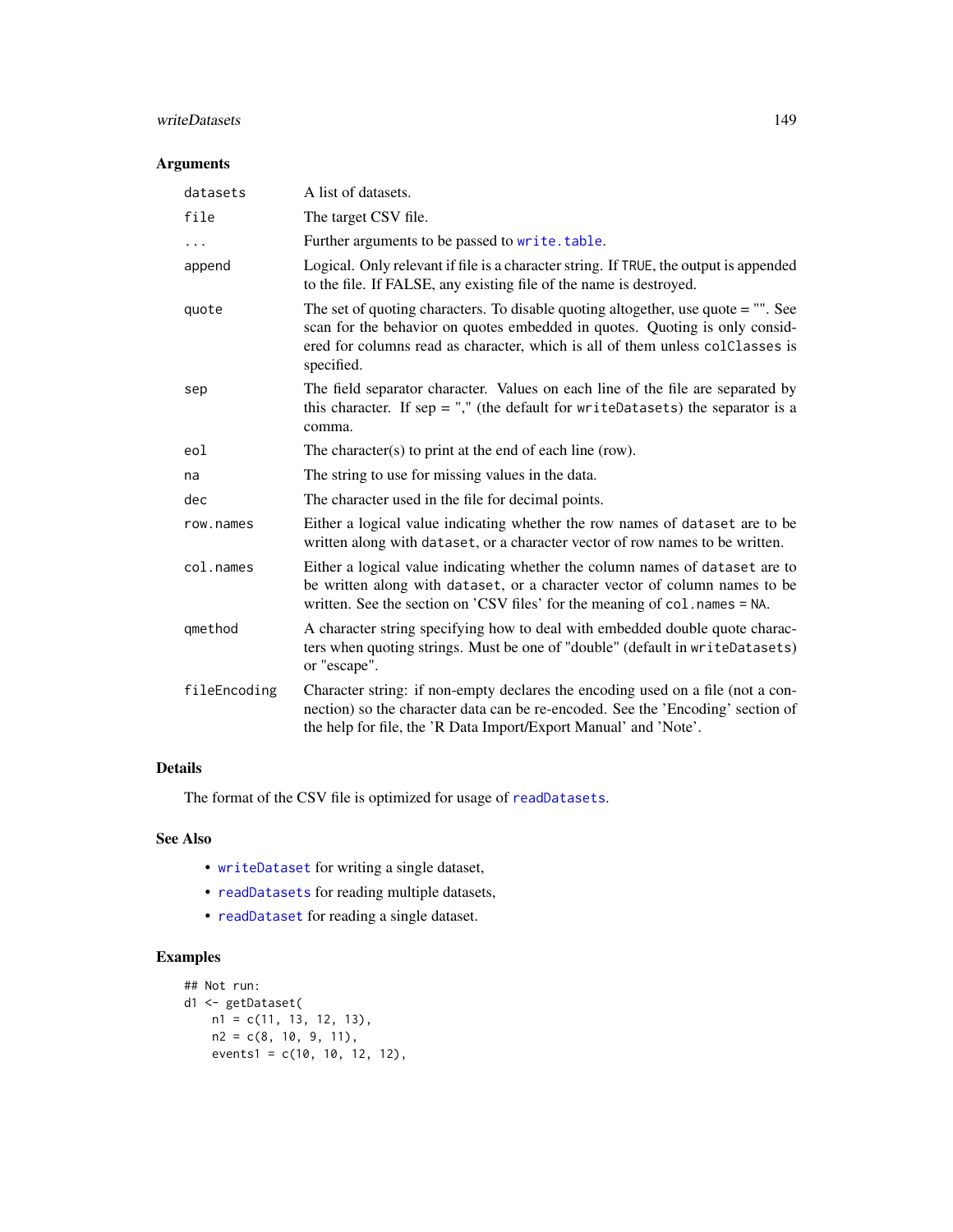# 150 writeDatasets

```
events2 = c(3, 5, 5, 6)\lambdad2 <- getDataset(
   n1 = c(9, 13, 12, 13),
   n2 = c(6, 10, 9, 11),events1 = c(10, 10, 12, 12),
   events2 = c(4, 5, 5, 6))datasets <- list(d1, d2)
writeDatasets(datasets, "datasets_rates.csv")
```
## End(Not run)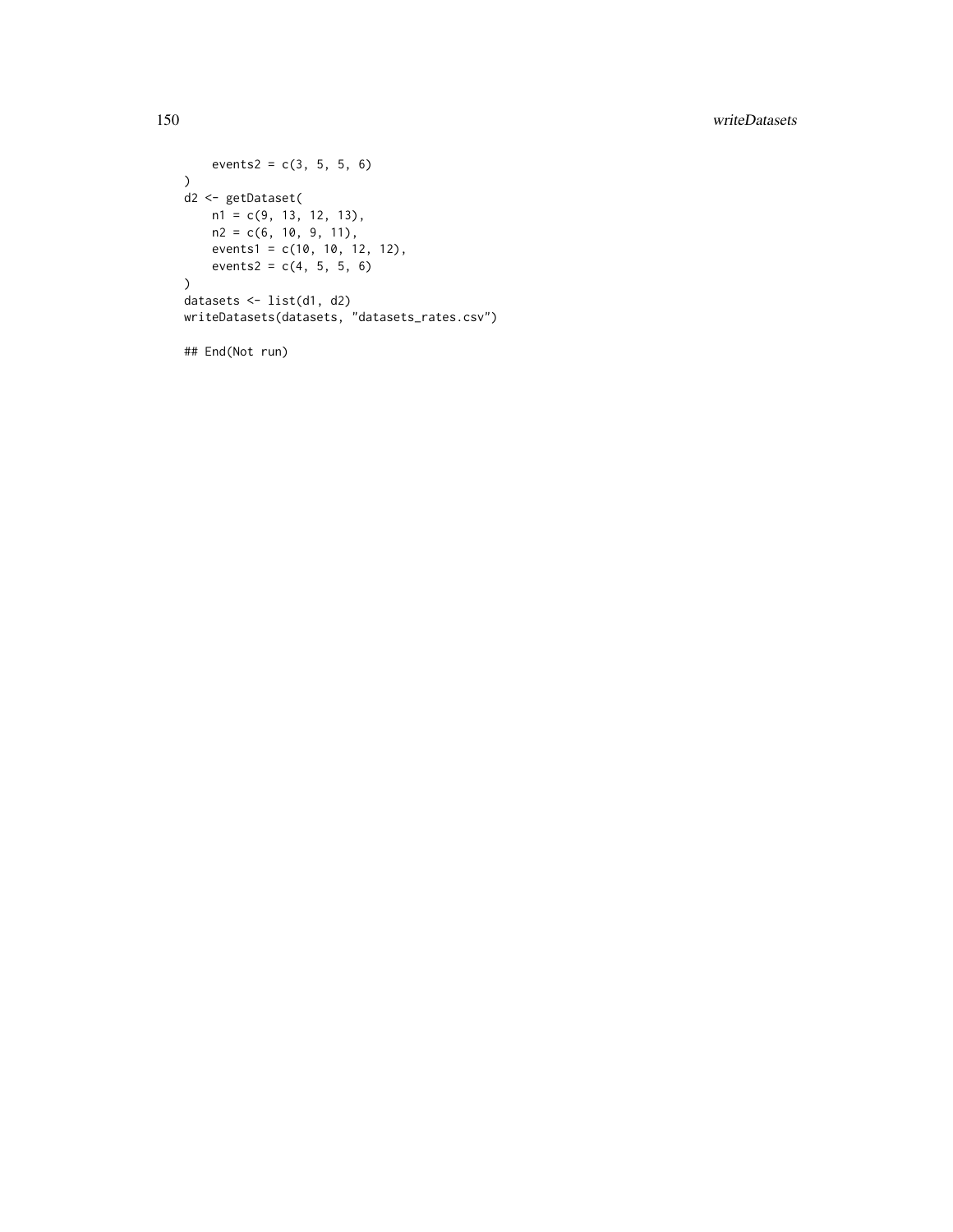# **Index**

```
∗ analysis functions
    getAnalysisResults, 6
    getClosedCombinationTestResults,
         10
    getClosedConditionalDunnettTestResults,
        12
    getConditionalPower, 14
    getConditionalRejectionProbabilities,
         16
    getFinalConfidenceInterval, 37
    getFinalPValue, 39
    getRepeatedConfidenceIntervals, 60
    getRepeatedPValues, 62
    getStageResults, 109
    getTestActions, 112
∗ design functions
    getDesignCharacteristics, 22
    getDesignConditionalDunnett, 23
    getDesignFisher, 25
    getDesignGroupSequential, 27
    getDesignInverseNormal, 30
    getPowerAndAverageSampleNumber, 46
∗ output formats
    getOutputFormat, 42
    setOutputFormat, 140
∗ power functions
    getPowerMeans, 48
    getPowerRates, 50
    getPowerSurvival, 53
∗ sample size functions
    getSampleSizeMeans, 63
    getSampleSizeRates, 65
    getSampleSizeSurvival, 68
AccrualTime, 4, 41
AnalysisResults, 9
as.data.frame, 4, 9, 11, 13, 15, 20, 23, 24,
        26, 29, 32, 33, 36, 41, 45, 47, 49, 52,
        56, 65, 67, 71, 77, 83, 88, 93, 97,
        103, 111, 137
```
as.matrix, *[4](#page-3-0)*, *[9](#page-8-0)*, *[11](#page-10-0)*, *[13](#page-12-0)*, *[15](#page-14-0)*, *[20](#page-19-0)*, *[23,](#page-22-0) [24](#page-23-0)*, *[26](#page-25-0)*, *[29](#page-28-0)*, *[32,](#page-31-0) [33](#page-32-0)*, *[36](#page-35-0)*, *[41](#page-40-0)*, *[45](#page-44-0)*, *[47](#page-46-0)*, *[49](#page-48-0)*, *[52](#page-51-0)*, *[56](#page-55-0)*, *[65](#page-64-0)*, *[67](#page-66-0)*, *[71](#page-70-0)*, *[77](#page-76-0)*, *[83](#page-82-0)*, *[88](#page-87-0)*, *[93](#page-92-0)*, *[97](#page-96-0)*, *[103](#page-102-0)*, *[111](#page-110-0)*, *[137](#page-136-0)* character, *[112](#page-111-0)* ClosedCombinationTestResults, *[11](#page-10-0)*, *[13](#page-12-0)* ConditionalPowerResults, *[15](#page-14-0)* data.frame, *[4](#page-3-0)*, *[9](#page-8-0)*, *[11](#page-10-0)*, *[13](#page-12-0)*, *[15](#page-14-0)*, *[18](#page-17-0)*, *[20](#page-19-0)*, *[23,](#page-22-0) [24](#page-23-0)*, *[26](#page-25-0)*, *[29](#page-28-0)*, *[32,](#page-31-0) [33](#page-32-0)*, *[36](#page-35-0)*, *[41](#page-40-0)*, *[45](#page-44-0)*, *[47](#page-46-0)*, *[49](#page-48-0)*, *[52](#page-51-0)*, *[56](#page-55-0)*, *[60](#page-59-0)*, *[65](#page-64-0)*, *[67](#page-66-0)*, *[71](#page-70-0)*, *[77](#page-76-0)*, *[83](#page-82-0)*, *[88](#page-87-0)*, *[93](#page-92-0)*, *[97](#page-96-0)*, *[103](#page-102-0)[–105](#page-104-0)*, *[111](#page-110-0)*, *[137](#page-136-0)* Dataset, *[20](#page-19-0)*, *[116](#page-115-0)*, *[137](#page-136-0)*, *[139](#page-138-0)* DatasetMeans, *[19](#page-18-0)* DatasetRates, *[19](#page-18-0)* DatasetSurvival, *[19](#page-18-0)* EventProbabilities, *[36](#page-35-0)*, *[117](#page-116-0)*, *[119](#page-118-0)* format, *[141](#page-140-0)* getAccrualTime, [3,](#page-2-0) *[4](#page-3-0)*, *[35](#page-34-0)*, *[40](#page-39-0)*, *[55](#page-54-0)*, *[70](#page-69-0)*, *[102](#page-101-0)* getAnalysisResults, [6,](#page-5-0) *[11](#page-10-0)*, *[13](#page-12-0)*, *[15,](#page-14-0) [16](#page-15-0)*, *[38,](#page-37-0) [39](#page-38-0)*, *[61](#page-60-0)*, *[63](#page-62-0)*, *[111](#page-110-0)[–113](#page-112-0)* getAvailablePlotTypes *(*plotTypes*)*, [134](#page-133-0) getClosedCombinationTestResults, *[9](#page-8-0)*, [10,](#page-9-0) *[13](#page-12-0)*, *[15,](#page-14-0) [16](#page-15-0)*, *[38,](#page-37-0) [39](#page-38-0)*, *[61](#page-60-0)*, *[63](#page-62-0)*, *[111,](#page-110-0) [112](#page-111-0)* getClosedConditionalDunnettTestResults, *[9](#page-8-0)*, *[11](#page-10-0)*, [12,](#page-11-0) *[15,](#page-14-0) [16](#page-15-0)*, *[24](#page-23-0)*, *[38,](#page-37-0) [39](#page-38-0)*, *[61](#page-60-0)*, *[63](#page-62-0)*, *[111,](#page-110-0) [112](#page-111-0)* getConditionalPower, *[9](#page-8-0)*, *[11](#page-10-0)*, *[13](#page-12-0)*, [14,](#page-13-0) *[16](#page-15-0)*, *[38,](#page-37-0) [39](#page-38-0)*, *[61](#page-60-0)*, *[63](#page-62-0)*, *[111,](#page-110-0) [112](#page-111-0)* getConditionalRejectionProbabilities, *[9](#page-8-0)*, *[11](#page-10-0)*, *[13](#page-12-0)*, *[15](#page-14-0)*, [16,](#page-15-0) *[38,](#page-37-0) [39](#page-38-0)*, *[61](#page-60-0)*, *[63](#page-62-0)*, *[111,](#page-110-0) [112](#page-111-0)* getData, [17,](#page-16-0) *[59](#page-58-0)*, *[77](#page-76-0)*, *[97](#page-96-0)*, *[104](#page-103-0)*

getDataset, *[7](#page-6-0)*, [18,](#page-17-0) *[37](#page-36-0)*, *[60](#page-59-0)*, *[110](#page-109-0)*, *[136](#page-135-1)* getDesignCharacteristics, [22,](#page-21-0) *[25,](#page-24-0) [26](#page-25-0)*, *[29](#page-28-0)*, *[32](#page-31-0)*, *[47](#page-46-0)*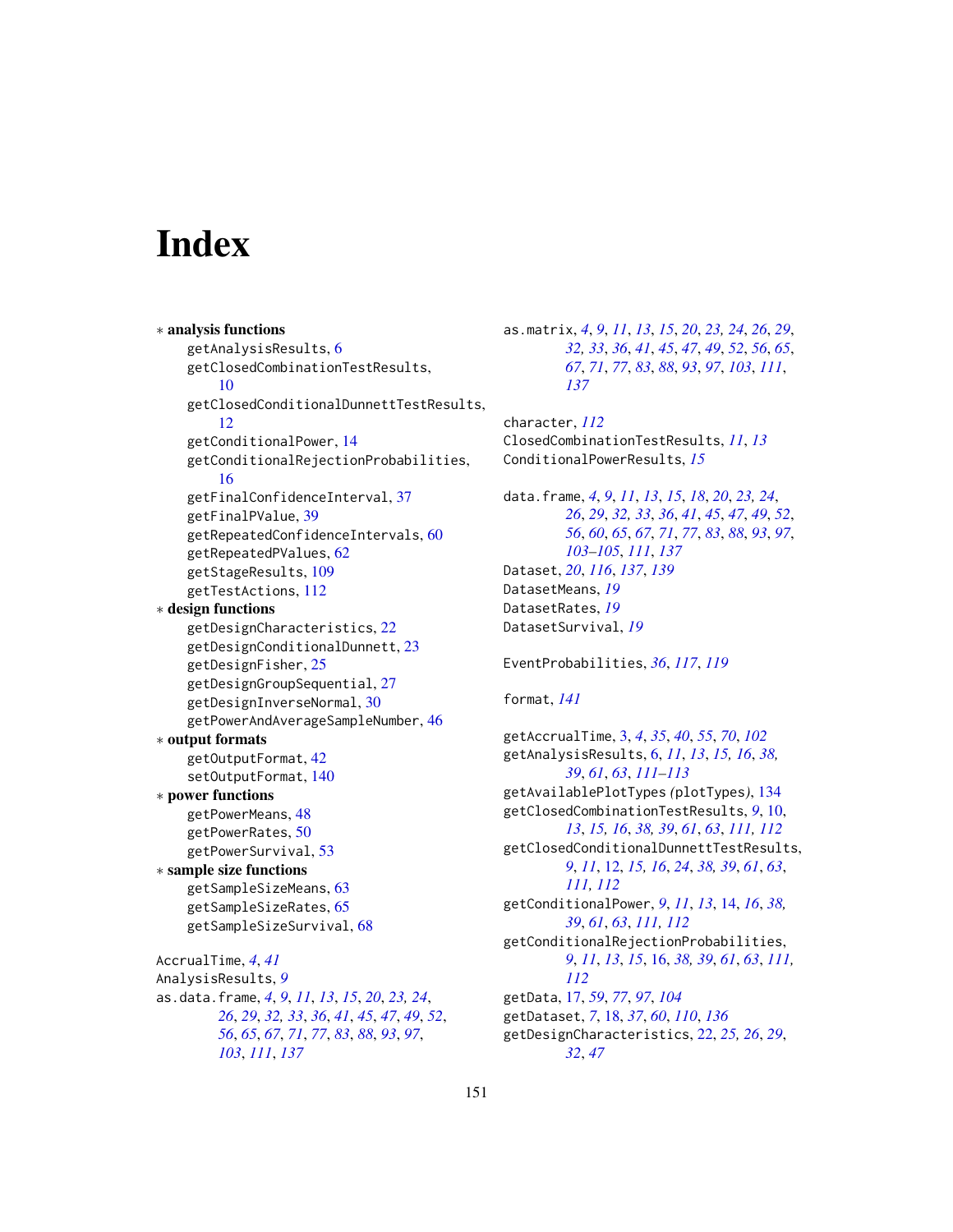getDesignConditionalDunnett, *[12](#page-11-0)*, *[23](#page-22-0)*, [23,](#page-22-0) *[26](#page-25-0)*, *[29](#page-28-0)*, *[32](#page-31-0)*, *[47](#page-46-0)* getDesignFisher, *[23](#page-22-0)*, *[25](#page-24-0)*, [25,](#page-24-0) *[29](#page-28-0)*, *[32](#page-31-0)*, *[47](#page-46-0)*, *[128](#page-127-0)* getDesignGroupSequential, *[23](#page-22-0)*, *[25,](#page-24-0) [26](#page-25-0)*, [27,](#page-26-0) *[32](#page-31-0)*, *[47](#page-46-0)*, *[128](#page-127-0)*, *[135](#page-134-0)*

getDesignInverseNormal, *[23](#page-22-0)*, *[25,](#page-24-0) [26](#page-25-0)*, *[29](#page-28-0)*, [30,](#page-29-0) *[47](#page-46-0)*, *[128](#page-127-0)* getDesignSet, *[26](#page-25-0)*, *[29](#page-28-0)*, *[32](#page-31-0)*, [33,](#page-32-0) *[133](#page-132-0)*

getEventProbabilities, [34](#page-33-0)

getFinalConfidenceInterval, *[9](#page-8-0)*, *[11](#page-10-0)*, *[13](#page-12-0)*, *[15,](#page-14-0) [16](#page-15-0)*, [37,](#page-36-0) *[39](#page-38-0)*, *[61](#page-60-0)*, *[63](#page-62-0)*, *[111,](#page-110-0) [112](#page-111-0)* getFinalPValue, *[9](#page-8-0)*, *[11](#page-10-0)*, *[13](#page-12-0)*, *[15,](#page-14-0) [16](#page-15-0)*, *[38](#page-37-0)*, [39,](#page-38-0) *[61](#page-60-0)*, *[63](#page-62-0)*, *[111,](#page-110-0) [112](#page-111-0)* getHazardRatioByPi

*(*utilitiesForSurvivalTrials*)*, [145](#page-144-0)

getLambdaByMedian *(*utilitiesForSurvivalTrials*)*, [145](#page-144-0)

getLambdaByPi *(*utilitiesForSurvivalTrials*)*, [145](#page-144-0) getMedianByLambda

*(*utilitiesForSurvivalTrials*)*, [145](#page-144-0) getMedianByPi *(*utilitiesForSurvivalTrials*)*,

# [145](#page-144-0)

getNumberOfSubjects, *[5](#page-4-0)*, [40](#page-39-0) getOutputFormat, [42,](#page-41-0) *[141](#page-140-0)*

getPiByLambda *(*utilitiesForSurvivalTrials*)*,

[145](#page-144-0) getPiByMedian

*(*utilitiesForSurvivalTrials*)*,

[143](#page-142-0)

[143](#page-142-0)

[143](#page-142-0)

*[101](#page-100-0)*

[145](#page-144-0)

getPiecewiseExponentialQuantile

getPiecewiseExponentialRandomNumbers

getPiecewiseSurvivalTime, *[35](#page-34-0)*, [43,](#page-42-0) *[55](#page-54-0)*, *[70](#page-69-0)*,

getPowerAndAverageSampleNumber, *[23](#page-22-0)*, *[25,](#page-24-0)*

getPiecewiseExponentialDistribution

getPowerMeans, [48,](#page-47-0) *[52](#page-51-0)*, *[57](#page-56-0)*, *[130](#page-129-0)* getPowerRates, *[50](#page-49-0)*, [50,](#page-49-0) *[57](#page-56-0)*, *[130](#page-129-0)* getPowerSurvival, *[50](#page-49-0)*, *[52](#page-51-0)*, [53,](#page-52-1) *[130](#page-129-0)*, *[146](#page-145-1)* getRawData, [59,](#page-58-0) *[103](#page-102-0)*, *[105](#page-104-0)* getRepeatedConfidenceIntervals, *[9](#page-8-0)*, *[11](#page-10-0)*, *[13](#page-12-0)*, *[15,](#page-14-0) [16](#page-15-0)*, *[38,](#page-37-0) [39](#page-38-0)*, [60,](#page-59-0) *[63](#page-62-0)*, *[111,](#page-110-0) [112](#page-111-0)* getRepeatedPValues, *[9](#page-8-0)*, *[11](#page-10-0)*, *[13](#page-12-0)*, *[15,](#page-14-0) [16](#page-15-0)*, *[38,](#page-37-0) [39](#page-38-0)*, *[61](#page-60-0)*, [62,](#page-61-0) *[111,](#page-110-0) [112](#page-111-0)* getSampleSizeMeans, *[28](#page-27-0)*, *[30](#page-29-0)*, [63,](#page-62-0) *[67](#page-66-0)*, *[71](#page-70-0)*, *[130](#page-129-0)*, *[135](#page-134-0)* getSampleSizeRates, *[65](#page-64-0)*, [65,](#page-64-0) *[71](#page-70-0)*, *[130](#page-129-0)* getSampleSizeSurvival, *[36](#page-35-0)*, *[41](#page-40-0)*, *[65](#page-64-0)*, *[67](#page-66-0)*, [68,](#page-67-1) *[130](#page-129-0)*, *[146](#page-145-1)* getSimulationMeans, *[17,](#page-16-0) [18](#page-17-0)*, [74](#page-73-0) getSimulationMultiArmMeans, *[17,](#page-16-0) [18](#page-17-0)*, [79](#page-78-0) getSimulationMultiArmRates, *[17,](#page-16-0) [18](#page-17-0)*, [84](#page-83-0) getSimulationMultiArmSurvival, *[17,](#page-16-0) [18](#page-17-0)*, [89](#page-88-0) getSimulationRates, *[17,](#page-16-0) [18](#page-17-0)*, [94](#page-93-0) getSimulationSurvival, *[17](#page-16-0)*, *[59](#page-58-0)*, [99,](#page-98-0) *[123](#page-122-0)* getStageResults, *[9](#page-8-0)*, *[11](#page-10-0)[–16](#page-15-0)*, *[38,](#page-37-0) [39](#page-38-0)*, *[61](#page-60-0)[–63](#page-62-0)*, [109,](#page-108-0) *[112](#page-111-0)* getTestActions, *[9](#page-8-0)*, *[11](#page-10-0)*, *[13](#page-12-0)*, *[15,](#page-14-0) [16](#page-15-0)*, *[38,](#page-37-0) [39](#page-38-0)*, *[61](#page-60-0)*, *[63](#page-62-0)*, *[111](#page-110-0)*, [112](#page-111-0) length, *[33](#page-32-0)* list, *[38,](#page-37-0) [39](#page-38-0)*, *[139](#page-138-0)*

*[26](#page-25-0)*, *[29](#page-28-0)*, *[32](#page-31-0)*, [46,](#page-45-0) *[129](#page-128-0)*

matrix, *[4](#page-3-0)*, *[9](#page-8-0)*, *[11](#page-10-0)*, *[13](#page-12-0)*, *[15,](#page-14-0) [16](#page-15-0)*, *[20](#page-19-0)*, *[23,](#page-22-0) [24](#page-23-0)*, *[26](#page-25-0)*, *[29](#page-28-0)*, *[32,](#page-31-0) [33](#page-32-0)*, *[36](#page-35-0)*, *[41](#page-40-0)*, *[45](#page-44-0)*, *[47](#page-46-0)*, *[49](#page-48-0)*, *[52](#page-51-0)*, *[56](#page-55-0)*, *[61,](#page-60-0) [62](#page-61-0)*, *[65](#page-64-0)*, *[67](#page-66-0)*, *[71](#page-70-0)*, *[77](#page-76-0)*, *[83](#page-82-0)*, *[88](#page-87-0)*, *[93](#page-92-0)*, *[97](#page-96-0)*, *[103](#page-102-0)*, *[111](#page-110-0)*, *[137](#page-136-0)* methods, *[5](#page-4-0)*, *[9](#page-8-0)*, *[11](#page-10-0)*, *[13](#page-12-0)*, *[15](#page-14-0)*, *[23,](#page-22-0) [24](#page-23-0)*, *[26](#page-25-0)*, *[29](#page-28-0)*, *[32,](#page-31-0) [33](#page-32-0)*, *[36](#page-35-0)*, *[41](#page-40-0)*, *[45](#page-44-0)*, *[47](#page-46-0)*, *[50](#page-49-0)*, *[52](#page-51-0)*, *[57](#page-56-0)*, *[65](#page-64-0)*, *[67](#page-66-0)*,

*[71](#page-70-0)*, *[78](#page-77-0)*, *[83](#page-82-0)*, *[88](#page-87-0)*, *[93](#page-92-0)*, *[98](#page-97-0)*, *[106](#page-105-0)*, *[111](#page-110-0)*

*(*utilitiesForPiecewiseExponentialDistribution*)*, *[33](#page-32-0)*, *[36](#page-35-0)*, *[41](#page-40-0)*, *[43](#page-42-0)*, *[45](#page-44-0)*, *[47](#page-46-0)*, *[49](#page-48-0)*, *[52](#page-51-0)*, *[56](#page-55-0)*, *[64](#page-63-0)*, names, *[4](#page-3-0)*, *[9](#page-8-0)*, *[11](#page-10-0)*, *[13](#page-12-0)*, *[15](#page-14-0)*, *[20](#page-19-0)*, *[23,](#page-22-0) [24](#page-23-0)*, *[26](#page-25-0)*, *[29](#page-28-0)*, *[32,](#page-31-0) [67](#page-66-0)*, *[71](#page-70-0)*, *[76](#page-75-0)*, *[82](#page-81-0)*, *[88](#page-87-0)*, *[93](#page-92-0)*, *[97](#page-96-0)*, *[103](#page-102-0)*, *[111](#page-110-0)*, *[137](#page-136-0)*

*(*utilitiesForPiecewiseExponentialDistribution*)*, NumberOfSubjects, *[41](#page-40-0)*, *[117](#page-116-0)*, *[119](#page-118-0)* nMax, *[129](#page-128-0)* numeric, *[16](#page-15-0)*, *[62](#page-61-0)*, *[112](#page-111-0)*, *[145,](#page-144-0) [146](#page-145-1)*

*(*utilitiesForPiecewiseExponentialDistribution*)*, ParameterSet, *[120,](#page-119-0) [121](#page-120-0)* PiecewiseSurvivalTime, *[45](#page-44-0)* plot, *[4](#page-3-0)*, *[9](#page-8-0)*, *[11](#page-10-0)*, *[13](#page-12-0)*, *[15](#page-14-0)*, *[20](#page-19-0)*, *[23,](#page-22-0) [24](#page-23-0)*, *[26](#page-25-0)*, *[29](#page-28-0)*, *[32,](#page-31-0) [33](#page-32-0)*, *[36](#page-35-0)*, *[41](#page-40-0)*, *[45](#page-44-0)*, *[47](#page-46-0)*, *[49](#page-48-0)*, *[52](#page-51-0)*, *[56](#page-55-0)*, *[65](#page-64-0)*, *[67](#page-66-0)*, *[71](#page-70-0)*, *[77](#page-76-0)*, *[83](#page-82-0)*, *[88](#page-87-0)*, *[93](#page-92-0)*, *[97](#page-96-0)*, *[103](#page-102-0)*, *[111](#page-110-0)*, *[137](#page-136-0)*